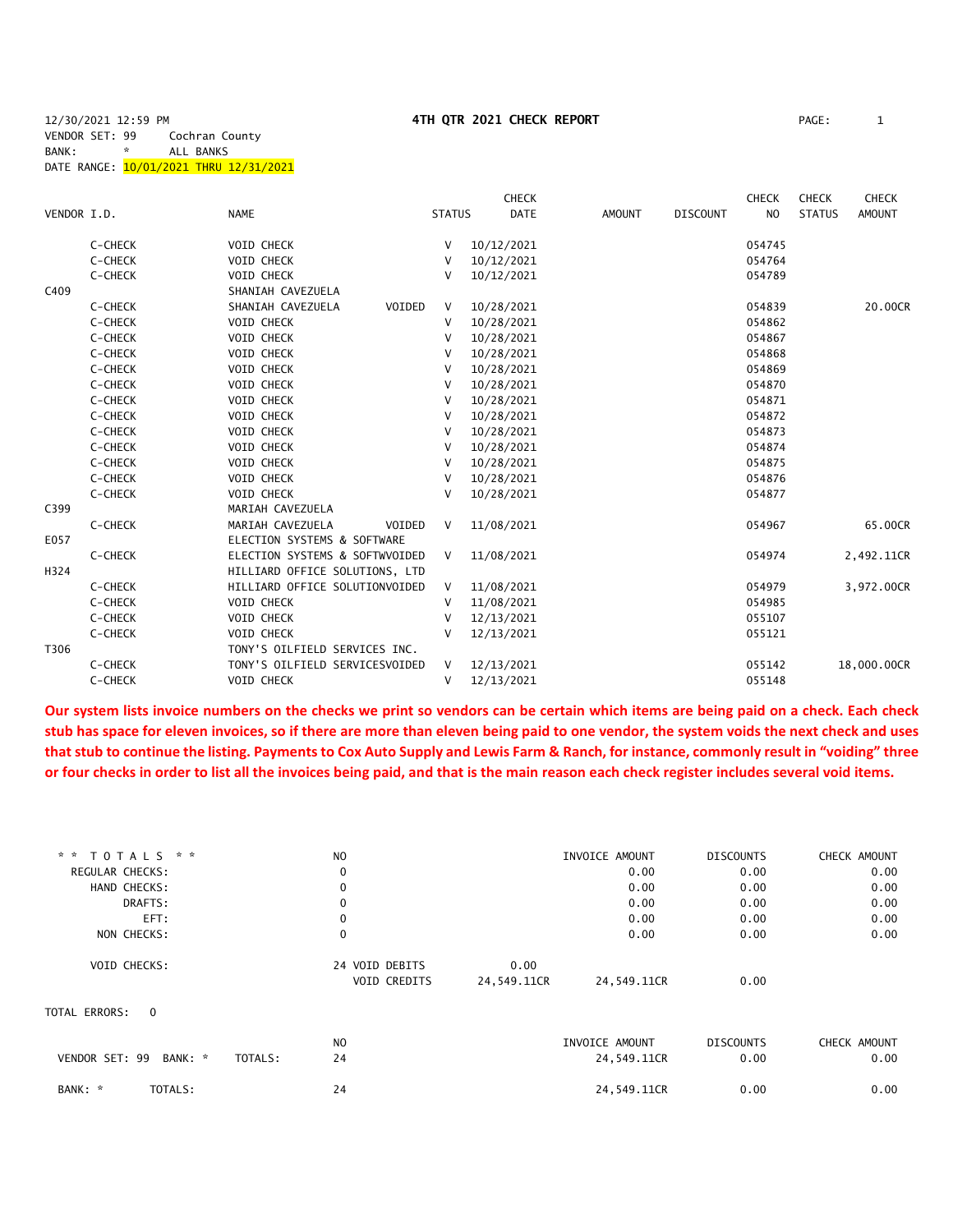12/30/2021 12:59 PM 4TH QTR 2021 CHECK REPORT PAGE: 2 VENDOR SET: 99 Cochran County BANK: CC REGULAR NON-P/R PAYABLES DATE RANGE:10/01/2021 THRU 12/31/2021

| VENDOR I.D. |                    | <b>NAME</b>                                    | <b>STATUS</b>           | <b>CHECK</b><br>DATE | <b>AMOUNT</b> | <b>DISCOUNT</b> | <b>CHECK</b><br>NO. | CHECK<br><b>STATUS</b> | <b>CHECK</b><br><b>AMOUNT</b> |
|-------------|--------------------|------------------------------------------------|-------------------------|----------------------|---------------|-----------------|---------------------|------------------------|-------------------------------|
|             |                    |                                                |                         |                      |               |                 |                     |                        |                               |
| W038        |                    | WEST TEXAS JUSTICE OF PEACE                    |                         |                      |               |                 |                     |                        |                               |
|             | I-ANNUAL CONF 2021 | JUSTICE OF PEACE                               | $\mathsf{V}$            | 8/30/2021            |               |                 | 054605              |                        | 100.00                        |
| W038        |                    | WEST TEXAS JUSTICE OF PEACE                    |                         |                      |               |                 |                     |                        |                               |
|             | M-CHECK            | WEST TEXAS JUSTICE OF PEUNPOST                 | V                       | 10/05/2021           |               |                 | 054605              |                        | 100.00CR                      |
|             |                    |                                                |                         |                      |               |                 |                     |                        |                               |
| A271        | I-INVB-029046      | AVENU ENTERPRISE SOLUTIONS, LL<br><b>CLERK</b> | R                       | 10/12/2021           |               |                 | 054739              |                        |                               |
|             | 10 403-5416        | FILMING & INDEXING                             |                         | IMAGE TO FILM 9/4-10 | 21.00         |                 |                     |                        |                               |
|             | 10 403-5416        | FILMING & INDEXING                             |                         | 20/20 LAND RECORDS   | 1,220.00      |                 |                     |                        | 1,241.00                      |
|             |                    |                                                |                         |                      |               |                 |                     |                        |                               |
| B001        |                    | BAILEY CO. ELECTRIC COOP                       |                         |                      |               |                 |                     |                        |                               |
|             | I-486764           | PREC 4                                         |                         | R 10/12/2021         |               |                 | 054740              |                        |                               |
|             | 15 624-5440        | UTILITIES                                      |                         | 221KWH 8/15-9/14/21  | 52.76         |                 |                     |                        |                               |
|             | 15 624-5440        | UTILITIES                                      | AREA LIGHT              |                      | 13.31         |                 |                     |                        |                               |
|             | I-486765           | PREC 3                                         |                         | R 10/12/2021         |               |                 | 054740              |                        |                               |
|             | 15 623-5440        | UTILITIES                                      |                         | 111KWH 8/15-9/14/21  | 41.44         |                 |                     |                        |                               |
|             | 15 623-5440        | UTILITIES                                      | 2 AREA LIGHTS           |                      | 27.87         |                 |                     |                        |                               |
|             | I-486766           | NON-DEPT'L                                     |                         | R $10/12/2021$       |               |                 | 054740              |                        |                               |
|             | 10 409-5440        | UTILITIES                                      |                         | 571KWH 8/15-9/14/21  | 96.21         |                 |                     |                        | 231.59                        |
| B309        |                    | BLINDS.COM                                     |                         |                      |               |                 |                     |                        |                               |
|             | I-10438030         | COURTHOUSE/CLERK                               |                         | R $10/12/2021$       |               |                 | 054741              |                        |                               |
|             | 10 510-5451        | REPAIR                                         |                         | 2/2" RIVIERA ALUM BL | 779.98        |                 |                     |                        |                               |
|             | 10 510-5451        | REPAIR                                         |                         | 3/2" RIVIERA ALUM BL | 809.97        |                 |                     |                        |                               |
|             | 10 510-5451        | REPAIR                                         | <b>DISC</b>             |                      | 556.50CR      |                 |                     |                        | 1,033.45                      |
| C007        |                    | CITY OF MORTON                                 |                         |                      |               |                 |                     |                        |                               |
|             | I-093021           | LIB/MUS/ACT BLDG/CRTHSE/PREC 1 R 10/12/2021    |                         |                      |               |                 | 054742              |                        |                               |
|             | 10 650-5440        | UTILITIES                                      | LIBRARY GAS             |                      | 19.00         |                 |                     |                        |                               |
|             | 10 650-5440        | UTILITIES                                      | LIBRARY WATER           |                      | 28.00         |                 |                     |                        |                               |
|             | 10 650-5440        | UTILITIES                                      | LIBRARY GARBAGE         |                      | 51.50         |                 |                     |                        |                               |
|             | 10 650-5440        | UTILITIES                                      | LIBRARY SEWER           |                      | 18.00         |                 |                     |                        |                               |
|             | 10 652-5440        | UTILITIES                                      | MUSEUM GAS              |                      | 19.00         |                 |                     |                        |                               |
|             | 10 652-5440        | UTILITIES                                      | MUSEUM WATER            |                      | 28.00         |                 |                     |                        |                               |
|             | 10 652-5440        | UTILITIES                                      | MUSEUM GARBAGE          |                      | 28.00         |                 |                     |                        |                               |
|             | 10 652-5440        | UTILITIES                                      | MUSEUM SEWER            |                      | 16.00         |                 |                     |                        |                               |
|             | 10 662-5440        | UTILITIES                                      | ACTIVITY BLDG GAS       |                      | 36.50         |                 |                     |                        |                               |
|             | 10 662-5440        | UTILITIES                                      | ACT. BLDG WATER         |                      | 28.00         |                 |                     |                        |                               |
|             | 10 662-5440        | UTILITIES                                      | ACT. BLDG GARBAGE       |                      | 77.00         |                 |                     |                        |                               |
|             | 10 662-5440        | UTILITIES                                      | ACT. BLDG SEWER         |                      | 48.00         |                 |                     |                        |                               |
|             | 10 510-5440        | UTILITIES                                      | <b>COURTHOUSE WATER</b> |                      | 915.50        |                 |                     |                        |                               |
|             | 10 510-5440        | UTILITIES                                      | CRTHSE GARBAGE          |                      | 334.50        |                 |                     |                        |                               |
|             | 10 510-5440        | UTILITIES                                      | COURTHOUSE SEWER        |                      | 54.00         |                 |                     |                        |                               |
|             | 15 621-5440        | UTILITIES                                      | PREC 1 GAS              |                      | 19.00         |                 |                     |                        |                               |
|             | 15 621-5440        | UTILITIES                                      | PREC 1 WATER            |                      | 28.00         |                 |                     |                        |                               |
|             | 15 621-5440        | UTILITIES                                      | PREC 1 GARBAGE          |                      | 51.50         |                 |                     |                        | 1,799.50                      |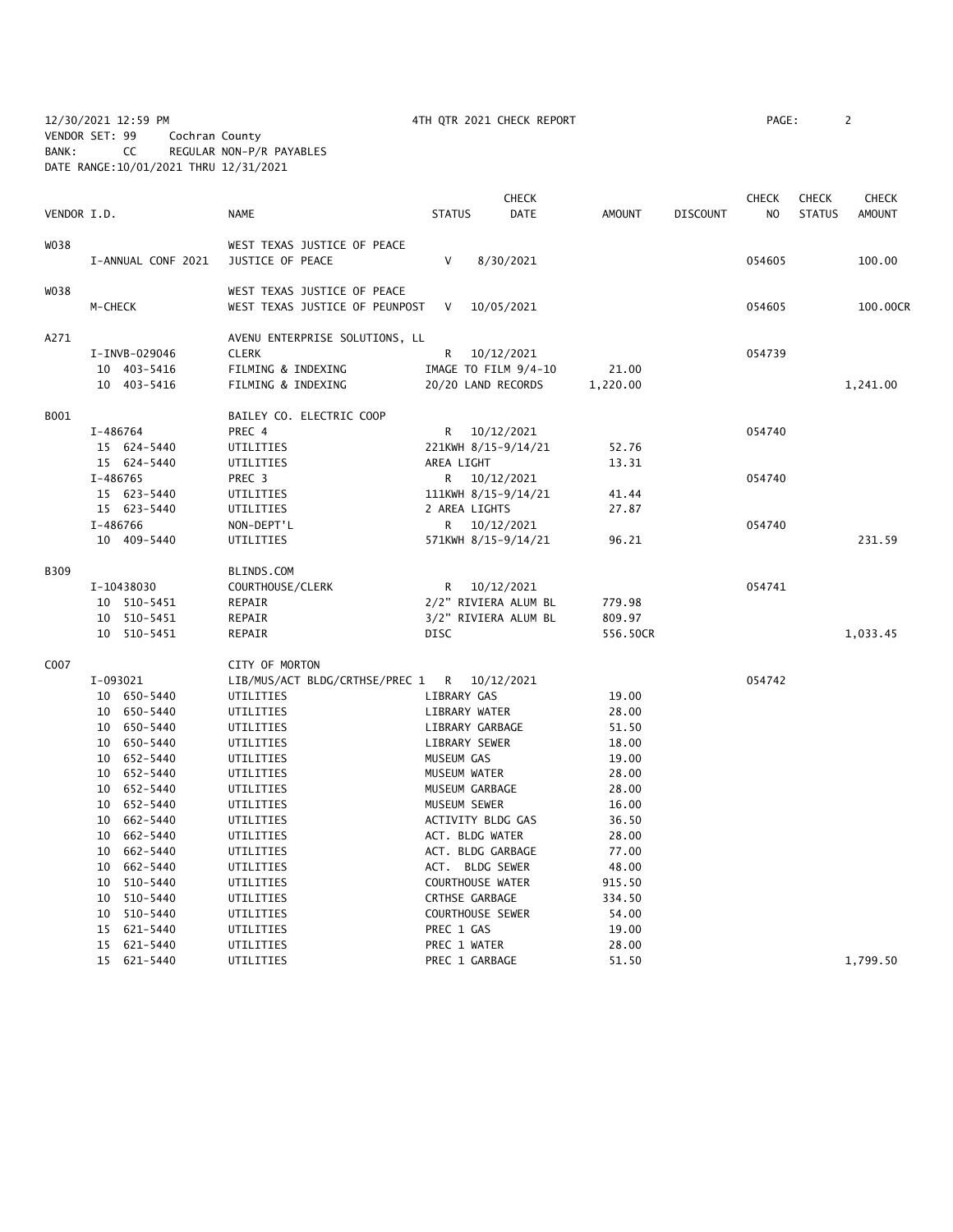12/30/2021 12:59 PM 4TH QTR 2021 CHECK REPORT PAGE: 3 VENDOR SET: 99 Cochran County BANK: CC REGULAR NON-P/R PAYABLES DATE RANGE:10/01/2021 THRU 12/31/2021

|             |                   |                                              | <b>CHECK</b>         |                      |          | <b>CHECK</b>    |                | <b>CHECK</b>  | CHECK         |
|-------------|-------------------|----------------------------------------------|----------------------|----------------------|----------|-----------------|----------------|---------------|---------------|
| VENDOR I.D. |                   | <b>NAME</b>                                  | <b>STATUS</b>        | DATE                 | AMOUNT   | <b>DISCOUNT</b> | N <sub>O</sub> | <b>STATUS</b> | <b>AMOUNT</b> |
| C015        |                   | COCHRAN COUNTY SENIOR                        |                      |                      |          |                 |                |               |               |
|             | I-OCT '21 INSTLMT | SENIOR CITIZENS                              |                      | R 10/12/2021         |          |                 | 054743         |               |               |
|             | 10 663-5418       | SENIOR CITIZENS CONTRACT                     | OCTOBER 2021         |                      | 6,250.00 |                 |                |               | 6,250.00      |
| C035        |                   | COX AUTO SUPPLY CO                           |                      |                      |          |                 |                |               |               |
|             | $I-22758$         | <b>CLERK</b>                                 |                      | R 10/12/2021         |          |                 | 054744         |               |               |
|             | 10 403-5310       | OFFICE SUPPLIES                              | 3.7 OZ ADHESIVE      |                      | 6.99     |                 |                |               |               |
|             | $I-23081$         | PREC 4                                       | R.                   | 10/12/2021           |          |                 | 054744         |               |               |
|             | 15 624-5451       | REPAIRS                                      | <b>BRASS FITTING</b> |                      | 9.99     |                 |                |               |               |
|             | $I - 23486$       | PREC 1                                       | R —                  | 10/12/2021           |          |                 | 054744         |               |               |
|             | 15 621-5356       | ROAD MATERIALS & SUPPLIES                    | 30 AMP TEST CLIP     |                      | 2.15     |                 |                |               |               |
|             | I-23558           | ACTIVITY BLDG                                | R                    | 10/12/2021           |          |                 | 054744         |               |               |
|             | 10 662-5451       | REPAIR                                       | TRFLX BELT           |                      | 6.75     |                 |                |               |               |
|             | $I - 23572$       | ELECTIONS                                    |                      | R 10/12/2021         |          |                 | 054744         |               |               |
|             | 10 490-5310       | OFFICE SUPPLIES                              |                      | 50' WHT NYL ROPE/FAR | 14.99    |                 |                |               |               |
|             | $I-23977$         | SHERIFF                                      | R                    | 10/12/2021           |          |                 | 054744         |               |               |
|             | 10 560-5334       | OTHER SUPPLIES                               |                      | 1 GAL WASHER FLUID/T | 3.29     |                 |                |               |               |
|             | $I - 24476$       | PREC 1                                       | R —                  | 10/12/2021           |          |                 | 054744         |               |               |
|             | 15 621-5356       | ROAD MATERIALS & SUPPLIES                    | <b>BATT BRUSH</b>    |                      | 7.09     |                 |                |               |               |
|             | $I - 24478$       | COMMISIONERS COURT                           | R.                   | 10/12/2021           |          |                 | 054744         |               |               |
|             | 15 610-5456       | REPAIR-COUNTY CAR                            | AC DELCO BATTERY     |                      | 115.68   |                 |                |               |               |
|             | 15 610-5456       | REPAIR-COUNTY CAR                            | STATE BATT FEE       |                      | 3.00     |                 |                |               |               |
|             | $I - 24593$       | CEMETERY                                     | R                    | 10/12/2021           |          |                 | 054744         |               |               |
|             | 10 516-5451       | REPAIR                                       |                      | 26-38 GEAR DRIVE ROT | 15.99    |                 |                |               |               |
|             | $I - 24665$       | PREC 1                                       | R                    | 10/12/2021           |          |                 | 054744         |               |               |
|             | 15 621-5356       | ROAD MATERIALS & SUPPLIES                    |                      | MP 140Z PLUMBERS PUT | 1.99     |                 |                |               |               |
|             | $I-24671$         | PREC 4                                       | R                    | 10/12/2021           |          |                 | 054744         |               |               |
|             | 15 624-5451       | REPAIRS                                      | 80 OZ DIESEL KLEEN   |                      | 19.99    |                 |                |               |               |
|             | $I - 24793$       | SHERIFF                                      | R                    | 10/12/2021           |          |                 | 054744         |               |               |
|             | 10 560-5451       | MACHINERY-NON-OFFICE REPAIR                  | HEAD LAMP            |                      | 2.56     |                 |                |               | 210.46        |
| C084        |                   | CLERK, SEVENTH COURT OF APPEAL               |                      |                      |          |                 |                |               |               |
|             | I-SEPT 21         | STATE FEES                                   | R                    | 10/12/2021           |          |                 | 054746         |               |               |
|             | 90 000-2379.002   | 7th Crt of Appeal Gov't22.2081DISTRICT COURT |                      |                      | 5.00     |                 |                |               | 5.00          |
| C414        |                   | CARDMEMBER SERVICES                          |                      |                      |          |                 |                |               |               |
|             | I-3202 092821     | <b>CLERK</b>                                 |                      | R 10/12/2021         |          |                 | 054747         |               |               |
|             | 10 403-5427       | CONTINUING EDUCATION                         | MEAL/ROUNDROCK 9/7   |                      | 37.89    |                 |                |               |               |
|             | 10 403-5427       | CONTINUING EDUCATION                         |                      | 3 NITES/KALAHARI 9/7 | 438.00   |                 |                |               |               |
|             | 10 403-5427       | CONTINUING EDUCATION                         | LODGING TAX          |                      | 65.70    |                 |                |               |               |
|             | 10 403-5427       | CONTINUING EDUCATION                         | DEPOSIT PD 6/15/21   |                      | 146.00CR |                 |                |               |               |
|             | I-4001 092821     | <b>ATTORNEY</b>                              |                      | R 10/12/2021         |          |                 | 054747         |               |               |
|             | 10 475-5481       | DUES AND REGISTRATION                        |                      | DUES/AMERICAN ASS'N, | 96.90    |                 |                |               |               |
|             | 10 475-5310       | OFFICE SUPPLIES                              | 1YR SUBSCRIPT/ADOBE  |                      | 155.88   |                 |                |               |               |
|             | 10 475-5310       | OFFICE SUPPLIES                              | SALES TAX            |                      | 12.08    |                 |                |               |               |
|             | 10 475-5310       | OFFICE SUPPLIES                              | FIN CHG              |                      | 2.39     |                 |                |               |               |
|             | 10 475-5310       | OFFICE SUPPLIES                              |                      | 1PK CD SLEEVES PK/10 | 6.39     |                 |                |               |               |

10 475-5310 OFFICE SUPPLIES SALES TAX/AMAZON 0.50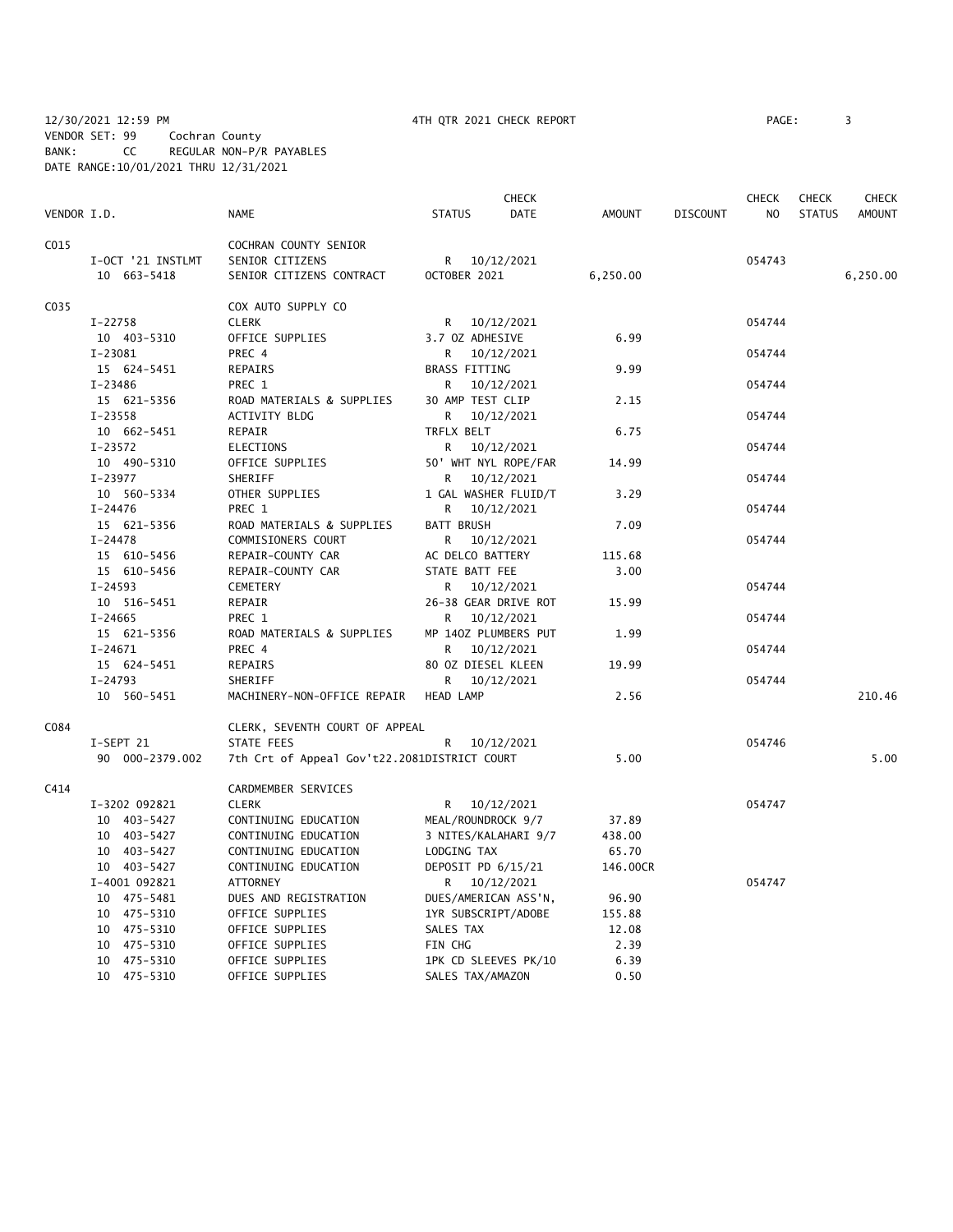### 12/30/2021 12:59 PM 4TH QTR 2021 CHECK REPORT PAGE: 4 VENDOR SET: 99 Cochran County BANK: CC REGULAR NON-P/R PAYABLES DATE RANGE:10/01/2021 THRU 12/31/2021

|             |                   |                               | <b>CHECK</b>          |               |          | <b>CHECK</b>   | <b>CHECK</b>  | <b>CHECK</b>  |
|-------------|-------------------|-------------------------------|-----------------------|---------------|----------|----------------|---------------|---------------|
| VENDOR I.D. |                   | <b>NAME</b>                   | <b>STATUS</b><br>DATE | <b>AMOUNT</b> | DISCOUNT | N <sub>O</sub> | <b>STATUS</b> | <b>AMOUNT</b> |
| C414        |                   | CARDMEMBER SERVICES<br>(CONT) |                       |               |          |                |               |               |
|             | I-4001 092821     | ATTORNEY                      | R 10/12/2021          |               |          | 054747         |               |               |
|             | 10 475-5310       | OFFICE SUPPLIES               | 10 FLASH DRV 16GB     | 22.94         |          |                |               |               |
|             | 475-5310<br>10    | OFFICE SUPPLIES               | SALES TAX/AMAZON      | 1.78          |          |                |               |               |
|             | 10 475-5310       | OFFICE SUPPLIES               | LATE FEE 8/25/21      | 25.00         |          |                |               |               |
|             | 10 475-5310       | OFFICE SUPPLIES               | FIN CHGS              | 2.94          |          |                |               |               |
|             | I-4486 093021     | SHERIFF                       | R 10/12/2021          |               |          | 054747         |               |               |
|             | 560-5427<br>10    | CONTINUING EDUCATION          | 1 NITE/DALLAS/DELACR  | 181.95        |          |                |               |               |
|             | 560-5427<br>10    | CONTINUING EDUCATION          | 2 MEALS/SALSAS 9/12   | 40.83         |          |                |               |               |
|             | 560-5427<br>10    | CONTINUING EDUCATION          | 2 COMBOS/WHTABRGR GL  | 15.84         |          |                |               |               |
|             | 10<br>560-5427    | CONTINUING EDUCATION          | 2 BUFFET/CHINESE RES  | 35.68         |          |                |               |               |
|             | 560-5427<br>10    | CONTINUING EDUCATION          | 2 STK MEAL/SAN LUIS   | 49.80         |          |                |               |               |
|             | 560-5427<br>10    | CONTINUING EDUCATION          | 2 DELI SALAD/KROGER   | 10.00         |          |                |               |               |
|             | 10 560-5427       | CONTINUING EDUCATION          | 2 CKN MEAL, KROGER GL | 9.42          |          |                |               |               |
|             | 560-5427<br>10    | CONTINUING EDUCATION          | TORTUGAS RESTRNT GLV  | 50.40         |          |                |               |               |
|             | 10<br>560-5427    | CONTINUING EDUCATION          | 2 DELI SALAD/KROGER   | 22.13         |          |                |               |               |
|             | 512-5310<br>10    | OFFICE SUPPLIES               | MS OFC 365/JAIL COMP  | 7.53          |          |                |               |               |
|             | 560-5427<br>10    | CONTINUING EDUCATION          | 2 STK/SHRMP/SALTGRAS  | 61.88         |          |                |               |               |
|             | 10 560-5427       | CONTINUING EDUCATION          | 2 BURGERS, FRIES/DQ 9 | 18.78         |          |                |               |               |
|             | I-9191 092821     | EXTENSION SVC                 | 10/12/2021<br>R.      |               |          | 054747         |               |               |
|             | 10 665-5330       | FUEL AND OIL                  | 18.803GL UNL/LVND 9/  | 50.00         |          |                |               |               |
|             | I-9883 092821     | JUSTICE OF PEACE              | R 10/12/2021          |               |          | 054747         |               |               |
|             | 10 455-5427       | CONTINUING EDUCATION          | MEAL/AMA 9/27/21      | 13.68         |          |                |               | 1,290.31      |
| C415        |                   | CITIBANK                      |                       |               |          |                |               |               |
|             | I-2741 100321     | SHERIFF/JUV PROB              | 10/12/2021<br>R.      |               |          | 054748         |               |               |
|             | 560-5427<br>10    | CONTINUING EDUCATION          | 5NTS/GALV 9/12-9/16,  | 795.00        |          |                |               |               |
|             | 10 560-5427       | CONTINUING EDUCATION          | LODGING TAX           | 119.25        |          |                |               |               |
|             | 17 573-5427       | TRAVEL & TRAINING             | 3NITES/GALV 9/26-9/2  | 465.00        |          |                |               |               |
|             | 17 573-5427       | TRAVEL & TRAINING             | LODGING TAX           | 69.75         |          |                |               |               |
|             | 17<br>573-5427    | TRAVEL & TRAINING             | PAID BY IVY WOODWARD  | 193.20CR      |          |                |               | 1,255.80      |
| C430        |                   | CAPITAL ONE                   |                       |               |          |                |               |               |
|             | I-901262705232667 | <b>JAIL</b>                   | 10/12/2021<br>R       |               |          | 054749         |               |               |
|             | 512-5333<br>10    | FOOD-PRISONERS                | 3 PKG SALAD           | 8.91          |          |                |               |               |
|             | 512-5333<br>10    | FOOD-PRISONERS                | 24 TOM SAUCE          | 7.68          |          |                |               |               |
|             | 10 512-5333       | FOOD-PRISONERS                | PAM REG SPR           | 3.44          |          |                |               |               |
|             | 512-5333<br>10    | FOOD-PRISONERS                | <b>GV LEM PEPPER</b>  | 5.63          |          |                |               |               |
|             | 512-5333<br>10    | FOOD-PRISONERS                | PAM REG SPR           | 3.44          |          |                |               |               |
|             | 512-5333<br>10    | FOOD-PRISONERS                | 2 TOMATO 3 PK         | 3.00          |          |                |               | 32.10         |
| C433        |                   | CLEANINT, LLC                 |                       |               |          |                |               |               |
|             | I-18712           | ELECTIONS                     | R.<br>10/12/2021      |               |          | 054750         |               |               |
|             | 10 490-5335       | ELECTION SUPPLIES             | 15 CLEANPEN W/REFILL  | 344.85        |          |                |               |               |
|             | 10 490-5335       | ELECTION SUPPLIES             | 15 CARD SANITIZERS    | 224.85        |          |                |               |               |
|             | 490-5335<br>10    | <b>ELECTION SUPPLIES</b>      | 15 BENZ CHL SOLUTION  | 224.25        |          |                |               |               |
|             | 10<br>490-5335    | ELECTION SUPPLIES             | DISC                  | 158.79CR      |          |                |               |               |
|             | 10 490-5335       | <b>ELECTION SUPPLIES</b>      | SHIPPING              | 30.00         |          |                |               |               |
|             | I-18713           | JUSTICE OF PEACE              | R<br>10/12/2021       |               |          | 054750         |               |               |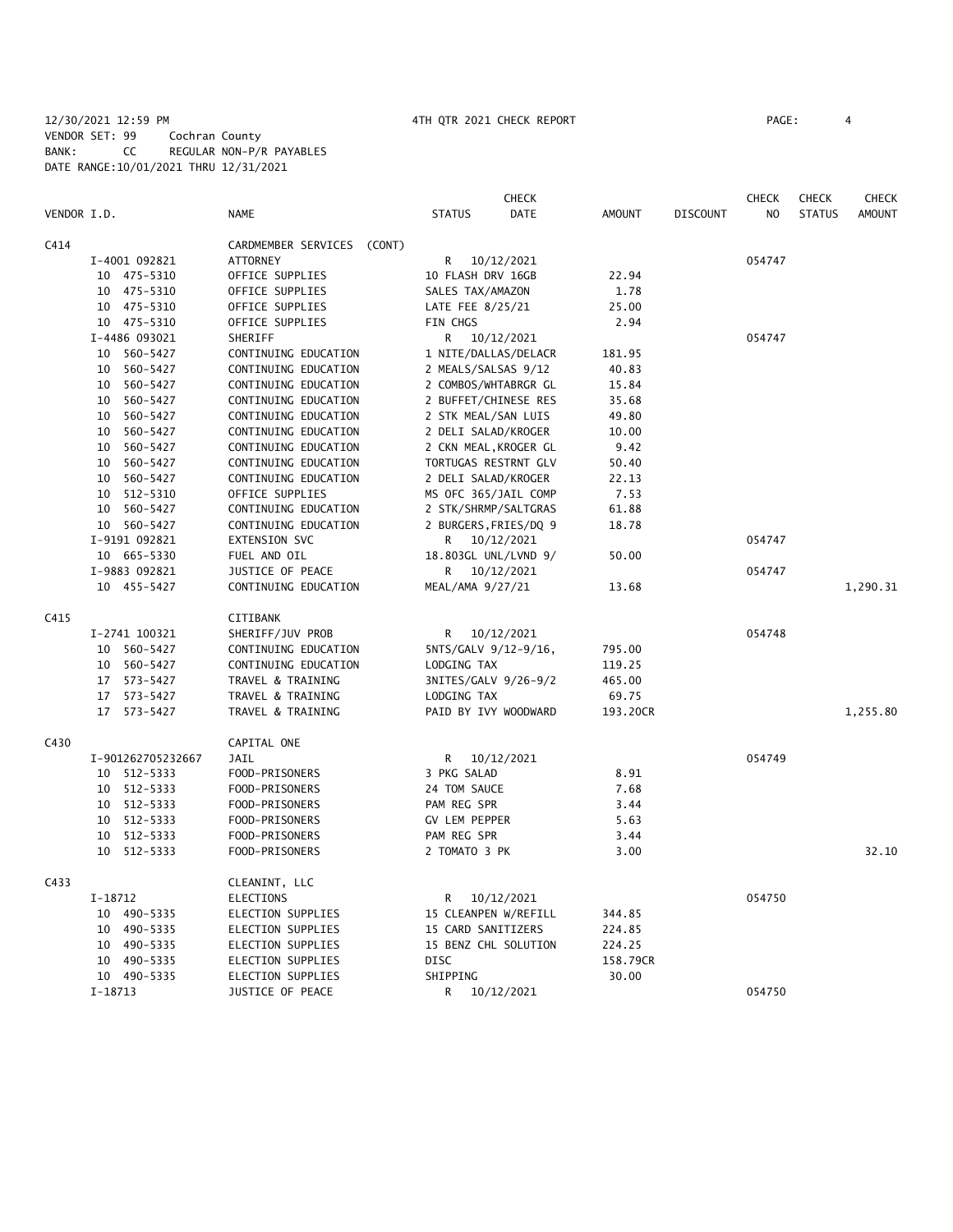|             |             |                  |                             |                     | <b>CHECK</b>         |               |                 | <b>CHECK</b> | <b>CHECK</b>  | CHECK         |
|-------------|-------------|------------------|-----------------------------|---------------------|----------------------|---------------|-----------------|--------------|---------------|---------------|
| VENDOR I.D. |             |                  | <b>NAME</b>                 | <b>STATUS</b>       | DATE                 | <b>AMOUNT</b> | <b>DISCOUNT</b> | NO           | <b>STATUS</b> | <b>AMOUNT</b> |
| C433        |             |                  | CLEANINT, LLC (CONT)        |                     |                      |               |                 |              |               |               |
|             | I-18713     |                  | JUSTICE OF PEACE            |                     | R 10/12/2021         |               |                 | 054750       |               |               |
|             |             | 10 455-5310      | OFFICE SUPPLIES             | 1 CLEANPEN W/REFILL |                      | 22.99         |                 |              |               |               |
|             |             | 10 455-5310      | OFFICE SUPPLIES             | 1 CARD SANITIZER    |                      | 14.99         |                 |              |               |               |
|             |             | 10 455-5310      | OFFICE SUPPLIES             |                     | 1 BENZ CHL REFILL 80 | 14.99         |                 |              |               |               |
|             |             | 10 455-5310      | OFFICE SUPPLIES             | <b>DISC</b>         |                      | 10.59CR       |                 |              |               |               |
|             | $I-18714$   |                  | TAX A/C                     | R                   | 10/12/2021           |               |                 | 054750       |               |               |
|             |             | 10 499-5310      | OFFICE SUPPLIES             | 1 CLEANPEN W/REFILL |                      | 22.99         |                 |              |               |               |
|             |             | 10 499-5310      | OFFICE SUPPLIES             | 1 CARD SANITIZER    |                      | 14.99         |                 |              |               |               |
|             |             | 10 499-5310      | OFFICE SUPPLIES             |                     | 1 BENZ CHL REFILL 80 | 14.99         |                 |              |               |               |
|             | 10 499-5310 |                  | OFFICE SUPPLIES             | <b>DISC</b>         |                      | 10.59CR       |                 |              |               |               |
|             | $I-18715$   |                  | SHERIFF                     |                     | R 10/12/2021         |               |                 | 054750       |               |               |
|             |             | 10 560-5310      | OFFICE SUPPLIES             | 5 CLEANPEN W/REFILL |                      | 114.95        |                 |              |               |               |
|             |             | 10 560-5310      | OFFICE SUPPLIES             | 5 CARD SANITIZERS   |                      | 74.95         |                 |              |               |               |
|             |             | 10 560-5310      | OFFICE SUPPLIES             |                     | 1 BENZ CHL REFILL 80 | 14.99         |                 |              |               |               |
|             |             | 10 560-5310      | OFFICE SUPPLIES             | <b>DISC</b>         |                      | 40.98CR       |                 |              |               |               |
|             | $I-18716$   |                  | <b>CLERK</b>                | R                   | 10/12/2021           |               |                 | 054750       |               |               |
|             |             | 10 403-5310      | OFFICE SUPPLIES             | 1 CLEANPEN W/REFILL |                      | 22.99         |                 |              |               |               |
|             |             | 10 403-5310      | OFFICE SUPPLIES             | 1 CARD SANITIZER    |                      | 14.99         |                 |              |               |               |
|             |             | 10 403-5310      | OFFICE SUPPLIES             |                     | 1 BENZ CHL REFILL 80 | 14.99         |                 |              |               |               |
|             |             | 10 403-5310      | OFFICE SUPPLIES             | <b>DISC</b>         |                      | 10.59CR       |                 |              |               |               |
|             | $I-18717$   |                  | <b>EXTENSION SVC</b>        | R                   | 10/12/2021           |               |                 | 054750       |               |               |
|             |             | 10 665-5310      | OFFICE SUPPLIES             | 2 CLEANPEN W/REFILL |                      | 45.98         |                 |              |               |               |
|             |             | 10 665-5310      | OFFICE SUPPLIES             |                     | 1 CLEANPEN REFILL 12 | 23.82         |                 |              |               |               |
|             |             | 10 665-5310      | OFFICE SUPPLIES             | <b>DISC</b>         |                      | 13.96CR       |                 |              |               | 1,012.05      |
| D196        |             |                  | JORGE DE LA CRUZ, SHERIFF   |                     |                      |               |                 |              |               |               |
|             |             | $I-10/1/21$ XPRT | <b>JAIL</b>                 | R                   | 10/12/2021           |               |                 | 054751       |               |               |
|             |             | 10 512-5499      | MISCELLANEOUS               |                     | MEAL/XPRT MENDOZA 10 | 28.73         |                 |              |               | 28.73         |
| E057        |             |                  | ELECTION SYSTEMS & SOFTWARE |                     |                      |               |                 |              |               |               |
|             | I-CD2008102 |                  | ELECTIONS                   |                     | R 10/12/2021         |               |                 | 054752       |               |               |
|             |             | 10 490-5335      | ELECTION SUPPLIES           | 5 BALLOT FACES      |                      | 82.75         |                 |              |               |               |
|             |             | 10 490-5335      | ELECTION SUPPLIES           | 5 BALLOT FACES      |                      | 82.75         |                 |              |               |               |
|             |             | 10 490-5335      | ELECTION SUPPLIES           | 16 YES/NO           |                      | 172.00        |                 |              |               |               |
|             |             | 10 490-5335      | ELECTION SUPPLIES           | 16 YES/NO           |                      | 172.00        |                 |              |               |               |
|             |             | 10 490-5335      | ELECTION SUPPLIES           | 8 PROPS/AMENDS      |                      | 176.40        |                 |              |               |               |
|             |             | 10 490-5335      | ELECTION SUPPLIES           | 8 PROPS/AMENDS      |                      | 176.40        |                 |              |               |               |
|             |             | 10 490-5335      | ELECTION SUPPLIES           | LANGUAGE SET-UP/ENG |                      | 367.50        |                 |              |               |               |
|             |             | 10 490-5335      | ELECTION SUPPLIES           |                     | LANGUAGE SET-UP/SPAN | 367.50        |                 |              |               |               |
|             | I-CD2008128 |                  | ELECTIONS                   |                     | R 10/12/2021         |               |                 | 054752       |               |               |
|             |             | 10 490-5335      | ELECTION SUPPLIES           |                     | 5 LAYOUT CHG/SPEC EL | 193.00        |                 |              |               |               |
|             | I-CD2009105 |                  | <b>ELECTIONS</b>            | R.                  | 10/12/2021           |               |                 | 054752       |               |               |
|             |             | 10 490-5335      | ELECTION SUPPLIES           | 1,000 THERMAL CARD  |                      | 125.00        |                 |              |               |               |
|             |             | 10 490-5335      | ELECTION SUPPLIES           | FREIGHT             |                      | 20.67         |                 |              |               |               |
|             | I-CD2009174 |                  | <b>ELECTIONS</b>            |                     | R 10/12/2021         |               |                 | 054752       |               |               |
|             | 10 490-5335 |                  | ELECTION SUPPLIES           |                     | 650 ABSENTEE BALLOTS | 188.50        |                 |              |               |               |

10 490-5335 ELECTION SUPPLIES 25 CODING BALLOT 6.50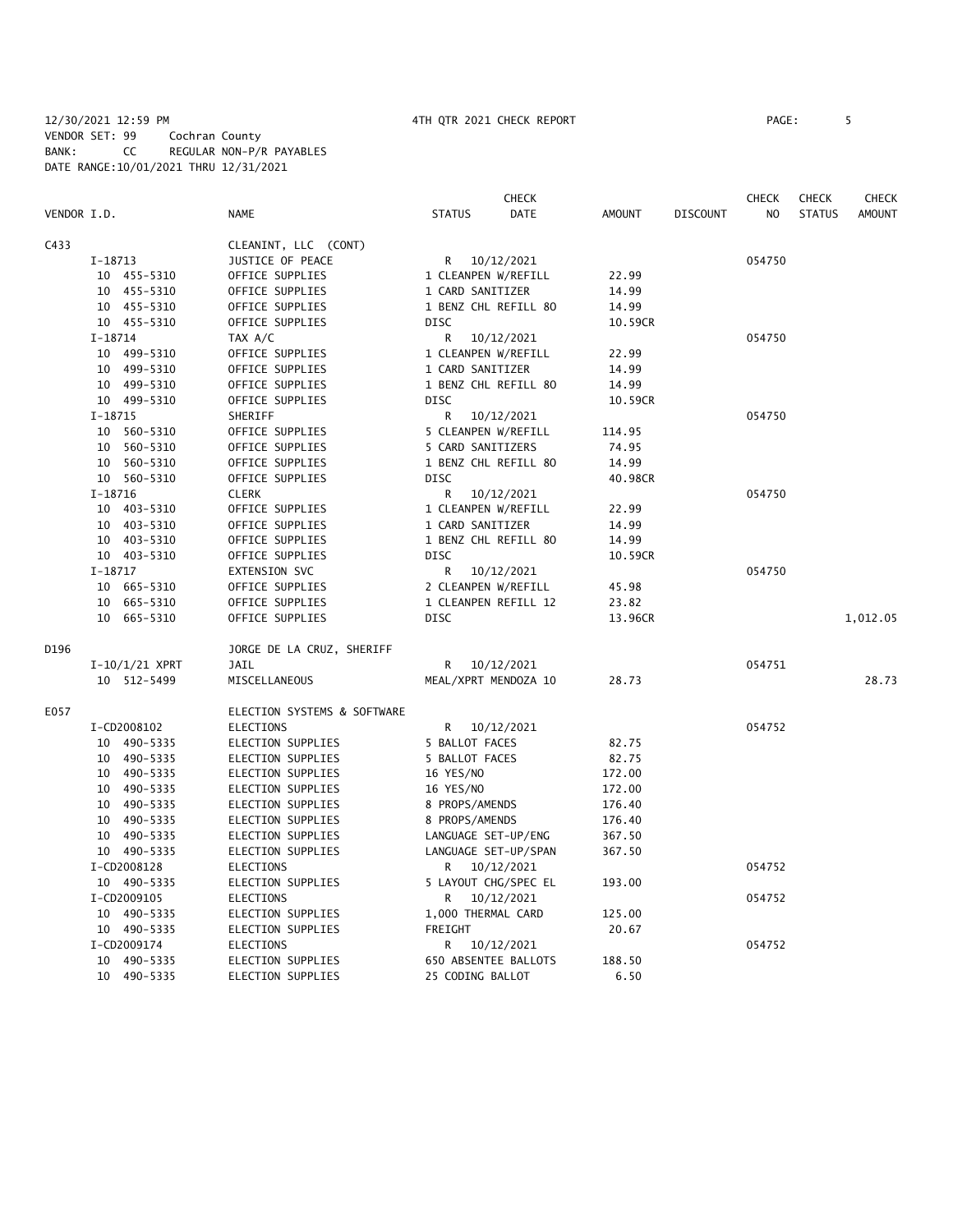12/30/2021 12:59 PM 4TH QTR 2021 CHECK REPORT PAGE: 6 VENDOR SET: 99 Cochran County BANK: CC REGULAR NON-P/R PAYABLES DATE RANGE:10/01/2021 THRU 12/31/2021

|             |                    |                                                  |                     | <b>CHECK</b>         |               |                 | <b>CHECK</b>   | <b>CHECK</b>  | <b>CHECK</b>  |
|-------------|--------------------|--------------------------------------------------|---------------------|----------------------|---------------|-----------------|----------------|---------------|---------------|
| VENDOR I.D. |                    | <b>NAME</b>                                      | <b>STATUS</b>       | <b>DATE</b>          | <b>AMOUNT</b> | <b>DISCOUNT</b> | N <sub>O</sub> | <b>STATUS</b> | <b>AMOUNT</b> |
| E057        |                    | ELECTION SYSTEMS & SOFTW                         | (CONT)              |                      |               |                 |                |               |               |
|             | I-CD2009174        | <b>ELECTIONS</b>                                 | R                   | 10/12/2021           |               |                 | 054752         |               |               |
|             | 10 490-5335        | ELECTION SUPPLIES                                | 25 TEST BALLOT      |                      | 6.50          |                 |                |               |               |
|             | 10 490-5335        | ELECTION SUPPLIES                                | 25 SAMPLE BALLOT    |                      | 6.50          |                 |                |               |               |
|             | 10 490-5335        | <b>ELECTION SUPPLIES</b>                         | FREIGHT             |                      | 24.04         |                 |                |               | 2,168.01      |
| E075        |                    | <b>WEX BANK</b>                                  |                     |                      |               |                 |                |               |               |
|             | I-74724358         | SHERIFF/JUV PROB/PBL SAFETY                      | R                   | 10/12/2021           |               |                 | 054753         |               |               |
|             | 10 560-5330        | FUEL AND OIL                                     |                     | 11.568GL ETH/MRTN 09 | 34.38         |                 |                |               |               |
|             | 10 580-5499        | MISCELLANEOUS                                    |                     | 12.678GL ETH/MRTN 9/ | 37.68         |                 |                |               |               |
|             | 17 573-5499        | OPERATING EXPENSES                               |                     | 24.725GL UNL/LVND 9/ | 67.16         |                 |                |               |               |
|             | 17 573-5427        | TRAVEL & TRAINING                                |                     | 18.65GL UNL/POST 9/2 | 52.59         |                 |                |               |               |
|             | 17 573-5427        | TRAVEL & TRAINING                                |                     | 14.361GL UNL/GATESVI | 37.14         |                 |                |               |               |
|             | 17 573-5427        | TRAVEL & TRAINING                                | 22.071GL UNL/WALLER |                      | 53.32         |                 |                |               |               |
|             | 17 573-5427        | TRAVEL & TRAINING                                |                     | 18.998GL UNL/SWTWTER | 48.37         |                 |                |               | 330.64        |
| F010        |                    | FIVE-AREA TELEPHONE CO-OP                        |                     |                      |               |                 |                |               |               |
|             | I-927-5510 OCT21   | PREC 4                                           | R                   | 10/12/2021           |               |                 | 054754         |               |               |
|             | 15 624-5420        | TELECOMMUNICATIONS                               | BASIC SVC           |                      | 32.25         |                 |                |               |               |
|             | 15 624-5420        | TELECOMMUNICATIONS                               | <b>FEES</b>         |                      | 12.82         |                 |                |               |               |
|             | 15 624-5420        | TELECOMMUNICATIONS                               | LONG DISTANCE SVC   |                      | 0.48          |                 |                |               | 45.55         |
| G005        |                    | <b>GENERAL FUND</b>                              |                     |                      |               |                 |                |               |               |
|             | I-3RD QTR 21 CIVIL | STATE CIVIL FEES                                 | R                   | 10/12/2021           |               |                 | 054755         |               |               |
|             | 90 000-2363.004    | Co Filing Fee Ind Lgl Serv.                      | 3RD QTR CIVIL FEES  |                      | 1.80          |                 |                |               |               |
|             | 90 000-2363.004    | Co Filing Fee Ind Lgl Serv.                      | 3RD QTR CIVIL FEES  |                      | 2.38          |                 |                |               |               |
|             | 90 000-2363.001    | Divorce & Family Gov't 133.1513RD QTR CIVIL FEES |                     |                      | 0.25          |                 |                |               |               |
|             | 90 000-2363.002    | Other Than Divorce/Family 10B 3RD QTR CIVIL FEES |                     |                      | 0.50          |                 |                |               |               |
|             | 90 000-2363.004    | Co Filing Fee Ind Lgl Serv.                      | 3RD QTR CIVIL FEES  |                      | 0.51          |                 |                |               |               |
|             | I-3RD QTR 21 CRIM  | STATE CRIM SVC FEES                              | R.                  | 10/12/2021           |               |                 | 054755         |               |               |
|             | 90 000-2358.001    | PRIOR OLD CCC 04 Forward                         | 3RD QTR CRIM FEES   |                      | 28.38         |                 |                |               |               |
|             | 90 000-2358.002    | NEW CCC 2020 FORWARD                             | 3RD QTR CRIM FEES   |                      | 280.85        |                 |                |               |               |
|             | 90 000-2368        | BB Bond Fee (Gov CD 41.258)                      | 3RD QTR CRIM FEES   |                      | 22.50         |                 |                |               |               |
|             | 90 000-2369        | EMS Trauma Sec49.02 SB1131                       | 3RD QTR CRIM FEES   |                      | 8.54          |                 |                |               |               |
|             | 90 000-2367.001    | STF-SUB 96%9TRANDS CD542.40                      | 3RD QTR CRIM FEES   |                      | 54.51         |                 |                |               |               |
|             | 90 000-2367        | STF-Sub 95% C(Trans CD542.40                     | 3RD QTR CRIM FEES   |                      | 3.00          |                 |                |               |               |
|             | I-3RD QTR 21 SPEC  | SPECIALTY CT SVC FEES                            |                     | R 10/12/2021         |               |                 | 054755         |               |               |
|             | 90 000-2379.001    | Drug Court Fee CCP102.0178                       |                     | 3RD QTR SPECIALTY CT | 1.06          |                 |                |               | 404.28        |
| G031        |                    | GRAINGER                                         |                     |                      |               |                 |                |               |               |
|             | I-9066300170       | PREC 1                                           | R                   | 10/12/2021           |               |                 | 054756         |               |               |
|             | 15 621-5356        | ROAD MATERIALS & SUPPLIES                        | 2 NiCD BATTERY/18V, |                      | 228.90        |                 |                |               | 228.90        |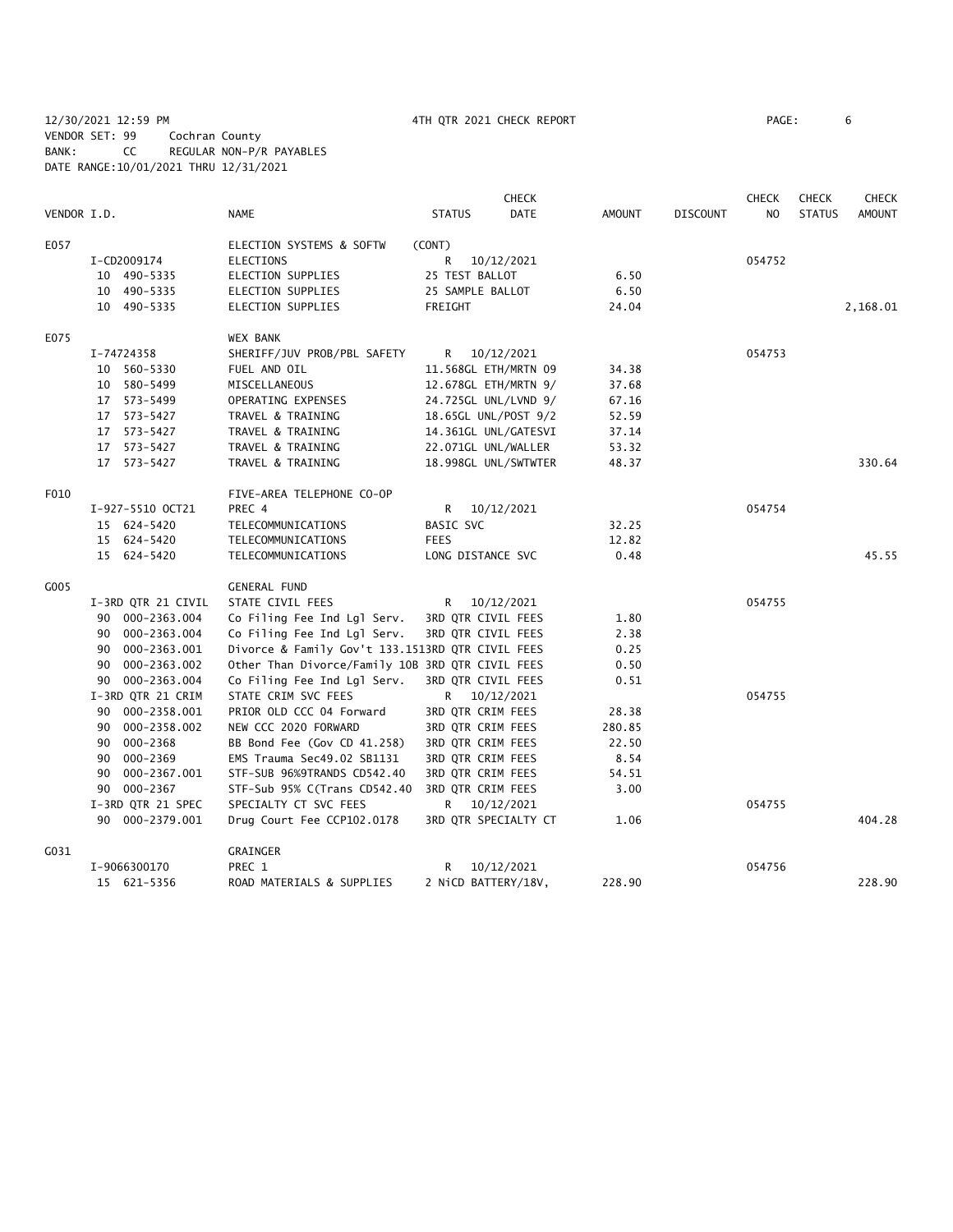12/30/2021 12:59 PM 4TH QTR 2021 CHECK REPORT PAGE: 7 VENDOR SET: 99 Cochran County BANK: CC REGULAR NON-P/R PAYABLES DATE RANGE:10/01/2021 THRU 12/31/2021

|             |                                        |                                     |                  | <b>CHECK</b>         |          |                 | <b>CHECK</b>   | <b>CHECK</b>  | <b>CHECK</b>  |
|-------------|----------------------------------------|-------------------------------------|------------------|----------------------|----------|-----------------|----------------|---------------|---------------|
| VENDOR I.D. |                                        | <b>NAME</b>                         | <b>STATUS</b>    | DATE                 | AMOUNT   | <b>DISCOUNT</b> | N <sub>O</sub> | <b>STATUS</b> | <b>AMOUNT</b> |
| G074        |                                        | GRAVES, HUMPHRIES, STAHL, LTD       |                  |                      |          |                 |                |               |               |
|             | I-FEES SEP21                           | JUSTICE OF PEACE                    |                  | R 10/12/2021         |          |                 | 054757         |               |               |
|             | 10 000-2206.002                        | COLLECTION AGENCY FEES              |                  | COLLECTION FEES SEP  | 101.51   |                 |                |               | 101.51        |
| G286        |                                        | GRAYBAR FINANCIAL SERVICES          |                  |                      |          |                 |                |               |               |
|             | I-12370759                             | NON-DEPT'L                          |                  | R 10/12/2021         |          |                 | 054758         |               |               |
|             | 10 409-5420                            | TELECOMMUNICATIONS                  |                  | YEALINK PHONE SYS #1 | 803.25   |                 |                |               |               |
|             | 10 409-5420                            | TELECOMMUNICATIONS                  | DOCUMENT FEES    |                      | 95.00    |                 |                |               | 898.25        |
| H019        |                                        | HOCKLEY COUNTY, TEXAS               |                  |                      |          |                 |                |               |               |
|             | I-LAPTOP/PARTIAL                       | DIST COURT                          |                  | R 10/12/2021         |          |                 | 054759         |               |               |
|             | 10 435-5310                            | OFFICE SUPPLIES                     |                  | LENOVO THINKPAD P17  | 1,000.00 |                 |                |               |               |
|             | 10 435-5310                            | OFFICE SUPPLIES                     | SN PF30LCJ0      |                      |          |                 |                |               | 1,000.00      |
| H126        |                                        | HOLLAND'S OFFICE TECHNOLOGIES       |                  |                      |          |                 |                |               |               |
|             | I-00147099                             | SHERIFF                             |                  | R 10/12/2021         |          |                 | 054760         |               |               |
|             | 10 560-5310                            | OFFICE SUPPLIES                     | 1 KYO TONER/BK   |                      | 88.20    |                 |                |               |               |
|             | 10 560-5310                            | OFFICE SUPPLIES                     | SHIPPING         |                      | 13.18    |                 |                |               | 101.38        |
| J049        |                                        | JUVENILE PROBATION FUND             |                  |                      |          |                 |                |               |               |
|             | I-LOCAL MATCH 10/21 JUVENILE PROBATION |                                     |                  | R 10/12/2021         |          |                 | 054761         |               |               |
|             | 10 571-5472                            | LOCAL SUPPORT-JUV BOARD             |                  | LOCAL FUNDS MATCH OC | 4,166.36 |                 |                |               | 4,166.36      |
| <b>J082</b> |                                        | JOHN DEERE FINANCIAL                |                  |                      |          |                 |                |               |               |
|             | I-1105643                              | CEMETERY                            |                  | R 10/12/2021         |          |                 | 054762         |               |               |
|             | 10 516-5451                            | REPAIR                              | 4 SCREWS         |                      | 5.52     |                 |                |               |               |
|             | 10 516-5451                            | REPAIR                              | 1 SCREW          |                      | 1.57     |                 |                |               |               |
|             | 10 516-5451                            | REPAIR                              | 2 SEALS          |                      | 39.28    |                 |                |               |               |
|             | 10 516-5451                            | REPAIR                              | 1 HY-GARD        |                      | 48.50    |                 |                |               |               |
|             | 10 516-5451                            | REPAIR                              | 1 LINE           |                      | 51.53    |                 |                |               |               |
|             | 10 516-5451                            | REPAIR                              | 1 V-BELT         |                      | 147.82   |                 |                |               |               |
|             | I-1110439                              | CEMETERY                            |                  | R 10/12/2021         |          |                 | 054762         |               |               |
|             | 10 516-5451                            | REPAIR                              | 1 FILTER         |                      | 7.71     |                 |                |               | 301.93        |
| L010        |                                        | LEWIS FARM & RANCH STORE INC        |                  |                      |          |                 |                |               |               |
|             | I-07173                                | PREC 1                              |                  | R 10/12/2021         |          |                 | 054763         |               |               |
|             | 15 621-5356                            | ROAD MATERIALS & SUPPLIES           | SPRAYER WAND     |                      | 29.95    |                 |                |               |               |
|             | I-07255                                | <b>COURTHOUSE</b>                   | R                | 10/12/2021           |          |                 | 054763         |               |               |
|             | 10 510-5332                            | CUSTODIAL SUPPLIES                  | ORANGE GLO       |                      | 11.18    |                 |                |               |               |
|             | $I-07412$                              | PREC 3                              | R                | 10/12/2021           |          |                 | 054763         |               |               |
|             | 15 623-5356                            | ROAD MATERIALS & SUPPLIES           | TRIAZICIDE       |                      | 10.99    |                 |                |               |               |
|             | 15 623-5356                            | ROAD MATERIALS & SUPPLIES<br>PREC 4 | <b>DISC</b><br>R |                      | 1.10CR   |                 |                |               |               |
|             | I-07416<br>15 624-5356                 | ROAD MATERIALS & SUPPLIES           | 2 WATER FILTERS  | 10/12/2021           | 99.90    |                 | 054763         |               |               |
|             | 15 624-5356                            | ROAD MATERIALS & SUPPLIES           | 2 COFFEE SUGAR   |                      | 3.90     |                 |                |               |               |
|             | 15 624-5356                            | ROAD MATERIALS & SUPPLIES           | 3 CUPS           |                      | 7.17     |                 |                |               |               |
|             | 15 624-5356                            | ROAD MATERIALS & SUPPLIES           | COFFEE           |                      | 12.95    |                 |                |               |               |
|             | 15 624-5356                            | ROAD MATERIALS & SUPPLIES           | SOAP             |                      | 1.99     |                 |                |               |               |
|             | $I-07472$                              | JAIL                                | R                | 10/12/2021           |          |                 | 054763         |               |               |
|             |                                        |                                     |                  |                      |          |                 |                |               |               |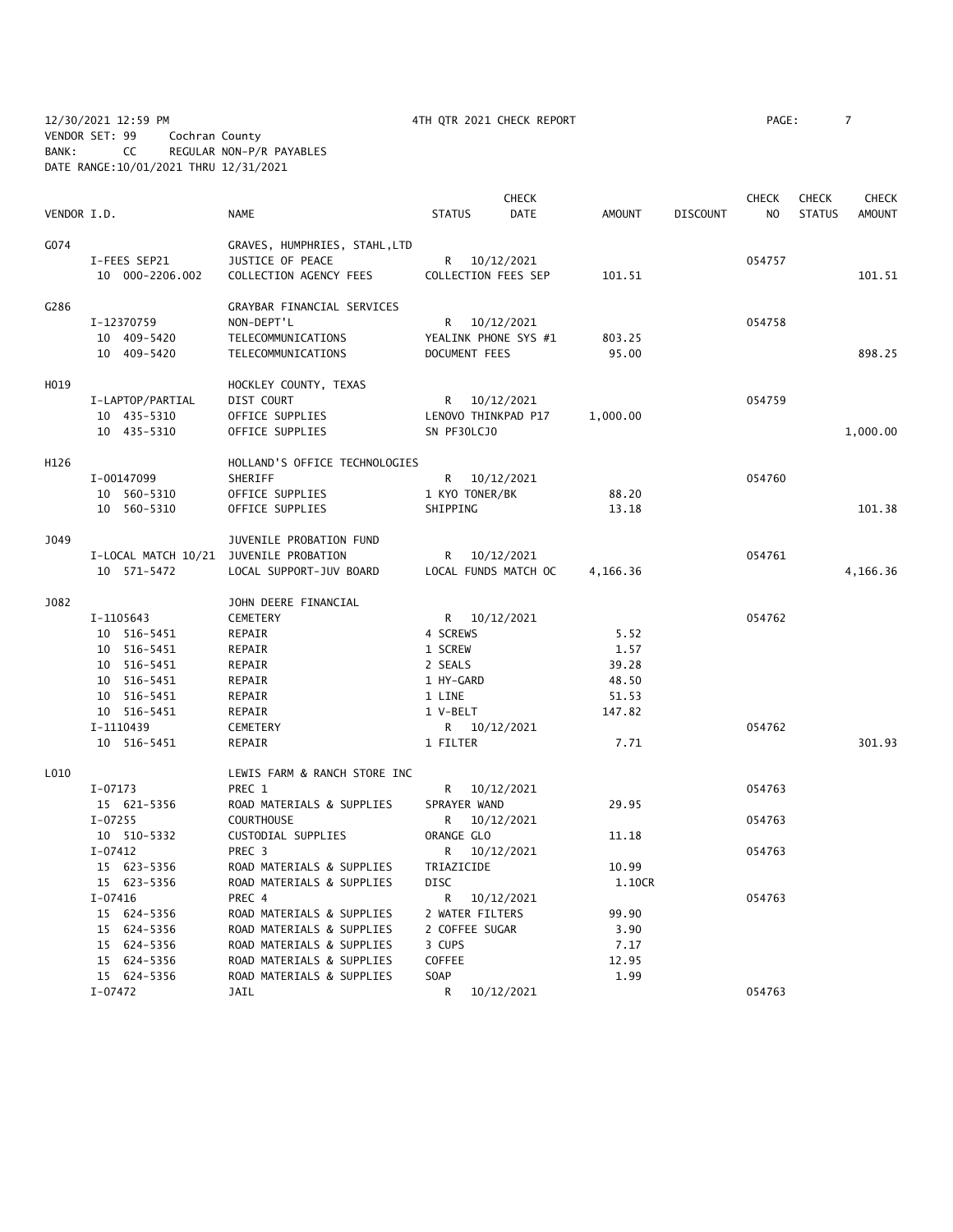# 12/30/2021 12:59 PM 4TH QTR 2021 CHECK REPORT PAGE: 8 VENDOR SET: 99 Cochran County BANK: CC REGULAR NON-P/R PAYABLES DATE RANGE:10/01/2021 THRU 12/31/2021

| VENDOR I.D. |                          | <b>NAME</b>               | <b>STATUS</b>           |                    | <b>CHECK</b><br><b>DATE</b> | <b>AMOUNT</b> | <b>DISCOUNT</b> | <b>CHECK</b><br>N <sub>O</sub> | <b>CHECK</b><br><b>STATUS</b> | <b>CHECK</b><br><b>AMOUNT</b> |
|-------------|--------------------------|---------------------------|-------------------------|--------------------|-----------------------------|---------------|-----------------|--------------------------------|-------------------------------|-------------------------------|
| L010        |                          | LEWIS FARM & RANCH STORE  | (CONT)                  |                    |                             |               |                 |                                |                               |                               |
|             | I-07472                  | JAIL                      | R                       | 10/12/2021         |                             |               |                 | 054763                         |                               |                               |
|             | 10 512-5392              | MISCELLANEOUS SUPPLIES    | 2 CS BLEACH             |                    |                             | 67.08         |                 |                                |                               |                               |
|             | I-07600                  | <b>PARK</b>               | R                       | 10/12/2021         |                             |               |                 | 054763                         |                               |                               |
|             | 10 660-5451              | REPAIR                    |                         | 2 GREY COUPLERS    |                             | 7.98          |                 |                                |                               |                               |
|             | 10 660-5451              | REPAIR                    |                         | 2 GREY NIPPLES     |                             | 2.68          |                 |                                |                               |                               |
|             | 10 660-5451              | REPAIR                    |                         | 2 3/4 THREADED CAP |                             | 1.78          |                 |                                |                               |                               |
|             | $I - 07759$              | PREC 1                    | R.                      | 10/12/2021         |                             |               |                 | 054763                         |                               |                               |
|             | 15 621-5356              | ROAD MATERIALS & SUPPLIES |                         | 4 GAL PRAMITOL     |                             | 152.00        |                 |                                |                               |                               |
|             | $I-07821$                | PREC <sub>3</sub>         | R.                      | 10/12/2021         |                             |               |                 | 054763                         |                               |                               |
|             | 15 623-5356              | ROAD MATERIALS & SUPPLIES | <b>BUG SPRAY</b>        |                    |                             | 11.18         |                 |                                |                               |                               |
|             | I-07870                  | PREC 4                    | R                       | 10/12/2021         |                             |               |                 | 054763                         |                               |                               |
|             | 15 624-5356              | ROAD MATERIALS & SUPPLIES | <b>BATTERIES</b>        |                    |                             | 5.59          |                 |                                |                               |                               |
|             | 15 624-5356              | ROAD MATERIALS & SUPPLIES | <b>DISC</b>             |                    |                             | 0.56CR        |                 |                                |                               |                               |
|             | I-07878                  | PREC 1                    | R                       | 10/12/2021         |                             |               |                 | 054763                         |                               |                               |
|             | 15 621-5356              | ROAD MATERIALS & SUPPLIES |                         | 5 GAL PRAMITOL     |                             | 190.00        |                 |                                |                               |                               |
|             | $I-08001$                | PREC 4                    |                         | R 10/12/2021       |                             |               |                 | 054763                         |                               |                               |
|             | 15 624-5356              | ROAD MATERIALS & SUPPLIES | 4 FLAGS                 |                    |                             | 20.00         |                 |                                |                               |                               |
|             | $I-08252$                | <b>COURTHOUSE</b>         | R                       | 10/12/2021         |                             |               |                 | 054763                         |                               |                               |
|             | 10 510-5332              | CUSTODIAL SUPPLIES        |                         | 8 CEILING TILES    |                             | 68.72         |                 |                                |                               |                               |
|             | $I-08262$                | ACTIVITY BLDG             | R                       | 10/12/2021         |                             |               |                 | 054763                         |                               |                               |
|             | 10 662-5332              | CUSTODIAL SUPPLIES        |                         | 6 LYSOL SPRAYS     |                             | 35.94         |                 |                                |                               |                               |
|             | 10 662-5332              | CUSTODIAL SUPPLIES        |                         | 6 LYSOL WIPES      |                             | 33.54         |                 |                                |                               |                               |
|             | 10 662-5332              | CUSTODIAL SUPPLIES        | TRASH BAGS              |                    |                             | 24.99         |                 |                                |                               |                               |
|             | 10 662-5332              | CUSTODIAL SUPPLIES        | DISC                    |                    |                             | 9.45CR        |                 |                                |                               |                               |
|             | I-08275                  | CONSTABLE                 | R                       | 10/12/2021         |                             |               |                 | 054763                         |                               |                               |
|             | 10 550-5310              | OFFICE SUPPLIES           | 10 SCREWS               |                    |                             | 0.60          |                 |                                |                               |                               |
|             | 10 550-5310              | OFFICE SUPPLIES           |                         | 1/4 LB SCREWS      |                             | 1.50          |                 |                                |                               |                               |
|             | 10 550-5310              | OFFICE SUPPLIES           | 3 BRACES                |                    |                             | 10.77<br>7.26 |                 |                                |                               |                               |
|             | 10 550-5310              | OFFICE SUPPLIES           | 1x12x3                  |                    |                             |               |                 |                                |                               |                               |
|             | $I-08334$<br>10 660-5451 | <b>PARK</b>               |                         | R 10/12/2021       |                             | 2.99          |                 | 054763                         |                               |                               |
|             | 10 660-5451              | REPAIR                    | COLLAR<br><b>FAUCET</b> |                    |                             | 9.99          |                 |                                |                               |                               |
|             | 10 660-5451              | REPAIR<br>REPAIR          | <b>DISC</b>             |                    |                             | 1.30CR        |                 |                                |                               |                               |
|             | $I-08341$                | ELECTIONS                 |                         | R 10/12/2021       |                             |               |                 | 054763                         |                               |                               |
|             | 10 490-5310              | OFFICE SUPPLIES           |                         | 6x9 ENVELOPES      |                             | 4.20          |                 |                                |                               |                               |
|             | I-08358                  | PREC <sub>3</sub>         | R.                      | 10/12/2021         |                             |               |                 | 054763                         |                               |                               |
|             | 15 623-5356              | ROAD MATERIALS & SUPPLIES | <b>REPAIR KIT</b>       |                    |                             | 25.99         |                 |                                |                               |                               |
|             | 15 623-5356              | ROAD MATERIALS & SUPPLIES |                         | INSECT KILLER      |                             | 5.59          |                 |                                |                               |                               |
|             | 15 623-5356              | ROAD MATERIALS & SUPPLIES | <b>DISC</b>             |                    |                             | 3.16CR        |                 |                                |                               |                               |
|             | I-08477                  | PREC 3                    | R                       | 10/12/2021         |                             |               |                 | 054763                         |                               |                               |
|             | 15 623-5330              | FUEL AND OIL              | 4 DEF                   |                    |                             | 47.80         |                 |                                |                               |                               |
|             | $I - 08591$              | <b>CEMETERY</b>           | R                       | 10/12/2021         |                             |               |                 | 054763                         |                               |                               |
|             | 10 516-5451              | REPAIR                    | 3/4 NIPPLE              |                    |                             | 1.39          |                 |                                |                               |                               |
|             | 10 516-5451              | REPAIR                    | $3/4$ CAP               |                    |                             | 0.89          |                 |                                |                               |                               |
|             | 10 516-5451              | REPAIR                    | 3/4 COUPLER             |                    |                             | 0.99          |                 |                                |                               |                               |
|             | 10 516-5451              | REPAIR                    | <b>DISC</b>             |                    |                             | 0.33CR        |                 |                                |                               |                               |
|             | $I-08633$                | PREC 4                    | R                       | 10/12/2021         |                             |               |                 | 054763                         |                               |                               |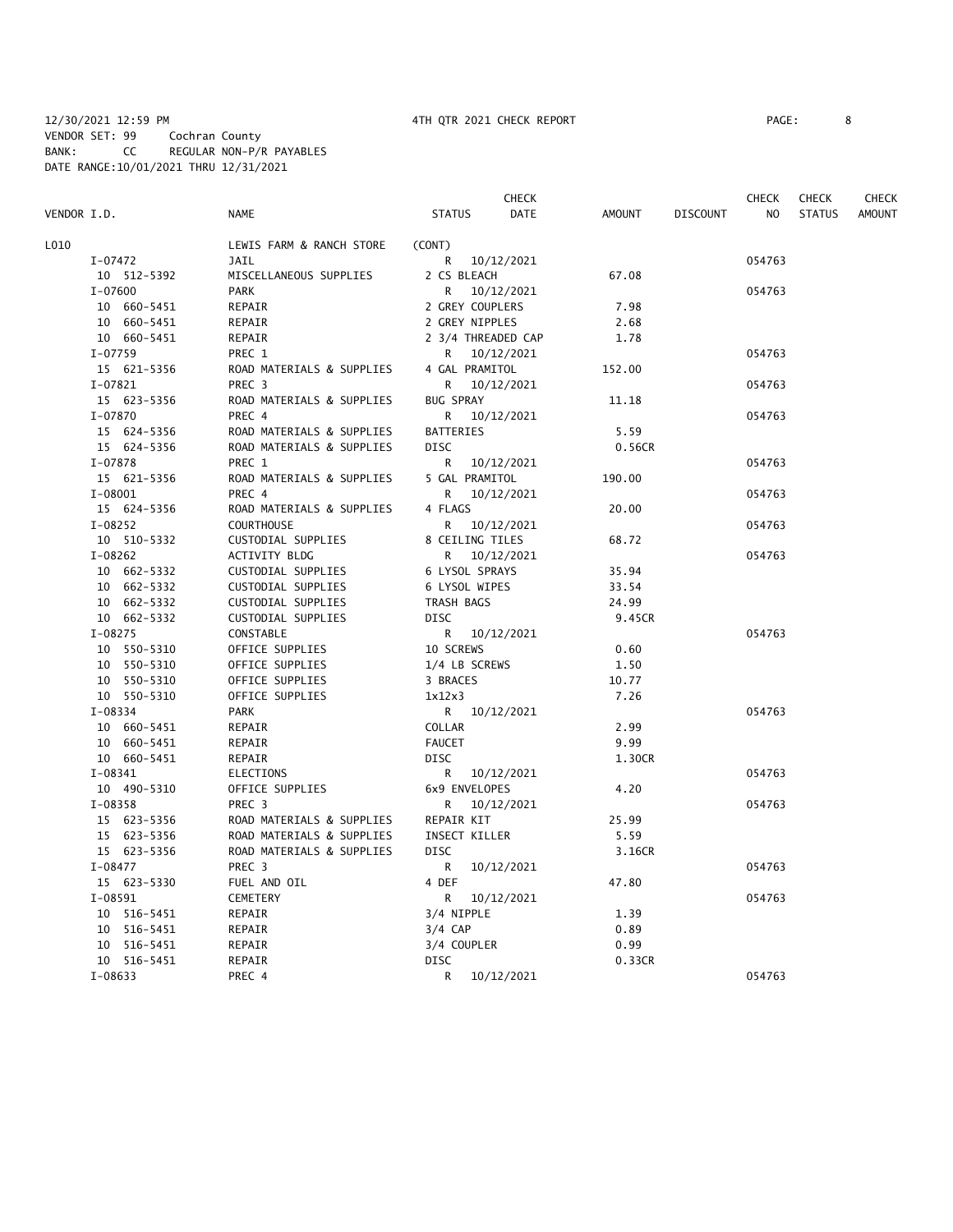12/30/2021 12:59 PM 4TH QTR 2021 CHECK REPORT PAGE: 9 VENDOR SET: 99 Cochran County BANK: CC REGULAR NON-P/R PAYABLES DATE RANGE:10/01/2021 THRU 12/31/2021

|                   |                    |                                |                      | <b>CHECK</b> |        |                 | <b>CHECK</b> | <b>CHECK</b>  | <b>CHECK</b> |
|-------------------|--------------------|--------------------------------|----------------------|--------------|--------|-----------------|--------------|---------------|--------------|
| VENDOR I.D.       |                    | NAME                           | <b>STATUS</b>        | <b>DATE</b>  | AMOUNT | <b>DISCOUNT</b> | NO.          | <b>STATUS</b> | AMOUNT       |
| L010              |                    | LEWIS FARM & RANCH STORE       | (CONT)               |              |        |                 |              |               |              |
|                   | I-08633            | PREC 4                         | R 10/12/2021         |              |        |                 | 054763       |               |              |
|                   | 15 624-5356        | ROAD MATERIALS & SUPPLIES      | PWR STRIP            |              | 6.99   |                 |              |               |              |
|                   | 15 624-5356        | ROAD MATERIALS & SUPPLIES      | <b>BLEACH</b>        |              | 5.59   |                 |              |               |              |
|                   | 15 624-5356        | ROAD MATERIALS & SUPPLIES      | PAPER TOWELS         |              | 2.99   |                 |              |               |              |
|                   | I-08636            | PREC <sub>2</sub>              | R 10/12/2021         |              |        |                 | 054763       |               |              |
|                   | 15 622-5356        | ROAD MATERIALS & SUPPLIES      | <b>TISSUE</b>        |              | 6.59   |                 |              |               | 925.73       |
| L189              |                    | HOCKLEY COUNTY PUBLISHING CO.I |                      |              |        |                 |              |               |              |
|                   | I-CO JDG 2021      | CO JDG/COMMR'CT                | R 10/12/2021         |              |        |                 | 054765       |               |              |
|                   | 15 610-5310        | OFFICE SUPPLIES                | 1 YR SUBSCRIPTION    |              | 45.00  |                 |              |               | 45.00        |
| N <sub>0</sub> 82 |                    | <b>NETDATA</b>                 |                      |              |        |                 |              |               |              |
|                   | I-iTICKET SEP21    | JUSTICE OF PEACE               | R 10/12/2021         |              |        |                 | 054766       |               |              |
|                   | 10 455-5499        | MISCELLANEOUS                  | SEP 2021             |              | 2.00   |                 |              |               | 2.00         |
| 0041              |                    | OMNIBASE SERVICES OF TEXAS, LP |                      |              |        |                 |              |               |              |
|                   | I-3RD QTR FEES 21  | FTA FEES                       | R 10/12/2021         |              |        |                 | 054767       |               |              |
|                   | 10 000-2206.003    | Omni Collection Fee            | 3RD QTR FEES 21      |              | 30.00  |                 |              |               | 30.00        |
| P261              |                    | PRESCRIPTION SHOP              |                      |              |        |                 |              |               |              |
|                   | I-9314             | JAIL                           | R 10/12/2021         |              |        |                 | 054768       |               |              |
|                   | 10 512-5391        | MEDICAL CARE-PRISONERS         | 1RX/FABIAN MENDOZA   |              | 26.03  |                 |              |               |              |
|                   | I-9434             | JAIL                           | R 10/12/2021         |              |        |                 | 054768       |               |              |
|                   | 10 512-5391        | MEDICAL CARE-PRISONERS         | 1RX/FABIAN MENDOZA   |              | 21.53  |                 |              |               |              |
|                   | $I-9554$           | JAIL                           | R 10/12/2021         |              |        |                 | 054768       |               |              |
|                   | 10 512-5391        | MEDICAL CARE-PRISONERS         | 1RX/PHILLIP HATTER   |              | 29.17  |                 |              |               |              |
|                   | $I-9671$           | <b>JAIL</b>                    | R 10/12/2021         |              |        |                 | 054768       |               |              |
|                   | 10 512-5391        | MEDICAL CARE-PRISONERS         | 2RX/FABIAN MENDOZA   |              | 43.14  |                 |              |               | 119.87       |
| Q012              |                    | QUADIENT FINANCE USA, INC.     |                      |              |        |                 |              |               |              |
|                   | I-POSTAGE 10/06/21 | CLERK.                         | R 10/12/2021         |              |        |                 | 054769       |               |              |
|                   | 10 403-5311        | POSTAL EXPENSES                | POSTAGE ADDED TO MET |              | 500.00 |                 |              |               | 500.00       |
| S016              |                    | SOUTH PLAINS ASSN. OF GOV      |                      |              |        |                 |              |               |              |
|                   | $I - 2022 - 007$   | COMMISSIONERS COURT            | R 10/12/2021         |              |        |                 | 054770       |               |              |
|                   | 15 610-5481        | DUES AND REGISTRATION          | FY 2022 SPAG DUES    |              | 234.53 |                 |              |               | 234.53       |
| S071              |                    | SCRIPT OFFICE PRODUCTS, INC.   |                      |              |        |                 |              |               |              |
|                   | I-59875            | <b>CLERK</b>                   | R 10/12/2021         |              |        |                 | 054771       |               |              |
|                   | 10 403-5310        | OFFICE SUPPLIES                | 1 1" BINDER          |              | 2.95   |                 |              |               |              |
|                   | 10 403-5310        | OFFICE SUPPLIES                | 1 BOX COPY PAPER     |              | 46.50  |                 |              |               |              |
|                   | 10 403-5310        | OFFICE SUPPLIES                | 2EA PEN REFILLS      |              | 2.58   |                 |              |               |              |
|                   | I-59895            | TAX A/C                        | R 10/12/2021         |              |        |                 | 054771       |               |              |
|                   | 10 499-5310        | OFFICE SUPPLIES                | 1 PK POP-UP NOTES    |              | 12.95  |                 |              |               |              |
|                   | 10 499-5310        | OFFICE SUPPLIES                | 2 PK 4X4 POP-UP NOTE |              | 33.00  |                 |              |               |              |
|                   | 10 499-5310        | OFFICE SUPPLIES                | 1 PK 2X2 STICKY NOTE |              | 10.98  |                 |              |               |              |
|                   | 10 499-5310        | OFFICE SUPPLIES                | 1 DZ ENERGEL REFILLS |              | 15.49  |                 |              |               |              |
|                   | I-59896            | JUSTICE OF PEACE               | R                    | 10/12/2021   |        |                 | 054771       |               |              |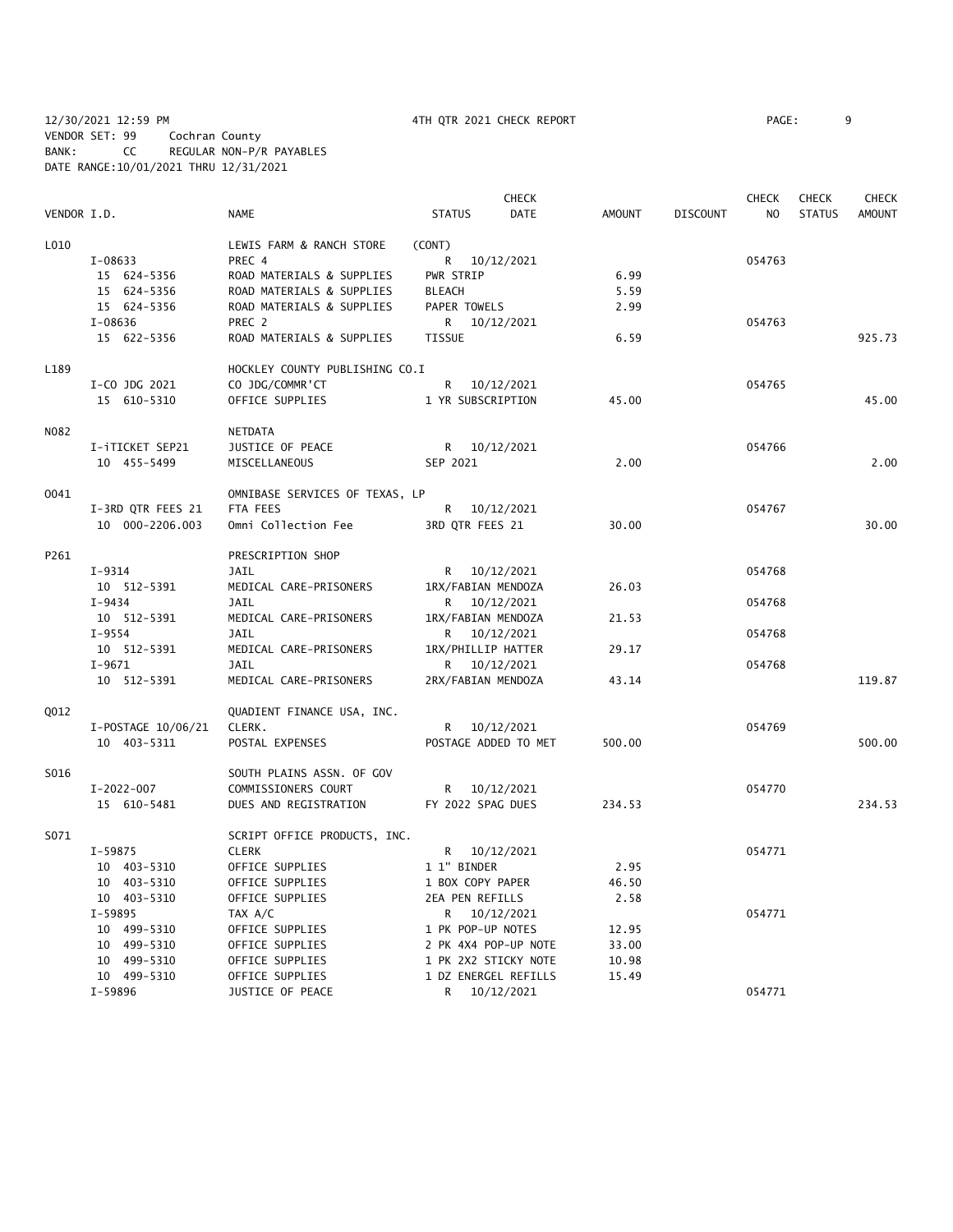|             |                    |                                                    |                      | <b>CHECK</b>         |               |                 | <b>CHECK</b>   | <b>CHECK</b>  | <b>CHECK</b>  |
|-------------|--------------------|----------------------------------------------------|----------------------|----------------------|---------------|-----------------|----------------|---------------|---------------|
| VENDOR I.D. |                    | <b>NAME</b>                                        | <b>STATUS</b>        | DATE                 | <b>AMOUNT</b> | <b>DISCOUNT</b> | N <sub>O</sub> | <b>STATUS</b> | <b>AMOUNT</b> |
| S071        |                    | SCRIPT OFFICE PRODUCTS                             | (CONT)               |                      |               |                 |                |               |               |
|             | I-59896            | JUSTICE OF PEACE                                   | R                    | 10/12/2021           |               |                 | 054771         |               |               |
|             | 10 455-5310        | OFFICE SUPPLIES                                    | 1 WALL CALENDAR      |                      | 18.95         |                 |                |               |               |
|             | 10 455-5310        | OFFICE SUPPLIES                                    | 1 DESK CALENDAR      |                      | 24.44         |                 |                |               |               |
|             | I-59912            | TAX A/C                                            |                      | R 10/12/2021         |               |                 | 054771         |               |               |
|             | 10 499-5310        | OFFICE SUPPLIES                                    | 2 2"BINDER           |                      | 9.90          |                 |                |               |               |
|             | 10 499-5310        | OFFICE SUPPLIES                                    | 4 BX COPY PAPER      |                      | 186.00        |                 |                |               |               |
|             | 10 499-5310        | OFFICE SUPPLIES                                    | 2 ENERGEL PENS       |                      | 6.98          |                 |                |               |               |
|             | 10 499-5310        | OFFICE SUPPLIES                                    | 2 ENERGEL REFILLS    |                      | 2.58          |                 |                |               |               |
|             | I-59926            | <b>AUDITOR</b>                                     | R.                   | 10/12/2021           |               |                 | 054771         |               |               |
|             | 10 495-5310        | OFFICE SUPPLIES                                    |                      | 3 BX COLORED FILE FO | 152.13        |                 |                |               |               |
|             | 10 495-5310        | OFFICE SUPPLIES                                    | 2 WALL CALENDAR      |                      | 53.90         |                 |                |               |               |
|             | I-59927            | COUNTY COURT                                       | R 10/12/2021         |                      |               |                 | 054771         |               |               |
|             | 10 426-5310        | OFFICE SUPPLIES                                    | HP TONER/BK          |                      | 85.90         |                 |                |               |               |
|             | 10 426-5310        | OFFICE SUPPLIES                                    | BRT COLORED INK      |                      | 41.20         |                 |                |               | 706.43        |
| S073        |                    | SIRCHIE ACQUISITION COMPANY, L                     |                      |                      |               |                 |                |               |               |
|             | I-0514710-IN       | SIRCHIE ACQUISITION COMPANY, L                     | R                    | 10/12/2021           |               |                 | 054772         |               |               |
|             | 10 560-5334        | OTHER SUPPLIES                                     | SEARCH MEGAWAND      |                      | 23.40         |                 |                |               | 23.40         |
| S217        |                    | STATE COMPTROLLER                                  |                      |                      |               |                 |                |               |               |
|             | I-3RD QTR 21 CIVIL | STATE CIVIL FEES                                   | R                    | 10/12/2021           |               |                 | 054773         |               |               |
|             | 90 000-2372        | Birth Cert. Gov118.015                             |                      | 3RD QTR REMITTANCE F | 27.00         |                 |                |               |               |
|             | 90 000-2373        | Marriage License Gov 118.011 3RD QTR REMITTANCE F  |                      |                      | 90.00         |                 |                |               |               |
|             | 000-2364<br>90     | Juror Donations                                    |                      | 3RD QTR REMITTANCE F | 40.00         |                 |                |               |               |
|             | 90<br>000-2363.004 | Co Filing Fee Ind Lgl Serv.                        |                      | 3RD QTR REMITTANCE F | 34.20         |                 |                |               |               |
|             | 90<br>000-2363.004 | Co Filing Fee Ind Lgl Serv.                        |                      | 3RD QTR REMITTANCE F | 45.12         |                 |                |               |               |
|             | 90<br>000-2363.001 | Divorce & Family Gov't 133.1513RD QTR REMITTANCE F |                      |                      | 14.93         |                 |                |               |               |
|             | 000-2363.002<br>90 | Other Than Divorce/Family 10B 3RD QTR REMITTANCE F |                      |                      | 49.50         |                 |                |               |               |
|             | 000-2363.004<br>90 | Co Filing Fee Ind Lgl Serv.                        |                      | 3RD QTR REMITTANCE F | 9.70          |                 |                |               |               |
|             | 000-2379<br>90     | Judicial Support Fee/L133.105 3RD QTR REMITTANCE F |                      |                      | 169.02        |                 |                |               |               |
|             | 90<br>000-2380.001 | CJCPT PERSONAL TRAINGSEC51.9713RD QTR REMITTANCE F |                      |                      | 50.00         |                 |                |               | 529.47        |
| S217        |                    | STATE COMPTROLLER                                  |                      |                      |               |                 |                |               |               |
|             | I-3RD QTR 21 CRIM  | STATE CRIMINAL FEES                                | R.                   | 10/12/2021           |               |                 | 054774         |               |               |
|             | 90 000-2358.001    | PRIOR OLD CCC 04 Forward                           |                      | 3RD QTR REMITTANCE F | 255.40        |                 |                |               |               |
|             | 90 000-2358.002    | NEW CCC 2020 FORWARD                               |                      | 3RD QTR REMITTANCE F | 2,527.69      |                 |                |               |               |
|             | 000-2368<br>90     | BB Bond Fee (Gov CD 41.258)                        |                      | 3RD QTR REMITTANCE F | 202.50        |                 |                |               |               |
|             | 000-2369<br>90     | EMS Trauma Sec49.02 SB1131                         |                      | 3RD QTR REMITTANCE F | 76.85         |                 |                |               |               |
|             | 90<br>000-2367.001 | STF-SUB 96%9TRANDS CD542.40                        |                      | 3RD QTR REMITTANCE F | 1,308.18      |                 |                |               |               |
|             | 000-2367<br>90     | STF-Sub 95% C(Trans CD542.40                       | 3RD QTR REMITTANCE F |                      | 57.00         |                 |                |               |               |
|             | 000-2380<br>90     | PRIOR MAND COMB COST                               |                      | 3RD QTR REMITTANCE F | 37.92         |                 |                |               |               |
|             | 90<br>000-2355     | MVF CCP 102.002                                    |                      | 3RD QTR REMITTANCE F | 0.20          |                 |                |               |               |
|             | 000-2347.001<br>90 | Truancy Prvtn & Diver. 102.0153RD QTR REMITTANCE F |                      |                      | 2.00          |                 |                |               |               |
|             | 000-2342.001<br>90 | Omni FTA                                           |                      | 3RD QTR REMITTANCE F | 20.00         |                 |                |               |               |
|             | 000-2361<br>90     | 50% of Time Payment to State 3RD QTR REMITTANCE F  |                      |                      | 21.54         |                 |                |               |               |
|             | 90<br>000-2376     | Co. CrtCriminal Judicial Fund 3RD QTR REMITTANCE F |                      |                      | 120.00        |                 |                |               |               |

90 000-2342 Arrest Fees - State Officers 3RD QTR REMITTANCE F 12.14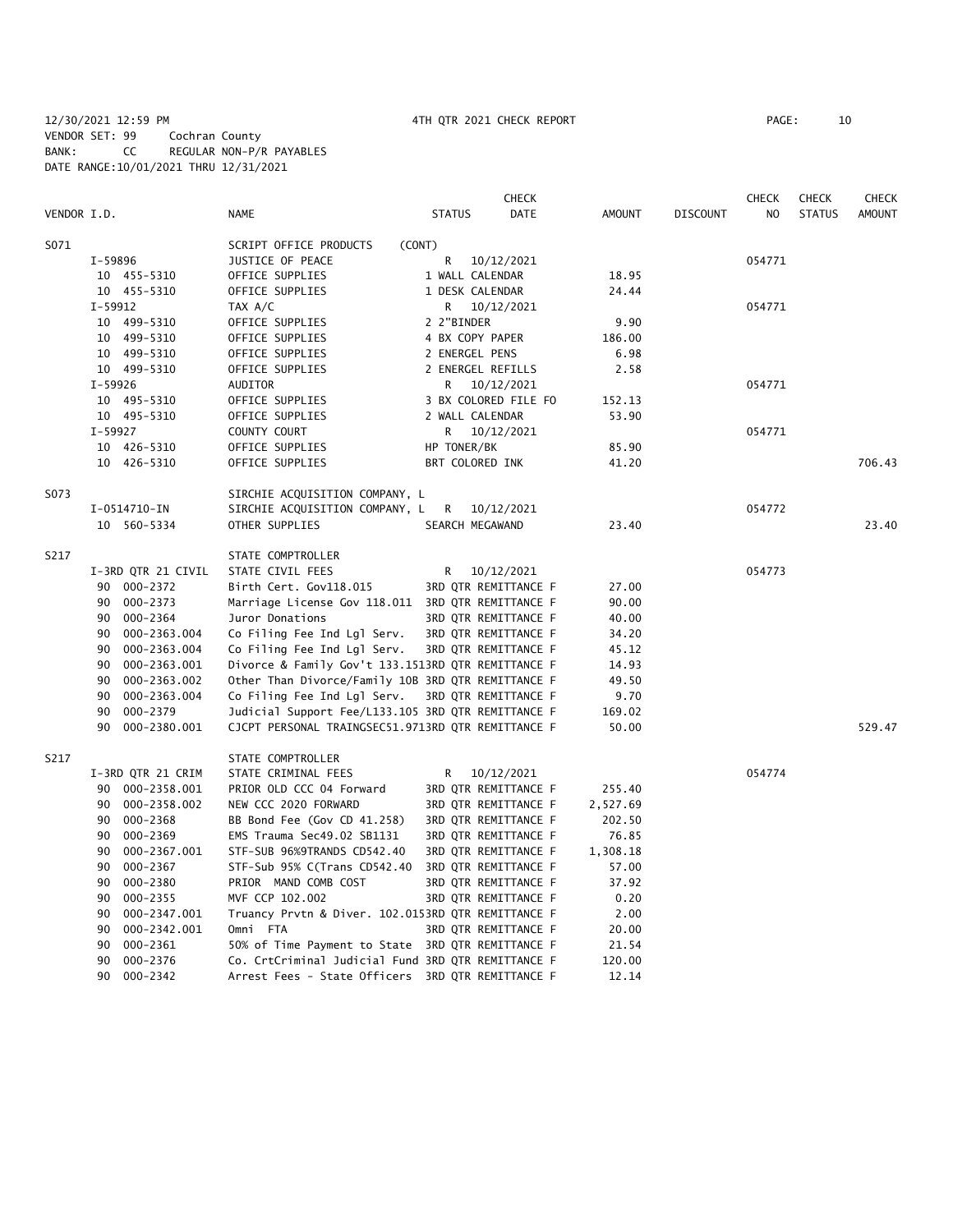12/30/2021 12:59 PM 4TH QTR 2021 CHECK REPORT PAGE: 11 VENDOR SET: 99 Cochran County BANK: CC REGULAR NON-P/R PAYABLES DATE RANGE:10/01/2021 THRU 12/31/2021

|             |                    |                                |               | <b>CHECK</b>         |               |                 | <b>CHECK</b><br><b>CHECK</b> |               | <b>CHECK</b>  |
|-------------|--------------------|--------------------------------|---------------|----------------------|---------------|-----------------|------------------------------|---------------|---------------|
| VENDOR I.D. |                    | <b>NAME</b>                    | <b>STATUS</b> | <b>DATE</b>          | <b>AMOUNT</b> | <b>DISCOUNT</b> | N <sub>O</sub>               | <b>STATUS</b> | <b>AMOUNT</b> |
| S217        |                    | STATE COMPTROLLER<br>(CONT)    |               |                      |               |                 |                              |               |               |
|             | I-3RD QTR 21 CRIM  | STATE CRIMINAL FEES            |               | R 10/12/2021         |               |                 | 054774                       |               |               |
|             | 90 000-2357        | 50% Overweight Fine            |               | 3RD QTR REMITTANCE F | 1,025.50      |                 |                              |               | 5,666.92      |
|             |                    |                                |               |                      |               |                 |                              |               |               |
| S217        |                    | STATE COMPTROLLER              |               |                      |               |                 |                              |               |               |
|             | I-3RD QTR 21 EFILE | STATE E-FILE FEES              |               | R 10/12/2021         |               |                 | 054775                       |               |               |
|             | 90 000-2363.005    | ELE. FILING FEE DIS CLK        |               | 3RD QTR REMITTANCE F | 30.00         |                 |                              |               |               |
|             | 90 000-2363.006    | ELE FILING FEE COUNTY CLERK    |               | 3RD QTR REMITTANCE F | 90.00         |                 |                              |               |               |
|             | 90 000-2363.007    | ELE FILING FEE JP              |               | 3RD QTR REMITTANCE F | 60.00         |                 |                              |               |               |
|             | 90 000-2376.001    | CRIM ELECTRONIC EFF DIS CLK    |               | 3RD QTR REMITTANCE F | 4.03          |                 |                              |               |               |
|             | 90 000-2376.002    | CRIMINAL ELECTRONIC EFF CO.    |               | 3RD QTR REMITTANCE F | 7.49          |                 |                              |               | 191.52        |
| S217        |                    | STATE COMPTROLLER              |               |                      |               |                 |                              |               |               |
|             | I-3RD QTR 21 SPEC  | SPECIALTY CT COSTS             |               | R 10/12/2021         |               |                 | 054776                       |               |               |
|             | 90 000-2379.001    | Drug Court Fee CCP102.0178     |               | 3RD QTR REMITTANCE F | 9.56          |                 |                              |               | 9.56          |
| S325        |                    | DONNA SCHMIDT                  |               |                      |               |                 |                              |               |               |
|             | I-WTJCPA CONF 21   | JUSTICE OF PEACE               |               | R 10/12/2021         |               |                 | 054777                       |               |               |
|             | 10 455-5427        | CONTINUING EDUCATION           |               | R/B REGIS/PERSONAL C | 100.00        |                 |                              |               |               |
|             | 10 455-5427        | CONTINUING EDUCATION           |               | 260 MI TO/FR AMA @56 | 145.60        |                 |                              |               | 245.60        |
|             |                    |                                |               |                      |               |                 |                              |               |               |
| S347        |                    | SOUTHERN TIRE MART, LLC        |               |                      |               |                 |                              |               |               |
|             | I-4900052902       | PREC 2                         |               | R 10/12/2021         |               |                 | 054778                       |               |               |
|             | 15 622-5454        | TIRES                          | 1-14.00R24    |                      | 1,037.47      |                 |                              |               | 1,037.47      |
| S425        |                    | REGINA SALAZAR                 |               |                      |               |                 |                              |               |               |
|             | I-JAIL CONF 21     | SHERIFF                        |               | R 10/12/2021         |               |                 | 054779                       |               |               |
|             | 10 560-5427        | CONTINUING EDUCATION           |               | 1244MI TO/FR GALV @5 | 696.64        |                 |                              |               | 696.64        |
| S464        |                    | LISA SMITH, CO/DIST CLERK      |               |                      |               |                 |                              |               |               |
|             | $I - R/B$ 10/8     | <b>CLERK</b>                   |               | R 10/12/2021         |               |                 | 054780                       |               |               |
|             | 10 403-5310        | OFFICE SUPPLIES                |               | R/B DVD-R 50PK/OFC D | 23.99         |                 |                              |               |               |
|             | 10 403-5310        | OFFICE SUPPLIES                | R/B SALES TAX |                      | 1.98          |                 |                              |               | 25.97         |
| T068        |                    | TEXAS COMPTROLLER OF PUBLIC AC |               |                      |               |                 |                              |               |               |
|             | I-2021 COOP FEE    | COMMISSIONERS COURT            | R.            | 10/12/2021           |               |                 | 054781                       |               |               |
|             | 15 610-5481        | DUES AND REGISTRATION          |               | 2021 COOP MEMBERSHIP | 100.00        |                 |                              |               | 100.00        |
|             |                    |                                |               |                      |               |                 |                              |               |               |
| T087        |                    | TEXAS DEPARTMENT OF HEALTH     |               |                      |               |                 |                              |               |               |
|             | I-2014550          | <b>CLERK</b>                   | R             | 10/12/2021           |               |                 | 054782                       |               |               |
|             | 10 403-5310        | OFFICE SUPPLIES                |               | 10 REMOTE BIRTH ACCE | 18.30         |                 |                              |               | 18.30         |
| T184        |                    | TK ELEVATOR CORPORATION        |               |                      |               |                 |                              |               |               |
|             | I-3006198292       | <b>COURTHOUSE</b>              | R             | 10/12/2021           |               |                 | 054783                       |               |               |
|             | 10 510-5411        | MAINTENANCE CONTRACTS          |               | ELEVATOR MAINT 4TH Q | 2,290.17      |                 |                              |               | 2,290.17      |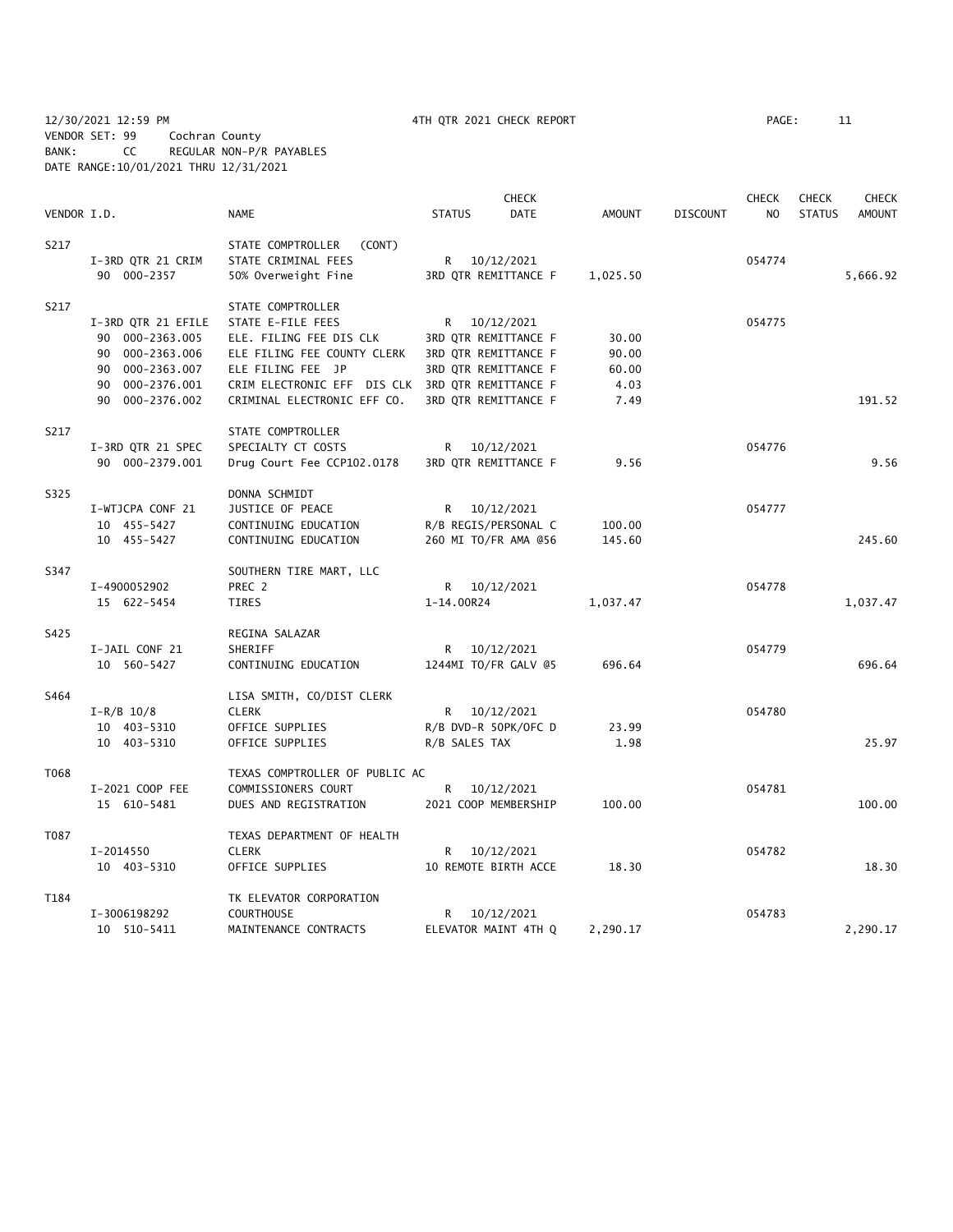12/30/2021 12:59 PM 4TH QTR 2021 CHECK REPORT PAGE: 12 VENDOR SET: 99 Cochran County BANK: CC REGULAR NON-P/R PAYABLES DATE RANGE:10/01/2021 THRU 12/31/2021

|             |                                    |                                |                   | <b>CHECK</b>         |        |                 | <b>CHECK</b>   | <b>CHECK</b>  | <b>CHECK</b>  |
|-------------|------------------------------------|--------------------------------|-------------------|----------------------|--------|-----------------|----------------|---------------|---------------|
| VENDOR I.D. |                                    | <b>NAME</b>                    | <b>STATUS</b>     | DATE                 | AMOUNT | <b>DISCOUNT</b> | N <sub>O</sub> | <b>STATUS</b> | <b>AMOUNT</b> |
| T222        |                                    | TEXAS JUDICIAL ACADEMY         |                   |                      |        |                 |                |               |               |
|             | I-239340 '21-'22                   | CO JUDGE/COMM'R CT             |                   | R 10/12/2021         |        |                 | 054784         |               |               |
|             | 15 610-5481                        | DUES AND REGISTRATION          |                   | MEMBERSHIP DUES 9/1/ | 200.00 |                 |                |               | 200.00        |
| T306        |                                    | TONY'S OILFIELD SERVICES INC.  |                   |                      |        |                 |                |               |               |
|             | I-11662/FM1585, CR197 PREC 2       |                                | R                 | 10/12/2021           |        |                 | 054785         |               |               |
|             | 15 622-5370                        | MACHINE HIRE                   |                   | 6.5HRS/CLEAN CTTLEGR | 981.75 |                 |                |               |               |
|             | I-11710/FM125-CR177 PREC 2         |                                |                   | R 10/12/2021         |        |                 | 054785         |               |               |
|             | 15 622-5370                        | MACHINE HIRE                   |                   | 4.5HRS/CLEAN CTTLEGR | 682.13 |                 |                |               | 1,663.88      |
| T314        |                                    | TEXAS DEPT OF CRIMINAL JUSTICE |                   |                      |        |                 |                |               |               |
|             | I-FOOD PASS 2021                   | JAIL                           | R                 | 10/12/2021           |        |                 | 054786         |               |               |
|             | 10 512-5451                        | REPAIR                         | 2-FOOD PASS KITS  |                      | 214.00 |                 |                |               | 214.00        |
| WO10        |                                    | WEST TEXAS GAS INC             |                   |                      |        |                 |                |               |               |
|             | I-020036001501 10/21 PARK/SHOP     |                                |                   | R 10/12/2021         |        |                 | 054787         |               |               |
|             | 10 660-5440                        | UTILITIES & IRRIGATION         |                   | GAS SVC 8/26-9/29/21 | 17.00  |                 |                |               |               |
|             | I-020036002501 10/21 PARK/SHOWBARN |                                |                   | R 10/12/2021         |        |                 | 054787         |               |               |
|             | 10 660-5440                        | UTILITIES & IRRIGATION         |                   | CUSTOMER CHG 8/26-9/ | 30.00  |                 |                |               |               |
|             | I-020049022001 10/21 PREC 3        |                                |                   | R 10/12/2021         |        |                 | 054787         |               |               |
|             | 15 623-5440                        | UTILITIES                      |                   | CUSTOMER CHG 8/25-9/ | 30.00  |                 |                |               | 77.00         |
| WO55        |                                    | WINDSTREAM COMMUNICATIONS SW   |                   |                      |        |                 |                |               |               |
|             | I-266-5051 SEP21                   | NON-DEPT'L/LIBRARY             | R                 | 10/12/2021           |        |                 | 054788         |               |               |
|             | 10 409-5420                        | TELECOMMUNICATIONS             | BASIC SVC/2 LINES |                      | 71.13  |                 |                |               |               |
|             | 10 409-5420                        | TELECOMMUNICATIONS             | <b>FEES</b>       |                      | 42.65  |                 |                |               |               |
|             | 10 409-5420                        | TELECOMMUNICATIONS             | LONG DISTANCE SVC |                      | 3.03   |                 |                |               |               |
|             | I-266-5074 SEP21                   | NON-DEPT'L/ADULT PROBATION     |                   | R 10/12/2021         |        |                 | 054788         |               |               |
|             | 10 409-5420                        | TELECOMMUNICATIONS             | BASIC SVC         |                      | 37.30  |                 |                |               |               |
|             | 10 409-5420                        | TELECOMMUNICATIONS             | <b>FEES</b>       |                      | 18.70  |                 |                |               |               |
|             | 10 409-5420                        | TELECOMMUNICATIONS             | LONG DISTANCE SVC |                      | 0.95   |                 |                |               |               |
|             | I-266-5161 SEP21                   | NON-DEPT'L/TREASURER           |                   | R 10/12/2021         |        |                 | 054788         |               |               |
|             | 10 409-5420                        | TELECOMMUNICATIONS             | BASIC SVC         |                      | 37.30  |                 |                |               |               |
|             | 10 409-5420                        | TELECOMMUNICATIONS             | <b>FEES</b>       |                      | 18.70  |                 |                |               |               |
|             | 10 409-5420                        | TELECOMMUNICATIONS             | LONG DISTANCE SVC |                      | 2.73   |                 |                |               |               |
|             | I-266-5171 SEP21                   | NON-DEPT'L/TAX A/C             | R                 | 10/12/2021           |        |                 | 054788         |               |               |
|             | 10 409-5420                        | TELECOMMUNICATIONS             | BASIC SVC/3 LINES |                      | 116.58 |                 |                |               |               |
|             | 10 409-5420                        | TELECOMMUNICATIONS             | <b>FEES</b>       |                      | 70.97  |                 |                |               |               |
|             | 10 409-5420                        | TELECOMMUNICATIONS             | LONG DISTANCE SVC |                      | 49.91  |                 |                |               |               |
|             | I-266-5211 SEP21                   | NON-DEPT'L/SHERIFF             | R.                | 10/12/2021           |        |                 | 054788         |               |               |
|             | 10 409-5420                        | TELECOMMUNICATIONS             | BASIC SVC/3 LINES |                      | 132.94 |                 |                |               |               |
|             | 10 409-5420                        | TELECOMMUNICATIONS             | <b>FEES</b>       |                      | 64.01  |                 |                |               |               |
|             | 10 409-5420                        | TELECOMMUNICATIONS             | LONG DISTANCE SVC |                      | 42.70  |                 |                |               |               |
|             | I-266-5215 SEP21                   | NON-DEPT'L/EXT SVC             | R                 | 10/12/2021           |        |                 | 054788         |               |               |
|             | 10 409-5420                        | TELECOMMUNICATIONS             | BASIC SVC/3 LINES |                      | 103.39 |                 |                |               |               |
|             | 10 409-5420                        | TELECOMMUNICATIONS             | <b>FEES</b>       |                      | 63.96  |                 |                |               |               |
|             | 10 409-5420                        | TELECOMMUNICATIONS             | LONG DISTANCE SVC |                      | 3.28   |                 |                |               |               |

I-266-5302 SEP21 NON-DEPT'L/JUSTICE OF PEACE R 10/12/2021 054788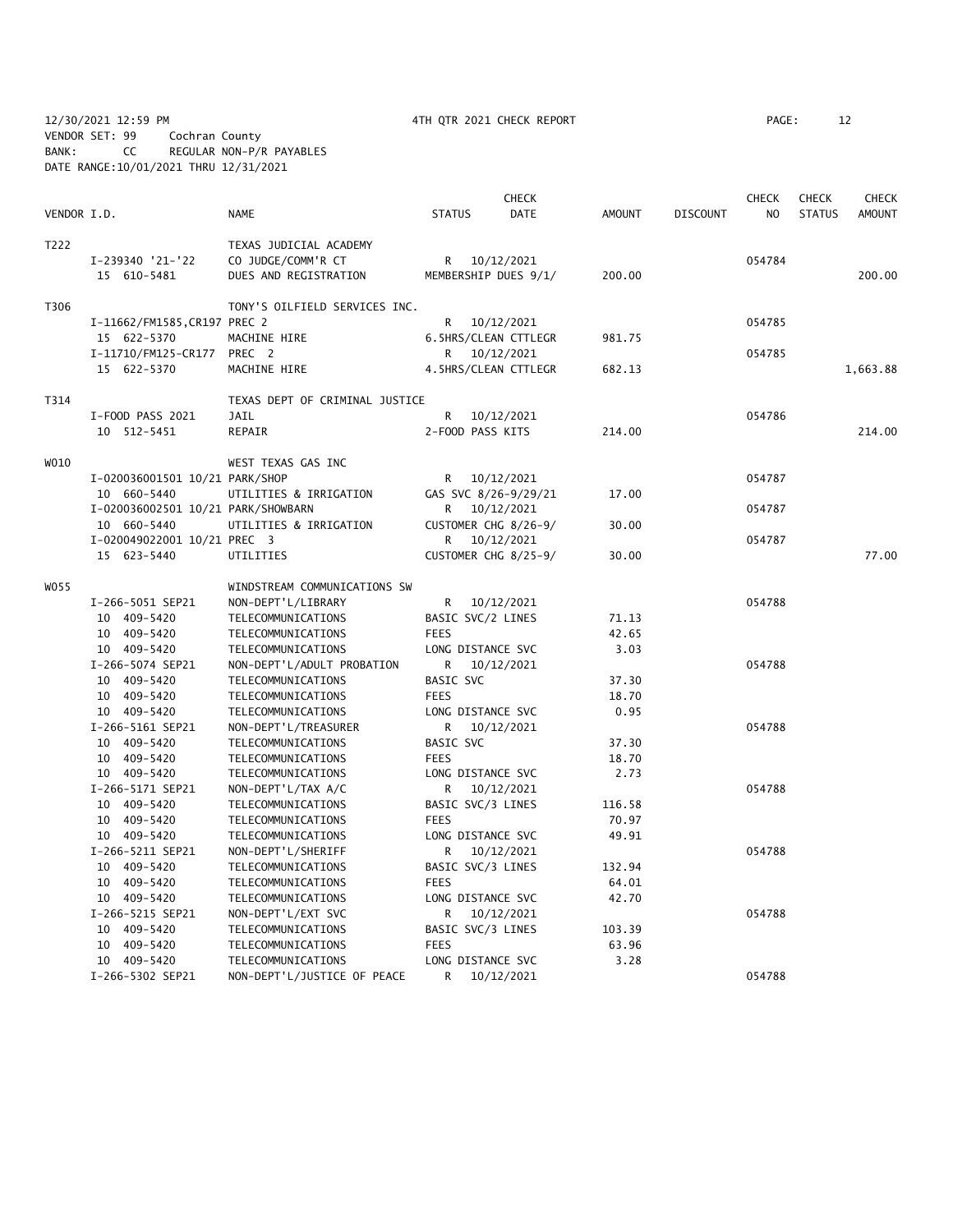|             |                  |                             | <b>CHECK</b>          |               |                 | <b>CHECK</b> | <b>CHECK</b>  | <b>CHECK</b>  |
|-------------|------------------|-----------------------------|-----------------------|---------------|-----------------|--------------|---------------|---------------|
| VENDOR I.D. |                  | <b>NAME</b>                 | <b>STATUS</b><br>DATE | <b>AMOUNT</b> | <b>DISCOUNT</b> | NO.          | <b>STATUS</b> | <b>AMOUNT</b> |
| WO 55       |                  | WINDSTREAM COMMUNICATIONS   | (CONT)                |               |                 |              |               |               |
|             | I-266-5302 SEP21 | NON-DEPT'L/JUSTICE OF PEACE | R<br>10/12/2021       |               |                 | 054788       |               |               |
|             | 10 409-5420      | TELECOMMUNICATIONS          | BASIC SVC             | 31.83         |                 |              |               |               |
|             | 10 409-5420      | TELECOMMUNICATIONS          | <b>FEES</b>           | 18.69         |                 |              |               |               |
|             | 10 409-5420      | TELECOMMUNICATIONS          | LONG DISTANCE SVC     | 20.06         |                 |              |               |               |
|             | I-266-5411 SEP21 | JUVENILE PROBATION          | R<br>10/12/2021       |               |                 | 054788       |               |               |
|             | 17 573-5499      | OPERATING EXPENSES          | BASIC SVC             | 31.83         |                 |              |               |               |
|             | 17 573-5499      | OPERATING EXPENSES          | <b>FEES</b>           | 18.69         |                 |              |               |               |
|             | 17 573-5499      | OPERATING EXPENSES          | LONG DISTANCE SVC     | 3.55          |                 |              |               |               |
|             | I-266-5412 SEP21 | NON-DEPT'L/DIST CT/CONSTBLE | R<br>10/12/2021       |               |                 | 054788       |               |               |
|             | 10 409-5420      | TELECOMMUNICATIONS          | SVC/2 LINES           | 74.41         |                 |              |               |               |
|             | 10 409-5420      | TELECOMMUNICATIONS          | <b>FEES</b>           | 42.65         |                 |              |               |               |
|             | 10 409-5420      | TELECOMMUNICATIONS          | LONG DISTANCE SVC     | 0.16          |                 |              |               |               |
|             | I-266-5450 SEP21 | NON-DEPT'L/CLERK            | R<br>10/12/2021       |               |                 | 054788       |               |               |
|             | 10 409-5420      | TELECOMMUNICATIONS          | BASIC SVC/3 LINES     | 113.00        |                 |              |               |               |
|             | 10 409-5420      | TELECOMMUNICATIONS          | <b>FEES</b>           | 71.58         |                 |              |               |               |
|             | 10 409-5420      | TELECOMMUNICATIONS          | LONG DISTANCE SVC     | 40.36         |                 |              |               |               |
|             | I-266-5508 SEP21 | NON-DEPT'L/CO JUDGE         | R<br>10/12/2021       |               |                 | 054788       |               |               |
|             | 10 409-5420      | TELECOMMUNICATIONS          | BASIC SVC/2 LINES     | 64.76         |                 |              |               |               |
|             | 10 409-5420      | TELECOMMUNICATIONS          | <b>FEES</b>           | 59.77         |                 |              |               |               |
|             | 10 409-5420      | TELECOMMUNICATIONS          | LONG DISTANCE SVC     | 15.29         |                 |              |               |               |
|             | I-266-5700 SEP21 | NON-DEPT'L/SHERIFF          | R<br>10/12/2021       |               |                 | 054788       |               |               |
|             | 10 409-5420      | TELECOMMUNICATIONS          | BASIC SVC             | 48.37         |                 |              |               |               |
|             | 10 409-5420      | TELECOMMUNICATIONS          | <b>FEES</b>           | 15.09         |                 |              |               |               |
|             | 10 409-5420      | TELECOMMUNICATIONS          | LONG DISTANCE SVC     | 8.98          |                 |              |               |               |
|             | I-266-5822 SEP21 | NON-DEPT'L/AUDITOR          | R<br>10/12/2021       |               |                 | 054788       |               |               |
|             | 10 409-5420      | TELECOMMUNICATIONS          | BASIC SVC/2 LINES     | 19.90         |                 |              |               |               |
|             | 10 409-5420      | TELECOMMUNICATIONS          | 4G WIRELESS           | 55.00         |                 |              |               |               |
|             | 10 409-5420      | TELECOMMUNICATIONS          | ADD'L LINE W/BUNDLE   | 30.00         |                 |              |               |               |
|             | 10 409-5420      | TELECOMMUNICATIONS          | UNLTD VOICE BUNDLE    | 60.00         |                 |              |               |               |
|             | 10 409-5420      | TELECOMMUNICATIONS          | ST IP BLK/4           | 15.00         |                 |              |               |               |
|             | 10 409-5420      | TELECOMMUNICATIONS          | ST IP BLK/8           | 20.00         |                 |              |               |               |
|             | 10 409-5420      | TELECOMMUNICATIONS          | LOYALTY CR            | 20.00CR       |                 |              |               |               |
|             | 10 409-5420      | TELECOMMUNICATIONS          | <b>FEES</b>           | 34.26         |                 |              |               |               |
|             | 10 409-5420      | TELECOMMUNICATIONS          | FIBER OPTIC SVC       | 1,133.00      |                 |              |               |               |
|             | 10 409-5420      | TELECOMMUNICATIONS          | LONG DISTANCE SVC     | 2.66          |                 |              |               |               |
|             | I-266-8661 SEP21 | NON-DEPT'L/ATTORNEY         | R 10/12/2021          |               |                 | 054788       |               |               |
|             | 10 409-5420      | TELECOMMUNICATIONS          | BASIC SVC/2 LINES     | 64.21         |                 |              |               |               |
|             | 10 409-5420      | TELECOMMUNICATIONS          | <b>FEES</b>           | 42.63         |                 |              |               |               |
|             | 10 409-5420      | TELECOMMUNICATIONS          | LONG DISTANCE SVC     | 3.78          |                 |              |               |               |
|             | I-266-8888 SEP21 | NON-DEPT'L/SHERIFF          | 10/12/2021<br>R       |               |                 | 054788       |               |               |
|             | 10 409-5420      | TELECOMMUNICATIONS          | BASIC SVC/FAX LINE    | 32.38         |                 |              |               |               |
|             | 409-5420<br>10   | TELECOMMUNICATIONS          | <b>FEES</b>           | 15.06         |                 |              |               |               |
|             | 10 409-5420      | TELECOMMUNICATIONS          | LONG DISTANCE SVC     | 3.31          |                 |              |               | 3,070.49      |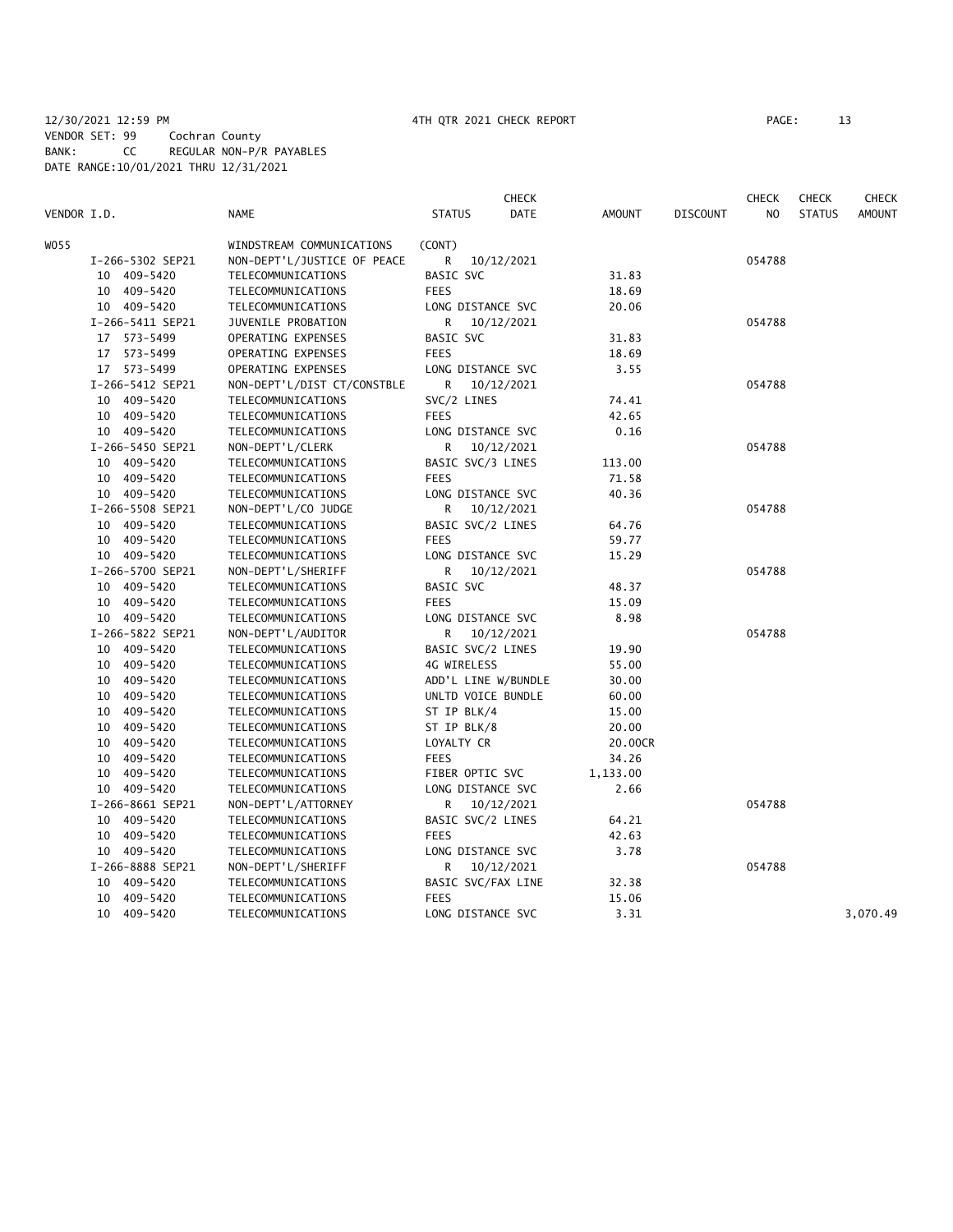### 12/30/2021 12:59 PM 4TH QTR 2021 CHECK REPORT PAGE: 14 VENDOR SET: 99 Cochran County BANK: CC REGULAR NON-P/R PAYABLES DATE RANGE:10/01/2021 THRU 12/31/2021

|             |                    |                        |                     | <b>CHECK</b>         |               |                 | <b>CHECK</b>   | <b>CHECK</b>  | CHECK         |
|-------------|--------------------|------------------------|---------------------|----------------------|---------------|-----------------|----------------|---------------|---------------|
| VENDOR I.D. |                    | <b>NAME</b>            | <b>STATUS</b>       | <b>DATE</b>          | <b>AMOUNT</b> | <b>DISCOUNT</b> | N <sub>O</sub> | <b>STATUS</b> | <b>AMOUNT</b> |
| W058        |                    | BRIAN S WALSH          |                     |                      |               |                 |                |               |               |
|             | I-1685/VALLADARES  | DISTRICT COURT         |                     | R 10/12/2021         |               |                 | 054790         |               |               |
|             | 10 435-5400        | ATTORNEY AD LITEM      |                     | PLEA(F)/JESUS A J VA | 375.00        |                 |                |               |               |
|             | I-6462/MARTINEZ JR | COUNTY COURT           |                     | R 10/12/2021         |               |                 | 054790         |               |               |
|             | 10 426-5400        | ATTORNEY AD LITEM      |                     | PLEA(M)/JOE PEREZ MA | 200.00        |                 |                |               | 575.00        |
| <b>WO70</b> |                    | R D WALLACE OIL CO INC |                     |                      |               |                 |                |               |               |
|             | I-12520010 SEP21   | PARK/AIRPORT           |                     | R 10/12/2021         |               |                 | 054791         |               |               |
|             | 30 518-5330        | FUEL & OIL             | 26.02GL UNL 9/3     |                      | 71.90         |                 |                |               |               |
|             | 10 660-5330        | FUEL AND OIL           | 27.53 UNL 9/16      |                      | 74.69         |                 |                |               |               |
|             | 10 660-5330        | FUEL AND OIL           | 26.02GL UNL 9/28    |                      | 70.59         |                 |                |               |               |
|             | I-12520021 SEP21   | PREC 3                 |                     | R 10/12/2021         |               |                 | 054791         |               |               |
|             | 15 623-5330        | FUEL AND OIL           | 628.3GL DYED DIESEL |                      | 1,721.54      |                 |                |               |               |
|             | 15 623-5330        | FUEL AND OIL           | 3 80-00 PWR SVC     |                      | 38.85         |                 |                |               |               |
|             | 15 623-5330        | FUEL AND OIL           |                     | 137.3GL REG ETH 9/30 | 379.63        |                 |                |               |               |
|             | I-12520030 SEP21   | PREC 1                 |                     | R 10/12/2021         |               |                 | 054791         |               |               |
|             | 15 621-5330        | FUEL & OIL             |                     | 899GL DYED DIESEL 9/ | 2,337.40      |                 |                |               |               |
|             | 15 621-5330        | FUEL & OIL             | 4 80-0Z PWR SVC     |                      | 51.80         |                 |                |               |               |
|             | 15 621-5330        | FUEL & OIL             | 1.57GL UNL 9/7      |                      | 4.34          |                 |                |               |               |
|             | 15 621-5330        | FUEL & OIL             | 18.53GL UNL 9/16    |                      | 50.27         |                 |                |               |               |
|             | 15 621-5330        | FUEL & OIL             | 26GL UNL 9/22       |                      | 70.54         |                 |                |               |               |
|             | 15 621-5330        | FUEL & OIL             | 22.98GL UNL 9/23    |                      | 62.35         |                 |                |               |               |
|             | 15 621-5330        | FUEL & OIL             | 1.61GL UNL 9/27     |                      | 4.37          |                 |                |               |               |
|             | I-12520032 SEP21   | PREC 2                 |                     | R 10/12/2021         |               |                 | 054791         |               |               |
|             | 15 622-5330        | FUEL AND OIL           | 20GL DEF 9/1        |                      | 215.00        |                 |                |               |               |
|             | 15 622-5330        | FUEL AND OIL           |                     | 899GL DYED DIESEL 9/ | 2,337.40      |                 |                |               |               |
|             | 15 622-5330        | FUEL AND OIL           | 3 80-0Z PWR SVC     |                      | 38.85         |                 |                |               |               |
|             | 15 622-5330        | FUEL AND OIL           | 18.98GL UNL 9/2     |                      | 52.44         |                 |                |               |               |
|             | 15 622-5330        | FUEL AND OIL           | 16.57GL UNL 9/23    |                      | 44.96         |                 |                |               |               |
|             | 15 622-5330        | FUEL AND OIL           | 5.62GL UNL 9/29     |                      | 15.25         |                 |                |               |               |
|             | I-12520041 SEP21   | PREC 4                 | R                   | 10/12/2021           |               |                 | 054791         |               |               |
|             | 15 624-5440        | UTILITIES              | 200GL LPG FUEL 9/8  |                      | 350.00        |                 |                |               |               |
|             | 15 624-5451        | REPAIRS                |                     | STATE INSP/05 MACK # | 7.00          |                 |                |               |               |
|             | 15 624-5451        | REPAIRS                | PAPER FORM          |                      | 3.00          |                 |                |               |               |
|             | 15 624-5330        | FUEL AND OIL           | 16GL DEF 9/23       |                      | 172.00        |                 |                |               |               |
|             | 15 624-5330        | FUEL AND OIL           | 827.1GL DYED DIESEL |                      | 2,266.25      |                 |                |               |               |
|             | 15 624-5330        | FUEL AND OIL           | 3 80-0Z PWR SVC     |                      | 38.85         |                 |                |               |               |
|             | 15 624-5330        | FUEL AND OIL           | 25GL UNL 9/30       |                      | 67.83         |                 |                |               |               |
|             | I-12520043 SEP21   | SHERIFF                |                     | R 10/12/2021         |               |                 | 054791         |               |               |
|             | 10 560-5330        | FUEL AND OIL           | 694.027GL UNL       |                      | 2,066.88      |                 |                |               |               |
|             | 10 560-5330        | FUEL AND OIL           |                     | 87.77GL UNL/CARD#258 | 239.35        |                 |                |               |               |
|             | 10 560-5330        | FUEL AND OIL           |                     | 36.24GL UNL/CARD#867 | 99.90         |                 |                |               |               |
|             | I-12520252 SEP21   | CONSTABLE              |                     | R 10/12/2021         |               |                 | 054791         |               |               |
|             | 10 550-5330        | FUEL & OIL             | 19.5GL UNL 9/2      |                      | 53.88         |                 |                |               |               |
|             | 10 550-5330        | FUEL & OIL             | 21GL UNL 9/9        |                      | 58.03         |                 |                |               |               |
|             | 10 550-5330        | FUEL & OIL             | 20GL UNL 9/16       |                      | 54.26         |                 |                |               |               |
|             | 10 550-5330        | FUEL & OIL             | 20GL UNL 9/23       |                      | 54.26         |                 |                |               |               |
|             | 10 550-5330        | FUEL & OIL             | 20.5GL UNL 9/30     |                      | 55.62         |                 |                |               |               |
|             | I-12520261 SEP21   | <b>VETERANS SVC</b>    |                     | R 10/12/2021         |               |                 | 054791         |               |               |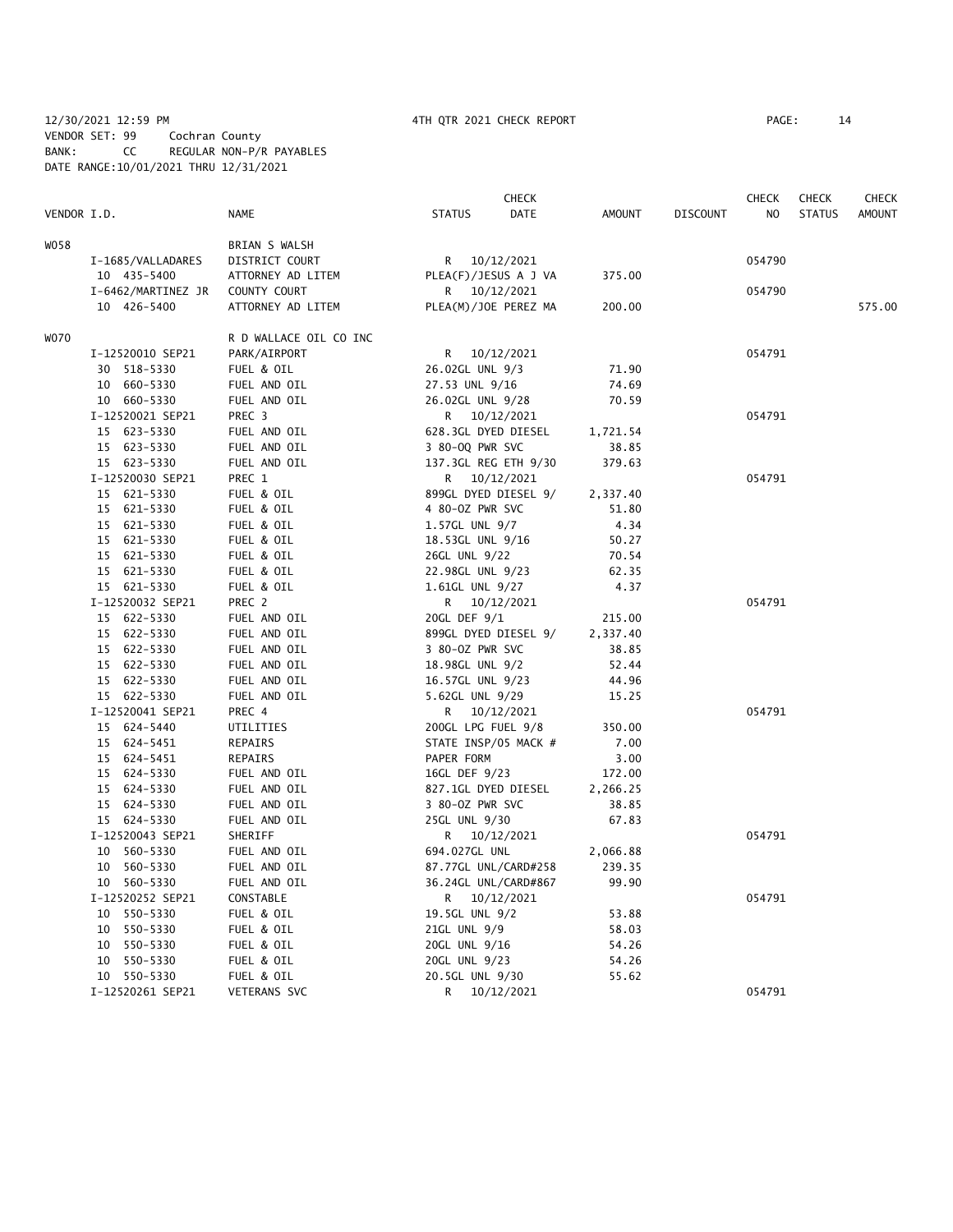12/30/2021 12:59 PM 4TH QTR 2021 CHECK REPORT PAGE: 15 VENDOR SET: 99 Cochran County BANK: CC REGULAR NON-P/R PAYABLES DATE RANGE:10/01/2021 THRU 12/31/2021

|             |                                         |                                |                       | <b>CHECK</b> |               |                 | <b>CHECK</b>   | <b>CHECK</b>  | <b>CHECK</b>  |
|-------------|-----------------------------------------|--------------------------------|-----------------------|--------------|---------------|-----------------|----------------|---------------|---------------|
| VENDOR I.D. |                                         | <b>NAME</b>                    | <b>STATUS</b>         | <b>DATE</b>  | <b>AMOUNT</b> | <b>DISCOUNT</b> | N <sub>O</sub> | <b>STATUS</b> | <b>AMOUNT</b> |
| <b>WO70</b> |                                         | R D WALLACE OIL CO INC         | (CONT)                |              |               |                 |                |               |               |
|             | I-12520261 SEP21                        | VETERANS SVC                   | R                     | 10/12/2021   |               |                 | 054791         |               |               |
|             | 10 405-5330                             | FUEL AND OIL                   | 24.03GL UNL 9/1       |              | 66.40         |                 |                |               |               |
|             | 10 405-5330                             | FUEL AND OIL                   | 19GL UNL 9/23         |              | 51.55         |                 |                |               | 13,347.23     |
| W193        |                                         | WESTWARD AUTOMOTIVE REPAIR LLC |                       |              |               |                 |                |               |               |
|             | $I-1381$                                | WESTWARD AUTOMOTIVE REPAIR LLC | R                     | 10/12/2021   |               |                 | 054792         |               |               |
|             | 10 560-5451                             | MACHINERY-NON-OFFICE REPAIR    | R/R FRONT DISC PADS   |              | 82.50         |                 |                |               |               |
|             | 10 560-5451                             | MACHINERY-NON-OFFICE REPAIR    | R/R REAR DISC PADS    |              | 82.50         |                 |                |               |               |
|             | 10 560-5451                             | MACHINERY-NON-OFFICE REPAIR    | <b>BRAKE PADS</b>     |              | 92.89         |                 |                |               |               |
|             | 10 560-5451                             | MACHINERY-NON-OFFICE REPAIR    | <b>BRAKE PADS</b>     |              | 86.99         |                 |                |               |               |
|             | 10 560-5451                             | MACHINERY-NON-OFFICE REPAIR    | TURN 4 ROTORS         |              | 100.00        |                 |                |               |               |
|             | 10 560-5451                             | MACHINERY-NON-OFFICE REPAIR    | DRAIN AND REFILL FRO  |              | 37.50         |                 |                |               |               |
|             | 10 560-5451                             | MACHINERY-NON-OFFICE REPAIR    | <b>GEAR LUBE</b>      |              | 38.61         |                 |                |               | 520.99        |
| W246        |                                         | IMPERIAL BAY & PAPER CO, LLC   |                       |              |               |                 |                |               |               |
|             | I-L036229-02                            | <b>COURTHOUSE</b>              | R                     | 10/12/2021   |               |                 | 054793         |               |               |
|             | 10 510-5332                             | CUSTODIAL SUPPLIES             | 1CS PLEDGE LEM        |              | 43.38         |                 |                |               |               |
|             | I-L039479                               | <b>COURTHOUSE</b>              | R                     | 10/12/2021   |               |                 | 054793         |               |               |
|             | 10 510-5332                             | CUSTODIAL SUPPLIES             | 2CS ENZYME DRAIN TAM  |              | 158.84        |                 |                |               |               |
|             | 10 510-5332                             | CUSTODIAL SUPPLIES             | 1CS FABULOSO          |              | 67.20         |                 |                |               |               |
|             | 10 510-5332                             | CUSTODIAL SUPPLIES             | 2EA MOP 1", LG/BE     |              | 13.97         |                 |                |               |               |
|             | 10 510-5332                             | CUSTODIAL SUPPLIES             | 1CS TISSUE 80RL/CS    |              | 73.70         |                 |                |               |               |
|             | 10 510-5332                             | CUSTODIAL SUPPLIES             | 1CS CAN LINER 24x32,  |              | 30.46         |                 |                |               |               |
|             | 10 510-5332                             | CUSTODIAL SUPPLIES             | 1CT LYSOL/LINEN       |              | 114.09        |                 |                |               |               |
|             | 10 510-5332                             | CUSTODIAL SUPPLIES             | <b>1CS SPRAYWAY</b>   |              | 37.46         |                 |                |               |               |
|             | I-L039479-01                            | COURTHOUSE/PARK                | R 10/12/2021          |              |               |                 | 054793         |               |               |
|             | 10 510-5332                             | CUSTODIAL SUPPLIES             | 1BX DEOD CLIP/MEL     |              | 27.95         |                 |                |               |               |
|             | 10 660-5332                             | CUSTODIAL SUPPLIES             | 1BX DEOD CLIP/MEL     |              | 27.95         |                 |                |               |               |
|             | I-L040270                               | <b>COURTHOUSE</b>              | R                     | 10/12/2021   |               |                 | 054793         |               |               |
|             | 10 510-5332                             | CUSTODIAL SUPPLIES             | 2CS SINGLEFOLD TOWEL  |              | 100.10        |                 |                |               | 695.10        |
| W248        |                                         | IVY WOODWARD                   |                       |              |               |                 |                |               |               |
|             | I-MEALS/CHIEFS '21                      | JUVENILE PROBATION             | R                     | 10/12/2021   |               |                 | 054794         |               |               |
|             | 17 573-5427                             | TRAVEL & TRAINING              | MEALS, GLVSTON 9/25-2 |              | 180.39        |                 |                |               |               |
|             | 17 573-5427                             | TRAVEL & TRAINING              | 1 PARKING             |              | 10.00         |                 |                |               |               |
|             | I-R/B SAN LUIS 92921 JUVENILE PROBATION |                                | R                     | 10/12/2021   |               |                 | 054794         |               |               |
|             | 17 573-5427                             | TRAVEL & TRAINING              | R/B PERSONAL PAYT 92  |              | 193.20        |                 |                |               | 383.59        |
| X001        |                                         | <b>XCEL ENERGY</b>             |                       |              |               |                 |                |               |               |
|             | I-54-1324315-7 09/21 ALMOST ALL DEPTS   |                                | R                     | 10/12/2021   |               |                 | 054795         |               |               |
|             | 30 518-5440                             | UTILITIES                      | 300210167 RUNWAY LIG  |              | 65.03         |                 |                |               |               |
|             | 10 510-5440                             | UTILITIES                      | 300240736 COURTHOUSE  |              | 1,450.75      |                 |                |               |               |
|             | 10 580-5440                             | UTILITIES [TOWER]              | 300282806 TOWER       |              | 39.87         |                 |                |               |               |
|             | 15 621-5440                             | UTILITIES                      | 300294119 PREC 1 SHO  |              | 82.63         |                 |                |               |               |
|             | 10 650-5440                             | UTILITIES                      | 300338546 LIBRARY     |              | 315.97        |                 |                |               |               |
|             | 10 652-5440                             | UTILITIES                      | 300342232 MUSEUM      |              | 158.92        |                 |                |               |               |
|             | 10 662-5440                             | UTILITIES                      | 300390484 ACTIVITY B  |              | 611.40        |                 |                |               |               |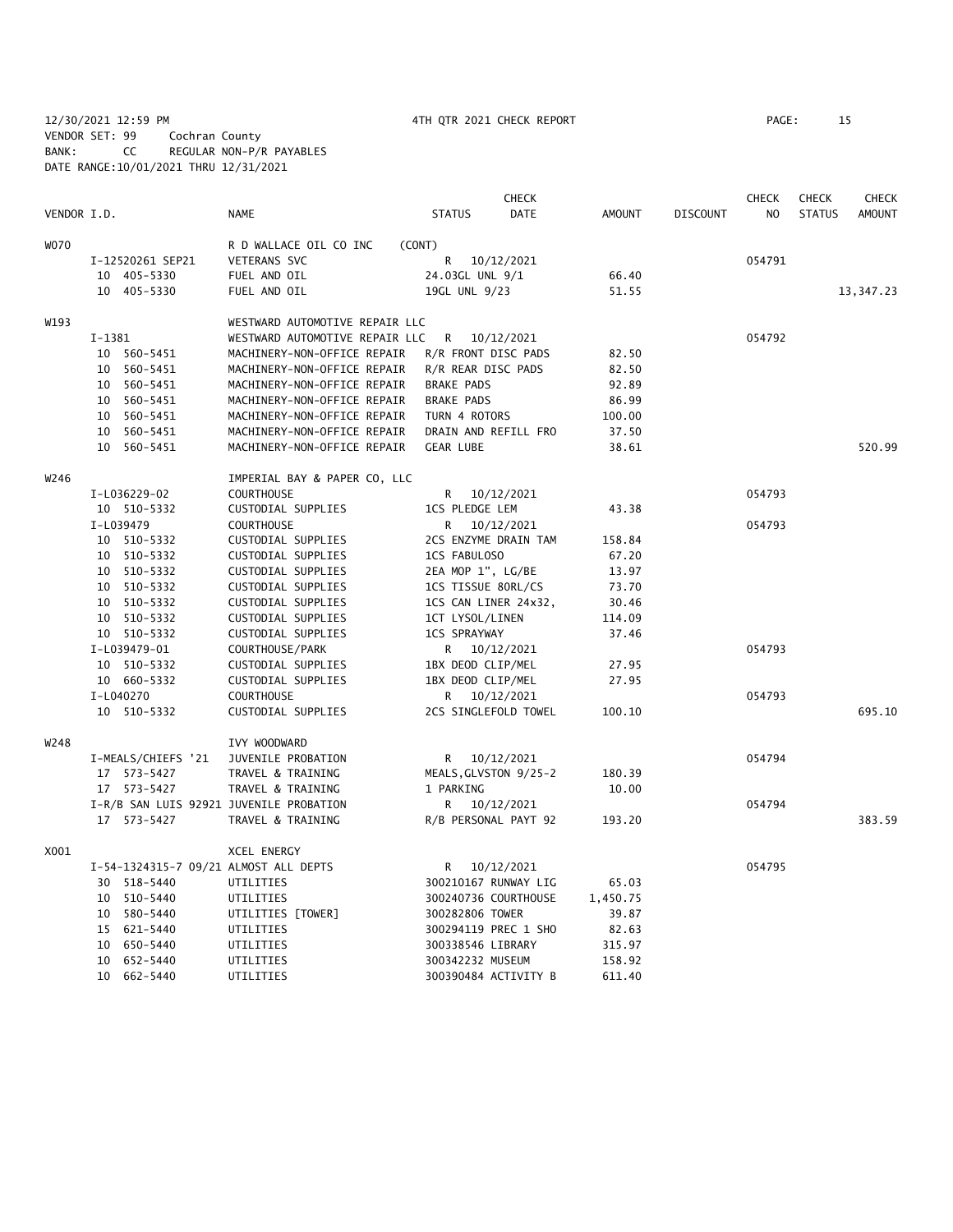12/30/2021 12:59 PM 4TH QTR 2021 CHECK REPORT PAGE: 16 VENDOR SET: 99 Cochran County BANK: CC REGULAR NON-P/R PAYABLES DATE RANGE:10/01/2021 THRU 12/31/2021

|             |                     |                                       |                     | <b>CHECK</b>             |               |                 | <b>CHECK</b>   | <b>CHECK</b>  | <b>CHECK</b>  |
|-------------|---------------------|---------------------------------------|---------------------|--------------------------|---------------|-----------------|----------------|---------------|---------------|
| VENDOR I.D. |                     | <b>NAME</b>                           | <b>STATUS</b>       | <b>DATE</b>              | <b>AMOUNT</b> | <b>DISCOUNT</b> | N <sub>O</sub> | <b>STATUS</b> | <b>AMOUNT</b> |
| X001        |                     | XCEL ENERGY<br>(CONT)                 |                     |                          |               |                 |                |               |               |
|             |                     | I-54-1324315-7 09/21 ALMOST ALL DEPTS | R.                  | 10/12/2021               |               |                 | 054795         |               |               |
|             | 10 660-5440         | UTILITIES & IRRIGATION                | 300410370 PARK      |                          | 516.47        |                 |                |               |               |
|             | 660-5440<br>10      | UTILITIES & IRRIGATION                | 300457515 PARK/SHOP |                          | 30.05         |                 |                |               |               |
|             | 10 516-5440         | UTILITIES                             | 300555198 CEMETERY  |                          | 221.22        |                 |                |               |               |
|             | 10 660-5440         | UTILITIES & IRRIGATION                | 300587052 SHOWBARN  |                          | 25.44         |                 |                |               |               |
|             | 660-5440<br>10      | UTILITIES & IRRIGATION                |                     | 300587753 RODEO GROU     | 25.44         |                 |                |               |               |
|             | 10 409-5440         | UTILITIES                             | 300588989 ANNEX     |                          | 84.42         |                 |                |               |               |
|             | 10 516-5440         | UTILITIES                             | 300603417 CEMETERY  |                          | 17.97         |                 |                |               |               |
|             | 10 516-5440         | UTILITIES                             |                     | 300637038 CEMETERY S     | 409.11        |                 |                |               | 4,054.69      |
| M356        |                     | WILLIAM MESKER dba                    |                     |                          |               |                 |                |               |               |
|             | I-BAL OF PAVING '21 | PREC 1,2,4/CTIF                       |                     | R 10/22/2021             |               |                 | 054812         |               |               |
|             | 15 621-5571         | CAPITAL OUTLAY                        | 3.4MI SEAL COAT     |                          | 110,410.77    |                 |                |               |               |
|             | 15 621-5571         | CAPITAL OUTLAY                        |                     | LESS 1/3 DOWN 9/13/2     | 41,855.56CR   |                 |                |               |               |
|             | 15 622-5571         | CAPITAL OUTLAY                        | 5.9MI SEAL COAT     |                          | 191,589.62    |                 |                |               |               |
|             | 15 622-5571         | CAPITAL OUTLAY                        |                     | LESS $1/3$ DOWN $9/13/2$ | 41,855.56CR   |                 |                |               |               |
|             | 15 624-5571         | CAPITAL OUTLAY                        | 2.3MI SEAL COAT     |                          | 74,699.61     |                 |                |               |               |
|             | 15 624-5571         | CAPITAL OUTLAY                        |                     | LESS 1/3 DOWN 9/13/2     | 41,855.55CR   |                 |                |               | 251, 133.33   |
| A108        |                     | AT&T MOBILITY                         |                     |                          |               |                 |                |               |               |
|             | I-#4144 101921      | SHERIFF                               | R                   | 10/28/2021               |               |                 | 054813         |               |               |
|             | 10 560-5420         | TELECOMMUNICATIONS                    |                     | 1ST NET/6 LNS 9/20-1     | 229.50        |                 |                |               | 229.50        |
| A178        |                     | <b>AMAZON</b>                         |                     |                          |               |                 |                |               |               |
|             | I-438457575753      | LIBRARY                               | R                   | 10/28/2021               |               |                 | 054814         |               |               |
|             | 10 650-5590         | <b>BOOKS</b>                          |                     | THE LEGEND OF THE GH     | 14.99         |                 |                |               |               |
|             | 10 650-5590         | <b>BOOKS</b>                          | SHIPPING            |                          | 4.65          |                 |                |               |               |
|             | I-454844658876      | LIBRARY                               | R                   | 10/28/2021               |               |                 | 054814         |               |               |
|             | 10 650-5590         | <b>BOOKS</b>                          | APPLES NEVER FALL   |                          | 17.39         |                 |                |               |               |
|             | 10 650-5590         | <b>BOOKS</b>                          |                     | THE MADNESS OF CROWD     | 17.39         |                 |                |               |               |
|             | 10 650-5590         | <b>BOOKS</b>                          |                     | A SLOW FIRE BURNING:     | 16.80         |                 |                |               |               |
|             | 10 650-5590         | <b>BOOKS</b>                          | SNOWFLAKE: A NOVEL  |                          | 23.29         |                 |                |               |               |
|             | 10 650-5590         | <b>BOOKS</b>                          | LEGENDBORN          |                          | 15.19         |                 |                |               |               |
|             | 10 650-5590         | <b>BOOKS</b>                          |                     | ANOTHER KIND OF EDEN     | 19.19         |                 |                |               |               |
|             | 10 650-5590         | <b>BOOKS</b>                          | CLASS ACT           |                          | 19.48         |                 |                |               |               |
|             | 10 650-5590         | <b>BOOKS</b>                          | FORGOTTEN IN DEATH  |                          | 18.39         |                 |                |               |               |
|             | 10 650-5590         | <b>BOOKS</b>                          | SPARK (19)          |                          | 13.99         |                 |                |               |               |
|             | 10 650-5590         | <b>BOOKS</b>                          |                     | LIGHTNING STRIKE:A N     | 16.08         |                 |                |               |               |
|             | 10 650-5590         | <b>BOOKS</b>                          |                     | WHO WOULD WIN? EXTRE     | 8.99          |                 |                |               |               |
|             | 10 650-5590         | <b>BOOKS</b>                          |                     | COUNTDOWN BIN LADEN:     | 18.43         |                 |                |               |               |
|             | I-843496845585      | SHERIFF/AUDITOR                       | R                   | 10/28/2021               |               |                 | 054814         |               |               |
|             | 10 495-5310         | OFFICE SUPPLIES                       | 3M MOUSE PAD        |                          | 6.29          |                 |                |               |               |
|             | 10 560-5310         | OFFICE SUPPLIES                       |                     | 1DZ PERF NOTEPAD 5x8     | 23.42         |                 |                |               |               |
|             | 10 560-5310         | OFFICE SUPPLIES                       | <b>DISC</b>         |                          | 0.40CR        |                 |                |               |               |
|             | I-848568877387      | NON DEPT'L                            | R                   | 10/28/2021               |               |                 | 054814         |               |               |
|             | 10 409-5300         | COUNTY-WIDE SUPPLIES                  | RPL BATT/APC BKUP   |                          | 48.99         |                 |                |               | 302.55        |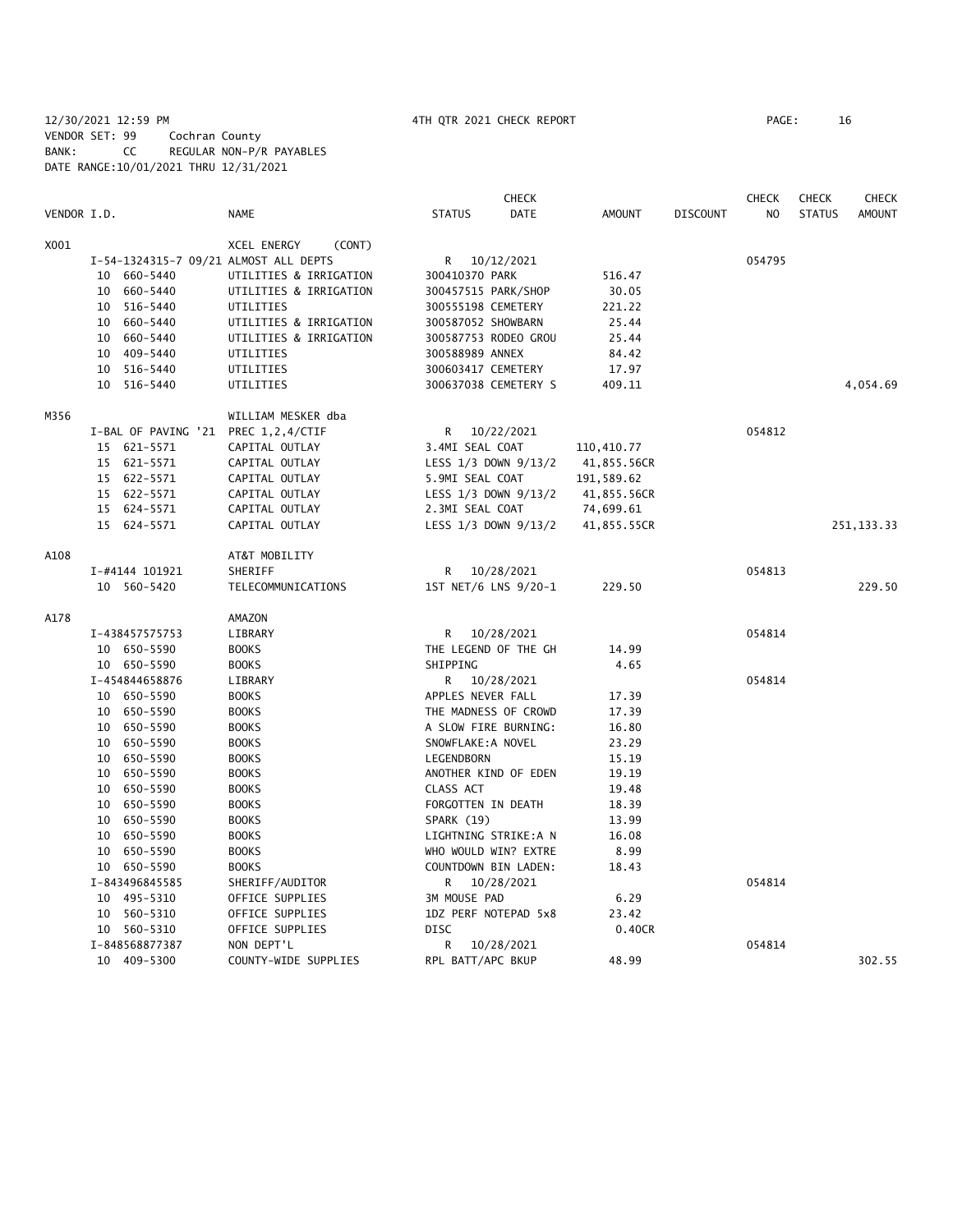12/30/2021 12:59 PM 4TH QTR 2021 CHECK REPORT PAGE: 17 VENDOR SET: 99 Cochran County BANK: CC REGULAR NON-P/R PAYABLES DATE RANGE:10/01/2021 THRU 12/31/2021

|             |                                    |                             |                     | <b>CHECK</b>         |               |                 | <b>CHECK</b>   | <b>CHECK</b>  | <b>CHECK</b>  |
|-------------|------------------------------------|-----------------------------|---------------------|----------------------|---------------|-----------------|----------------|---------------|---------------|
| VENDOR I.D. |                                    | <b>NAME</b>                 | <b>STATUS</b>       | <b>DATE</b>          | <b>AMOUNT</b> | <b>DISCOUNT</b> | N <sub>O</sub> | <b>STATUS</b> | <b>AMOUNT</b> |
| A233        |                                    | SILVIA ALVARADO             |                     |                      |               |                 |                |               |               |
|             | I-PETIT JURY 102721 DISTRICT COURT |                             |                     | R 10/28/2021         |               |                 | 054815         |               |               |
|             | 10 435-5492                        | PETIT JURY                  | PETIT JURY SVC      |                      | 15.00         |                 |                |               | 15.00         |
| A244        |                                    | ALVERTO ALVARADO            |                     |                      |               |                 |                |               |               |
|             | I-PETIT JURY 102721 DISTRICT COURT |                             |                     | R 10/28/2021         |               |                 | 054816         |               |               |
|             | 10 435-5492                        | PETIT JURY                  | PETIT JURY SVC      |                      | 15.00         |                 |                |               | 15.00         |
| A249        |                                    | ANTELOPE TIRE & SUPPLY, INC |                     |                      |               |                 |                |               |               |
|             | $I - 6431$                         | PREC 2                      |                     | R 10/28/2021         |               |                 | 054817         |               |               |
|             | 15 622-5454                        | <b>TIRES</b>                | RPR MAINTAINER FLAT |                      | 70.00         |                 |                |               |               |
|             | 15 622-5454                        | TIRES                       | <b>PATCH</b>        |                      | 1.00          |                 |                |               |               |
|             | 15 622-5454                        | <b>TIRES</b>                | O-RING 25"          |                      | 20.00         |                 |                |               | 91.00         |
| A291        |                                    | YESSENIA AVILA              |                     |                      |               |                 |                |               |               |
|             | I-PETIT JURY 102721 DISTRICT COURT |                             |                     | R 10/28/2021         |               |                 | 054818         |               |               |
|             | 10 435-5492                        | PETIT JURY                  | PETIT JURY SVC      |                      | 15.00         |                 |                |               | 15.00         |
| B022        |                                    | TWYLLA BLACKSTOCK           |                     |                      |               |                 |                |               |               |
|             | I-ELEC SCH 10/20/21 ELECTIONS      |                             |                     | R 10/28/2021         |               |                 | 054819         |               |               |
|             | 10 490-5102                        | ELECTION SALARIES           | 2HRS @ \$10         |                      | 20.00         |                 |                |               | 20.00         |
| B026        |                                    | BLEDSOE WATER SUPPLY CORP   |                     |                      |               |                 |                |               |               |
|             | $I-3004$ 10/21                     | PREC 3                      |                     | R 10/28/2021         |               |                 | 054820         |               |               |
|             | 15 623-5440                        | UTILITIES                   |                     | 370GL WATER SEPT 202 | 22.00         |                 |                |               |               |
|             | 15 623-5440                        | UTILITIES                   | ASSESSMENT FEE      |                      | 0.11          |                 |                |               | 22.11         |
| B046        |                                    | JESSICA BOGGS               |                     |                      |               |                 |                |               |               |
|             | I-PETIT JURY 102721 DISTRICT COURT |                             |                     | R 10/28/2021         |               |                 | 054821         |               |               |
|             | 10 435-5492                        | PETIT JURY                  | PETIT JURY SVC      |                      | 15.00         |                 |                |               | 15.00         |
| <b>B070</b> |                                    | HOLLY BOGGS                 |                     |                      |               |                 |                |               |               |
|             | I-PETIT JURY 102721 DISTRICT COURT |                             |                     | R 10/28/2021         |               |                 | 054822         |               |               |
|             | 10 435-5492                        | PETIT JURY                  | PETIT JURY SVC      |                      | 15.00         |                 |                |               | 15.00         |
| B075        |                                    | SONIA BRITO                 |                     |                      |               |                 |                |               |               |
|             | I-PETIT JURY 102721 DISTRICT COURT |                             |                     | R 10/28/2021         |               |                 | 054823         |               |               |
|             | 10 435-5492                        | PETIT JURY                  | PETIT JURY SVC      |                      | 80.00         |                 |                |               | 80.00         |
| B083        |                                    | LISA BOWMAN                 |                     |                      |               |                 |                |               |               |
|             | I-PETIT JURY 102721 DISTRICT COURT |                             |                     | R 10/28/2021         |               |                 | 054824         |               |               |
|             | 10 435-5492                        | PETIT JURY                  | PETIT JURY SVC      |                      | 15.00         |                 |                |               | 15.00         |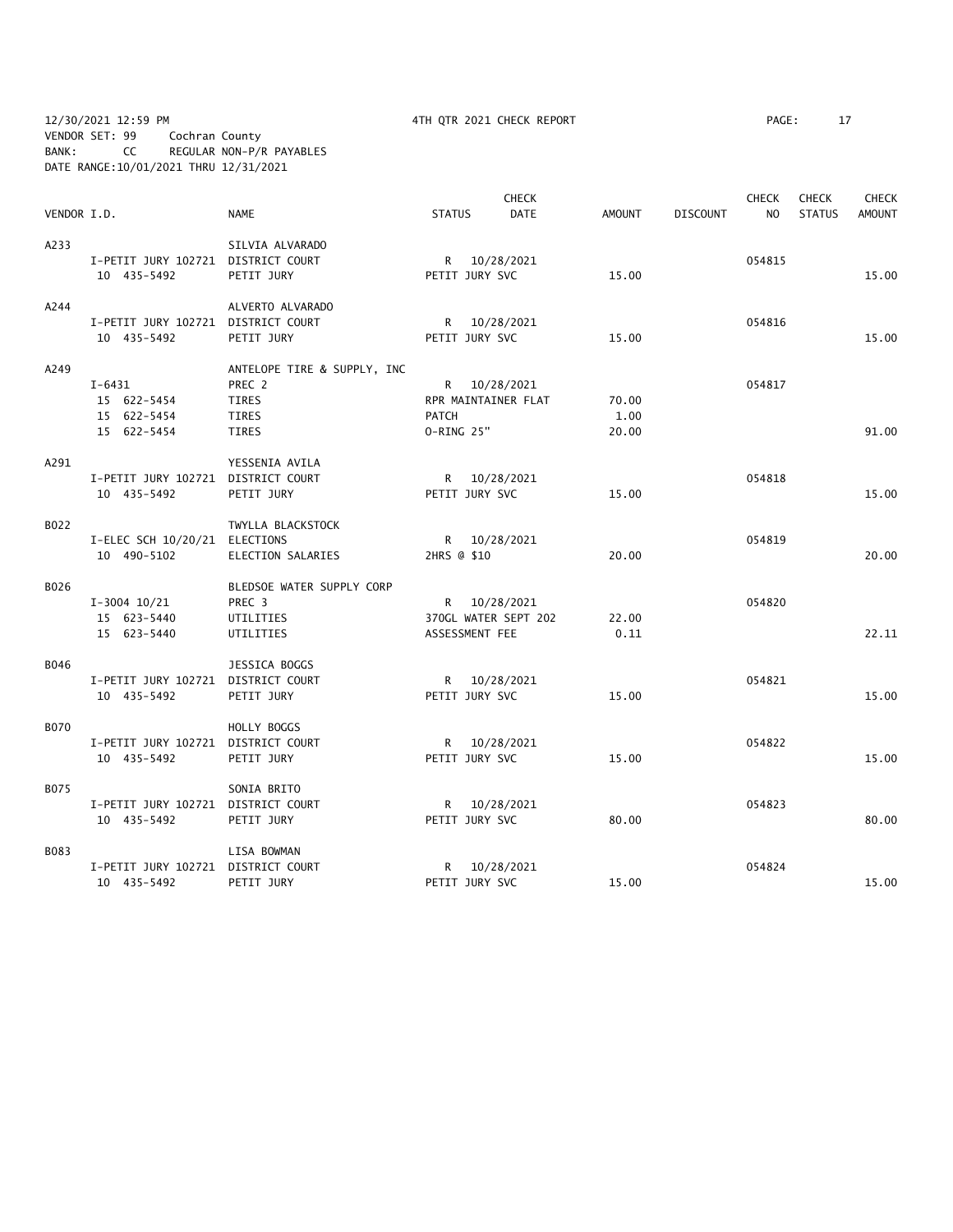12/30/2021 12:59 PM 4TH QTR 2021 CHECK REPORT PAGE: 18 VENDOR SET: 99 Cochran County BANK: CC REGULAR NON-P/R PAYABLES DATE RANGE:10/01/2021 THRU 12/31/2021

|                  |          |                                    |                           |                | <b>CHECK</b>           |               |                 | <b>CHECK</b> | <b>CHECK</b>  | <b>CHECK</b>  |
|------------------|----------|------------------------------------|---------------------------|----------------|------------------------|---------------|-----------------|--------------|---------------|---------------|
| VENDOR I.D.      |          |                                    | <b>NAME</b>               | <b>STATUS</b>  | <b>DATE</b>            | <b>AMOUNT</b> | <b>DISCOUNT</b> | NO           | <b>STATUS</b> | <b>AMOUNT</b> |
| B315             |          |                                    | RIDGECREST PRODUCTS, INC. |                |                        |               |                 |              |               |               |
|                  | I-399581 |                                    | SHERIFF                   |                | R 10/28/2021           |               |                 | 054825       |               |               |
|                  |          | 10 560-5205                        | UNIFORMS                  |                | 5-PT STAR, GOLD; DE LA | 127.00        |                 |              |               |               |
|                  |          | 10 560-5205                        | UNIFORMS                  | SHIPPING       |                        | 6.00          |                 |              |               | 133.00        |
| B319             |          |                                    | KAYLEIGH BOGGS            |                |                        |               |                 |              |               |               |
|                  |          | I-ELEC SCH 10/20/21 ELECTIONS      |                           | R              | 10/28/2021             |               |                 | 054826       |               |               |
|                  |          | 10 490-5102                        | ELECTION SALARIES         | 2HRS @ \$10    |                        | 20.00         |                 |              |               | 20.00         |
|                  |          |                                    |                           |                |                        |               |                 |              |               |               |
| B320             |          |                                    | HOLLY BILLINGS            |                |                        |               |                 |              |               |               |
|                  |          | I-PETIT JURY 102721 DISTRICT COURT |                           | R              | 10/28/2021             |               |                 | 054827       |               |               |
|                  |          | 10 435-5492                        | PETIT JURY                | PETIT JURY SVC |                        | 15.00         |                 |              |               | 15.00         |
| C008             |          |                                    | CITY OF WHITEFACE         |                |                        |               |                 |              |               |               |
|                  |          | $I-409$ $10/21$                    | PREC 2                    |                | R 10/28/2021           |               |                 | 054828       |               |               |
|                  |          | 15 622-5440                        | UTILITIES                 |                | GAS SVC 9/15-10/15/2   | 16.50         |                 |              |               |               |
|                  |          | 15 622-5440                        | UTILITIES                 | WATER SVC      |                        | 27.85         |                 |              |               |               |
|                  |          | 15 622-5440                        | UTILITIES                 | GARBAGE SVC    |                        | 54.37         |                 |              |               |               |
|                  |          | 15 622-5440                        | UTILITIES                 | SEWER SVC      |                        | 22.50         |                 |              |               | 121.22        |
| C <sub>051</sub> |          |                                    | COCHRAN COUNTY CHILDRENS  |                |                        |               |                 |              |               |               |
|                  |          | I-PETIT JURY 102721                | DISTRICT COURT            | R              | 10/28/2021             |               |                 | 054829       |               |               |
|                  |          | 10 435-5492                        | PETIT JURY                |                | DONATION/LARRY SHAW    | 15.00         |                 |              |               |               |
|                  |          | 10 435-5492                        | PETIT JURY                |                | DONATION/KASEY KUEHL   | 15.00         |                 |              |               |               |
|                  |          | 10 435-5492                        | PETIT JURY                |                | DONATION/SHELLEY LYO   | 15.00         |                 |              |               |               |
|                  |          | 10 435-5492                        | PETIT JURY                |                | DONATION/TASHA CASTA   | 15.00         |                 |              |               |               |
|                  |          | 10 435-5492                        | PETIT JURY                |                | DONATION/DERRICK BOG   | 15.00         |                 |              |               |               |
|                  |          | 10 435-5492                        | PETIT JURY                |                | DONATION/TYSON MANKI   | 80.00         |                 |              |               |               |
|                  |          | 10 435-5492                        | PETIT JURY                |                | DONATION/VICKI RICE    | 15.00         |                 |              |               |               |
|                  |          | 10 435-5492                        | PETIT JURY                |                | DONATION/PATRICIA WE   | 15.00         |                 |              |               |               |
|                  |          | 10 435-5492                        | PETIT JURY                |                | DONATION/ALAN WADE B   | 15.00         |                 |              |               |               |
|                  |          | 10 435-5492                        | PETIT JURY                |                | DONATION/CARA MAREK    | 15.00         |                 |              |               |               |
|                  |          | 10 435-5492                        | PETIT JURY                |                | DONATION/AMANDA MART   | 15.00         |                 |              |               |               |
|                  |          | 10 435-5492                        | PETIT JURY                |                | DONATION/CORNELIUS W   | 15.00         |                 |              |               |               |
|                  |          | 10 435-5492                        | PETIT JURY                |                | DONATION/PEDRO BORDA   | 15.00         |                 |              |               |               |
|                  |          | 10 435-5492                        | PETIT JURY                |                | DONATION/KEVIN SILHA   | 15.00         |                 |              |               |               |
|                  |          | 10 435-5492                        | PETIT JURY                |                | DONATION/SHANNON GRE   | 80.00         |                 |              |               |               |
|                  |          | 10 435-5492                        | PETIT JURY                |                | DONATION/RENAN RODRI   | 15.00         |                 |              |               |               |
|                  |          | 10 435-5492                        | PETIT JURY                |                | DONATION/EVA HERRERA   | 15.00         |                 |              |               |               |
|                  |          | 10 435-5492                        | PETIT JURY                |                | DONATION/JAMIE BARKE   | 15.00         |                 |              |               |               |
|                  |          | 10 435-5492                        | PETIT JURY                |                | DONATION/STACY RUTHA   | 15.00         |                 |              |               |               |
|                  |          | 10 435-5492                        | PETIT JURY                |                | DONATION/ZACKARY WIL   | 15.00         |                 |              |               | 430.00        |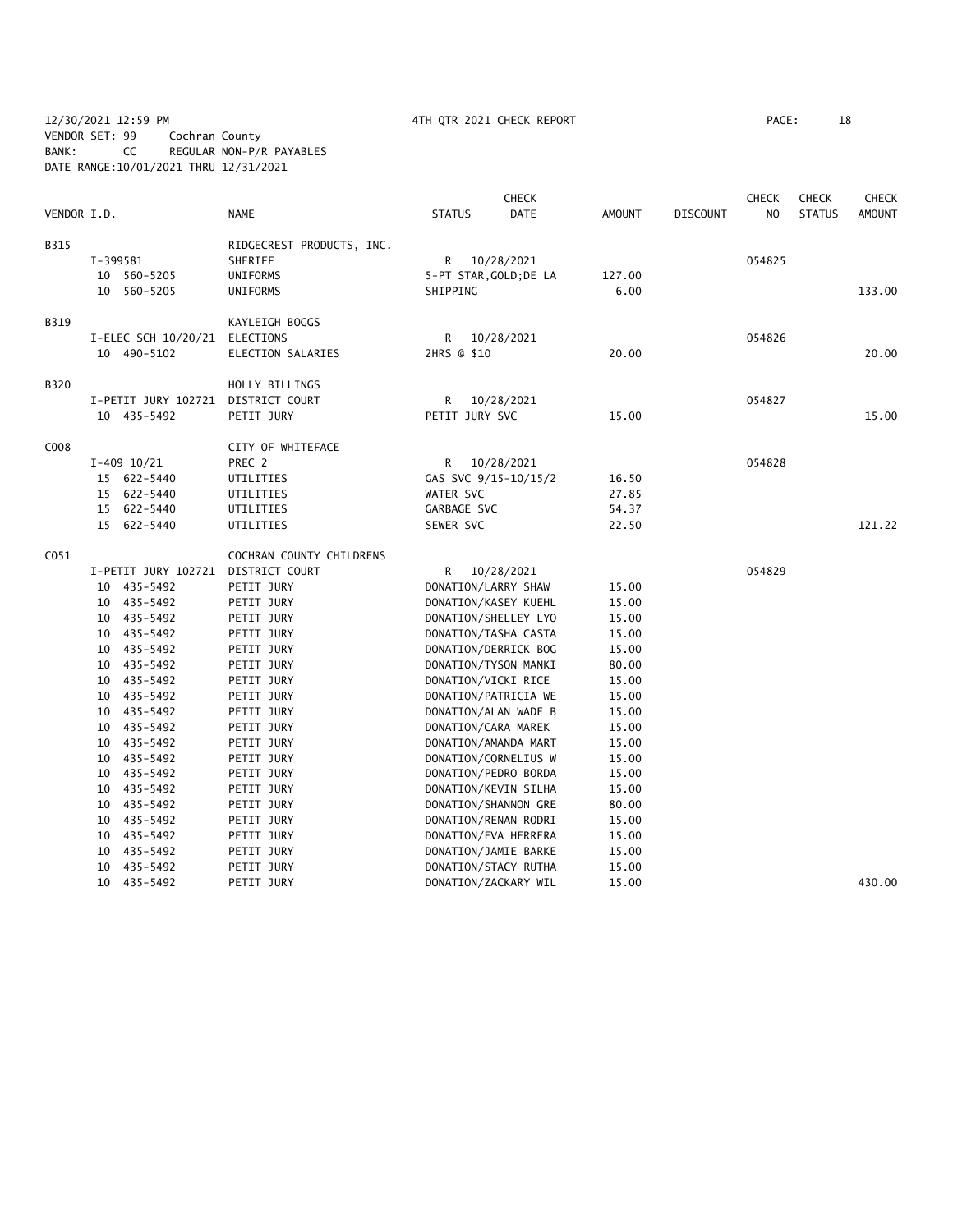12/30/2021 12:59 PM 4TH QTR 2021 CHECK REPORT PAGE: 19 VENDOR SET: 99 Cochran County BANK: CC REGULAR NON-P/R PAYABLES DATE RANGE:10/01/2021 THRU 12/31/2021

|                   |                                      |                                |                       | <b>CHECK</b> |               |                 | <b>CHECK</b>   | <b>CHECK</b>  | <b>CHECK</b>  |
|-------------------|--------------------------------------|--------------------------------|-----------------------|--------------|---------------|-----------------|----------------|---------------|---------------|
| VENDOR I.D.       |                                      | <b>NAME</b>                    | <b>STATUS</b>         | <b>DATE</b>  | <b>AMOUNT</b> | <b>DISCOUNT</b> | N <sub>O</sub> | <b>STATUS</b> | <b>AMOUNT</b> |
| C065              |                                      | CITY OF WHITEFACE F D          |                       |              |               |                 |                |               |               |
|                   | I-AUG/SEPT 2021                      | PUBLIC SAFETY*OTHER            | R 10/28/2021          |              |               |                 | 054830         |               |               |
|                   | 10 580-5414                          | FIRE PROTECTION CONTRACTS      | FM1780/FM301; WRECK 8 |              | 350.00        |                 |                |               |               |
|                   | 10 580-5414                          | FIRE PROTECTION CONTRACTS      | FM1894/SH214; STRUCTU |              | 350.00        |                 |                |               |               |
|                   | 10 580-5414                          | FIRE PROTECTION CONTRACTS      | FM1780/301; CAR FIRE  |              | 350.00        |                 |                |               | 1,050.00      |
| C066              |                                      | ISABELL CAVEZUELA              |                       |              |               |                 |                |               |               |
|                   | I-ELEC SCH 10/20/21 ELECTIONS        |                                | R.                    | 10/28/2021   |               |                 | 054831         |               |               |
|                   | 10 490-5102                          | ELECTION SALARIES              | 2HRS @ \$10           |              | 20.00         |                 |                |               | 20.00         |
| C165              |                                      | CITY OF MORTON                 |                       |              |               |                 |                |               |               |
|                   | $I-10/7/21$                          | <b>CEMETERY</b>                | R 10/28/2021          |              |               |                 | 054832         |               |               |
|                   | 10 516-5486                          | CONTRACT LABOR-OPEN CLOSE      | HARVEY HERNANDEZ 9/1  |              | 300.00        |                 |                |               |               |
|                   | 10 516-5486                          | CONTRACT LABOR-OPEN CLOSE      | RAMONA PANN 10/2/21   |              | 300.00        |                 |                |               |               |
|                   | 10 516-5486                          | CONTRACT LABOR-OPEN CLOSE      | GUILLERMO SANCHEZ 6/  |              | 300.00        |                 |                |               | 900.00        |
| C <sub>2</sub> 20 |                                      | ROBERT F. CASAREZ              |                       |              |               |                 |                |               |               |
|                   | I-PETIT JURY 102721 DISTRICT COURT   |                                | R 10/28/2021          |              |               |                 | 054833         |               |               |
|                   | 10 435-5492                          | PETIT JURY                     | PETIT JURY SVC        |              | 15.00         |                 |                |               | 15.00         |
| C290              |                                      | CENTER POINT LARGE PRINT       |                       |              |               |                 |                |               |               |
|                   | I-1881491                            | LIBRARY                        | R 10/28/2021          |              |               |                 | 054834         |               |               |
|                   | 10 650-5590                          | <b>BOOKS</b>                   | PACK UP THE MOON      |              | 23.97         |                 |                |               |               |
|                   | 10 650-5590                          | <b>BOOKS</b>                   | THE MAGICIAN          |              | 23.97         |                 |                |               |               |
|                   | 10 650-5590                          | <b>BOOKS</b>                   | THE HEART PRINCIPLE   |              | 23.97         |                 |                |               |               |
|                   | 10 650-5590                          | <b>BOOKS</b>                   | THE PRINCESS STAKES   |              | 23.97         |                 |                |               |               |
|                   | 10 650-5590                          | <b>BOOKS</b>                   | WE WERE NEVER HERE    |              | 23.97         |                 |                |               |               |
|                   | 10 650-5590                          | <b>BOOKS</b>                   | THE THIRD GRAVE       |              | 23.97         |                 |                |               | 143.82        |
| C <sub>297</sub>  |                                      | GRACIELA CRUZ                  |                       |              |               |                 |                |               |               |
|                   | I-PETIT JURY 102721 DISTRICT COURT   |                                | R 10/28/2021          |              |               |                 | 054835         |               |               |
|                   | 10 435-5492                          | PETIT JURY                     | PETIT JURY SVC        |              | 80.00         |                 |                |               | 80.00         |
| C310              |                                      | DAVID CORDER                   |                       |              |               |                 |                |               |               |
|                   | I-ELEC SCH 10/20/21 ELECTIONS        |                                | R                     | 10/28/2021   |               |                 | 054836         |               |               |
|                   | 10 490-5102                          | ELECTION SALARIES              | 2HRS @ \$10           |              | 20.00         |                 |                |               | 20.00         |
| C340              |                                      | COUNTY INFORMATION RESOURCE AG |                       |              |               |                 |                |               |               |
|                   | I-S0P015035                          | NON-DEPT'L                     | R 10/28/2021          |              |               |                 | 054837         |               |               |
|                   | 10 409-5420                          | TELECOMMUNICATIONS             | 36 EMAIL ACCTS SEPT   |              | 72.00         |                 |                |               | 72.00         |
| C371              |                                      | COCHRAN COUNTY TAX A/C         |                       |              |               |                 |                |               |               |
|                   | I-11 FORD 9718 2021 CO JDG/COMM'R CT |                                | R                     | 10/28/2021   |               |                 | 054838         |               |               |
|                   | 15 610-5456                          | REPAIR-COUNTY CAR              | ST INSP FEE/11 FORD   |              | 7.50          |                 |                |               | 7.50          |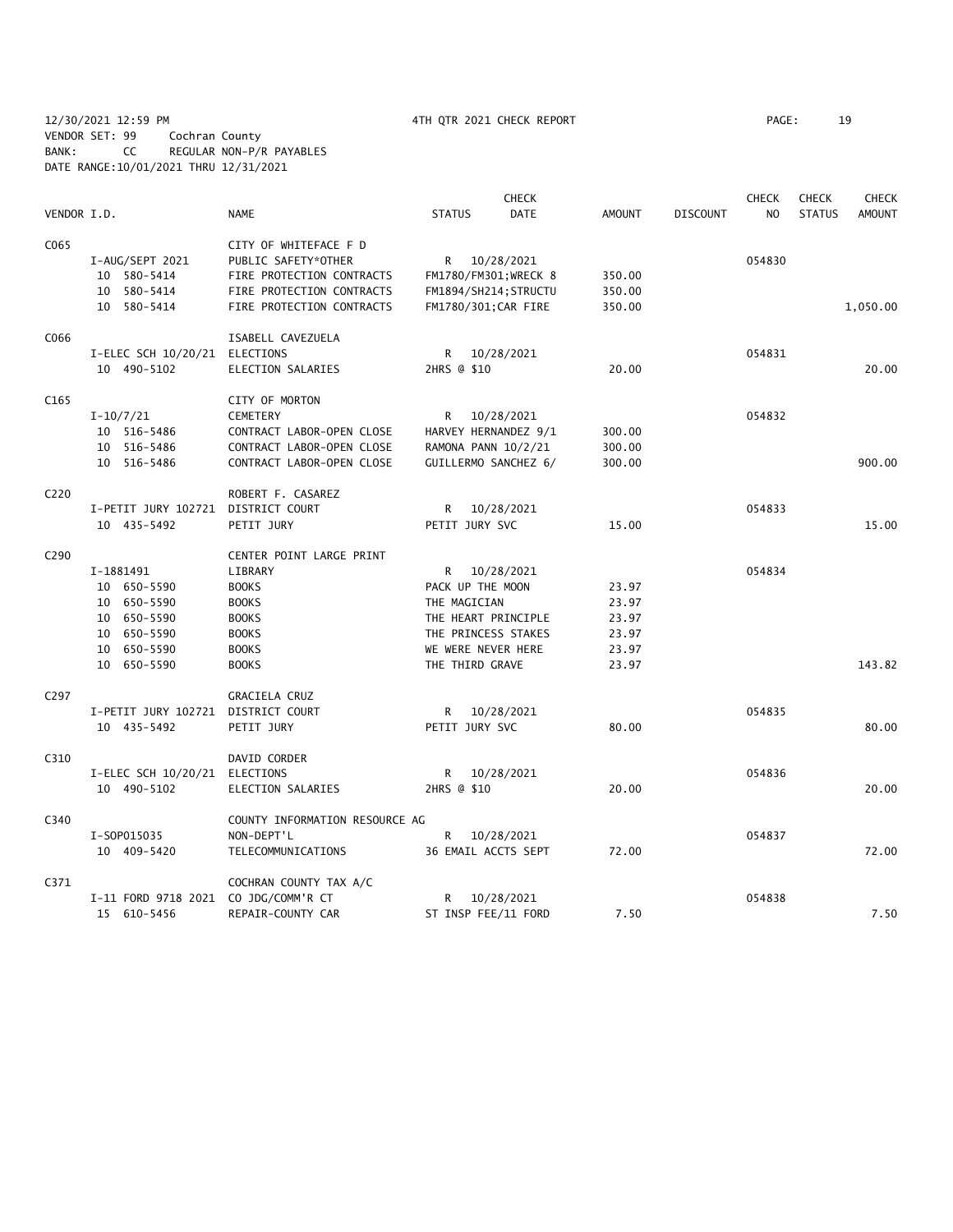12/30/2021 12:59 PM 4TH QTR 2021 CHECK REPORT PAGE: 20 VENDOR SET: 99 Cochran County BANK: CC REGULAR NON-P/R PAYABLES DATE RANGE:10/01/2021 THRU 12/31/2021

|             |                                    |                                |                  | <b>CHECK</b>         |               |                 | <b>CHECK</b>   | <b>CHECK</b>  | <b>CHECK</b>  |
|-------------|------------------------------------|--------------------------------|------------------|----------------------|---------------|-----------------|----------------|---------------|---------------|
| VENDOR I.D. |                                    | <b>NAME</b>                    | <b>STATUS</b>    | <b>DATE</b>          | <b>AMOUNT</b> | <b>DISCOUNT</b> | N <sub>O</sub> | <b>STATUS</b> | <b>AMOUNT</b> |
| C409        |                                    | SHANIAH CAVEZUELA              |                  |                      |               |                 |                |               |               |
|             | I-ELEC SCH 10/20/21 ELECTIONS      |                                | $\vee$           | 10/28/2021           |               |                 | 054839         |               | 20.00         |
| C409        |                                    | SHANIAH CAVEZUELA              |                  |                      |               |                 |                |               |               |
|             | M-CHECK                            | SHANIAH CAVEZUELA<br>VOIDED    | V                | 10/28/2021           |               |                 | 054839         |               | 20.00CR       |
| C430        |                                    | CAPITAL ONE                    |                  |                      |               |                 |                |               |               |
|             | $I-FIN$ CHGS $10/1$                | JAIL                           | R.               | 10/28/2021           |               |                 | 054840         |               |               |
|             | 10 512-5499                        | MISCELLANEOUS                  |                  | FIN CHGS THRU 10/1/2 | 2.14          |                 |                |               | 2.14          |
| C434        |                                    | DEVON CAMPBELL                 |                  |                      |               |                 |                |               |               |
|             | I-ELEC SCH 10/20/21                | ELECTIONS                      | R.               | 10/28/2021           |               |                 | 054841         |               |               |
|             | 10 490-5102                        | ELECTION SALARIES              | 2HRS @ \$10      |                      | 20.00         |                 |                |               | 20.00         |
| C435        |                                    | PATRICIA CASTANEDA             |                  |                      |               |                 |                |               |               |
|             | I-PETIT JURY 102721 DISTRICT COURT |                                |                  | R 10/28/2021         |               |                 | 054842         |               |               |
|             | 10 435-5492                        | PETIT JURY                     | PETIT JURY SVC   |                      | 15.00         |                 |                |               | 15.00         |
| D048        |                                    | DATA-LINE OFFICE SYSTEMS       |                  |                      |               |                 |                |               |               |
|             | I-IN136303                         | LIBRARY                        | R <sub>a</sub>   | 10/28/2021           |               |                 | 054843         |               |               |
|             | 10 650-5411                        | MAINTENANCE CONTRACTS          |                  | COPIER MAINT 10/21-1 | 37.50         |                 |                |               |               |
|             | 10 650-5411                        | MAINTENANCE CONTRACTS          |                  | 407 COLOR COPIES 9/2 | 40.70         |                 |                |               | 78.20         |
| D172        |                                    | JONATHON ROBERT DEMEL          |                  |                      |               |                 |                |               |               |
|             | I-PETIT JURY 102721 DISTRICT COURT |                                |                  | R 10/28/2021         |               |                 | 054844         |               |               |
|             | 10 435-5492                        | PETIT JURY                     | PETIT JURY SVC   |                      | 15.00         |                 |                |               | 15.00         |
| D196        |                                    | JORGE DE LA CRUZ, SHERIFF      |                  |                      |               |                 |                |               |               |
|             | $I-10/26/21$                       | JAIL                           |                  | R 10/28/2021         |               |                 | 054845         |               |               |
|             | 10 512-5333                        | FOOD-PRISONERS                 |                  | 48 BIMBO BREAD 10/26 | 89.28         |                 |                |               |               |
|             | 10 512-5333                        | FOOD-PRISONERS                 |                  | LETTUCE/ALLSUP'S 10/ | 3.99          |                 |                |               |               |
|             | 10 512-5333                        | FOOD-PRISONERS                 |                  | TOMATOES/ALLSUP'S 10 | 2.99          |                 |                |               | 96.26         |
| D221        |                                    | TEXAS DEPT OF INFORMATION RESO |                  |                      |               |                 |                |               |               |
|             | I-MC20000921                       | ELECTIONS/HAVA GRANT           |                  | R 10/28/2021         |               |                 | 054846         |               |               |
|             | 10 490-5411                        | MAINTENANCE CONTRACTS          |                  | 15HRS @\$196.00 SHRD | 2,876.00      |                 |                |               |               |
|             | 10 490-5411                        | MAINTENANCE CONTRACTS          | DIR RECOVERY FEE |                      | 84.84         |                 |                |               |               |
|             | 10 490-5411                        | MAINTENANCE CONTRACTS          |                  | MULTI-SOURCING INTEG | 258.37        |                 |                |               |               |
|             | 10 490-5411                        | MAINTENANCE CONTRACTS          | DIR RECOVERY FEE |                      | 7.62          |                 |                |               | 3,226.83      |
| D222        |                                    | BENJAMIN DE LA ROSA            |                  |                      |               |                 |                |               |               |
|             | I-PETIT JURY 102721                | DISTRICT COURT                 | R.               | 10/28/2021           |               |                 | 054847         |               |               |
|             | 10 435-5492                        | PETIT JURY                     | PETIT JURY SVC   |                      | 15.00         |                 |                |               | 15.00         |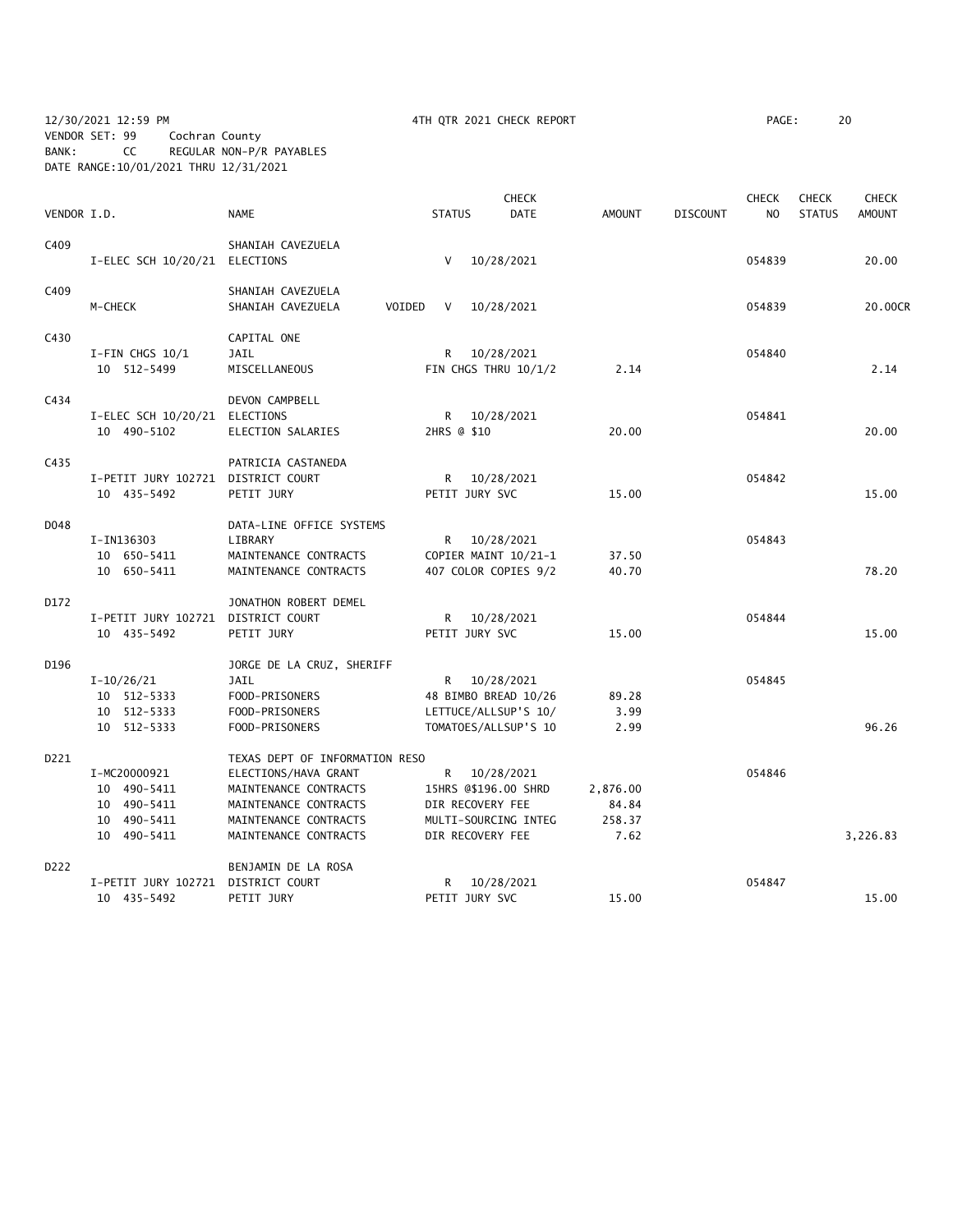12/30/2021 12:59 PM 4TH QTR 2021 CHECK REPORT PAGE: 21 VENDOR SET: 99 Cochran County BANK: CC REGULAR NON-P/R PAYABLES DATE RANGE:10/01/2021 THRU 12/31/2021

|             |                                    |                                  |                | <b>CHECK</b>         |               |                 | <b>CHECK</b>   | <b>CHECK</b>  | <b>CHECK</b>  |
|-------------|------------------------------------|----------------------------------|----------------|----------------------|---------------|-----------------|----------------|---------------|---------------|
| VENDOR I.D. |                                    | <b>NAME</b>                      | <b>STATUS</b>  | <b>DATE</b>          | <b>AMOUNT</b> | <b>DISCOUNT</b> | N <sub>O</sub> | <b>STATUS</b> | <b>AMOUNT</b> |
| E034        |                                    | SANDRA ELMORE                    |                |                      |               |                 |                |               |               |
|             | I-PETIT JURY 102721 DISTRICT COURT |                                  |                | R 10/28/2021         |               |                 | 054848         |               |               |
|             | 10 435-5492                        | PETIT JURY                       | PETIT JURY SVC |                      | 15.00         |                 |                |               | 15.00         |
| E069        |                                    | ENCARTELE, INC                   |                |                      |               |                 |                |               |               |
|             | $I-11116$                          | <b>JAIL</b>                      |                | R 10/28/2021         |               |                 | 054849         |               |               |
|             | 10 000-4380.200                    | OTHER [MISCELLANEOUS]            |                | 1,000 MIN DATA @30c  | 300.00        |                 |                |               | 300.00        |
| F234        |                                    | JASON FORTNER                    |                |                      |               |                 |                |               |               |
|             | I-PETIT JURY 102721 DISTRICT COURT |                                  |                | R 10/28/2021         |               |                 | 054850         |               |               |
|             | 10 435-5492                        | PETIT JURY                       | PETIT JURY SVC |                      | 15.00         |                 |                |               | 15.00         |
| F239        |                                    | ALISSANDRO FRANCO                |                |                      |               |                 |                |               |               |
|             | I-PETIT JURY 102721 DISTRICT COURT |                                  |                | R 10/28/2021         |               |                 | 054851         |               |               |
|             | 10 435-5492                        | PETIT JURY                       | PETIT JURY SVC |                      | 80.00         |                 |                |               | 80.00         |
| G031        |                                    | <b>GRAINGER</b>                  |                |                      |               |                 |                |               |               |
|             | I-9083269424                       | JAIL                             |                | R 10/28/2021         |               |                 | 054852         |               |               |
|             | 10 512-5451                        | REPAIR                           |                | ICE MAKER FILTER CAR | 97.26         |                 |                |               | 97.26         |
| G036        |                                    | LINDA GEORGE                     |                |                      |               |                 |                |               |               |
|             | I-PETIT JURY 102721 DISTRICT COURT |                                  |                | R 10/28/2021         |               |                 | 054853         |               |               |
|             | 10 435-5492                        | PETIT JURY                       | PETIT JURY SVC |                      | 15.00         |                 |                |               | 15.00         |
| G043        |                                    | OSCAR GUARDIOLA                  |                |                      |               |                 |                |               |               |
|             | I-PETIT JURY 102721 DISTRICT COURT |                                  |                | R 10/28/2021         |               |                 | 054854         |               |               |
|             | 10 435-5492                        | PETIT JURY                       | PETIT JURY SVC |                      | 15.00         |                 |                |               | 15.00         |
| G072        |                                    | RANDY GEORGE                     |                |                      |               |                 |                |               |               |
|             | I-PETIT JURY 102721 DISTRICT COURT |                                  |                | R 10/28/2021         |               |                 | 054855         |               |               |
|             | 10 435-5492                        | PETIT JURY                       | PETIT JURY SVC |                      | 15.00         |                 |                |               | 15.00         |
| G139        |                                    | RUSSELL GREENER                  |                |                      |               |                 |                |               |               |
|             | I-PETIT JURY 102721 DISTRICT COURT |                                  |                | R 10/28/2021         |               |                 | 054856         |               |               |
|             | 10 435-5492                        | PETIT JURY                       | PETIT JURY SVC |                      | 15.00         |                 |                |               | 15.00         |
| G161        |                                    | <b>GEBO'S CREDIT CORPORATION</b> |                |                      |               |                 |                |               |               |
|             | I-37708/E                          | PREC 1                           |                | R 10/28/2021         |               |                 | 054857         |               |               |
|             | 15 621-5454                        | TIRES                            |                | 2-20x8.00-8 2 PLY TI | 106.98        |                 |                |               |               |
|             | 15 621-5454                        | <b>TIRES</b>                     |                | 2-15x6.00-6 2 PLY TI | 57.58         |                 |                |               | 164.56        |
| G249        |                                    | GULF COAST TRADES CENTER         |                |                      |               |                 |                |               |               |
|             | I-2013045699                       | JUVENILE PROBATION               |                | R 10/28/2021         |               |                 | 054858         |               |               |
|             | 17 573-5413.004                    | Other Placements                 |                | 30 DAYS/POST(N)/#866 | 3,245.40      |                 |                |               | 3,245.40      |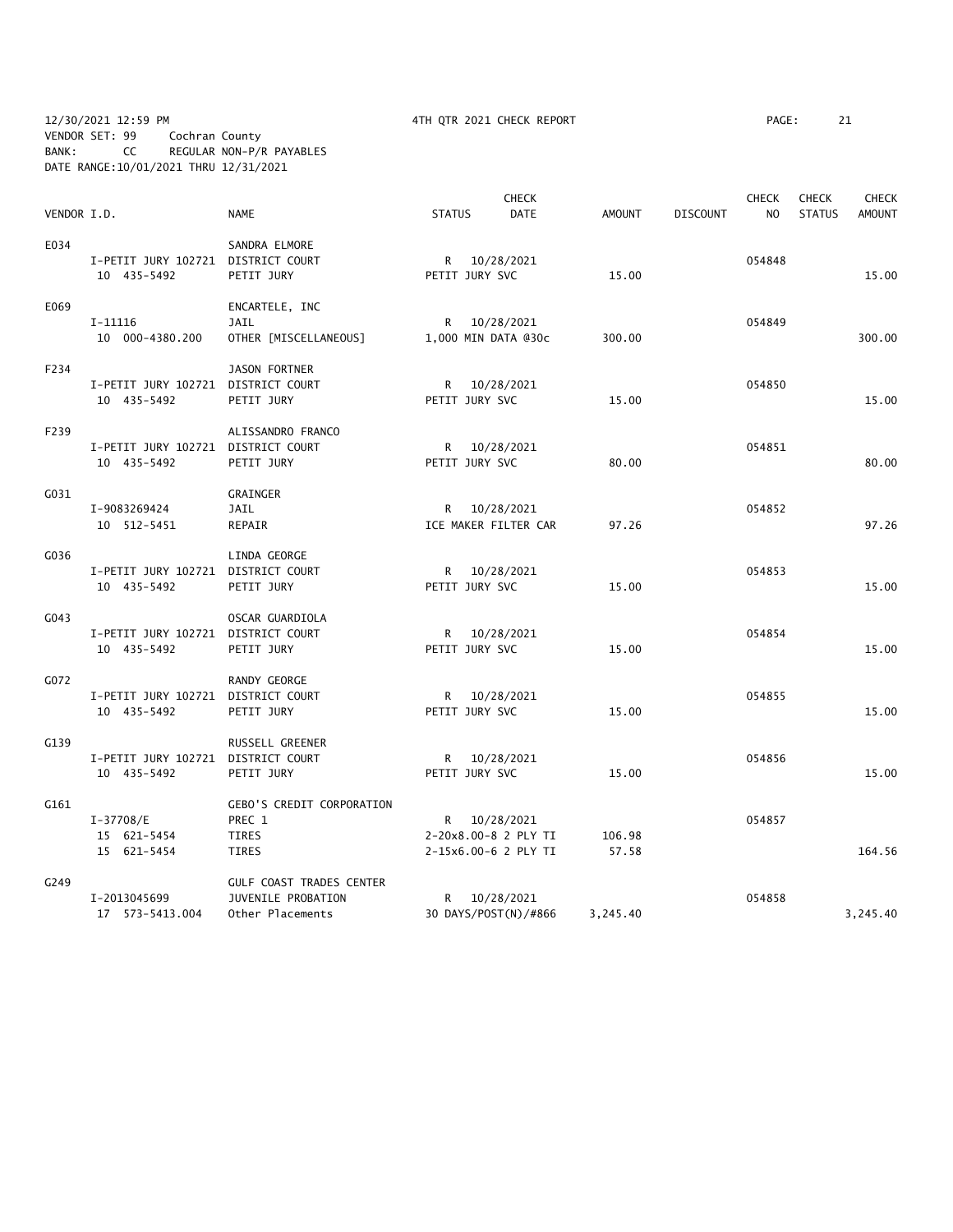### 12/30/2021 12:59 PM 4TH QTR 2021 CHECK REPORT PAGE: 22 VENDOR SET: 99 Cochran County BANK: CC REGULAR NON-P/R PAYABLES DATE RANGE:10/01/2021 THRU 12/31/2021

|             |                                    |                        |                | <b>CHECK</b>          |               |                 | <b>CHECK</b>   | <b>CHECK</b>  | <b>CHECK</b>  |
|-------------|------------------------------------|------------------------|----------------|-----------------------|---------------|-----------------|----------------|---------------|---------------|
| VENDOR I.D. |                                    | <b>NAME</b>            | <b>STATUS</b>  | <b>DATE</b>           | <b>AMOUNT</b> | <b>DISCOUNT</b> | N <sub>O</sub> | <b>STATUS</b> | <b>AMOUNT</b> |
| G264        |                                    | ALEGANDRO GARCIA       |                |                       |               |                 |                |               |               |
|             | I-PETIT JURY 102721 DISTRICT COURT |                        |                | R 10/28/2021          |               |                 | 054859         |               |               |
|             | 10 435-5492                        | PETIT JURY             | PETIT JURY SVC |                       | 15.00         |                 |                |               | 15.00         |
| G267        |                                    | JENNA GUTIERREZ        |                |                       |               |                 |                |               |               |
|             | I-PETIT JURY 102721 DISTRICT COURT |                        |                | R 10/28/2021          |               |                 | 054860         |               |               |
|             | 10 435-5492                        | PETIT JURY             | PETIT JURY SVC |                       | 15.00         |                 |                |               | 15.00         |
| G277        |                                    | GOODWILL INDUSTRIES OF |                |                       |               |                 |                |               |               |
|             | I-0001220                          | NON-DEPT'L             |                | R 10/28/2021          |               |                 | 054861         |               |               |
|             | 10 409-5499                        | MISCELLANEOUS          |                | 5 64-GAL BINS @\$7.50 | 37.50         |                 |                |               |               |
|             | I-0001593                          | NON-DEPT'L             |                | R 10/28/2021          |               |                 | 054861         |               |               |
|             | 10 409-5499                        | MISCELLANEOUS          |                | 5 64-GAL BINS @\$7.50 | 37.50         |                 |                |               |               |
|             | I-0001903                          | NON-DEPT'L             |                | R 10/28/2021          |               |                 | 054861         |               |               |
|             | 10 409-5499                        | MISCELLANEOUS          |                | 5 64-GAL BINS @\$7.50 | 37.50         |                 |                |               |               |
|             | I-0002205                          | NON-DEPT'L             | R 10/28/2021   |                       |               |                 | 054861         |               |               |
|             | 10 409-5499                        | MISCELLANEOUS          |                | 5 64-GAL BINS @\$7.50 | 37.50         |                 |                |               |               |
|             | I-0002678                          | NON-DEPT'L             |                | R 10/28/2021          |               |                 | 054861         |               |               |
|             | 10 409-5499                        | MISCELLANEOUS          |                | 6 64-GAL BINS @\$54.0 | 324.00        |                 |                |               |               |
|             | I-0003135                          | NON-DEPT'L             |                | R 10/28/2021          |               |                 | 054861         |               |               |
|             | 10 409-5499                        | MISCELLANEOUS          |                | 4 64-GAL BINS @\$7.50 | 30.00         |                 |                |               |               |
|             | I-0003585                          | NON-DEPT'L             |                | R 10/28/2021          |               |                 | 054861         |               |               |
|             | 10 409-5499                        | MISCELLANEOUS          |                | 6 64-GAL BINS @\$7.50 | 45.00         |                 |                |               | 549.00        |
| G283        |                                    | FREDDIE GONZALEZ JR    |                |                       |               |                 |                |               |               |
|             | I-PETIT JURY 102721 DISTRICT COURT |                        |                | R 10/28/2021          |               |                 | 054863         |               |               |
|             | 10 435-5492                        | PETIT JURY             | PETIT JURY SVC |                       | 80.00         |                 |                |               | 80.00         |
| G287        |                                    | ANDREW GUERRERO        |                |                       |               |                 |                |               |               |
|             | I-PETIT JURY 102721 DISTRICT COURT |                        |                | R 10/28/2021          |               |                 | 054864         |               |               |
|             | 10 435-5492                        | PETIT JURY             | PETIT JURY SVC |                       | 80.00         |                 |                |               | 80.00         |
| H100        |                                    | MARIA HERRERA          |                |                       |               |                 |                |               |               |
|             | I-PETIT JURY 102721 DISTRICT COURT |                        |                | R 10/28/2021          |               |                 | 054865         |               |               |
|             | 10 435-5492                        | PETIT JURY             | PETIT JURY SVC |                       | 15.00         |                 |                |               | 15.00         |
| H146        |                                    | PATRICIA HERRERA       |                |                       |               |                 |                |               |               |
|             | I-PETIT JURY 102721 DISTRICT COURT |                        |                | R 10/28/2021          |               |                 | 054866         |               |               |
|             | 10 435-5492                        | PETIT JURY             | PETIT JURY SVC |                       | 15.00         |                 |                |               | 15.00         |
| K060        |                                    | TREVA KUEHLER          |                |                       |               |                 |                |               |               |
|             | I-PETIT JURY 102721                | DISTRICT COURT         | R              | 10/28/2021            |               |                 | 054878         |               |               |
|             | 10 435-5492                        | PETIT JURY             | PETIT JURY SVC |                       | 15.00         |                 |                |               | 15.00         |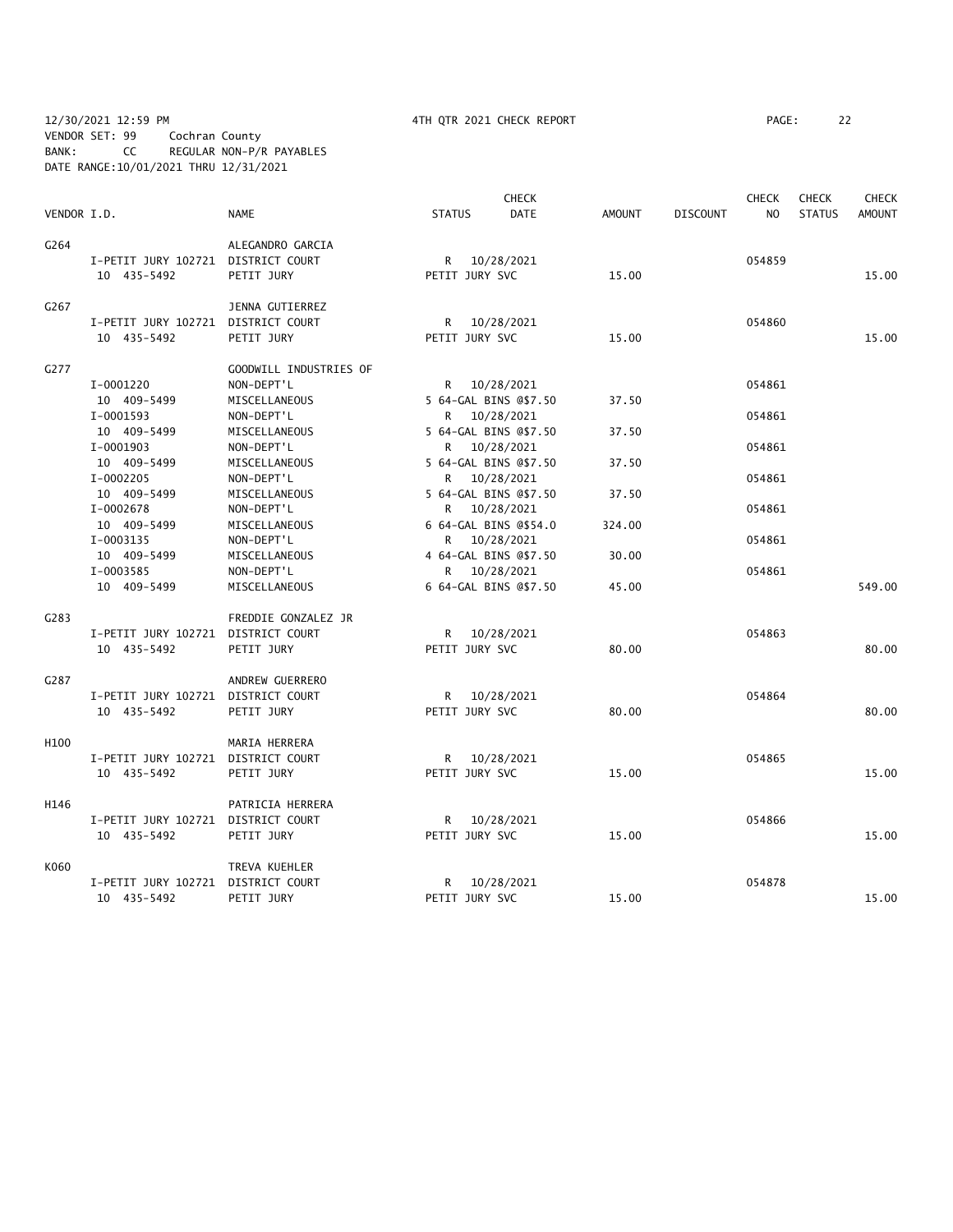12/30/2021 12:59 PM 4TH QTR 2021 CHECK REPORT PAGE: 23 VENDOR SET: 99 Cochran County BANK: CC REGULAR NON-P/R PAYABLES DATE RANGE:10/01/2021 THRU 12/31/2021

|             |                                                   |                              |                             | <b>CHECK</b>         |                |                 | <b>CHECK</b>   | <b>CHECK</b>  | <b>CHECK</b>  |
|-------------|---------------------------------------------------|------------------------------|-----------------------------|----------------------|----------------|-----------------|----------------|---------------|---------------|
| VENDOR I.D. |                                                   | <b>NAME</b>                  | <b>STATUS</b>               | <b>DATE</b>          | <b>AMOUNT</b>  | <b>DISCOUNT</b> | N <sub>O</sub> | <b>STATUS</b> | <b>AMOUNT</b> |
| K091        |                                                   | KODY KUEHLER                 |                             |                      |                |                 |                |               |               |
|             | I-PETIT JURY 102721 DISTRICT COURT                |                              |                             | R 10/28/2021         |                |                 | 054879         |               |               |
|             | 10 435-5492                                       | PETIT JURY                   | PETIT JURY SVC              |                      | 15.00          |                 |                |               | 15.00         |
| L227        |                                                   | LYNN COUNTY SHERIFF'S OFFICE |                             |                      |                |                 |                |               |               |
|             | I-SEPT 2021                                       | <b>JAIL</b>                  |                             | R 10/28/2021         |                |                 | 054880         |               |               |
|             | 10 512-5391                                       | MEDICAL CARE-PRISONERS       | RX/GEORGE ROMERO JR         |                      | 10.99          |                 |                |               | 10.99         |
| L234        |                                                   | MANUEL LIMON                 |                             |                      |                |                 |                |               |               |
|             | I-PETIT JURY 102721 DISTRICT COURT                |                              |                             | R 10/28/2021         |                |                 | 054881         |               |               |
|             | 10 435-5492                                       | PETIT JURY                   | PETIT JURY SVC              |                      | 80.00          |                 |                |               | 80.00         |
| L235        |                                                   | URIEL LUJAN                  |                             |                      |                |                 |                |               |               |
|             | I-PETIT JURY 102721 DISTRICT COURT                |                              |                             | R 10/28/2021         |                |                 | 054882         |               |               |
|             | 10 435-5492                                       | PETIT JURY                   | PETIT JURY SVC              |                      | 15.00          |                 |                |               | 15.00         |
| M097        |                                                   | REYNALDO MORIN               |                             |                      |                |                 |                |               |               |
|             | I-ABILENE CONF 21                                 | COMMISSIONER                 | R 10/28/2021                |                      |                |                 | 054883         |               |               |
|             | 15 610-5427                                       | COMM-CONTINUING EDUCATION    |                             | 2 NITES @MCM ELGTE 1 | 192.00         |                 |                |               |               |
|             | 15 610-5427                                       | COMM-CONTINUING EDUCATION    | LODGING TAX                 |                      | 28.80          |                 |                |               |               |
|             | 15 610-5427                                       | COMM-CONTINUING EDUCATION    |                             | 440 MI TO/FR ABILENE | 246.40         |                 |                |               | 467.20        |
| M176        |                                                   | MANUEL MOLINAR, JR.          |                             |                      |                |                 |                |               |               |
|             | I-PETIT JURY 102721 DISTRICT COURT                |                              |                             | R 10/28/2021         |                |                 | 054884         |               |               |
|             | 10 435-5492                                       | PETIT JURY                   | PETIT JURY SVC              |                      | 15.00          |                 |                |               | 15.00         |
| M190        |                                                   | MICHAEL FREDERICK            |                             |                      |                |                 |                |               |               |
|             | I-932330                                          | LIBRARY                      |                             | R 10/28/2021         |                |                 | 054885         |               |               |
|             | 10 650-5590                                       | <b>BOOKS</b>                 |                             | 2 FIRE OF GRACE/BKS( | 48.00          |                 |                |               | 48.00         |
| M239        |                                                   | MIDAMERICA BOOKS             |                             |                      |                |                 |                |               |               |
|             | I-538339                                          | LIBRARY                      | R 10/28/2021                |                      |                |                 | 054886         |               |               |
|             | 10 650-5590                                       | <b>BOOKS</b>                 | THE JINX                    |                      | 20.95          |                 |                |               |               |
|             | 10 650-5590                                       | <b>BOOKS</b>                 | <b>GHOSTS &amp; MIRRORS</b> |                      | 20.95          |                 |                |               |               |
|             | 10 650-5590<br>10 650-5590                        | <b>BOOKS</b><br><b>BOOKS</b> | SHIPNAPPED!<br>PAYBACK      |                      | 20.95<br>20.95 |                 |                |               | 83.80         |
|             |                                                   |                              |                             |                      |                |                 |                |               |               |
| M247        |                                                   | <b>GARY MCLENDON</b>         |                             |                      |                |                 |                |               |               |
|             | I-PETIT JURY 102721 DISTRICT COURT<br>10 435-5492 | PETIT JURY                   | PETIT JURY SVC              | R 10/28/2021         | 15.00          |                 | 054887         |               | 15.00         |
| M250        |                                                   | TRINE GARZA MARQUEZ          |                             |                      |                |                 |                |               |               |
|             | I-PETIT JURY 102721 DISTRICT COURT                |                              |                             | R 10/28/2021         |                |                 | 054888         |               |               |
|             | 10 435-5492                                       | PETIT JURY                   | PETIT JURY SVC              |                      | 15.00          |                 |                |               | 15.00         |
|             |                                                   |                              |                             |                      |                |                 |                |               |               |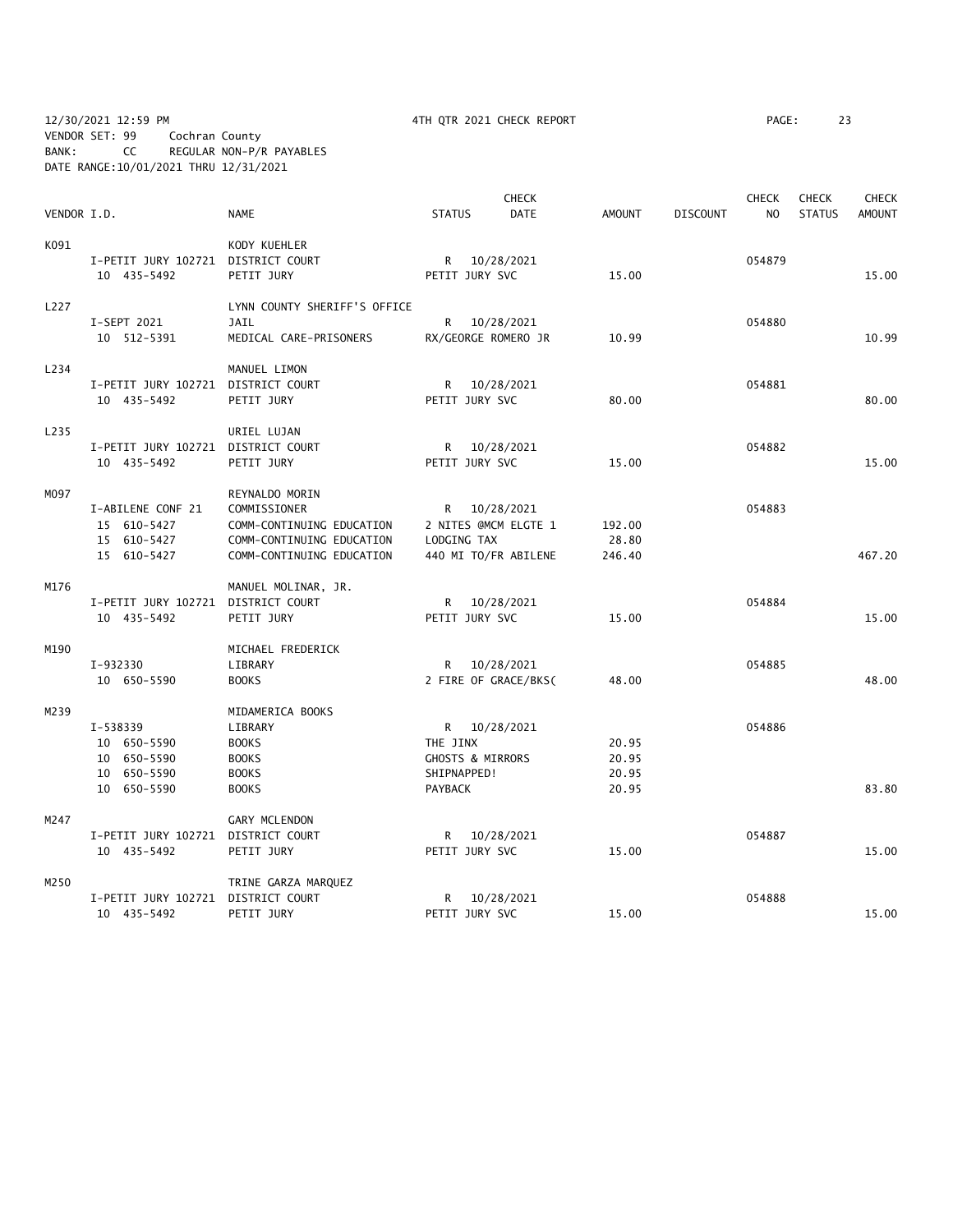12/30/2021 12:59 PM 4TH QTR 2021 CHECK REPORT PAGE: 24 VENDOR SET: 99 Cochran County BANK: CC REGULAR NON-P/R PAYABLES DATE RANGE:10/01/2021 THRU 12/31/2021

| VENDOR I.D. |                                    | <b>NAME</b>                    | <b>STATUS</b>  | <b>CHECK</b><br><b>DATE</b> | <b>AMOUNT</b> | <b>DISCOUNT</b> | <b>CHECK</b><br>N <sub>O</sub> | <b>CHECK</b><br><b>STATUS</b> | <b>CHECK</b><br><b>AMOUNT</b> |
|-------------|------------------------------------|--------------------------------|----------------|-----------------------------|---------------|-----------------|--------------------------------|-------------------------------|-------------------------------|
|             |                                    |                                |                |                             |               |                 |                                |                               |                               |
| M283        |                                    | RACHEL MARTIN                  |                |                             |               |                 |                                |                               |                               |
|             | I-PETIT JURY 102721 DISTRICT COURT |                                |                | R 10/28/2021                |               |                 | 054889                         |                               |                               |
|             | 10 435-5492                        | PETIT JURY                     | PETIT JURY SVC |                             | 15.00         |                 |                                |                               | 15.00                         |
| M285        |                                    | JOLENE MOLINAR                 |                |                             |               |                 |                                |                               |                               |
|             | I-PETIT JURY 102721 DISTRICT COURT |                                |                | R 10/28/2021                |               |                 | 054890                         |                               |                               |
|             | 10 435-5492                        | PETIT JURY                     | PETIT JURY SVC |                             | 80.00         |                 |                                |                               | 80.00                         |
| M323        |                                    | LARRY CHRIS MARQUEZ            |                |                             |               |                 |                                |                               |                               |
|             | I-PETIT JURY 102721 DISTRICT COURT |                                |                | R 10/28/2021                |               |                 | 054891                         |                               |                               |
|             | 10 435-5492                        | PETIT JURY                     | PETIT JURY SVC |                             | 15.00         |                 |                                |                               | 15.00                         |
| M359        |                                    | JADE MORIN                     |                |                             |               |                 |                                |                               |                               |
|             | I-ELEC SCH 10/20/21 ELECTIONS      |                                |                | R 10/28/2021                |               |                 | 054892                         |                               |                               |
|             | 10 490-5102                        | ELECTION SALARIES              | 2HRS @ \$10    |                             | 20.00         |                 |                                |                               | 20.00                         |
| M360        |                                    | JULIE MARTINEZ                 |                |                             |               |                 |                                |                               |                               |
|             | I-PETIT JURY 102721 DISTRICT COURT |                                |                | R 10/28/2021                |               |                 | 054893                         |                               |                               |
|             | 10 435-5492                        | PETIT JURY                     | PETIT JURY SVC |                             | 15.00         |                 |                                |                               | 15.00                         |
| 0013        |                                    | OLD REPUBLIC SURETY COMPA      |                |                             |               |                 |                                |                               |                               |
|             | I-W150422722/DAVIS21 SHERIFF       |                                |                | R 10/28/2021                |               |                 | 054894                         |                               |                               |
|             | 10 560-5480                        | <b>BONDS &amp; NOTARY FEES</b> |                | NOTARY BOND RNW/RYAN        | 50.00         |                 |                                |                               | 50.00                         |
| 0135        |                                    | CHRISTOPHER OLGUIN             |                |                             |               |                 |                                |                               |                               |
|             | I-PETIT JURY 102721 DISTRICT COURT |                                |                | R 10/28/2021                |               |                 | 054895                         |                               |                               |
|             | 10 435-5492                        | PETIT JURY                     | PETIT JURY SVC |                             | 15.00         |                 |                                |                               | 15.00                         |
| P251        |                                    | <b>GINGER PEREZ</b>            |                |                             |               |                 |                                |                               |                               |
|             | I-PETIT JURY 102721 DISTRICT COURT |                                |                | R 10/28/2021                |               |                 | 054896                         |                               |                               |
|             | 10 435-5492                        | PETIT JURY                     | PETIT JURY SVC |                             | 15.00         |                 |                                |                               | 15.00                         |
| P265        |                                    | FRANCIS PURCELL                |                |                             |               |                 |                                |                               |                               |
|             | I-ELEC SCH 10/20/21 ELECTIONS      |                                |                | R 10/28/2021                |               |                 | 054897                         |                               |                               |
|             | 10 490-5102                        | ELECTION SALARIES              | 2HRS @ \$10    |                             | 20.00         |                 |                                |                               | 20.00                         |
| P272        |                                    | GILBERT PEREZ                  |                |                             |               |                 |                                |                               |                               |
|             | I-PETIT JURY 102721 DISTRICT COURT |                                |                | R 10/28/2021                |               |                 | 054898                         |                               |                               |
|             | 10 435-5492                        | PETIT JURY                     | PETIT JURY SVC |                             | 15.00         |                 |                                |                               | 15.00                         |
| P273        |                                    | LACI PEREZ                     |                |                             |               |                 |                                |                               |                               |
|             | I-PETIT JURY 102721 DISTRICT COURT |                                |                | R 10/28/2021                |               |                 | 054899                         |                               |                               |
|             | 10 435-5492                        | PETIT JURY                     | PETIT JURY SVC |                             | 15.00         |                 |                                |                               | 15.00                         |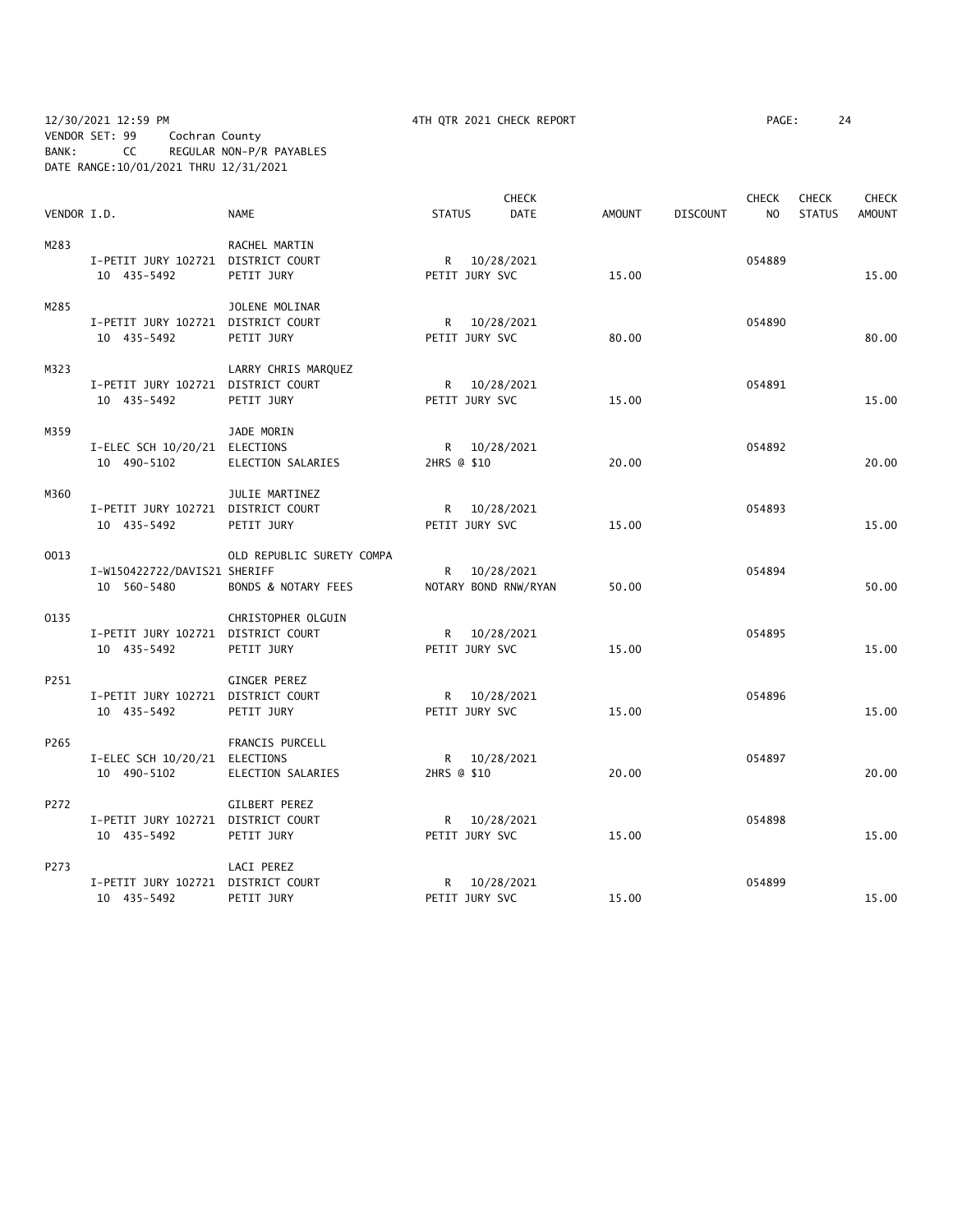12/30/2021 12:59 PM 4TH QTR 2021 CHECK REPORT PAGE: 25 VENDOR SET: 99 Cochran County BANK: CC REGULAR NON-P/R PAYABLES DATE RANGE:10/01/2021 THRU 12/31/2021

|             |                                     |                            |                  | <b>CHECK</b>         |          |                 | <b>CHECK</b>   | <b>CHECK</b>  | <b>CHECK</b> |
|-------------|-------------------------------------|----------------------------|------------------|----------------------|----------|-----------------|----------------|---------------|--------------|
| VENDOR I.D. |                                     | <b>NAME</b>                | <b>STATUS</b>    | <b>DATE</b>          | AMOUNT   | <b>DISCOUNT</b> | N <sub>O</sub> | <b>STATUS</b> | AMOUNT       |
| 0008        |                                     | QUALIFICATION TARGETS      |                  |                      |          |                 |                |               |              |
|             | I-22103258                          | SHERIFF                    | R 10/28/2021     |                      |          |                 | 054900         |               |              |
|             | 10 560-5334                         | OTHER SUPPLIES             | $100-FBI-Q-CB/R$ |                      | 81.00    |                 |                |               |              |
|             | 10 560-5334                         | OTHER SUPPLIES             | FREIGHT          |                      | 52.09    |                 |                |               | 133.09       |
| <b>Q011</b> |                                     | QUADIENT LEASING USA, INC. |                  |                      |          |                 |                |               |              |
|             | I-N9087152                          | NON-DEPT'L                 |                  | R 10/28/2021         |          |                 | 054901         |               |              |
|             | 10 409-5311                         | POSTAL EXPENSES            |                  | PSTG MCH LEASE 11/8/ | 765.00   |                 |                |               | 765.00       |
| R036        |                                     | ROXANNE RICHARDSON         |                  |                      |          |                 |                |               |              |
|             | I-PETIT JURY 102721 DISTRICT COURT  |                            |                  | R 10/28/2021         |          |                 | 054902         |               |              |
|             | 10 435-5492                         | PETIT JURY                 | PETIT JURY SVC   |                      | 15.00    |                 |                |               | 15.00        |
| R157        |                                     | ETHEL RICHARDSON           |                  |                      |          |                 |                |               |              |
|             | I-ELEC SCH 10/20/21 ELECTIONS       |                            |                  | R 10/28/2021         |          |                 | 054903         |               |              |
|             | 10 490-5102                         | ELECTION SALARIES          | 2HRS @ \$10      |                      | 20.00    |                 |                |               | 20.00        |
| R201        |                                     | JACK ROBINSON              |                  |                      |          |                 |                |               |              |
|             | I-PETIT JURY 102721 DISTRICT COURT  |                            |                  | R 10/28/2021         |          |                 | 054904         |               |              |
|             | 10 435-5492                         | PETIT JURY                 | PETIT JURY SVC   |                      | 15.00    |                 |                |               | 15.00        |
|             |                                     |                            |                  |                      |          |                 |                |               |              |
| R269        |                                     | REGIONAL PUBLIC DEFENDER   |                  |                      |          |                 |                |               |              |
|             | I-2022 AGRMT/PUB DEF DISTRICT COURT |                            |                  | R 10/28/2021         |          |                 | 054905         |               |              |
|             | 10 435-5400                         | ATTORNEY AD LITEM          |                  | CO SHARE 2022 REGION | 1,000.00 |                 |                |               | 1,000.00     |
| R294        |                                     | CHRISTINA LEAL RODRIGUEZ   |                  |                      |          |                 |                |               |              |
|             | I-PETIT JURY 102721 DISTRICT COURT  |                            |                  | R 10/28/2021         |          |                 | 054906         |               |              |
|             | 10 435-5492                         | PETIT JURY                 | PETIT JURY SVC   |                      | 15.00    |                 |                |               | 15.00        |
| R300        |                                     | DEANNA RICHARDSON          |                  |                      |          |                 |                |               |              |
|             | I-PETIT JURY 102721 DISTRICT COURT  |                            |                  | R 10/28/2021         |          |                 | 054907         |               |              |
|             | 10 435-5492                         | PETIT JURY                 | PETIT JURY SVC   |                      | 15.00    |                 |                |               | 15.00        |
| R304        |                                     | DEBORAH RIVAS              |                  |                      |          |                 |                |               |              |
|             | I-PETIT JURY 102721 DISTRICT COURT  |                            |                  | R 10/28/2021         |          |                 | 054908         |               |              |
|             | 10 435-5492                         | PETIT JURY                 | PETIT JURY SVC   |                      | 15.00    |                 |                |               | 15.00        |
| R316        |                                     | DALE RICHARDSON            |                  |                      |          |                 |                |               |              |
|             | I-PETIT JURY 102721 DISTRICT COURT  |                            |                  | R 10/28/2021         |          |                 | 054909         |               |              |
|             | 10 435-5492                         | PETIT JURY                 | PETIT JURY SVC   |                      | 15.00    |                 |                |               | 15.00        |
| R321        |                                     | MARISSA RASCON             |                  |                      |          |                 |                |               |              |
|             | I-PETIT JURY 102721 DISTRICT COURT  |                            |                  | R 10/28/2021         |          |                 | 054910         |               |              |
|             | 10 435-5492                         | PETIT JURY                 | PETIT JURY SVC   |                      | 80.00    |                 |                |               | 80.00        |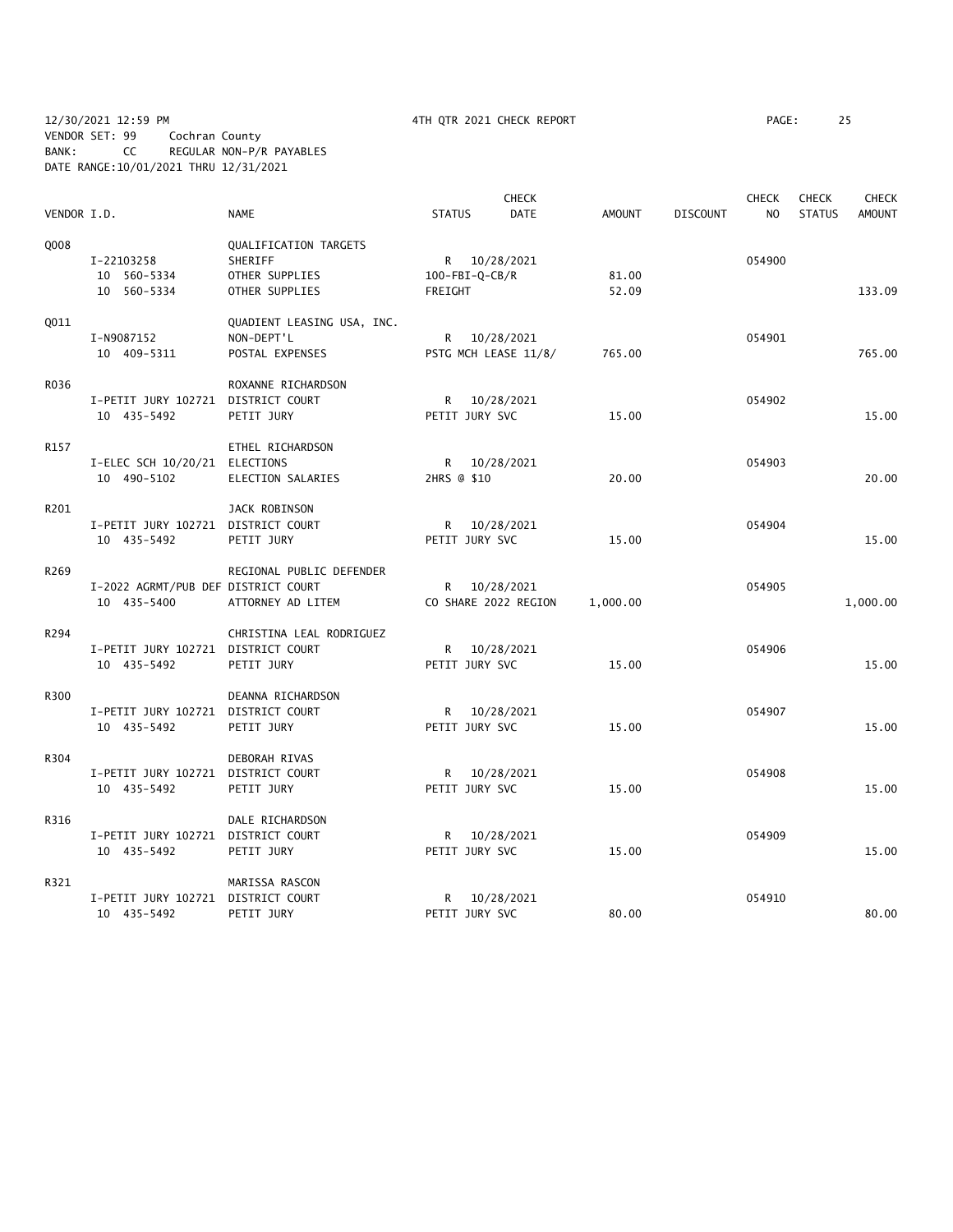### 12/30/2021 12:59 PM 4TH QTR 2021 CHECK REPORT PAGE: 26 VENDOR SET: 99 Cochran County BANK: CC REGULAR NON-P/R PAYABLES DATE RANGE:10/01/2021 THRU 12/31/2021

|             |                                    |                          |                      | <b>CHECK</b> |        |                 | <b>CHECK</b><br>N <sub>O</sub> | <b>CHECK</b>  | CHECK         |
|-------------|------------------------------------|--------------------------|----------------------|--------------|--------|-----------------|--------------------------------|---------------|---------------|
| VENDOR I.D. |                                    | <b>NAME</b>              | <b>STATUS</b>        | DATE         | AMOUNT | <b>DISCOUNT</b> |                                | <b>STATUS</b> | <b>AMOUNT</b> |
| R324        |                                    | NOAH RODRIGUEZ           |                      |              |        |                 |                                |               |               |
|             | I-PETIT JURY 102721 DISTRICT COURT |                          | R                    | 10/28/2021   |        |                 | 054911                         |               |               |
|             | 10 435-5492                        | PETIT JURY               | PETIT JURY SVC       |              | 15.00  |                 |                                |               | 15.00         |
| S141        |                                    | DOLORES SEPULBEDA        |                      |              |        |                 |                                |               |               |
|             | I-PETIT JURY 102721 DISTRICT COURT |                          | R                    | 10/28/2021   |        |                 | 054912                         |               |               |
|             | 10 435-5492                        | PETIT JURY               | PETIT JURY SVC       |              | 15.00  |                 |                                |               | 15.00         |
| S233        |                                    | COCHRAN COUNTY STATE FEE |                      |              |        |                 |                                |               |               |
|             | I-PETIT JURY 102721 DISTRICT COURT |                          | R                    | 10/28/2021   |        |                 | 054913                         |               |               |
|             | 10 435-5492                        | PETIT JURY               | DONATION/DOLLE BARKE |              | 15.00  |                 |                                |               | 15.00         |
| S242        |                                    | SAM'S CLUB               |                      |              |        |                 |                                |               |               |
|             | I-001839 101821                    | <b>JAIL</b>              | R                    | 10/28/2021   |        |                 | 054914                         |               |               |
|             | 10 512-5333                        | FOOD-PRISONERS           | 50# SUGAR            |              | 24.48  |                 |                                |               |               |
|             | 10 512-5333                        | FOOD-PRISONERS           | PINTO BEANS          |              | 8.78   |                 |                                |               |               |
|             | 10 512-5333                        | FOOD-PRISONERS           | 20# BASMATI RICE     |              | 17.98  |                 |                                |               |               |
|             | 512-5333<br>10                     | FOOD-PRISONERS           | 50# SUGAR            |              | 27.74  |                 |                                |               |               |
|             | 512-5333<br>10                     | FOOD-PRISONERS           | <b>BROWNIE MIX</b>   |              | 8.68   |                 |                                |               |               |
|             | 512-5333<br>10                     | FOOD-PRISONERS           | PINEAPPLE            |              | 5.98   |                 |                                |               |               |
|             | 512-5333<br>10                     | FOOD-PRISONERS           | FRT COCKTAIL         |              | 7.50   |                 |                                |               |               |
|             | 10 512-5333                        | FOOD-PRISONERS           | 6/#10 NACH           |              | 4.98   |                 |                                |               |               |
|             | 10 512-5333                        | FOOD-PRISONERS           | PINEAPPLE            |              | 5.98   |                 |                                |               |               |
|             | 10 512-5333                        | FOOD-PRISONERS           | 8PK EVAP MLK         |              | 9.98   |                 |                                |               |               |
|             | 10 512-5333                        | FOOD-PRISONERS           | EGGS/LG/15DZ         |              | 22.17  |                 |                                |               |               |
|             | 512-5392<br>10                     | MISCELLANEOUS SUPPLIES   | MEGA BATTERIES       |              | 20.96  |                 |                                |               |               |
|             | 10 512-5392                        | MISCELLANEOUS SUPPLIES   | PAPER TOWELS         |              | 16.98  |                 |                                |               |               |
|             | 10 512-5333                        | FOOD-PRISONERS           | ONION RINGS          |              | 19.98  |                 |                                |               |               |
|             | 10 512-5333                        | FOOD-PRISONERS           | 8 FR FRIES           |              | 19.48  |                 |                                |               |               |
|             | 10 512-5333                        | FOOD-PRISONERS           | BRKFT PATTIES 8012.9 |              | 103.84 |                 |                                |               |               |
|             | 10 512-5333                        | FOOD-PRISONERS           | CHOC CHIPS           |              | 9.98   |                 |                                |               |               |
|             | 512-5333<br>10                     | FOOD-PRISONERS           | 50CT CHIPS VAR PK    |              | 13.98  |                 |                                |               |               |
|             | 512-5333<br>10                     | FOOD-PRISONERS           | 2 BRWN GRVY MX       |              | 9.36   |                 |                                |               |               |
|             | 512-5333<br>10                     | FOOD-PRISONERS           | TUNA 12PK            |              | 9.88   |                 |                                |               |               |
|             | 512-5333<br>10                     | FOOD-PRISONERS           | 30CT DORITOS         |              | 13.98  |                 |                                |               |               |
|             | 512-5333<br>10                     | FOOD-PRISONERS           | VELVEETA 2#          |              | 12.98  |                 |                                |               |               |
|             | 512-5333<br>10                     | FOOD-PRISONERS           | 2PK PAM              |              | 7.62   |                 |                                |               |               |
|             | 512-5333<br>10                     | FOOD-PRISONERS           | YLW RD TORTILLA CHIP |              | 9.52   |                 |                                |               |               |
|             | 512-5333<br>10                     | FOOD-PRISONERS           | CHEERIOS             |              | 5.78   |                 |                                |               |               |
|             | 512-5333<br>10                     | FOOD-PRISONERS           | 2 HVR DRESSING       |              | 19.96  |                 |                                |               |               |
|             | 10<br>512-5333                     | FOOD-PRISONERS           | 2 MIRACLE WHIP/TWIN  |              | 13.96  |                 |                                |               |               |
|             | 10<br>512-5333                     | FOOD-PRISONERS           | CHEERIOS             |              | 5.78   |                 |                                |               |               |
|             | 512-5333<br>10                     | FOOD-PRISONERS           | <b>4BX BACON</b>     |              | 35.52  |                 |                                |               |               |
|             | 512-5333<br>10                     | FOOD-PRISONERS           | PANCAKE MIX          |              | 6.14   |                 |                                |               |               |
|             | 512-5333<br>10                     | FOOD-PRISONERS           | 2 BAGS PECAN HALVES  |              | 21.96  |                 |                                |               |               |
|             | 512-5333<br>10                     | FOOD-PRISONERS           | CRM/MSH SOUP         |              | 8.82   |                 |                                |               |               |
|             | 512-5333<br>10                     | FOOD-PRISONERS           | 8PK ROTEL            |              | 5.48   |                 |                                |               |               |
|             | 512-5333<br>10                     | FOOD-PRISONERS           | SPAG SAUCE 3PK       |              | 6.98   |                 |                                |               |               |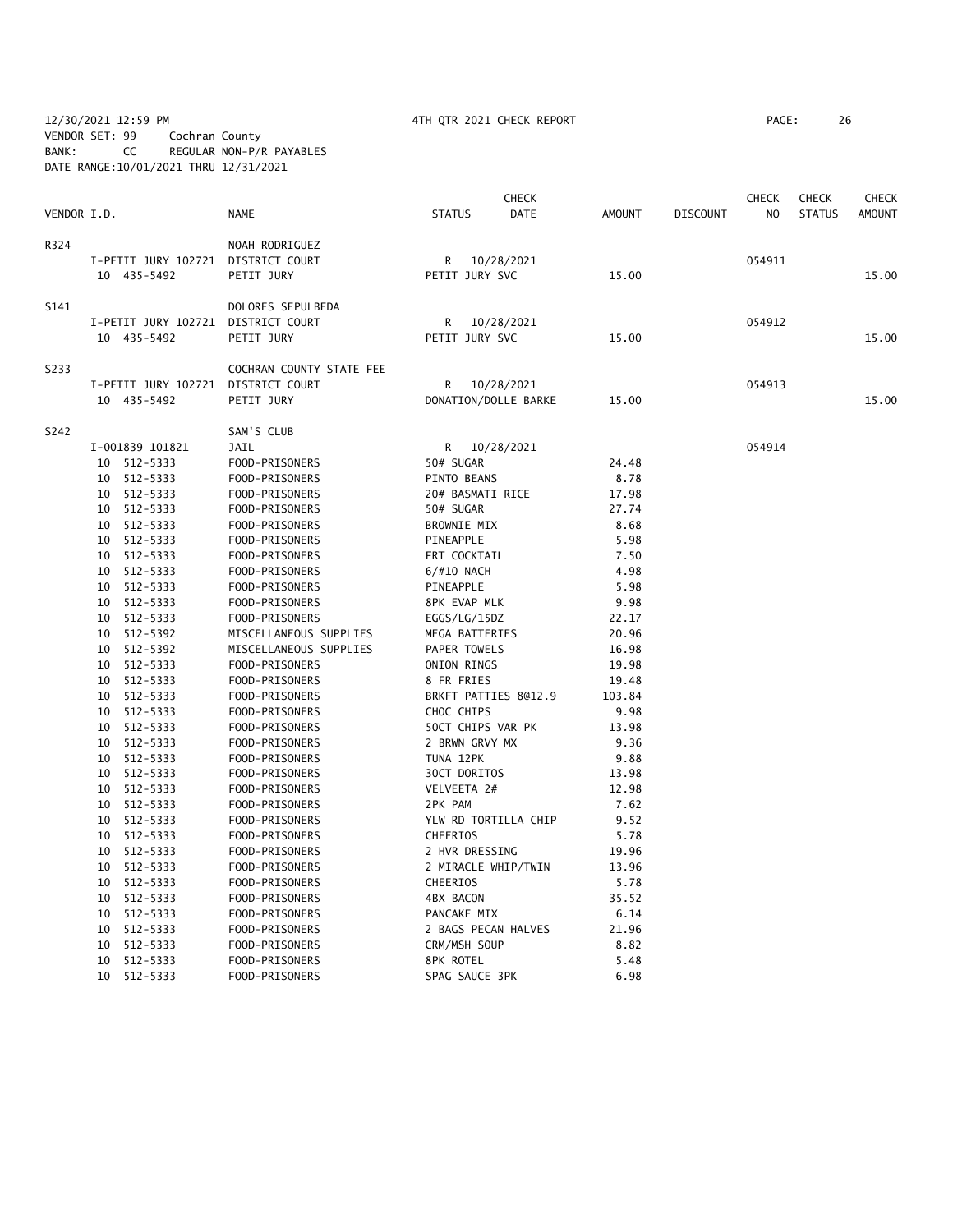### 12/30/2021 12:59 PM 4TH QTR 2021 CHECK REPORT PAGE: 27 VENDOR SET: 99 Cochran County BANK: CC REGULAR NON-P/R PAYABLES DATE RANGE:10/01/2021 THRU 12/31/2021

|             |                  |                        | <b>CHECK</b>                 |         |                 | <b>CHECK</b> | <b>CHECK</b>  | <b>CHECK</b> |
|-------------|------------------|------------------------|------------------------------|---------|-----------------|--------------|---------------|--------------|
| VENDOR I.D. |                  | <b>NAME</b>            | DATE<br><b>STATUS</b>        | AMOUNT  | <b>DISCOUNT</b> | NO.          | <b>STATUS</b> | AMOUNT       |
| S242        |                  | SAM'S CLUB<br>(CONT)   |                              |         |                 |              |               |              |
|             | I-001839 101821  | JAIL                   | R <sub>a</sub><br>10/28/2021 |         |                 | 054914       |               |              |
|             | 10 512-5333      | FOOD-PRISONERS         | CHEESESAUCE                  | 7.33    |                 |              |               |              |
|             | 512-5333<br>10   | FOOD-PRISONERS         | FRT COCKTAIL                 | 7.50    |                 |              |               |              |
|             | 10 512-5333      | FOOD-PRISONERS         | CHEESE SAUCE                 | 7.33    |                 |              |               |              |
|             | 10 512-5333      | FOOD-PRISONERS         | HB SLICED PICKLES            | 5.63    |                 |              |               |              |
|             | 10 512-5333      | FOOD-PRISONERS         | SPICY CKN SANDWICH           | 16.74   |                 |              |               |              |
|             | 10 512-5333      | FOOD-PRISONERS         | BAG SHR CHEESE/COJK          | 13.43   |                 |              |               |              |
|             | 10 512-5392      | MISCELLANEOUS SUPPLIES | 1BX SPOONS                   | 11.67   |                 |              |               |              |
|             | 512-5333<br>10   | FOOD-PRISONERS         | BAG SHR CHEESE/COJK          | 13.43   |                 |              |               |              |
|             | 10 512-5333      | FOOD-PRISONERS         | 2BX HAM/CHS HOTPKTS          | 26.76   |                 |              |               |              |
|             | 10 512-5392      | MISCELLANEOUS SUPPLIES | 300CT BOWLS                  | 11.24   |                 |              |               |              |
|             | 10 512-5392      | MISCELLANEOUS SUPPLIES | <b>PLATES</b>                | 9.98    |                 |              |               |              |
|             | 10 512-5333      | FOOD-PRISONERS         | COLESLAW                     | 1.74    |                 |              |               |              |
|             | 10 512-5333      | FOOD-PRISONERS         | 2 BAGS SALAD                 | 6.16    |                 |              |               |              |
|             | 10 512-5333      | FOOD-PRISONERS         | <b>BLADE STK</b>             | 11.14   |                 |              |               |              |
|             | 10 512-5333      | FOOD-PRISONERS         | 2 TENDRLN STEAKS             | 37.36   |                 |              |               |              |
|             | 10 512-5333      | FOOD-PRISONERS         | BNLS CHOPS/9                 | 22.64   |                 |              |               |              |
|             | 10 512-5333      | FOOD-PRISONERS         | 2 MARGARINE                  | 10.88   |                 |              |               |              |
|             | 10 512-5392      | MISCELLANEOUS SUPPLIES | <b>PLATES</b>                | 9.98    |                 |              |               |              |
|             | 10 512-5333      | FOOD-PRISONERS         | 2 CHEEK MEATS                | 49.13   |                 |              |               |              |
|             | 10 512-5333      | FOOD-PRISONERS         | BNLS CHOPS/6                 | 39.21   |                 |              |               |              |
|             | 10 512-5333      | FOOD-PRISONERS         | 1 BG SHRED LETTUCE           | 1.88    |                 |              |               |              |
|             | 10 512-5333      | FOOD-PRISONERS         | SWEET ONION                  | 4.68    |                 |              |               |              |
|             | 10 512-5333      | FOOD-PRISONERS         | <b>6PKS TORTILLAS</b>        | 27.48   |                 |              |               |              |
|             | 10 512-5392      | MISCELLANEOUS SUPPLIES | 2 MICROBAN                   | 27.96   |                 |              |               |              |
|             | 10 512-5333      | FOOD-PRISONERS         | 2BX TAQUITOS                 | 19.96   |                 |              |               |              |
|             | 10 512-5333      | FOOD-PRISONERS         | 2 MARGARINE                  | 10.88   |                 |              |               |              |
|             | 10 512-5333      | FOOD-PRISONERS         | 2 DC BUTTER                  | 19.96   |                 |              |               |              |
|             | 10 512-5392      | MISCELLANEOUS SUPPLIES | LYSOL POURS                  | 8.98    |                 |              |               |              |
|             | 10 512-5392      | MISCELLANEOUS SUPPLIES | DISH SOAP                    | 6.27    |                 |              |               |              |
|             | I-0RD#9794318810 | JAIL                   | 10/28/2021<br>R              |         |                 | 054914       |               |              |
|             | 10 512-5392      | MISCELLANEOUS SUPPLIES | 2PK FOAM CUPS 200Z           | 82.20   |                 |              |               |              |
|             | 10 512-5392      | MISCELLANEOUS SUPPLIES | 4PK FOAM PLATES 250C         | 57.92   |                 |              |               |              |
|             | 10 512-5392      | MISCELLANEOUS SUPPLIES | 1PK PAPER TOWELS/15R         | 16.98   |                 |              |               | 1,147.60     |
| S281        |                  | <b>STAPLES</b>         |                              |         |                 |              |               |              |
|             | C-2933994181     | SHERIFF                | 10/28/2021<br>R              |         |                 | 054915       |               |              |
|             | 10 560-5310      | OFFICE SUPPLIES        | RET NOTEPAD 8.5x11           | 12.49CR |                 |              |               |              |
|             | 10 560-5310      | OFFICE SUPPLIES        | CPN/DISC                     | 0.15    |                 |              |               |              |
|             | I-2933147871     | SHERIFF                | R<br>10/28/2021              |         |                 | 054915       |               |              |
|             | 10 560-5310      | OFFICE SUPPLIES        | 25 CAT 5E MOLDED             | 23.98   |                 |              |               |              |
|             | 10 560-5310      | OFFICE SUPPLIES        | CPN/DSC                      | 0.29CR  |                 |              |               |              |
|             | I-2933581131     | SHERIFF/AUDITOR        | 10/28/2021<br>R              |         |                 | 054915       |               |              |
|             | 560-5310<br>10   | OFFICE SUPPLIES        | NOTEPAD 8.5x11               | 12.49   |                 |              |               |              |
|             | 560-5310<br>10   | OFFICE SUPPLIES        | SMD LABELS WHT/PK 1"         | 3.99    |                 |              |               |              |
|             | 560-5310<br>10   | OFFICE SUPPLIES        | HP 128A TONER/YW             | 74.89   |                 |              |               |              |
|             | 10 560-5310      | OFFICE SUPPLIES        | HP 128A TONER/MG             | 74.89   |                 |              |               |              |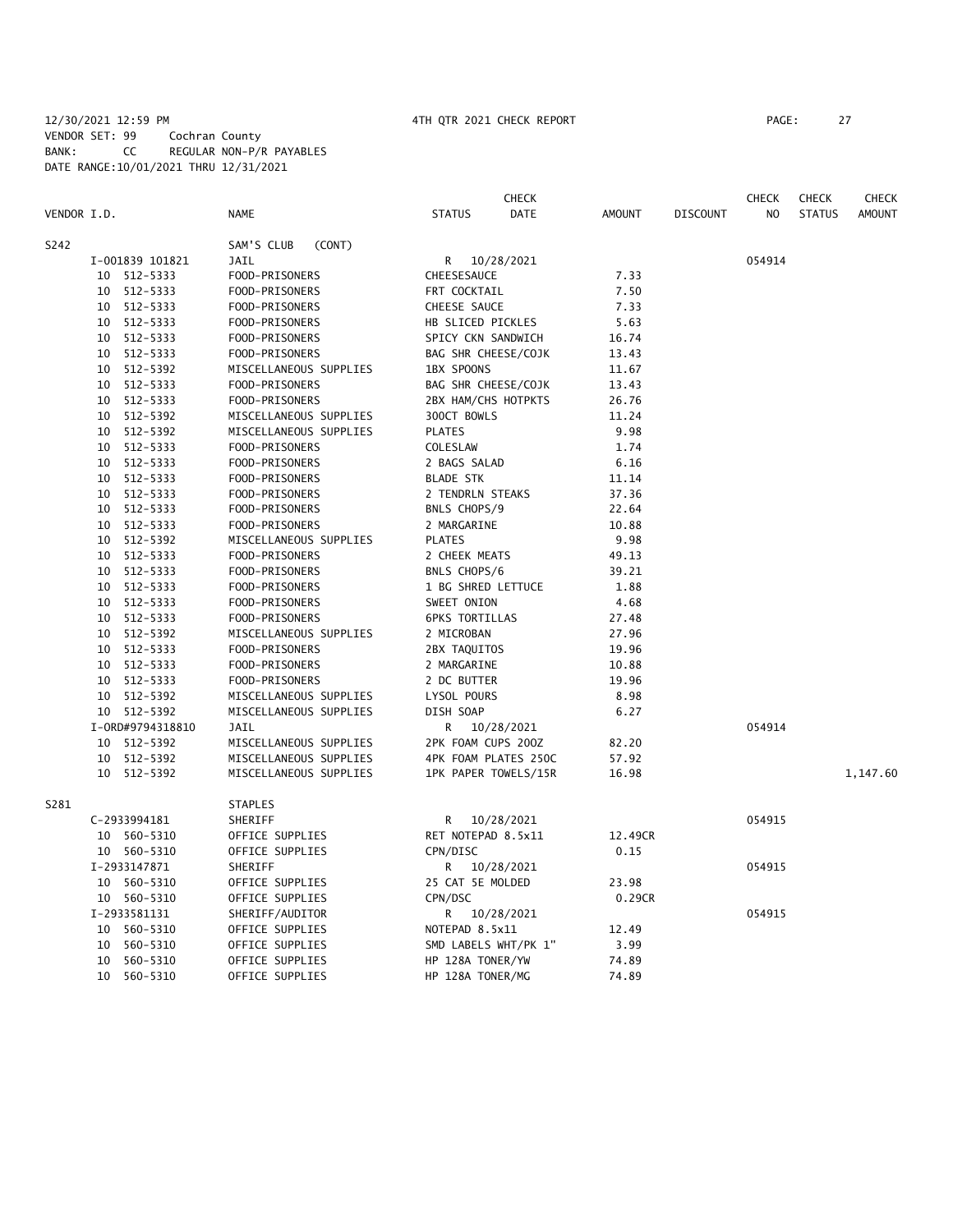12/30/2021 12:59 PM 4TH QTR 2021 CHECK REPORT PAGE: 28 VENDOR SET: 99 Cochran County BANK: CC REGULAR NON-P/R PAYABLES DATE RANGE:10/01/2021 THRU 12/31/2021

|             |                                    |                                | <b>CHECK</b>                 |               |                 | <b>CHECK</b> | <b>CHECK</b>  | <b>CHECK</b>  |
|-------------|------------------------------------|--------------------------------|------------------------------|---------------|-----------------|--------------|---------------|---------------|
| VENDOR I.D. |                                    | <b>NAME</b>                    | <b>STATUS</b><br><b>DATE</b> | <b>AMOUNT</b> | <b>DISCOUNT</b> | NO.          | <b>STATUS</b> | <b>AMOUNT</b> |
| S281        |                                    | (CONT)<br>STAPLES              |                              |               |                 |              |               |               |
|             | I-2933581131                       | SHERIFF/AUDITOR                | R 10/28/2021                 |               |                 | 054915       |               |               |
|             | 10 560-5310                        | OFFICE SUPPLIES                | 2 SCOTCH DESKTOP TAP         | 11.58         |                 |              |               |               |
|             | 10 495-5310                        | OFFICE SUPPLIES                | DELL W3GR6 HY TONER/         | 204.99        |                 |              |               |               |
|             | 10 560-5310                        | OFFICE SUPPLIES                | CPN/DISC                     | 4.71CR        |                 |              |               |               |
|             | I-2936685501                       | SHERIFF/CLERK                  | R 10/28/2021                 |               |                 | 054915       |               |               |
|             | 10 560-5310                        | OFFICE SUPPLIES                | SEAGATE 4TB HARD DR          | 114.99        |                 |              |               |               |
|             | 10 403-5310                        | OFFICE SUPPLIES                | LOGITECH MK550 KEYBR         | 54.99         |                 |              |               |               |
|             | 10 560-5310                        | OFFICE SUPPLIES                | CPN/DISC                     | 17.50CR       |                 |              |               |               |
|             | I-2936772081                       | <b>CLERK</b>                   | R 10/28/2021                 |               |                 | 054915       |               |               |
|             | 10 403-5310                        | OFFICE SUPPLIES                | 3 AOC 24B1H LCD MONI         | 509.97        |                 |              |               |               |
|             | 10 403-5310                        | OFFICE SUPPLIES                | CPN/DISC                     | 90.00CR       |                 |              |               |               |
|             | I-2942838191                       | JAIL                           | 10/28/2021<br>R.             |               |                 | 054915       |               |               |
|             | 10 512-5310                        | OFFICE SUPPLIES                | AVERY HOLE REINFRCMN         | 11.29         |                 |              |               | 973.21        |
| S321        |                                    | PEDRO SOLIZ                    |                              |               |                 |              |               |               |
|             | I-PETIT JURY 102721 DISTRICT COURT |                                | R 10/28/2021                 |               |                 | 054916       |               |               |
|             | 10 435-5492                        | PETIT JURY                     | PETIT JURY SVC               | 15.00         |                 |              |               | 15.00         |
| S359        |                                    | ERIC SILHAN                    |                              |               |                 |              |               |               |
|             | I-ABILENE CONF 21                  | COMMISSIONER                   | 10/28/2021<br>R              |               |                 | 054917       |               |               |
|             | 15 610-5427                        | COMM-CONTINUING EDUCATION      | 2 NITES@MCM ELGTE 10         | 192.00        |                 |              |               |               |
|             | 15 610-5427                        | COMM-CONTINUING EDUCATION      | LODGING TAX                  | 28.80         |                 |              |               |               |
|             | 15 610-5427                        | COMM-CONTINUING EDUCATION      | 440 MI TO/FR ABILENE         | 246.40        |                 |              |               |               |
|             | 15 610-5427                        | COMM-CONTINUING EDUCATION      | MEAL 10/19/21                | 31.00         |                 |              |               | 498.20        |
| S379        |                                    | SOUTH PLAINS FORENSIC PATHOLOG |                              |               |                 |              |               |               |
|             | $I - 7209$                         | JUSTICE OF PEACE               | R.<br>10/28/2021             |               |                 | 054918       |               |               |
|             | 10 455-5405                        | <b>AUTOPSY</b>                 | LEV2/JORGE GRANADOS          | 3,000.00      |                 |              |               | 3,000.00      |
| S392        |                                    | ERICA SOLIZ                    |                              |               |                 |              |               |               |
|             | I-PETIT JURY 102721 DISTRICT COURT |                                | R 10/28/2021                 |               |                 | 054919       |               |               |
|             | 10 435-5492                        | PETIT JURY                     | PETIT JURY SVC               | 15.00         |                 |              |               | 15.00         |
| S398        |                                    | SECRETARY OF STATE             |                              |               |                 |              |               |               |
|             | I-NOTR FEE/RYAN21                  | SHERIFF                        | 10/28/2021<br>R              |               |                 | 054920       |               |               |
|             | 10 560-5480                        | <b>BONDS &amp; NOTARY FEES</b> | FILING FEE/RYAN DAVI         | 21.00         |                 |              |               | 21.00         |
| S416        |                                    | SOS WASTE DISPOSAL, INC        |                              |               |                 |              |               |               |
|             | I-133205                           | PREC 3/PREC 4                  | 10/28/2021<br>R.             |               |                 | 054921       |               |               |
|             | 15 623-5440                        | UTILITIES                      | DUMPSTER SVC OCT 202         | 78.74         |                 |              |               |               |
|             | 15 624-5440                        | UTILITIES                      | DUMPSTER SVC OCT 202         | 78.74         |                 |              |               | 157.48        |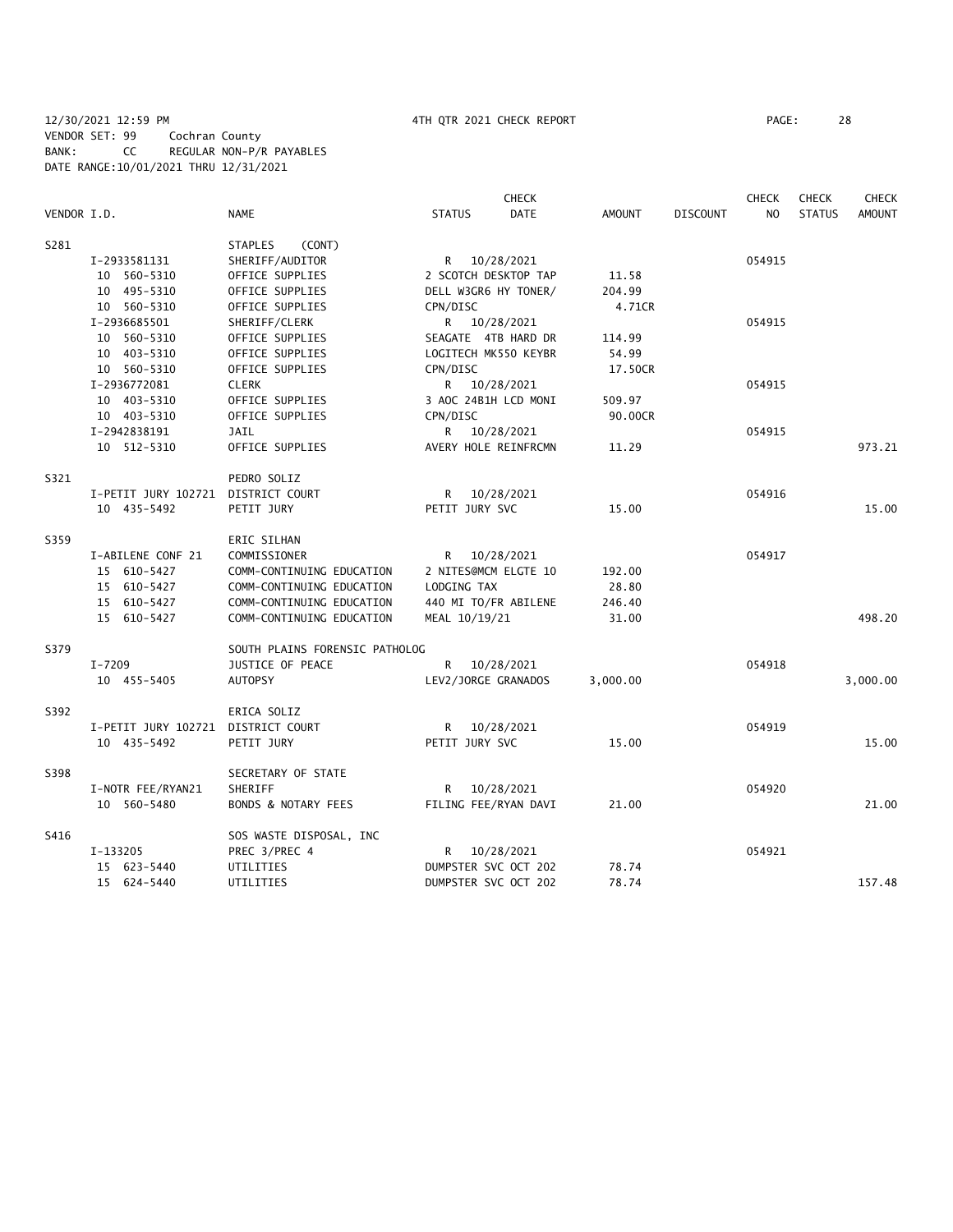12/30/2021 12:59 PM 4TH QTR 2021 CHECK REPORT PAGE: 29 VENDOR SET: 99 Cochran County BANK: CC REGULAR NON-P/R PAYABLES DATE RANGE:10/01/2021 THRU 12/31/2021

|             |                                    |                                                    |                | <b>CHECK</b>              |               |                 | <b>CHECK</b>   | <b>CHECK</b>  | <b>CHECK</b>  |
|-------------|------------------------------------|----------------------------------------------------|----------------|---------------------------|---------------|-----------------|----------------|---------------|---------------|
| VENDOR I.D. |                                    | <b>NAME</b>                                        | <b>STATUS</b>  | <b>DATE</b>               | <b>AMOUNT</b> | <b>DISCOUNT</b> | N <sub>O</sub> | <b>STATUS</b> | <b>AMOUNT</b> |
| S420        |                                    | CALVIN STEWART                                     |                |                           |               |                 |                |               |               |
|             | I-PETIT JURY 102721 DISTRICT COURT |                                                    |                | R 10/28/2021              |               |                 | 054922         |               |               |
|             | 10 435-5492                        | PETIT JURY                                         | PETIT JURY SVC |                           | 15.00         |                 |                |               | 15.00         |
| S463        |                                    | HAILI SMITH-MORIN                                  |                |                           |               |                 |                |               |               |
|             | I-ELEC SCH 10/20/21 ELECTIONS      |                                                    | R              | 10/28/2021                |               |                 | 054923         |               |               |
|             | 10 490-5102                        | ELECTION SALARIES                                  | 2HRS @ \$10    |                           | 20.00         |                 |                |               | 20.00         |
| S464        |                                    | LISA SMITH, CO/DIST CLERK                          |                |                           |               |                 |                |               |               |
|             | I-JURY 102521                      | DISTRICT COURT                                     |                | R 10/28/2021              |               |                 | 054924         |               |               |
|             | 10 435-5499                        | MISCELLANEOUS                                      |                | <b>6PKS CHDR CRACKERS</b> | 6.00          |                 |                |               |               |
|             | 10 435-5499                        | MISCELLANEOUS                                      | 1PK COOKIES    |                           | 2.50          |                 |                |               |               |
|             | 10 435-5499                        | MISCELLANEOUS                                      | 12PK DIET COKE |                           | 6.90          |                 |                |               |               |
|             | 10 435-5499                        | MISCELLANEOUS                                      | 12PK SPRITE    |                           | 6.90          |                 |                |               |               |
|             | 10 435-5499                        | MISCELLANEOUS                                      | 12PK COKE      |                           | 6.90          |                 |                |               |               |
|             | 10 435-5499                        | MISCELLANEOUS                                      | 12PK DR PEPPER |                           | 6.60          |                 |                |               |               |
|             | 10 435-5499                        | MISCELLANEOUS                                      | 24PK WATER     |                           | 3.25          |                 |                |               |               |
|             | 10 435-5499                        | MISCELLANEOUS                                      |                | R/B TAX/FAM\$ 10/26       | 2.12          |                 |                |               | 41.17         |
| S468        |                                    | SLASH SHOE CUSTOM FABRICATIONS                     |                |                           |               |                 |                |               |               |
|             | $I-257$                            | JAIL                                               |                | R 10/28/2021              |               |                 | 054925         |               |               |
|             | 10 512-5451                        | REPAIR                                             |                | CONSUMABLES FEE 10/1      | 41.55         |                 |                |               |               |
|             | 10 512-5451                        | REPAIR                                             | 2 STEEL HINGES |                           | 15.78         |                 |                |               |               |
|             | 10 512-5451                        | REPAIR                                             |                | 13HRS WELD SHOWER TO      | 650.00        |                 |                |               |               |
|             | 10 512-5451                        | REPAIR                                             |                | 9HRS/WELDING HELPER       | 225.00        |                 |                |               |               |
|             | 10 512-5451                        | REPAIR                                             | 112 MI @85c    |                           | 95.20         |                 |                |               | 1,027.53      |
| S470        |                                    | SHARLA SILHAN                                      |                |                           |               |                 |                |               |               |
|             | I-PETIT JURY 102721 DISTRICT COURT |                                                    |                | R 10/28/2021              |               |                 | 054926         |               |               |
|             | 10 435-5492                        | PETIT JURY                                         | PETIT JURY SVC |                           | 15.00         |                 |                |               | 15.00         |
| S471        |                                    | AIMEE SILHAN                                       |                |                           |               |                 |                |               |               |
|             | I-PETIT JURY 102721 DISTRICT COURT |                                                    |                | R 10/28/2021              |               |                 | 054927         |               |               |
|             | 10 435-5492                        | PETIT JURY                                         | PETIT JURY SVC |                           | 15.00         |                 |                |               | 15.00         |
| T081        |                                    | TAC RISK MANAGEMENT POOL                           |                |                           |               |                 |                |               |               |
|             | $I - 34345$                        | NON-DEPT'L/LE&PO LIAB                              | R              | 10/28/2021                |               |                 | 054928         |               |               |
|             | 10 560-5497                        | OFFICERS' LIABILITY INSURANCE DRONE COVG           |                |                           | 430.00        |                 |                |               |               |
|             | I-NRDD-0007400                     | LE&PO LIAB/CLAIM                                   | R              | 10/28/2021                |               |                 | 054928         |               |               |
|             | 10 560-5497                        | OFFICERS' LIABILITY INSURANCE DEDUCTIBLE/#P0202106 |                |                           | 957.00        |                 |                |               | 1,387.00      |
| T148        |                                    | TASCOSA OFFICE MACHINES INC                        |                |                           |               |                 |                |               |               |
|             | I-292836                           | <b>CLERK</b>                                       | R              | 10/28/2021                |               |                 | 054929         |               |               |
|             | 10 403-5411                        | MAINTENANCE CONTRACTS                              |                | 1,059 COPIES 9/10-10      | 15.89         |                 |                |               | 15.89         |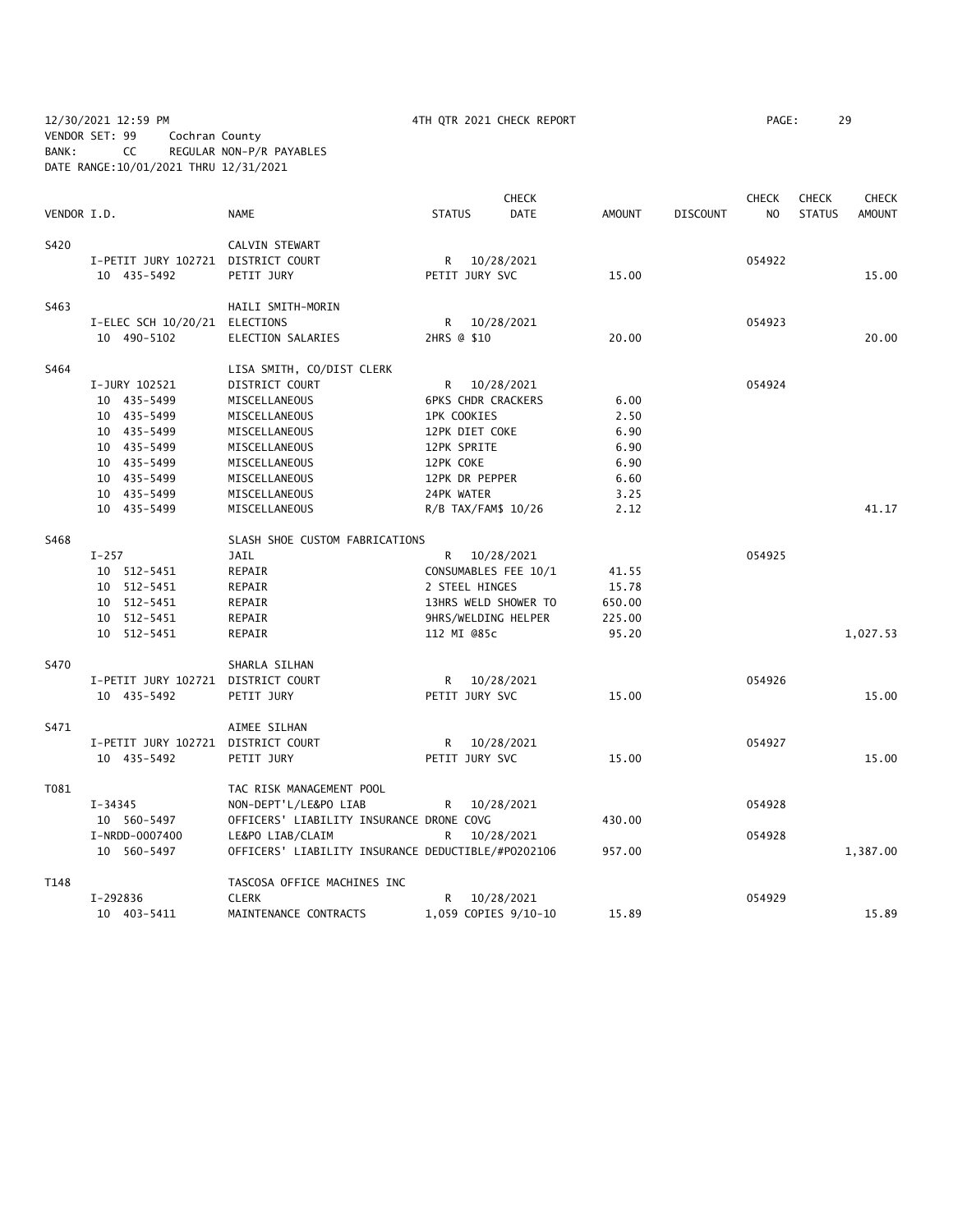### 12/30/2021 12:59 PM 4TH QTR 2021 CHECK REPORT PAGE: 30 VENDOR SET: 99 Cochran County BANK: CC REGULAR NON-P/R PAYABLES DATE RANGE:10/01/2021 THRU 12/31/2021

|             |         |                                    |                          |                    | CHECK                |          |                 | <b>CHECK</b>   | <b>CHECK</b>  | CHECK         |
|-------------|---------|------------------------------------|--------------------------|--------------------|----------------------|----------|-----------------|----------------|---------------|---------------|
| VENDOR I.D. |         |                                    | NAME                     | <b>STATUS</b>      | DATE                 | AMOUNT   | <b>DISCOUNT</b> | N <sub>O</sub> | <b>STATUS</b> | <b>AMOUNT</b> |
| T317        |         |                                    | ANGELICA TARANGO         |                    |                      |          |                 |                |               |               |
|             |         | I-PETIT JURY 102721 DISTRICT COURT |                          | R                  | 10/28/2021           |          |                 | 054930         |               |               |
|             |         | 10 435-5492                        | PETIT JURY               | PETIT JURY SVC     |                      | 80.00    |                 |                |               | 80.00         |
| U019        |         |                                    | UNITED SUPERMARKETS, INC |                    |                      |          |                 |                |               |               |
|             |         | I-0236002 100721                   | JAIL                     | R                  | 10/28/2021           |          |                 | 054931         |               |               |
|             |         | 10 512-5333                        | FOOD-PRISONERS           | BROWNIE MIX/3      |                      | 5.95     |                 |                |               |               |
|             |         | 10 512-5333                        | FOOD-PRISONERS           | FRITOS/4           |                      | 16.00    |                 |                |               |               |
|             |         | 10 512-5333                        | FOOD-PRISONERS           |                    | HJ MASHED POTATOES/2 | 6.98     |                 |                |               |               |
|             |         | 10 512-5333                        | FOOD-PRISONERS           |                    | RANCH STYLE BEANS/12 | 11.88    |                 |                |               |               |
|             |         | 10 512-5333                        | FOOD-PRISONERS           | GRAVY MIX/6        |                      | 3.54     |                 |                |               |               |
|             |         | 10 512-5333                        | FOOD-PRISONERS           | SALT PLAIN/3       |                      | 2.37     |                 |                |               |               |
|             |         | 10 512-5333                        | FOOD-PRISONERS           | JALAPENO PEPPERS   |                      | 3.22     |                 |                |               |               |
|             |         | 10 512-5333                        | FOOD-PRISONERS           | RUSSET POTATOES/2  |                      | 8.98     |                 |                |               |               |
|             |         | 10 512-5333                        | FOOD-PRISONERS           | <b>GRDN SALAD</b>  |                      | 2.99     |                 |                |               |               |
|             |         | 10 512-5333                        | FOOD-PRISONERS           | LETTUCE SHRD       |                      | 1.99     |                 |                |               |               |
|             |         | 10 512-5333                        | FOOD-PRISONERS           | TOMATOES ON VINE/2 |                      | 5.44     |                 |                |               |               |
|             |         | 10 512-5333                        | FOOD-PRISONERS           | LCN CRM CHS/4      |                      | 5.96     |                 |                |               |               |
|             |         | 10 512-5333                        | FOOD-PRISONERS           | LCN MEX SHRED/2    |                      | 15.98    |                 |                |               |               |
|             |         | 10 512-5333                        | FOOD-PRISONERS           | CRNKL FRIES        |                      | 5.99     |                 |                |               |               |
|             |         | 10 512-5333                        | FOOD-PRISONERS           | TATER TOTS         |                      | 5.99     |                 |                |               |               |
|             |         | 10 512-5333                        | FOOD-PRISONERS           | WHP TOPPING/2      |                      | 2.58     |                 |                |               |               |
|             |         | 10 512-5333                        | FOOD-PRISONERS           | CHICHARRONES       |                      | 8.77     |                 |                |               |               |
|             |         | 10 512-5333                        | FOOD-PRISONERS           | SLTD BTR QRT/6     |                      | 17.94    |                 |                |               |               |
|             |         | 10 512-5333                        | FOOD-PRISONERS           | LG EGG/2           |                      | 9.78     |                 |                |               |               |
|             |         | 10 512-5333                        | FOOD-PRISONERS           | <b>DISC</b>        |                      | 14.23CR  |                 |                |               | 128.10        |
| U036        |         |                                    | UNIFIRST HOLDINGS, INC.  |                    |                      |          |                 |                |               |               |
|             |         | I-831 2597274                      | JAIL/COURTHOUSE          | R                  | 10/28/2021           |          |                 | 054932         |               |               |
|             |         | 10 510-5332                        | CUSTODIAL SUPPLIES       | 4 MATS 4x6         |                      | 14.80    |                 |                |               |               |
|             |         | 10 512-5392                        | MISCELLANEOUS SUPPLIES   |                    | 200 MICROFIBER TOWEL | 26.00    |                 |                |               |               |
|             |         | 10 512-5392                        | MISCELLANEOUS SUPPLIES   | DEFE CHG           |                      | 8.50     |                 |                |               |               |
|             |         | 10 510-5332                        | CUSTODIAL SUPPLIES       | 4 MAT PROTECTION   |                      | 1.00     |                 |                |               |               |
|             |         | I-831 2599909                      | JAIL/COURTHOUSE          | R                  | 10/28/2021           |          |                 | 054932         |               |               |
|             |         | 10 510-5332                        | CUSTODIAL SUPPLIES       | 4 MATS 4x6         |                      | 14.80    |                 |                |               |               |
|             |         | 10 512-5392                        | MISCELLANEOUS SUPPLIES   |                    | 200 MICROFIBER TOWEL | 26.00    |                 |                |               |               |
|             |         | 10 512-5392                        | MISCELLANEOUS SUPPLIES   | DEFE CHG           |                      | 8.50     |                 |                |               |               |
|             |         | 10 510-5332                        | CUSTODIAL SUPPLIES       | 4 MAT PROTECTION   |                      | 1.00     |                 |                |               | 100.60        |
| V035        |         |                                    | VARIVERGE, LLC           |                    |                      |          |                 |                |               |               |
|             | I-34945 |                                    | TAX A/C                  | R                  | 10/28/2021           |          |                 | 054933         |               |               |
|             |         | 10 499-5408                        | TAX ROLL                 |                    | 15,298 LASER PRNT/TA | 673.11   |                 |                |               |               |
|             |         | 10 499-5408                        | TAX ROLL                 | 3,861 RENDERING    |                      | 250.97   |                 |                |               |               |
|             |         | 10 499-5408                        | TAX ROLL                 |                    | 7,667 PAPER FOR LASE | 191.68   |                 |                |               |               |
|             |         | 10 499-5408                        | TAX ROLL                 | 3,861 UPDATE       |                      | 19.31    |                 |                |               |               |
|             | 10      | 499-5408                           | TAX ROLL                 | 32 6x9'S           |                      | 8.00     |                 |                |               |               |
|             | 10      | 499-5408                           | TAX ROLL                 | 3,735 PRE SORT     |                      | 93.38    |                 |                |               |               |
|             |         | 10 499-5311                        | POSTAL EXPENSES          | 3,735 POSTAGE      |                      | 1,818.43 |                 |                |               |               |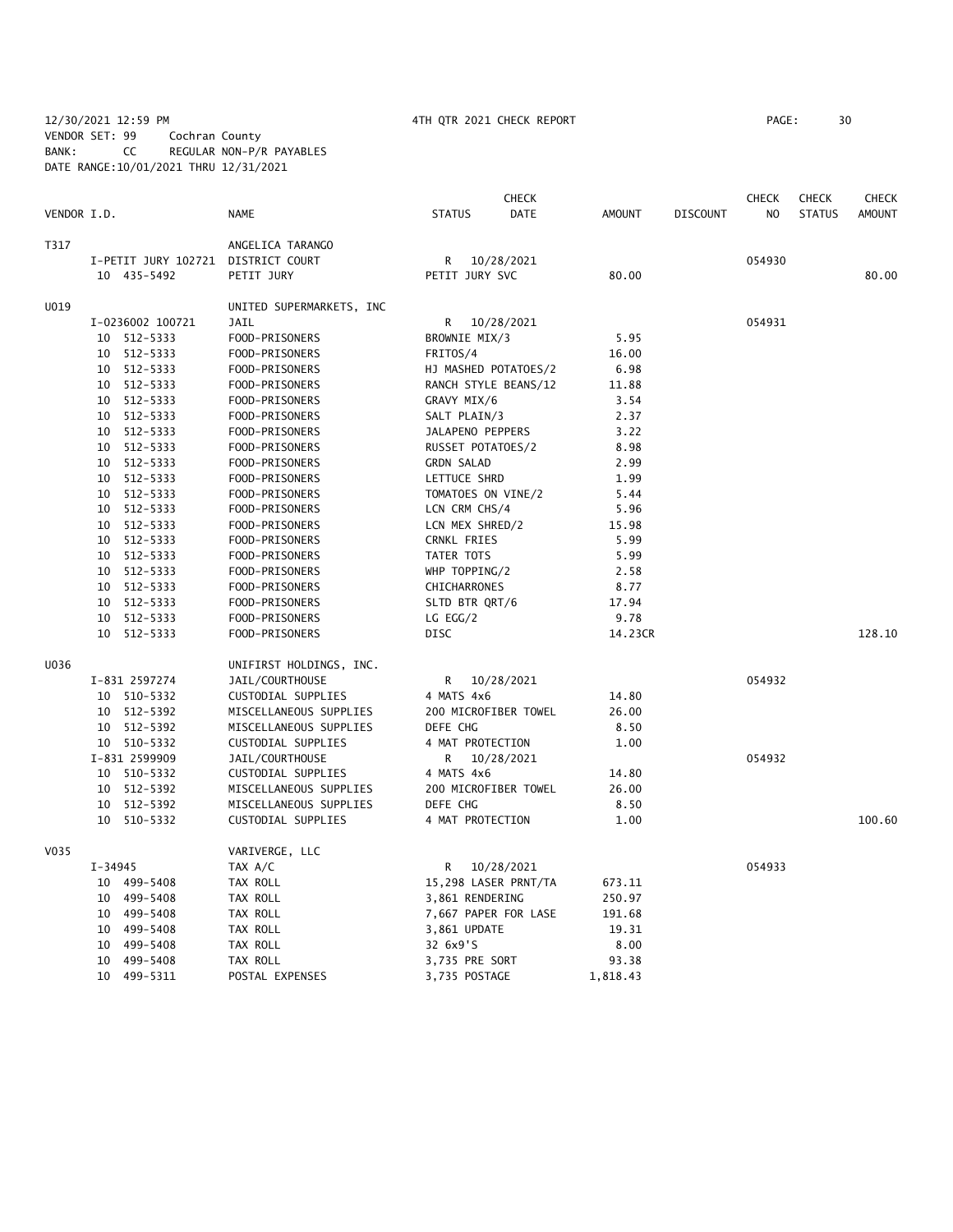# 12/30/2021 12:59 PM 4TH QTR 2021 CHECK REPORT PAGE: 31 VENDOR SET: 99 Cochran County BANK: CC REGULAR NON-P/R PAYABLES DATE RANGE:10/01/2021 THRU 12/31/2021

|             |                  |                              |                      | <b>CHECK</b>         |            |                 | <b>CHECK</b> | <b>CHECK</b>  | CHECK         |
|-------------|------------------|------------------------------|----------------------|----------------------|------------|-----------------|--------------|---------------|---------------|
| VENDOR I.D. |                  | <b>NAME</b>                  | <b>STATUS</b>        | DATE                 | AMOUNT     | <b>DISCOUNT</b> | NO           | <b>STATUS</b> | <b>AMOUNT</b> |
| V035        |                  | VARIVERGE, LLC<br>(CONT)     |                      |                      |            |                 |              |               |               |
|             | $I - 34945$      | TAX A/C                      |                      | R 10/28/2021         |            |                 | 054933       |               |               |
|             | 10 499-5311      | POSTAL EXPENSES              | POSTAGE PREV PAID    |                      | 1,818.43CR |                 |              |               |               |
|             | $I - 34981$      | TAX A/C                      |                      | R 10/28/2021         |            |                 | 054933       |               |               |
|             | 10 499-5408      | TAX ROLL                     |                      | 10,540 LASER PRNT/MI | 463.76     |                 |              |               |               |
|             | 10 499-5408      | TAX ROLL                     | 2,474 RENDERING      |                      | 160.81     |                 |              |               |               |
|             | 10 499-5408      | TAX ROLL                     |                      | 5,270 PAPER FOR LASE | 131.75     |                 |              |               |               |
|             | 10 499-5408      | TAX ROLL                     |                      | 2,474 DPV/LACS UPDTE | 12.37      |                 |              |               |               |
|             | 10 499-5408      | TAX ROLL                     | 36 6x9'S             |                      | 9.00       |                 |              |               |               |
|             | 10 499-5408      | TAX ROLL                     | 21 FLATS             |                      | 17.85      |                 |              |               |               |
|             | 10 499-5408      | TAX ROLL                     | 2,449 PRE-SORT       |                      | 48.98      |                 |              |               |               |
|             | 10 499-5311      | POSTAL EXPENSES              | 2,449 POSTAGE        |                      | 1,278.16   |                 |              |               |               |
|             | 10 499-5311      | POSTAL EXPENSES              | POSTAGE PREV PAID    |                      | 1,181.57CR |                 |              |               | 2,177.56      |
| V053        |                  | VP PLUMBING INC.             |                      |                      |            |                 |              |               |               |
|             | $I - 3116$       | JAIL                         | R.                   | 10/28/2021           |            |                 | 054934       |               |               |
|             | 10 512-5451      | REPAIR                       | SNKED SINK, RPL BTTN |                      | 550.00     |                 |              |               |               |
|             | 10 512-5451      | REPAIR                       | <b>PARTS</b>         |                      | 10.97      |                 |              |               |               |
|             | 10 512-5451      | REPAIR                       | MACHINE              |                      | 25.00      |                 |              |               |               |
|             | $I-3123$         | COURTHOUSE                   |                      | R 10/28/2021         |            |                 | 054934       |               |               |
|             | 10 510-5451      | REPAIR                       |                      | SNKED WMNS 2ND/3RD F | 110.00     |                 |              |               |               |
|             | 10 510-5451      | REPAIR                       | MACHINE USED         |                      | 15.00      |                 |              |               |               |
|             | 10 510-5451      | REPAIR                       | <b>PARTS</b>         |                      | 90.68      |                 |              |               | 801.65        |
| WO55        |                  | WINDSTREAM COMMUNICATIONS SW |                      |                      |            |                 |              |               |               |
|             | I-266-5181 OCT21 | ELECTIONS                    | R                    | 10/28/2021           |            |                 | 054935       |               |               |
|             | 10 490-5420      | TELECOMMUNICATIONS           | BASIC SVC            |                      | 30.30      |                 |              |               |               |
|             | 10 490-5420      | TELECOMMUNICATIONS           | <b>FEES</b>          |                      | 22.01      |                 |              |               |               |
|             | 10 490-5420      | TELECOMMUNICATIONS           | LONG DISTANCE SVC    |                      | 15.44      |                 |              |               |               |
|             | I-266-5215 OCT21 | NON-DEPT'L/EXT SVC           | R                    | 10/28/2021           |            |                 | 054935       |               |               |
|             | 10 409-5420      | TELECOMMUNICATIONS           | BASIC SVC/3 LINES    |                      | 103.39     |                 |              |               |               |
|             | 10 409-5420      | TELECOMMUNICATIONS           | <b>FEES</b>          |                      | 62.88      |                 |              |               |               |
|             | 10 409-5420      | TELECOMMUNICATIONS           | LONG DISTANCE SVC    |                      | 2.92       |                 |              |               |               |
|             | I-266-5412 OCT21 | NON-DEPT'L/DIST CT/CONSTBLE  | R                    | 10/28/2021           |            |                 | 054935       |               |               |
|             | 10 409-5420      | TELECOMMUNICATIONS           | SVC/2 LINES          |                      | 74.41      |                 |              |               |               |
|             | 10 409-5420      | TELECOMMUNICATIONS           | <b>FEES</b>          |                      | 41.93      |                 |              |               |               |
|             | 10 409-5420      | TELECOMMUNICATIONS           | LONG DISTANCE SVC    |                      | 0.15       |                 |              |               |               |
|             | I-266-5700 OCT21 | NON-DEPT'L/SHERIFF           |                      | R 10/28/2021         |            |                 | 054935       |               |               |
|             | 10 409-5420      | TELECOMMUNICATIONS           | BASIC SVC            |                      | 48.37      |                 |              |               |               |
|             | 10 409-5420      | TELECOMMUNICATIONS           | <b>FEES</b>          |                      | 14.85      |                 |              |               |               |
|             | 10 409-5420      | TELECOMMUNICATIONS           | LONG DISTANCE SVC    |                      | 12.43      |                 |              |               |               |
|             | I-266-8661 OCT21 | NON-DEPT'L/ATTORNEY          | R                    | 10/28/2021           |            |                 | 054935       |               |               |
|             | 10 409-5420      | TELECOMMUNICATIONS           | BASIC SVC/2 LINES    |                      | 64.21      |                 |              |               |               |
|             | 10 409-5420      | TELECOMMUNICATIONS           | <b>FEES</b>          |                      | 41.91      |                 |              |               |               |
|             | 10 409-5420      | TELECOMMUNICATIONS           | LONG DISTANCE SVC    |                      | 2.04       |                 |              |               |               |
|             | I-266-8888 OCT21 | NON-DEPT'L/SHERIFF           | R                    | 10/28/2021           |            |                 | 054935       |               |               |
|             | 10 409-5420      | TELECOMMUNICATIONS           | BASIC SVC/FAX LINE   |                      | 32.38      |                 |              |               |               |
|             | 10 409-5420      | TELECOMMUNICATIONS           | <b>FEES</b>          |                      | 14.82      |                 |              |               |               |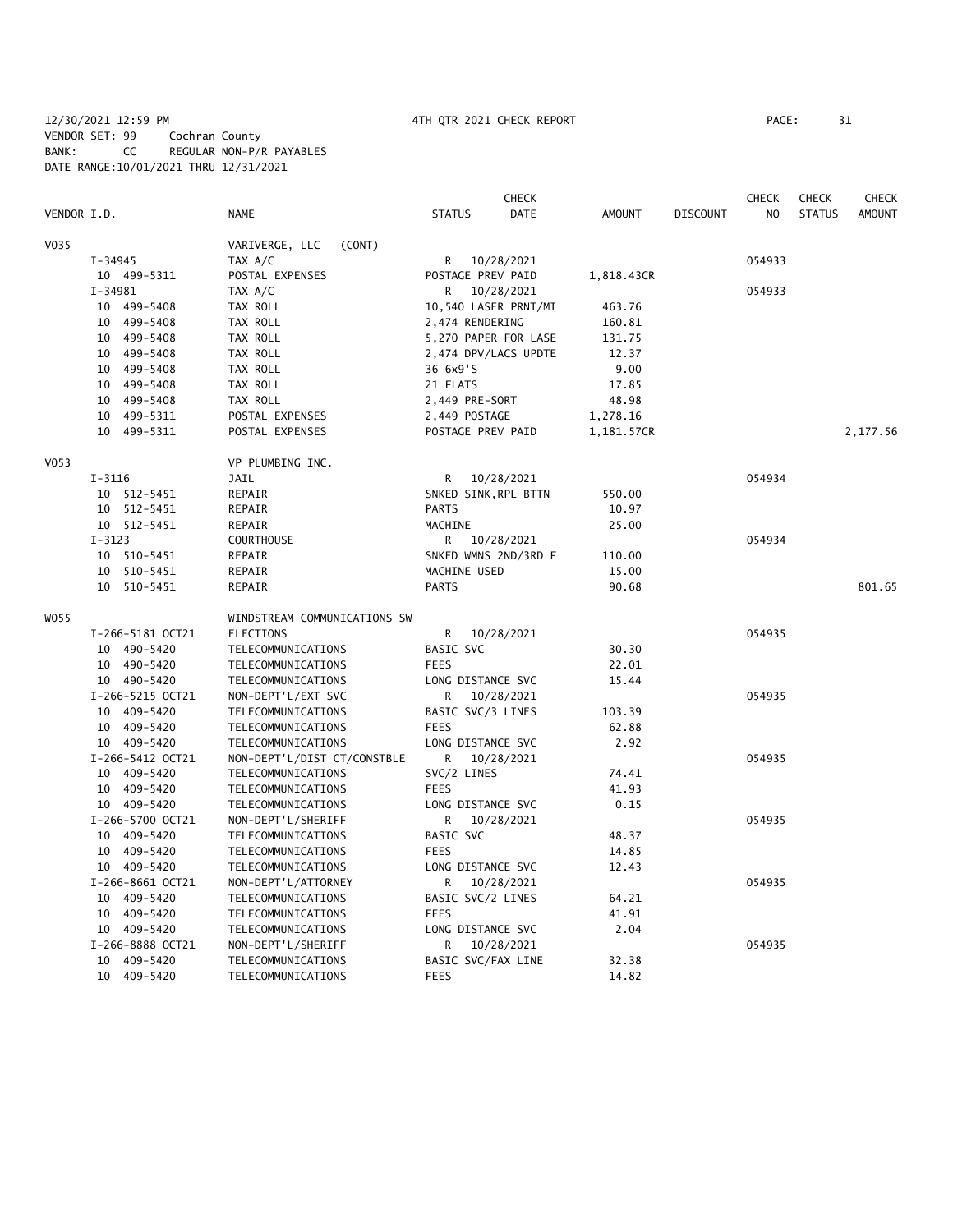12/30/2021 12:59 PM 4TH QTR 2021 CHECK REPORT PAGE: 32 VENDOR SET: 99 Cochran County BANK: CC REGULAR NON-P/R PAYABLES DATE RANGE:10/01/2021 THRU 12/31/2021

|                   |                                    |                                |                      | <b>CHECK</b>         |               |                 | <b>CHECK</b>   | <b>CHECK</b>  | <b>CHECK</b>  |
|-------------------|------------------------------------|--------------------------------|----------------------|----------------------|---------------|-----------------|----------------|---------------|---------------|
| VENDOR I.D.       |                                    | <b>NAME</b>                    | <b>STATUS</b>        | <b>DATE</b>          | <b>AMOUNT</b> | <b>DISCOUNT</b> | N <sub>O</sub> | <b>STATUS</b> | <b>AMOUNT</b> |
| W055              |                                    | WINDSTREAM COMMUNICATIONS      | (CONT)               |                      |               |                 |                |               |               |
|                   | I-266-8888 OCT21                   | NON-DEPT'L/SHERIFF             | R                    | 10/28/2021           |               |                 | 054935         |               |               |
|                   | 10 409-5420                        | TELECOMMUNICATIONS             | LONG DISTANCE SVC    |                      | 5.83          |                 |                |               | 590.27        |
| W <sub>2</sub> 35 |                                    | VANDY NELSON dba               |                      |                      |               |                 |                |               |               |
|                   | $I - 3926$                         | COURTHOUSE/ACT BLDG/LIBRARY    | R 10/28/2021         |                      |               |                 | 054936         |               |               |
|                   | 10 510-5332                        | CUSTODIAL SUPPLIES             | SPRAY BUGS           |                      | 70.00         |                 |                |               |               |
|                   | 10 662-5332                        | CUSTODIAL SUPPLIES             | SPRAY BUGS           |                      | 45.00         |                 |                |               |               |
|                   | 10 650-5332                        | CUSTODIAL SUPPLIES             | SPRAY BUGS           |                      | 35.00         |                 |                |               |               |
|                   | $I - 3931$                         | COURTHOUSE/ANNEX               |                      | R 10/28/2021         |               |                 | 054936         |               |               |
|                   | 10 510-5332                        | CUSTODIAL SUPPLIES             | SPRAY BUGS           |                      | 54.00         |                 |                |               | 204.00        |
| W <sub>253</sub>  |                                    | CARINA WATTS                   |                      |                      |               |                 |                |               |               |
|                   | I-PETIT JURY 102721 DISTRICT COURT |                                | R 10/28/2021         |                      |               |                 | 054937         |               |               |
|                   | 10 435-5492                        | PETIT JURY                     | PETIT JURY SVC       |                      | 80.00         |                 |                |               | 80.00         |
| W <sub>254</sub>  |                                    | JACQUELYNN WILLIS              |                      |                      |               |                 |                |               |               |
|                   | I-PETIT JURY 102721 DISTRICT COURT |                                |                      | R 10/28/2021         |               |                 | 054938         |               |               |
|                   | 10 435-5492                        | PETIT JURY                     | PETIT JURY SVC       |                      | 15.00         |                 |                |               | 15.00         |
| W <sub>255</sub>  |                                    | JADE WADDELL                   |                      |                      |               |                 |                |               |               |
|                   | I-PETIT JURY 102721 DISTRICT COURT |                                | R 10/28/2021         |                      |               |                 | 054939         |               |               |
|                   | 10 435-5492                        | PETIT JURY                     | PETIT JURY SVC       |                      | 15.00         |                 |                |               | 15.00         |
| X001              |                                    | XCEL ENERGY                    |                      |                      |               |                 |                |               |               |
|                   | I-54-1829977-7 OCT21 PREC 2        |                                |                      | R 10/28/2021         |               |                 | 054940         |               |               |
|                   | 15 622-5440                        | UTILITIES                      | 1160KWH 9/13-10/12/2 |                      | 121.63        |                 |                |               |               |
|                   | 15 622-5440                        | UTILITIES                      | 1 AREA LIGHT         |                      | 16.97         |                 |                |               | 138.60        |
| Y026              |                                    | YOAKUM COUNTY SHERIFF'S OFFICE |                      |                      |               |                 |                |               |               |
|                   | I-SEP 2021                         | <b>JAIL</b>                    |                      | R 10/28/2021         |               |                 | 054941         |               |               |
|                   | 10 512-5391                        | MEDICAL CARE-PRISONERS         | RX/MARISELLA GALLEGO |                      | 54.36         |                 |                |               |               |
|                   | 10 512-5391                        | MEDICAL CARE-PRISONERS         |                      | RX/MARISELLA GALLEGO | 8.00          |                 |                |               |               |
|                   | 10 512-5391                        | MEDICAL CARE-PRISONERS         | RX/MARISELLA GALLEGO |                      | 9.00          |                 |                |               |               |
|                   | 10 512-5499                        | MISCELLANEOUS                  |                      | 30 DAYS/MARISELLA GA | 1,500.00      |                 |                |               | 1,571.36      |
| Z104              |                                    | ANDRES ZAPATA                  |                      |                      |               |                 |                |               |               |
|                   | I-PETIT JURY 102721 DISTRICT COURT |                                |                      | R 10/28/2021         |               |                 | 054942         |               |               |
|                   | 10 435-5492                        | PETIT JURY                     | PETIT JURY SVC       |                      | 15.00         |                 |                |               | 15.00         |
| H156              |                                    | PATRICIO HERNANDEZ JR          |                      |                      |               |                 |                |               |               |
|                   | I-PETIT JURY 102721 DISTRICT COURT |                                |                      | R 10/28/2021         |               |                 | 054943         |               |               |
|                   | 10 435-5492                        | PETIT JURY                     | PETIT JURY SVC       |                      | 15.00         |                 |                |               | 15.00         |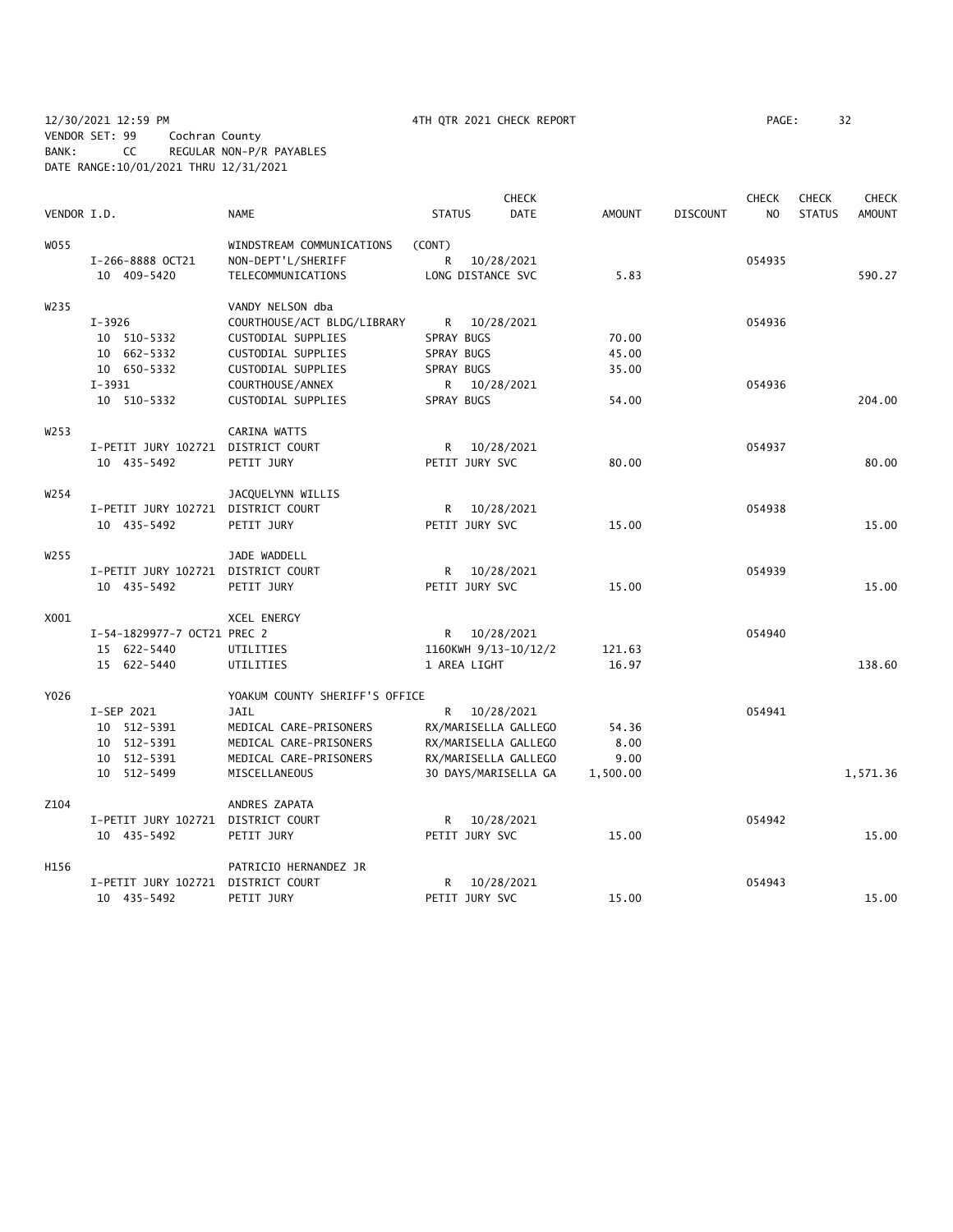12/30/2021 12:59 PM 4TH QTR 2021 CHECK REPORT PAGE: 33 VENDOR SET: 99 Cochran County BANK: CC REGULAR NON-P/R PAYABLES DATE RANGE:10/01/2021 THRU 12/31/2021

|                   |                                    |                                |                      | <b>CHECK</b> |               |                 | <b>CHECK</b>   | <b>CHECK</b>  | <b>CHECK</b>  |
|-------------------|------------------------------------|--------------------------------|----------------------|--------------|---------------|-----------------|----------------|---------------|---------------|
| VENDOR I.D.       |                                    | <b>NAME</b>                    | <b>STATUS</b>        | <b>DATE</b>  | <b>AMOUNT</b> | <b>DISCOUNT</b> | N <sub>O</sub> | <b>STATUS</b> | <b>AMOUNT</b> |
| H <sub>2</sub> 35 |                                    | JOHN HUGHES                    |                      |              |               |                 |                |               |               |
|                   | I-PETIT JURY 102721 DISTRICT COURT |                                | R 10/28/2021         |              |               |                 | 054944         |               |               |
|                   | 10 435-5492                        | PETIT JURY                     | PETIT JURY SVC       |              | 80.00         |                 |                |               | 80.00         |
| H <sub>242</sub>  |                                    | DANA HEFLIN                    |                      |              |               |                 |                |               |               |
|                   | $I-R/B$ TRNK/TRT '21               | LIBRARY                        | R 10/28/2021         |              |               |                 | 054945         |               |               |
|                   | 10 650-5499                        | MISCELLANEOUS                  | MARS CNDY ASSRTMNT/S |              | 29.96         |                 |                |               |               |
|                   | 10 650-5499                        | MISCELLANEOUS                  | CHCLT CNDY ASSRTMNT/ |              | 59.92         |                 |                |               | 89.88         |
| H324              |                                    | HILLIARD OFFICE SOLUTIONS, LTD |                      |              |               |                 |                |               |               |
|                   | $I - 608101$                       | NON-DEPT'L                     | R                    | 10/28/2021   |               |                 | 054946         |               |               |
|                   | 10 409-5424                        | INTERNET TECHNOLOGY SVCS       | MR42 IE 802 WIRELESS |              | 760.97        |                 |                |               |               |
|                   | 10 409-5424                        | INTERNET TECHNOLOGY SVCS       | MERAKI MR33 ENTERPRI |              | 207.72        |                 |                |               |               |
|                   | 10 409-5424                        | INTERNET TECHNOLOGY SVCS       | CABLE INSTALLATION   |              | 565.00        |                 |                |               |               |
|                   | 10 409-5424                        | INTERNET TECHNOLOGY SVCS       | IT LABOR/ACT BLDG AU |              | 175.00        |                 |                |               | 1,708.69      |
| H330              |                                    | DEONDRAY HIGH                  |                      |              |               |                 |                |               |               |
|                   | I-PETIT JURY 102721 DISTRICT COURT |                                | R                    | 10/28/2021   |               |                 | 054947         |               |               |
|                   | 10 435-5492                        | PETIT JURY                     | PETIT JURY SVC       |              | 15.00         |                 |                |               | 15.00         |
| H331              |                                    | ANNA HERRERA                   |                      |              |               |                 |                |               |               |
|                   | I-PETIT JURY 102721 DISTRICT COURT |                                | R 10/28/2021         |              |               |                 | 054948         |               |               |
|                   | 10 435-5492                        | PETIT JURY                     | PETIT JURY SVC       |              | 80.00         |                 |                |               | 80.00         |
| J029              |                                    | RANDY JOHNSON                  |                      |              |               |                 |                |               |               |
|                   | I-PETIT JURY 102721 DISTRICT COURT |                                | R 10/28/2021         |              |               |                 | 054949         |               |               |
|                   | 10 435-5492                        | PETIT JURY                     | PETIT JURY SVC       |              | 15.00         |                 |                |               | 15.00         |
| J098              |                                    | ELOISA JARAMILLO               |                      |              |               |                 |                |               |               |
|                   | I-ELEC SCH 10/20/21 ELECTIONS      |                                | R 10/28/2021         |              |               |                 | 054950         |               |               |
|                   | 10 490-5102                        | ELECTION SALARIES              | 2HRS @ \$10          |              | 20.00         |                 |                |               | 20.00         |
| K036              |                                    | LINDA KOZAK                    |                      |              |               |                 |                |               |               |
|                   | I-PETIT JURY 102721                | DISTRICT COURT                 | R —                  | 10/28/2021   |               |                 | 054951         |               |               |
|                   | 10 435-5492                        | PETIT JURY                     | PETIT JURY SVC       |              | 15.00         |                 |                |               | 15.00         |
| K053              |                                    | KNOWBUDDY RESOURCES            |                      |              |               |                 |                |               |               |
|                   | I-ARU0323031                       | LIBRARY                        | R 10/28/2021         |              |               |                 | 054952         |               |               |
|                   | 10 650-5590                        | <b>BOOKS</b>                   | ARMY RANGERS         |              | 29.95         |                 |                |               |               |
|                   | 10 650-5590                        | <b>BOOKS</b>                   | MARINE FORCE RECON   |              | 29.95         |                 |                |               |               |
|                   | 10 650-5590                        | <b>BOOKS</b>                   | NIGHT STALKERS       |              | 29.95         |                 |                |               |               |
|                   | 10 650-5590                        | <b>BOOKS</b>                   | SEAL TEAM SIX        |              | 29.95         |                 |                |               |               |
|                   | 10 650-5590                        | <b>BOOKS</b>                   | HANDLING CHG         |              | 10.00         |                 |                |               | 129.80        |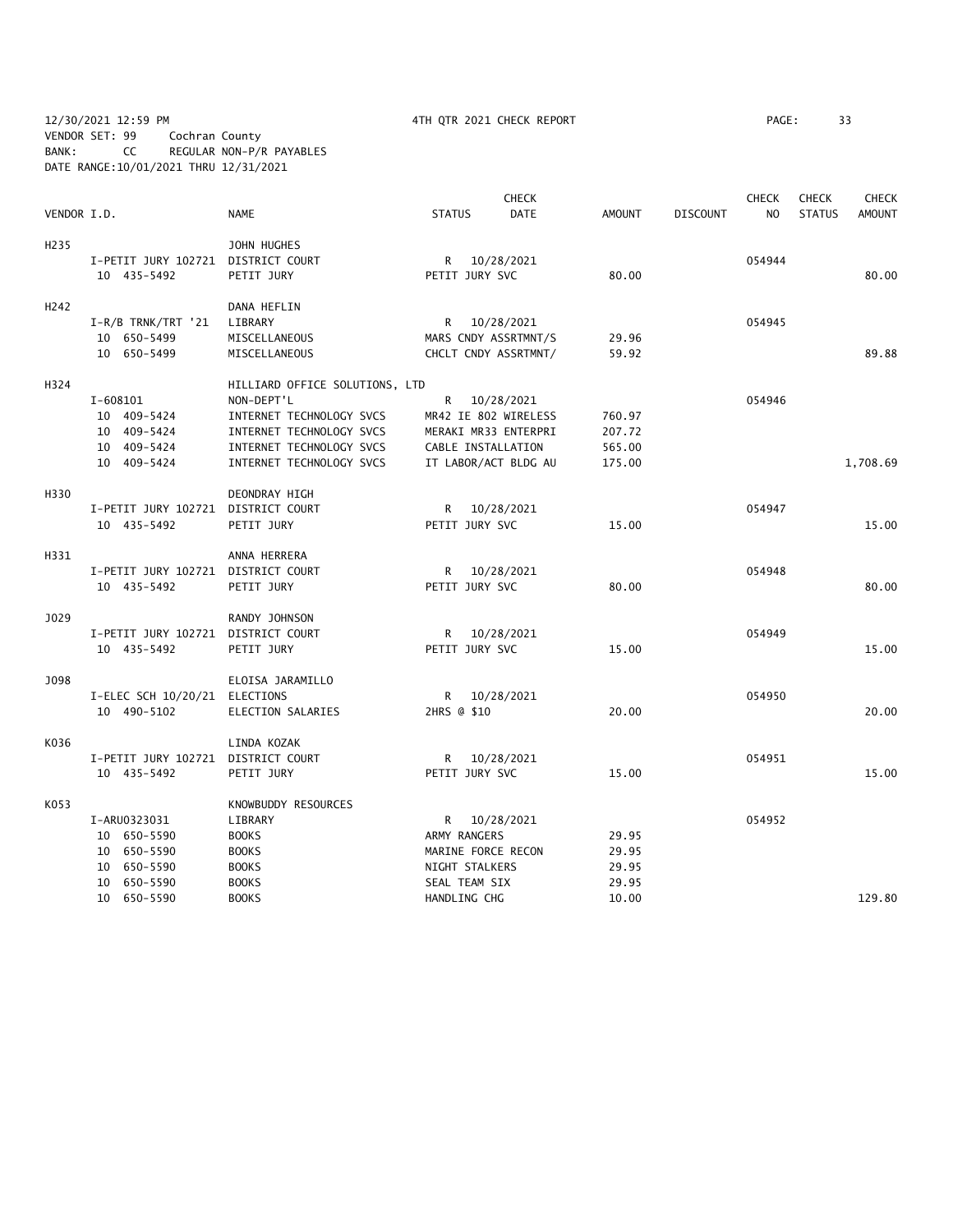12/30/2021 12:59 PM 4TH QTR 2021 CHECK REPORT PAGE: 34 VENDOR SET: 99 Cochran County BANK: CC REGULAR NON-P/R PAYABLES DATE RANGE:10/01/2021 THRU 12/31/2021

|             |                   |                                |                       | <b>CHECK</b>          |               |                 | <b>CHECK</b>   | <b>CHECK</b>  | <b>CHECK</b>  |
|-------------|-------------------|--------------------------------|-----------------------|-----------------------|---------------|-----------------|----------------|---------------|---------------|
| VENDOR I.D. |                   | <b>NAME</b>                    | <b>STATUS</b>         | DATE                  | <b>AMOUNT</b> | <b>DISCOUNT</b> | N <sub>O</sub> | <b>STATUS</b> | <b>AMOUNT</b> |
| C409        |                   | SHANIAH CAVEZUELA              |                       |                       |               |                 |                |               |               |
|             | I-ELEC SCH 102021 | <b>ELECTIONS</b>               | R                     | 10/28/2021            |               |                 | 054953         |               |               |
|             | 10 490-5102       | ELECTION SALARIES              | 2HRS @\$10            |                       | 20.00         |                 |                |               | 20.00         |
| A271        |                   | AVENU ENTERPRISE SOLUTIONS, LL |                       |                       |               |                 |                |               |               |
|             | I-INVB-029698     | <b>CLERK</b>                   | R                     | 11/08/2021            |               |                 | 054954         |               |               |
|             | 10 403-5416       | FILMING & INDEXING             | 215PGS @ 6c/LGL       |                       | 12.90         |                 |                |               |               |
|             | I-INVB-030053     | <b>CLERK</b>                   | R 11/08/2021          |                       |               |                 | 054954         |               |               |
|             | 10 403-5416       | FILMING & INDEXING             | IMAGE TO FILM 10/4-1  |                       | 21.00         |                 |                |               |               |
|             | 10 403-5416       | FILMING & INDEXING             | 20/20 LAND RECORDS    |                       | 1,220.00      |                 |                |               | 1,253.90      |
| B001        |                   | BAILEY CO. ELECTRIC COOP       |                       |                       |               |                 |                |               |               |
|             | I-488761          | PREC 4                         | R                     | 11/08/2021            |               |                 | 054955         |               |               |
|             | 15 624-5440       | UTILITIES                      | 159KWH 9/14-10/14/21  |                       | 45.19         |                 |                |               |               |
|             | 15 624-5440       | UTILITIES                      | AREA LIGHT            |                       | 13.48         |                 |                |               |               |
|             | I-488762          | PREC 3                         | R.                    | 11/08/2021            |               |                 | 054955         |               |               |
|             | 15 623-5440       | UTILITIES                      | 115KWH 9/14-10/14/21  |                       | 40.99         |                 |                |               |               |
|             | 15 623-5440       | UTILITIES                      | 2 AREA LIGHTS         |                       | 28.16         |                 |                |               |               |
|             | I-488763          | NON-DEPT'L/SHERIFF POSSE       | R 11/08/2021          |                       |               |                 | 054955         |               |               |
|             | 10 409-5440       | UTILITIES                      | 132KWH 9/14-10/14/21  |                       | 61.92         |                 |                |               | 189.74        |
| <b>B007</b> |                   | BOB BARKER COMPANY, INC.       |                       |                       |               |                 |                |               |               |
|             | I-INV1684039      | <b>JAIL</b>                    | R                     | 11/08/2021            |               |                 | 054956         |               |               |
|             | 10 512-5392       | MISCELLANEOUS SUPPLIES         | 5CS DEODORANT 36/CS   |                       | 218.30        |                 |                |               |               |
|             | 10 512-5392       | MISCELLANEOUS SUPPLIES         | 4CS TOOTHBRUSH 72/CS  |                       | 79.48         |                 |                |               |               |
|             | 10 512-5392       | MISCELLANEOUS SUPPLIES         | 1CS TOOTHBRSH CVR 14  |                       | 21.32         |                 |                |               |               |
|             | I-INV1684139      | JAIL                           | R.                    | 11/08/2021            |               |                 | 054956         |               |               |
|             | 10 512-5392       | MISCELLANEOUS SUPPLIES         | 2/SHWR CURTAIN/ROD C  |                       | 184.90        |                 |                |               |               |
|             | 10 512-5392       | MISCELLANEOUS SUPPLIES         | 4/MATTRESS COVER, VIN |                       | 112.40        |                 |                |               |               |
|             | 10 512-5392       | MISCELLANEOUS SUPPLIES         | 1CS DEOD SOAP 144/CS  |                       | 107.86        |                 |                |               | 724.26        |
| B022        |                   | TWYLLA BLACKSTOCK              |                       |                       |               |                 |                |               |               |
|             | I-SPEC ELEC-EV 21 | <b>ELECTIONS</b>               | R                     | 11/08/2021            |               |                 | 054957         |               |               |
|             | 10 490-5102       | ELECTION SALARIES              |                       | 14HRS @\$10/EARLY VOT | 140.00        |                 |                |               | 140.00        |
| B119        |                   | CHERYL BUTLER                  |                       |                       |               |                 |                |               |               |
|             | I-OCT 2021        | <b>ELECTIONS</b>               | R                     | 11/08/2021            |               |                 | 054958         |               |               |
|             | 10 490-5335       | ELECTION SUPPLIES              | R/B 2 ENV LABELS/WAL  |                       | 9.32          |                 |                |               |               |
|             | 10 490-5335       | ELECTION SUPPLIES              | 3 DUCK TAPE/WALMART   |                       | 10.44         |                 |                |               |               |
|             | 10 490-5335       | ELECTION SUPPLIES              | 10 TENT STAKES/WALMA  |                       | 10.00         |                 |                |               |               |
|             | 10 490-5425       | TRAVEL-IN COUNTY(DOCUMENTED)   | 21MI MTRN/BLDS, ELEC  |                       | 11.76         |                 |                |               |               |
|             | 10 490-5425       | TRAVEL-IN COUNTY (DOCUMENTED)  | 24MI BLDS/WFC, ELEC D |                       | 13.44         |                 |                |               |               |
|             | 10 490-5425       | TRAVEL-IN COUNTY (DOCUMENTED)  | 12.4MI WFC/MRT, ELEC  |                       | 6.94          |                 |                |               | 61.90         |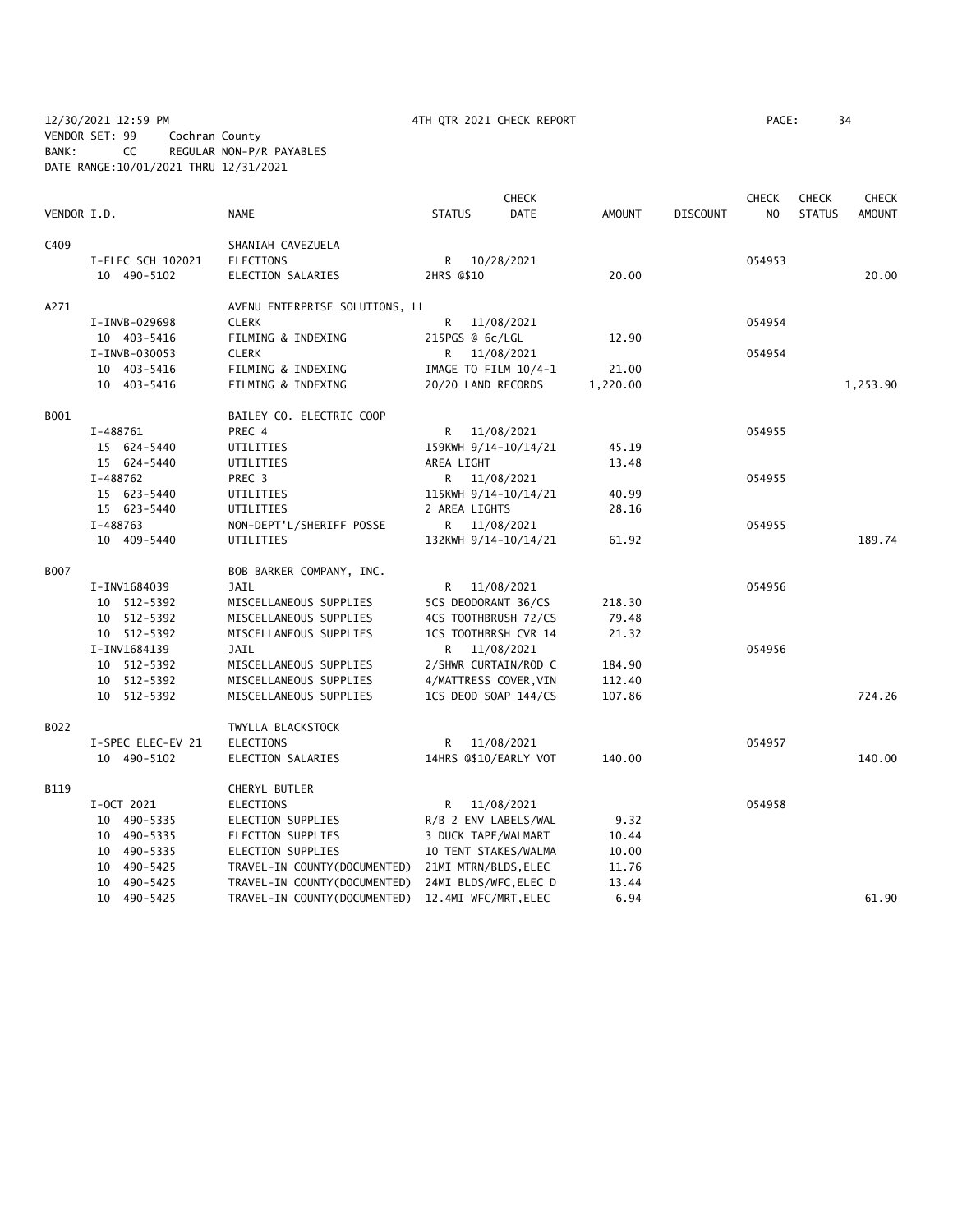12/30/2021 12:59 PM 4TH QTR 2021 CHECK REPORT PAGE: 35 VENDOR SET: 99 Cochran County BANK: CC REGULAR NON-P/R PAYABLES DATE RANGE:10/01/2021 THRU 12/31/2021

|             |             |                   |                                             |                         | <b>CHECK</b>          |          |                 | <b>CHECK</b> | <b>CHECK</b>  | <b>CHECK</b>  |
|-------------|-------------|-------------------|---------------------------------------------|-------------------------|-----------------------|----------|-----------------|--------------|---------------|---------------|
| VENDOR I.D. |             |                   | <b>NAME</b>                                 | <b>STATUS</b>           | DATE                  | AMOUNT   | <b>DISCOUNT</b> | NO           | <b>STATUS</b> | <b>AMOUNT</b> |
| <b>B309</b> |             |                   | BLINDS.COM                                  |                         |                       |          |                 |              |               |               |
|             |             | I-10582643        | COURTHOUSE/E SIDE                           |                         | R 11/08/2021          |          |                 | 054959       |               |               |
|             |             | 10 510-5451       | REPAIR                                      |                         | 3/2" RIVIERA ALUM BL  | 500.16   |                 |              |               |               |
|             |             | 10 510-5451       | REPAIR                                      |                         | 3/2" RIVIERA ALUM BL  | 722.46   |                 |              |               |               |
|             |             | 10 510-5451       | REPAIR                                      | 1/2" RIVIERA ALUM BL    |                       | 240.82   |                 |              |               |               |
|             |             | 10 510-5451       | REPAIR                                      | 1/2" RIVIERA ALUM BL    |                       | 240.82   |                 |              |               |               |
|             |             | 10 510-5451       | REPAIR                                      |                         | 1/2" RIVIER ALUM BLN  | 240.82   |                 |              |               |               |
|             |             | 10 510-5451       | REPAIR                                      | 1/2" RIVIERA ALUM BL    |                       | 207.47   |                 |              |               |               |
|             |             | 10 510-5451       | REPAIR                                      |                         | 1/2" RIVIERA ALUM BL  | 207.47   |                 |              |               | 2,360.02      |
| B319        |             |                   | KAYLEIGH BOGGS                              |                         |                       |          |                 |              |               |               |
|             |             | I-CONST ELEC '21  | ELECTIONS                                   | R                       | 11/08/2021            |          |                 | 054960       |               |               |
|             |             | 10 490-5102       | ELECTION SALARIES                           |                         | 8HRS @\$10/BOX 101,30 | 80.00    |                 |              |               | 80.00         |
| C007        |             |                   | CITY OF MORTON                              |                         |                       |          |                 |              |               |               |
|             | I-102921    |                   | LIB/MUS/ACT BLDG/CRTHSE/PREC 1 R 11/08/2021 |                         |                       |          |                 | 054961       |               |               |
|             |             | 10 650-5440       | UTILITIES                                   | LIBRARY GAS             |                       | 19.00    |                 |              |               |               |
|             |             | 10 650-5440       | UTILITIES                                   | LIBRARY WATER           |                       | 29.00    |                 |              |               |               |
|             |             | 10 650-5440       | UTILITIES                                   | LIBRARY GARBAGE         |                       | 52.50    |                 |              |               |               |
|             |             | 10 650-5440       | UTILITIES                                   | LIBRARY SEWER           |                       | 19.00    |                 |              |               |               |
|             |             | 10 652-5440       | UTILITIES                                   | MUSEUM GAS              |                       | 19.00    |                 |              |               |               |
|             |             | 10 652-5440       | UTILITIES                                   | MUSEUM WATER            |                       | 29.00    |                 |              |               |               |
|             |             | 10 652-5440       | UTILITIES                                   | MUSEUM GARBAGE          |                       | 29.00    |                 |              |               |               |
|             |             | 10 652-5440       | UTILITIES                                   | MUSEUM SEWER            |                       | 17.00    |                 |              |               |               |
|             |             | 10 662-5440       | UTILITIES                                   | ACTIVITY BLDG GAS       |                       | 28.00    |                 |              |               |               |
|             |             | 10 662-5440       | UTILITIES                                   | ACT. BLDG WATER         |                       | 29.00    |                 |              |               |               |
|             |             | 10 662-5440       | UTILITIES                                   | ACT. BLDG GARBAGE       |                       | 78.00    |                 |              |               |               |
|             |             | 10 662-5440       | UTILITIES                                   | ACT. BLDG SEWER         |                       | 48.00    |                 |              |               |               |
|             |             | 10 510-5440       | UTILITIES                                   | COURTHOUSE WATER        |                       | 1,072.25 |                 |              |               |               |
|             |             | 10 510-5440       | UTILITIES                                   | CRTHSE GARBAGE          |                       | 334.50   |                 |              |               |               |
|             |             | 10 510-5440       | UTILITIES                                   | <b>COURTHOUSE SEWER</b> |                       | 54.00    |                 |              |               |               |
|             |             | 15 621-5440       | UTILITIES                                   | PREC 1 GAS              |                       | 19.00    |                 |              |               |               |
|             |             | 15 621-5440       | UTILITIES                                   | PREC 1 WATER            |                       | 29.00    |                 |              |               |               |
|             |             | 15 621-5440       | UTILITIES                                   | PREC 1 GARBAGE          |                       | 52.50    |                 |              |               | 1,957.75      |
| C015        |             |                   | COCHRAN COUNTY SENIOR                       |                         |                       |          |                 |              |               |               |
|             |             | I-NOV '21 INSTLMT | SENIOR CITIZENS                             |                         | R 11/08/2021          |          |                 | 054962       |               |               |
|             |             | 10 663-5418       | SENIOR CITIZENS CONTRACT                    | NOVEMBER 2021           |                       | 6,250.00 |                 |              |               | 6,250.00      |
| C035        |             |                   | COX AUTO SUPPLY CO                          |                         |                       |          |                 |              |               |               |
|             | $C-26478$   |                   | SHERIFF                                     | R                       | 11/08/2021            |          |                 | 054963       |               |               |
|             |             | 10 560-5451       | MACHINERY-NON-OFFICE REPAIR                 | RTN 1QT/MOB 15/30       |                       | 9.19CR   |                 |              |               |               |
|             | $C-26710$   |                   | PREC 1                                      | R                       | 11/08/2021            |          |                 | 054963       |               |               |
|             |             | 15 621-5356       | ROAD MATERIALS & SUPPLIES                   | REF 3 BATT CORE CHG     |                       | 54.00CR  |                 |              |               |               |
|             | $I - 25466$ |                   | PREC 3                                      | R                       | 11/08/2021            |          |                 | 054963       |               |               |
|             |             | 15 623-5356       | ROAD MATERIALS & SUPPLIES                   | 2/KEYS MADE             |                       | 3.00     |                 |              |               |               |
|             | $I - 25966$ |                   | SHERIFF                                     | R                       | 11/08/2021            |          |                 | 054963       |               |               |
|             |             | 10 560-5451       | MACHINERY-NON-OFFICE REPAIR                 | 12QT/5W20 SYN BLN       |                       | 47.88    |                 |              |               |               |
|             | $I - 26315$ |                   | PREC 2                                      | R                       | 11/08/2021            |          |                 | 054963       |               |               |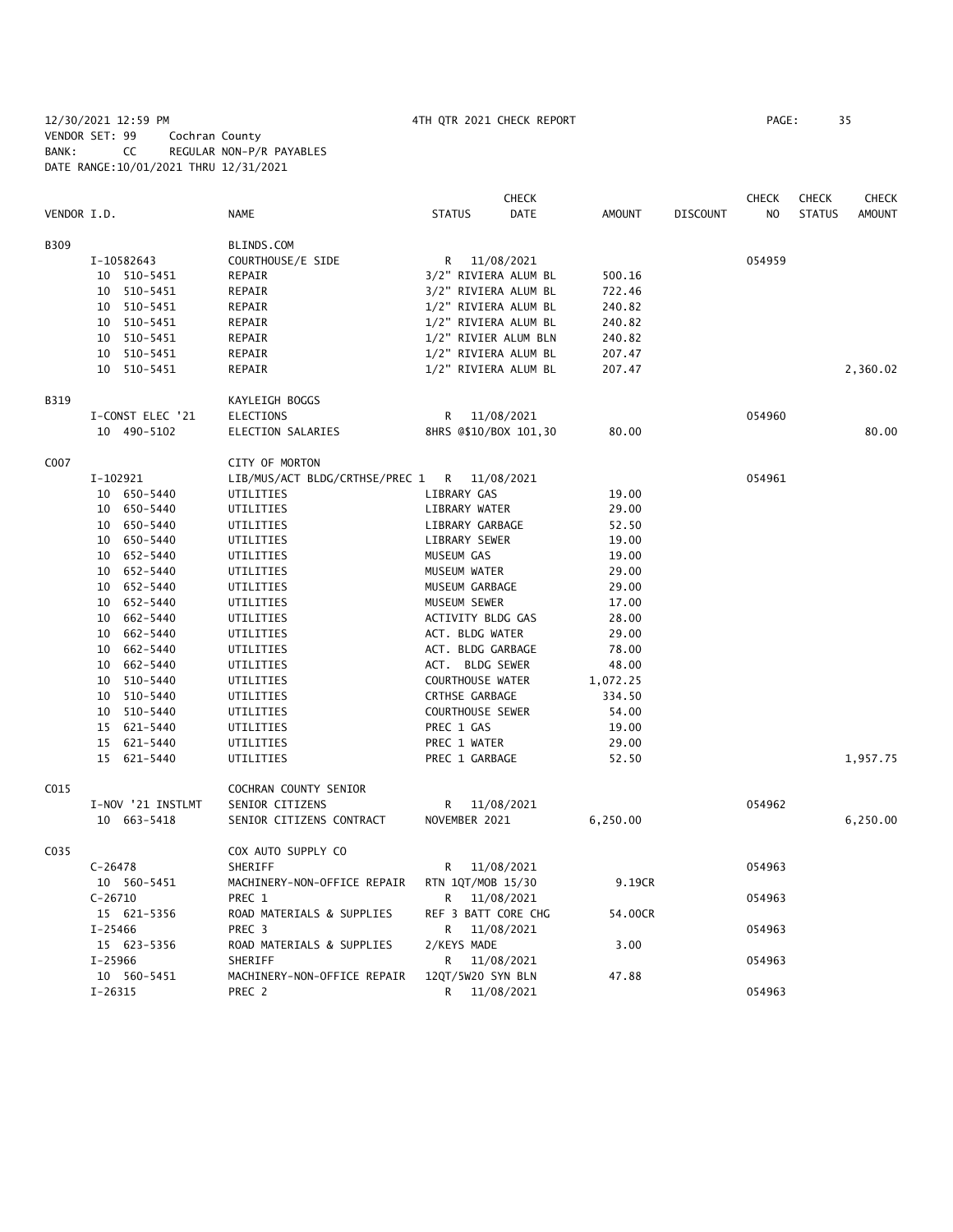|             |                              |                              | <b>CHECK</b>          |            |               |                 | <b>CHECK</b> | <b>CHECK</b>  | <b>CHECK</b>  |
|-------------|------------------------------|------------------------------|-----------------------|------------|---------------|-----------------|--------------|---------------|---------------|
| VENDOR I.D. |                              | <b>NAME</b>                  | <b>STATUS</b>         | DATE       | <b>AMOUNT</b> | <b>DISCOUNT</b> | NO           | <b>STATUS</b> | <b>AMOUNT</b> |
| C035        |                              | COX AUTO SUPPLY CO<br>(CONT) |                       |            |               |                 |              |               |               |
|             | I-26315                      | PREC 2                       | R 11/08/2021          |            |               |                 | 054963       |               |               |
|             | 15 622-5356                  | ROAD MATERIALS & SUPPLIES    | 1/2 DR 30MM DW        |            | 9.99          |                 |              |               |               |
|             | 15 622-5356                  | ROAD MATERIALS & SUPPLIES    | <b>WASP SPRAY</b>     |            | 3.99          |                 |              |               |               |
|             | $I - 26339$                  | <b>CLERK</b>                 | R 11/08/2021          |            |               |                 | 054963       |               |               |
|             | 10 403-5310                  | OFFICE SUPPLIES              | SHIPPING TAPE         |            | 9.99          |                 |              |               |               |
|             | $I - 26465$                  | <b>SHERIFF</b>               | R 11/08/2021          |            |               |                 | 054963       |               |               |
|             | 10 560-5451                  | MACHINERY-NON-OFFICE REPAIR  | 3QT/MOB1 5/30 OIL     |            | 27.57         |                 |              |               |               |
|             | 10 560-5451                  | MACHINERY-NON-OFFICE REPAIR  | WIX OIL FILTER        |            | 5.66          |                 |              |               |               |
|             | 10 560-5451                  | MACHINERY-NON-OFFICE REPAIR  | CONT BATT             |            | 82.69         |                 |              |               |               |
|             | 10 560-5451                  | MACHINERY-NON-OFFICE REPAIR  | STATE BATT FEE        |            | 3.00          |                 |              |               |               |
|             | $I - 26577$                  | <b>JAIL</b>                  | R 11/08/2021          |            |               |                 | 054963       |               |               |
|             | 10 512-5392                  | MISCELLANEOUS SUPPLIES       | ZIP TIES              |            | 1.99          |                 |              |               |               |
|             | $I - 26700$                  | PREC 1                       |                       | 11/08/2021 |               |                 | 054963       |               |               |
|             | 15 621-5356                  | ROAD MATERIALS & SUPPLIES    | DELCO BATT 31-900CT   |            | 135.98        |                 |              |               |               |
|             | 15 621-5356                  | ROAD MATERIALS & SUPPLIES    | 1 CORE CHG            |            | 18.00         |                 |              |               |               |
|             | 15 621-5356                  | ROAD MATERIALS & SUPPLIES    | 2 DELCO BATT 31G950T  |            | 277.96        |                 |              |               |               |
|             | 15 621-5451                  | <b>REPAIRS</b>               | 2 CORE CHG            |            | 36.00         |                 |              |               |               |
|             | 15 621-5356                  | ROAD MATERIALS & SUPPLIES    | 3 STATE BATT FEE      |            | 9.00          |                 |              |               |               |
|             | $I-27103$                    | PREC 2                       | R 11/08/2021          |            |               |                 | 054963       |               |               |
|             | 15 622-5356                  | ROAD MATERIALS & SUPPLIES    | AIR FILTER            |            | 22.99         |                 |              |               |               |
|             | 15 622-5356                  | ROAD MATERIALS & SUPPLIES    | OIL FILTER            |            | 4.92          |                 |              |               |               |
|             | 15 622-5356                  | ROAD MATERIALS & SUPPLIES    | 4 5W/20 MOTOCRAFT OI  |            | 23.92         |                 |              |               |               |
|             | I-27272                      | SHERIFF                      | R 11/08/2021          |            |               |                 | 054963       |               |               |
|             | 10 560-5451                  | MACHINERY-NON-OFFICE REPAIR  | OIL FILTER            |            | 11.80         |                 |              |               |               |
|             | 10 560-5451                  | MACHINERY-NON-OFFICE REPAIR  | AIR FILTER            |            | 31.00         |                 |              |               |               |
|             | 10 560-5451                  | MACHINERY-NON-OFFICE REPAIR  | 8/0W-20 DEXOS MOTOR   |            | 49.92         |                 |              |               | 754.06        |
| C066        |                              | ISABELL CAVEZUELA            |                       |            |               |                 |              |               |               |
|             | I-CONST ELEC '21             | <b>ELECTIONS</b>             | R 11/08/2021          |            |               |                 | 054964       |               |               |
|             | 10 490-5102                  | ELECTION SALARIES            | 14HRS @\$10/BOX 101,3 |            | 140.00        |                 |              |               |               |
|             | 10 490-5102                  | ELECTION SALARIES            | DELIVERY FEE          |            | 25.00         |                 |              |               | 165.00        |
| C310        |                              | DAVID CORDER                 |                       |            |               |                 |              |               |               |
|             | I-CONST ELEC '21             | <b>ELECTIONS</b>             | R 11/08/2021          |            |               |                 | 054965       |               |               |
|             | 10 490-5102                  | ELECTION SALARIES            | 14.5HRS @\$10/BOX 303 |            | 145.00        |                 |              |               | 145.00        |
| C371        |                              | COCHRAN COUNTY TAX A/C       |                       |            |               |                 |              |               |               |
|             | I-00 PTRB #8289 2021 PREC 4  |                              | R 11/08/2021          |            |               |                 | 054966       |               |               |
|             | 15 624-5451                  | <b>REPAIRS</b>               | ST INSP FEE/00 PTRB   |            | 7.50          |                 |              |               |               |
|             | I-07 CTS #0778 2021 PREC 4   |                              | R.                    | 11/08/2021 |               |                 | 054966       |               |               |
|             | 15 624-5451                  | REPAIRS                      | ST INSP FEE/07 TRLR   |            | 7.50          |                 |              |               |               |
|             | I-2010 FORD PK #7956 SHERIFF |                              | R                     | 11/08/2021 |               |                 | 054966       |               |               |
|             | 10 560-5451                  | MACHINERY-NON-OFFICE REPAIR  | ST INSP FEE/10 FORD   |            | 7.50          |                 |              |               | 22.50         |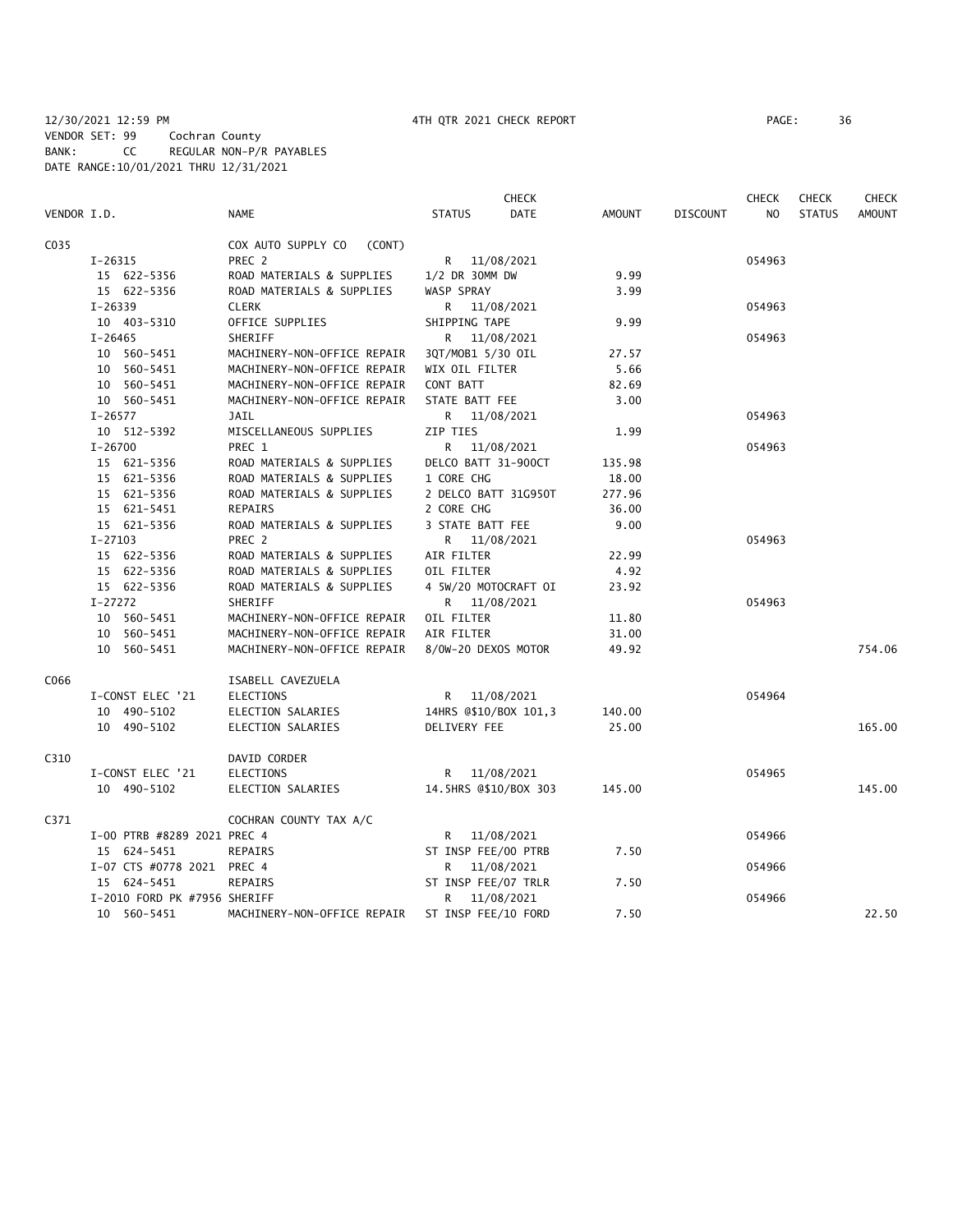12/30/2021 12:59 PM 4TH QTR 2021 CHECK REPORT PAGE: 37 VENDOR SET: 99 Cochran County BANK: CC REGULAR NON-P/R PAYABLES DATE RANGE:10/01/2021 THRU 12/31/2021

|             |                   |                         |                       | <b>CHECK</b> |               |                 | <b>CHECK</b> | <b>CHECK</b>  | <b>CHECK</b>  |
|-------------|-------------------|-------------------------|-----------------------|--------------|---------------|-----------------|--------------|---------------|---------------|
| VENDOR I.D. |                   | NAME                    | <b>STATUS</b>         | <b>DATE</b>  | <b>AMOUNT</b> | <b>DISCOUNT</b> | NO           | <b>STATUS</b> | <b>AMOUNT</b> |
| C399        |                   | MARIAH CAVEZUELA        |                       |              |               |                 |              |               |               |
|             | I-CONST ELEC '21  | <b>ELECTIONS</b>        | V                     | 11/08/2021   |               |                 | 054967       |               | 65.00         |
| C399        |                   | MARIAH CAVEZUELA        |                       |              |               |                 |              |               |               |
|             | M-CHECK           | MARIAH CAVEZUELA        | VOIDED<br>V           | 11/08/2021   |               |                 | 054967       |               | 65.00CR       |
| C409        |                   | SHANIAH CAVEZUELA       |                       |              |               |                 |              |               |               |
|             | I-CONST ELEC '21  | <b>ELECTIONS</b>        | R                     | 11/08/2021   |               |                 | 054968       |               |               |
|             | 10 490-5102       | ELECTION SALARIES       | 4HRS @\$10/EARLY VOTI |              | 40.00         |                 |              |               | 40.00         |
| C414        |                   | CARDMEMBER SERVICES     |                       |              |               |                 |              |               |               |
|             | C-#4001 102821    | <b>ATTORNEY</b>         | R 11/08/2021          |              |               |                 | 054969       |               |               |
|             | 10 475-5427       | CONTINUING EDUCATION    | REF AMER ASSN NOTARI  |              | 96.90CR       |                 |              |               |               |
|             | I-3202 102821     | <b>CLERK</b>            | R.                    | 11/08/2021   |               |                 | 054969       |               |               |
|             | 10 403-5427       | CONTINUING EDUCATION    | REG/TAC CONF 2022 LI  |              | 200.00        |                 |              |               |               |
|             | I-4001 102821     | <b>ATTORNEY</b>         | R.                    | 11/08/2021   |               |                 | 054969       |               |               |
|             | 10 475-5427       | CONTINUING EDUCATION    | TDCAA/PROS CONF 2021  |              | 350.00        |                 |              |               |               |
|             | I-9883 102821     | JUSTICE OF PEACE        | R 11/08/2021          |              |               |                 | 054969       |               |               |
|             | 10 455-5427       | CONTINUING EDUCATION    | 3 NITES/AMARILLO 9/2  |              | 267.00        |                 |              |               |               |
|             | 10 455-5427       | CONTINUING EDUCATION    | LODGING TAX           |              | 40.05         |                 |              |               |               |
|             | 10 455-5427       | CONTINUING EDUCATION    | MEAL/AMARILLO 9/30    |              | 8.32          |                 |              |               | 768.47        |
| C416        |                   | BRANDY CRISWELL         |                       |              |               |                 |              |               |               |
|             | I-CPS#4586 110221 | <b>BRANDY CRISWELL</b>  | R 11/08/2021          |              |               |                 | 054970       |               |               |
|             | 10 435-5400       | ATTORNEY AD LITEM       | PERM RVW(C)/CPS#4586  |              | 300.00        |                 |              |               |               |
|             | I-CPS#4632 110221 | DISTRICT COURT          | R                     | 11/08/2021   |               |                 | 054970       |               |               |
|             | 10 435-5400       | ATTORNEY AD LITEM       | FINAL HRG(C)/CPS#463  |              | 300.00        |                 |              |               | 600.00        |
| C434        |                   | DEVON CAMPBELL          |                       |              |               |                 |              |               |               |
|             | I-CONST ELEC '21  | <b>ELECTIONS</b>        | R                     | 11/08/2021   |               |                 | 054971       |               |               |
|             | 10 490-5102       | ELECTION SALARIES       | 13.5HRS @\$10/BOX 303 |              | 135.00        |                 |              |               | 135.00        |
| D212        |                   | D & J TIRE SERVICE, LLC |                       |              |               |                 |              |               |               |
|             | I-063174          | PREC 3                  | R 11/08/2021          |              |               |                 | 054972       |               |               |
|             | 15 623-5454       | TIRES                   | TIRE CHG              |              | 50.00         |                 |              |               |               |
|             | 15 623-5454       | TIRES                   | 25" O-RING            |              | 15.00         |                 |              |               |               |
|             | 15 623-5454       | <b>TIRES</b>            | SVC CALL              |              | 90.00         |                 |              |               |               |
|             | I-082251          | PREC 4                  |                       |              |               |                 | 054972       |               |               |
|             |                   |                         | R 11/08/2021          |              |               |                 |              |               |               |
|             | 15 624-5454       | TIRES                   | 2 TIRE CHGS           |              | 60.00         |                 |              |               |               |
|             | 15 624-5454       | <b>TIRES</b>            | SVC CALL              |              | 25.00         |                 |              |               |               |
|             | I-082258          | PREC 1                  | R.                    | 11/08/2021   |               |                 | 054972       |               |               |
|             | 15 621-5454       | TIRES                   | 3 TIRE CHGS/770G      |              | 170.00        |                 |              |               |               |
|             | 15 621-5454       | TIRES                   | 3 TDF                 |              | 30.00         |                 |              |               |               |
|             | I-082262          | PREC 1                  | R                     | 11/08/2021   |               |                 | 054972       |               |               |
|             | 15 621-5454       | <b>TIRES</b>            | 4 TIRE CHG/JD RIDING  |              | 40.00         |                 |              |               | 480.00        |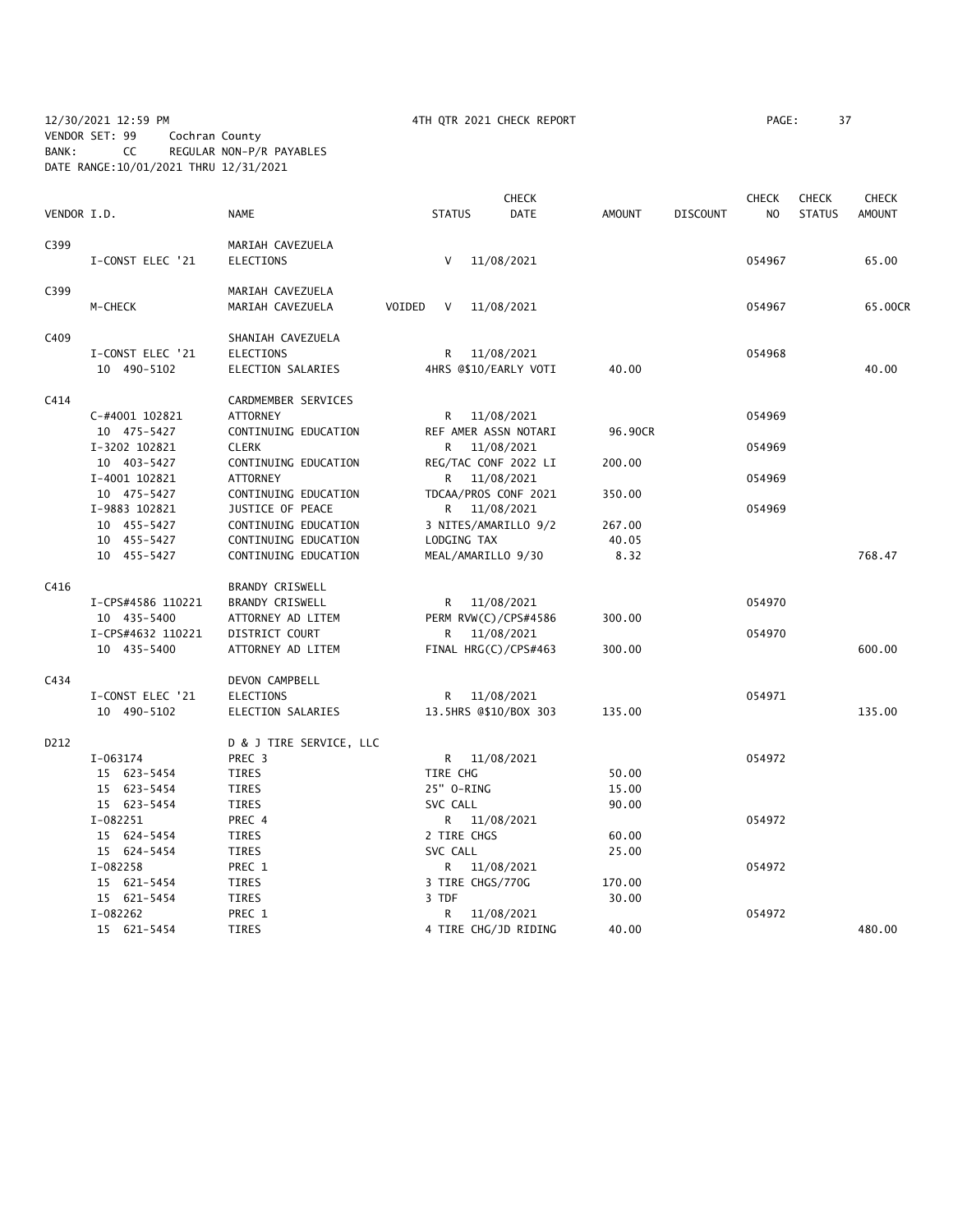12/30/2021 12:59 PM 4TH QTR 2021 CHECK REPORT PAGE: 38 VENDOR SET: 99 Cochran County BANK: CC REGULAR NON-P/R PAYABLES DATE RANGE:10/01/2021 THRU 12/31/2021

|             |                  |                                |                      | <b>CHECK</b> |        |                 | <b>CHECK</b> | <b>CHECK</b>  | <b>CHECK</b>  |
|-------------|------------------|--------------------------------|----------------------|--------------|--------|-----------------|--------------|---------------|---------------|
| VENDOR I.D. |                  | <b>NAME</b>                    | <b>STATUS</b>        | DATE         | AMOUNT | <b>DISCOUNT</b> | NO.          | <b>STATUS</b> | <b>AMOUNT</b> |
| E002        |                  | EASTERN EQUIPMENT SUPPLY       |                      |              |        |                 |              |               |               |
|             | I-H50368         | PREC 2                         | R.                   | 11/08/2021   |        |                 | 054973       |               |               |
|             | 15 622-5356      | ROAD MATERIALS & SUPPLIES      | ANNUAL OXY CYL LEASE |              | 50.00  |                 |              |               |               |
|             | I-H50369         | PREC 2                         | R                    | 11/08/2021   |        |                 | 054973       |               |               |
|             | 15 622-5356      | ROAD MATERIALS & SUPPLIES      | ANNUAL ACET CYL LEAS |              | 50.00  |                 |              |               | 100.00        |
| E057        |                  | ELECTION SYSTEMS & SOFTWARE    |                      |              |        |                 |              |               |               |
|             | I-CD2010143      | <b>ELECTIONS</b>               | V                    | 11/08/2021   |        |                 | 054974       |               |               |
|             | I-CD2010264      | <b>ELECTIONS</b>               | V                    | 11/08/2021   |        |                 | 054974       |               | 2,492.11      |
| E057        |                  | ELECTION SYSTEMS & SOFTWARE    |                      |              |        |                 |              |               |               |
|             | M-CHECK          | ELECTION SYSTEMS & SOFTWVOIDED | $\vee$               | 11/08/2021   |        |                 | 054974       |               | 2,492.11CR    |
| E075        |                  | <b>WEX BANK</b>                |                      |              |        |                 |              |               |               |
|             | I-75565483       | JAIL/SHERIFF                   | R                    | 11/08/2021   |        |                 | 054975       |               |               |
|             | 10 512-5499      | MISCELLANEOUS                  | 20.24GL UNL/SWTR 10/ |              | 51.54  |                 |              |               |               |
|             | 10 512-5499      | MISCELLANEOUS                  | 17.63GL UNL/CISCO 10 |              | 49.65  |                 |              |               |               |
|             | 10 512-5499      | MISCELLANEOUS                  | 20.91GL UNL/CTRVLE 1 |              | 57.64  |                 |              |               |               |
|             | 10 560-5330      | FUEL AND OIL                   | 9.47GL ETH/MRTN 10/2 |              | 28.11  |                 |              |               | 186.94        |
| F010        |                  | FIVE-AREA TELEPHONE CO-OP      |                      |              |        |                 |              |               |               |
|             | I-927-5510 NOV21 | PREC 4                         | R.                   | 11/08/2021   |        |                 | 054976       |               |               |
|             | 15 624-5420      | TELECOMMUNICATIONS             | <b>BASIC SVC</b>     |              | 32.25  |                 |              |               |               |
|             | 15 624-5420      | TELECOMMUNICATIONS             | <b>FEES</b>          |              | 12.82  |                 |              |               | 45.07         |
| G074        |                  | GRAVES, HUMPHRIES, STAHL, LTD  |                      |              |        |                 |              |               |               |
|             | I-FEES OCT21     | JUSTICE OF PEACE               | R                    | 11/08/2021   |        |                 | 054977       |               |               |
|             | 10 000-2206.002  | COLLECTION AGENCY FEES         | COLLECTION FEES OCT  |              | 275.73 |                 |              |               | 275.73        |
| G286        |                  | GRAYBAR FINANCIAL SERVICES     |                      |              |        |                 |              |               |               |
|             | I-12478363       | NON-DEPT'L                     | R 11/08/2021         |              |        |                 | 054978       |               |               |
|             | 10 409-5420      | TELECOMMUNICATIONS             | YEALINK PHONE SYS #2 |              | 803.25 |                 |              |               |               |
|             | 10 409-5420      | TELECOMMUNICATIONS             | <b>DOCUMENT FEES</b> |              | 62.25  |                 |              |               | 865.50        |
| H324        |                  | HILLIARD OFFICE SOLUTIONS, LTD |                      |              |        |                 |              |               |               |
|             | $I-35115$        | TAX A/C                        | V                    | 11/08/2021   |        |                 | 054979       |               |               |
|             | I-610597         | NON-DEPT'L/SHERIFF/CO JDG      | V                    | 11/08/2021   |        |                 | 054979       |               | 3,972.00      |
| H324        |                  | HILLIARD OFFICE SOLUTIONS, LTD |                      |              |        |                 |              |               |               |
|             | M-CHECK          | HILLIARD OFFICE SOLUTIONVOIDED | $\vee$               | 11/08/2021   |        |                 | 054979       |               | 3,972.00CR    |
| I019        |                  | LARRY IVINS                    |                      |              |        |                 |              |               |               |
|             | I-PREC 1 OCT 21  | PREC 1                         | R                    | 11/08/2021   |        |                 | 054980       |               |               |
|             | 15 621-5356      | ROAD MATERIALS & SUPPLIES      | 20 BELLY DUMPS @\$40 |              | 800.00 |                 |              |               | 800.00        |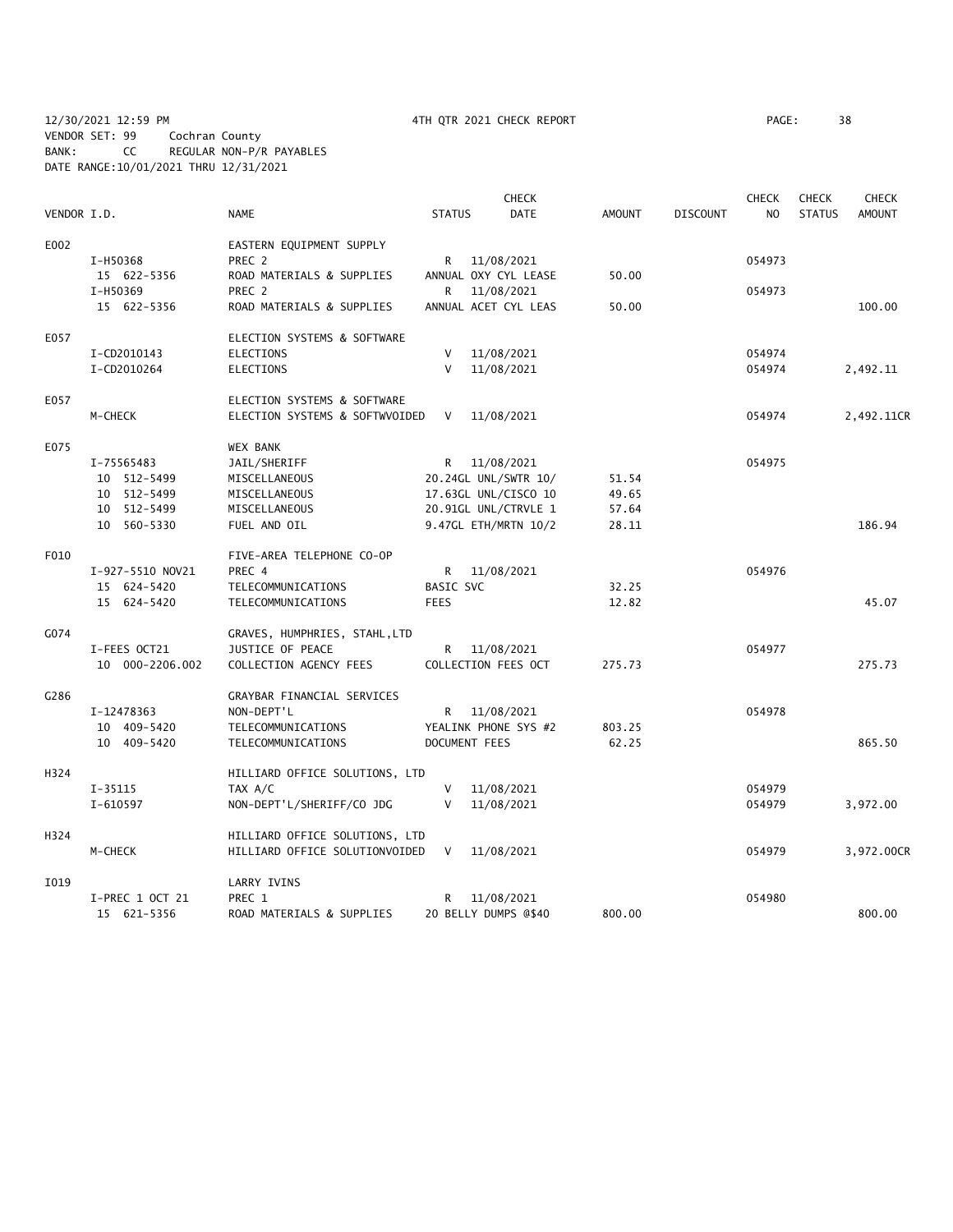12/30/2021 12:59 PM 4TH QTR 2021 CHECK REPORT PAGE: 39 VENDOR SET: 99 Cochran County BANK: CC REGULAR NON-P/R PAYABLES DATE RANGE:10/01/2021 THRU 12/31/2021

|             |                                        |                              |                    | <b>CHECK</b>          |          |                 | CHECK  | <b>CHECK</b>  | <b>CHECK</b>  |
|-------------|----------------------------------------|------------------------------|--------------------|-----------------------|----------|-----------------|--------|---------------|---------------|
| VENDOR I.D. |                                        | NAME                         | <b>STATUS</b>      | <b>DATE</b>           | AMOUNT   | <b>DISCOUNT</b> | NO.    | <b>STATUS</b> | <b>AMOUNT</b> |
| J049        |                                        | JUVENILE PROBATION FUND      |                    |                       |          |                 |        |               |               |
|             | I-LOCAL MATCH 11/21 JUVENILE PROBATION |                              |                    | R 11/08/2021          |          |                 | 054981 |               |               |
|             | 10 571-5472                            | LOCAL SUPPORT-JUV BOARD      |                    | LOCAL FUNDS MATCH NO  | 4,166.36 |                 |        |               | 4,166.36      |
| J082        |                                        | JOHN DEERE FINANCIAL         |                    |                       |          |                 |        |               |               |
|             | I-1118301                              | PREC 4                       |                    | R 11/08/2021          |          |                 | 054982 |               |               |
|             | 15 624-5451                            | REPAIRS                      | 18GL PLUS-50       |                       | 462.60   |                 |        |               |               |
|             | 15 624-5451                            | REPAIRS                      | 3 FILTER KITS      |                       | 98.19    |                 |        |               | 560.79        |
| J098        |                                        | ELOISA JARAMILLO             |                    |                       |          |                 |        |               |               |
|             | I-CONST ELEC '21                       | ELECTIONS                    |                    | R 11/08/2021          |          |                 | 054983 |               |               |
|             | 10 490-5102                            | ELECTION SALARIES            |                    | 14.5HRS @\$10/BOX 303 | 145.00   |                 |        |               |               |
|             | 10 490-5102                            | ELECTION SALARIES            | DELIVERY FEE       |                       | 25.00    |                 |        |               | 170.00        |
| L010        |                                        | LEWIS FARM & RANCH STORE INC |                    |                       |          |                 |        |               |               |
|             | I-09017                                | <b>PARK</b>                  |                    | R 11/08/2021          |          |                 | 054984 |               |               |
|             | 10 660-5451                            | REPAIR                       | <b>FUSES</b>       |                       | 4.59     |                 |        |               |               |
|             | $I-09179$                              | PREC <sub>3</sub>            |                    | R 11/08/2021          |          |                 | 054984 |               |               |
|             | 15 623-5356                            | ROAD MATERIALS & SUPPLIES    | MASTER LOCK        |                       | 14.99    |                 |        |               |               |
|             | $I-09182$                              | ELECTIONS                    |                    | R 11/08/2021          |          |                 | 054984 |               |               |
|             | 10 490-5310                            | OFFICE SUPPLIES              | 6 NOTEBOOK BINDERS |                       | 23.70    |                 |        |               |               |
|             | 10 490-5310                            | OFFICE SUPPLIES              | 1 BOX PENS         |                       | 15.95    |                 |        |               |               |
|             | $I-09440$                              | PREC 2                       |                    | R 11/08/2021          |          |                 | 054984 |               |               |
|             | 15 622-5356                            | ROAD MATERIALS & SUPPLIES    | CREVIS             |                       | 24.95    |                 |        |               |               |
|             | 15 622-5356                            | ROAD MATERIALS & SUPPLIES    | DISC               |                       | 2.50CR   |                 |        |               |               |
|             | $I-09452$                              | ELECTIONS                    |                    | R 11/08/2021          |          |                 | 054984 |               |               |
|             | 10 490-5310                            | OFFICE SUPPLIES              | HP PRINTER CRTG    |                       | 190.95   |                 |        |               |               |
|             | 10 490-5310                            | OFFICE SUPPLIES              | HP PRINTER CRTG    |                       | 169.95   |                 |        |               |               |
|             | 10 490-5310                            | OFFICE SUPPLIES              | LAMINATOR          |                       | 39.95    |                 |        |               |               |
|             | 10 490-5310                            | OFFICE SUPPLIES              |                    | 2PKG LAMINATOR POCKE  | 39.98    |                 |        |               |               |
|             | I-09715                                | SHERIFF                      |                    | R 11/08/2021          |          |                 | 054984 |               |               |
|             | 10 512-5392                            | MISCELLANEOUS SUPPLIES       | 2CS BLEACH         |                       | 67.08    |                 |        |               |               |
|             | 10 512-5392                            | MISCELLANEOUS SUPPLIES       | 21BX KLEENEX       |                       | 54.39    |                 |        |               |               |
|             | 10 512-5392                            | MISCELLANEOUS SUPPLIES       | CLEANSER           |                       | 2.59     |                 |        |               |               |
|             | I-09954                                | PARK                         |                    | R 11/08/2021          |          |                 | 054984 |               |               |
|             | 10 660-5451                            | REPAIR                       | CABLE TIES         |                       | 10.99    |                 |        |               |               |
|             | 10 660-5451                            | REPAIR                       | <b>DISC</b>        |                       | 1.10CR   |                 |        |               |               |
|             | I-09992 101921                         | <b>COURTHOUSE</b>            |                    | R 11/08/2021          |          |                 | 054984 |               |               |
|             | 10 510-5451                            | REPAIR                       | 4YDS LINOLEUM      |                       | 39.96    |                 |        |               |               |
|             | $I-10014$                              | PREC 3                       | R                  | 11/08/2021            |          |                 | 054984 |               |               |
|             | 15 623-5356                            | ROAD MATERIALS & SUPPLIES    | 4 SHOP TOWELS      |                       | 13.96    |                 |        |               |               |
|             | 15 623-5356                            | ROAD MATERIALS & SUPPLIES    | 2 TOILET PAPER     |                       | 23.98    |                 |        |               |               |
|             | 15 623-5356                            | ROAD MATERIALS & SUPPLIES    | WINDSHIELD WASH    |                       | 7.18     |                 |        |               |               |
|             | 15 623-5356                            | ROAD MATERIALS & SUPPLIES    | WAX & WASH         |                       | 9.99     |                 |        |               |               |
|             | 15 623-5356                            | ROAD MATERIALS & SUPPLIES    | SPRAYWAY           |                       | 8.97     |                 |        |               |               |
|             | $I-10149$                              | JAIL                         |                    | R 11/08/2021          |          |                 | 054984 |               |               |
|             | 10 512-5392                            | MISCELLANEOUS SUPPLIES       | IGLOO CONTAINERS   |                       | 53.98    |                 |        |               |               |
|             | I-10205 102221                         | <b>COURTHOUSE</b>            | R.                 | 11/08/2021            |          |                 | 054984 |               |               |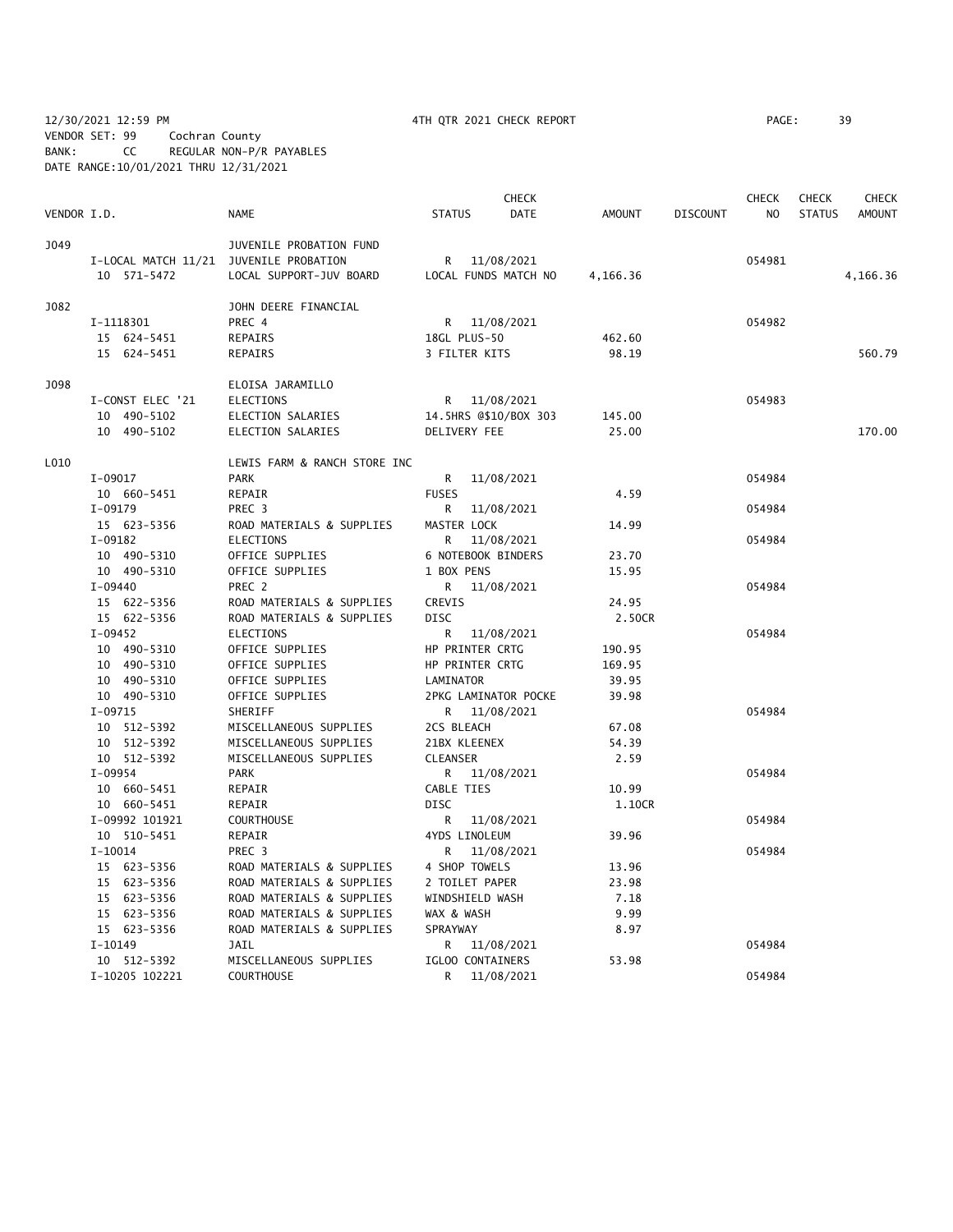|             |                     |                           |                       | <b>CHECK</b>           |               |                 | <b>CHECK</b>   | <b>CHECK</b>  | <b>CHECK</b>  |
|-------------|---------------------|---------------------------|-----------------------|------------------------|---------------|-----------------|----------------|---------------|---------------|
| VENDOR I.D. |                     | <b>NAME</b>               | <b>STATUS</b>         | <b>DATE</b>            | <b>AMOUNT</b> | <b>DISCOUNT</b> | N <sub>O</sub> | <b>STATUS</b> | <b>AMOUNT</b> |
| L010        |                     | LEWIS FARM & RANCH STORE  | (CONT)                |                        |               |                 |                |               |               |
|             | I-10205 102221      | <b>COURTHOUSE</b>         | R                     | 11/08/2021             |               |                 | 054984         |               |               |
|             | 10 510-5332         | CUSTODIAL SUPPLIES        | LIGHT BULBS           |                        | 11.99         |                 |                |               |               |
|             | 10 510-5332         | CUSTODIAL SUPPLIES        | LIGHT BULBS           |                        | 9.18          |                 |                |               |               |
|             | $I-10293$           | PREC 3                    | R                     | 11/08/2021             |               |                 | 054984         |               |               |
|             | 15 623-5330         | FUEL AND OIL              | 11 BXS DEF            |                        | 131.45        |                 |                |               | 967.10        |
| M359        |                     | JADE MORIN                |                       |                        |               |                 |                |               |               |
|             | I-CONST ELEC '21    | <b>ELECTIONS</b>          | R                     | 11/08/2021             |               |                 | 054986         |               |               |
|             | 10 490-5102         | ELECTION SALARIES         | 4HRS @\$10/EARLY VOTI |                        | 40.00         |                 |                |               |               |
|             | 10 490-5102         | ELECTION SALARIES         |                       | 6HRS/BOX 101, 306, 404 | 60.00         |                 |                |               | 100.00        |
| M361        |                     | ALLISON MARTHA            |                       |                        |               |                 |                |               |               |
|             | I-CONST ELEC '21    | <b>ELECTIONS</b>          | R                     | 11/08/2021             |               |                 | 054987         |               |               |
|             | 10 490-5102         | ELECTION SALARIES         | 13.5HRS @\$10/BOX 202 |                        | 135.00        |                 |                |               | 135.00        |
| N082        |                     | NETDATA                   |                       |                        |               |                 |                |               |               |
|             | I-iTICKET OCT21     | JUSTICE OF PEACE          | R                     | 11/08/2021             |               |                 | 054988         |               |               |
|             | 10 455-5499         | MISCELLANEOUS             | OCT 2021              |                        | 8.00          |                 |                |               | 8.00          |
|             |                     |                           |                       |                        |               |                 |                |               |               |
| N103        |                     | NETPROTEC LLC             |                       |                        |               |                 |                |               |               |
|             | $I - 2456$          | JUSTICE OF PEACE          | R.                    | 11/08/2021             |               |                 | 054989         |               |               |
|             | 10 455-5411         | MAINTENANCE CONTRACTS     | 2 VIDEO MAGIS 10/30-  |                        | 249.00        |                 |                |               | 249.00        |
| 0013        |                     | OLD REPUBLIC SURETY COMPA |                       |                        |               |                 |                |               |               |
|             | I-5408/DOWNEN '22   | TAX A/C                   | R                     | 11/08/2021             |               |                 | 054990         |               |               |
|             | 10 499-5480         | BONDS & NOTARY FEES       | BOND RNW/AMY DOWNEN   |                        | 50.00         |                 |                |               | 50.00         |
| P265        |                     | FRANCIS PURCELL           |                       |                        |               |                 |                |               |               |
|             | I-CONST ELEC '21    | <b>ELECTIONS</b>          | R                     | 11/08/2021             |               |                 | 054991         |               |               |
|             | 10 490-5102         | ELECTION SALARIES         | 14HRS @\$10/BOX 202   |                        | 140.00        |                 |                |               | 140.00        |
| R157        |                     | ETHEL RICHARDSON          |                       |                        |               |                 |                |               |               |
|             | I-SPEC ELEC-EV 21   | <b>ELECTIONS</b>          | R                     | 11/08/2021             |               |                 | 054992         |               |               |
|             | 10 490-5102         | ELECTION SALARIES         | 19HRS @\$10/EARLY VOT |                        | 190.00        |                 |                |               | 190.00        |
| R320        |                     | PHILLIP RICKER            |                       |                        |               |                 |                |               |               |
|             | I-1689/S LUZ        | DISTRICT COURT            | R                     | 11/08/2021             |               |                 | 054993         |               |               |
|             | 10 435-5400         | ATTORNEY AD LITEM         | PLEA(F)/STEPHANIE LU  |                        | 350.00        |                 |                |               |               |
|             | I-1690/S LUZ        | DISTRICT COURT            | R                     | 11/08/2021             |               |                 | 054993         |               |               |
|             | 10 435-5400         | ATTORNEY AD LITEM         | TRIAL, PLEA(F)/STEPHA |                        | 4,030.00      |                 |                |               |               |
|             | I-1700/S LUZ        | DISTRICT COURT            | R 11/08/2021          |                        |               |                 | 054993         |               |               |
|             | 10 435-5400         | ATTORNEY AD LITEM         | PLEA(F)/STEPHANIE LU  |                        | 350.00        |                 |                |               |               |
|             | I-1702/T BLACKSTOCK | DISTRICT COURT            | R 11/08/2021          |                        |               |                 | 054993         |               |               |
|             | 10 435-5400         | ATTORNEY AD LITEM         | PLEA(F)/TIMMOTHY BLA  |                        | 500.00        |                 |                |               |               |
|             | I-REJ SLUZ 102821   | DISTRICT COURT            | R                     | 11/08/2021             |               |                 | 054993         |               |               |
|             | 10 435-5400         | ATTORNEY AD LITEM         |                       | REJ(F)/STEPHANIE LUZ   | 250.00        |                 |                |               |               |
|             | I-REJ/S LUZ 102821  | DISTRICT COURT            | R                     | 11/08/2021             |               |                 | 054993         |               |               |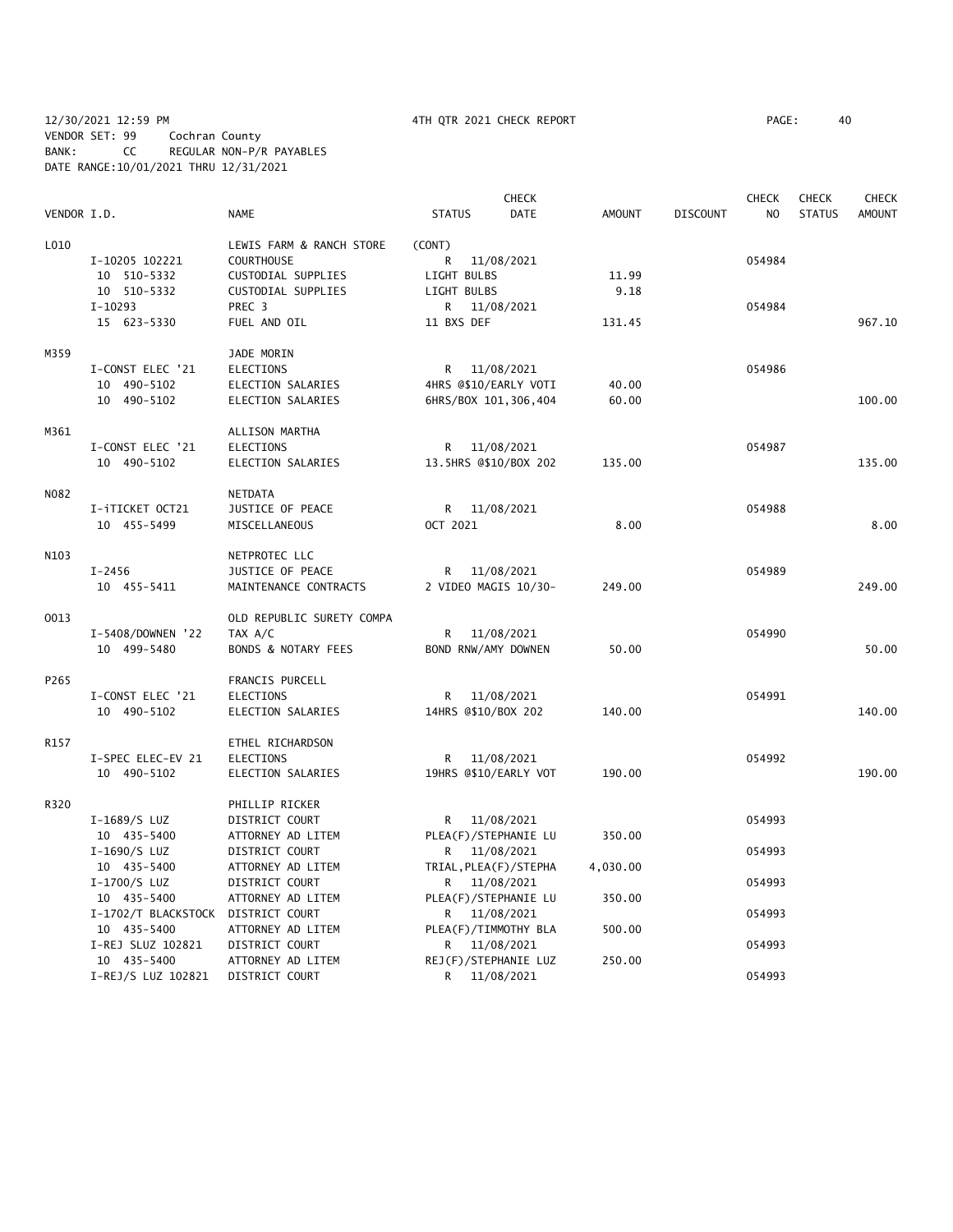12/30/2021 12:59 PM 4TH QTR 2021 CHECK REPORT PAGE: 41 VENDOR SET: 99 Cochran County BANK: CC REGULAR NON-P/R PAYABLES DATE RANGE:10/01/2021 THRU 12/31/2021

|             |                    |                               |                       | <b>CHECK</b>         |               |                 | <b>CHECK</b> | <b>CHECK</b>  | <b>CHECK</b>  |
|-------------|--------------------|-------------------------------|-----------------------|----------------------|---------------|-----------------|--------------|---------------|---------------|
| VENDOR I.D. |                    | <b>NAME</b>                   | <b>STATUS</b>         | <b>DATE</b>          | <b>AMOUNT</b> | <b>DISCOUNT</b> | NO           | <b>STATUS</b> | <b>AMOUNT</b> |
| R320        |                    | PHILLIP RICKER (CONT)         |                       |                      |               |                 |              |               |               |
|             | I-REJ/S LUZ 102821 | DISTRICT COURT                |                       | R 11/08/2021         |               |                 | 054993       |               |               |
|             | 10 435-5400        | ATTORNEY AD LITEM             |                       | PCS(REJ)(F)/STEPHANI | 250.00        |                 |              |               | 5,730.00      |
| S005        |                    | DORIS SEALY, COUNTY TREAS     |                       |                      |               |                 |              |               |               |
|             | I-CERT MAIL 110521 | TREASURER                     |                       | R 11/08/2021         |               |                 | 054994       |               |               |
|             | 10 497-5311        | POSTAL EXPENSES               |                       | 941/CERT MAIL 10/06/ | 6.18          |                 |              |               |               |
|             | 10 497-5310        | OFFICE SUPPLIES               |                       | 2CS COPY PAPER/WALMA | 64.34         |                 |              |               | 70.52         |
| S071        |                    | SCRIPT OFFICE PRODUCTS, INC.  |                       |                      |               |                 |              |               |               |
|             | I-59918            | EXTENSION SVC                 |                       | R 11/08/2021         |               |                 | 054995       |               |               |
|             | 10 665-5310        | OFFICE SUPPLIES               | 2/HP TONER 65XL/BK    |                      | 85.90         |                 |              |               |               |
|             | $I - 59974$        | <b>CLERK</b>                  |                       | R 11/08/2021         |               |                 | 054995       |               |               |
|             | 10 403-5310        | OFFICE SUPPLIES               | 2/BROTHER TONER/TN 6  |                      | 136.98        |                 |              |               |               |
|             | 10 403-5310        | OFFICE SUPPLIES               | EPI PENCIL SHARPENER  |                      | 28.59         |                 |              |               |               |
|             | 10 403-5310        | OFFICE SUPPLIES               | CALCULATOR            |                      | 47.96         |                 |              |               |               |
|             | 10 403-5310        | OFFICE SUPPLIES               | 5/CORR TAPE           |                      | 21.10         |                 |              |               |               |
|             | 10 403-5310        | OFFICE SUPPLIES               | 1PK DVD-R DISKS       |                      | 45.99         |                 |              |               | 366.52        |
| S210        |                    | SHAMBURGER AUTO & FARM SUPPLY |                       |                      |               |                 |              |               |               |
|             | I-391698           | PREC 2                        |                       | R 11/08/2021         |               |                 | 054996       |               |               |
|             | 15 622-5451        | REPAIRS                       | 2 KITS W/GASKET       |                      | 34.58         |                 |              |               | 34.58         |
| S347        |                    | SOUTHERN TIRE MART, LLC       |                       |                      |               |                 |              |               |               |
|             | I-4900055683       | PREC 1                        |                       | R 11/08/2021         |               |                 | 054997       |               |               |
|             | 15 621-5454        | TIRES                         | 4 20.5R25             |                      | 7,000.00      |                 |              |               |               |
|             | 15 621-5454        | TIRES                         | 4 25" ORING           |                      | 60.00         |                 |              |               | 7,060.00      |
| S463        |                    | HAILI SMITH-MORIN             |                       |                      |               |                 |              |               |               |
|             | I-CONST ELEC '21   | ELECTIONS                     |                       | R 11/08/2021         |               |                 | 054998       |               |               |
|             | 10 490-5102        | ELECTION SALARIES             | 13.5HRS@\$10/BOX 101, |                      | 135.00        |                 |              |               | 135.00        |
| T297        |                    | TRACTOR SUPPLY CO.            |                       |                      |               |                 |              |               |               |
|             | I-200238068        | PREC 1                        |                       | R 11/08/2021         |               |                 | 054999       |               |               |
|             | 15 621-5356        | ROAD MATERIALS & SUPPLIES     | 12V BATT CHGR         |                      | 239.99        |                 |              |               |               |
|             | 15 621-5356        | ROAD MATERIALS & SUPPLIES     | 100FT OUTDR EXT CORD  |                      | 22.99         |                 |              |               | 262.98        |
| W055        |                    | WINDSTREAM COMMUNICATIONS SW  |                       |                      |               |                 |              |               |               |
|             | I-266-5051 OCT21   | NON-DEPT'L/LIBRARY            |                       | R 11/08/2021         |               |                 | 055000       |               |               |
|             | 10 409-5420        | TELECOMMUNICATIONS            | BASIC SVC/2 LINES     |                      | 71.13         |                 |              |               |               |
|             | 10 409-5420        | TELECOMMUNICATIONS            | <b>FEES</b>           |                      | 41.93         |                 |              |               |               |
|             | 10 409-5420        | TELECOMMUNICATIONS            | LONG DISTANCE SVC     |                      | 2.76          |                 |              |               |               |
|             | I-266-5074 OCT21   | NON-DEPT'L/ADULT PROBATION    | R                     | 11/08/2021           |               |                 | 055000       |               |               |
|             | 10 409-5420        | TELECOMMUNICATIONS            | BASIC SVC             |                      | 37.30         |                 |              |               |               |
|             | 10 409-5420        | TELECOMMUNICATIONS            | <b>FEES</b>           |                      | 18.39         |                 |              |               |               |
|             | 10 409-5420        | TELECOMMUNICATIONS            | LONG DISTANCE SVC     |                      | 0.37          |                 |              |               |               |
|             | I-266-5161 OCT21   | NON-DEPT'L/TREASURER          | R                     | 11/08/2021           |               |                 | 055000       |               |               |

10 409-5420 TELECOMMUNICATIONS BASIC SVC 37.30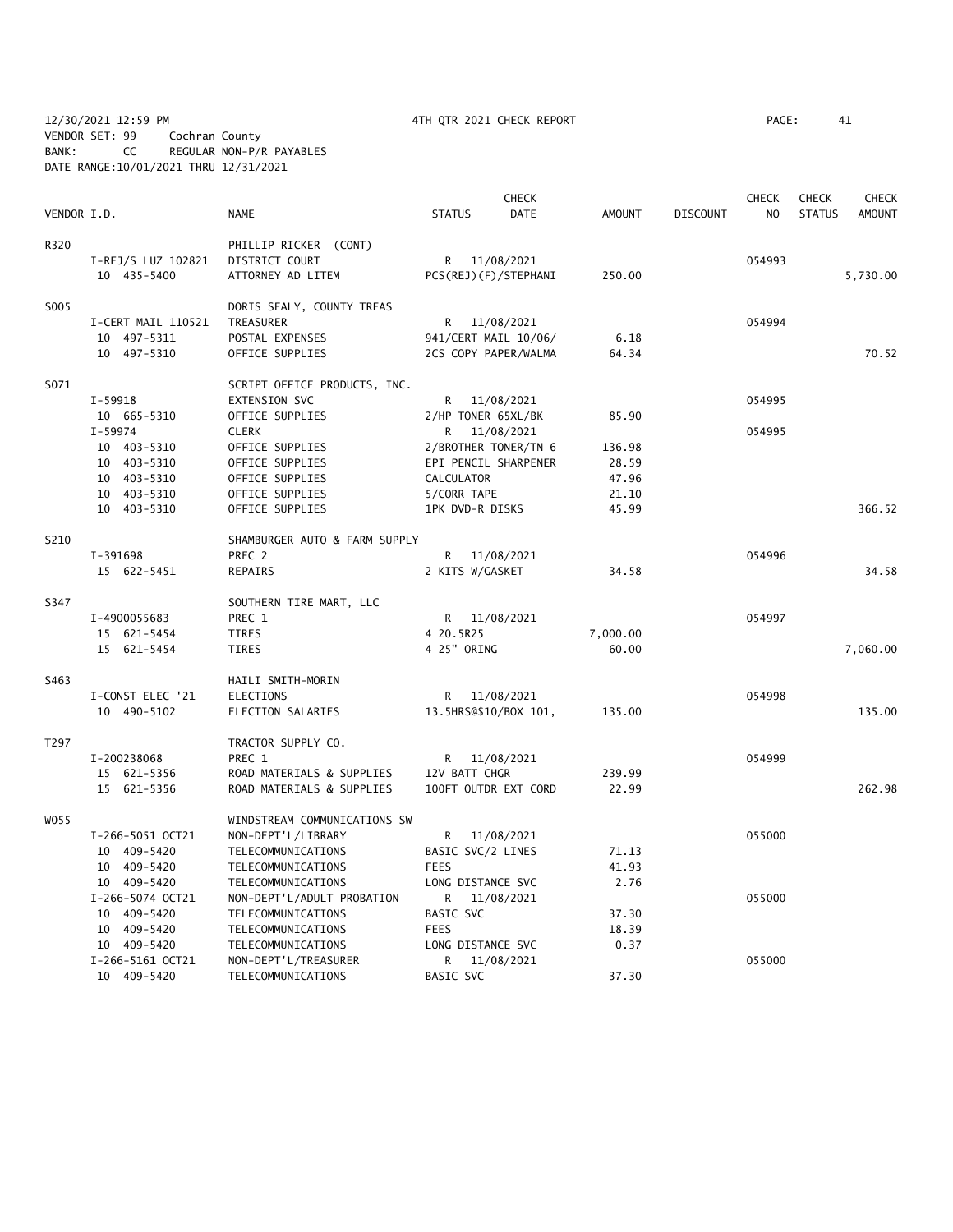|             |                   |                             |                     | <b>CHECK</b>         |               |                 | <b>CHECK</b>   | <b>CHECK</b>  | <b>CHECK</b>  |
|-------------|-------------------|-----------------------------|---------------------|----------------------|---------------|-----------------|----------------|---------------|---------------|
| VENDOR I.D. |                   | <b>NAME</b>                 | <b>STATUS</b>       | DATE                 | <b>AMOUNT</b> | <b>DISCOUNT</b> | N <sub>O</sub> | <b>STATUS</b> | <b>AMOUNT</b> |
| W055        |                   | WINDSTREAM COMMUNICATIONS   | (CONT)              |                      |               |                 |                |               |               |
|             | I-266-5161 OCT21  | NON-DEPT'L/TREASURER        | R                   | 11/08/2021           |               |                 | 055000         |               |               |
|             | 10 409-5420       | TELECOMMUNICATIONS          | <b>FEES</b>         |                      | 18.39         |                 |                |               |               |
|             | 10 409-5420       | TELECOMMUNICATIONS          | LONG DISTANCE SVC   |                      | 1.57          |                 |                |               |               |
|             | I-266-5171 OCT21  | NON-DEPT'L/TAX A/C          | R                   | 11/08/2021           |               |                 | 055000         |               |               |
|             | 10 409-5420       | TELECOMMUNICATIONS          | BASIC SVC/3 LINES   |                      | 96.59         |                 |                |               |               |
|             | 10 409-5420       | TELECOMMUNICATIONS          | <b>FEES</b>         |                      | 61.99         |                 |                |               |               |
|             | 10 409-5420       | TELECOMMUNICATIONS          | LONG DISTANCE SVC   |                      | 60.84         |                 |                |               |               |
|             | I-266-5211 OCT21  | NON-DEPT'L/SHERIFF          |                     | R 11/08/2021         |               |                 | 055000         |               |               |
|             | 10 409-5420       | TELECOMMUNICATIONS          | BASIC SVC/3 LINES   |                      | 132.94        |                 |                |               |               |
|             | 10 409-5420       | TELECOMMUNICATIONS          | <b>FEES</b>         |                      | 62.93         |                 |                |               |               |
|             | 10 409-5420       | TELECOMMUNICATIONS          | LONG DISTANCE SVC   |                      | 51.31         |                 |                |               |               |
|             | I-266-5302 OCT21  | NON-DEPT'L/JUSTICE OF PEACE |                     | R 11/08/2021         |               |                 | 055000         |               |               |
|             | 10 409-5420       | TELECOMMUNICATIONS          | <b>BASIC SVC</b>    |                      | 31.83         |                 |                |               |               |
|             | 10 409-5420       | TELECOMMUNICATIONS          | <b>FEES</b>         |                      | 18.38         |                 |                |               |               |
|             | 10 409-5420       | TELECOMMUNICATIONS          | LONG DISTANCE SVC   |                      | 11.14         |                 |                |               |               |
|             | I-266-5411 OCT21  | JUVENILE PROBATION          |                     | R 11/08/2021         |               |                 | 055000         |               |               |
|             | 17 573-5499       | OPERATING EXPENSES          | BASIC SVC           |                      | 31.83         |                 |                |               |               |
|             | 17 573-5499       | OPERATING EXPENSES          | <b>FEES</b>         |                      | 18.38         |                 |                |               |               |
|             | 17 573-5499       | OPERATING EXPENSES          | LONG DISTANCE SVC   |                      | 0.82          |                 |                |               |               |
|             | I-266-5450 OCT21  | NON-DEPT'L/CLERK            | R                   | 11/08/2021           |               |                 | 055000         |               |               |
|             | 10 409-5420       | TELECOMMUNICATIONS          | BASIC SVC/3 LINES   |                      | 113.00        |                 |                |               |               |
|             | 10 409-5420       | TELECOMMUNICATIONS          | <b>FEES</b>         |                      | 70.41         |                 |                |               |               |
|             | 10 409-5420       | TELECOMMUNICATIONS          | LONG DISTANCE SVC   |                      | 43.64         |                 |                |               |               |
|             | I-266-5508 OCT21  | NON-DEPT'L/CO JUDGE         |                     | R 11/08/2021         |               |                 | 055000         |               |               |
|             | 10 409-5420       | TELECOMMUNICATIONS          | BASIC SVC/2 LINES   |                      | 64.76         |                 |                |               |               |
|             | 10 409-5420       | TELECOMMUNICATIONS          | <b>FEES</b>         |                      | 58.69         |                 |                |               |               |
|             | 10 409-5420       | TELECOMMUNICATIONS          | LONG DISTANCE SVC   |                      | 14.19         |                 |                |               |               |
|             | I-266-5822 OCT21  | NON-DEPT'L/AUDITOR          | R                   | 11/08/2021           |               |                 | 055000         |               |               |
|             | 10 409-5420       | TELECOMMUNICATIONS          | BASIC SVC/2 LINES   |                      | 19.90         |                 |                |               |               |
|             | 10 409-5420       | TELECOMMUNICATIONS          | 4G WIRELESS         |                      | 55.00         |                 |                |               |               |
|             | 10 409-5420       | TELECOMMUNICATIONS          | ADD'L LINE W/BUNDLE |                      | 30.00         |                 |                |               |               |
|             | 409-5420<br>10    | TELECOMMUNICATIONS          | UNLTD VOICE BUNDLE  |                      | 60.00         |                 |                |               |               |
|             | 409-5420<br>10    | TELECOMMUNICATIONS          | ST IP BLK/4         |                      | 15.00         |                 |                |               |               |
|             | 10 409-5420       | TELECOMMUNICATIONS          | ST IP BLK/8         |                      | 20.00         |                 |                |               |               |
|             | 409-5420<br>10    | TELECOMMUNICATIONS          | LOYALTY CR          |                      | 20.00CR       |                 |                |               |               |
|             | 409-5420<br>10    | TELECOMMUNICATIONS          | <b>FEES</b>         |                      | 33.46         |                 |                |               |               |
|             | 10 409-5420       | TELECOMMUNICATIONS          | FIBER OPTIC SVC     |                      | 1,133.00      |                 |                |               |               |
|             | 10 409-5420       | TELECOMMUNICATIONS          | LONG DISTANCE SVC   |                      | 2.48          |                 |                |               | 2,521.65      |
| WO58        |                   | BRIAN S WALSH               |                     |                      |               |                 |                |               |               |
|             | I-CPS#4644 100721 | DISTRICT COURT              | R                   | 11/08/2021           |               |                 | 055001         |               |               |
|             | 10 435-5400       | ATTORNEY AD LITEM           |                     | ADV HRG(NCP)/CPS#464 | 300.00        |                 |                |               | 300.00        |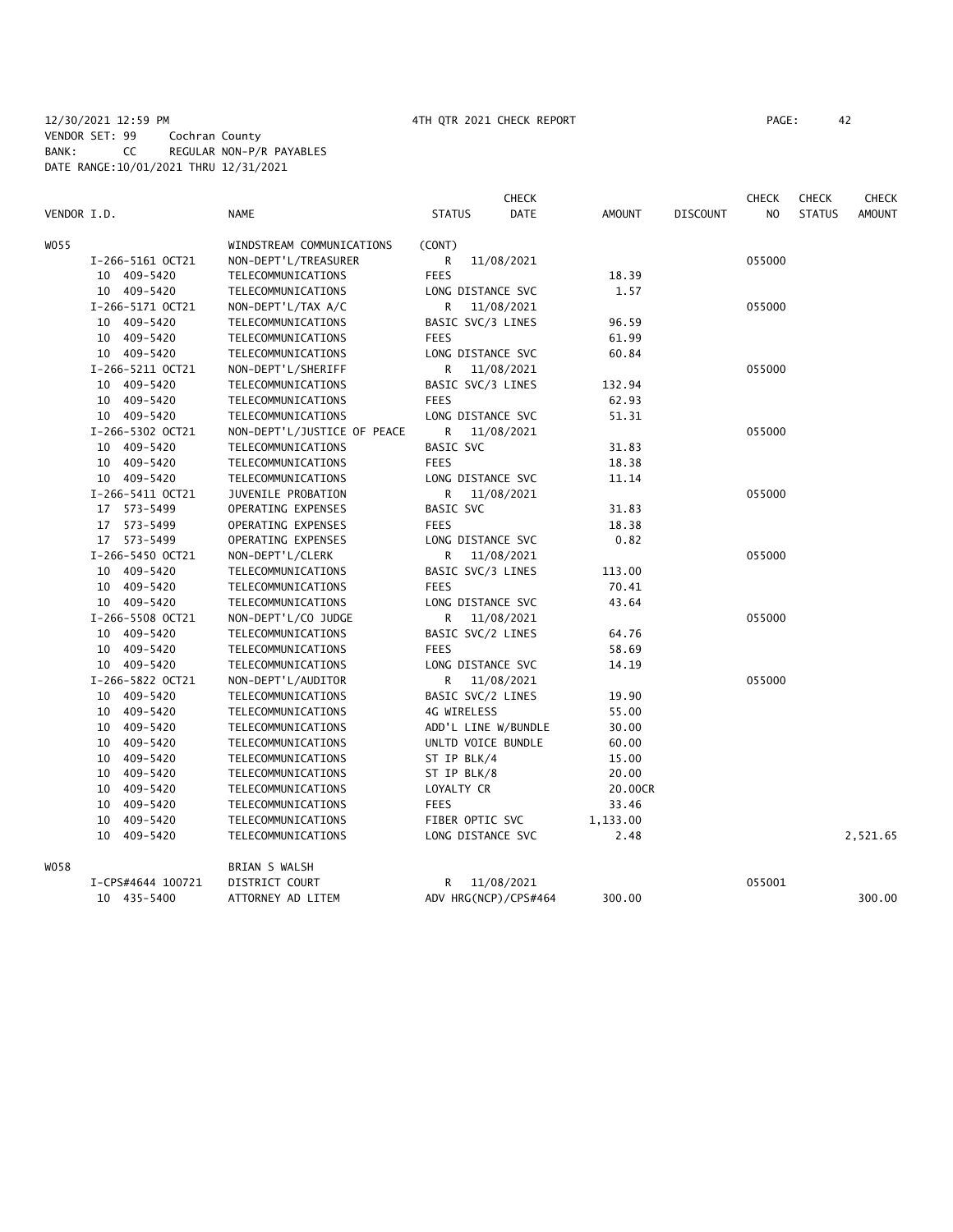## 12/30/2021 12:59 PM 4TH QTR 2021 CHECK REPORT PAGE: 43 VENDOR SET: 99 Cochran County BANK: CC REGULAR NON-P/R PAYABLES DATE RANGE:10/01/2021 THRU 12/31/2021

|             |                  |                             | <b>CHECK</b>          |               |                 | CHECK  | <b>CHECK</b>  | <b>CHECK</b>  |
|-------------|------------------|-----------------------------|-----------------------|---------------|-----------------|--------|---------------|---------------|
| VENDOR I.D. |                  | <b>NAME</b>                 | <b>STATUS</b><br>DATE | <b>AMOUNT</b> | <b>DISCOUNT</b> | NO     | <b>STATUS</b> | <b>AMOUNT</b> |
| WO70        |                  | R D WALLACE OIL CO INC      |                       |               |                 |        |               |               |
|             | I-12520010       | CEMETERY/PARK/AIRPORT       | R 11/08/2021          |               |                 | 055002 |               |               |
|             | 30 518-5330      | FUEL & OIL                  | 25.01GL UNL 10/7      | 69.35         |                 |        |               |               |
|             | 10 516-5330      | FUEL & OIL                  | 15.01GL UNL 10/14     | 43.12         |                 |        |               |               |
|             | 10 660-5330      | FUEL AND OIL                | 23.01GL UNL 10/18     | 66.11         |                 |        |               |               |
|             | 10 660-5330      | FUEL AND OIL                | 26.01GL UNL 10/29     | 77.33         |                 |        |               |               |
|             | I-12520019 OCT21 | <b>PARK</b>                 | R 11/08/2021          |               |                 | 055002 |               |               |
|             | 10 660-5330      | FUEL AND OIL                | 72GL DYED DIESEL 10/  | 208.80        |                 |        |               |               |
|             | 10 660-5330      | FUEL AND OIL                | 288.2GL DYED DIESEL   | 850.19        |                 |        |               |               |
|             | I-12520021 OCT21 | PREC 3                      | R.<br>11/08/2021      |               |                 | 055002 |               |               |
|             | 15 623-5330      | FUEL AND OIL                | 22GL UNL 10/4         | 65.10         |                 |        |               |               |
|             | 15 623-5330      | FUEL AND OIL                | 14.30GL UNL 10/19     | 41.07         |                 |        |               |               |
|             | I-12520030 OCT21 | PREC 1                      | R 11/08/2021          |               |                 | 055002 |               |               |
|             | 15 621-5330      | FUEL & OIL                  | 901GL DYED DIESEL 10  | 2,703.00      |                 |        |               |               |
|             | 15 621-5330      | FUEL & OIL                  | 3 80-0Z PWR SVC       | 38.85         |                 |        |               |               |
|             | 15 621-5330      | FUEL & OIL                  | 1 80-0Z PWR SVC       | 12.95         |                 |        |               |               |
|             | 15 621-5330      | FUEL & OIL                  | 26.13GL UNL 10/4      | 72.46         |                 |        |               |               |
|             | 15 621-5330      | FUEL & OIL                  | 24.40GL UNL 10/12     | 70.10         |                 |        |               |               |
|             | 15 621-5330      | FUEL & OIL                  | 22.41GL UNL 10/14     | 64.39         |                 |        |               |               |
|             | 15 621-5330      | FUEL & OIL                  | 27.29GL UNL 10/19     | 78.42         |                 |        |               |               |
|             | I-12520032 OCT21 | PREC 2                      | R<br>11/08/2021       |               |                 | 055002 |               |               |
|             | 15 622-5330      | FUEL AND OIL                | 906GL DYED DIESEL 10  | 2,582.10      |                 |        |               |               |
|             | 15 622-5330      | FUEL AND OIL                | 4 80-0Z PWR SVC       | 51.80         |                 |        |               |               |
|             | 15 622-5330      | FUEL AND OIL                | 20GL DEF 10/22        | 215.00        |                 |        |               |               |
|             | 15 622-5330      | FUEL AND OIL                | 15.71GL UNL 10/1      | 42.62         |                 |        |               |               |
|             | 15 622-5330      | FUEL AND OIL                | 20.67GL UNL 10/22     | 61.45         |                 |        |               |               |
|             | 15 622-5330      | FUEL AND OIL                | 19.86GL UNL 10/27     | 59.05         |                 |        |               |               |
|             | I-12520043 OCT21 | SHERIFF/PUBLIC SAFETY       | R 11/08/2021          |               |                 | 055002 |               |               |
|             | 10 560-5330      | FUEL AND OIL                | 843.99GL UNL          | 2,511.04      |                 |        |               |               |
|             | 10 560-5330      | FUEL AND OIL                | 14.07GL UNL 10/6      | 39.02         |                 |        |               |               |
|             | 10 560-5330      | FUEL AND OIL                | 12.01GL UNL 10/13     | 34.51         |                 |        |               |               |
|             | 10 560-5330      | FUEL AND OIL                | 13.54GL UNL 10/15     | 38.90         |                 |        |               |               |
|             | 10<br>560-5330   | FUEL AND OIL                | 12.51GL UNL 10/19     | 35.94         |                 |        |               |               |
|             | 560-5330<br>10   | FUEL AND OIL                | 11.02GL UNL 10/25     | 32.76         |                 |        |               |               |
|             | 10 560-5330      | FUEL AND OIL                | 12.51GL UNL 10/27     | 37.19         |                 |        |               |               |
|             | 10 560-5330      | FUEL AND OIL                | 15.21GL UNL 10/3      | 41.27         |                 |        |               |               |
|             | 10 560-5330      | FUEL AND OIL                | 2.23GL UNL 10/3       | 6.05          |                 |        |               |               |
|             | 10 560-5330      | FUEL AND OIL                | 12.52GL UNL 10/10     | 34.72         |                 |        |               |               |
|             | 10 560-5330      | FUEL AND OIL                | 15.94GL UNL 10/21     | 47.39         |                 |        |               |               |
|             | 10 560-5451      | MACHINERY-NON-OFFICE REPAIR | ST INSP/10 F150 10/8  | 7.00          |                 |        |               |               |
|             | 10 560-5451      | MACHINERY-NON-OFFICE REPAIR | PAPER FORM            | 3.00          |                 |        |               |               |
|             | 580-5499<br>10   | MISCELLANEOUS               | 120GL LPG/COMM TOWER  | 298.80        |                 |        |               |               |
|             | 10 580-5499      | MISCELLANEOUS               | 116.8GL DYED DIESEL   | 350.40        |                 |        |               |               |
|             | I-12520252 OCT21 | CONSTABLE                   | R<br>11/08/2021       |               |                 | 055002 |               |               |
|             | 10 550-5330      | FUEL & OIL                  | 21.01GL UNL 10/6      | 58.26         |                 |        |               |               |
|             | 550-5330<br>10   | FUEL & OIL                  | 17.50GL UNL 10/14     | 50.28         |                 |        |               |               |
|             | 10 550-5330      | FUEL & OIL                  | 16.52GL UNL 10/21     | 49.12         |                 |        |               |               |
|             | 10 550-5330      | FUEL & OIL                  | 18.50GL UNL 10/28     | 55.00         |                 |        |               |               |
|             | I-12520261 OCT21 | <b>VETERANS SVC</b>         | 11/08/2021<br>R       |               |                 | 055002 |               |               |
|             |                  |                             |                       |               |                 |        |               |               |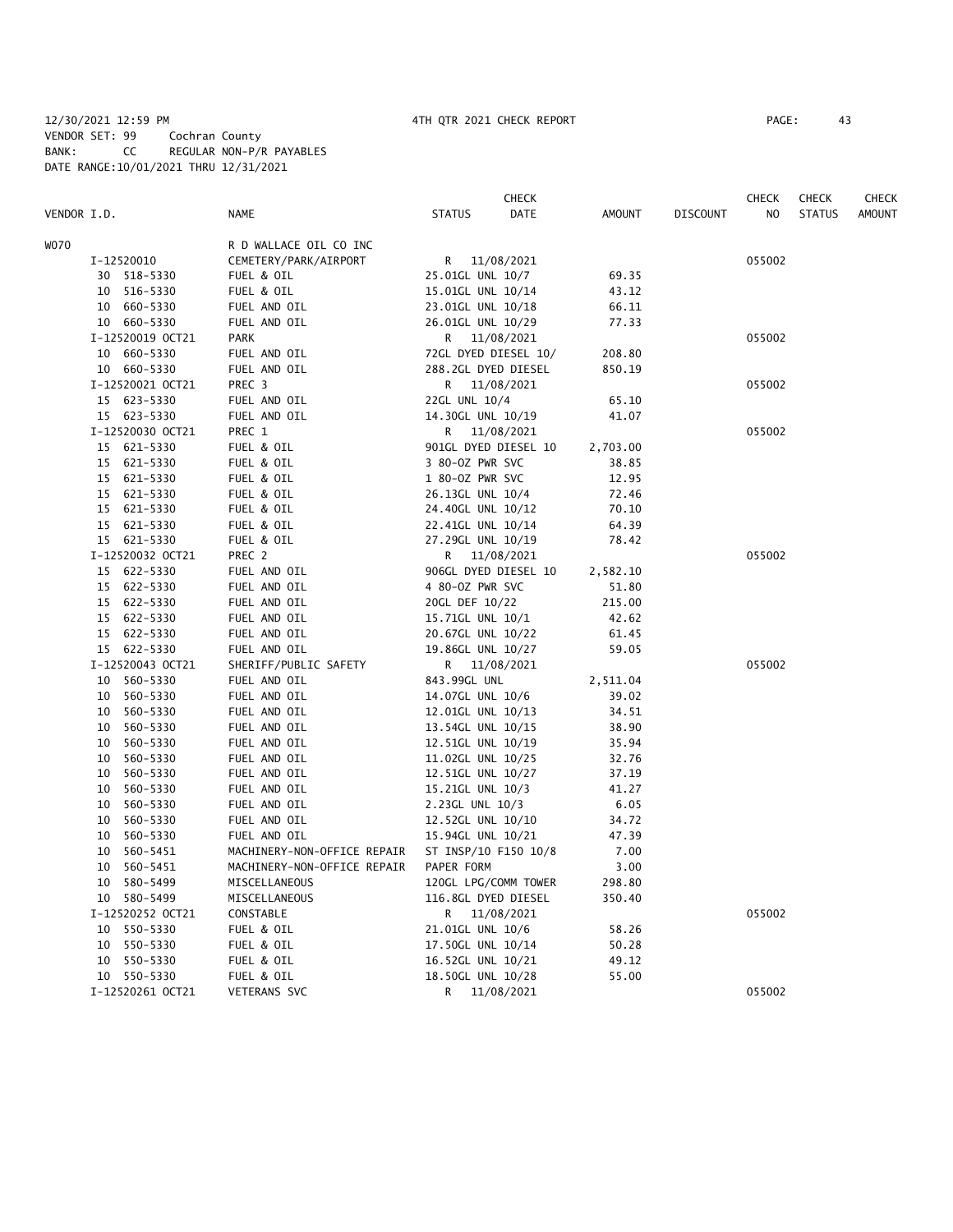12/30/2021 12:59 PM 4TH QTR 2021 CHECK REPORT PAGE: 44 VENDOR SET: 99 Cochran County BANK: CC REGULAR NON-P/R PAYABLES DATE RANGE:10/01/2021 THRU 12/31/2021

|             |            |                  |                                       |                     | <b>CHECK</b>           |               |                 | <b>CHECK</b>   | <b>CHECK</b>  | <b>CHECK</b>  |
|-------------|------------|------------------|---------------------------------------|---------------------|------------------------|---------------|-----------------|----------------|---------------|---------------|
| VENDOR I.D. |            |                  | <b>NAME</b>                           | <b>STATUS</b>       | <b>DATE</b>            | <b>AMOUNT</b> | <b>DISCOUNT</b> | N <sub>O</sub> | <b>STATUS</b> | <b>AMOUNT</b> |
| <b>WO70</b> |            |                  | R D WALLACE OIL CO INC                | (CONT)              |                        |               |                 |                |               |               |
|             |            | I-12520261 OCT21 | <b>VETERANS SVC</b>                   | R                   | 11/08/2021             |               |                 | 055002         |               |               |
|             |            | 10 405-5330      | FUEL AND OIL                          | 8.01GL UNL 10/4     |                        | 22.21         |                 |                |               |               |
|             |            | 10 405-5330      | FUEL AND OIL                          | 19.01GL UNL 10/14   |                        | 54.62         |                 |                |               |               |
|             |            | 10 405-5330      | FUEL AND OIL                          | 8GL UNL 10/15       |                        | 22.98         |                 |                |               | 11,303.72     |
| W164        |            |                  | WARREN CAT                            |                     |                        |               |                 |                |               |               |
|             |            | I-PS000599130    | PREC 3                                | R                   | 11/08/2021             |               |                 | 055003         |               |               |
|             |            | 15 623-5451      | REPAIRS                               |                     | 4/FUEL FILTER 500-04   | 75.80         |                 |                |               |               |
|             |            | 15 623-5451      | <b>REPAIRS</b>                        |                     | 2/FUEL FILTER 436-70   | 69.66         |                 |                |               |               |
|             |            | 15 623-5451      | REPAIRS                               | 4/OILCAT HYDRO      |                        | 70.40         |                 |                |               |               |
|             |            | I-PS020411780    | PREC 2                                |                     | R 11/08/2021           |               |                 | 055003         |               |               |
|             |            | 15 622-5451      | REPAIRS                               | AIR FILTER 577-1435 |                        | 111.84        |                 |                |               | 327.70        |
| W193        |            |                  | WESTWARD AUTOMOTIVE REPAIR LLC        |                     |                        |               |                 |                |               |               |
|             | I-1396     |                  | SHERIFF                               | R                   | 11/08/2021             |               |                 | 055004         |               |               |
|             |            | 10 560-5451      | MACHINERY-NON-OFFICE REPAIR           |                     | R/R FUEL PUMP/RPL DR   | 250.00        |                 |                |               |               |
|             |            | 10 560-5451      | MACHINERY-NON-OFFICE REPAIR           | DRIVE SHAFT         |                        | 1,160.00      |                 |                |               |               |
|             |            | 10 560-5451      | MACHINERY-NON-OFFICE REPAIR           | FUEL PUMP MODULE    |                        | 295.56        |                 |                |               |               |
|             |            | 10 560-5451      | MACHINERY-NON-OFFICE REPAIR           | SHOP SUPPLIES       |                        | 1.50          |                 |                |               |               |
|             |            | 10 560-5451      | MACHINERY-NON-OFFICE REPAIR           | HAZ WASTE FEE       |                        | 7.00          |                 |                |               |               |
|             | $I - 1406$ |                  | SHERIFF                               |                     | R 11/08/2021           |               |                 | 055004         |               |               |
|             |            | 10 560-5451      | MACHINERY-NON-OFFICE REPAIR           | R/R A-C CONDENSER   |                        | 187.50        |                 |                |               |               |
|             |            | 10 560-5451      | MACHINERY-NON-OFFICE REPAIR           | CONDENSER           |                        | 359.55        |                 |                |               |               |
|             |            | 10 560-5451      | MACHINERY-NON-OFFICE REPAIR           | <b>FREON</b>        |                        | 19.98         |                 |                |               |               |
|             |            | 10 560-5451      | MACHINERY-NON-OFFICE REPAIR           | SHOP SUPPLIES       |                        | 1.50          |                 |                |               |               |
|             |            | 10 560-5451      | MACHINERY-NON-OFFICE REPAIR           | HAZ WASTE FEE       |                        | 4.25          |                 |                |               |               |
|             | $I - 1407$ |                  | SHERIFF                               |                     | R 11/08/2021           |               |                 | 055004         |               |               |
|             |            | 10 560-5451      | MACHINERY-NON-OFFICE REPAIR           |                     | OIL CHG, FLUIDS, FILTE | 20.00         |                 |                |               |               |
|             |            | 10 560-5451      | MACHINERY-NON-OFFICE REPAIR           | HAZ WASTE FEE       |                        | 1.75          |                 |                |               |               |
|             | $I - 1408$ |                  | SHERIFF                               |                     | R 11/08/2021           |               |                 | 055004         |               |               |
|             |            | 10 560-5451      | MACHINERY-NON-OFFICE REPAIR           |                     | OIL CHG, FLUIDS, FILTE | 20.00         |                 |                |               |               |
|             |            | 10 560-5451      | MACHINERY-NON-OFFICE REPAIR           | HAZ WASTE FEE       |                        | 1.75          |                 |                |               | 2,330.34      |
| W246        |            |                  | IMPERIAL BAY & PAPER CO, LLC          |                     |                        |               |                 |                |               |               |
|             |            | I-L041271        | <b>COURTHOUSE</b>                     | R                   | 11/08/2021             |               |                 | 055005         |               |               |
|             |            | 10 510-5332      | CUSTODIAL SUPPLIES                    | 1CS FABULOSO        |                        | 67.20         |                 |                |               |               |
|             |            | 10 510-5332      | CUSTODIAL SUPPLIES                    | 1CS BOWL CLEANER    |                        | 45.45         |                 |                |               | 112.65        |
| X001        |            |                  | XCEL ENERGY                           |                     |                        |               |                 |                |               |               |
|             |            |                  | I-54-1324315-7 10/25 ALMOST ALL DEPTS | R                   | 11/08/2021             |               |                 | 055006         |               |               |
|             |            | 30 518-5440      | UTILITIES                             |                     | 300210167 RUNWAY LIG   | 55.94         |                 |                |               |               |
|             |            | 10 510-5440      | UTILITIES                             |                     | 300240736 COURTHOUSE   | 1,209.12      |                 |                |               |               |
|             | 10         | 580-5440         | UTILITIES [TOWER]                     | 300282806 TOWER     |                        | 34.75         |                 |                |               |               |
|             |            | 15 621-5440      | UTILITIES                             |                     | 300294119 PREC 1 SHO   | 53.77         |                 |                |               |               |
|             | 10         | 650-5440         | UTILITIES                             | 300338546 LIBRARY   |                        | 152.14        |                 |                |               |               |
|             | 10         | 652-5440         | UTILITIES                             | 300342232 MUSEUM    |                        | 74.28         |                 |                |               |               |
|             |            | 10 662-5440      | UTILITIES                             |                     | 300390484 ACTIVITY B   | 446.89        |                 |                |               |               |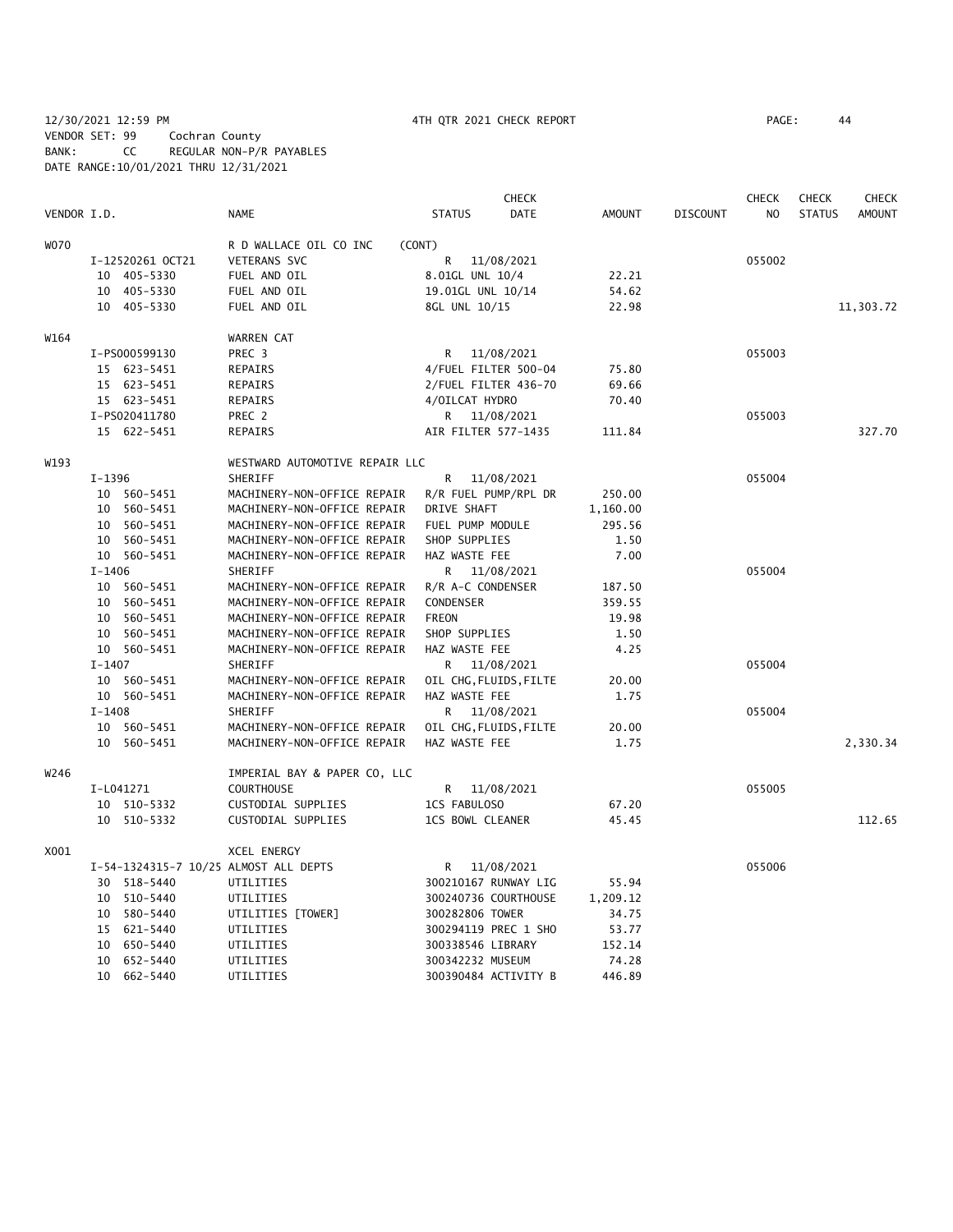12/30/2021 12:59 PM 4TH QTR 2021 CHECK REPORT PAGE: 45 VENDOR SET: 99 Cochran County BANK: CC REGULAR NON-P/R PAYABLES DATE RANGE:10/01/2021 THRU 12/31/2021

|             |         |                 | <b>CHECK</b>                          |                     |                      |          |                 | <b>CHECK</b> | <b>CHECK</b>  | <b>CHECK</b>  |
|-------------|---------|-----------------|---------------------------------------|---------------------|----------------------|----------|-----------------|--------------|---------------|---------------|
| VENDOR I.D. |         |                 | <b>NAME</b>                           | <b>STATUS</b>       | <b>DATE</b>          | AMOUNT   | <b>DISCOUNT</b> | NO.          | <b>STATUS</b> | <b>AMOUNT</b> |
| X001        |         |                 | <b>XCEL ENERGY</b><br>(CONT)          |                     |                      |          |                 |              |               |               |
|             |         |                 | I-54-1324315-7 10/25 ALMOST ALL DEPTS | R                   | 11/08/2021           |          |                 | 055006       |               |               |
|             |         | 10 660-5440     | UTILITIES & IRRIGATION                | 300410370 PARK      |                      | 235.68   |                 |              |               |               |
|             | 10      | 660-5440        | UTILITIES & IRRIGATION                |                     | 300457515 PARK/SHOP  | 29.91    |                 |              |               |               |
|             | 10      | 516-5440        | UTILITIES                             | 300555198 CEMETERY  |                      | 95.45    |                 |              |               |               |
|             | 10      | 660-5440        | UTILITIES & IRRIGATION                | 300587052 SHOWBARN  |                      | 37.34    |                 |              |               |               |
|             |         | 10 660-5440     | UTILITIES & IRRIGATION                |                     | 300587753 RODEO GROU | 24.47    |                 |              |               |               |
|             |         | 10 409-5440     | UTILITIES                             | 300588989 ANNEX     |                      | 31.15    |                 |              |               |               |
|             |         | 10 516-5440     | UTILITIES                             | 300603417 CEMETERY  |                      | 16.26    |                 |              |               |               |
|             |         | 10 516-5440     | UTILITIES                             |                     | 300637038 CEMETERY S | 168.41   |                 |              |               | 2,665.56      |
| E057        |         |                 | ELECTION SYSTEMS & SOFTWARE           |                     |                      |          |                 |              |               |               |
|             |         | I-CE CD2010143  | <b>ELECTIONS</b>                      | R                   | 11/08/2021           |          |                 | 055007       |               |               |
|             |         | 10 490-5335     | ELECTION SUPPLIES                     | PREC TABULATOR      |                      | 551.25   |                 |              |               |               |
|             |         | 10 490-5335     | ELECTION SUPPLIES                     | REPORTING SETUP     |                      | 551.25   |                 |              |               |               |
|             |         | 10 490-5335     | ELECTION SUPPLIES                     | 5 BALLOT FACES      |                      | 88.25    |                 |              |               |               |
|             |         | 10 490-5335     | <b>ELECTION SUPPLIES</b>              | <b>BALLOT TYPES</b> |                      | 82.70    |                 |              |               |               |
|             |         | 10 490-5335     | <b>ELECTION SUPPLIES</b>              | 8 CONTESTS ISSUES   |                      | 155.60   |                 |              |               |               |
|             |         | 10 490-5335     | ELECTION SUPPLIES                     | 5 PRECINCTS         |                      | 49.50    |                 |              |               |               |
|             |         | 10 490-5335     | ELECTION SUPPLIES                     |                     | 16 CANDIDATE RESPONS | 134.40   |                 |              |               |               |
|             |         | 10 490-5335     | <b>ELECTION SUPPLIES</b>              | 2 MEDIA BURN/EQC    |                      | 26.30    |                 |              |               |               |
|             |         | 10 490-5335     | <b>ELECTION SUPPLIES</b>              |                     | 8 MEDIA BURN-DS200 P | 105.20   |                 |              |               |               |
|             |         | 10 490-5335     | ELECTION SUPPLIES                     |                     | 12 MEDIA BURN-EXPRES | 157.80   |                 |              |               |               |
|             |         | 10 490-5335     | <b>ELECTION SUPPLIES</b>              |                     | MEDIA BURN-REPORTING | 13.15    |                 |              |               |               |
|             |         | 10 490-5335     | <b>ELECTION SUPPLIES</b>              | RENTAL-MEDIA        |                      | 45.00    |                 |              |               |               |
|             |         | 10 490-5335     | ELECTION SUPPLIES                     | FREIGHT             |                      | 75.45    |                 |              |               |               |
|             |         | I-CE CD2010264  | <b>ELECTIONS</b>                      | R.                  | 11/08/2021           |          |                 | 055007       |               |               |
|             |         | 10 490-5335     | <b>ELECTION SUPPLIES</b>              | 1 EARLY VOTING KIT  |                      | 64.85    |                 |              |               |               |
|             |         | 10 490-5335     | ELECTION SUPPLIES                     |                     | 5 ELECTION VOTING K  | 218.90   |                 |              |               |               |
|             |         | 10 490-5335     | ELECTION SUPPLIES                     | FREIGHT             |                      | 25.48    |                 |              |               | 2,345.08      |
| H324        |         |                 | HILLIARD OFFICE SOLUTIONS, LTD        |                     |                      |          |                 |              |               |               |
|             |         | I-610597 110821 | NON-DEPT'L/SHERIFF/CO JDG             | R.                  | 11/08/2021           |          |                 | 055008       |               |               |
|             |         | 10 409-5411     | MAINTENANCE CONTRACTS                 | 3 SERVERS           |                      | 525.00   |                 |              |               |               |
|             |         | 10 409-5411     | MAINTENANCE CONTRACTS                 | 55 WORKSTATIONS     |                      | 2,475.00 |                 |              |               |               |
|             |         | 10 409-5411     | MAINTENANCE CONTRACTS                 |                     | 58 FORTIFY END POINT | 377.00   |                 |              |               |               |
|             | 10      | 409-5411        | MAINTENANCE CONTRACTS                 | 58 SECURE ANYWHERE  |                      | 116.00   |                 |              |               |               |
|             | 10      | 409-5411        | MAINTENANCE CONTRACTS                 | ALTO TIME BASED     |                      | 99.00    |                 |              |               |               |
|             |         | 10 560-5310     | OFFICE SUPPLIES                       | OFC 365 OCT 21      |                      | 12.50    |                 |              |               |               |
|             |         | 15 610-5310     | OFFICE SUPPLIES                       | OFC 365 OCT 21      |                      | 12.50    |                 |              |               | 3,617.00      |
| V035        |         |                 | VARIVERGE, LLC                        |                     |                      |          |                 |              |               |               |
|             | I-35115 |                 | TAX A/C                               | R                   | 11/08/2021           |          |                 | 055009       |               |               |
|             |         | 10 499-5408     | TAX ROLL                              | 6600 ENVELOPES      |                      | 330.00   |                 |              |               |               |
|             |         | 10 499-5408     | TAX ROLL                              | FREIGHT             |                      | 25.00    |                 |              |               | 355.00        |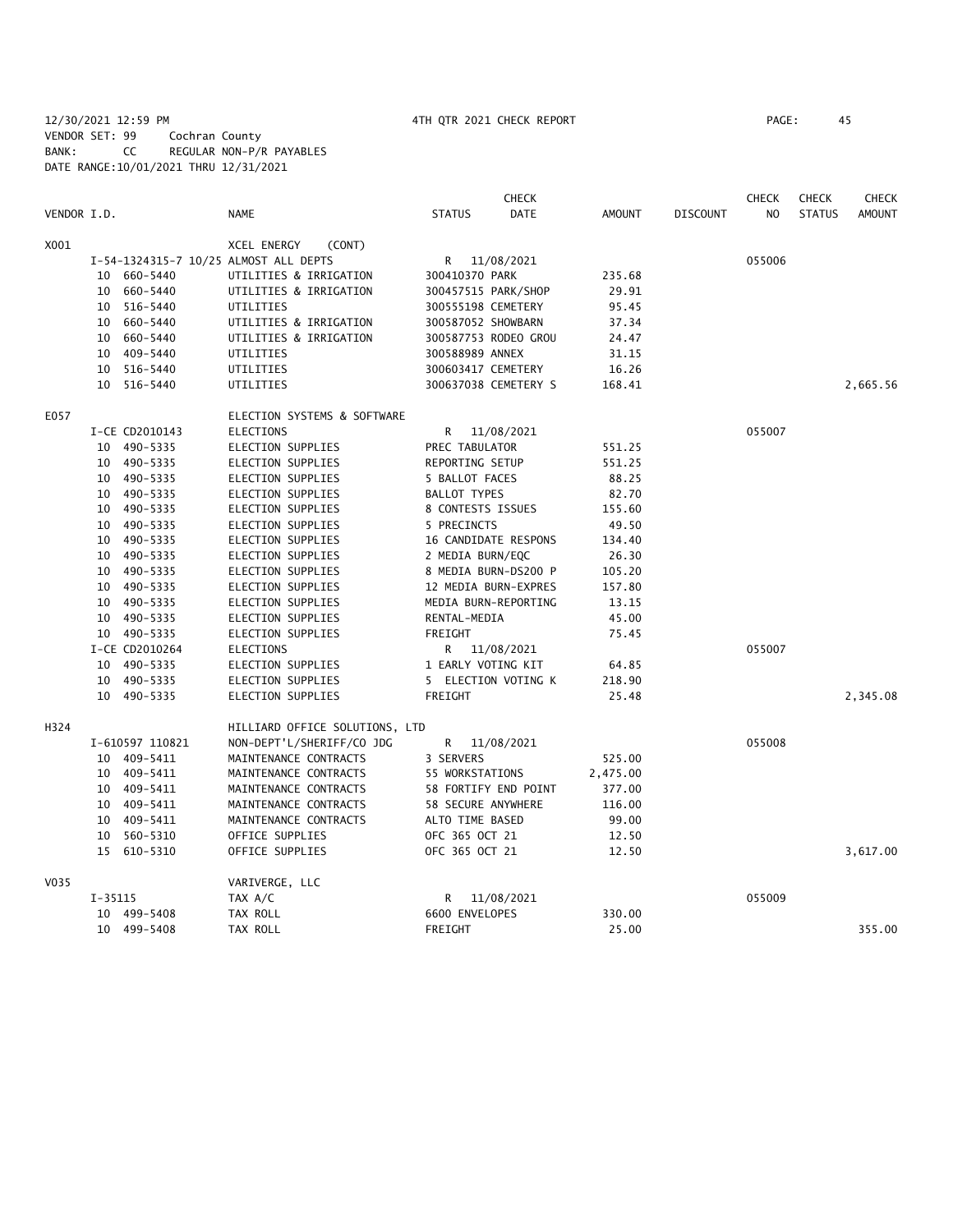## 12/30/2021 12:59 PM 4TH QTR 2021 CHECK REPORT PAGE: 46 VENDOR SET: 99 Cochran County BANK: CC REGULAR NON-P/R PAYABLES DATE RANGE:10/01/2021 THRU 12/31/2021

|                  |             |                                    |               |                   | <b>CHECK</b> |               |                 | <b>CHECK</b>   | <b>CHECK</b>  | <b>CHECK</b>  |
|------------------|-------------|------------------------------------|---------------|-------------------|--------------|---------------|-----------------|----------------|---------------|---------------|
| VENDOR I.D.      |             | <b>NAME</b>                        | <b>STATUS</b> |                   | <b>DATE</b>  | <b>AMOUNT</b> | <b>DISCOUNT</b> | N <sub>O</sub> | <b>STATUS</b> | <b>AMOUNT</b> |
| <b>B300</b>      |             | SUSAN BANMAN                       |               |                   |              |               |                 |                |               |               |
|                  |             | I-GR JURY RE 111821 DISTRICT COURT |               | R 11/18/2021      |              |               |                 | 055010         |               |               |
|                  | 10 435-5491 | GRAND JURY                         |               | GRAND JURY RECALL |              | 40.00         |                 |                |               | 40.00         |
| B314             |             | PATRICIA BARRON                    |               |                   |              |               |                 |                |               |               |
|                  |             | I-GR JURY RE 111821 DISTRICT COURT |               | R 11/18/2021      |              |               |                 | 055011         |               |               |
|                  | 10 435-5491 | <b>GRAND JURY</b>                  |               | GRAND JURY RECALL |              | 40.00         |                 |                |               | 40.00         |
| C396             |             | MARY V COFFMAN                     |               |                   |              |               |                 |                |               |               |
|                  |             | I-GR JURY RE 111821 DISTRICT COURT |               | R 11/18/2021      |              |               |                 | 055012         |               |               |
|                  | 10 435-5491 | GRAND JURY                         |               | GRAND JURY RECALL |              | 40.00         |                 |                |               | 40.00         |
| C431             |             | ALANA CASTANEDA                    |               |                   |              |               |                 |                |               |               |
|                  |             | I-GR JURY RE 111821 DISTRICT COURT |               | R 11/18/2021      |              |               |                 | 055013         |               |               |
|                  | 10 435-5491 | <b>GRAND JURY</b>                  |               | GRAND JURY RECALL |              | 40.00         |                 |                |               | 40.00         |
| G284             |             | WATSON GARCIA                      |               |                   |              |               |                 |                |               |               |
|                  |             | I-GR JURY RE 111821 DISTRICT COURT |               | R 11/18/2021      |              |               |                 | 055014         |               |               |
|                  | 10 435-5491 | GRAND JURY                         |               | GRAND JURY RECALL |              | 40.00         |                 |                |               | 40.00         |
| H <sub>274</sub> |             | TAMMIE LOUISE HUGHES               |               |                   |              |               |                 |                |               |               |
|                  |             | I-GR JURY RE 111821 DISTRICT COURT |               | R 11/18/2021      |              |               |                 | 055015         |               |               |
|                  | 10 435-5491 | GRAND JURY                         |               | GRAND JURY RECALL |              | 40.00         |                 |                |               | 40.00         |
| H327             |             | RUBEN HINOJOS                      |               |                   |              |               |                 |                |               |               |
|                  |             | I-GR JURY RE 111821 DISTRICT COURT |               | R 11/18/2021      |              |               |                 | 055016         |               |               |
|                  | 10 435-5491 | GRAND JURY                         |               | GRAND JURY RECALL |              | 40.00         |                 |                |               | 40.00         |
| P267             |             | JOSHUA PATTERSON                   |               |                   |              |               |                 |                |               |               |
|                  |             | I-GR JURY RE 111821 DISTRICT COURT |               | R 11/18/2021      |              |               |                 | 055017         |               |               |
|                  | 10 435-5491 | <b>GRAND JURY</b>                  |               | GRAND JURY RECALL |              | 40.00         |                 |                |               | 40.00         |
| P268             |             | <b>GEOVANI PEREZ</b>               |               |                   |              |               |                 |                |               |               |
|                  |             | I-GR JURY RE 111821 DISTRICT COURT |               | R 11/18/2021      |              |               |                 | 055018         |               |               |
|                  | 10 435-5491 | <b>GRAND JURY</b>                  |               | GRAND JURY RECALL |              | 40.00         |                 |                |               | 40.00         |
| R254             |             | EDWIN REEVES                       |               |                   |              |               |                 |                |               |               |
|                  |             | I-GR JURY RE 111821 DISTRICT COURT |               | R 11/18/2021      |              |               |                 | 055019         |               |               |
|                  | 10 435-5491 | <b>GRAND JURY</b>                  |               | GRAND JURY RECALL |              | 40.00         |                 |                |               | 40.00         |
| S349             |             | <b>BRENDA SHAW</b>                 |               |                   |              |               |                 |                |               |               |
|                  |             | I-GR JURY RE 111821 DISTRICT COURT |               | R 11/18/2021      |              |               |                 | 055020         |               |               |
|                  | 10 435-5491 | GRAND JURY                         |               | GRAND JURY RECALL |              | 40.00         |                 |                |               | 40.00         |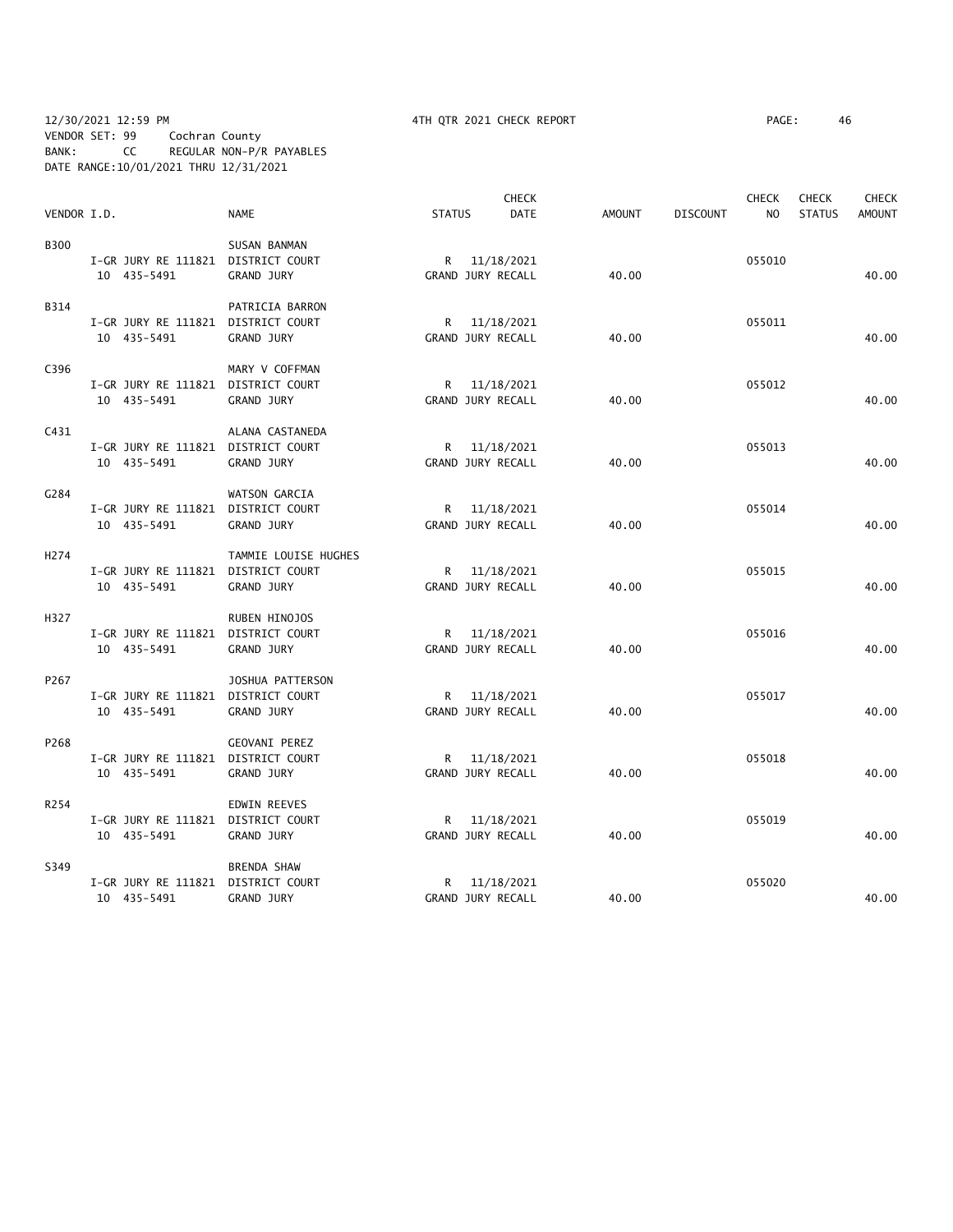12/30/2021 12:59 PM 4TH QTR 2021 CHECK REPORT PAGE: 47 VENDOR SET: 99 Cochran County BANK: CC REGULAR NON-P/R PAYABLES DATE RANGE:10/01/2021 THRU 12/31/2021

|                  |                                    |                                            |                             | <b>CHECK</b> |               |                 | <b>CHECK</b>   | <b>CHECK</b>  | CHECK         |
|------------------|------------------------------------|--------------------------------------------|-----------------------------|--------------|---------------|-----------------|----------------|---------------|---------------|
| VENDOR I.D.      |                                    | <b>NAME</b>                                | <b>STATUS</b>               | DATE         | <b>AMOUNT</b> | <b>DISCOUNT</b> | N <sub>O</sub> | <b>STATUS</b> | <b>AMOUNT</b> |
| T260             |                                    | MELISSA TRULL                              |                             |              |               |                 |                |               |               |
|                  | I-GR JURY RE 111821 DISTRICT COURT |                                            | R                           | 11/18/2021   |               |                 | 055021         |               |               |
|                  | 10 435-5491                        | <b>GRAND JURY</b>                          | GRAND JURY RECALL           |              | 40.00         |                 |                |               | 40.00         |
| T316             |                                    | GEORGE TREJO, JR                           |                             |              |               |                 |                |               |               |
|                  | I-GR JURY RE 111821 DISTRICT COURT |                                            | R                           | 11/18/2021   |               |                 | 055022         |               |               |
|                  | 10 435-5491                        | <b>GRAND JURY</b>                          | GRAND JURY RECALL           |              | 40.00         |                 |                |               | 40.00         |
| A178             |                                    | AMAZON                                     |                             |              |               |                 |                |               |               |
|                  | I-848374898587                     | ELECTIONS                                  | R <sub>a</sub>              | 11/29/2021   |               |                 | 055039         |               |               |
|                  | 10 490-5335                        | ELECTION SUPPLIES                          | PRTBLE USB THUMB DRV        |              | 39.99         |                 |                |               |               |
|                  | I-868553947865                     | ELECTIONS                                  | R 11/29/2021                |              |               |                 | 055039         |               |               |
|                  | 10 490-5335                        | ELECTION SUPPLIES                          | HP LAPTOP 5CG1274Z5G        |              | 649.99        |                 |                |               |               |
|                  | I-874587666838                     | ELECTIONS                                  | R 11/29/2021                |              |               |                 | 055039         |               |               |
|                  | 10 490-5335                        | ELECTION SUPPLIES                          | <b>iSTORAGE DISKASHUR P</b> |              | 213.20        |                 |                |               | 903.18        |
| A256             |                                    | SAVANNAH AMALLA                            |                             |              |               |                 |                |               |               |
|                  | I-DW#19470                         | ACTIVITY BLDG                              | R 11/29/2021                |              |               |                 | 055040         |               |               |
|                  | 10 000-4370.101                    | RENT-ACTIVITY BUILDING                     | REF DEP FOR 10/16/21        |              | 100.00        |                 |                |               | 100.00        |
|                  |                                    |                                            |                             |              |               |                 |                |               |               |
| A266             |                                    | AXON ENTERPRISES, INC                      |                             |              |               |                 |                |               |               |
|                  | I-INUS025650                       | SHERIFF                                    | R 11/29/2021                |              |               |                 | 055041         |               |               |
|                  | 10 560-5334                        | OTHER SUPPLIES                             | 7 TASER BATTERY PK          |              | 497.42        |                 |                |               | 497.42        |
| B026             |                                    | BLEDSOE WATER SUPPLY CORP                  |                             |              |               |                 |                |               |               |
|                  | $I-3004$ 11/21                     | PREC 3                                     | R 11/29/2021                |              |               |                 | 055042         |               |               |
|                  | 15 623-5440                        | UTILITIES                                  | 420GL WATER OCT 2021        |              | 22.00         |                 |                |               |               |
|                  | 15 623-5440                        | UTILITIES                                  | ASSESSMENT FEE              |              | 0.11          |                 |                |               | 22.11         |
| C084             |                                    | CLERK, SEVENTH COURT OF APPEAL             |                             |              |               |                 |                |               |               |
|                  | $I-OCT$ 21                         | STATE FEES                                 | R                           | 11/29/2021   |               |                 | 055043         |               |               |
|                  | 90 000-2379.002                    | 7th Crt of Appeal Gov't22.2081COUNTY COURT |                             |              | 5.00          |                 |                |               | 5.00          |
|                  |                                    |                                            |                             |              |               |                 |                |               |               |
| C <sub>165</sub> |                                    | CITY OF MORTON                             |                             |              |               |                 |                |               |               |
|                  | $I-11/17/21$                       | CEMETERY                                   | R                           | 11/29/2021   |               |                 | 055044         |               |               |
|                  | 10 516-5486                        | CONTRACT LABOR-OPEN CLOSE                  | RICKY WEBB 11/13/21         |              | 300.00        |                 |                |               | 300.00        |
| C290             |                                    | CENTER POINT LARGE PRINT                   |                             |              |               |                 |                |               |               |
|                  | I-1888316                          | LIBRARY                                    | R                           | 11/29/2021   |               |                 | 055045         |               |               |
|                  | 10 650-5590                        | <b>BOOKS</b>                               | THE BOOK OF MAGIC           |              | 39.95         |                 |                |               |               |
|                  | 10 650-5590                        | <b>BOOKS</b>                               | THREE SISTERS               |              | 39.95         |                 |                |               |               |
|                  | 10 650-5590                        | <b>BOOKS</b>                               | A COWBOY CHRISTMAS L        |              | 39.95         |                 |                |               |               |
|                  | 10 650-5590                        | <b>BOOKS</b>                               | WHILE WE WERE DATING        |              | 39.95         |                 |                |               |               |
|                  | 10 650-5590                        | <b>BOOKS</b>                               | THE LAST THING HE TO        |              | 39.95         |                 |                |               |               |
|                  | 10 650-5590                        | <b>BOOKS</b>                               | ENEMY AT THE GATES          |              | 39.95         |                 |                |               |               |

10 650-5590 BOOKS DISC 95.88CR 143.82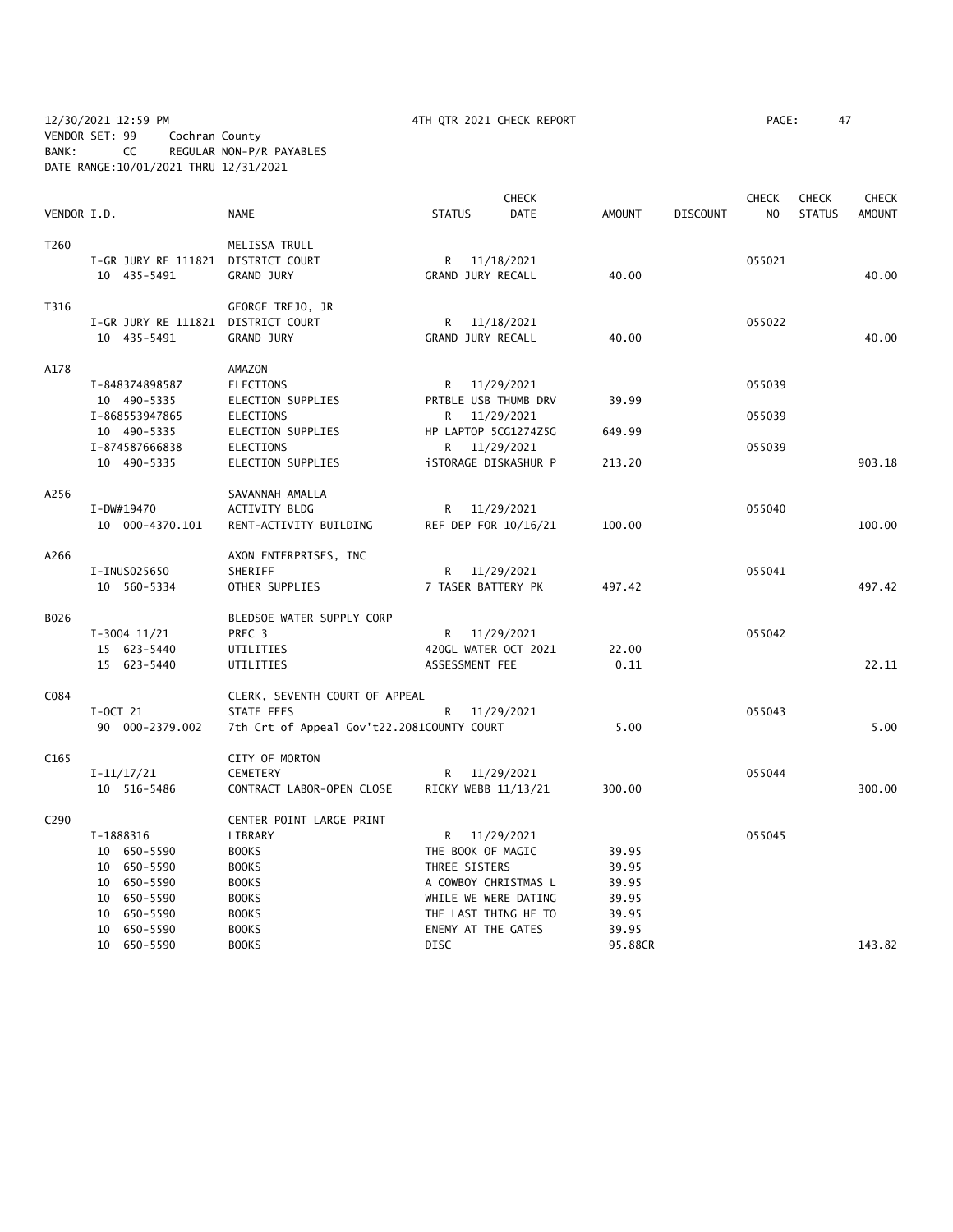12/30/2021 12:59 PM 4TH QTR 2021 CHECK REPORT PAGE: 48 VENDOR SET: 99 Cochran County BANK: CC REGULAR NON-P/R PAYABLES DATE RANGE:10/01/2021 THRU 12/31/2021

|             |                   |                                |                    | <b>CHECK</b>         |               |                 | <b>CHECK</b>   | <b>CHECK</b>  | <b>CHECK</b>  |
|-------------|-------------------|--------------------------------|--------------------|----------------------|---------------|-----------------|----------------|---------------|---------------|
| VENDOR I.D. |                   | <b>NAME</b>                    | <b>STATUS</b>      | <b>DATE</b>          | <b>AMOUNT</b> | <b>DISCOUNT</b> | N <sub>O</sub> | <b>STATUS</b> | <b>AMOUNT</b> |
| C340        |                   | COUNTY INFORMATION RESOURCE AG |                    |                      |               |                 |                |               |               |
|             | I-S0P015170       | NON-DEPT'L                     |                    | R 11/29/2021         |               |                 | 055046         |               |               |
|             | 10 409-5420       | TELECOMMUNICATIONS             |                    | 35 EMAIL ACCTS OCT 2 | 70.00         |                 |                |               | 70.00         |
| C427        |                   | CMMS CPAs & ADVISORS PLLC      |                    |                      |               |                 |                |               |               |
|             | I-68529/'20 AUDIT | NON-DEPT'L                     | R                  | 11/29/2021           |               |                 | 055047         |               |               |
|             | 10 409-5401       | OUTSIDE AUDIT                  |                    | ANNUAL AUDIT CALENDA | 20,000.00     |                 |                |               | 20,000.00     |
| C430        |                   | CAPITAL ONE                    |                    |                      |               |                 |                |               |               |
|             | I-1638780120      | JAIL/MEDS                      |                    | R 11/29/2021         |               |                 | 055048         |               |               |
|             | 10 512-5391       | MEDICAL CARE-PRISONERS         | RX/PUENTE          |                      | 4.00          |                 |                |               |               |
|             | 10 512-5391       | MEDICAL CARE-PRISONERS         | RX/PUENTE          |                      | 9.00          |                 |                |               |               |
|             | 10 512-5499       | MISCELLANEOUS                  | FIN CHG 11/1/21    |                      | 0.03          |                 |                |               | 13.03         |
| C436        |                   | A-7 AUSTIN, LTD                |                    |                      |               |                 |                |               |               |
|             | $I - 38010$       | AUDITOR/TREASURER              |                    | R 11/29/2021         |               |                 | 055049         |               |               |
|             | 10 495-5310       | OFFICE SUPPLIES                | 7/8 OF 6000 CHECKS |                      | 472.97        |                 |                |               |               |
|             | 10 497-5310       | OFFICE SUPPLIES                | 1/8 OF 6000 CHECKS |                      | 67.57         |                 |                |               |               |
|             | 10 495-5310       | OFFICE SUPPLIES                | 7/8 FREIGHT        |                      | 69.42         |                 |                |               |               |
|             | 10 497-5310       | OFFICE SUPPLIES                | 1/8 FREIGHT        |                      | 9.92          |                 |                |               | 619.88        |
| D016        |                   | DELL MARKETING LP              |                    |                      |               |                 |                |               |               |
|             | I-10532129494     | TREASURER                      | R.                 | 11/29/2021           |               |                 | 055050         |               |               |
|             | 10 497-5310       | OFFICE SUPPLIES                | DELL 110v FUSER    |                      | 125.54        |                 |                |               | 125.54        |
| D048        |                   | DATA-LINE OFFICE SYSTEMS       |                    |                      |               |                 |                |               |               |
|             | I-IN137592        | EXTENSION SVC                  |                    | R 11/29/2021         |               |                 | 055051         |               |               |
|             | 10 665-5411       | MAINTENANCE CONTRACTS          |                    | COPIER MAINT 7/5-8/4 | 33.10         |                 |                |               |               |
|             | I-IN137593        | EXTENSION SVC                  | R                  | 11/29/2021           |               |                 | 055051         |               |               |
|             | 10 665-5411       | MAINTENANCE CONTRACTS          |                    | COPIER MAINT 8/5-9/4 | 33.10         |                 |                |               |               |
|             | I-IN137594        | EXTENSION SVC                  |                    | R 11/29/2021         |               |                 | 055051         |               |               |
|             | 10 665-5411       | MAINTENANCE CONTRACTS          |                    | COPIER MAINT 9/5-10/ | 33.10         |                 |                |               |               |
|             | I-IN137595        | EXTENSION SVC                  | R.                 | 11/29/2021           |               |                 | 055051         |               |               |
|             | 10 665-5411       | MAINTENANCE CONTRACTS          |                    | COPIER MAINT 10/5-11 | 33.10         |                 |                |               |               |
|             | I-IN137596        | EXTENSION SVC                  | R.                 | 11/29/2021           |               |                 | 055051         |               |               |
|             | 10 665-5411       | MAINTENANCE CONTRACTS          |                    | COPIER MAINT 11/5-12 | 33.50         |                 |                |               | 165.90        |
| D196        |                   | JORGE DE LA CRUZ, SHERIFF      |                    |                      |               |                 |                |               |               |
|             | $I-11/08/21$      | JAIL                           | R.                 | 11/29/2021           |               |                 | 055052         |               |               |
|             | 10 512-5333       | FOOD-PRISONERS                 |                    | 1GL MILK/ALLSUP'S 10 | 3.99          |                 |                |               |               |
|             | 10 512-5333       | FOOD-PRISONERS                 |                    | 1DZ LG EGGS/ALLSUP'S | 1.59          |                 |                |               |               |
|             | 10 512-5333       | FOOD-PRISONERS                 |                    | 3DZ LG EGGS/ALLSUP'S | 4.77          |                 |                |               |               |
|             | 10 512-5392       | MISCELLANEOUS SUPPLIES         |                    | GLOVES/LEWIS FARM/LU | 7.59          |                 |                |               |               |
|             | 10 512-5392       | MISCELLANEOUS SUPPLIES         |                    | HELP HANDS/LEWIS FAR | 7.99          |                 |                |               |               |
|             | I-11/19/21 XPRT   | <b>JAIL</b>                    | R                  | 11/29/2021           |               |                 | 055052         |               |               |
|             | 10 512-5499       | MISCELLANEOUS                  |                    | MEAL/XPRT S LUZ 11/1 | 19.99         |                 |                |               |               |
|             | $I-11/23/21$ GRO  | <b>JAIL</b>                    |                    | R 11/29/2021         |               |                 | 055052         |               |               |
|             | 10 512-5333       | FOOD-PRISONERS                 |                    | CHILI SEASONING/FD 1 | 3.50          |                 |                |               |               |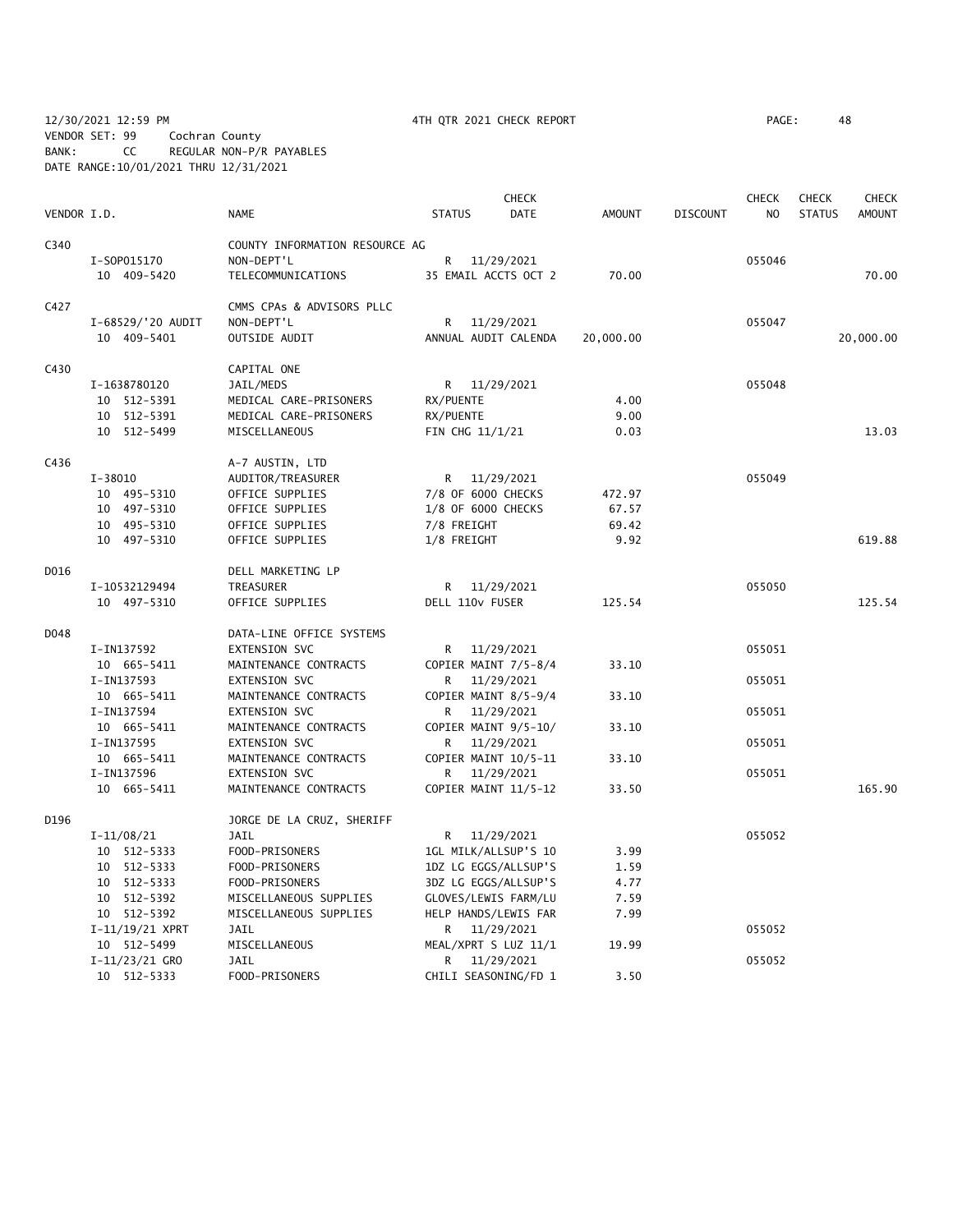# 12/30/2021 12:59 PM 4TH QTR 2021 CHECK REPORT PAGE: 49 VENDOR SET: 99 Cochran County BANK: CC REGULAR NON-P/R PAYABLES DATE RANGE:10/01/2021 THRU 12/31/2021

|                  |                           |                                |                     | <b>CHECK</b>           |               |                 | <b>CHECK</b>   | <b>CHECK</b>  | <b>CHECK</b>  |
|------------------|---------------------------|--------------------------------|---------------------|------------------------|---------------|-----------------|----------------|---------------|---------------|
| VENDOR I.D.      |                           | NAME                           | <b>STATUS</b>       | <b>DATE</b>            | <b>AMOUNT</b> | <b>DISCOUNT</b> | N <sub>O</sub> | <b>STATUS</b> | <b>AMOUNT</b> |
| D196             |                           | JORGE DE LA CRUZ, SHERIFF      | (CONT)              |                        |               |                 |                |               |               |
|                  | $I-11/23/21$ GRO          | JAIL                           | R                   | 11/29/2021             |               |                 | 055052         |               |               |
|                  | 10 512-5333               | FOOD-PRISONERS                 |                     | CELLO LETTUCE/ALLSUP   | 4.79          |                 |                |               |               |
|                  | 10 512-5333               | FOOD-PRISONERS                 |                     | 24 BIMBO BREAD 11/22   | 44.64         |                 |                |               |               |
|                  | I-JAIL TRNG 111421        | JAIL                           |                     | R 11/29/2021           |               |                 | 055052         |               |               |
|                  | 10 560-5427               | CONTINUING EDUCATION           |                     | MEALS: LUCIO 11/14-17  | 97.26         |                 |                |               |               |
|                  | I-XPRT GALLEGOS 1104 JAIL |                                |                     | R 11/29/2021           |               |                 | 055052         |               |               |
|                  | 10 512-5499               | MISCELLANEOUS                  |                     | MEALS: SCOTT, ELIDA 11 | 63.14         |                 |                |               |               |
|                  | 10 512-5392               | MISCELLANEOUS SUPPLIES         |                     | FEM PRODUCTS/LOVES 1   | 7.13          |                 |                |               | 266.38        |
| D207             |                           | DUFFY LAW FIRM, PC             |                     |                        |               |                 |                |               |               |
|                  | I-CPS#4586 110321         | DISTRICT COURT                 |                     | R 11/29/2021           |               |                 | 055053         |               |               |
|                  | 10 435-5400               | ATTORNEY AD LITEM              |                     | PERM HRG(NCM)/CPS#45   | 300.00        |                 |                |               |               |
|                  | I-CPS#4632 110321         | DISTRICT COURT                 | R                   | 11/29/2021             |               |                 | 055053         |               |               |
|                  | 10 435-5400               | ATTORNEY AD LITEM              |                     | PERM RVW(NCM)/CPS#46   | 300.00        |                 |                |               | 600.00        |
| D221             |                           | TEXAS DEPT OF INFORMATION RESO |                     |                        |               |                 |                |               |               |
|                  | I-MC20001021              | ELECTIONS/HAVA GRANT           | R                   | 11/29/2021             |               |                 | 055054         |               |               |
|                  | 10 490-5411               | MAINTENANCE CONTRACTS          |                     | 13HRS @\$196 SHARED T  | 2,423.00      |                 |                |               |               |
|                  | 10 490-5411               | MAINTENANCE CONTRACTS          | DIR RECOVERY FEE    |                        | 71.48         |                 |                |               |               |
|                  | 10 490-5411               | MAINTENANCE CONTRACTS          |                     | MULTI-SOURCING INTEG   | 227.30        |                 |                |               |               |
|                  | 10 490-5411               | MAINTENANCE CONTRACTS          | DIR RECOVERY FEE    |                        | 6.71          |                 |                |               | 2,728.49      |
| C <sub>031</sub> |                           | GRAINGER                       |                     |                        |               |                 |                |               |               |
|                  | I-9105429899              | PREC 1                         | R                   | 11/29/2021             |               |                 | 055055         |               |               |
|                  | 15 621-5356               | ROAD MATERIALS & SUPPLIES      |                     | 2 FLAME RESISTANT CO   | 348.86        |                 |                |               | 348.86        |
| G277             |                           | GOODWILL INDUSTRIES OF         |                     |                        |               |                 |                |               |               |
|                  | I-0003991                 | NON-DEPT'L                     |                     | R 11/29/2021           |               |                 | 055056         |               |               |
|                  | 10 409-5499               | MISCELLANEOUS                  |                     | 6 64-GAL BINS @7.50    | 45.00         |                 |                |               | 45.00         |
| H <sub>242</sub> |                           | DANA HEFLIN                    |                     |                        |               |                 |                |               |               |
|                  | I-POSTAGE 11/23/21        | LIBRARY                        |                     | R 11/29/2021           |               |                 | 055057         |               |               |
|                  | 10 650-5311               | POSTAL EXPENSES                | 2 SHEETS \$2 STAMPS |                        | 40.00         |                 |                |               | 40.00         |
| L057             |                           | L KENLEY, dba                  |                     |                        |               |                 |                |               |               |
|                  | $I-9623$                  | EXTENSION OFFICE               |                     | R 11/29/2021           |               |                 | 055058         |               |               |
|                  | 10 665-5571               | CAPITAL OUTLAY                 |                     | 2 DECALS/21 CHEV 250   | 45.00         |                 |                |               | 45.00         |
| L189             |                           | HOCKLEY COUNTY PUBLISHING CO.I |                     |                        |               |                 |                |               |               |
|                  | $I-10/27/21$              | COMMISSIONERS CT               | R                   | 11/29/2021             |               |                 | 055059         |               |               |
|                  | 15 610-5430               | LEGAL NOTICES                  |                     | NTC HRNG/REDISTRICTI   | 158.40        |                 |                |               | 158.40        |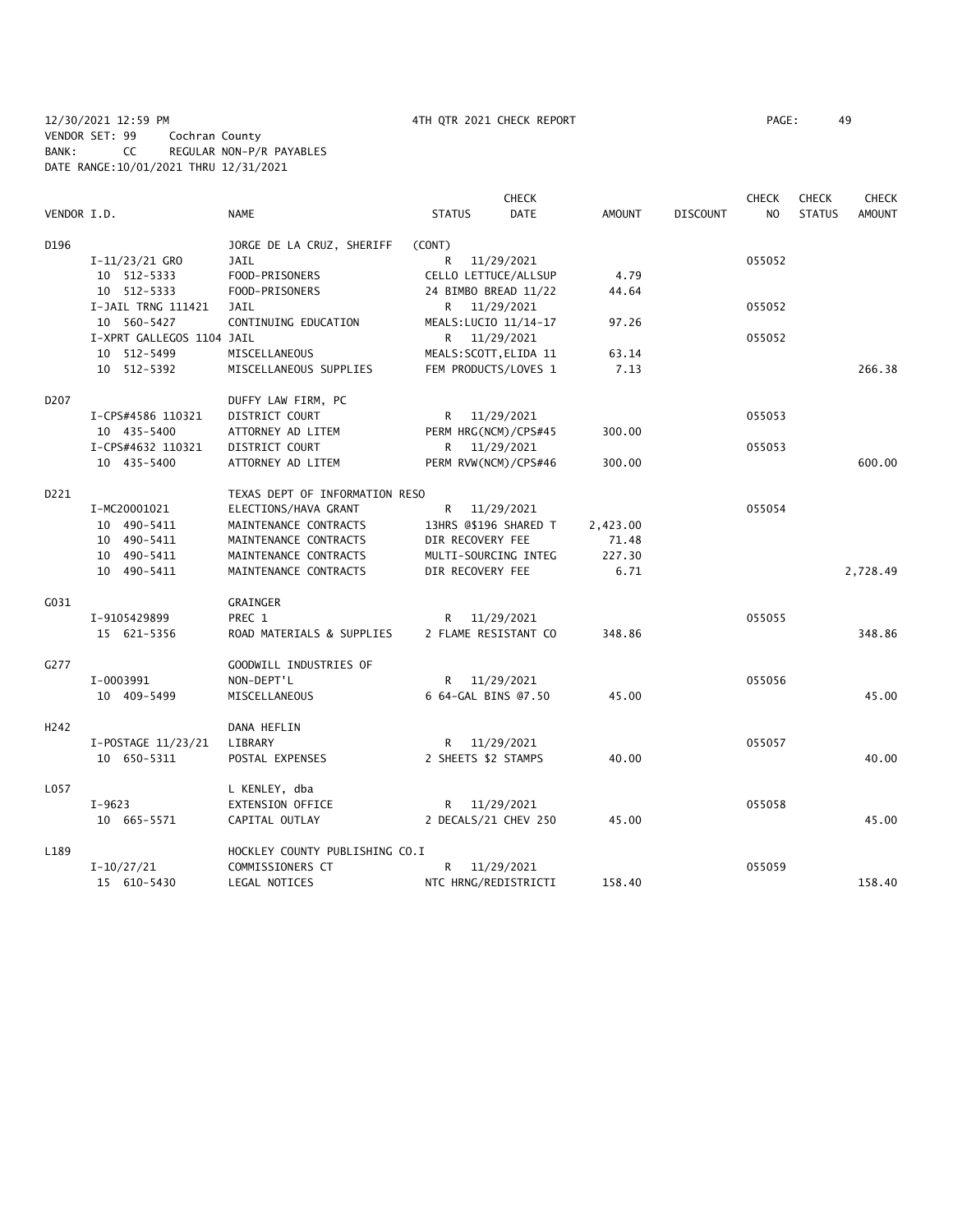12/30/2021 12:59 PM 4TH QTR 2021 CHECK REPORT PAGE: 50 VENDOR SET: 99 Cochran County BANK: CC REGULAR NON-P/R PAYABLES DATE RANGE:10/01/2021 THRU 12/31/2021

|             |                                         |                                |                      | <b>CHECK</b>         |               |                 | <b>CHECK</b>   | <b>CHECK</b>  | <b>CHECK</b>  |
|-------------|-----------------------------------------|--------------------------------|----------------------|----------------------|---------------|-----------------|----------------|---------------|---------------|
| VENDOR I.D. |                                         | <b>NAME</b>                    | <b>STATUS</b>        | <b>DATE</b>          | <b>AMOUNT</b> | <b>DISCOUNT</b> | N <sub>O</sub> | <b>STATUS</b> | <b>AMOUNT</b> |
| L197        |                                         | THE LIBRARY STORE, INC         |                      |                      |               |                 |                |               |               |
|             | I-539233                                | LIBRARY                        | R                    | 11/29/2021           |               |                 | 055060         |               |               |
|             | 10 650-5310                             | OFFICE SUPPLIES                |                      | 4 CHILDREN'S ROOM CH | 451.80        |                 |                |               |               |
|             | 10 650-5310                             | OFFICE SUPPLIES                | SHIPPING             |                      | 33.00         |                 |                |               | 484.80        |
| L227        |                                         | LYNN COUNTY SHERIFF'S OFFICE   |                      |                      |               |                 |                |               |               |
|             | I-102221                                | JAIL                           | R.                   | 11/29/2021           |               |                 | 055061         |               |               |
|             | 10 512-5391                             | MEDICAL CARE-PRISONERS         | RX/GEORGE ROMERO JR  |                      | 10.99         |                 |                |               |               |
|             | I-OCT 2021                              | <b>JAIL</b>                    | R                    | 11/29/2021           |               |                 | 055061         |               |               |
|             | 10 512-5499                             | MISCELLANEOUS                  |                      | 31 DAYS/GEORGE ROMER | 1,550.00      |                 |                |               | 1,560.99      |
| M347        |                                         | MATT K MORROW,                 |                      |                      |               |                 |                |               |               |
|             | I-#1649/PUENTE                          | DISTRICT COURT                 | R                    | 11/29/2021           |               |                 | 055062         |               |               |
|             | 10 435-5400                             | ATTORNEY AD LITEM              | PLEA(F)/PAUL PUENTE  |                      | 500.00        |                 |                |               |               |
|             | I-#1701/PUENTE                          | DISTRICT COURT                 | R                    | 11/29/2021           |               |                 | 055062         |               |               |
|             | 10 435-5400                             | ATTORNEY AD LITEM              | PLEA(F)/PAUL PUENTE  |                      | 500.00        |                 |                |               | 1,000.00      |
| M348        |                                         | JENNIFER MIRLL, PLLC           |                      |                      |               |                 |                |               |               |
|             | I-CPS#4586 11/3/21                      | DISTRICT COURT                 | R                    | 11/29/2021           |               |                 | 055063         |               |               |
|             | 10 435-5400                             | ATTORNEY AD LITEM              |                      | PERM/FINAL(NCF)/CPS# | 300.00        |                 |                |               |               |
|             | I-CPS#4632 110321                       | DISTRICT COURT                 |                      | R 11/29/2021         |               |                 | 055063         |               |               |
|             | 10 435-5400                             | ATTORNEY AD LITEM              |                      | PERM/FINAL(NCF)/CPS# | 300.00        |                 |                |               | 600.00        |
| N082        |                                         | NETDATA                        |                      |                      |               |                 |                |               |               |
|             | I-ND-003377                             | CLERK/JP/SHERIFF               | R                    | 11/29/2021           |               |                 | 055064         |               |               |
|             | 10 403-5411                             | MAINTENANCE CONTRACTS          | ANN SFWR MAINT 1/1/2 |                      | 7,175.00      |                 |                |               |               |
|             | 10 455-5411                             | MAINTENANCE CONTRACTS          | ANN SFWR MAINT 1/1/2 |                      | 5,555.00      |                 |                |               |               |
|             | 10 560-5411                             | MAINTENANCE CONTRACTS          | ANN SFWR MAINT 1/1/2 |                      | 10,760.00     |                 |                |               | 23,490.00     |
| P229        |                                         | PANHANDLE AREA JUVENILE PROBAT |                      |                      |               |                 |                |               |               |
|             | I-PAJPO DUES '21-'22 JUVENILE PROBATION |                                | R.                   | 11/29/2021           |               |                 | 055065         |               |               |
|             | 17 573-5499                             | OPERATING EXPENSES             | ANNUAL DUES/IVY WOOD |                      | 20.00         |                 |                |               | 20.00         |
| P232        |                                         | THE POLICE AND SHERIFFS PRESS, |                      |                      |               |                 |                |               |               |
|             | I-155001                                | SHERIFF                        | R.                   | 11/29/2021           |               |                 | 055066         |               |               |
|             | 10 560-5310                             | OFFICE SUPPLIES                | 2 ID CARD/E MONTGOME |                      | 30.00         |                 |                |               |               |
|             | 10 560-5310                             | OFFICE SUPPLIES                | SHIPPING             |                      | 2.58          |                 |                |               | 32.58         |
| S017        |                                         | SOUTH PLAINS E. M. S. INC      |                      |                      |               |                 |                |               |               |
|             | I-21/22 SPEMS                           | PUBLIC SAFETY*OTHER            | R.                   | 11/29/2021           |               |                 | 055067         |               |               |
|             | 10 580-5404                             | MEDICAL-E.M.S. SUBSIDIES       |                      | 2021/22 SPEMS ASSESS | 4,000.00      |                 |                |               | 4,000.00      |
| S242        |                                         | SAM'S CLUB                     |                      |                      |               |                 |                |               |               |
|             | I-'22MBRSHP DUES                        | SHERIFF                        | R                    | 11/29/2021           |               |                 | 055068         |               |               |
|             | 10 560-5481                             | DUES AND REGISTRATION          |                      | '22 PRIMARY/JORGE DE | 100.00        |                 |                |               |               |
|             | I-001231 111621                         | <b>JAIL</b>                    | R                    | 11/29/2021           |               |                 | 055068         |               |               |
|             | 10 512-5333                             | FOOD-PRISONERS                 | 2 WOLF BRAND CHILI   |                      | 19.28         |                 |                |               |               |
|             | 10 512-5333                             | FOOD-PRISONERS                 | 8PK ROTEL            |                      | 5.48          |                 |                |               |               |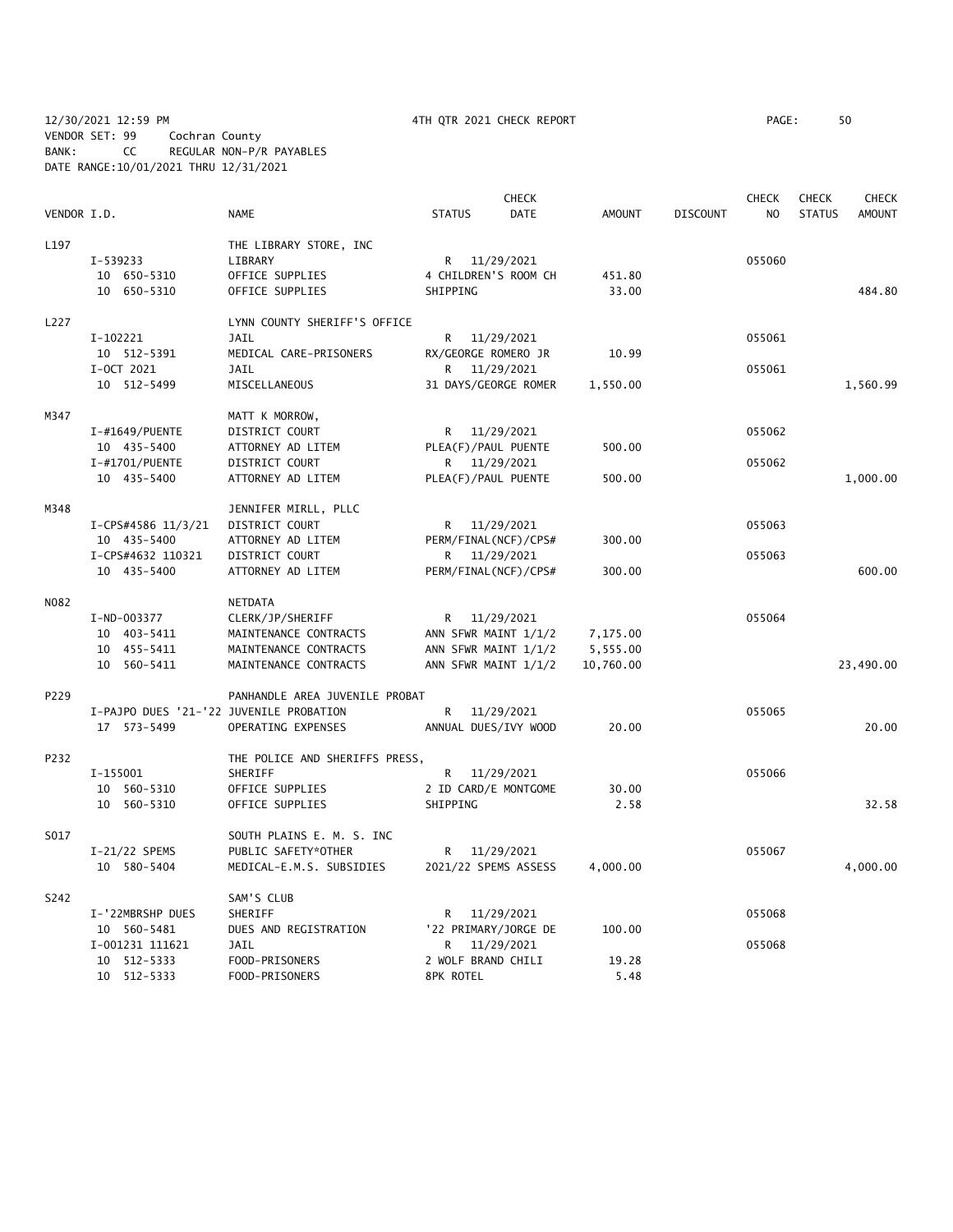## 12/30/2021 12:59 PM 4TH QTR 2021 CHECK REPORT PAGE: 51 VENDOR SET: 99 Cochran County BANK: CC REGULAR NON-P/R PAYABLES DATE RANGE:10/01/2021 THRU 12/31/2021

| VENDOR I.D. |                            | <b>NAME</b>                      | <b>STATUS</b>                       | <b>CHECK</b><br>DATE | AMOUNT         | <b>DISCOUNT</b> | <b>CHECK</b><br>NO. | <b>CHECK</b><br><b>STATUS</b> | <b>CHECK</b><br><b>AMOUNT</b> |
|-------------|----------------------------|----------------------------------|-------------------------------------|----------------------|----------------|-----------------|---------------------|-------------------------------|-------------------------------|
|             |                            |                                  |                                     |                      |                |                 |                     |                               |                               |
| S242        |                            | SAM'S CLUB<br>(CONT)             |                                     |                      |                |                 |                     |                               |                               |
|             | I-001231 111621            | JAIL                             | R                                   | 11/29/2021           |                |                 | 055068              |                               |                               |
|             | 10 512-5333                | FOOD-PRISONERS                   | 4 GREEN BEANS                       |                      | 25.92          |                 |                     |                               |                               |
|             | 10 512-5392                | MISCELLANEOUS SUPPLIES           | 2 35# LAUNDRY DET                   |                      | 34.94          |                 |                     |                               |                               |
|             | 10 512-5392                | MISCELLANEOUS SUPPLIES           | <b>BATHROOM TISSUE</b>              |                      | 18.46          |                 |                     |                               |                               |
|             | 10 512-5392                | MISCELLANEOUS SUPPLIES           | <b>PAPER TOWELS</b>                 |                      | 16.98          |                 |                     |                               |                               |
|             | 10 512-5392                | MISCELLANEOUS SUPPLIES           | 1 33GL TRASH BAGS                   |                      | 16.38          |                 |                     |                               |                               |
|             | 10 512-5392                | MISCELLANEOUS SUPPLIES           | 4 13GL TRASH BAGS                   |                      | 71.92          |                 |                     |                               |                               |
|             | 10 512-5333                | FOOD-PRISONERS                   | 3 BUTTER                            |                      | 16.32          |                 |                     |                               |                               |
|             | 10 512-5392                | MISCELLANEOUS SUPPLIES           | HALF PAN                            |                      | 9.47           |                 |                     |                               |                               |
|             | 10 512-5333                | FOOD-PRISONERS                   | 15DZ EGGS                           |                      | 18.82          |                 |                     |                               |                               |
|             | I-0RD#9804323758           | <b>JAIL</b>                      | R.                                  | 11/29/2021           |                |                 | 055068              |                               |                               |
|             | 10 512-5333                | FOOD-PRISONERS                   |                                     | FRITO LAY VARIETY 50 | 13.98          |                 |                     |                               |                               |
|             | 10 512-5333                | FOOD-PRISONERS                   |                                     | JUICE VARIETY PACK/3 | 28.14          |                 |                     |                               |                               |
| 10          | 512-5333                   | FOOD-PRISONERS                   | SHRIMP 3#/3                         |                      | 53.64          |                 |                     |                               |                               |
|             | 10 512-5333                | FOOD-PRISONERS                   |                                     | FRITO LAY BIG VARIET | 13.98          |                 |                     |                               |                               |
|             | 10 512-5333                | FOOD-PRISONERS                   | CHKN BREASTS 10#/3                  |                      | 53.94          |                 |                     |                               |                               |
| 10          | 512-5333                   | FOOD-PRISONERS                   | SHREDDED CHEESE/4                   |                      | 52.96          |                 |                     |                               |                               |
|             | 10 512-5333                | FOOD-PRISONERS                   |                                     | KRAFT CHEESE SLICES/ | 28.48          |                 |                     |                               |                               |
|             | 10 512-5333                | FOOD-PRISONERS<br>FOOD-PRISONERS | CANOLA OIL/4                        | CREAM OF CHICKEN 10P | 47.92<br>15.64 |                 |                     |                               |                               |
| 10          | 512-5333                   |                                  |                                     |                      |                |                 |                     |                               |                               |
|             | 10 512-5333<br>10 512-5333 | FOOD-PRISONERS<br>FOOD-PRISONERS | PAM COOKING SPRY/3<br>SEASONING MIX |                      | 22.86<br>4.48  |                 |                     |                               |                               |
| 10          | 512-5333                   | FOOD-PRISONERS                   |                                     | SPCY CHKN BREASTS 3# | 28.36          |                 |                     |                               |                               |
| 10          | 512-5333                   | FOOD-PRISONERS                   |                                     | TILAPIA FILLETS 3#/4 | 43.92          |                 |                     |                               |                               |
|             | 10 512-5333                | FOOD-PRISONERS                   | CRUMBLED BACON/3                    |                      | 26.64          |                 |                     |                               |                               |
| 10          | 512-5333                   | FOOD-PRISONERS                   | ITALIAN SEASONING                   |                      | 6.38           |                 |                     |                               |                               |
|             | 10 512-5333                | FOOD-PRISONERS                   | <b>BLACK PEPPER</b>                 |                      | 5.98           |                 |                     |                               |                               |
|             | 10 512-5333                | FOOD-PRISONERS                   |                                     | BREAST TENDRLOINS 5# | 14.98          |                 |                     |                               |                               |
| 10          | 512-5333                   | FOOD-PRISONERS                   |                                     | RANCH STYLE BEANS 8P | 12.52          |                 |                     |                               |                               |
| 10          | 512-5392                   | MISCELLANEOUS SUPPLIES           | PAPER TOWELS                        |                      | 16.98          |                 |                     |                               |                               |
|             | 10 512-5333                | FOOD-PRISONERS                   | LAYS CHIPS                          |                      | 14.98          |                 |                     |                               |                               |
| 10          | 512-5333                   | FOOD-PRISONERS                   |                                     | FRITO LAY VARIETY MI | 13.98          |                 |                     |                               |                               |
| 10          | 512-5392                   | MISCELLANEOUS SUPPLIES           | BATHROOM TISSUE                     |                      | 19.98          |                 |                     |                               |                               |
| 10          | 512-5333                   | FOOD-PRISONERS                   | DORITO NACHO CHEESE                 |                      | 14.98          |                 |                     |                               | 909.67                        |
|             |                            |                                  |                                     |                      |                |                 |                     |                               |                               |
| S281        |                            | <b>STAPLES</b>                   |                                     |                      |                |                 |                     |                               |                               |
|             | I-2956100101               | SHERIFF                          | R                                   | 11/29/2021           |                |                 | 055069              |                               |                               |
| 10          | 560-5310                   | OFFICE SUPPLIES                  | RETRCTBLE SHARPIE                   |                      | 28.49          |                 |                     |                               |                               |
| 10          | 560-5310                   | OFFICE SUPPLIES                  | 10x13 ENVELOPES                     |                      | 26.49          |                 |                     |                               |                               |
|             | 10 560-5310                | OFFICE SUPPLIES                  | CPN/DSC                             |                      | 0.15CR         |                 |                     |                               |                               |
|             | I-2958998641               | <b>CLERK</b>                     |                                     | R 11/29/2021         |                |                 | 055069              |                               |                               |
|             | 10 403-5310                | OFFICE SUPPLIES                  | 2 8.5x11 COPY PAPER                 |                      | 104.98         |                 |                     |                               |                               |
|             | 10 403-5310                | OFFICE SUPPLIES                  | CPN/DSC                             |                      | 33.04CR        |                 |                     |                               | 126.77                        |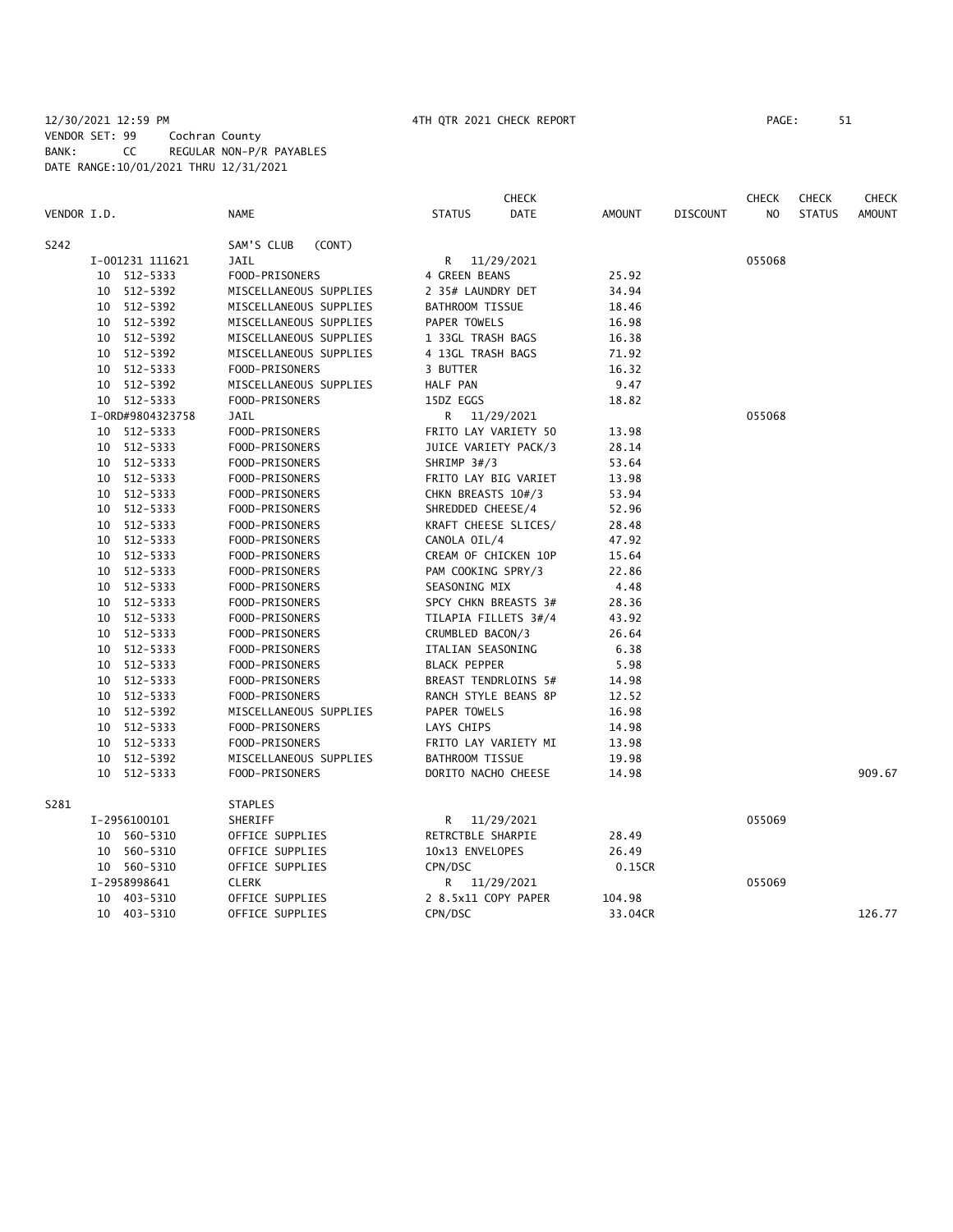## 12/30/2021 12:59 PM 4TH QTR 2021 CHECK REPORT PAGE: 52 VENDOR SET: 99 Cochran County BANK: CC REGULAR NON-P/R PAYABLES DATE RANGE:10/01/2021 THRU 12/31/2021

|             |          |             |                         |                     | <b>CHECK</b>          |               |                 | <b>CHECK</b>   | <b>CHECK</b>  | <b>CHECK</b>  |
|-------------|----------|-------------|-------------------------|---------------------|-----------------------|---------------|-----------------|----------------|---------------|---------------|
| VENDOR I.D. |          |             | <b>NAME</b>             | <b>STATUS</b>       | <b>DATE</b>           | <b>AMOUNT</b> | <b>DISCOUNT</b> | N <sub>O</sub> | <b>STATUS</b> | <b>AMOUNT</b> |
| S416        |          |             | SOS WASTE DISPOSAL, INC |                     |                       |               |                 |                |               |               |
|             | I-122155 |             | PREC 3/PREC 4           |                     | R 11/29/2021          |               |                 | 055070         |               |               |
|             |          | 15 623-5440 | UTILITIES               |                     | DUMPSTER SVC NOV 202  | 78.74         |                 |                |               |               |
|             |          | 15 624-5440 | UTILITIES               |                     | DUMPSTER SVC NOV 202  | 78.74         |                 |                |               | 157.48        |
| S429        |          |             | LIBRARY SALES INC. dba  |                     |                       |               |                 |                |               |               |
|             | I-204221 |             | LIBRARY                 |                     | R 11/29/2021          |               |                 | 055071         |               |               |
|             |          | 10 650-5590 | <b>BOOKS</b>            | BEWARE THE BOOKWORM |                       | 15.99         |                 |                |               |               |
|             |          | 10 650-5590 | <b>BOOKS</b>            |                     | BLACK MANTA'S MIND M  | 15.99         |                 |                |               |               |
|             |          | 10 650-5590 | <b>BOOKS</b>            | CAVE OF KRYPTONITE  |                       | 15.99         |                 |                |               |               |
|             |          | 10 650-5590 | <b>BOOKS</b>            | CHICKEN LITTLE      |                       | 19.95         |                 |                |               |               |
|             |          | 10 650-5590 | <b>BOOKS</b>            | COAST CITY CARNIVAL |                       | 15.99         |                 |                |               |               |
|             |          | 10 650-5590 | <b>BOOKS</b>            | CRIME-FIGHTING CAT  |                       | 15.99         |                 |                |               |               |
|             |          | 10 650-5590 | <b>BOOKS</b>            |                     | DR PIED PIPER AND TH  | 18.99         |                 |                |               |               |
|             |          | 10 650-5590 | <b>BOOKS</b>            | HOOPS AND HOPES     |                       | 19.49         |                 |                |               |               |
|             |          | 10 650-5590 | <b>BOOKS</b>            | HORSE SHOW HEIST    |                       | 15.99         |                 |                |               |               |
|             |          | 10 650-5590 | <b>BOOKS</b>            | LIBRARY ALIVE!      |                       | 15.99         |                 |                |               |               |
|             |          | 10 650-5590 | <b>BOOKS</b>            |                     | LITTLE RED HEN, VIDEO | 18.99         |                 |                |               |               |
|             |          | 10 650-5590 | <b>BOOKS</b>            |                     | METROPOLIS MONKEY TR  | 15.99         |                 |                |               |               |
|             |          | 10 650-5590 | <b>BOOKS</b>            |                     | PAST PANDEMICS AND C  | 31.95         |                 |                |               |               |
|             |          | 10 650-5590 | <b>BOOKS</b>            |                     | ROBIN ROBIN TO THE R  | 15.99         |                 |                |               |               |
|             |          | 10 650-5590 | <b>BOOKS</b>            |                     | SIGN LANGUAGE & COLO  | 19.95         |                 |                |               |               |
|             |          | 10 650-5590 | <b>BOOKS</b>            |                     | SIGN LANGUAGE & EMOT  | 19.95         |                 |                |               |               |
|             | 10       | 650-5590    | <b>BOOKS</b>            |                     | SIGN LANGUAGE & FAMI  | 19.95         |                 |                |               |               |
|             |          | 10 650-5590 | <b>BOOKS</b>            |                     | SIGN LANGUAGE & FOOD  | 19.95         |                 |                |               |               |
|             |          | 10 650-5590 | <b>BOOKS</b>            |                     | SIGN LANGUAGE & SCHO  | 19.95         |                 |                |               |               |
|             |          | 10 650-5590 | <b>BOOKS</b>            | SIGN LANGUAGE & THE |                       | 19.95         |                 |                |               |               |
|             |          | 10 650-5590 | <b>BOOKS</b>            | SPACEX              |                       | 19.95         |                 |                |               |               |
|             |          | 10 650-5590 | <b>BOOKS</b>            |                     | THE ESCAPE FROM MYST  | 19.99         |                 |                |               |               |
|             |          | 10 650-5590 | <b>BOOKS</b>            | THE ICE CREAM CAPER |                       | 15.99         |                 |                |               |               |
|             |          | 10 650-5590 | <b>BOOKS</b>            | TROUBLE ON PARADISE |                       | 15.99         |                 |                |               |               |
|             |          | 10 650-5590 | <b>BOOKS</b>            | UNUSUAL LIFE CYCLES |                       | 21.99         |                 |                |               |               |
|             |          | 10 650-5590 | <b>BOOKS</b>            |                     | UNUSUAL CYCLES OF BI  | 21.99         |                 |                |               |               |
|             |          | 10 650-5590 | <b>BOOKS</b>            |                     | UNUSUAL CYCLES OF FI  | 21.99         |                 |                |               |               |
|             |          | 10 650-5590 | <b>BOOKS</b>            |                     | UNUSUAL CYCLES OF IN  | 21.99         |                 |                |               |               |
|             |          | 10 650-5590 | <b>BOOKS</b>            |                     | UNUSUAL CYCLES OF MA  | 21.99         |                 |                |               |               |
|             |          | 10 650-5590 | <b>BOOKS</b>            |                     | UNUSUAL CYCLES OF RE  | 21.99         |                 |                |               |               |
|             |          | 10 650-5590 | <b>BOOKS</b>            |                     | WHATZIT VS. THE ICE B | 15.99         |                 |                |               |               |
|             |          | 10 650-5590 | <b>BOOKS</b>            | FREIGHT             |                       | 59.28         |                 |                |               | 652.11        |
| S436        |          |             | SAFE LIFE DEFENSE, LLC  |                     |                       |               |                 |                |               |               |
|             | I-131686 |             | CONSTABLE               | R                   | 11/29/2021            |               |                 | 055072         |               |               |
|             |          | 10 550-5334 | OTHER SUPPLIES          | 1 6XL TACTICAL VEST |                       | 744.00        |                 |                |               |               |
|             |          | 10 550-5334 | OTHER SUPPLIES          | <b>DISC</b>         |                       | 74.40CR       |                 |                |               | 669.60        |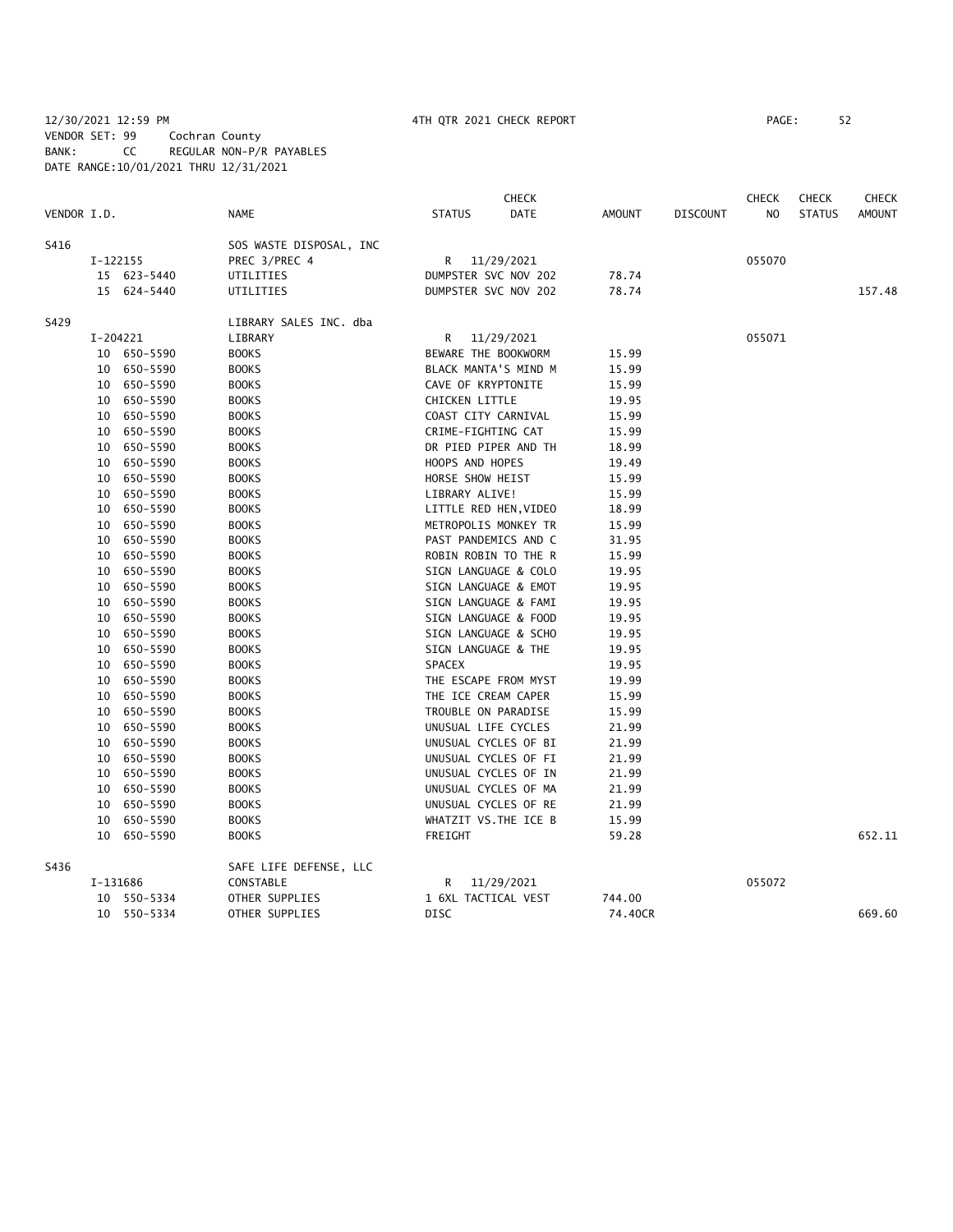# 12/30/2021 12:59 PM 4TH QTR 2021 CHECK REPORT PAGE: 53 VENDOR SET: 99 Cochran County BANK: CC REGULAR NON-P/R PAYABLES DATE RANGE:10/01/2021 THRU 12/31/2021

|             |                                  |                                  |                                     | <b>CHECK</b>         |               |                 | <b>CHECK</b>   | <b>CHECK</b>  | <b>CHECK</b>  |
|-------------|----------------------------------|----------------------------------|-------------------------------------|----------------------|---------------|-----------------|----------------|---------------|---------------|
| VENDOR I.D. |                                  | NAME                             | <b>STATUS</b>                       | <b>DATE</b>          | <b>AMOUNT</b> | <b>DISCOUNT</b> | N <sub>O</sub> | <b>STATUS</b> | <b>AMOUNT</b> |
| T067        |                                  | TREE LOVING CARE                 |                                     |                      |               |                 |                |               |               |
|             | $I-20269$                        | CRTHSE/NON-DEPT'L                | R                                   | 11/29/2021           |               |                 | 055073         |               |               |
|             | 10 409-5499                      | MISCELLANEOUS                    |                                     | CHRISTMAS DECOR INST | 3,575.00      |                 |                |               | 3,575.00      |
| T081        |                                  | TAC RISK MANAGEMENT POOL         |                                     |                      |               |                 |                |               |               |
|             | I-NRCN-34884-AL                  | NON-DEPT'L/AUTO LIAB             | R                                   | 11/29/2021           |               |                 | 055074         |               |               |
|             | 10 409-5497                      | LIABILITY INSURANCE              | AUTO LIAB CVG 2022                  |                      | 3,619.00      |                 |                |               |               |
|             | I-NRCN-34884-AP                  | NON-DEPT'L/AUTO LIAB/PD          | R                                   | 11/29/2021           |               |                 | 055074         |               |               |
|             | 10 409-5497                      | LIABILITY INSURANCE              |                                     | AUTO PHYS DAMAGE 202 | 3,195.00      |                 |                |               |               |
|             | I-NRCN-34884-GL                  | NON-DEPT'L/GEN LIABILITY         | R                                   | 11/29/2021           |               |                 | 055074         |               |               |
|             | 10 409-5497                      | LIABILITY INSURANCE              |                                     | GENERAL LIABILITY CV | 2,566.00      |                 |                |               | 9,380.00      |
| T087        |                                  | TEXAS DEPARTMENT OF HEALTH       |                                     |                      |               |                 |                |               |               |
|             | I-2014767                        | <b>CLERK</b>                     | R                                   | 11/29/2021           |               |                 | 055075         |               |               |
|             | 10 403-5310                      | OFFICE SUPPLIES                  |                                     | 13 REMOTE BIRTH ACCE | 23.79         |                 |                |               | 23.79         |
| T148        |                                  | TASCOSA OFFICE MACHINES INC      |                                     |                      |               |                 |                |               |               |
|             | I-299265                         | <b>CLERK</b>                     | R                                   | 11/29/2021           |               |                 | 055076         |               |               |
|             | 10 403-5411                      | MAINTENANCE CONTRACTS            |                                     | 1,549 COPIES 10/10-1 | 23.24         |                 |                |               | 23.24         |
| U019        |                                  | UNITED SUPERMARKETS, INC         |                                     |                      |               |                 |                |               |               |
|             | I-0264002 110921                 | <b>JAIL</b>                      | R                                   | 11/29/2021           |               |                 | 055077         |               |               |
|             | 10 512-5333                      | FOOD-PRISONERS                   | 2 SPAGHETTI SAUCE                   |                      | 1.98          |                 |                |               |               |
|             | 10 512-5333                      | FOOD-PRISONERS                   | FRITO LAY MIX 28CT                  |                      | 12.99         |                 |                |               |               |
|             | 10 512-5333                      | FOOD-PRISONERS                   | 2 LIBBY PUMPKIN                     |                      | 6.98          |                 |                |               |               |
|             | 10 512-5333                      | FOOD-PRISONERS                   | 1 JELLIED CRANBERRY                 |                      | 3.00          |                 |                |               |               |
|             | 10 512-5333                      | FOOD-PRISONERS                   | 2 PAM SPRAY                         |                      | 9.18          |                 |                |               |               |
|             | 10<br>512-5333                   | FOOD-PRISONERS                   | PUMPKIN BREAD KIT                   |                      | 6.49          |                 |                |               |               |
|             | 10<br>512-5333                   | FOOD-PRISONERS                   | 1 CREAM TARTAR                      |                      | 3.99          |                 |                |               |               |
|             | 512-5333<br>10                   | FOOD-PRISONERS                   | 1 FRIED ONIONS                      |                      | 2.29          |                 |                |               |               |
|             | 10<br>512-5333                   | FOOD-PRISONERS                   | 1 BROWN SUGAR                       |                      | 3.00          |                 |                |               |               |
|             | 10 512-5333                      | FOOD-PRISONERS                   | 4 CANOLA OIL 1280Z                  |                      | 47.96         |                 |                |               |               |
|             | 512-5333<br>10                   | FOOD-PRISONERS                   | 4 COND MILK                         |                      | 7.56          |                 |                |               |               |
|             | 10 512-5333                      | FOOD-PRISONERS                   | 12 CRM SOUP                         |                      | 7.08          |                 |                |               |               |
|             | 512-5333<br>10                   | FOOD-PRISONERS                   | 3 EVAP MILK                         |                      | 2.97          |                 |                |               |               |
|             | 512-5333<br>10                   | FOOD-PRISONERS                   | 2 MARSHMALLOWS                      |                      | 1.58          |                 |                |               |               |
|             | 512-5333<br>10                   | FOOD-PRISONERS                   | 6 PDR SUGAR                         |                      | 9.00          |                 |                |               |               |
|             | 10 512-5333                      | FOOD-PRISONERS                   | 4 STOVE TOP                         |                      | 7.96          |                 |                |               |               |
|             | 10 512-5333                      | FOOD-PRISONERS                   | 2 SWEET POTATOES                    |                      | 3.98          |                 |                |               |               |
|             | 10 512-5333<br>512-5333          | FOOD-PRISONERS                   | JALEPENO PEPPERS<br><b>BROCCOLI</b> |                      | 3.53          |                 |                |               |               |
|             | 10                               | FOOD-PRISONERS                   |                                     |                      | 5.00          |                 |                |               |               |
|             | 10 512-5333                      | FOOD-PRISONERS                   | 3 GRDN SALAD                        |                      | 8.97          |                 |                |               |               |
|             | 512-5333<br>10<br>512-5333<br>10 | FOOD-PRISONERS<br>FOOD-PRISONERS | 2 BGS SHRD LETTUCE<br>1 VEG MEDLEY  |                      | 3.98<br>5.00  |                 |                |               |               |
|             | 10<br>512-5333                   | FOOD-PRISONERS                   | <b>3LB SWEET ONIONS</b>             |                      | 2.99          |                 |                |               |               |
|             | 512-5333<br>10                   | FOOD-PRISONERS                   |                                     | 3 FAM PK SMKD SAUSAG | 29.97         |                 |                |               |               |
|             | 512-5333<br>10                   | FOOD-PRISONERS                   | 2 BNLS PORK                         |                      | 84.14         |                 |                |               |               |
|             | 10<br>512-5333                   | FOOD-PRISONERS                   | 1 PK PORK RIBEYE                    |                      | 13.06         |                 |                |               |               |
|             |                                  |                                  |                                     |                      |               |                 |                |               |               |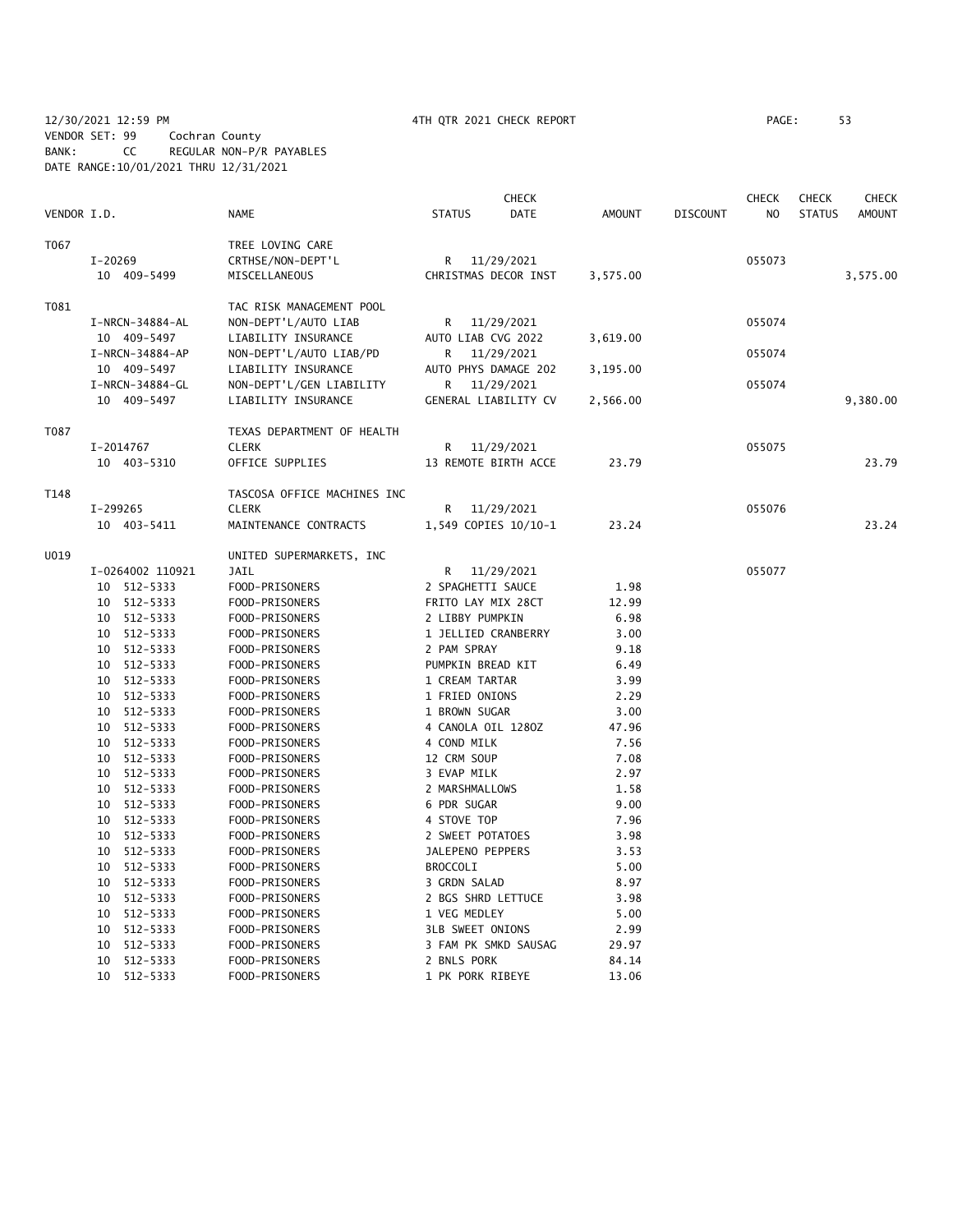## 12/30/2021 12:59 PM 4TH QTR 2021 CHECK REPORT PAGE: 54 VENDOR SET: 99 Cochran County BANK: CC REGULAR NON-P/R PAYABLES DATE RANGE:10/01/2021 THRU 12/31/2021

| VENDOR I.D. |                  | <b>NAME</b>              | <b>STATUS</b>        | <b>CHECK</b><br><b>DATE</b> | <b>AMOUNT</b> | <b>DISCOUNT</b> | <b>CHECK</b><br>N <sub>O</sub> | <b>CHECK</b><br><b>STATUS</b> | <b>CHECK</b><br><b>AMOUNT</b> |
|-------------|------------------|--------------------------|----------------------|-----------------------------|---------------|-----------------|--------------------------------|-------------------------------|-------------------------------|
|             |                  |                          |                      |                             |               |                 |                                |                               |                               |
| U019        |                  | UNITED SUPERMARKETS, INC | (CONT)               |                             |               |                 |                                |                               |                               |
|             | I-0264002 110921 | JAIL                     | R                    | 11/29/2021                  |               |                 | 055077                         |                               |                               |
|             | 10 512-5333      | FOOD-PRISONERS           | <b>DISC</b>          |                             | 33.69CR       |                 |                                |                               |                               |
| 10          | 512-5333         | FOOD-PRISONERS           | 2 PK PORK RIBEYE     |                             | 31.48         |                 |                                |                               |                               |
|             | 10 512-5333      | FOOD-PRISONERS           | DISC                 |                             | 15.13CR       |                 |                                |                               |                               |
|             | 10 512-5333      | FOOD-PRISONERS           | 2 COOL WHIP          |                             | 3.98          |                 |                                |                               |                               |
|             | 10 512-5333      | FOOD-PRISONERS           | 2 PIE CRUSTS         |                             | 4.98          |                 |                                |                               |                               |
|             | 10 512-5333      | FOOD-PRISONERS           | CHOPPED HAM          |                             | 10.75         |                 |                                |                               |                               |
| 10          | 512-5333         | FOOD-PRISONERS           | 2 BUTTER             |                             | 7.38          |                 |                                |                               |                               |
| 10          | 512-5333         | FOOD-PRISONERS           | 2 SOUR CREAM         |                             | 6.58          |                 |                                |                               |                               |
| 10          | 512-5333         | FOOD-PRISONERS           | 2 COTTAGE CHEESE     |                             | 3.78          |                 |                                |                               |                               |
| 10          | 512-5333         | FOOD-PRISONERS           | 6 BUTTER QTR         |                             | 17.94         |                 |                                |                               |                               |
|             | 10 512-5333      | FOOD-PRISONERS           | 4 DZ LG EGGS         |                             | 19.56         |                 |                                |                               |                               |
|             | 10 512-5333      | FOOD-PRISONERS           | <b>DISC</b>          |                             | 35.22CR       |                 |                                |                               |                               |
|             | I-0265002 110921 | NON-DEPT'L               | R                    | 11/29/2021                  |               |                 | 055077                         |                               |                               |
| 10          | 409-5300         | COUNTY-WIDE SUPPLIES     | SF TURKEY/THANKSGIVI |                             | 16.49         |                 |                                |                               |                               |
| 10          | 409-5300         | COUNTY-WIDE SUPPLIES     | SF TURKEY/THANKSGIVI |                             | 16.41         |                 |                                |                               |                               |
|             | 10 409-5300      | COUNTY-WIDE SUPPLIES     | SS SHNK HLF HAM/THAN |                             | 24.00         |                 |                                |                               |                               |
|             | 10 409-5300      | COUNTY-WIDE SUPPLIES     | <b>DISC</b>          |                             | 5.69CR        |                 |                                |                               |                               |
|             | I-0805007 102821 | <b>JAIL</b>              | R                    | 11/29/2021                  |               |                 | 055077                         |                               |                               |
|             | 10 512-5333      | FOOD-PRISONERS           | 2 BC APL SGR COOKIE  |                             | 4.00          |                 |                                |                               |                               |
| 10          | 512-5333         | FOOD-PRISONERS           | 6 BC COOKIE MIX      |                             | 12.00         |                 |                                |                               |                               |
| 10          | 512-5333         | FOOD-PRISONERS           | 5 BC MUFFIN MIX      |                             | 5.95          |                 |                                |                               |                               |
| 10          | 512-5333         | FOOD-PRISONERS           | 4 BC PUMPKIN CKIE    |                             | 8.00          |                 |                                |                               |                               |
| 10          | 512-5333         | FOOD-PRISONERS           | 3 BC WHITE MAC CKIE  |                             | 6.00          |                 |                                |                               |                               |
| 10          | 512-5333         | FOOD-PRISONERS           | 30 DH CAKE MIX       |                             | 30.00         |                 |                                |                               |                               |
| 10          | 512-5333         | FOOD-PRISONERS           | 2 DM PEACHES         |                             | 20.98         |                 |                                |                               |                               |
| 10          | 512-5333         | FOOD-PRISONERS           | 3 SPAGHETTI SAUCE    |                             | 2.97          |                 |                                |                               |                               |
| 10          | 512-5333         | FOOD-PRISONERS           | <b>BLK PEPPER</b>    |                             | 10.49         |                 |                                |                               |                               |
| 10          | 512-5333         | FOOD-PRISONERS           | 3 MASHED POTATOES    |                             | 10.47         |                 |                                |                               |                               |
| 10          | 512-5333         | FOOD-PRISONERS           | 2 HVR DRESSING       |                             | 6.78          |                 |                                |                               |                               |
| 10          | 512-5333         | FOOD-PRISONERS           | 2 CHOC PUDDING       |                             | 13.98         |                 |                                |                               |                               |
| 10          | 512-5333         | FOOD-PRISONERS           | 2 VANILLA PUDDING    |                             | 12.98         |                 |                                |                               |                               |
| 10          | 512-5333         | FOOD-PRISONERS           | 24 RANCH STYLE BEANS |                             | 26.16         |                 |                                |                               |                               |
| 10          | 512-5333         | FOOD-PRISONERS           | 2 ANGEL HAIR PASTA   |                             | 2.38          |                 |                                |                               |                               |
| 10          | 512-5333         | FOOD-PRISONERS           | 3 CANOLA OIL         |                             | 35.97         |                 |                                |                               |                               |
| 10          | 512-5333         | FOOD-PRISONERS           | 1 CHERRY FILLING     |                             | 2.49          |                 |                                |                               |                               |
| 10          | 512-5333         | FOOD-PRISONERS           | 2 FRUIT COCKTAIL     |                             | 18.98         |                 |                                |                               |                               |
| 10          | 512-5333         | FOOD-PRISONERS           | 2 CHERRY FILLING     |                             | 4.98          |                 |                                |                               |                               |
| 10          | 512-5333         | FOOD-PRISONERS           | 2 PUMPKIN FILLING    |                             | 5.58          |                 |                                |                               |                               |
| 10          | 512-5333         | FOOD-PRISONERS           | 24 TOM SAUCE         |                             | 9.36          |                 |                                |                               |                               |
| 10          | 512-5333         | FOOD-PRISONERS           | 1 VEG OIL            |                             | 10.99         |                 |                                |                               |                               |
| 10          | 512-5333         | FOOD-PRISONERS           | 2 SHREDDED LETTUCE   |                             | 5.98          |                 |                                |                               |                               |
| 10          | 512-5333         | FOOD-PRISONERS           | 2 15LB POTATOES      |                             | 10.00         |                 |                                |                               |                               |
| 10          | 512-5333         | FOOD-PRISONERS           | 2 COLE SLAW          |                             | 3.58          |                 |                                |                               |                               |
| 10          | 512-5333         | FOOD-PRISONERS           | 4 GRDN SALAD         |                             | 11.96         |                 |                                |                               |                               |
| 10          | 512-5333         | FOOD-PRISONERS           | 2 VEG MEDLEY         |                             | 10.00         |                 |                                |                               |                               |
|             | 10 512-5333      | FOOD-PRISONERS           | TOMATOES ON VINE     |                             | 12.70         |                 |                                |                               |                               |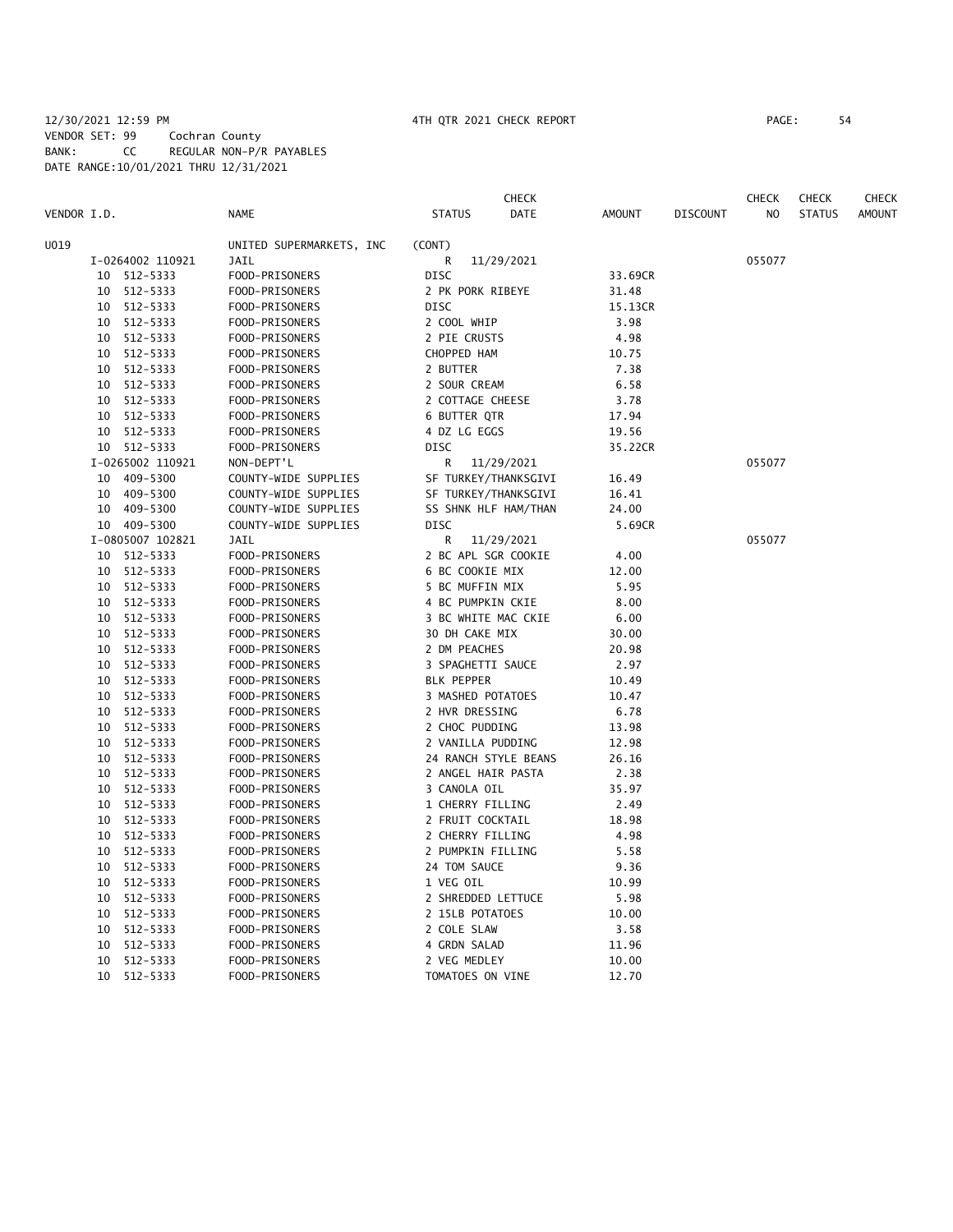#### 12/30/2021 12:59 PM 4TH QTR 2021 CHECK REPORT PAGE: 55 VENDOR SET: 99 Cochran County BANK: CC REGULAR NON-P/R PAYABLES DATE RANGE:10/01/2021 THRU 12/31/2021

**CHECK CHECK CHECK CHECK CHECK CHECK CHECK** VENDOR I.D. NAME STATUS DATE AMOUNT DISCOUNT NO STATUS AMOUNT U019 UNITED SUPERMARKETS, INC (CONT) I-0805007 102821 JAIL R 11/29/2021 055077 10 512-5333 FOOD-PRISONERS 3 GR BEEF 46.47 10 512-5333 FOOD-PRISONERS 26 BEEF PATTY 284.90 10 512-5333 FOOD-PRISONERS 18 BAR-S FRANKS 21.42 10 512-5333 FOOD-PRISONERS 9 BONE-IN SIRLOIN 81.13 10 512-5333 FOOD-PRISONERS 2 PORK BUTT ROAST 12.42 10 512-5333 FOOD-PRISONERS 3 LEG QRTRS 15.00 10 512-5333 FOOD-PRISONERS 2 CHEEK MEAT 27.64 10 512-5333 FOOD-PRISONERS 2 AMER CHS 12.00 10 512-5333 FOOD-PRISONERS 6 PRK CRACKLINS 23.94 10 512-5333 FOOD-PRISONERS 5 FLR TORTILLAS 11.45 10 512-5333 FOOD-PRISONERS 5 BNLS THIGHS 34.95 10 512-5333 FOOD-PRISONERS 4 FISH SANDWCH 21.96 10 512-5333 FOOD-PRISONERS 36GL MILK 111.24 10 512-5391 MEDICAL CARE-PRISONERS 6 CIT MAGNESIUM 11.94 10 512-5333 FOOD-PRISONERS DISC 103.02CR 10 512-5333 FOOD-PRISONERS DISC 2.00CR I-4709004 112321 JAIL R 11/29/2021 055077 10 512-5333 FOOD-PRISONERS BROWNIE MIX/3 3.57 10 512-5333 FOOD-PRISONERS COOKIE MIX/4 8.76 10 512-5333 FOOD-PRISONERS SGR COOKIE MIX/3 7.17 10 512-5333 FOOD-PRISONERS WHITE MACADEMIA CKE 4.38 10 512-5333 FOOD-PRISONERS JAMBALAYA MIX/3 5.97 10 512-5333 FOOD-PRISONERS JELLIED CRANBERRY/2 3.00 10 512-5333 FOOD-PRISONERS PETER PAN FLOUR 15.99 10 512-5333 FOOD-PRISONERS GRAPE JELLY/2 4.58 10 512-5333 FOOD-PRISONERS BBQ SAUCE/4 6.36 10 512-5333 FOOD-PRISONERS CORN/48 28.32 10 512-5333 FOOD-PRISONERS GREEN BEANS/48 28.32 10 512-5333 FOOD-PRISONERS CHICKEN BROTH/2 4.18 10 512-5333 FOOD-PRISONERS SHREDDED LETTUCE/2 5.98 10 512-5333 FOOD-PRISONERS BELL PEPPERS/3 2.67 10 512-5333 FOOD-PRISONERS RUSSETT POTATOES/2 10.00 10 512-5333 FOOD-PRISONERS GARDEN SALAD 2.99 10 512-5333 FOOD-PRISONERS BOLOGNA/2 3.98 10 512-5333 FOOD-PRISONERS CORN TORTILLAS/2 7.58 10 512-5333 FOOD-PRISONERS HOT LINKS/2 26.98 10 512-5333 FOOD-PRISONERS FLOUR TORTILLAS/5 19.95 10 512-5333 FOOD-PRISONERS GROUND BEEF/5 72.45 10 512-5333 FOOD-PRISONERS GIBLET GRAVY/2 7.98 10 512-5333 FOOD-PRISONERS HUSHPUPPIES/5 15.95 10 512-5333 FOOD-PRISONERS FISH SANDWICHES/4 21.96 10 512-5333 FOOD-PRISONERS DISC 31.91CR 1,582.54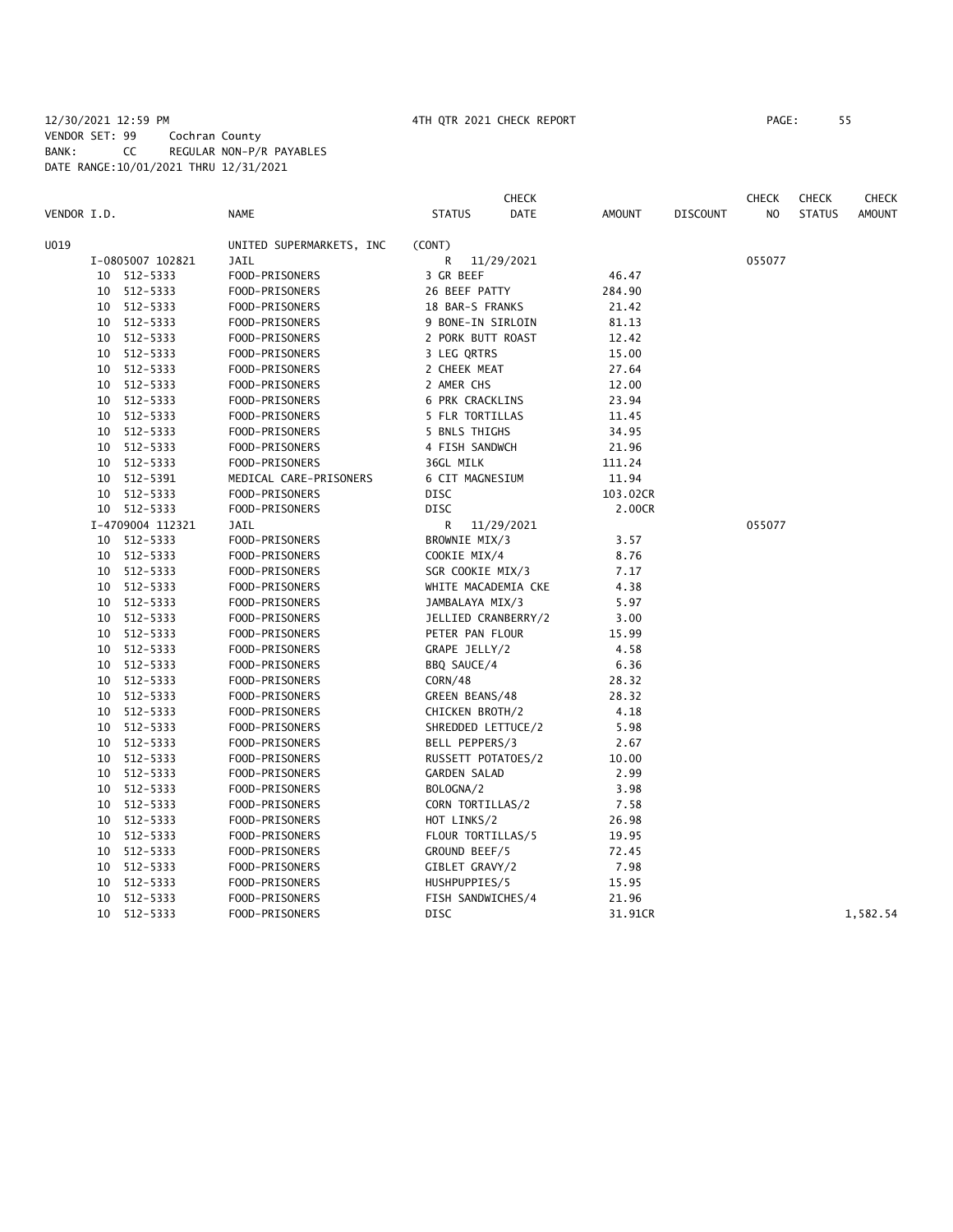## 12/30/2021 12:59 PM 4TH QTR 2021 CHECK REPORT PAGE: 56 VENDOR SET: 99 Cochran County BANK: CC REGULAR NON-P/R PAYABLES DATE RANGE:10/01/2021 THRU 12/31/2021

|             |            |                                |                                    |                      | <b>CHECK</b>          |               |                 | <b>CHECK</b>   | <b>CHECK</b>  | <b>CHECK</b>  |
|-------------|------------|--------------------------------|------------------------------------|----------------------|-----------------------|---------------|-----------------|----------------|---------------|---------------|
| VENDOR I.D. |            |                                | <b>NAME</b>                        | <b>STATUS</b>        | DATE                  | <b>AMOUNT</b> | <b>DISCOUNT</b> | N <sub>O</sub> | <b>STATUS</b> | <b>AMOUNT</b> |
| U036        |            |                                | UNIFIRST HOLDINGS, INC.            |                      |                       |               |                 |                |               |               |
|             |            | I-831 2602681                  | JAIL/COURTHOUSE                    | R                    | 11/29/2021            |               |                 | 055078         |               |               |
|             |            | 10 510-5332                    | CUSTODIAL SUPPLIES                 | 4 MATS 4x6           |                       | 14.80         |                 |                |               |               |
|             |            | 10 512-5392                    | MISCELLANEOUS SUPPLIES             |                      | 200 MICROFIBER TOWEL  | 26.00         |                 |                |               |               |
|             |            | 10 512-5392                    | MISCELLANEOUS SUPPLIES             | DEFE CHG             |                       | 8.50          |                 |                |               |               |
|             |            | 10 510-5332                    | CUSTODIAL SUPPLIES                 | 4 MAT PROTECTION     |                       | 1.00          |                 |                |               |               |
|             |            | I-831 2605475                  | JAIL/COURTHOUSE                    | R                    | 11/29/2021            |               |                 | 055078         |               |               |
|             |            | 10 510-5332                    | CUSTODIAL SUPPLIES                 | 4 MATS 4x6           |                       | 14.80         |                 |                |               |               |
|             |            | 10 512-5392                    | MISCELLANEOUS SUPPLIES             |                      | 200 MICROFIBER TOWEL  | 26.00         |                 |                |               |               |
|             |            | 10 512-5392                    | MISCELLANEOUS SUPPLIES             | DEFE CHG             |                       | 8.50          |                 |                |               |               |
|             |            | 10 510-5332                    | CUSTODIAL SUPPLIES                 | 4 MAT PROTECTION     |                       | 1.00          |                 |                |               | 100.60        |
| U040        |            |                                | US FOODS INC                       |                      |                       |               |                 |                |               |               |
|             |            | I-3152923                      | NON-DEPT'L                         | R                    | 11/29/2021            |               |                 | 055079         |               |               |
|             |            | 10 409-5300                    | COUNTY-WIDE SUPPLIES               | 7CS TEA BAGS         |                       | 149.10        |                 |                |               |               |
|             |            | 10 409-5300                    | COUNTY-WIDE SUPPLIES               | 8CS COFFEE/DARK      |                       | 274.64        |                 |                |               |               |
|             |            | 10 409-5300                    | COUNTY-WIDE SUPPLIES               | FUEL SURCHG          |                       | 5.00          |                 |                |               | 428.74        |
| V053        |            |                                | VP PLUMBING INC.                   |                      |                       |               |                 |                |               |               |
|             | $I - 3197$ |                                | <b>COURTHOUSE</b>                  | R.                   | 11/29/2021            |               |                 | 055080         |               |               |
|             |            | 10 510-5451                    | REPAIR                             |                      | RMV TOILET/BSMNT; SNK | 440.00        |                 |                |               |               |
|             |            | 10 510-5451                    | REPAIR                             | MACHINE              |                       | 35.00         |                 |                |               |               |
|             |            | 10 510-5451                    | REPAIR                             | <b>PARTS</b>         |                       | 19.73         |                 |                |               |               |
|             | $I - 3208$ |                                | JAIL                               | R                    | 11/29/2021            |               |                 | 055080         |               |               |
|             |            | 10 512-5451                    | REPAIR                             |                      | RPL SHWR VALVE 1ST F  | 660.00        |                 |                |               |               |
|             |            | 10 512-5451                    | REPAIR                             | PARTS; CHG VALVE 2ND |                       | 745.84        |                 |                |               | 1,900.57      |
| <b>WOO7</b> |            |                                | THOMSON REUTERS-WEST PAYMENT C     |                      |                       |               |                 |                |               |               |
|             |            | I-845362156                    | AUDITOR                            | R                    | 11/29/2021            |               |                 | 055081         |               |               |
|             |            | 10 495-5310                    | OFFICE SUPPLIES                    |                      | TX VERN STAT 2021 PP  | 90.00         |                 |                |               |               |
|             |            | 10 495-5310                    | OFFICE SUPPLIES                    | LOCAL GOV '21 PP V1  |                       | 90.00         |                 |                |               |               |
|             |            | 10 495-5310                    | OFFICE SUPPLIES                    |                      | LOCAL GOV '21 PP V1A  | 90.00         |                 |                |               |               |
|             |            | 10 495-5310                    | OFFICE SUPPLIES                    |                      | LOCAL GOV '21 PP V1B  | 90.00         |                 |                |               |               |
|             |            | 10 495-5310                    | OFFICE SUPPLIES                    | LOCAL GOV '21 PP V2  |                       | 90.00         |                 |                |               |               |
|             |            | 10 495-5310                    | OFFICE SUPPLIES                    | LOCAL GOV '21 PP V3  |                       | 90.00         |                 |                |               |               |
|             |            | 10 495-5310                    | OFFICE SUPPLIES                    | LOCAL GOV '21 PP V4  |                       | 90.00         |                 |                |               |               |
|             |            | 10 495-5310                    | OFFICE SUPPLIES                    | LOCAL GOV '21 PP V5  |                       | 90.00         |                 |                |               |               |
|             |            | 10 495-5310                    | OFFICE SUPPLIES                    | LOCAL GOV '21 PP V6  |                       | 90.00         |                 |                |               |               |
|             |            | 10 495-5310                    | OFFICE SUPPLIES                    | LOCAL GOV '21 PP V7  |                       | 90.00         |                 |                |               | 900.00        |
| W010        |            |                                | WEST TEXAS GAS INC                 |                      |                       |               |                 |                |               |               |
|             |            | I-020036001501 11/21 PARK/SHOP |                                    | R                    | 11/29/2021            |               |                 | 055082         |               |               |
|             |            | 10 660-5440                    | UTILITIES & IRRIGATION             |                      | GAS SVC 9/29-10/26/2  | 17.00         |                 |                |               |               |
|             |            |                                | I-020036002501 11/21 PARK/SHOWBARN | R                    | 11/29/2021            |               |                 | 055082         |               |               |
|             |            | 10 660-5440                    | UTILITIES & IRRIGATION             |                      | CUSTOMER CHG 9/29-10  | 30.00         |                 |                |               |               |
|             |            | I-020049022001 11/21 PREC 3    |                                    | R                    | 11/29/2021            |               |                 | 055082         |               |               |
|             |            | 15 623-5440                    | UTILITIES                          |                      | .8MCF GAS 9/29-10/26  | 2.15          |                 |                |               |               |
|             |            | 15 623-5440                    | UTILITIES                          | COST OF GAS (5.075)  |                       | 4.06          |                 |                |               |               |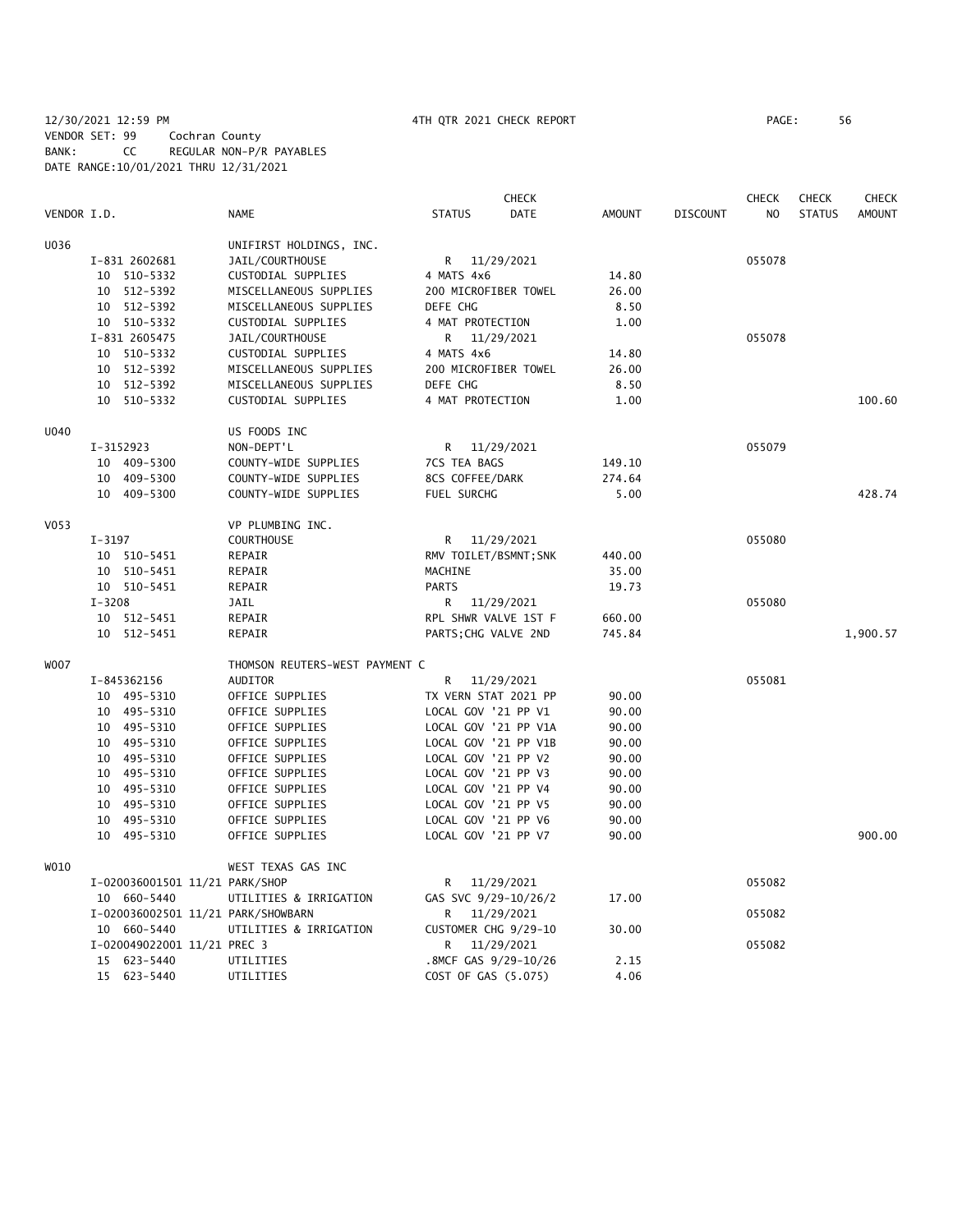12/30/2021 12:59 PM 4TH QTR 2021 CHECK REPORT PAGE: 57 VENDOR SET: 99 Cochran County BANK: CC REGULAR NON-P/R PAYABLES DATE RANGE:10/01/2021 THRU 12/31/2021

|                  |          |                                |                                |                     | <b>CHECK</b>         |               |                 | <b>CHECK</b>   | <b>CHECK</b>  | <b>CHECK</b>  |
|------------------|----------|--------------------------------|--------------------------------|---------------------|----------------------|---------------|-----------------|----------------|---------------|---------------|
| VENDOR I.D.      |          |                                | <b>NAME</b>                    | <b>STATUS</b>       | <b>DATE</b>          | <b>AMOUNT</b> | <b>DISCOUNT</b> | N <sub>O</sub> | <b>STATUS</b> | <b>AMOUNT</b> |
| W010             |          |                                | WEST TEXAS GAS INC<br>(CONT)   |                     |                      |               |                 |                |               |               |
|                  |          | I-020049022001 11/21 PREC 3    |                                | R                   | 11/29/2021           |               |                 | 055082         |               |               |
|                  |          | 15 623-5440                    | UTILITIES                      | <b>CUSTOMER CHG</b> |                      | 30.00         |                 |                |               |               |
|                  |          | 15 623-5440                    | UTILITIES                      |                     | RATE CASE EXP SURCHG | 0.06          |                 |                |               | 83.27         |
| <b>WO70</b>      |          |                                | R D WALLACE OIL CO INC         |                     |                      |               |                 |                |               |               |
|                  |          | I-12520250 OCT21               | JUVENILE PROBATION             |                     | R 11/29/2021         |               |                 | 055083         |               |               |
|                  |          | 17 573-5499                    | OPERATING EXPENSES             |                     | 24.654GL UNL 10/18/2 | 78.18         |                 |                |               | 78.18         |
| W235             |          |                                | VANDY NELSON dba               |                     |                      |               |                 |                |               |               |
|                  | $I-3951$ |                                | COURTHOUSE/ACT BLDG/LIBRARY    |                     | R 11/29/2021         |               |                 | 055084         |               |               |
|                  |          | 10 510-5332                    | CUSTODIAL SUPPLIES             | SPRAY BUGS          |                      | 70.00         |                 |                |               |               |
|                  |          | 10 662-5332                    | CUSTODIAL SUPPLIES             | SPRAY BUGS          |                      | 45.00         |                 |                |               |               |
|                  |          | 10 650-5332                    | CUSTODIAL SUPPLIES             | SPRAY BUGS          |                      | 35.00         |                 |                |               | 150.00        |
| X001             |          |                                | XCEL ENERGY                    |                     |                      |               |                 |                |               |               |
|                  |          | I-54-1829977-7 NOV21 PREC 2    |                                | R                   | 11/29/2021           |               |                 | 055085         |               |               |
|                  |          | 15 622-5440                    | UTILITIES                      |                     | 541KWH 10/12-11/10/2 | 59.48         |                 |                |               |               |
|                  |          | 15 622-5440                    | UTILITIES                      | 1 AREA LIGHT        |                      | 16.80         |                 |                |               | 76.28         |
| Y001             |          |                                | YELLOWHOUSE MACHINERY CO.      |                     |                      |               |                 |                |               |               |
|                  | I-670533 |                                | PREC 2                         | R                   | 11/29/2021           |               |                 | 055086         |               |               |
|                  |          | 15 622-5451                    | REPAIRS                        | 6 LOCKNUTS          |                      | 8.40          |                 |                |               |               |
|                  |          | 15 622-5451                    | REPAIRS                        |                     | 6 3/8x2-1/4 CAP SCRE | 22.98         |                 |                |               |               |
|                  |          | 15 622-5451                    | REPAIRS                        | 6 WASHERS           |                      | 7.98          |                 |                |               |               |
|                  |          | 15 622-5451                    | REPAIRS                        | 2 CLAMPS            |                      | 35.16         |                 |                |               |               |
|                  |          | 15 622-5451                    | REPAIRS                        | FREIGHT             |                      | 10.35         |                 |                |               | 84.87         |
| Y026             |          |                                | YOAKUM COUNTY SHERIFF'S OFFICE |                     |                      |               |                 |                |               |               |
|                  |          | I-OCT 2021                     | JAIL/MEDS                      | R —                 | 11/29/2021           |               |                 | 055087         |               |               |
|                  |          | 10 512-5391                    | MEDICAL CARE-PRISONERS         |                     | RX/MARISELLA GALLEGO | 54.36         |                 |                |               |               |
|                  |          | 10 512-5499                    | MISCELLANEOUS                  |                     | 31 DAYS/MARISELLA GA | 1,550.00      |                 |                |               |               |
|                  |          | 10 512-5499                    | MISCELLANEOUS                  |                     | 5 DAYS/STEPHANIE LUZ | 250.00        |                 |                |               | 1,854.36      |
| C <sub>253</sub> |          |                                | COCHRAN COUNTY MONEY MKT       |                     |                      |               |                 |                |               |               |
|                  |          | I-ADD'L DEP SAF 2021 ALL DEPTS |                                | R                   | 11/30/2021           |               |                 | 055088         |               |               |
|                  |          | 10 400-5203                    | RETIREMENT                     |                     | Add'l dep to SAF-Cnt | 2,580.40      |                 |                |               |               |
|                  |          | 10 403-5203                    | RETIREMENT                     |                     | Add'l dep to SAF-Cle | 3,833.64      |                 |                |               |               |
|                  |          | 10 435-5203                    | RETIREMENT                     |                     | Add'l dep to SAF-Dis | 780.03        |                 |                |               |               |
|                  |          | 10 455-5203                    | RETIREMENT                     |                     | Add'l dep to SAF-Jus | 1,818.64      |                 |                |               |               |
|                  |          | 10 475-5203                    | RETIREMENT                     |                     | Add'l dep to SAF-Cnt | 4,035.85      |                 |                |               |               |
|                  |          | 10 476-5203                    | RETIREMENT                     |                     | Add'l dep to SAF-Dis | 771.28        |                 |                |               |               |
|                  |          | 10 490-5203.001                | RETIREMENT                     |                     | Add'l dep to SAF-Ele | 724.64        |                 |                |               |               |
|                  |          | 10 495-5203                    | RETIREMENT                     |                     | Add'l dep to SAF-Aud | 1,993.67      |                 |                |               |               |
|                  |          | 10 497-5203                    | RETIREMENT                     |                     | Add'l dep to SAF-Tre | 2,379.63      |                 |                |               |               |
|                  |          | 10 499-5203                    | RETIREMENT                     |                     | Add'l dep to SAF-Tax | 4,506.71      |                 |                |               |               |
|                  |          | 10 510-5203                    | RETIREMENT                     |                     | Add'l dep to SAF-Cou | 1,348.14      |                 |                |               |               |
|                  |          | 10 512-5203                    | RETIREMENT                     |                     | Add'l dep to SAF-Jai | 4,429.39      |                 |                |               |               |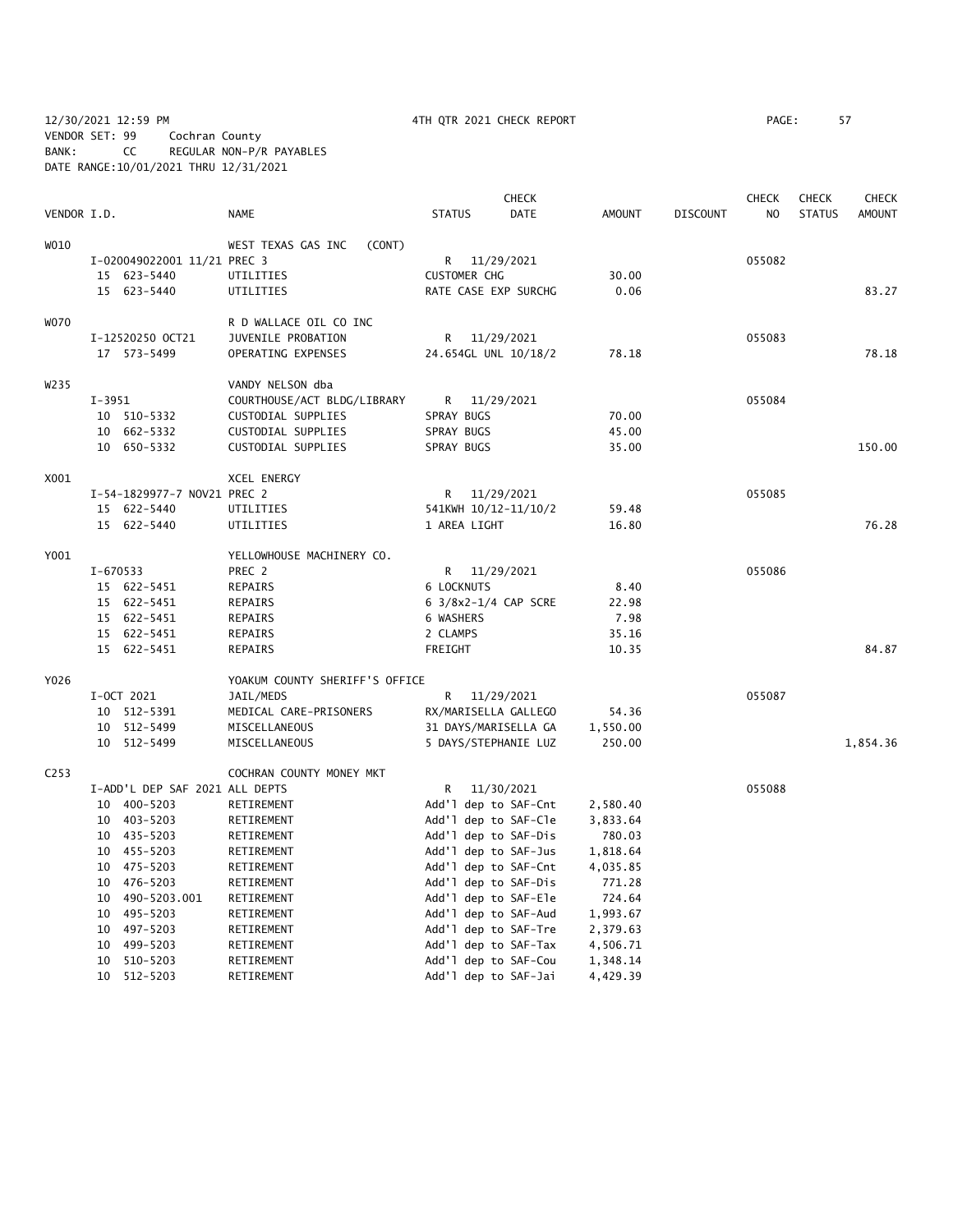# 12/30/2021 12:59 PM 4TH QTR 2021 CHECK REPORT PAGE: 58 VENDOR SET: 99 Cochran County BANK: CC REGULAR NON-P/R PAYABLES DATE RANGE:10/01/2021 THRU 12/31/2021

|                  |                |                                |                                                |                 | CHECK                |               |                 | <b>CHECK</b>   | <b>CHECK</b>  | <b>CHECK</b>  |
|------------------|----------------|--------------------------------|------------------------------------------------|-----------------|----------------------|---------------|-----------------|----------------|---------------|---------------|
| VENDOR I.D.      |                |                                | <b>NAME</b>                                    | <b>STATUS</b>   | <b>DATE</b>          | <b>AMOUNT</b> | <b>DISCOUNT</b> | N <sub>O</sub> | <b>STATUS</b> | <b>AMOUNT</b> |
| C <sub>253</sub> |                |                                | COCHRAN COUNTY MONEY MKT                       | (CONT)          |                      |               |                 |                |               |               |
|                  |                | I-ADD'L DEP SAF 2021 ALL DEPTS |                                                | R               | 11/30/2021           |               |                 | 055088         |               |               |
|                  | 10 516-5203    |                                | RETIREMENT                                     |                 | Add'l dep to SAF-Cem | 1,602.22      |                 |                |               |               |
|                  | 10 550-5203    |                                | RETIREMENT                                     |                 | Add'l dep to SAF-Con | 1,374.10      |                 |                |               |               |
|                  | 10 560-5203    |                                | RETIREMENT                                     |                 | Add'l dep to SAF-She | 18,334.16     |                 |                |               |               |
|                  | 10 650-5203    |                                | RETIREMENT                                     |                 | Add'l dep to SAF-Lib | 1,430.00      |                 |                |               |               |
|                  | 10 652-5203    |                                | RETIREMENT                                     |                 | Add'l dep to SAF-Mus | 77.13         |                 |                |               |               |
|                  | 10 660-5203    |                                | RETIREMENT                                     |                 | Add'l dep to SAF-Par | 1,085.21      |                 |                |               |               |
|                  | 10 662-5203    |                                | RETIREMENT                                     |                 | Add'l dep to SAF-Act | 1,454.26      |                 |                |               |               |
|                  | 10 665-5203    |                                | RETIREMENT                                     |                 | Add'l dep to SAF-Ext | 1,188.45      |                 |                |               |               |
|                  | 15 610-5203    |                                | RETIREMENT                                     |                 | Add'l dep to SAF-Com | 7,576.90      |                 |                |               |               |
|                  | 15 621-5203    |                                | RETIREMENT                                     |                 | Add'l dep to SAF-Pre | 3,203.03      |                 |                |               |               |
|                  | 15 622-5203    |                                | RETIREMENT                                     |                 | Add'l dep to SAF-Pre | 3,086.80      |                 |                |               |               |
|                  | 15 623-5203    |                                | RETIREMENT                                     |                 | Add'1 dep to SAF-Pre | 1,625.74      |                 |                |               |               |
|                  | 15 624-5203    |                                | RETIREMENT                                     |                 | Add'l dep to SAF-Pre | 3,304.25      |                 |                |               |               |
|                  | 30 518-5203    |                                | RETIREMENT                                     |                 | Add'l dep to SAF-Air | 455.73        |                 |                |               | 75,000.00     |
| A029             |                |                                | ANTHONY MECHANICAL SERVICE, INC                |                 |                      |               |                 |                |               |               |
|                  | I-073730       |                                | PARK/SHOWBARN                                  | R               | 12/13/2021           |               |                 | 055089         |               |               |
|                  | 10 660-5571    |                                | CAPITAL OUTLAY                                 |                 | RPL CNDNSR/EVAP COIL | 5,251.00      |                 |                |               | 5,251.00      |
| A108             |                |                                | AT&T MOBILITY                                  |                 |                      |               |                 |                |               |               |
|                  | I-#4144 111921 |                                | SHERIFF                                        | R               | 12/13/2021           |               |                 | 055090         |               |               |
|                  | 10 560-5420    |                                | TELECOMMUNICATIONS                             |                 | 1ST NET/6 LNS 10/20- | 229.50        |                 |                |               | 229.50        |
| A200             |                |                                | APPRISS, INC.                                  |                 |                      |               |                 |                |               |               |
|                  | I-INV104545    |                                | SHERIFF/TX VINE                                |                 | R 12/13/2021         |               |                 | 055091         |               |               |
|                  | 10 560-5411    |                                | MAINTENANCE CONTRACTS                          |                 | TX VINE SVC FEE Q1 2 | 1,996.58      |                 |                |               | 1,996.58      |
| A271             |                |                                | AVENU ENTERPRISE SOLUTIONS, LL                 |                 |                      |               |                 |                |               |               |
|                  | I-INVB-030697  |                                | <b>CLERK</b>                                   | R               | 12/13/2021           |               |                 | 055092         |               |               |
|                  | 10 403-5416    |                                | FILMING & INDEXING                             |                 | IMAGE TO FILM 11/4-1 | 21.00         |                 |                |               |               |
|                  | 10 403-5416    |                                | FILMING & INDEXING                             |                 | 20/20 LAND RECORDS   | 1,220.00      |                 |                |               | 1,241.00      |
| A292             |                |                                | ALLISON, BASS & MAGEE, LLP                     |                 |                      |               |                 |                |               |               |
|                  |                |                                | I-2020 REDISTRICT #2 NON-DEPT'L--REDISTRICTING | R               | 12/13/2021           |               |                 | 055093         |               |               |
|                  | 10 409-5499    |                                | MISCELLANEOUS                                  |                 | 2020 REDISTRICTING/I | 5,000.00      |                 |                |               | 5,000.00      |
| B001             |                |                                | BAILEY CO. ELECTRIC COOP                       |                 |                      |               |                 |                |               |               |
|                  | I-490762       |                                | PREC 4                                         | R               | 12/13/2021           |               |                 | 055094         |               |               |
|                  | 15 624-5440    |                                | UTILITIES                                      |                 | 133KWH 10/14-11/14/2 | 42.71         |                 |                |               |               |
|                  | 15 624-5440    |                                | UTILITIES                                      | AREA LIGHT      |                      | 13.48         |                 |                |               |               |
|                  | 15 624-5440    |                                | UTILITIES                                      | RPL POLE/WIRING |                      | 435.70        |                 |                |               |               |
|                  | I-490763       |                                | PREC 3                                         |                 | R 12/13/2021         |               |                 | 055094         |               |               |
|                  | 15 623-5440    |                                | UTILITIES                                      |                 | 87KWH 10/14-11/14/21 | 38.31         |                 |                |               |               |
|                  | 15 623-5440    |                                | UTILITIES                                      | 2 AREA LIGHTS   |                      | 28.16         |                 |                |               |               |
|                  | I-490764       |                                | NON-DEPT'L/SHERIFF POSSE                       | R.              | 12/13/2021           |               |                 | 055094         |               |               |
|                  | 10 409-5440    |                                | UTILITIES                                      |                 | 687KWH 10/14-11/14/2 | 108.03        |                 |                |               | 666.39        |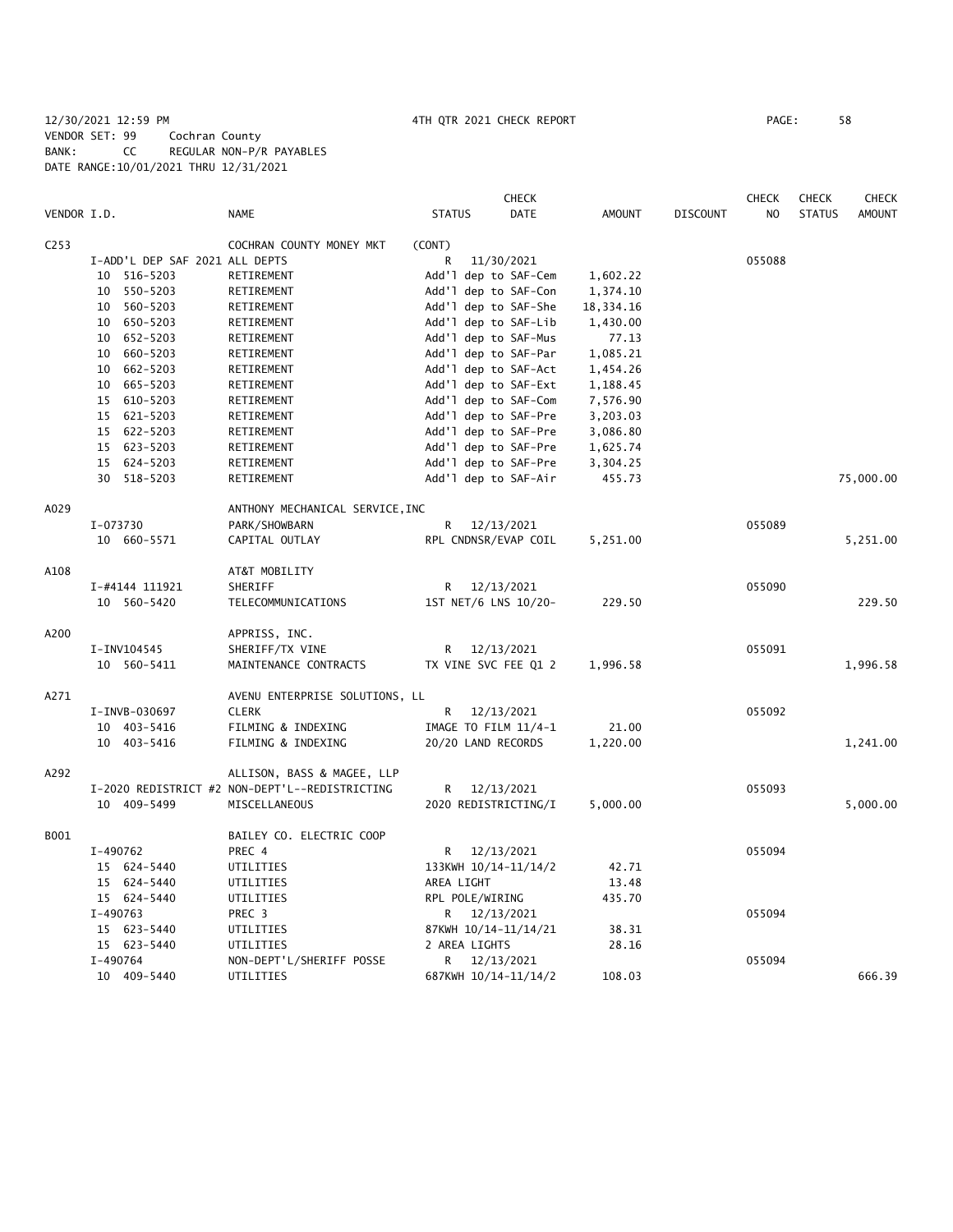12/30/2021 12:59 PM 4TH QTR 2021 CHECK REPORT PAGE: 59 VENDOR SET: 99 Cochran County BANK: CC REGULAR NON-P/R PAYABLES DATE RANGE:10/01/2021 THRU 12/31/2021

| VENDOR I.D.<br><b>NAME</b><br><b>STATUS</b><br><b>DATE</b><br><b>AMOUNT</b><br><b>DISCOUNT</b><br>N <sub>O</sub><br><b>STATUS</b><br><b>AMOUNT</b><br><b>B007</b><br>BOB BARKER COMPANY, INC.<br>I-INV1695344<br><b>JAIL</b><br>055095<br>R 12/13/2021<br>MISCELLANEOUS SUPPLIES<br>229.20<br>10 512-5392<br>3CS TOOTHPASTE 144/C<br>I-INV1697793<br>12/13/2021<br>055095<br>JAIL<br>R<br>10 512-5392<br>MISCELLANEOUS SUPPLIES<br>3/ORG WORK BLANKET<br>115.68<br>344.88<br>B184<br>MELINDA BLACKSTOCK<br>ACTIVITY BLDG<br>055096<br>I-DW#19524<br>R<br>12/13/2021<br>RENT-ACTIVITY BUILDING<br>REF DEP FOR 12/04/21<br>100.00<br>10 000-4370.101<br>100.00<br>C007<br>CITY OF MORTON<br>I-113021<br>LIB/MUS/ACT BLDG/CRTHSE/PREC 1<br>$\mathsf{R}$<br>12/13/2021<br>055097<br>LIBRARY GAS<br>127.00<br>10 650-5440<br>UTILITIES<br>10 650-5440<br>UTILITIES<br>LIBRARY WATER<br>29.00<br>10 650-5440<br>UTILITIES<br>LIBRARY GARBAGE<br>52.50<br>10 650-5440<br>LIBRARY SEWER<br>UTILITIES<br>19.00<br>10 652-5440<br>UTILITIES<br>MUSEUM GAS<br>19.00<br>10 652-5440<br>UTILITIES<br>MUSEUM WATER<br>29.00<br>10 652-5440<br>UTILITIES<br>MUSEUM GARBAGE<br>29.00<br>10 652-5440<br>MUSEUM SEWER<br>UTILITIES<br>17.00<br>10 662-5440<br>ACTIVITY BLDG GAS<br>UTILITIES<br>226.00<br>10 662-5440<br>ACT. BLDG WATER<br>29.00<br>UTILITIES<br>10 662-5440<br>ACT. BLDG GARBAGE<br>UTILITIES<br>78.00<br>10 662-5440<br>ACT. BLDG SEWER<br>UTILITIES<br>48.00<br>10 510-5440<br><b>COURTHOUSE WATER</b><br>UTILITIES<br>915.50<br>10 510-5440<br>CRTHSE GARBAGE<br>334.50<br>UTILITIES<br>10 510-5440<br>COURTHOUSE SEWER<br>UTILITIES<br>54.00<br>15 621-5440<br>PREC 1 GAS<br>UTILITIES<br>28.00<br>15 621-5440<br>PREC 1 WATER<br>29.00<br>UTILITIES<br>15 621-5440<br>PREC 1 GARBAGE<br>52.50<br>2,116.00<br>UTILITIES<br>C008<br>CITY OF WHITEFACE<br>055098<br>$I-409$ 11/21<br>PREC 2<br>R 12/13/2021<br>15 622-5440<br>GAS SVC 10/15-11/15/<br>UTILITIES<br>16.50<br>WATER SVC<br>15 622-5440<br>UTILITIES<br>26.00<br>GARBAGE SVC<br>15 622-5440<br>UTILITIES<br>57.70<br>122.70<br>15 622-5440<br>UTILITIES<br>SEWER SVC<br>22.50<br>C015<br>COCHRAN COUNTY SENIOR<br>055099<br>I-DEC '21 INSTLMT<br>SENIOR CITIZENS<br>12/13/2021<br>R<br>10 663-5418<br>SENIOR CITIZENS CONTRACT<br>DECEMBER 2021<br>6,250.00<br>6,250.00<br>C022<br>COMMERCIAL PRINTING COMPA<br>$I-22133$<br>SHERIFF<br>12/13/2021<br>055100<br>R<br>10 560-5310<br>OFFICE SUPPLIES<br>1,000 2-PT TIME OFF<br>179.00<br>179.00 |  |  | <b>CHECK</b> |  | <b>CHECK</b> | <b>CHECK</b> | <b>CHECK</b> |
|---------------------------------------------------------------------------------------------------------------------------------------------------------------------------------------------------------------------------------------------------------------------------------------------------------------------------------------------------------------------------------------------------------------------------------------------------------------------------------------------------------------------------------------------------------------------------------------------------------------------------------------------------------------------------------------------------------------------------------------------------------------------------------------------------------------------------------------------------------------------------------------------------------------------------------------------------------------------------------------------------------------------------------------------------------------------------------------------------------------------------------------------------------------------------------------------------------------------------------------------------------------------------------------------------------------------------------------------------------------------------------------------------------------------------------------------------------------------------------------------------------------------------------------------------------------------------------------------------------------------------------------------------------------------------------------------------------------------------------------------------------------------------------------------------------------------------------------------------------------------------------------------------------------------------------------------------------------------------------------------------------------------------------------------------------------------------------------------------------------------------------------------------------------------------------------------------------------------------------------------------------------------------------------------------------------------------------------------------------------------------------------------------------------------------------------------------------------------------------------------------------------|--|--|--------------|--|--------------|--------------|--------------|
|                                                                                                                                                                                                                                                                                                                                                                                                                                                                                                                                                                                                                                                                                                                                                                                                                                                                                                                                                                                                                                                                                                                                                                                                                                                                                                                                                                                                                                                                                                                                                                                                                                                                                                                                                                                                                                                                                                                                                                                                                                                                                                                                                                                                                                                                                                                                                                                                                                                                                                               |  |  |              |  |              |              |              |
|                                                                                                                                                                                                                                                                                                                                                                                                                                                                                                                                                                                                                                                                                                                                                                                                                                                                                                                                                                                                                                                                                                                                                                                                                                                                                                                                                                                                                                                                                                                                                                                                                                                                                                                                                                                                                                                                                                                                                                                                                                                                                                                                                                                                                                                                                                                                                                                                                                                                                                               |  |  |              |  |              |              |              |
|                                                                                                                                                                                                                                                                                                                                                                                                                                                                                                                                                                                                                                                                                                                                                                                                                                                                                                                                                                                                                                                                                                                                                                                                                                                                                                                                                                                                                                                                                                                                                                                                                                                                                                                                                                                                                                                                                                                                                                                                                                                                                                                                                                                                                                                                                                                                                                                                                                                                                                               |  |  |              |  |              |              |              |
|                                                                                                                                                                                                                                                                                                                                                                                                                                                                                                                                                                                                                                                                                                                                                                                                                                                                                                                                                                                                                                                                                                                                                                                                                                                                                                                                                                                                                                                                                                                                                                                                                                                                                                                                                                                                                                                                                                                                                                                                                                                                                                                                                                                                                                                                                                                                                                                                                                                                                                               |  |  |              |  |              |              |              |
|                                                                                                                                                                                                                                                                                                                                                                                                                                                                                                                                                                                                                                                                                                                                                                                                                                                                                                                                                                                                                                                                                                                                                                                                                                                                                                                                                                                                                                                                                                                                                                                                                                                                                                                                                                                                                                                                                                                                                                                                                                                                                                                                                                                                                                                                                                                                                                                                                                                                                                               |  |  |              |  |              |              |              |
|                                                                                                                                                                                                                                                                                                                                                                                                                                                                                                                                                                                                                                                                                                                                                                                                                                                                                                                                                                                                                                                                                                                                                                                                                                                                                                                                                                                                                                                                                                                                                                                                                                                                                                                                                                                                                                                                                                                                                                                                                                                                                                                                                                                                                                                                                                                                                                                                                                                                                                               |  |  |              |  |              |              |              |
|                                                                                                                                                                                                                                                                                                                                                                                                                                                                                                                                                                                                                                                                                                                                                                                                                                                                                                                                                                                                                                                                                                                                                                                                                                                                                                                                                                                                                                                                                                                                                                                                                                                                                                                                                                                                                                                                                                                                                                                                                                                                                                                                                                                                                                                                                                                                                                                                                                                                                                               |  |  |              |  |              |              |              |
|                                                                                                                                                                                                                                                                                                                                                                                                                                                                                                                                                                                                                                                                                                                                                                                                                                                                                                                                                                                                                                                                                                                                                                                                                                                                                                                                                                                                                                                                                                                                                                                                                                                                                                                                                                                                                                                                                                                                                                                                                                                                                                                                                                                                                                                                                                                                                                                                                                                                                                               |  |  |              |  |              |              |              |
|                                                                                                                                                                                                                                                                                                                                                                                                                                                                                                                                                                                                                                                                                                                                                                                                                                                                                                                                                                                                                                                                                                                                                                                                                                                                                                                                                                                                                                                                                                                                                                                                                                                                                                                                                                                                                                                                                                                                                                                                                                                                                                                                                                                                                                                                                                                                                                                                                                                                                                               |  |  |              |  |              |              |              |
|                                                                                                                                                                                                                                                                                                                                                                                                                                                                                                                                                                                                                                                                                                                                                                                                                                                                                                                                                                                                                                                                                                                                                                                                                                                                                                                                                                                                                                                                                                                                                                                                                                                                                                                                                                                                                                                                                                                                                                                                                                                                                                                                                                                                                                                                                                                                                                                                                                                                                                               |  |  |              |  |              |              |              |
|                                                                                                                                                                                                                                                                                                                                                                                                                                                                                                                                                                                                                                                                                                                                                                                                                                                                                                                                                                                                                                                                                                                                                                                                                                                                                                                                                                                                                                                                                                                                                                                                                                                                                                                                                                                                                                                                                                                                                                                                                                                                                                                                                                                                                                                                                                                                                                                                                                                                                                               |  |  |              |  |              |              |              |
|                                                                                                                                                                                                                                                                                                                                                                                                                                                                                                                                                                                                                                                                                                                                                                                                                                                                                                                                                                                                                                                                                                                                                                                                                                                                                                                                                                                                                                                                                                                                                                                                                                                                                                                                                                                                                                                                                                                                                                                                                                                                                                                                                                                                                                                                                                                                                                                                                                                                                                               |  |  |              |  |              |              |              |
|                                                                                                                                                                                                                                                                                                                                                                                                                                                                                                                                                                                                                                                                                                                                                                                                                                                                                                                                                                                                                                                                                                                                                                                                                                                                                                                                                                                                                                                                                                                                                                                                                                                                                                                                                                                                                                                                                                                                                                                                                                                                                                                                                                                                                                                                                                                                                                                                                                                                                                               |  |  |              |  |              |              |              |
|                                                                                                                                                                                                                                                                                                                                                                                                                                                                                                                                                                                                                                                                                                                                                                                                                                                                                                                                                                                                                                                                                                                                                                                                                                                                                                                                                                                                                                                                                                                                                                                                                                                                                                                                                                                                                                                                                                                                                                                                                                                                                                                                                                                                                                                                                                                                                                                                                                                                                                               |  |  |              |  |              |              |              |
|                                                                                                                                                                                                                                                                                                                                                                                                                                                                                                                                                                                                                                                                                                                                                                                                                                                                                                                                                                                                                                                                                                                                                                                                                                                                                                                                                                                                                                                                                                                                                                                                                                                                                                                                                                                                                                                                                                                                                                                                                                                                                                                                                                                                                                                                                                                                                                                                                                                                                                               |  |  |              |  |              |              |              |
|                                                                                                                                                                                                                                                                                                                                                                                                                                                                                                                                                                                                                                                                                                                                                                                                                                                                                                                                                                                                                                                                                                                                                                                                                                                                                                                                                                                                                                                                                                                                                                                                                                                                                                                                                                                                                                                                                                                                                                                                                                                                                                                                                                                                                                                                                                                                                                                                                                                                                                               |  |  |              |  |              |              |              |
|                                                                                                                                                                                                                                                                                                                                                                                                                                                                                                                                                                                                                                                                                                                                                                                                                                                                                                                                                                                                                                                                                                                                                                                                                                                                                                                                                                                                                                                                                                                                                                                                                                                                                                                                                                                                                                                                                                                                                                                                                                                                                                                                                                                                                                                                                                                                                                                                                                                                                                               |  |  |              |  |              |              |              |
|                                                                                                                                                                                                                                                                                                                                                                                                                                                                                                                                                                                                                                                                                                                                                                                                                                                                                                                                                                                                                                                                                                                                                                                                                                                                                                                                                                                                                                                                                                                                                                                                                                                                                                                                                                                                                                                                                                                                                                                                                                                                                                                                                                                                                                                                                                                                                                                                                                                                                                               |  |  |              |  |              |              |              |
|                                                                                                                                                                                                                                                                                                                                                                                                                                                                                                                                                                                                                                                                                                                                                                                                                                                                                                                                                                                                                                                                                                                                                                                                                                                                                                                                                                                                                                                                                                                                                                                                                                                                                                                                                                                                                                                                                                                                                                                                                                                                                                                                                                                                                                                                                                                                                                                                                                                                                                               |  |  |              |  |              |              |              |
|                                                                                                                                                                                                                                                                                                                                                                                                                                                                                                                                                                                                                                                                                                                                                                                                                                                                                                                                                                                                                                                                                                                                                                                                                                                                                                                                                                                                                                                                                                                                                                                                                                                                                                                                                                                                                                                                                                                                                                                                                                                                                                                                                                                                                                                                                                                                                                                                                                                                                                               |  |  |              |  |              |              |              |
|                                                                                                                                                                                                                                                                                                                                                                                                                                                                                                                                                                                                                                                                                                                                                                                                                                                                                                                                                                                                                                                                                                                                                                                                                                                                                                                                                                                                                                                                                                                                                                                                                                                                                                                                                                                                                                                                                                                                                                                                                                                                                                                                                                                                                                                                                                                                                                                                                                                                                                               |  |  |              |  |              |              |              |
|                                                                                                                                                                                                                                                                                                                                                                                                                                                                                                                                                                                                                                                                                                                                                                                                                                                                                                                                                                                                                                                                                                                                                                                                                                                                                                                                                                                                                                                                                                                                                                                                                                                                                                                                                                                                                                                                                                                                                                                                                                                                                                                                                                                                                                                                                                                                                                                                                                                                                                               |  |  |              |  |              |              |              |
|                                                                                                                                                                                                                                                                                                                                                                                                                                                                                                                                                                                                                                                                                                                                                                                                                                                                                                                                                                                                                                                                                                                                                                                                                                                                                                                                                                                                                                                                                                                                                                                                                                                                                                                                                                                                                                                                                                                                                                                                                                                                                                                                                                                                                                                                                                                                                                                                                                                                                                               |  |  |              |  |              |              |              |
|                                                                                                                                                                                                                                                                                                                                                                                                                                                                                                                                                                                                                                                                                                                                                                                                                                                                                                                                                                                                                                                                                                                                                                                                                                                                                                                                                                                                                                                                                                                                                                                                                                                                                                                                                                                                                                                                                                                                                                                                                                                                                                                                                                                                                                                                                                                                                                                                                                                                                                               |  |  |              |  |              |              |              |
|                                                                                                                                                                                                                                                                                                                                                                                                                                                                                                                                                                                                                                                                                                                                                                                                                                                                                                                                                                                                                                                                                                                                                                                                                                                                                                                                                                                                                                                                                                                                                                                                                                                                                                                                                                                                                                                                                                                                                                                                                                                                                                                                                                                                                                                                                                                                                                                                                                                                                                               |  |  |              |  |              |              |              |
|                                                                                                                                                                                                                                                                                                                                                                                                                                                                                                                                                                                                                                                                                                                                                                                                                                                                                                                                                                                                                                                                                                                                                                                                                                                                                                                                                                                                                                                                                                                                                                                                                                                                                                                                                                                                                                                                                                                                                                                                                                                                                                                                                                                                                                                                                                                                                                                                                                                                                                               |  |  |              |  |              |              |              |
|                                                                                                                                                                                                                                                                                                                                                                                                                                                                                                                                                                                                                                                                                                                                                                                                                                                                                                                                                                                                                                                                                                                                                                                                                                                                                                                                                                                                                                                                                                                                                                                                                                                                                                                                                                                                                                                                                                                                                                                                                                                                                                                                                                                                                                                                                                                                                                                                                                                                                                               |  |  |              |  |              |              |              |
|                                                                                                                                                                                                                                                                                                                                                                                                                                                                                                                                                                                                                                                                                                                                                                                                                                                                                                                                                                                                                                                                                                                                                                                                                                                                                                                                                                                                                                                                                                                                                                                                                                                                                                                                                                                                                                                                                                                                                                                                                                                                                                                                                                                                                                                                                                                                                                                                                                                                                                               |  |  |              |  |              |              |              |
|                                                                                                                                                                                                                                                                                                                                                                                                                                                                                                                                                                                                                                                                                                                                                                                                                                                                                                                                                                                                                                                                                                                                                                                                                                                                                                                                                                                                                                                                                                                                                                                                                                                                                                                                                                                                                                                                                                                                                                                                                                                                                                                                                                                                                                                                                                                                                                                                                                                                                                               |  |  |              |  |              |              |              |
|                                                                                                                                                                                                                                                                                                                                                                                                                                                                                                                                                                                                                                                                                                                                                                                                                                                                                                                                                                                                                                                                                                                                                                                                                                                                                                                                                                                                                                                                                                                                                                                                                                                                                                                                                                                                                                                                                                                                                                                                                                                                                                                                                                                                                                                                                                                                                                                                                                                                                                               |  |  |              |  |              |              |              |
|                                                                                                                                                                                                                                                                                                                                                                                                                                                                                                                                                                                                                                                                                                                                                                                                                                                                                                                                                                                                                                                                                                                                                                                                                                                                                                                                                                                                                                                                                                                                                                                                                                                                                                                                                                                                                                                                                                                                                                                                                                                                                                                                                                                                                                                                                                                                                                                                                                                                                                               |  |  |              |  |              |              |              |
|                                                                                                                                                                                                                                                                                                                                                                                                                                                                                                                                                                                                                                                                                                                                                                                                                                                                                                                                                                                                                                                                                                                                                                                                                                                                                                                                                                                                                                                                                                                                                                                                                                                                                                                                                                                                                                                                                                                                                                                                                                                                                                                                                                                                                                                                                                                                                                                                                                                                                                               |  |  |              |  |              |              |              |
|                                                                                                                                                                                                                                                                                                                                                                                                                                                                                                                                                                                                                                                                                                                                                                                                                                                                                                                                                                                                                                                                                                                                                                                                                                                                                                                                                                                                                                                                                                                                                                                                                                                                                                                                                                                                                                                                                                                                                                                                                                                                                                                                                                                                                                                                                                                                                                                                                                                                                                               |  |  |              |  |              |              |              |
|                                                                                                                                                                                                                                                                                                                                                                                                                                                                                                                                                                                                                                                                                                                                                                                                                                                                                                                                                                                                                                                                                                                                                                                                                                                                                                                                                                                                                                                                                                                                                                                                                                                                                                                                                                                                                                                                                                                                                                                                                                                                                                                                                                                                                                                                                                                                                                                                                                                                                                               |  |  |              |  |              |              |              |
|                                                                                                                                                                                                                                                                                                                                                                                                                                                                                                                                                                                                                                                                                                                                                                                                                                                                                                                                                                                                                                                                                                                                                                                                                                                                                                                                                                                                                                                                                                                                                                                                                                                                                                                                                                                                                                                                                                                                                                                                                                                                                                                                                                                                                                                                                                                                                                                                                                                                                                               |  |  |              |  |              |              |              |
|                                                                                                                                                                                                                                                                                                                                                                                                                                                                                                                                                                                                                                                                                                                                                                                                                                                                                                                                                                                                                                                                                                                                                                                                                                                                                                                                                                                                                                                                                                                                                                                                                                                                                                                                                                                                                                                                                                                                                                                                                                                                                                                                                                                                                                                                                                                                                                                                                                                                                                               |  |  |              |  |              |              |              |
|                                                                                                                                                                                                                                                                                                                                                                                                                                                                                                                                                                                                                                                                                                                                                                                                                                                                                                                                                                                                                                                                                                                                                                                                                                                                                                                                                                                                                                                                                                                                                                                                                                                                                                                                                                                                                                                                                                                                                                                                                                                                                                                                                                                                                                                                                                                                                                                                                                                                                                               |  |  |              |  |              |              |              |
|                                                                                                                                                                                                                                                                                                                                                                                                                                                                                                                                                                                                                                                                                                                                                                                                                                                                                                                                                                                                                                                                                                                                                                                                                                                                                                                                                                                                                                                                                                                                                                                                                                                                                                                                                                                                                                                                                                                                                                                                                                                                                                                                                                                                                                                                                                                                                                                                                                                                                                               |  |  |              |  |              |              |              |
|                                                                                                                                                                                                                                                                                                                                                                                                                                                                                                                                                                                                                                                                                                                                                                                                                                                                                                                                                                                                                                                                                                                                                                                                                                                                                                                                                                                                                                                                                                                                                                                                                                                                                                                                                                                                                                                                                                                                                                                                                                                                                                                                                                                                                                                                                                                                                                                                                                                                                                               |  |  |              |  |              |              |              |
|                                                                                                                                                                                                                                                                                                                                                                                                                                                                                                                                                                                                                                                                                                                                                                                                                                                                                                                                                                                                                                                                                                                                                                                                                                                                                                                                                                                                                                                                                                                                                                                                                                                                                                                                                                                                                                                                                                                                                                                                                                                                                                                                                                                                                                                                                                                                                                                                                                                                                                               |  |  |              |  |              |              |              |
|                                                                                                                                                                                                                                                                                                                                                                                                                                                                                                                                                                                                                                                                                                                                                                                                                                                                                                                                                                                                                                                                                                                                                                                                                                                                                                                                                                                                                                                                                                                                                                                                                                                                                                                                                                                                                                                                                                                                                                                                                                                                                                                                                                                                                                                                                                                                                                                                                                                                                                               |  |  |              |  |              |              |              |
|                                                                                                                                                                                                                                                                                                                                                                                                                                                                                                                                                                                                                                                                                                                                                                                                                                                                                                                                                                                                                                                                                                                                                                                                                                                                                                                                                                                                                                                                                                                                                                                                                                                                                                                                                                                                                                                                                                                                                                                                                                                                                                                                                                                                                                                                                                                                                                                                                                                                                                               |  |  |              |  |              |              |              |
|                                                                                                                                                                                                                                                                                                                                                                                                                                                                                                                                                                                                                                                                                                                                                                                                                                                                                                                                                                                                                                                                                                                                                                                                                                                                                                                                                                                                                                                                                                                                                                                                                                                                                                                                                                                                                                                                                                                                                                                                                                                                                                                                                                                                                                                                                                                                                                                                                                                                                                               |  |  |              |  |              |              |              |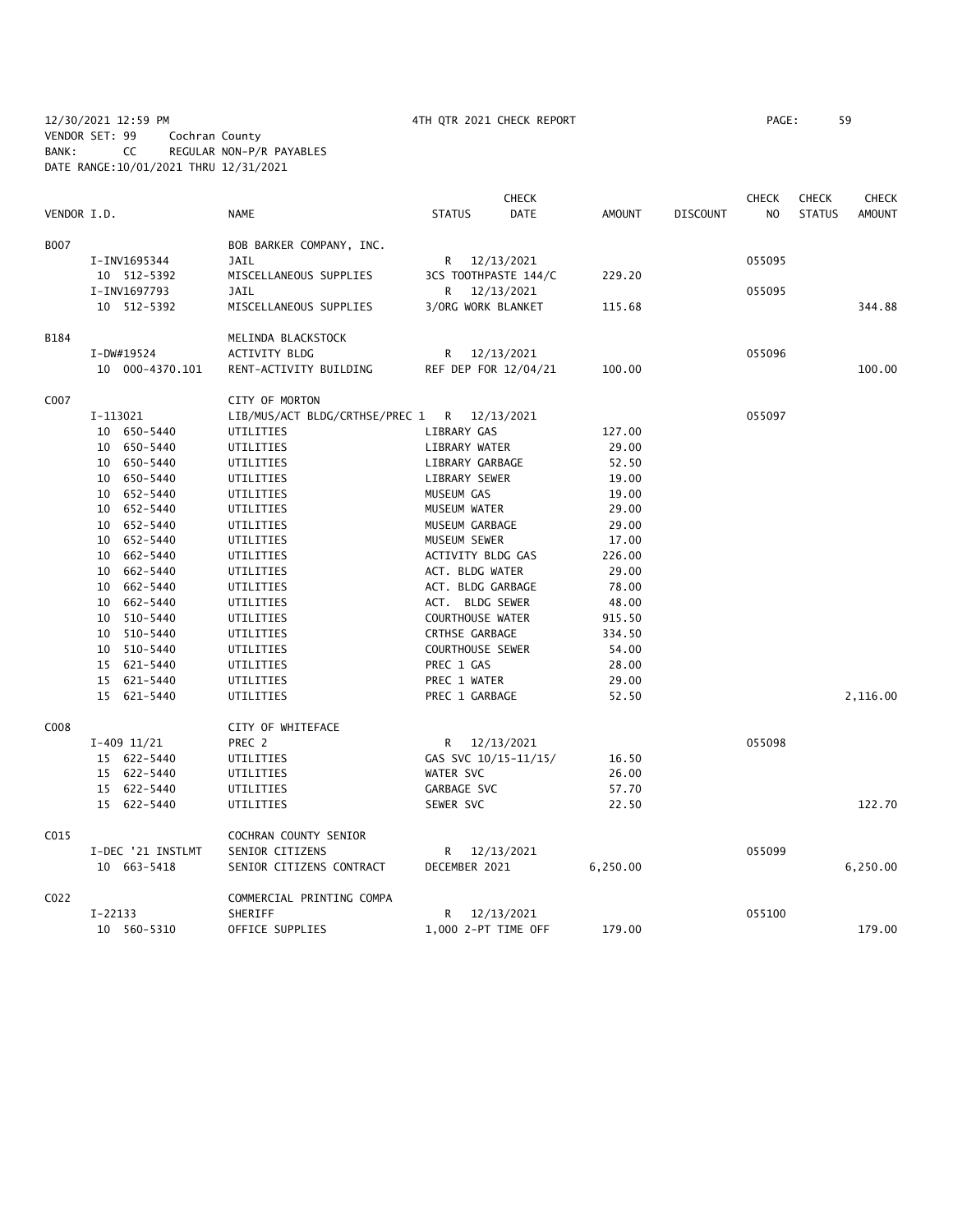|             |                |                             | <b>CHECK</b>                 |               |                 |                | <b>CHECK</b>  | <b>CHECK</b>  |
|-------------|----------------|-----------------------------|------------------------------|---------------|-----------------|----------------|---------------|---------------|
| VENDOR I.D. |                | <b>NAME</b>                 | <b>DATE</b><br><b>STATUS</b> | <b>AMOUNT</b> | <b>DISCOUNT</b> | N <sub>O</sub> | <b>STATUS</b> | <b>AMOUNT</b> |
| C035        |                | COX AUTO SUPPLY CO          |                              |               |                 |                |               |               |
|             | I-27658        | SHERIFF                     | R 12/13/2021                 |               |                 | 055101         |               |               |
|             | 10 560-5451    | MACHINERY-NON-OFFICE REPAIR | AC OIL FILTER                | 11.80         |                 |                |               |               |
|             | 10 560-5451    | MACHINERY-NON-OFFICE REPAIR | 8QT/DEXOS 0/20 OIL           | 49.92         |                 |                |               |               |
|             | 10 560-5451    | MACHINERY-NON-OFFICE REPAIR | 1GL WASHER FLUID             | 3.29          |                 |                |               |               |
|             | I-27827        | <b>PARK</b>                 | R 12/13/2021                 |               |                 | 055101         |               |               |
|             | 10 660-5451    | REPAIR                      | MOTOCFT OIL FILTER           | 4.92          |                 |                |               |               |
|             | $I-27841$      | ELECTIONS                   | R 12/13/2021                 |               |                 | 055101         |               |               |
|             | 10 490-5310    | OFFICE SUPPLIES             | 2 SCISSORS 8"                | 9.98          |                 |                |               |               |
|             | $I - 27845$    | CEMETERY                    | R 12/13/2021                 |               |                 | 055101         |               |               |
|             | 10 516-5451    | REPAIR                      | WIX AIR FILTER               | 19.98         |                 |                |               |               |
|             | 10 516-5451    | REPAIR                      | 12QT/MOTOCRAFT 5/20          | 71.76         |                 |                |               |               |
|             | I-27922        | PREC 1                      | R 12/13/2021                 |               |                 | 055101         |               |               |
|             | 15 621-5356    | ROAD MATERIALS & SUPPLIES   | 4/KEYS MADE                  | 4.00          |                 |                |               |               |
|             | $I-29109$      | SHERIFF                     | R 12/13/2021                 |               |                 | 055101         |               |               |
|             | 10 560-5451    | MACHINERY-NON-OFFICE REPAIR | AC OIL FILTER                | 11.80         |                 |                |               |               |
|             | 10 560-5451    | MACHINERY-NON-OFFICE REPAIR | 8QT/DEXOS 0/20 OIL           | 54.64         |                 |                |               |               |
|             | 10 560-5451    | MACHINERY-NON-OFFICE REPAIR | 1GL WASHER FLUID             | 3.29          |                 |                |               |               |
|             | $I-29145$      | SHERIFF                     | R 12/13/2021                 |               |                 | 055101         |               |               |
|             | 10 560-5451    | MACHINERY-NON-OFFICE REPAIR | FEM CNCT/COMPRESSOR          | 7.01          |                 |                |               |               |
|             | I-29674        | SHERIFF                     | R 12/13/2021                 |               |                 | 055101         |               |               |
|             | 10 560-5334    | OTHER SUPPLIES              | DEEP CRYS CAR WASH           | 7.29          |                 |                |               |               |
|             | I-29679        | LIBRARY                     | R 12/13/2021                 |               |                 | 055101         |               |               |
|             | 10 650-5332    | CUSTODIAL SUPPLIES          | MOUSE POISON                 | 7.99          |                 |                |               | 267.67        |
| C057        |                | CITY BANK AS DEPOSITORY     |                              |               |                 |                |               |               |
|             | I-1ST QTR 2022 | NON-DEPT'L/APPR DIST        | R 12/13/2021                 |               |                 | 055102         |               |               |
|             | 10 409-5406    | APPRAISAL DISTRICT          | 1ST QTR ASSESSMENT--         | 23, 134. 43   |                 |                |               | 23, 134.43    |
| C065        |                | CITY OF WHITEFACE F D       |                              |               |                 |                |               |               |
|             | I-OCT/NOV 2021 | PUBLIC SAFETY*OTHER         | R 12/13/2021                 |               |                 | 055103         |               |               |
|             | 10 580-5414    | FIRE PROTECTION CONTRACTS   | GRASS, FM597/CR225 10        | 350.00        |                 |                |               |               |
|             | 10 580-5414    | FIRE PROTECTION CONTRACTS   | SH114/195 10/14, NO C        |               |                 |                |               |               |
|             | 10 580-5414    | FIRE PROTECTION CONTRACTS   | WRECK, 114/FM1337 10/        | 350.00        |                 |                |               |               |
|             | 10 580-5414    | FIRE PROTECTION CONTRACTS   | WRECK, 1780/CR235 10         | 350.00        |                 |                |               |               |
|             | 10 580-5414    | FIRE PROTECTION CONTRACTS   | WRECK, 114/2195 10/31        | 350.00        |                 |                |               |               |
|             | 10 580-5414    | FIRE PROTECTION CONTRACTS   | GRASS, 114/CR45 11/01        | 350.00        |                 |                |               |               |
|             | 10 580-5414    | FIRE PROTECTION CONTRACTS   | MODULE FIRE, 1780/300        | 350.00        |                 |                |               |               |
|             | 10 580-5414    | FIRE PROTECTION CONTRACTS   | WRECK, 114/CR124 11/1        | 350.00        |                 |                |               |               |
|             | 10 580-5414    | FIRE PROTECTION CONTRACTS   | CTN STRIPPER, FM 3304        | 350.00        |                 |                |               |               |
|             | 580-5414<br>10 | FIRE PROTECTION CONTRACTS   | SH114/CR257 NO CALL          |               |                 |                |               |               |
|             | 10 580-5414    | FIRE PROTECTION CONTRACTS   | COTTON BURRS, 1169 11        | 350.00        |                 |                |               | 3,150.00      |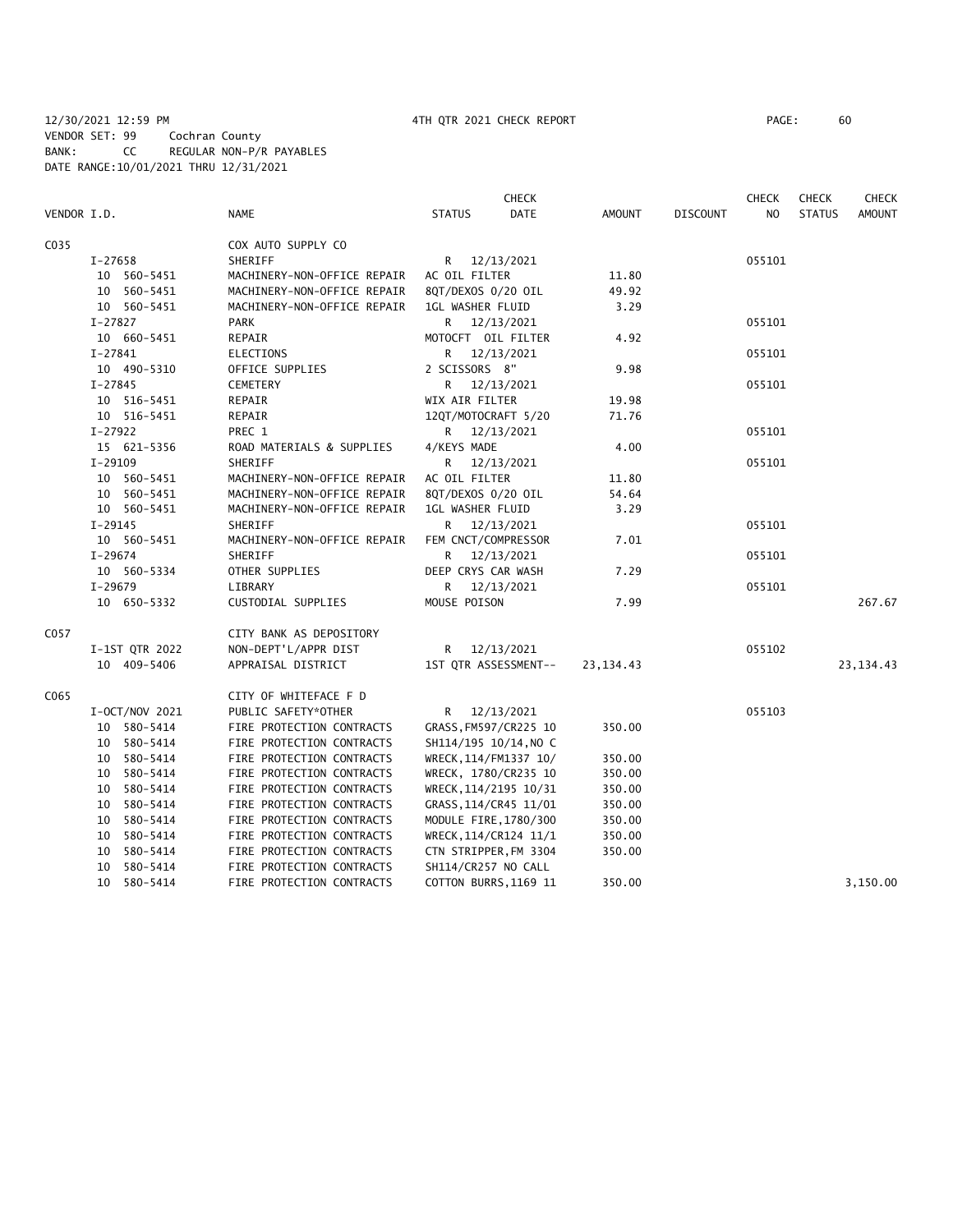12/30/2021 12:59 PM 4TH QTR 2021 CHECK REPORT PAGE: 61 VENDOR SET: 99 Cochran County BANK: CC REGULAR NON-P/R PAYABLES DATE RANGE:10/01/2021 THRU 12/31/2021

|             |                     |                                                    |                            | CHECK       |        |                 | CHECK  | CHECK         | CHECK    |
|-------------|---------------------|----------------------------------------------------|----------------------------|-------------|--------|-----------------|--------|---------------|----------|
| VENDOR I.D. |                     | <b>NAME</b>                                        | <b>STATUS</b>              | <b>DATE</b> | AMOUNT | <b>DISCOUNT</b> | NO     | <b>STATUS</b> | AMOUNT   |
| C084        |                     | CLERK, SEVENTH COURT OF APPEAL                     |                            |             |        |                 |        |               |          |
|             | $I-NOV$ 21          | STATE FEES                                         | R                          | 12/13/2021  |        |                 | 055104 |               |          |
|             | 90 000-2379.002     | 7th Crt of Appeal Gov't22.2081COUNTY COURT         |                            |             | 10.00  |                 |        |               |          |
|             | 90 000-2379.002     | 7th Crt of Appeal Gov't22.2081DISTRICT COURT       |                            |             | 10.00  |                 |        |               | 20.00    |
| C371        |                     | COCHRAN COUNTY TAX A/C                             |                            |             |        |                 |        |               |          |
|             | I-2017 RAM PK #4119 | SHERIFF                                            | R                          | 12/13/2021  |        |                 | 055105 |               |          |
|             | 10 560-5451         | MACHINERY-NON-OFFICE REPAIR                        | ST INSP FEE/17 RAM #       |             | 7.50   |                 |        |               | 7.50     |
| C414        |                     | CARDMEMBER SERVICES                                |                            |             |        |                 |        |               |          |
|             | $I-01620Z$          | JUVENILE PROBATION                                 | R 12/13/2021               |             |        |                 | 055106 |               |          |
|             | 17 573-5499         | OPERATING EXPENSES                                 | MISC/SAFETY DAY            |             | 39.55  |                 |        |               |          |
|             | 17 573-5499         | OPERATING EXPENSES                                 | <b>TAKIS</b>               |             | 6.84   |                 |        |               |          |
|             | 17 573-5499         | OPERATING EXPENSES                                 | <b>COOKIES</b>             |             | 6.98   |                 |        |               |          |
|             | 17 573-5499         | OPERATING EXPENSES                                 | SALES TAX                  |             | 2.00   |                 |        |               |          |
|             | I-4486 110821       | SHERIFF                                            | R 12/13/2021               |             |        |                 | 055106 |               |          |
|             | 10 512-5310         | OFFICE SUPPLIES                                    | MS OFC 365/JAIL COMP       |             | 7.53   |                 |        |               |          |
|             | I-4486 120621       | SHERIFF                                            | R.                         | 12/13/2021  |        |                 | 055106 |               |          |
|             | 10 560-5427         | CONTINUING EDUCATION                               | 15.12GL UNL/ABL/K.LU       |             | 42.03  |                 |        |               |          |
|             | 10 560-5427         | CONTINUING EDUCATION                               | 11.56GL UNL/SWTR/LUC       |             | 34.68  |                 |        |               |          |
|             | 10 560-5427         | CONTINUING EDUCATION                               | 3 NITES/ABL/LUCIO 1        |             | 265.35 |                 |        |               |          |
|             | 10 560-5427         | CONTINUING EDUCATION                               | LODGING TAX                |             | 39.81  |                 |        |               |          |
|             | 10 560-5427         | CONTINUING EDUCATION                               | 2 NITES/HNTSVL/PROTH       |             | 192.00 |                 |        |               |          |
|             | 10 560-5427         | CONTINUING EDUCATION                               | LODGING TAX                |             | 25.98  |                 |        |               |          |
|             | 10 512-5310         | OFFICE SUPPLIES                                    | MS OFC 365/JAIL COMP       |             | 7.53   |                 |        |               |          |
|             | 10 560-5499         | MISCELLANEOUS                                      | FINANCE CHG 11/30          |             | 6.00   |                 |        |               |          |
|             | 10 560-5499         | MISCELLANEOUS                                      | REBATE ALLSUPS 11/21       |             | 0.42CR |                 |        |               |          |
|             | I-9191 102521       | CO JDG/COMM'R CT                                   | R.                         | 12/13/2021  |        |                 | 055106 |               |          |
|             | 15 610-5428         | CO. JUDGE-CONTINUING EDUCATION16.77GL UNL/COLEMAN  |                            |             | 52.00  |                 |        |               |          |
|             | I-9191 120621       | CO JDG/COMM'R CT                                   | R                          | 12/13/2021  |        |                 | 055106 |               |          |
|             | 15 610-5428         | CO. JUDGE-CONTINUING EDUCATION18.69GL UNL/BRADY 10 |                            |             | 57.00  |                 |        |               |          |
|             | 15 610-5428         | CO. JUDGE-CONTINUING EDUCATIONREBATE/YESWAY 11/01  |                            |             | 0.57CR |                 |        |               |          |
|             | 15 610-5428         | CO. JUDGE-CONTINUING EDUCATIONFINANCE CHG          |                            |             | 1.20   |                 |        |               |          |
|             | I-9883 120621       | JUSTICE OF PEACE                                   |                            | 12/13/2021  |        |                 | 055106 |               |          |
|             | 10 455-5427         | CONTINUING EDUCATION                               | R.<br>TJCTC WEB 11/5       |             | 185.00 |                 |        |               |          |
|             | I-9991 11/21        | <b>ELECTIONS</b>                                   |                            | 12/13/2021  |        |                 | 055106 |               |          |
|             | 10 490-5335         | ELECTION SUPPLIES                                  | R.<br>GLBL IND/LOCKING COM |             | 876.99 |                 |        |               | 1,847.48 |
|             |                     |                                                    |                            |             |        |                 |        |               |          |
| C430        |                     | CAPITAL ONE                                        |                            |             |        |                 |        |               |          |
|             | I-676533            | JAIL                                               | R.                         | 12/13/2021  |        |                 | 055108 |               |          |
|             | 10 512-5391         | MEDICAL CARE-PRISONERS                             | PEPTO-BISMOL               |             | 11.28  |                 |        |               |          |
|             | 10 512-5391         | MEDICAL CARE-PRISONERS                             | EQ BISMUTH                 |             | 2.67   |                 |        |               |          |
|             | 10 512-5391         | MEDICAL CARE-PRISONERS                             | 3/COUGH DROPS              |             | 5.34   |                 |        |               |          |
|             | 10 512-5391         | MEDICAL CARE-PRISONERS                             | ALKA SELTZER               |             | 9.24   |                 |        |               |          |
|             | 10 512-5391         | MEDICAL CARE-PRISONERS                             | CETRIZINE 300CT            |             | 32.97  |                 |        |               |          |
|             | 10 512-5391         | MEDICAL CARE-PRISONERS                             | PEPCID                     |             | 14.97  |                 |        |               |          |
|             | 10 512-5391         | MEDICAL CARE-PRISONERS                             | SALONPAS                   |             | 3.88   |                 |        |               |          |
|             | 10 512-5391         | MEDICAL CARE-PRISONERS                             | ALLERGY PILL               |             | 8.76   |                 |        |               |          |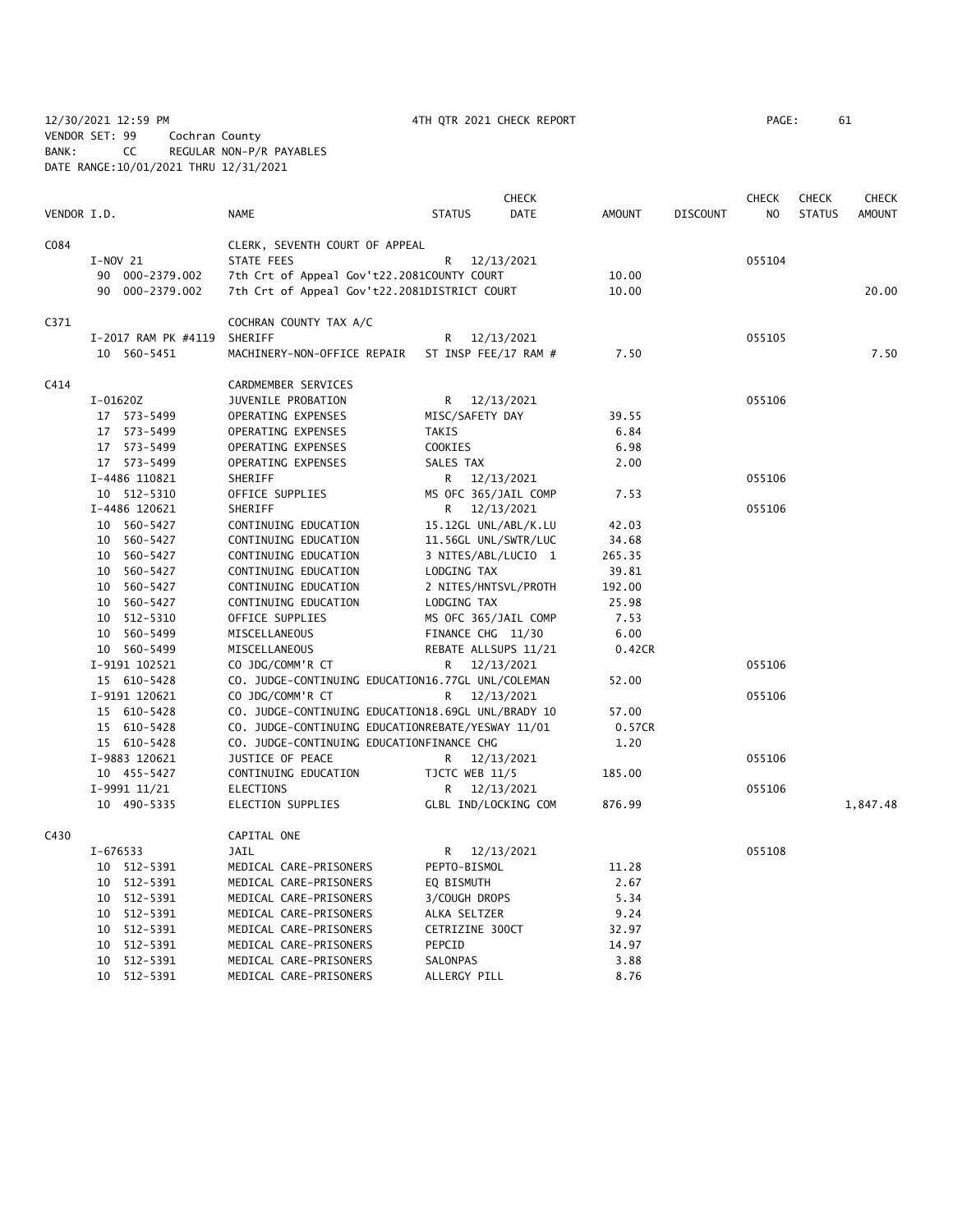|             |                     |                           | <b>CHECK</b>                 |        |                 | <b>CHECK</b> | <b>CHECK</b>  | <b>CHECK</b>  |
|-------------|---------------------|---------------------------|------------------------------|--------|-----------------|--------------|---------------|---------------|
| VENDOR I.D. |                     | NAME                      | <b>STATUS</b><br><b>DATE</b> | AMOUNT | <b>DISCOUNT</b> | NO           | <b>STATUS</b> | <b>AMOUNT</b> |
| C430        |                     | CAPITAL ONE<br>(CONT)     |                              |        |                 |              |               |               |
|             | I-676533            | <b>JAIL</b>               | R 12/13/2021                 |        |                 | 055108       |               |               |
|             | 10 512-5391         | MEDICAL CARE-PRISONERS    | SALONPAS                     | 4.98   |                 |              |               |               |
|             | 10 512-5391         | MEDICAL CARE-PRISONERS    | EQ ALLERGY 30CT              | 11.94  |                 |              |               |               |
|             | 10 512-5333         | FOOD-PRISONERS            | EGGS 60CT                    | 8.07   |                 |              |               |               |
|             | I-690147            | <b>JAIL</b>               | R 12/13/2021                 |        |                 | 055108       |               |               |
|             | 10 512-5333         | FOOD-PRISONERS            | CREAM OF TARTER CUBE         | 2.97   |                 |              |               |               |
|             | 10 512-5333         | FOOD-PRISONERS            | GROUND CINNAMON              | 3.96   |                 |              |               |               |
|             | 10 560-5334         | OTHER SUPPLIES            | KODAK CAMERA                 | 129.00 |                 |              |               |               |
|             | $I - 762711$        | <b>JAIL</b>               | R 12/13/2021                 |        |                 | 055108       |               |               |
|             | 10 512-5392         | MISCELLANEOUS SUPPLIES    | BASKETBALL                   | 4.88   |                 |              |               |               |
|             | 10 512-5392         | MISCELLANEOUS SUPPLIES    | 2/13GL TRASH BAGS            | 20.94  |                 |              |               |               |
|             | 10 512-5392         | MISCELLANEOUS SUPPLIES    | 33GL TRASH BAGS              | 11.98  |                 |              |               |               |
|             | 10 512-5333         | FOOD-PRISONERS            | <b>HAM</b>                   | 13.99  |                 |              |               |               |
|             | 10 512-5392         | MISCELLANEOUS SUPPLIES    | <b>PLATES</b>                | 3.82   |                 |              |               |               |
|             | I-832930            | JAIL                      | R.<br>12/13/2021             |        |                 | 055108       |               |               |
|             | 10 560-5334         | OTHER SUPPLIES            | KODAK CAMERA                 | 129.00 |                 |              |               |               |
|             | 10 512-5392         | MISCELLANEOUS SUPPLIES    | <b>64GL TRASH BAGS</b>       | 11.48  |                 |              |               |               |
|             | 10 512-5392         | MISCELLANEOUS SUPPLIES    | 3/TURKEY BAGS                | 6.72   |                 |              |               |               |
|             | I-833329            | NON-DEPT'L/THANKSGIVING   | R 12/13/2021                 |        |                 | 055108       |               |               |
| 10 409-5300 |                     | COUNTY-WIDE SUPPLIES      | WHOLE HAM                    | 38.29  |                 |              |               |               |
|             | $I-FIN$ CHGS $12/1$ | <b>JAIL</b>               | R<br>12/13/2021              |        |                 | 055108       |               | 491.33        |
|             | 10 512-5499         | MISCELLANEOUS             | FIN CHGS THRU 12/01/         | 0.20   |                 |              |               |               |
| D027        |                     | <b>DEMCO</b>              |                              |        |                 |              |               |               |
|             | I-7047544           | LIBRARY                   | R 12/13/2021                 |        |                 | 055109       |               |               |
|             | 10 650-5310         | OFFICE SUPPLIES           | DESK CALENDAR                | 16.15  |                 |              |               |               |
|             | 10 650-5590         | <b>BOOKS</b>              | BOOK JACKET 10"x300"         | 56.65  |                 |              |               |               |
|             | 10 650-5590         | <b>BOOKS</b>              | <b>4BX LABEL PROTECTORS</b>  | 67.97  |                 |              |               | 140.77        |
| E075        |                     | WEX BANK                  |                              |        |                 |              |               |               |
|             | I-76432008          | SHERIFF                   | R<br>12/13/2021              |        |                 | 055110       |               |               |
|             | 10 512-5499         | MISCELLANEOUS             | 12.61GL UNL/FTW 11/4         | 37.53  |                 |              |               |               |
|             | 10 512-5499         | MISCELLANEOUS             | 15.39GL UNL/HRML 11/         | 45.35  |                 |              |               |               |
|             | 10 512-5499         | MISCELLANEOUS             | 17.23GL UNL/DAYTON 1         | 50.26  |                 |              |               |               |
|             | 10 512-5499         | MISCELLANEOUS             | 15.7GL UNL/MSF 11/5:         | 47.35  |                 |              |               |               |
|             | 10 512-5499         | MISCELLANEOUS             | 10.16GL UNL/ABL 11/5         | 26.99  |                 |              |               |               |
|             | 10 512-5499         | MISCELLANEOUS             | 12.84GL UNL/STWR 11/         | 36.95  |                 |              |               |               |
|             | 10 512-5499         | MISCELLANEOUS             | 18.72GL UNL/GTVLE 11         | 52.35  |                 |              |               |               |
|             | 512-5499<br>10      | MISCELLANEOUS             | 15.99GL UNL/POST 11/         | 44.87  |                 |              |               |               |
|             | 10 000-4380.200     | OTHER [MISCELLANEOUS]     | FUEL REBATE                  | 0.79CR |                 |              |               | 340.86        |
| F010        |                     | FIVE-AREA TELEPHONE CO-OP |                              |        |                 |              |               |               |
|             | I-927-5510 DEC21    | PREC 4                    | R 12/13/2021                 |        |                 | 055111       |               |               |
|             | 15 624-5420         | TELECOMMUNICATIONS        | BASIC SVC                    | 32.25  |                 |              |               |               |
|             | 15 624-5420         | TELECOMMUNICATIONS        | <b>FEES</b>                  | 14.74  |                 |              |               | 46.99         |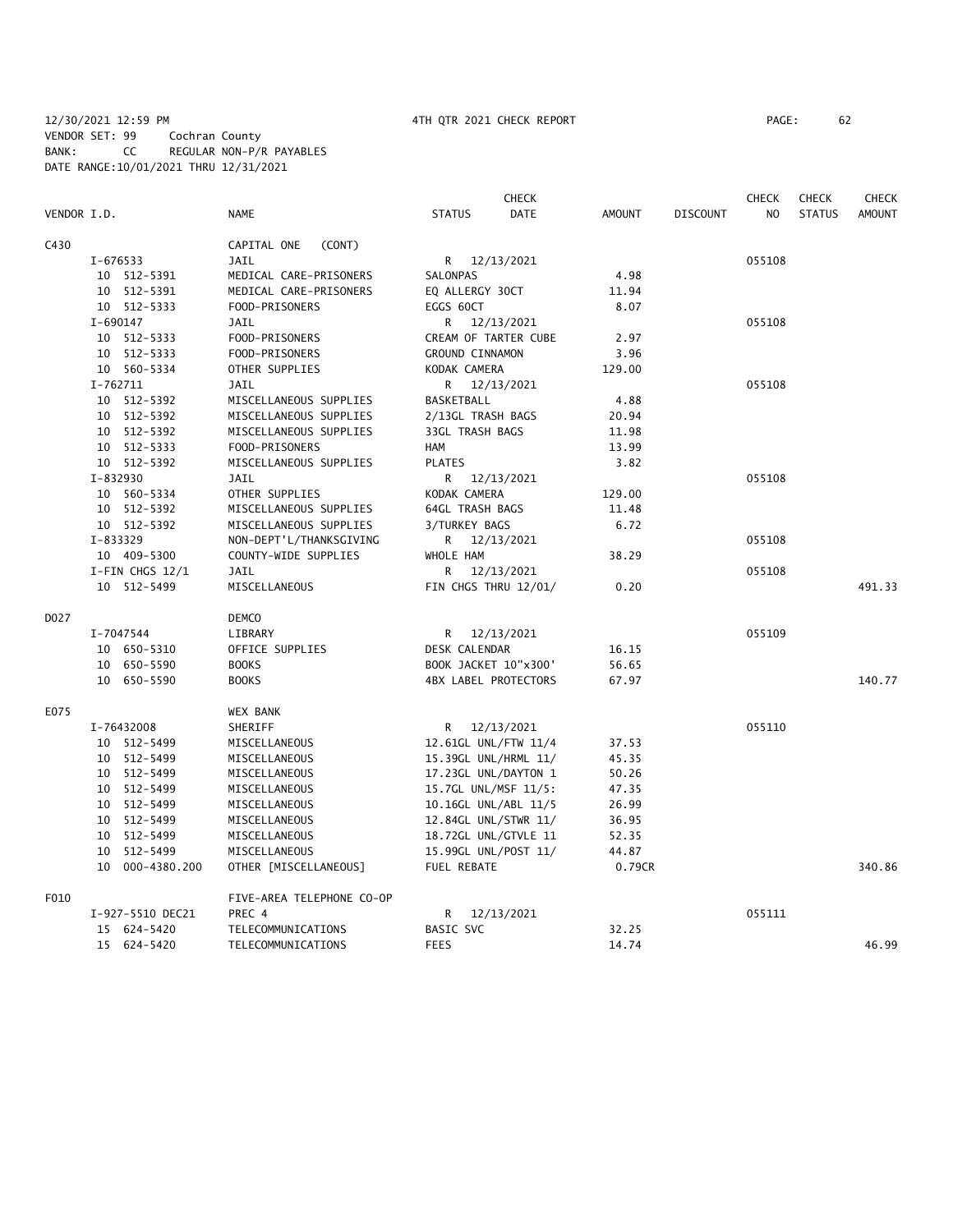12/30/2021 12:59 PM 4TH QTR 2021 CHECK REPORT PAGE: 63 VENDOR SET: 99 Cochran County BANK: CC REGULAR NON-P/R PAYABLES DATE RANGE:10/01/2021 THRU 12/31/2021

| VENDOR I.D. |                                        | <b>NAME</b>                    | <b>STATUS</b> | <b>CHECK</b><br><b>DATE</b> | <b>AMOUNT</b> | <b>DISCOUNT</b> | <b>CHECK</b><br>N <sub>O</sub> | <b>CHECK</b><br><b>STATUS</b> | CHECK<br><b>AMOUNT</b> |
|-------------|----------------------------------------|--------------------------------|---------------|-----------------------------|---------------|-----------------|--------------------------------|-------------------------------|------------------------|
| F073        |                                        | FRONTIER VALLEY INC.           |               |                             |               |                 |                                |                               |                        |
|             | I-389987                               | PREC 4                         |               | R 12/13/2021                |               |                 | 055112                         |                               |                        |
|             | 15 624-5451                            | REPAIRS                        |               | CKD WELL@BARN, WIRES        | 150.00        |                 |                                |                               | 150.00                 |
| G074        |                                        | GRAVES, HUMPHRIES, STAHL,LTD   |               |                             |               |                 |                                |                               |                        |
|             | I-FEES NOV21                           | JUSTICE OF PEACE               | R             | 12/13/2021                  |               |                 | 055113                         |                               |                        |
|             | 10 000-2206.002                        | COLLECTION AGENCY FEES         |               | COLLECTION FEES NOV         | 158.36        |                 |                                |                               | 158.36                 |
| G277        |                                        | GOODWILL INDUSTRIES OF         |               |                             |               |                 |                                |                               |                        |
|             | I-0004401                              | NON-DEPT'L                     | R             | 12/13/2021                  |               |                 | 055114                         |                               |                        |
|             | 10 409-5499                            | MISCELLANEOUS                  |               | 6 64-GAL BINS @7.50         | 45.00         |                 |                                |                               | 45.00                  |
| G286        |                                        | GRAYBAR FINANCIAL SERVICES     |               |                             |               |                 |                                |                               |                        |
|             | I-12598352                             | NON-DEPT'L                     |               | R 12/13/2021                |               |                 | 055115                         |                               |                        |
|             | 10 409-5420                            | TELECOMMUNICATIONS             |               | YEALINK PHONE SYS #3        | 741.00        |                 |                                |                               | 741.00                 |
| H152        |                                        | HARRIS LOCAL GOVERNMENT        |               |                             |               |                 |                                |                               |                        |
|             | I-TAMN00001283                         | TAX A/C                        | R             | 12/13/2021                  |               |                 | 055116                         |                               |                        |
|             | 10 499-5411                            | MAINTENANCE CONTRACTS          |               | 1ST QTR ONLINE COLL         | 8,165.30      |                 |                                |                               |                        |
|             | 10 499-5411                            | MAINTENANCE CONTRACTS          |               | 1ST QTR MAINT/ONLINE        | 407.86        |                 |                                |                               | 8,573.16               |
| H324        |                                        | HILLIARD OFFICE SOLUTIONS, LTD |               |                             |               |                 |                                |                               |                        |
|             | I-616876                               | NON-DEPT'L/SHERIFF/CO JDG      | R             | 12/13/2021                  |               |                 | 055117                         |                               |                        |
|             | 10 409-5411                            | MAINTENANCE CONTRACTS          | 3 SERVERS     |                             | 525.00        |                 |                                |                               |                        |
|             | 10 409-5411                            | MAINTENANCE CONTRACTS          |               | 55 WORKSTATIONS             | 2,475.00      |                 |                                |                               |                        |
|             | 10 409-5411                            | MAINTENANCE CONTRACTS          |               | 58 FORTIFY END POINT        | 377.00        |                 |                                |                               |                        |
|             | 10 409-5411                            | MAINTENANCE CONTRACTS          |               | 58 SECURE ANYWHERE          | 116.00        |                 |                                |                               |                        |
|             | 10 409-5411                            | MAINTENANCE CONTRACTS          |               | ALTO TIME BASED             | 99.00         |                 |                                |                               |                        |
|             | 10 560-5310                            | OFFICE SUPPLIES                |               | OFC 365 NOV 21              | 12.50         |                 |                                |                               |                        |
|             | 15 610-5310                            | OFFICE SUPPLIES                |               | OFC 365 NOV 21              | 12.50         |                 |                                |                               | 3,617.00               |
| J049        |                                        | JUVENILE PROBATION FUND        |               |                             |               |                 |                                |                               |                        |
|             | I-LOCAL MATCH 12/21 JUVENILE PROBATION |                                | R             | 12/13/2021                  |               |                 | 055118                         |                               |                        |
|             | 10 571-5472                            | LOCAL SUPPORT-JUV BOARD        |               | LOCAL FUNDS MATCH DE        | 4,166.36      |                 |                                |                               | 4,166.36               |
| J082        |                                        | JOHN DEERE FINANCIAL           |               |                             |               |                 |                                |                               |                        |
|             | I-1143260                              | CEMETERY                       | R             | 12/13/2021                  |               |                 | 055119                         |                               |                        |
|             | 10 516-5451                            | REPAIR                         |               | 2 BATTERY TY25879B          | 356.50        |                 |                                |                               |                        |
|             | 10 516-5451                            | REPAIR                         |               | 2 STATE BATT FEE            | 6.00          |                 |                                |                               | 362.50                 |
| L010        |                                        | LEWIS FARM & RANCH STORE INC   |               |                             |               |                 |                                |                               |                        |
|             | $I-10414$                              | SHERIFF                        | R             | 12/13/2021                  |               |                 | 055120                         |                               |                        |
|             | 10 560-5334                            | OTHER SUPPLIES                 | POLISH        |                             | 6.99          |                 |                                |                               |                        |
|             | 10 560-5334                            | OTHER SUPPLIES                 | DISC          |                             | 0.70CR        |                 |                                |                               |                        |
|             | $I-10416$                              | PREC 2                         | R             | 12/13/2021                  |               |                 | 055120                         |                               |                        |
|             | 15 622-5356                            | ROAD MATERIALS & SUPPLIES      | <b>SCOOP</b>  |                             | 28.99         |                 |                                |                               |                        |
|             | 15 622-5356                            | ROAD MATERIALS & SUPPLIES      | 2 SHOVELS     |                             | 27.98         |                 |                                |                               |                        |
|             | 15 622-5356                            | ROAD MATERIALS & SUPPLIES      | <b>DISC</b>   |                             | 5.70CR        |                 |                                |                               |                        |
|             | I-10470 10/28/21                       | CEMETERY                       | R             | 12/13/2021                  |               |                 | 055120                         |                               |                        |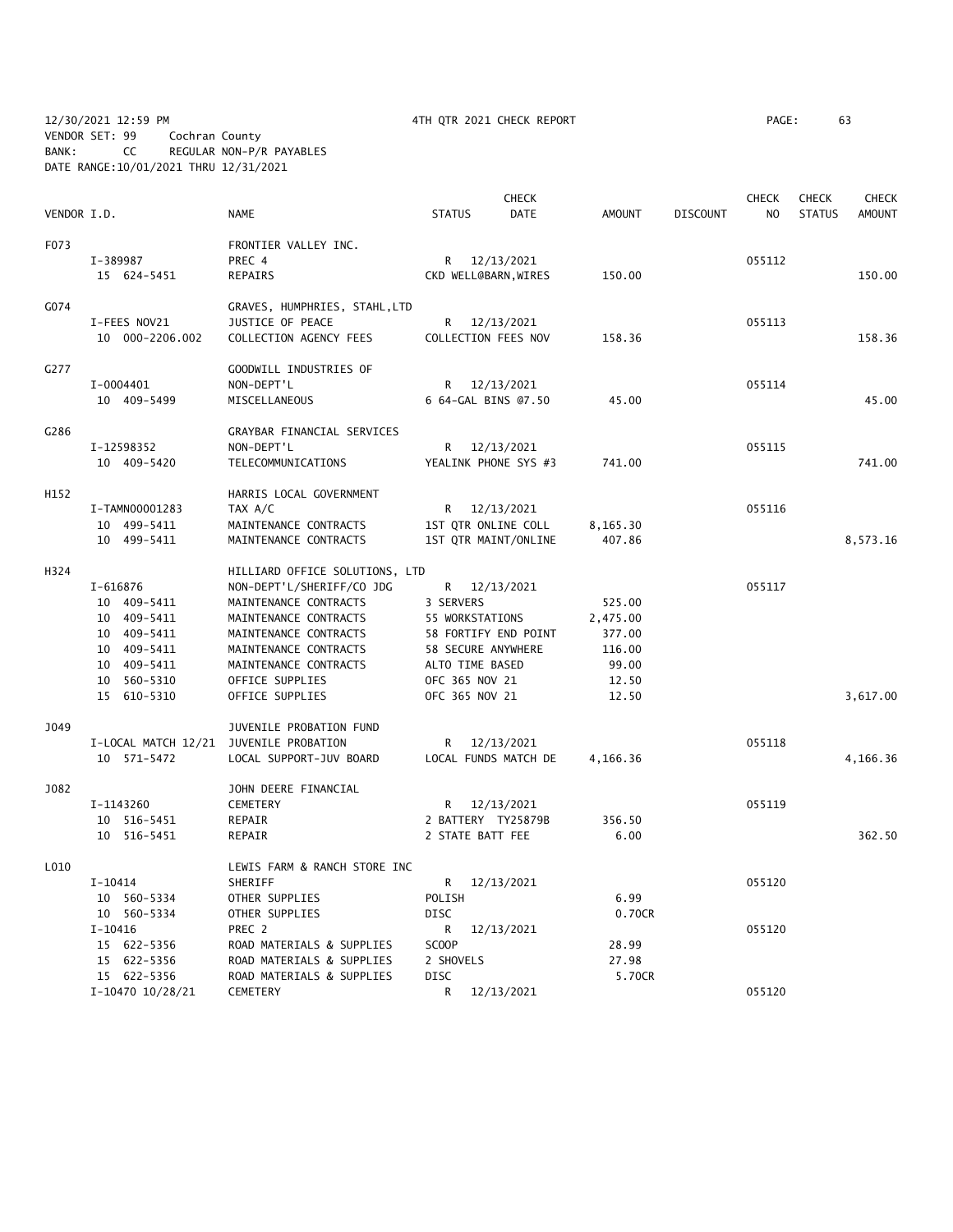## 12/30/2021 12:59 PM 4TH QTR 2021 CHECK REPORT PAGE: 64 VENDOR SET: 99 Cochran County BANK: CC REGULAR NON-P/R PAYABLES DATE RANGE:10/01/2021 THRU 12/31/2021

|             |                  |                           |                     | <b>CHECK</b>         |        |                 | <b>CHECK</b> | <b>CHECK</b>  | CHECK         |
|-------------|------------------|---------------------------|---------------------|----------------------|--------|-----------------|--------------|---------------|---------------|
| VENDOR I.D. |                  | <b>NAME</b>               | <b>STATUS</b>       | <b>DATE</b>          | AMOUNT | <b>DISCOUNT</b> | NO.          | <b>STATUS</b> | <b>AMOUNT</b> |
| L010        |                  | LEWIS FARM & RANCH STORE  | (CONT)              |                      |        |                 |              |               |               |
|             | I-10470 10/28/21 | <b>CEMETERY</b>           | R.                  | 12/13/2021           |        |                 | 055120       |               |               |
| 10 516-5451 |                  | REPAIR                    |                     | 2 JOINTS SCH 80 PVC  | 31.98  |                 |              |               |               |
| 10 516-5451 |                  | REPAIR                    | <b>GORILLA GLUE</b> |                      | 8.99   |                 |              |               |               |
| 10 516-5451 |                  | REPAIR                    | <b>DISC</b>         |                      | 4.10CR |                 |              |               |               |
| $I-10499$   |                  | PREC 4                    |                     | R 12/13/2021         |        |                 | 055120       |               |               |
| 15 624-5356 |                  | ROAD MATERIALS & SUPPLIES | MISC. SUPPLIES      |                      | 25.82  |                 |              |               |               |
| I-10518     |                  | <b>ELECTIONS</b>          |                     | R 12/13/2021         |        |                 | 055120       |               |               |
| 10 490-5310 |                  | OFFICE SUPPLIES           | 5026 LABELS         |                      | 22.50  |                 |              |               |               |
| 10 490-5310 |                  | OFFICE SUPPLIES           |                     | 5029 FILE FOLDER LBL | 28.95  |                 |              |               |               |
| 10 490-5310 |                  | OFFICE SUPPLIES           |                     | LAMINATING POCKETS   | 33.50  |                 |              |               |               |
| 10 490-5310 |                  | OFFICE SUPPLIES           |                     | LAMINATING POUCHES   | 20.95  |                 |              |               |               |
| $I-10673$   |                  | <b>JAIL</b>               |                     | R 12/13/2021         |        |                 | 055120       |               |               |
| 10 512-5392 |                  | MISCELLANEOUS SUPPLIES    | 24/GLASS CLEANER    |                      | 71.76  |                 |              |               |               |
| 10 512-5392 |                  | MISCELLANEOUS SUPPLIES    | 12/BLEACH           |                      | 71.88  |                 |              |               |               |
| 10 512-5392 |                  | MISCELLANEOUS SUPPLIES    | 18/COMET            |                      | 28.62  |                 |              |               |               |
| I-10946     |                  | ELECTIONS                 |                     | R 12/13/2021         |        |                 | 055120       |               |               |
| 10 490-5310 |                  | OFFICE SUPPLIES           | HOLE PUNCH          |                      | 35.00  |                 |              |               |               |
| $I-11012$   |                  | ACTIVITY BLDG             | R                   | 12/13/2021           |        |                 | 055120       |               |               |
| 10 662-5451 |                  | REPAIR                    | BARB WIRE 3/8x1/4   |                      | 0.79   |                 |              |               |               |
| 10 662-5451 |                  | REPAIR                    | <b>CLAMP</b>        |                      | 1.29   |                 |              |               |               |
| 10 662-5451 |                  | REPAIR                    | <b>WAND</b>         |                      | 39.75  |                 |              |               |               |
| 10 662-5451 |                  | REPAIR                    | 4FT 3/8 HOSE        |                      | 3.16   |                 |              |               |               |
| 10 662-5451 |                  | REPAIR                    | <b>DISC</b>         |                      | 4.50CR |                 |              |               |               |
| $I-11271$   |                  | JAIL                      | R.                  | 12/13/2021           |        |                 | 055120       |               |               |
| 10 512-5392 |                  | MISCELLANEOUS SUPPLIES    | <b>TIDE</b>         |                      | 33.95  |                 |              |               |               |
| 10 512-5392 |                  | MISCELLANEOUS SUPPLIES    | 12/BLEACH           |                      | 71.88  |                 |              |               |               |
|             | I-11411 11/15/21 | JAIL                      |                     | R 12/13/2021         |        |                 | 055120       |               |               |
| 10 512-5392 |                  | MISCELLANEOUS SUPPLIES    | GE MICROWAVE 2.0    |                      | 289.95 |                 |              |               |               |
| I-11436     |                  | <b>COURTHOUSE</b>         | R —                 | 12/13/2021           |        |                 | 055120       |               |               |
| 10 510-5332 |                  | CUSTODIAL SUPPLIES        | <b>KABOOM</b>       |                      | 5.99   |                 |              |               |               |
| $I-11510$   |                  | PREC 1                    | R                   | 12/13/2021           |        |                 | 055120       |               |               |
| 15 621-5356 |                  | ROAD MATERIALS & SUPPLIES | SOAP                |                      | 13.77  |                 |              |               |               |
| $I-11521$   |                  | <b>JAIL</b>               |                     | R 12/13/2021         |        |                 | 055120       |               |               |
| 10 512-5392 |                  | MISCELLANEOUS SUPPLIES    | LIGHT BULBS         |                      | 9.99   |                 |              |               |               |
| $I-11544$   |                  | PREC <sub>3</sub>         | R.                  | 12/13/2021           |        |                 | 055120       |               |               |
| 15 623-5330 |                  | FUEL AND OIL              | 12 BXS DEF          |                      | 143.40 |                 |              |               |               |
| I-11596     |                  | CEMETERY                  | R                   | 12/13/2021           |        |                 | 055120       |               |               |
| 10 516-5451 |                  | REPAIR                    | 2 SNAPHOOKS         |                      | 5.18   |                 |              |               |               |
| 10 516-5451 |                  | REPAIR                    | $WD-40$             |                      | 6.59   |                 |              |               |               |
| 10 516-5451 |                  | REPAIR                    | <b>DISC</b>         |                      | 1.18CR |                 |              |               |               |
| I-11770     |                  | CEMETERY                  | R.                  | 12/13/2021           |        |                 | 055120       |               |               |
| 10 516-5332 |                  | CUSTODIAL SUPPLIES        | 2 PKG BATTERY       |                      | 13.98  |                 |              |               |               |
| 10 516-5332 |                  | CUSTODIAL SUPPLIES        | DISC                |                      | 1.40CR |                 |              |               |               |
| $I-11801$   |                  | PREC 4                    |                     | R 12/13/2021         |        |                 | 055120       |               |               |
| 15 624-5356 |                  | ROAD MATERIALS & SUPPLIES | 2 PKG LIGHTERS      |                      | 15.18  |                 |              |               | 1,081.18      |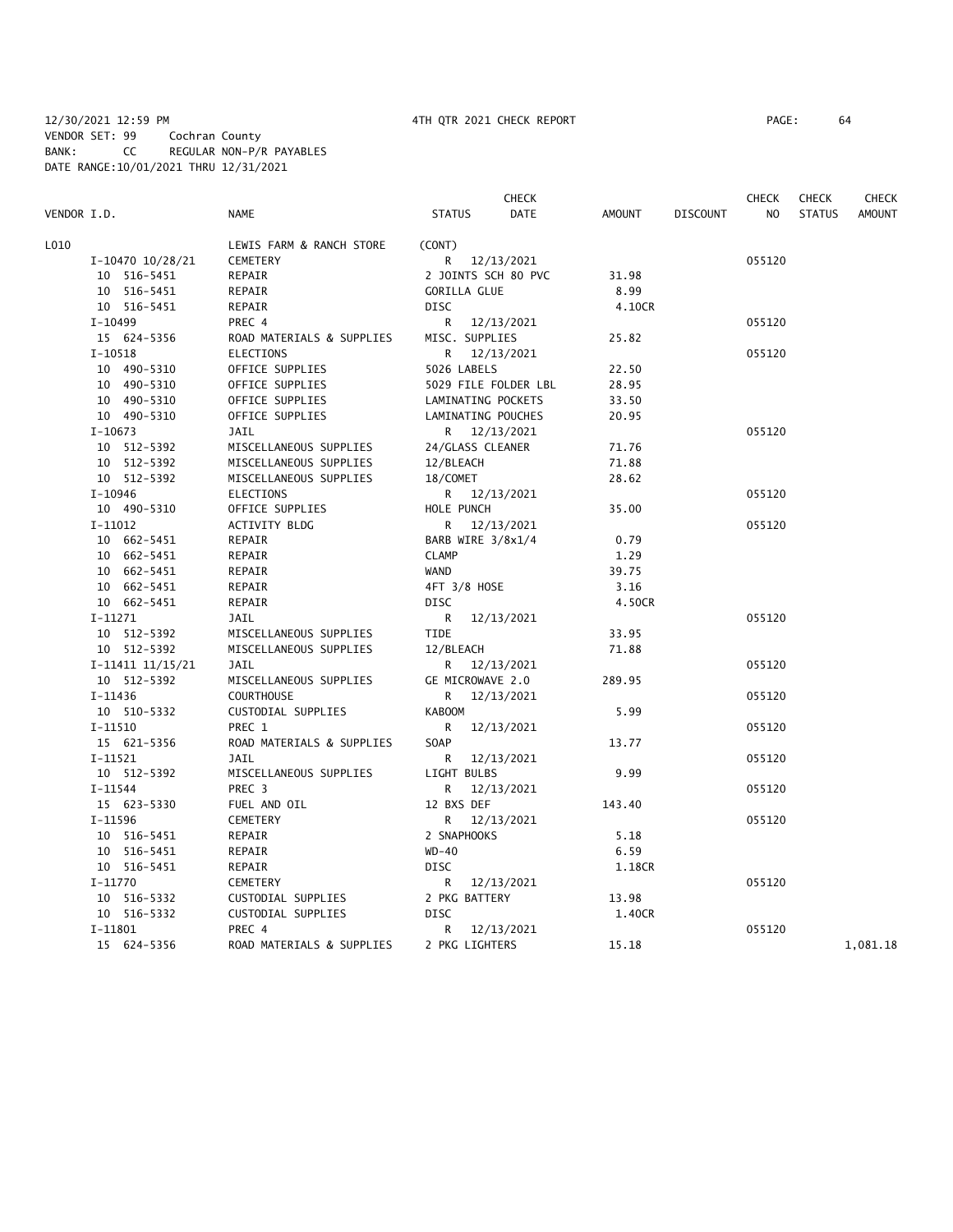12/30/2021 12:59 PM 4TH QTR 2021 CHECK REPORT PAGE: 65 VENDOR SET: 99 Cochran County BANK: CC REGULAR NON-P/R PAYABLES DATE RANGE:10/01/2021 THRU 12/31/2021

|             |                                         |                                  |                      | <b>CHECK</b> |               |                 | <b>CHECK</b>   | <b>CHECK</b>  | <b>CHECK</b>  |
|-------------|-----------------------------------------|----------------------------------|----------------------|--------------|---------------|-----------------|----------------|---------------|---------------|
| VENDOR I.D. |                                         | <b>NAME</b>                      | <b>STATUS</b>        | <b>DATE</b>  | <b>AMOUNT</b> | <b>DISCOUNT</b> | N <sub>O</sub> | <b>STATUS</b> | <b>AMOUNT</b> |
| L189        |                                         | HOCKLEY COUNTY PUBLISHING CO.INC |                      |              |               |                 |                |               |               |
|             | I-10/17/21 QTRLY RPT COMMISSIONERS CT   |                                  | R                    | 12/13/2021   |               |                 | 055122         |               |               |
|             | 15 610-5430                             | LEGAL NOTICES                    | TREAS QTRLY REPORT 1 |              | 207.90        |                 |                |               |               |
|             | 15 610-5430                             | LEGAL NOTICES                    | TIMELY PAY DISC      |              | 18.90CR       |                 |                |               |               |
|             | I-14760                                 | COMM'R CT/TAX A/C                | R 12/13/2021         |              |               |                 | 055122         |               |               |
|             | 15 610-5430                             | LEGAL NOTICES                    | 2 EMPL AD/FT DEPUTY  |              | 52.80         |                 |                |               | 241.80        |
| L214        |                                         | LUBBOCK COUNTY, OFFICE OF        |                      |              |               |                 |                |               |               |
|             | $I-21-149$ 12/7                         | DISPUTE RES/JP COURT             | R 12/13/2021         |              |               |                 | 055123         |               |               |
|             | 19 435-5409                             | DISPUTE RESOLUTION               | CONNSvPRUITT/DC21000 |              | 50.00         |                 |                |               | 50.00         |
| L227        |                                         | LYNN COUNTY SHERIFF'S OFFICE     |                      |              |               |                 |                |               |               |
|             | I-NOV 2021                              | <b>JAIL</b>                      | R 12/13/2021         |              |               |                 | 055124         |               |               |
|             | 10 512-5499                             | MISCELLANEOUS                    | 30 DAYS/GEORGE ROMER |              | 1,500.00      |                 |                |               | 1,500.00      |
|             |                                         |                                  |                      |              |               |                 |                |               |               |
| N082        |                                         | <b>NETDATA</b>                   |                      |              |               |                 |                |               |               |
|             | I-iTICKET NOV21                         | JUSTICE OF PEACE                 | R 12/13/2021         |              |               |                 | 055125         |               |               |
|             | 10 455-5499                             | MISCELLANEOUS                    | NOV 2021             |              | 4.00          |                 |                |               | 4.00          |
| N103        |                                         | NETPROTEC LLC                    |                      |              |               |                 |                |               |               |
|             | $I - 2489$                              | JUSTICE OF PEACE                 | R 12/13/2021         |              |               |                 | 055126         |               |               |
|             | 10 455-5411                             | MAINTENANCE CONTRACTS            | 2 VIDEO MAGIS 11/30- |              | 249.00        |                 |                |               | 249.00        |
| 0013        |                                         | OLD REPUBLIC SURETY COMPA        |                      |              |               |                 |                |               |               |
|             | I-0146/DAVIDSON 2022 CONSTABLE          |                                  | R 12/13/2021         |              |               |                 | 055127         |               |               |
|             | 10 550-5480                             | BONDS & NOTARY FEES              | PUB OFF'L BOND RNW/D |              | 50.00         |                 |                |               |               |
|             | I-4235/JP 2022                          | JUSTICE OF PEACE                 | R 12/13/2021         |              |               |                 | 055127         |               |               |
|             | 10 455-5480                             | <b>BONDS &amp; NOTARY FEES</b>   | PUB OFF'L BOND RNW/D |              | 50.00         |                 |                |               |               |
|             | I-4237/SEALY 2022                       | TREASURER                        | R 12/13/2021         |              |               |                 | 055127         |               |               |
|             | 10 497-5480                             | BONDS & NOTARY FEES              | PUB OFF'L BOND RNW/S |              | 250.00        |                 |                |               |               |
|             | I-4241/BUTLER 2022                      | ELECTIONS                        | R 12/13/2021         |              |               |                 | 055127         |               |               |
|             | 10 490-5480                             | BONDS & NOTARY FEES              | PUB OFF'L BOND RNW/C |              | 50.00         |                 |                |               |               |
|             | I-4386/SILHAN 2022                      | COMMISSIONERS COURT              | R 12/13/2021         |              |               |                 | 055127         |               |               |
|             | 15 610-5480                             | <b>BONDS &amp; NOTARY FEES</b>   | PUB OFF'L BOND RNW/E |              | 50.00         |                 |                |               |               |
|             | I-4466/DE LA CRUZ 22 SHERIFF            |                                  | R 12/13/2021         |              |               |                 | 055127         |               |               |
|             | 10 560-5480                             | BONDS & NOTARY FEES              | PUB OFF'L BOND RNW/D |              | 50.00         |                 |                |               |               |
|             | I-4469/MCCLELLAN 22 AUDITOR             |                                  | R 12/13/2021         |              |               |                 | 055127         |               |               |
|             | 10 495-5480                             | BONDS & NOTARY FEES              | PUB OFF'L BOND RNW/M |              | 50.00         |                 |                |               |               |
|             | I-4684/ROBERTS 2022 COMMISSIONERS COURT |                                  | R 12/13/2021         |              |               |                 | 055127         |               |               |
|             | 15 610-5480                             | BONDS & NOTARY FEES              | PUB OFF'L BOND RNW/T |              | 50.00         |                 |                |               |               |
|             | I-5092/HENRY 2022                       | COMMISSIONERS COURT              | R 12/13/2021         |              |               |                 | 055127         |               |               |
|             | 15 610-5480                             | BONDS & NOTARY FEES              | PUB OFF'L BOND RNW/P |              | 350.00        |                 |                |               |               |
|             | I-5093/MORIN 2022                       | COMMISSIONERS COURT              | R                    | 12/13/2021   |               |                 | 055127         |               |               |
|             | 15 610-5480                             | BONDS & NOTARY FEES              | PUB OFF'L BOND RNW/R |              | 50.00         |                 |                |               |               |
|             | I-NOTARY/BUTLER                         | <b>ELECTIONS</b>                 | R                    | 12/13/2021   |               |                 | 055127         |               |               |
|             | 10 490-5480                             | <b>BONDS &amp; NOTARY FEES</b>   | NOTARY BOND/C BUTLER |              | 50.00         |                 |                |               | 1,050.00      |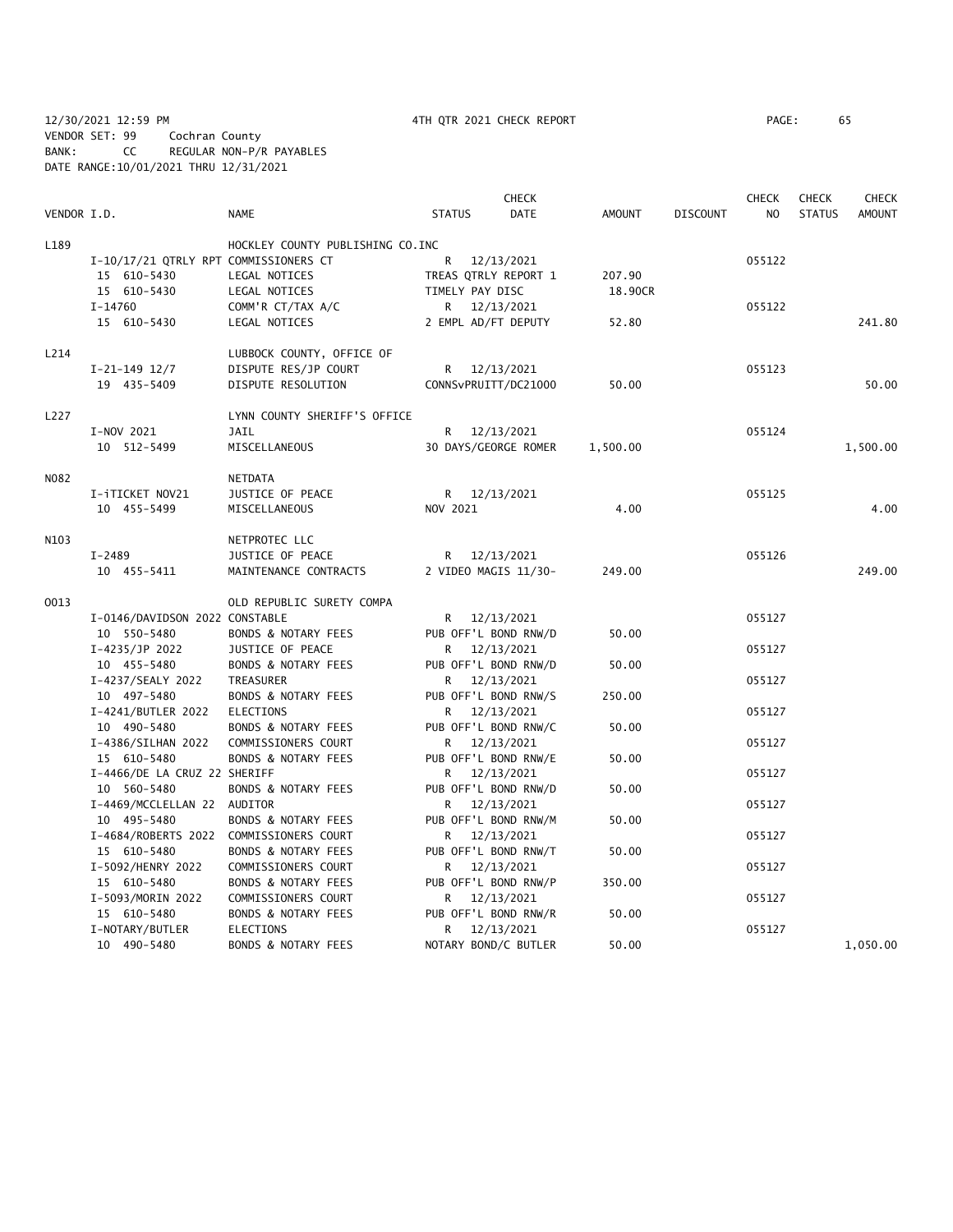12/30/2021 12:59 PM 4TH QTR 2021 CHECK REPORT PAGE: 66 VENDOR SET: 99 Cochran County BANK: CC REGULAR NON-P/R PAYABLES DATE RANGE:10/01/2021 THRU 12/31/2021

|             |                   |                                |                     | <b>CHECK</b>           |               |                 | <b>CHECK</b>   | <b>CHECK</b>  | <b>CHECK</b> |
|-------------|-------------------|--------------------------------|---------------------|------------------------|---------------|-----------------|----------------|---------------|--------------|
| VENDOR I.D. |                   | <b>NAME</b>                    | <b>STATUS</b>       | DATE                   | <b>AMOUNT</b> | <b>DISCOUNT</b> | N <sub>O</sub> | <b>STATUS</b> | AMOUNT       |
| 0107        |                   | OGS TECHNOLOGIES, INC.         |                     |                        |               |                 |                |               |              |
|             | I-0000233489      | SHERIFF                        |                     | R 12/13/2021           |               |                 | 055128         |               |              |
|             | 10 560-5205       | UNIFORMS                       |                     | 2 5-PT STAR, GOLD; OLG | 120.00        |                 |                |               |              |
|             | 10 560-5205       | UNIFORMS                       | FREIGHT             |                        | 24.32         |                 |                |               | 144.32       |
|             |                   |                                |                     |                        |               |                 |                |               |              |
| 0129        |                   | OVERDRIVE, INC.                |                     |                        |               |                 |                |               |              |
|             | I-H-0081617       | LIBRARY                        |                     | R 12/13/2021           |               |                 | 055129         |               |              |
|             | 10 650-5590       | <b>BOOKS</b>                   |                     | W TX DIGITAL DEC21-N   | 1,000.00      |                 |                |               |              |
|             | 10 650-5411       | MAINTENANCE CONTRACTS          | MAINT FEE           |                        | 500.00        |                 |                |               | 1,500.00     |
| P017        |                   | POSTMASTER                     |                     |                        |               |                 |                |               |              |
|             | I-SHERIFF 121021  | SHERIFF                        |                     | R 12/13/2021           |               |                 | 055130         |               |              |
|             | 10 560-5311       | POSTAL EXPENSES                | 2RLS STAMPS         |                        | 116.00        |                 |                |               | 116.00       |
|             |                   |                                |                     |                        |               |                 |                |               |              |
| R245        |                   | RINK'S LEASE SERVICE, LTD      |                     |                        |               |                 |                |               |              |
|             | I-21-201/BLEDSOE  | NON-DEPT'L-BLEDOSE GRANT       |                     | R 12/13/2021           |               |                 | 055131         |               |              |
|             | 10 409-5571       | CAPITAL OUTLAY                 |                     | WATER SYSTEM IMPROVE   | 151,630.00    |                 |                |               |              |
|             | 10 409-5571       | CAPITAL OUTLAY                 | 10% RETAINAGE       |                        | 15,163.00CR   |                 |                |               | 136,467.00   |
| S016        |                   | SOUTH PLAINS ASSN. OF GOV      |                     |                        |               |                 |                |               |              |
|             | I-#2 CDBG 7919080 | NON-DEPT'L-BLEDSOE WATER GRANT |                     | R 12/13/2021           |               |                 | 055132         |               |              |
|             | 10 409-5571       | CAPITAL OUTLAY                 |                     | COMPL. OF BID CONTRA   | 6,075.00      |                 |                |               | 6,075.00     |
| S071        |                   | SCRIPT OFFICE PRODUCTS, INC.   |                     |                        |               |                 |                |               |              |
|             | I-59998           | TAX A/C                        |                     | R 12/13/2021           |               |                 | 055133         |               |              |
|             | 10 499-5310       | OFFICE SUPPLIES                | "WILL RETURN" CLOCK |                        | 7.95          |                 |                |               |              |
|             | 10 499-5310       | OFFICE SUPPLIES                | 1 PK FLAGS          |                        | 16.20         |                 |                |               |              |
|             | 10 499-5310       | OFFICE SUPPLIES                | <b>1PK TAPE</b>     |                        | 19.85         |                 |                |               |              |
|             | 10 499-5310       | OFFICE SUPPLIES                | LETTER OPENER       |                        | 1.95          |                 |                |               |              |
|             | I-59999           | TREASURER                      |                     |                        |               |                 | 055133         |               |              |
|             |                   |                                |                     | R 12/13/2021           |               |                 |                |               |              |
|             | 10 497-5310       | OFFICE SUPPLIES                | 1PK POP-UP NOTES    |                        | 15.95         |                 |                |               |              |
|             | 10 497-5310       | OFFICE SUPPLIES                | 2BX PAPER CLIPS     |                        | 1.90          |                 |                |               |              |
|             | $I - 60009$       | <b>ELECTIONS</b>               |                     | R 12/13/2021           |               |                 | 055133         |               |              |
|             | 10 490-5310       | OFFICE SUPPLIES                | 2/DESK CALENDARS    |                        | 19.90         |                 |                |               |              |
|             | $I - 60010$       | <b>CLERK</b>                   |                     | R 12/13/2021           |               |                 | 055133         |               |              |
|             | 10 403-5310       | OFFICE SUPPLIES                | 3/DESK CALENDARS    |                        | 29.85         |                 |                |               |              |
|             | $I - 60028$       | SHERIFF                        |                     | R 12/13/2021           |               |                 | 055133         |               |              |
|             | 10 560-5310       | OFFICE SUPPLIES                |                     | MICROCUT SHREDDER F    | 2,639.99      |                 |                |               |              |
|             | $I - 60033$       | <b>AUDITOR</b>                 |                     | R 12/13/2021           |               |                 | 055133         |               |              |
|             | 10 495-5310       | OFFICE SUPPLIES                | 1BX FILE FOLDERS    |                        | 50.71         |                 |                |               |              |
|             | $I - 60034$       | <b>CLERK</b>                   |                     | R 12/13/2021           |               |                 | 055133         |               |              |
|             | 10 403-5310       | OFFICE SUPPLIES                | 2/INK ROLLER        |                        | 9.98          |                 |                |               |              |
|             | 10 403-5310       | OFFICE SUPPLIES                | 2/ENERGEL REFILL/BK |                        | 2.58          |                 |                |               |              |
|             | 10 403-5310       | OFFICE SUPPLIES                |                     | 2/ENERGEL REFILL/BLU   | 2.58          |                 |                |               |              |
|             | $I - 60051$       | TAX A/C                        |                     | R 12/13/2021           |               |                 | 055133         |               |              |
|             | 10 499-5310       | OFFICE SUPPLIES                | 1BX CORR TAPE       |                        | 25.32         |                 |                |               |              |
|             | 10 499-5310       | OFFICE SUPPLIES                | STAPLE REMOVER      |                        | 1.95          |                 |                |               |              |
|             | 10 499-5310       | OFFICE SUPPLIES                | 1/INK ROLLER        |                        | 4.85          |                 |                |               |              |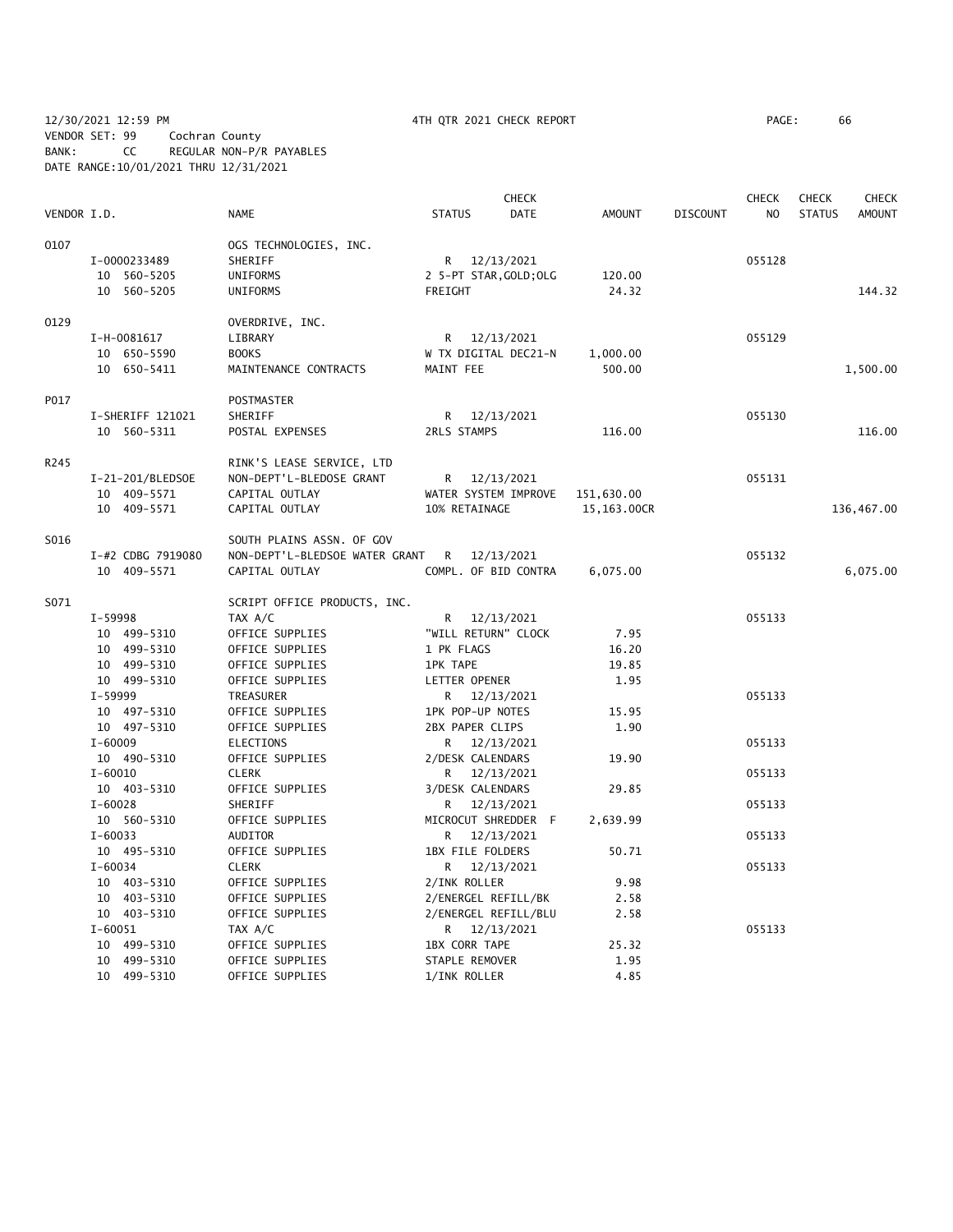|             |             |                     |                               |                       | <b>CHECK</b> |               |                 | <b>CHECK</b> | <b>CHECK</b>  | <b>CHECK</b>  |
|-------------|-------------|---------------------|-------------------------------|-----------------------|--------------|---------------|-----------------|--------------|---------------|---------------|
| VENDOR I.D. |             |                     | <b>NAME</b>                   | <b>STATUS</b>         | <b>DATE</b>  | <b>AMOUNT</b> | <b>DISCOUNT</b> | NO.          | <b>STATUS</b> | <b>AMOUNT</b> |
| S071        |             |                     | SCRIPT OFFICE PRODUCTS        | (CONT)                |              |               |                 |              |               |               |
|             | I-60051     |                     | TAX A/C                       | R                     | 12/13/2021   |               |                 | 055133       |               |               |
|             |             | 10 499-5310         | OFFICE SUPPLIES               | 1PK CALC PAPER        |              | 17.95         |                 |              |               |               |
|             |             | 10 499-5310         | OFFICE SUPPLIES               | 6/RIBBONS             |              | 23.70         |                 |              |               |               |
|             |             | 10 499-5310         | OFFICE SUPPLIES               | 1BX SHEET PROTECTORS  |              | 11.95         |                 |              |               |               |
|             | $I - 60052$ |                     | EXTENSION SVC                 | R 12/13/2021          |              |               |                 | 055133       |               |               |
|             |             | 10 665-5310         | OFFICE SUPPLIES               | 3DZ MECH PENCILS      |              | 22.14         |                 |              |               |               |
|             |             | 10 665-5310         | OFFICE SUPPLIES               | 1PK POP-UP NOTES      |              | 29.98         |                 |              |               |               |
|             |             | 10 665-5310         | OFFICE SUPPLIES               | 2/POP-UP DISPENSER    |              | 31.74         |                 |              |               |               |
|             |             | 10 665-5310         | OFFICE SUPPLIES               | 2 SCISSORS 8"         |              | 20.58         |                 |              |               |               |
|             |             | 10 665-5310         | OFFICE SUPPLIES               | 2 SCISSORS 8"         |              | 45.80         |                 |              |               |               |
|             |             | 10 665-5310         | OFFICE SUPPLIES               | <b>1PK PAPERCLIPS</b> |              | 9.02          |                 |              |               |               |
|             | I-60056     |                     | TAX A/C                       | R 12/13/2021          |              |               |                 | 055133       |               |               |
|             |             | 10 499-5310         | OFFICE SUPPLIES               | 1/STAPLE REMOVER      |              | 7.92          |                 |              |               |               |
|             |             | 10 499-5310         | OFFICE SUPPLIES               | 1BX 9x12 ENVELOPES    |              | 64.95         |                 |              |               |               |
|             | $I - 60061$ |                     | SHERIFF                       | R 12/13/2021          |              |               |                 | 055133       |               |               |
|             |             | 10 560-5310         | OFFICE SUPPLIES               | TODAT STAMP/"LEGAL M  |              | 45.72         |                 |              |               |               |
|             |             | 10 560-5310         | OFFICE SUPPLIES               | TODAT STAMP/"INDIGEN  |              | 45.72         |                 |              |               | 3,228.68      |
| S163        |             |                     | ARTHUR SEPULBEDA              |                       |              |               |                 |              |               |               |
|             |             | I-DW#19527          | PREC 3 BARN RENT              | R                     | 12/13/2021   |               |                 | 055134       |               |               |
|             |             | 15 000-4380.200     | OTHER [MISCELLANEOUS]         | REFUND DEP FOR 11/18  |              | 75.00         |                 |              |               | 75.00         |
| S210        |             |                     | SHAMBURGER AUTO & FARM SUPPLY |                       |              |               |                 |              |               |               |
|             | I-392588    |                     | PREC 2                        | R                     | 12/13/2021   |               |                 | 055135       |               |               |
|             |             | 15 622-5356         | ROAD MATERIALS & SUPPLIES     | 2/MAC DRY GRAPHITE    |              | 20.58         |                 |              |               | 20.58         |
| S242        |             |                     | SAM'S CLUB                    |                       |              |               |                 |              |               |               |
|             |             | I-P928000A901JRN22H | JAIL                          | R 12/13/2021          |              |               |                 | 055136       |               |               |
|             |             | 10 512-5392         | MISCELLANEOUS SUPPLIES        | GL ZIPLOC STORAGE     |              | 17.78         |                 |              |               |               |
|             |             | 10 512-5392         | MISCELLANEOUS SUPPLIES        | 3/CUTLERY FORK        |              | 35.01         |                 |              |               |               |
|             |             | 10 512-5392         | MISCELLANEOUS SUPPLIES        | <b>CUTLERY SPOON</b>  |              | 11.67         |                 |              |               |               |
|             |             | 10 512-5333         | FOOD-PRISONERS                | 2/ROMAINE SALAD       |              | 6.86          |                 |              |               |               |
|             |             | 10 512-5392         | MISCELLANEOUS SUPPLIES        | <b>BATH TISSUE</b>    |              | 18.46         |                 |              |               |               |
|             |             | 10 512-5392         | MISCELLANEOUS SUPPLIES        | PAPER TOWELS          |              | 16.98         |                 |              |               |               |
|             |             | 10 512-5392         | MISCELLANEOUS SUPPLIES        | QT ZIPLOC STORAGE     |              | 14.38         |                 |              |               |               |
|             |             | 10 512-5333         | FOOD-PRISONERS                | COLESLAW              |              | 1.98          |                 |              |               |               |
|             |             | 10 512-5333         | FOOD-PRISONERS                | 8/VAR JUICE PK        |              | 75.04         |                 |              |               |               |
|             |             | 10 512-5392         | MISCELLANEOUS SUPPLIES        | CPN/ZIPLOC BAG        |              | 5.00CR        |                 |              |               | 193.16        |
| S347        |             |                     | SOUTHERN TIRE MART, LLC       |                       |              |               |                 |              |               |               |
|             |             | I-4900058787        | SHERIFF                       | R 12/13/2021          |              |               |                 | 055137       |               |               |
|             |             | 10 560-5454         | TIRES                         | 4 TRANSFORCE LT265/7  |              | 592.00        |                 |              |               |               |
|             |             | 10 560-5454         | <b>TIRES</b>                  | 4 MT/DSMT             |              | 40.00         |                 |              |               |               |
|             |             | 10 560-5454         | <b>TIRES</b>                  | 4 BALANCE             |              | 40.00         |                 |              |               | 672.00        |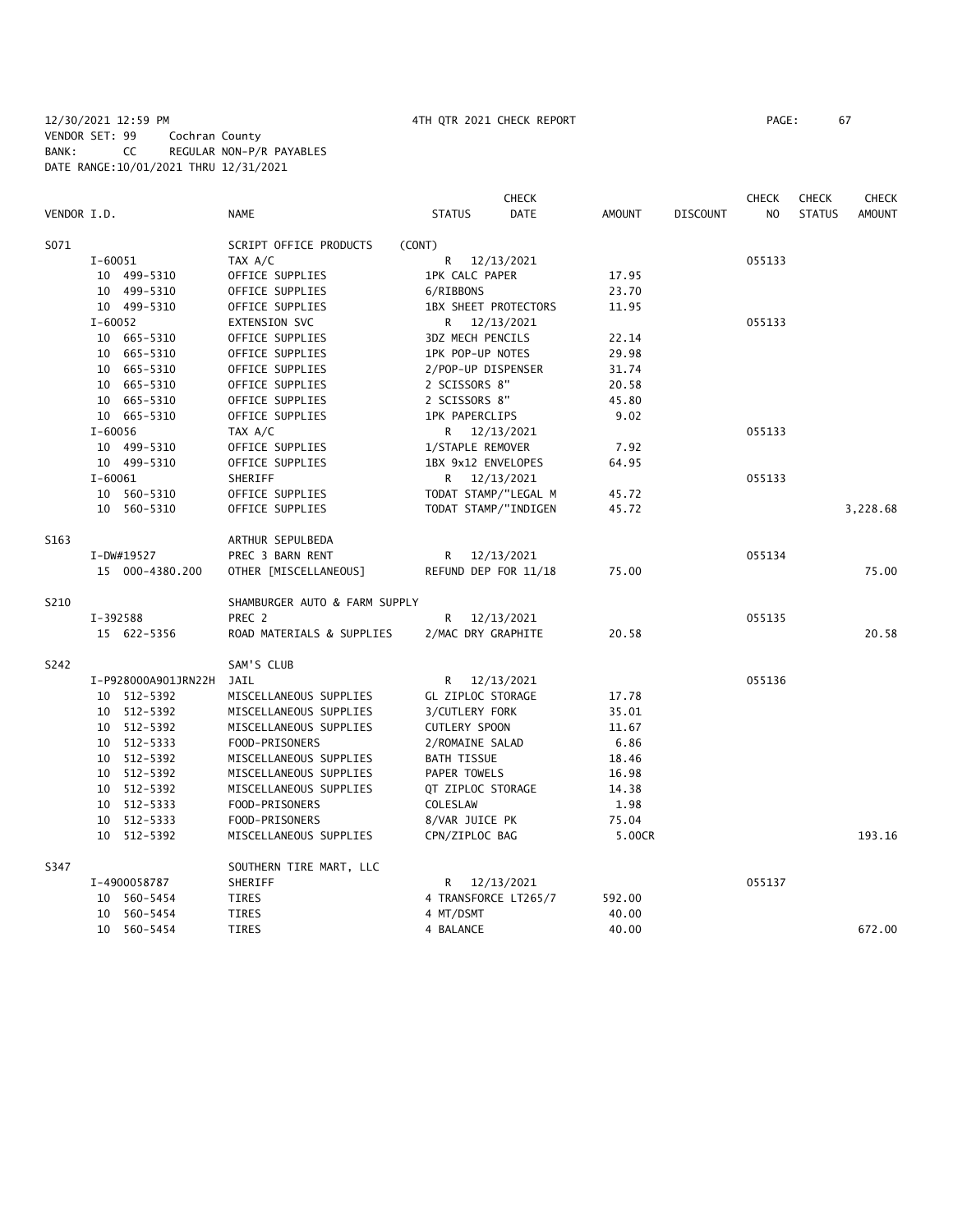12/30/2021 12:59 PM 4TH QTR 2021 CHECK REPORT PAGE: 68 VENDOR SET: 99 Cochran County BANK: CC REGULAR NON-P/R PAYABLES DATE RANGE:10/01/2021 THRU 12/31/2021

|             |                                |                                |                     | <b>CHECK</b>                   |               |                 | <b>CHECK</b> | <b>CHECK</b>  | <b>CHECK</b>  |
|-------------|--------------------------------|--------------------------------|---------------------|--------------------------------|---------------|-----------------|--------------|---------------|---------------|
| VENDOR I.D. |                                | <b>NAME</b>                    | <b>STATUS</b>       | <b>DATE</b>                    | <b>AMOUNT</b> | <b>DISCOUNT</b> | NO.          | <b>STATUS</b> | <b>AMOUNT</b> |
| S379        |                                | SOUTH PLAINS FORENSIC PATHOLOG |                     |                                |               |                 |              |               |               |
|             | $I - 7320$                     | JUSTICE OF PEACE               |                     | R 12/13/2021                   |               |                 | 055138       |               |               |
|             | 10 455-5405                    | <b>AUTOPSY</b>                 |                     | LEV2/MILES HENRY/11/           | 3,000.00      |                 |              |               | 3,000.00      |
| S398        |                                | SECRETARY OF STATE             |                     |                                |               |                 |              |               |               |
|             | I-NTRY/C BUTLER                | ELECTIONS                      | R.                  | 12/13/2021                     |               |                 | 055139       |               |               |
|             | 10 490-5480                    | BONDS & NOTARY FEES            |                     | FILING FEE/CHERYL BU           | 21.00         |                 |              |               | 21.00         |
| T087        |                                | TEXAS DEPARTMENT OF HEALTH     |                     |                                |               |                 |              |               |               |
|             | I-2015001                      | <b>CLERK</b>                   |                     | R 12/13/2021                   |               |                 | 055140       |               |               |
|             | 10 403-5310                    | OFFICE SUPPLIES                |                     | 4 REMOTE BIRTH ACCES           | 7.32          |                 |              |               | 7.32          |
| T192        |                                | TEXAS HIGHWAYS                 |                     |                                |               |                 |              |               |               |
|             | I-OCT21-22/12 ISSUES LIBRARY   |                                | R                   | 12/13/2021                     |               |                 | 055141       |               |               |
|             | 10 650-5590                    | <b>BOOKS</b>                   |                     | 12 ISSUES OCT 2021-2           | 24.95         |                 |              |               | 24.95         |
| T306        |                                | TONY'S OILFIELD SERVICES INC.  |                     |                                |               |                 |              |               |               |
|             | I-11989                        | PREC 2                         | V                   | 12/13/2021                     |               |                 | 055142       |               | 18,000.00     |
| T306        |                                | TONY'S OILFIELD SERVICES INC.  |                     |                                |               |                 |              |               |               |
|             | M-CHECK                        | TONY'S OILFIELD SERVICESVOIDED | V                   | 12/13/2021                     |               |                 | 055142       |               | 18,000.00CR   |
| T312        |                                | TEXAS ASSOCIATION OF COUNTIES  |                     |                                |               |                 |              |               |               |
|             | I-CDCAT 2022 DUES              | CO/DIST CLERK                  | R                   | 12/13/2021                     |               |                 | 055143       |               |               |
|             | 10 403-5481                    | DUES AND REGISTRATION          |                     | CDCAT 2022 DUES/LISA           | 125.00        |                 |              |               | 125.00        |
| V053        |                                | VP PLUMBING INC.               |                     |                                |               |                 |              |               |               |
|             | $I-3065$                       | JAIL                           | R.                  | 12/13/2021                     |               |                 | 055144       |               |               |
|             | 10 512-5451                    | REPAIR                         |                     | RPL WAX RING/TOILET            | 220.00        |                 |              |               |               |
|             | 10 512-5451<br>$I-3190$        | REPAIR<br>JAIL                 | <b>PARTS</b>        |                                | 8.67          |                 | 055144       |               |               |
|             | 10 512-5451                    | REPAIR                         | R.                  | 12/13/2021<br>RPL 2 LAV VALVES | 275.00        |                 |              |               |               |
|             | 10 512-5451                    | REPAIR                         | <b>LABOR</b>        |                                | 819.74        |                 |              |               | 1,323.41      |
| W008        |                                | WEST TEXAS COUNTY JUDGES & COM |                     |                                |               |                 |              |               |               |
|             | I-2022 DUES/1090               | COMMISSIONERS COURT            | R                   | 12/13/2021                     |               |                 | 055145       |               |               |
|             | 15 610-5481                    | DUES AND REGISTRATION          |                     | ANNUAL MEMBERSHIP/20           | 200.00        |                 |              |               | 200.00        |
| WO10        |                                | WEST TEXAS GAS INC             |                     |                                |               |                 |              |               |               |
|             | I-020036001501 12/21 PARK/SHOP |                                |                     | R 12/13/2021                   |               |                 | 055146       |               |               |
|             | 10 660-5440                    | UTILITIES & IRRIGATION         |                     | GAS SVC 10/26-11/30/           | 17.00         |                 |              |               |               |
|             | I-020049022001 12/21 PREC 3    |                                |                     | R 12/13/2021                   |               |                 | 055146       |               |               |
|             | 15 623-5440                    | UTILITIES                      |                     | 2.1MCF 10/26-12/01/2           | 5.65          |                 |              |               |               |
|             | 15 623-5440                    | UTILITIES                      |                     | COST OF GAS (4.847)            | 10.17         |                 |              |               |               |
|             | 15 623-5440                    | UTILITIES                      | <b>CUSTOMER CHG</b> |                                | 30.00         |                 |              |               |               |
|             | 15 623-5440                    | UTILITIES                      |                     | RATE CASE EXP SURCHG           | 0.16          |                 |              |               | 62.98         |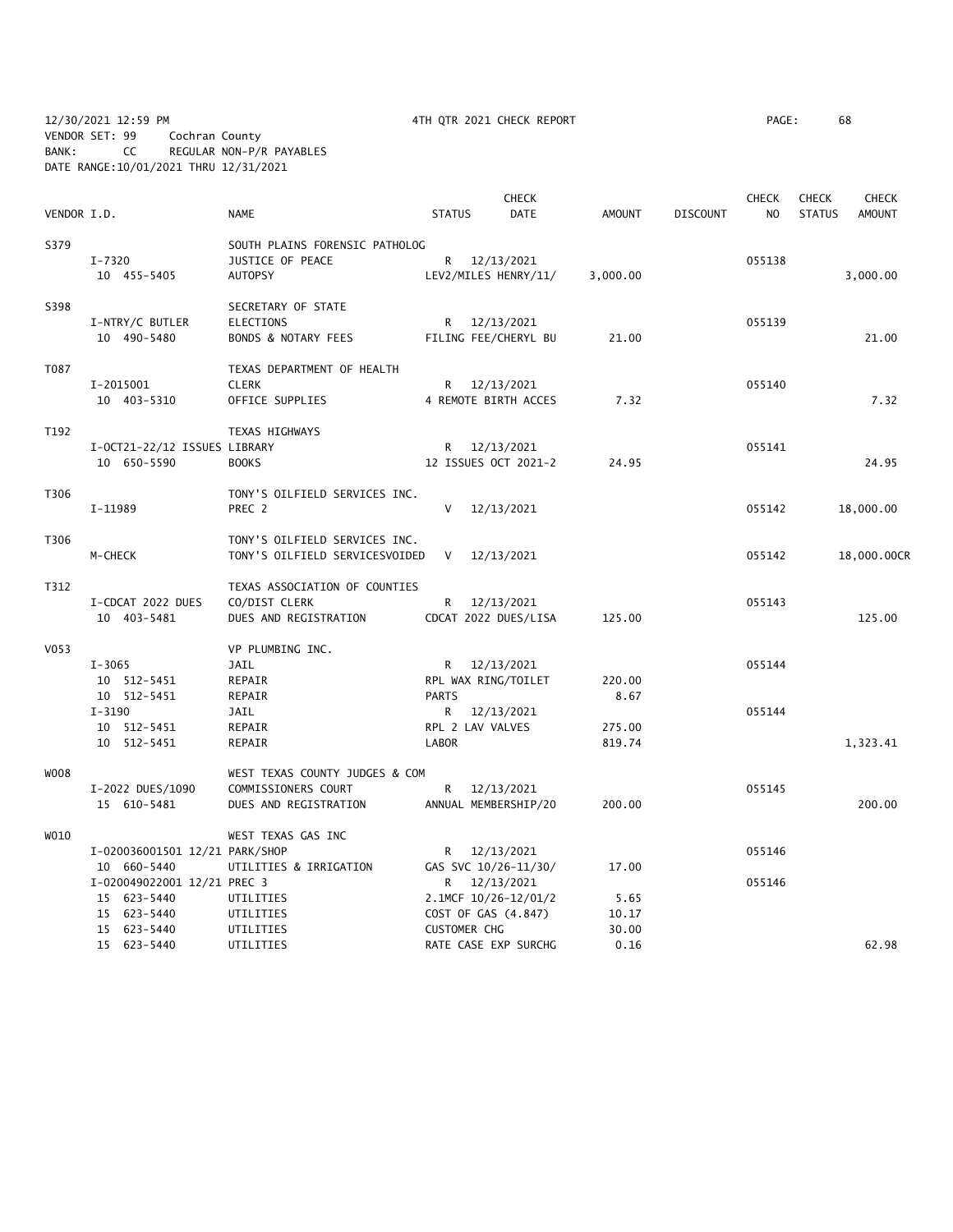# 12/30/2021 12:59 PM 4TH QTR 2021 CHECK REPORT PAGE: 69 VENDOR SET: 99 Cochran County BANK: CC REGULAR NON-P/R PAYABLES DATE RANGE:10/01/2021 THRU 12/31/2021

|             |                  |                              |                          | CHECK       |               |                 | CHECK  | <b>CHECK</b>  | <b>CHECK</b>  |
|-------------|------------------|------------------------------|--------------------------|-------------|---------------|-----------------|--------|---------------|---------------|
| VENDOR I.D. |                  | <b>NAME</b>                  | <b>STATUS</b>            | <b>DATE</b> | <b>AMOUNT</b> | <b>DISCOUNT</b> | NO.    | <b>STATUS</b> | <b>AMOUNT</b> |
| WO55        |                  | WINDSTREAM COMMUNICATIONS SW |                          |             |               |                 |        |               |               |
|             | I-266-5051 NOV21 | NON-DEPT'L/LIBRRAY           | R 12/13/2021             |             |               |                 | 055147 |               |               |
|             | 10 409-5420      | TELECOMMUNICATIONS           | BASIC SVC/2 LINES        |             | 71.13         |                 |        |               |               |
|             | 10 409-5420      | TELECOMMUNICATIONS           | <b>FEES</b>              |             | 41.93         |                 |        |               |               |
|             | 10 409-5420      | TELECOMMUNICATIONS           | LONG DISTANCE SVC        |             | 2.75          |                 |        |               |               |
|             | I-266-5074 NOV21 | NON-DEPT'L/ADULT PROBATION   | R                        | 12/13/2021  |               |                 | 055147 |               |               |
|             | 10 409-5420      | TELECOMMUNICATIONS           | BASIC SVC                |             | 37.30         |                 |        |               |               |
|             | 10 409-5420      | TELECOMMUNICATIONS           | <b>FEES</b>              |             | 18.39         |                 |        |               |               |
|             | 10 409-5420      | TELECOMMUNICATIONS           | LONG DISTANCE SVC        |             | 5.11          |                 |        |               |               |
|             | I-266-5161 NOV21 | NON-DEPT'L/TREASURER         | R.                       | 12/13/2021  |               |                 | 055147 |               |               |
|             | 10 409-5420      | TELECOMMUNICATIONS           | BASIC SVC                |             | 37.30         |                 |        |               |               |
|             | 10 409-5420      | TELECOMMUNICATIONS           | <b>FEES</b>              |             | 18.39         |                 |        |               |               |
|             | 10 409-5420      | TELECOMMUNICATIONS           | LONG DISTANCE SVC        |             | 4.23          |                 |        |               |               |
|             | I-266-5171 NOV21 | NON-DEPT'L/TAX A/C           | R 12/13/2021             |             |               |                 | 055147 |               |               |
|             | 10 409-5420      | TELECOMMUNICATIONS           | BASIC SVC/3 LINES        |             | 96.59         |                 |        |               |               |
|             | 10 409-5420      | TELECOMMUNICATIONS           | <b>FEES</b>              |             | 62.99         |                 |        |               |               |
|             |                  |                              |                          |             | 69.60         |                 |        |               |               |
|             | 10 409-5420      | TELECOMMUNICATIONS           | LONG DISTANCE SVC        |             |               |                 |        |               |               |
|             | I-266-5181 NOV21 | ELECTIONS                    | R.                       | 12/13/2021  |               |                 | 055147 |               |               |
|             | 10 490-5420      | TELECOMMUNICATIONS           | BASIC SVC<br><b>FEES</b> |             | 30.30         |                 |        |               |               |
|             | 10 490-5420      | TELECOMMUNICATIONS           |                          |             | 23.01         |                 |        |               |               |
|             | 10 490-5420      | TELECOMMUNICATIONS           | LONG DISTANCE SVC        |             | 16.82         |                 |        |               |               |
|             | I-266-5211 NOV21 | NON-DEPT'L/SHERIFF           | R                        | 12/13/2021  |               |                 | 055147 |               |               |
|             | 10 409-5420      | TELECOMMUNICATIONS           | BASIC SVC/3 LINES        |             | 132.94        |                 |        |               |               |
|             | 10 409-5420      | TELECOMMUNICATIONS           | <b>FEES</b>              |             | 62.93         |                 |        |               |               |
|             | 10 409-5420      | TELECOMMUNICATIONS           | LONG DISTANCE SVC        |             | 56.04         |                 |        |               |               |
|             | I-266-5215 NOV21 | NON-DEPT'L/EXT SVC           | R                        | 12/13/2021  |               |                 | 055147 |               |               |
|             | 10 409-5420      | TELECOMMUNICATIONS           | BASIC SVC/3 LINES        |             | 103.39        |                 |        |               |               |
|             | 10 409-5420      | TELECOMMUNICATIONS           | <b>FEES</b>              |             | 62.88         |                 |        |               |               |
|             | 10 409-5420      | TELECOMMUNICATIONS           | LONG DISTANCE SVC        |             | 2.73          |                 |        |               |               |
|             | I-266-5302 NOV21 | NON-DEPT'L/JUSTICE OF PEACE  | R                        | 12/13/2021  |               |                 | 055147 |               |               |
|             | 10 409-5420      | TELECOMMUNICATIONS           | BASIC SVC                |             | 31.83         |                 |        |               |               |
|             | 10 409-5420      | TELECOMMUNICATIONS           | <b>FEES</b>              |             | 18.38         |                 |        |               |               |
|             | 10 409-5420      | TELECOMMUNICATIONS           | LONG DISTANCE SVC        |             | 20.55         |                 |        |               |               |
|             | I-266-5411 NOV21 | JUVENILE PROBATION           | R.                       | 12/13/2021  |               |                 | 055147 |               |               |
|             | 17 573-5499      | OPERATING EXPENSES           | BASIC SVC                |             | 31.83         |                 |        |               |               |
|             | 17 573-5499      | OPERATING EXPENSES           | <b>FEES</b>              |             | 18.38         |                 |        |               |               |
|             | 17 573-5499      | OPERATING EXPENSES           | LONG DISTANCE SVC        |             | 0.31          |                 |        |               |               |
|             | I-266-5412 NOV21 | NON-DEPT'L/DIST CT/CONSTABLE | R                        | 12/13/2021  |               |                 | 055147 |               |               |
|             | 10 409-5420      | TELECOMMUNICATIONS           | SVC/2 LINES              |             | 74.41         |                 |        |               |               |
|             | 10 409-5420      | TELECOMMUNICATIONS           | <b>FEES</b>              |             | 41.93         |                 |        |               |               |
|             | 10 409-5420      | TELECOMMUNICATIONS           | LONG DISTANCE SVC        |             | 0.33          |                 |        |               |               |
|             | I-266-5450 NOV21 | NON-DEPT'L/CLERK             | R                        | 12/13/2021  |               |                 | 055147 |               |               |
|             | 10 409-5420      | TELECOMMUNICATIONS           | BASIC SVC/3 LINES        |             | 113.00        |                 |        |               |               |
|             | 10 409-5420      | TELECOMMUNICATIONS           | <b>FEES</b>              |             | 71.41         |                 |        |               |               |
|             | 10 409-5420      | TELECOMMUNICATIONS           | LONG DISTANCE SVC        |             | 51.73         |                 |        |               |               |
|             | I-266-5508 NOV21 | NON-DEPT'L/CO JUDGE          | R                        | 12/13/2021  |               |                 | 055147 |               |               |
|             | 10 409-5420      | TELECOMMUNICATIONS           | BASIC SVC/2 LINES        |             | 64.76         |                 |        |               |               |
|             | 10 409-5420      | TELECOMMUNICATIONS           | <b>FEES</b>              |             | 58.69         |                 |        |               |               |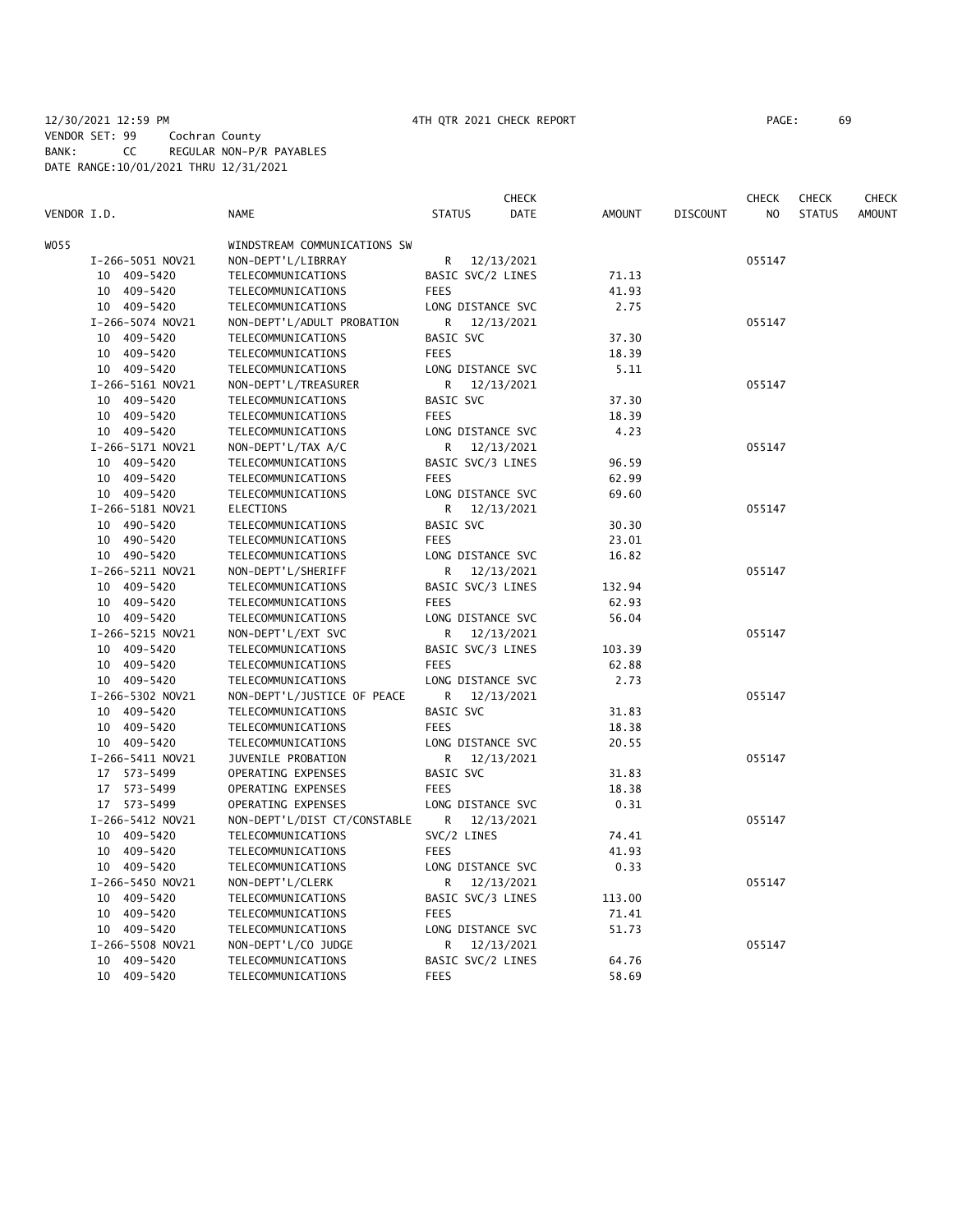## 12/30/2021 12:59 PM 4TH QTR 2021 CHECK REPORT PAGE: 70 VENDOR SET: 99 Cochran County BANK: CC REGULAR NON-P/R PAYABLES DATE RANGE:10/01/2021 THRU 12/31/2021

|             |                  |                              |                        | <b>CHECK</b> |               |                 | <b>CHECK</b>   | <b>CHECK</b>  | CHECK         |
|-------------|------------------|------------------------------|------------------------|--------------|---------------|-----------------|----------------|---------------|---------------|
| VENDOR I.D. |                  | <b>NAME</b>                  | <b>STATUS</b>          | <b>DATE</b>  | <b>AMOUNT</b> | <b>DISCOUNT</b> | N <sub>O</sub> | <b>STATUS</b> | <b>AMOUNT</b> |
| W055        |                  | WINDSTREAM COMMUNICATIONS    | (CONT)                 |              |               |                 |                |               |               |
|             | I-266-5508 NOV21 | NON-DEPT'L/CO JUDGE          | R                      | 12/13/2021   |               |                 | 055147         |               |               |
|             | 10 409-5420      | TELECOMMUNICATIONS           | LONG DISTANCE SVC      |              | 12.78         |                 |                |               |               |
|             | I-266-5700 NOV21 | NON-DEPT'L/SHERIFF           | R                      | 12/13/2021   |               |                 | 055147         |               |               |
|             | 10 409-5420      | TELECOMMUNICATIONS           | BASIC SVC              |              | 48.37         |                 |                |               |               |
|             | 10 409-5420      | TELECOMMUNICATIONS           | <b>FEES</b>            |              | 14.85         |                 |                |               |               |
|             | 10 409-5420      | TELECOMMUNICATIONS           | LONG DISTANCE SVC      |              | 19.72         |                 |                |               |               |
|             | I-266-5822 NOV21 | NON-DEPT'L/AUDITOR           | R                      | 12/13/2021   |               |                 | 055147         |               |               |
|             | 10 409-5420      | TELECOMMUNICATIONS           | BASIC SVC/2 LINES      |              | 19.90         |                 |                |               |               |
|             | 10 409-5420      | TELECOMMUNICATIONS           | 4G WIRELESS            |              | 55.00         |                 |                |               |               |
|             | 10 409-5420      | TELECOMMUNICATIONS           | ADD'L LINE W/BUNDLE    |              | 30.00         |                 |                |               |               |
|             | 10 409-5420      | TELECOMMUNICATIONS           | UNLTD VOICE BUNDLE     |              | 60.00         |                 |                |               |               |
|             | 10 409-5420      | TELECOMMUNICATIONS           | ST IP BLK/4            |              | 15.00         |                 |                |               |               |
|             | 10 409-5420      | TELECOMMUNICATIONS           | ST IP BLK/8            |              | 20.00         |                 |                |               |               |
|             | 10 409-5420      | TELECOMMUNICATIONS           | LOYALTY CR             |              | 20.00CR       |                 |                |               |               |
|             | 10 409-5420      | TELECOMMUNICATIONS           | <b>FEES</b>            |              | 33.46         |                 |                |               |               |
|             | 10 409-5420      | TELECOMMUNICATIONS           | FIBER OPTIC SVC        |              | 1,133.00      |                 |                |               |               |
|             | 10 409-5420      | TELECOMMUNICATIONS           | LONG DISTANCE SVC      |              | 2.48          |                 |                |               |               |
|             | I-266-8661 NOV21 | NON-DEPT'L/ATTORNEY          | R                      | 12/13/2021   |               |                 | 055147         |               |               |
|             | 10 409-5420      | TELECOMMUNICATIONS           | BASIC SVC/2 LINES      |              | 64.21         |                 |                |               |               |
|             | 10 409-5420      | TELECOMMUNICATIONS           | <b>FEES</b>            |              | 41.91         |                 |                |               |               |
|             | 10 409-5420      | TELECOMMUNICATIONS           | LONG DISTANCE SVC      |              | 1.50          |                 |                |               |               |
|             | I-266-8888 NOV21 | NON-DEPT'L/SHERIFF           | R                      | 12/13/2021   |               |                 | 055147         |               |               |
|             | 10 409-5420      | TELECOMMUNICATIONS           | BASIC SVC/FAX LINE     |              | 32.38         |                 |                |               |               |
|             | 10 409-5420      | TELECOMMUNICATIONS           | <b>FEES</b>            |              | 14.82         |                 |                |               |               |
|             | 10 409-5420      | TELECOMMUNICATIONS           | LONG DISTANCE SVC      |              | 2.89          |                 |                |               | 3,156.56      |
| <b>WO70</b> |                  | R D WALLACE OIL CO INC       |                        |              |               |                 |                |               |               |
|             | I-12520010 NOV21 | CEMETERY/PARK                | R                      | 12/13/2021   |               |                 | 055149         |               |               |
|             | 10 660-5330      | FUEL AND OIL                 | 26.01GL UNL 11/10      |              | 76.03         |                 |                |               |               |
|             | 10 660-5330      | FUEL AND OIL                 | 24.01GL UNL 11/24      |              | 67.54         |                 |                |               |               |
|             | I-12520021 NOV21 | PREC 3                       | R 12/13/2021           |              |               |                 | 055149         |               |               |
|             | 15 623-5330      | FUEL AND OIL                 | 16.78GL UNL 11/8       |              | 49.04         |                 |                |               |               |
|             | 15 623-5330      | FUEL AND OIL                 | 11.90GL UNL 11/8       |              | 34.78         |                 |                |               |               |
|             | I-12520030 NOV21 | PREC 1                       | R.                     | 12/13/2021   |               |                 | 055149         |               |               |
|             | 15 621-5330      | FUEL & OIL                   | 154GL CLEAR DIESEL 1   |              | 512.67        |                 |                |               |               |
|             | 15 621-5330      | FUEL & OIL                   | 16.78GL UNL 11/1       |              | 49.05         |                 |                |               |               |
|             | 15 621-5330      | FUEL & OIL                   | 21.64GL UNL 11/10      |              | 63.26         |                 |                |               |               |
|             | I-12520032 NOV21 | PREC 2                       | R 12/13/2021           |              |               |                 | 055149         |               |               |
|             | 15 622-5330      | FUEL AND OIL                 | 911.9GL DYED DIESEL    |              | 2,671.86      |                 |                |               |               |
|             | 15 622-5330      | FUEL AND OIL                 | 4 80-0Z PWR SVC        |              | 51.80         |                 |                |               |               |
|             | 15 622-5330      | FUEL AND OIL                 | 17.89GL UNL 11/3       |              | 52.11         |                 |                |               |               |
|             | 15 622-5330      | FUEL AND OIL                 |                        |              | 45.74         |                 |                |               |               |
|             | 15 622-5330      |                              | 16.26GL UNL 11/16      |              |               |                 |                |               |               |
|             | 15 622-5330      | FUEL AND OIL<br>FUEL AND OIL | 15.41GL UNL 11/22      |              | 43.35<br>9.99 |                 |                |               |               |
|             | 15 622-5330      | FUEL AND OIL                 | 3.55GL UNL 11/30       |              | 40.59         |                 |                |               |               |
|             | I-12520041 NOV21 | PREC 4                       | 14.43GL UNL 11/30<br>R | 12/13/2021   |               |                 | 055149         |               |               |
|             |                  |                              |                        |              | 7.00          |                 |                |               |               |
|             | 15 624-5451      | REPAIRS                      | STATE INSP/00 PTRB #   |              |               |                 |                |               |               |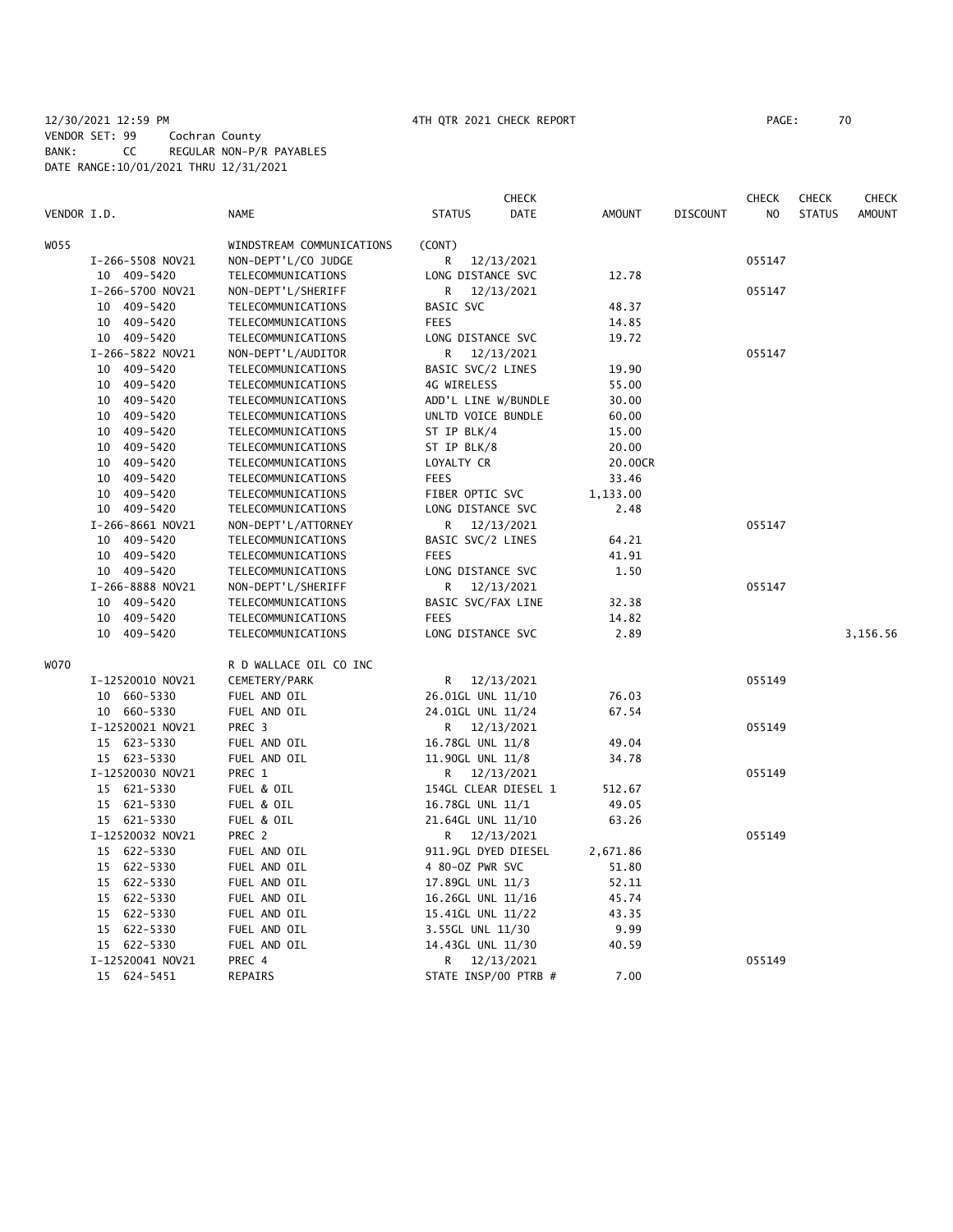## 12/30/2021 12:59 PM 4TH QTR 2021 CHECK REPORT PAGE: 71 VENDOR SET: 99 Cochran County BANK: CC REGULAR NON-P/R PAYABLES DATE RANGE:10/01/2021 THRU 12/31/2021

|             |                  |                             | <b>CHECK</b>                 |          |                 | <b>CHECK</b>   | <b>CHECK</b>  | <b>CHECK</b>  |
|-------------|------------------|-----------------------------|------------------------------|----------|-----------------|----------------|---------------|---------------|
| VENDOR I.D. |                  | <b>NAME</b>                 | <b>DATE</b><br><b>STATUS</b> | AMOUNT   | <b>DISCOUNT</b> | N <sub>O</sub> | <b>STATUS</b> | <b>AMOUNT</b> |
| <b>WO70</b> |                  | R D WALLACE OIL CO INC      | (CONT)                       |          |                 |                |               |               |
|             | I-12520041 NOV21 | PREC 4                      | R<br>12/13/2021              |          |                 | 055149         |               |               |
|             | 15 624-5451      | REPAIRS                     | STATE INSP/07 TRLR #         | 7.00     |                 |                |               |               |
|             | 15 624-5451      | REPAIRS                     | 2/PAPER FORM                 | 6.00     |                 |                |               |               |
|             | 15 624-5330      | FUEL AND OIL                | 900.8GL DYED DIESEL          | 2,612.32 |                 |                |               |               |
|             | 15 624-5330      | FUEL AND OIL                | 4 80-0Z PWR SVC              | 51.80    |                 |                |               |               |
|             | 15 624-5330      | FUEL AND OIL                | 25.00GL UNL 11/4             | 73.08    |                 |                |               |               |
|             | 15 624-5330      | FUEL AND OIL                | 27.10GL UNL 11/30            | 76.23    |                 |                |               |               |
|             | I-12520043 NOV21 | SHERIFF                     | R 12/13/2021                 |          |                 | 055149         |               |               |
|             | 10 560-5330      | FUEL AND OIL                | 758.57GL UNL                 | 2,246.09 |                 |                |               |               |
|             | 10 560-5330      | FUEL AND OIL                | 94.77GL UNL/CARD#258         | 271.79   |                 |                |               |               |
|             | 10 560-5330      | FUEL AND OIL                | 100.51GL UNL/CARD#86         | 286.65   |                 |                |               |               |
|             | I-12520241 NOV21 | EXTENSION SVC               | R 12/13/2021                 |          |                 | 055149         |               |               |
|             | 10 665-5330      | FUEL AND OIL                | 32.29GL UNL 11/17            | 90.85    |                 |                |               |               |
|             | I-12520252 NOV21 | CONSTABLE                   | R 12/13/2021                 |          |                 | 055149         |               |               |
|             | 10 550-5330      | FUEL & OIL                  | 17.00GL UNL 11/8             | 49.70    |                 |                |               |               |
|             | 10 550-5330      | FUEL & OIL                  | 20.00GL UNL 11/15            | 56.26    |                 |                |               |               |
|             | 10 550-5330      | FUEL & OIL                  | 18.50GL UNL 11/22            | 52.05    |                 |                |               |               |
|             | 10 550-5330      | FUEL & OIL                  | 16.00GL UNL 11/29            | 45.01    |                 |                |               |               |
|             | I-12520261 NOV21 | <b>VETERANS SVC</b>         | R 12/13/2021                 |          |                 | 055149         |               |               |
|             | 10 405-5330      | FUEL AND OIL                | 24.52GL UNL 11/2             | 71.67    |                 |                |               |               |
|             | 10 405-5330      | FUEL AND OIL                | 10.03GL UNL 11/5             | 29.32    |                 |                |               | 9,800.63      |
| W164        |                  | WARREN CAT                  |                              |          |                 |                |               |               |
|             | C-CS000069320    | PREC <sub>3</sub>           | R<br>12/13/2021              |          |                 | 055150         |               |               |
|             | 15 623-5451      | REPAIRS                     | REF 25 SAMPLE/INV963         | 375.00CR |                 |                |               |               |
|             | 15 623-5451      | REPAIRS                     | REF 25 CAP&PROBE             | 65.25CR  |                 |                |               |               |
|             | I-PS000596300    | PREC 3                      | 12/13/2021<br>R.             |          |                 | 055150         |               |               |
|             | 15 623-5451      | REPAIRS                     | 25/SAMPLE W/MAILER O         | 375.00   |                 |                |               |               |
|             | 15 623-5451      | REPAIRS                     | 25/CAP&PROBE 177-934         | 65.25    |                 |                |               |               |
|             | 15 623-5451      | REPAIRS                     | 12/ 15W40 DEO<br>51          | 190.32   |                 |                |               |               |
|             | I-W0020153828    | PREC 2                      | R 12/13/2021                 |          |                 | 055150         |               |               |
|             | 15 622-5451      | REPAIRS                     | TRBLSHT/DIAG                 | 187.00   |                 |                |               |               |
|             | 15 622-5451      | REPAIRS                     | DOWNLOAD UPDATES 09/         | 300.00   |                 |                |               |               |
|             | 15 622-5451      | REPAIRS                     | TRAVEL TO/FR WFC             | 378.00   |                 |                |               |               |
|             | 15 622-5451      | REPAIRS                     | LABOR/TRAVEL TIME            | 200.00   |                 |                |               | 1,255.32      |
| W235        |                  | VANDY NELSON dba            |                              |          |                 |                |               |               |
|             | I-3982           | COURTHOUSE/ACT BLDG/LIBRARY | 12/13/2021<br>R.             |          |                 | 055151         |               |               |
|             | 10 510-5332      | CUSTODIAL SUPPLIES          | SPRAY BUGS                   | 70.00    |                 |                |               |               |
|             | 10 662-5332      | CUSTODIAL SUPPLIES          | SPRAY BUGS                   | 45.00    |                 |                |               |               |
|             | 10 650-5332      | CUSTODIAL SUPPLIES          | SPRAY BUGS                   | 35.00    |                 |                |               | 150.00        |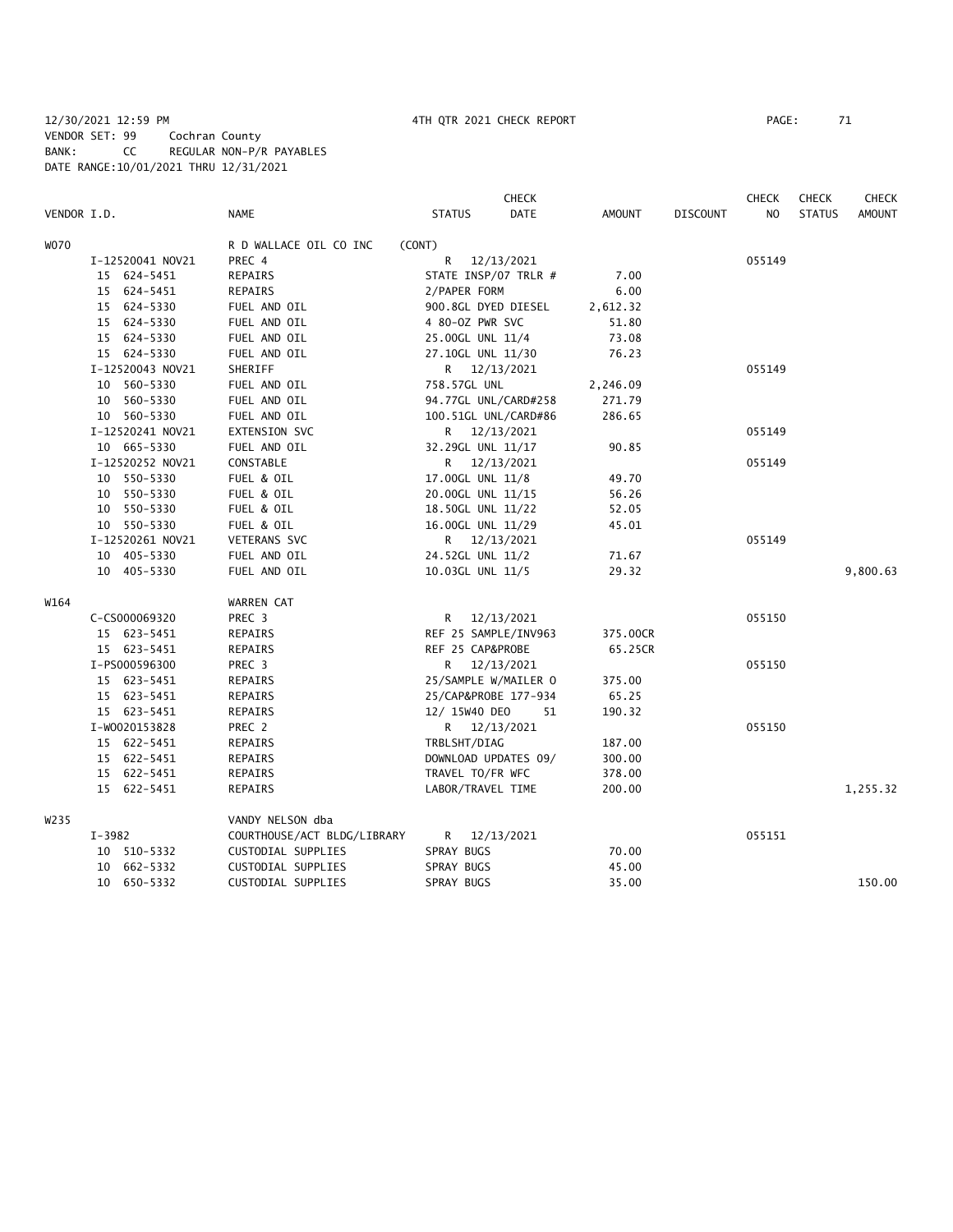## 12/30/2021 12:59 PM 4TH QTR 2021 CHECK REPORT PAGE: 72 VENDOR SET: 99 Cochran County BANK: CC REGULAR NON-P/R PAYABLES DATE RANGE:10/01/2021 THRU 12/31/2021

|             |             |             |                                       |                      | <b>CHECK</b> |               |                 | <b>CHECK</b>   | <b>CHECK</b>  | <b>CHECK</b>  |
|-------------|-------------|-------------|---------------------------------------|----------------------|--------------|---------------|-----------------|----------------|---------------|---------------|
| VENDOR I.D. |             |             | <b>NAME</b>                           | <b>STATUS</b>        | DATE         | <b>AMOUNT</b> | <b>DISCOUNT</b> | N <sub>O</sub> | <b>STATUS</b> | <b>AMOUNT</b> |
| W243        |             |             | WANDA'S DESIGNS AND EMBROIDERY        |                      |              |               |                 |                |               |               |
|             | I-21005     |             | SHERIFF                               | R                    | 12/13/2021   |               |                 | 055152         |               |               |
|             |             | 10 560-5205 | UNIFORMS                              | JACKET #J317/BK; MIC |              | 47.98         |                 |                |               |               |
|             |             | 10 560-5205 | UNIFORMS                              | EMBROIDERY BASE FEE  |              | 20.00         |                 |                |               |               |
|             | $I - 21006$ |             | JAIL                                  | R 12/13/2021         |              |               |                 | 055152         |               |               |
|             |             | 10 512-5205 | UNIFORMS                              | 3 POLO SHIRT #F5341- |              | 104.97        |                 |                |               |               |
|             |             | 10 512-5205 | UNIFORMS                              | 3 EMBROIDERY BASE FE |              | 60.00         |                 |                |               |               |
|             | $I - 21007$ |             | SHERIFF                               | R 12/13/2021         |              |               |                 | 055152         |               |               |
|             |             | 10 560-5205 | UNIFORMS                              | 3 POLO SHIRT #F5341- |              | 110.97        |                 |                |               |               |
|             |             | 10 560-5205 | UNIFORMS                              | 3 EMBROIDERY BASE FE |              | 60.00         |                 |                |               |               |
|             | $I-21008$   |             | SHERIFF                               | R 12/13/2021         |              |               |                 | 055152         |               |               |
|             |             | 10 560-5205 | UNIFORMS                              | 3 POLO SHIRT #F5341- |              | 116.97        |                 |                |               |               |
|             |             | 10 560-5205 | <b>UNIFORMS</b>                       | 3 EMBROIDERY BASE FE |              | 60.00         |                 |                |               |               |
|             | $I-21009$   |             | SHERIFF                               | R 12/13/2021         |              |               |                 | 055152         |               |               |
|             |             | 10 560-5205 | UNIFORMS                              | JACKET #J317/BK; R D |              | 51.98         |                 |                |               |               |
|             |             | 10 560-5205 | UNIFORMS                              | EMBROIDERY BASE FEE  |              | 20.00         |                 |                |               |               |
|             | I-21083     |             | SHERIFF                               | R 12/13/2021         |              |               |                 | 055152         |               |               |
|             |             | 10 560-5205 | UNIFORMS                              | POLO SHIRT #F5315-72 |              | 45.00         |                 |                |               |               |
|             |             | 10 560-5205 | UNIFORMS                              | 2 POLO SHIRT #F5315- |              | 90.00         |                 |                |               |               |
|             |             | 10 560-5205 | UNIFORMS                              | 3 EMBROIDERY BASE FE |              | 60.00         |                 |                |               |               |
|             | I-21084     |             | SHERIFF                               | R                    | 12/13/2021   |               |                 | 055152         |               |               |
|             |             | 10 560-5205 | UNIFORMS                              | TSHIRT-S#DT564/LTGY  |              | 8.97          |                 |                |               |               |
|             |             | 10 560-5205 | UNIFORMS                              | TSHIRT-3XL #DT564/LT |              | 14.97         |                 |                |               |               |
|             |             | 10 560-5205 | UNIFORMS                              | TSHIRT-XL #DT564/LTG |              | 8.97          |                 |                |               |               |
|             |             | 10 560-5205 | UNIFORMS                              | TSHIRT-2XL #DT564/LT |              | 10.97         |                 |                |               |               |
|             |             | 10 560-5205 | UNIFORMS                              | TSHIRT-3XL #SM-8000/ |              | 13.35         |                 |                |               |               |
|             |             | 10 560-5205 | UNIFORMS                              | TSHIRT-4XL #SM-8000/ |              | 13.35         |                 |                |               |               |
|             |             | 10 560-5205 | UNIFORMS                              | 6 EMBROIDERY BASE FE |              | 42.00         |                 |                |               | 960.45        |
|             |             |             |                                       |                      |              |               |                 |                |               |               |
| W246        |             |             | IMPERIAL BAY & PAPER CO, LLC          |                      |              |               |                 |                |               |               |
|             |             | I-L043656   | <b>COURTHOUSE</b>                     | R 12/13/2021         |              |               |                 | 055153         |               |               |
|             |             | 10 510-5332 | CUSTODIAL SUPPLIES                    | 1CS ENZYME DRAIN TAM |              | 79.42         |                 |                |               |               |
|             |             | 10 510-5332 | CUSTODIAL SUPPLIES                    | 1CS PINE-SOL         |              | 46.98         |                 |                |               |               |
|             |             | 10 510-5332 | CUSTODIAL SUPPLIES                    | 1CS FABULOSO         |              | 67.20         |                 |                |               |               |
|             |             | 10 510-5332 | CUSTODIAL SUPPLIES                    | 1CS SINGLEFOLD TOWEL |              | 53.62         |                 |                |               |               |
|             |             | 10 510-5332 | CUSTODIAL SUPPLIES                    | 1CS TISSUE 80RL/CS   |              | 73.70         |                 |                |               |               |
|             |             | 10 510-5332 | CUSTODIAL SUPPLIES                    | 1BX KITCHEN TOWEL/RL |              | 43.95         |                 |                |               |               |
|             | 10          | 510-5332    | CUSTODIAL SUPPLIES                    | 1CS CAN LINER 24x32, |              | 32.23         |                 |                |               |               |
|             |             | 10 510-5332 | CUSTODIAL SUPPLIES                    | 1CT LYSOL/LINEN      |              | 121.08        |                 |                |               | 518.18        |
| X001        |             |             | XCEL ENERGY                           |                      |              |               |                 |                |               |               |
|             |             |             | I-54-1324315-7 11/23 ALMOST ALL DEPTS | R 12/13/2021         |              |               |                 | 055154         |               |               |
|             |             | 30 518-5440 | UTILITIES                             | 300210167 RUNWAY LIG |              | 56.65         |                 |                |               |               |
|             |             | 10 510-5440 | UTILITIES                             | 300240736 COURTHOUSE |              | 1,422.39      |                 |                |               |               |
|             |             | 10 580-5440 | UTILITIES [TOWER]                     | 300282806 TOWER      |              | 34.25         |                 |                |               |               |
|             |             | 15 621-5440 | UTILITIES                             | 300294119 PREC 1 SHO |              | 46.72         |                 |                |               |               |
|             |             | 10 650-5440 | UTILITIES                             | 300338546 LIBRARY    |              | 108.29        |                 |                |               |               |
|             |             | 10 652-5440 | UTILITIES                             | 300342232 MUSEUM     |              | 65.78         |                 |                |               |               |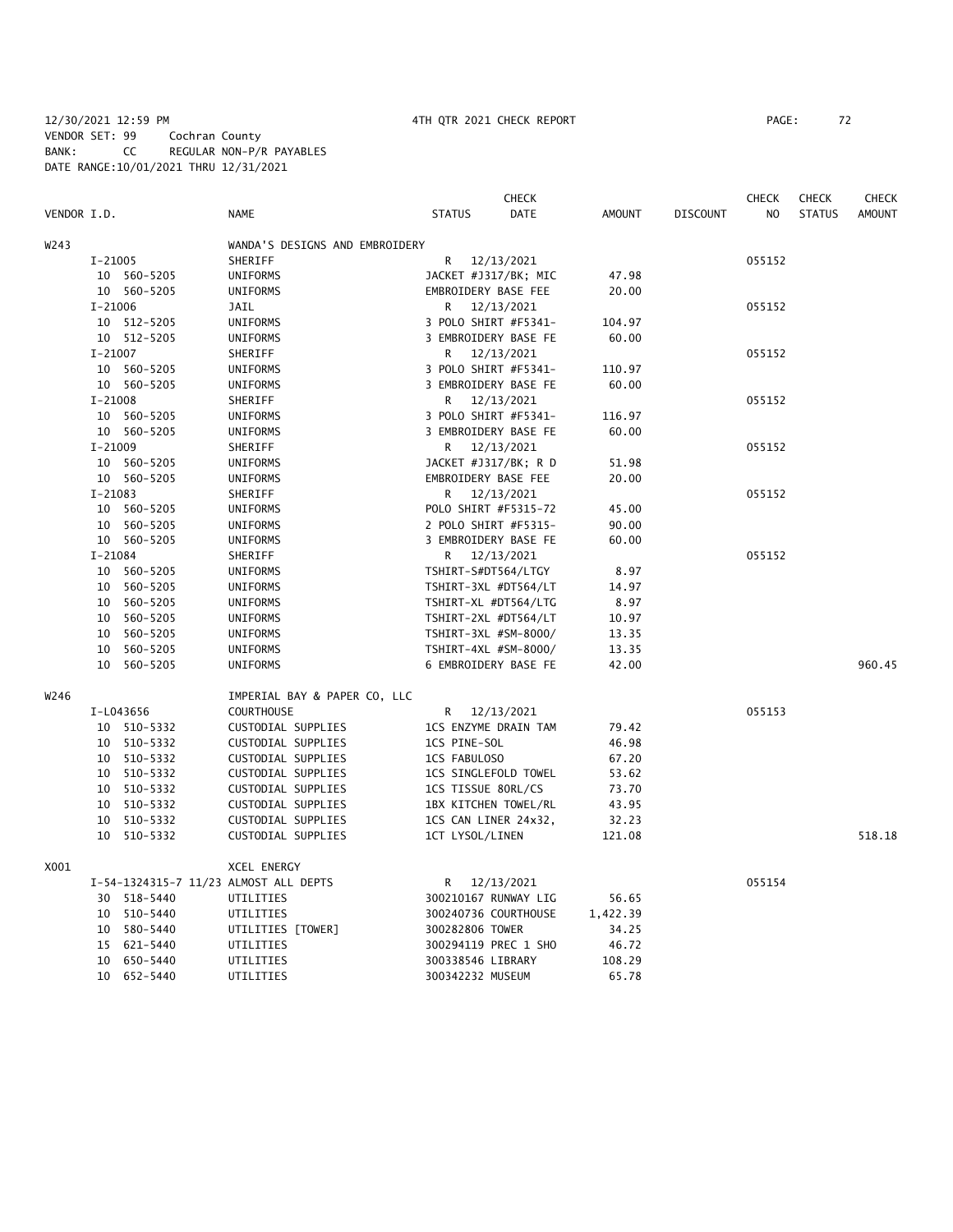12/30/2021 12:59 PM 4TH QTR 2021 CHECK REPORT PAGE: 73 VENDOR SET: 99 Cochran County BANK: CC REGULAR NON-P/R PAYABLES DATE RANGE:10/01/2021 THRU 12/31/2021

|             |                |                                         |                    | <b>CHECK</b>         |               |                 | <b>CHECK</b> | <b>CHECK</b>  | <b>CHECK</b>  |
|-------------|----------------|-----------------------------------------|--------------------|----------------------|---------------|-----------------|--------------|---------------|---------------|
| VENDOR I.D. |                | <b>NAME</b>                             | <b>STATUS</b>      | <b>DATE</b>          | <b>AMOUNT</b> | <b>DISCOUNT</b> | NO.          | <b>STATUS</b> | <b>AMOUNT</b> |
| X001        |                | XCEL ENERGY<br>(CONT)                   |                    |                      |               |                 |              |               |               |
|             |                | I-54-1324315-7 11/23 ALMOST ALL DEPTS   | R.                 | 12/13/2021           |               |                 | 055154       |               |               |
|             | 10 662-5440    | UTILITIES                               |                    | 300390484 ACTIVITY B | 383.94        |                 |              |               |               |
|             | 10 660-5440    | UTILITIES & IRRIGATION                  | 300410370 PARK     |                      | 120.48        |                 |              |               |               |
|             | 10 660-5440    | UTILITIES & IRRIGATION                  |                    | 300457515 PARK/SHOP  | 36.31         |                 |              |               |               |
|             | 10 516-5440    | UTILITIES                               | 300555198 CEMETERY |                      | 14.09         |                 |              |               |               |
|             | 10 660-5440    | UTILITIES & IRRIGATION                  | 300587052 SHOWBARN |                      | 29.26         |                 |              |               |               |
|             | 10 660-5440    | UTILITIES & IRRIGATION                  |                    | 300587753 RODEO GROU | 18.85         |                 |              |               |               |
|             | 10 409-5440    | UTILITIES                               | 300588989 ANNEX    |                      | 18.36         |                 |              |               |               |
|             | 10 516-5440    | UTILITIES                               |                    | 300603417 CEMETERY   | 15.68         |                 |              |               |               |
|             | 10 516-5440    | UTILITIES                               |                    | 300637038 CEMETERY S | 14.09         |                 |              |               | 2,385.14      |
| Y026        |                | YOAKUM COUNTY SHERIFF'S OFFICE          |                    |                      |               |                 |              |               |               |
|             | I-NOV 2021     | JAIL/MEDS                               | R                  | 12/13/2021           |               |                 | 055155       |               |               |
|             | 10 512-5391    | MEDICAL CARE-PRISONERS                  | RX/S LUZ 11/5      |                      | 42.03         |                 |              |               |               |
|             | 10 512-5391    | MEDICAL CARE-PRISONERS                  | RX/S LUZ 11/5      |                      | 84.99         |                 |              |               |               |
|             | 10 512-5391    | MEDICAL CARE-PRISONERS                  |                    | DX INTVW W/MEDS/M GA | 240.00        |                 |              |               |               |
|             | 10 512-5499    | MISCELLANEOUS                           |                    | 2 DAYS/MARISELLA GAL | 100.00        |                 |              |               |               |
|             | 10 512-5499    | MISCELLANEOUS                           |                    | 17 DAYS/STEPHANIE LU | 850.00        |                 |              |               | 1,317.02      |
| J090        |                | JOHN ROLEY AUTOCENTER                   |                    |                      |               |                 |              |               |               |
|             |                | I-21 CHEV BLZR #3257 JUVENILE PROBATION | R                  | 12/28/2021           |               |                 | 055172       |               |               |
|             | 17 573-5499    | OPERATING EXPENSES                      |                    | 21 CHEV BLZR 3GNKBCR | 39, 373. 29   |                 |              |               |               |
|             | 17 573-5499    | OPERATING EXPENSES                      | STATE INSP         |                      | 23.75         |                 |              |               |               |
|             | 17 573-5499    | OPERATING EXPENSES                      | DOCUMENT FEE       |                      | 149.00        |                 |              |               |               |
|             | 17 573-5499    | OPERATING EXPENSES                      |                    | DEALER INVENTORY TAX | 85.55         |                 |              |               |               |
|             | 17 573-5499    | OPERATING EXPENSES                      | <b>LESS REBATE</b> |                      | 3,800.00CR    |                 |              |               |               |
|             | 17 573-5499    | OPERATING EXPENSES                      |                    | LESS '14 CHEV P/U #7 | 17,000.00CR   |                 |              |               | 18,831.59     |
| A108        |                | AT&T MOBILITY                           |                    |                      |               |                 |              |               |               |
|             | I-#4144 121921 | SHERIFF                                 | R <sub>a</sub>     | 12/30/2021           |               |                 | 055173       |               |               |
|             | 10 560-5420    | TELECOMMUNICATIONS                      |                    | 1ST NET/6 LNS 11/20- | 217.50        |                 |              |               | 217.50        |
| A178        |                | AMAZON                                  |                    |                      |               |                 |              |               |               |
|             | I-447483759499 | CONSTABLE                               | R.                 | 12/30/2021           |               |                 | 055174       |               |               |
|             | 10 550-5310    | OFFICE SUPPLIES                         |                    | DELL INSPIRON 27" SN | 535.00        |                 |              |               |               |
|             | I-454383449768 | EXTENSION SVC/AUDITOR                   | R                  | 12/30/2021           |               |                 | 055174       |               |               |
|             | 10 665-5310    | OFFICE SUPPLIES                         |                    | 10/ENFRAIN 8GB USB F | 25.67         |                 |              |               |               |
|             | 10 665-5310    | OFFICE SUPPLIES                         |                    | 1DZ DRY ERASE BRD SE | 22.99         |                 |              |               |               |
|             | 10 495-5310    | OFFICE SUPPLIES                         | 1DZ STORAGE BXS    |                      | 39.99         |                 |              |               |               |
|             | I-534966954758 | ATTORNEY                                | R.                 | 12/30/2021           |               |                 | 055174       |               |               |
|             | 10 475-5310    | OFFICE SUPPLIES                         |                    | BRT COPY PAPER 8.5x1 | 32.99         |                 |              |               |               |
|             | I-898833737853 | <b>ATTORNEY</b>                         | R                  | 12/30/2021           |               |                 | 055174       |               |               |
|             | 10 475-5310    | OFFICE SUPPLIES                         |                    | COPY PAPER/WH 8.5x11 | 30.39         |                 |              |               | 687.03        |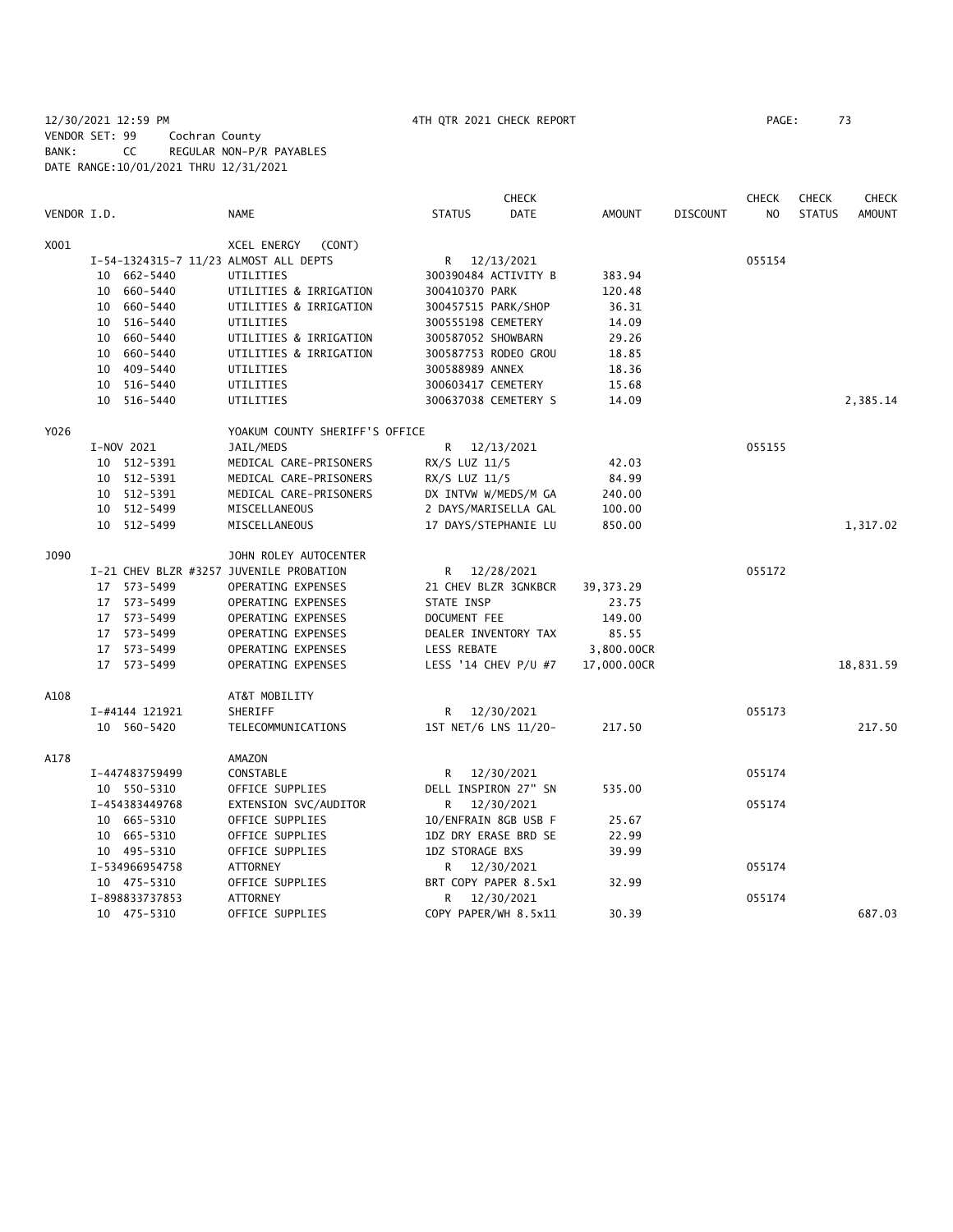### 12/30/2021 12:59 PM 4TH QTR 2021 CHECK REPORT PAGE: 74 VENDOR SET: 99 Cochran County BANK: CC REGULAR NON-P/R PAYABLES DATE RANGE:10/01/2021 THRU 12/31/2021

|                  |          |                |                           |                     | <b>CHECK</b>           |               |                 | <b>CHECK</b>   | <b>CHECK</b>  | <b>CHECK</b>  |
|------------------|----------|----------------|---------------------------|---------------------|------------------------|---------------|-----------------|----------------|---------------|---------------|
| VENDOR I.D.      |          |                | <b>NAME</b>               | <b>STATUS</b>       | <b>DATE</b>            | <b>AMOUNT</b> | <b>DISCOUNT</b> | N <sub>O</sub> | <b>STATUS</b> | <b>AMOUNT</b> |
| B026             |          |                | BLEDSOE WATER SUPPLY CORP |                     |                        |               |                 |                |               |               |
|                  |          | $I-3004$ 12/21 | PREC <sub>3</sub>         | R                   | 12/30/2021             |               |                 | 055175         |               |               |
|                  |          | 15 623-5440    | UTILITIES                 |                     | 510GL WATER NOV 2021   | 22.00         |                 |                |               |               |
|                  |          | 15 623-5440    | UTILITIES                 | ASSESSMENT FEE      |                        | 0.11          |                 |                |               | 22.11         |
| B317             |          |                | LARRY BANNING dba         |                     |                        |               |                 |                |               |               |
|                  | I-121021 |                | PREC 1                    | R                   | 12/30/2021             |               |                 | 055176         |               |               |
|                  |          | 15 621-5451    | REPAIRS                   | TAC SENSOR #ETB0019 |                        | 209.90        |                 |                |               |               |
|                  |          | 15 621-5451    | REPAIRS                   | 8 PLUGS #B059602    |                        | 79.92         |                 |                |               |               |
|                  |          | 15 621-5451    | REPAIRS                   | 8 WIRES #USW3362-03 |                        | 115.24        |                 |                |               |               |
|                  |          | 15 621-5451    | REPAIRS                   | REPROGRAM ECM       |                        | 300.00        |                 |                |               |               |
|                  |          | 15 621-5451    | REPAIRS                   |                     | REWIRE TAC SENSOR, RP  | 150.00        |                 |                |               |               |
|                  |          | 15 621-5451    | REPAIRS                   |                     | CHK ALL FLUIDS, ADD 2  | 20.00         |                 |                |               | 875.06        |
| C064             |          |                | CITY OF MORTON F D        |                     |                        |               |                 |                |               |               |
|                  |          | I-AUG-DEC 2021 | PUBLIC SAFETY*OTHER       | R                   | 12/30/2021             |               |                 | 055177         |               |               |
|                  |          | 10 580-5414    | FIRE PROTECTION CONTRACTS |                     | BLDG FIRE, SH214/FM18  | 350.00        |                 |                |               |               |
|                  |          | 10 580-5414    | FIRE PROTECTION CONTRACTS |                     | FARM ACC, SH214/CR250  | 350.00        |                 |                |               |               |
|                  |          | 10 580-5414    | FIRE PROTECTION CONTRACTS |                     | CAR FIRE, 1780/1585 9  | 350.00        |                 |                |               |               |
|                  |          | 10 580-5414    | FIRE PROTECTION CONTRACTS |                     | GRASS, 597/CR255 10/1  | 350.00        |                 |                |               |               |
|                  |          | 10 580-5414    | FIRE PROTECTION CONTRACTS |                     | WRECK, SH114/CR195 10  | 350.00        |                 |                |               |               |
|                  |          | 10 580-5414    | FIRE PROTECTION CONTRACTS |                     | GRASS, 1585/CR95 10/1  |               |                 |                |               |               |
|                  |          | 10 580-5414    | FIRE PROTECTION CONTRACTS |                     | WRECK, SH114/FM1337 1  | 350.00        |                 |                |               |               |
|                  |          | 10 580-5414    | FIRE PROTECTION CONTRACTS |                     | WRECK, 1780/CR235 10/  | 350.00        |                 |                |               |               |
|                  |          | 10 580-5414    | FIRE PROTECTION CONTRACTS |                     | WRECK, SH114/2195 10/  | 350.00        |                 |                |               |               |
|                  |          | 10 580-5414    | FIRE PROTECTION CONTRACTS |                     | GRASS, SH114/CR45 11/  | 350.00        |                 |                |               |               |
|                  |          | 10 580-5414    | FIRE PROTECTION CONTRACTS |                     | RUBBLE FIRE, RODEO GR  | 350.00        |                 |                |               |               |
|                  |          | 10 580-5414    | FIRE PROTECTION CONTRACTS |                     | GRASS, RODEO GRDS 11/  | 350.00        |                 |                |               |               |
|                  |          | 10 580-5414    | FIRE PROTECTION CONTRACTS |                     | CAR FIRE, SH114/195 1  | 350.00        |                 |                |               |               |
|                  |          | 10 580-5414    | FIRE PROTECTION CONTRACTS |                     | STRIPPER FIRE, 3304/C  | 350.00        |                 |                |               |               |
|                  |          | 10 580-5414    | FIRE PROTECTION CONTRACTS |                     | COMBINE FIRE, 1779/CR  | 350.00        |                 |                |               |               |
|                  |          | 10 580-5414    | FIRE PROTECTION CONTRACTS |                     | BUR FIRE, FM1169 11/   | 350.00        |                 |                |               |               |
|                  |          | 10 580-5414    | FIRE PROTECTION CONTRACTS |                     | COMBINE FIRE, 1779/CR  | 350.00        |                 |                |               |               |
|                  |          | 10 580-5414    | FIRE PROTECTION CONTRACTS |                     | STRIPPER FIRE, FM125/  | 350.00        |                 |                |               |               |
|                  |          | 10 580-5414    | FIRE PROTECTION CONTRACTS |                     | GRASS, SH214, 1585 12/ | 350.00        |                 |                |               | 6,300.00      |
| C <sub>290</sub> |          |                | CENTER POINT LARGE PRINT  |                     |                        |               |                 |                |               |               |
|                  |          | I-1894914      | LIBRARY                   |                     | R 12/30/2021           |               |                 | 055178         |               |               |
|                  |          | 10 650-5590    | <b>BOOKS</b>              | THE NOEL LETTERS    |                        | 39.95         |                 |                |               |               |
|                  |          | 10 650-5590    | <b>BOOKS</b>              | OH WILLIAM!         |                        | 39.95         |                 |                |               |               |
|                  |          | 10 650-5590    | <b>BOOKS</b>              | WAIT FOR IT         |                        | 39.95         |                 |                |               |               |
|                  |          | 10 650-5590    | <b>BOOKS</b>              | MISTLETOE MIRACLES  |                        | 39.95         |                 |                |               |               |
|                  |          | 10 650-5590    | <b>BOOKS</b>              | THE NAMELESS ONES   |                        | 39.95         |                 |                |               |               |
|                  |          | 10 650-5590    | <b>BOOKS</b>              | <b>HIDDEN</b>       |                        | 39.95         |                 |                |               |               |
|                  |          | 10 650-5590    | <b>BOOKS</b>              | <b>DISC</b>         |                        | 95.88CR       |                 |                |               | 143.82        |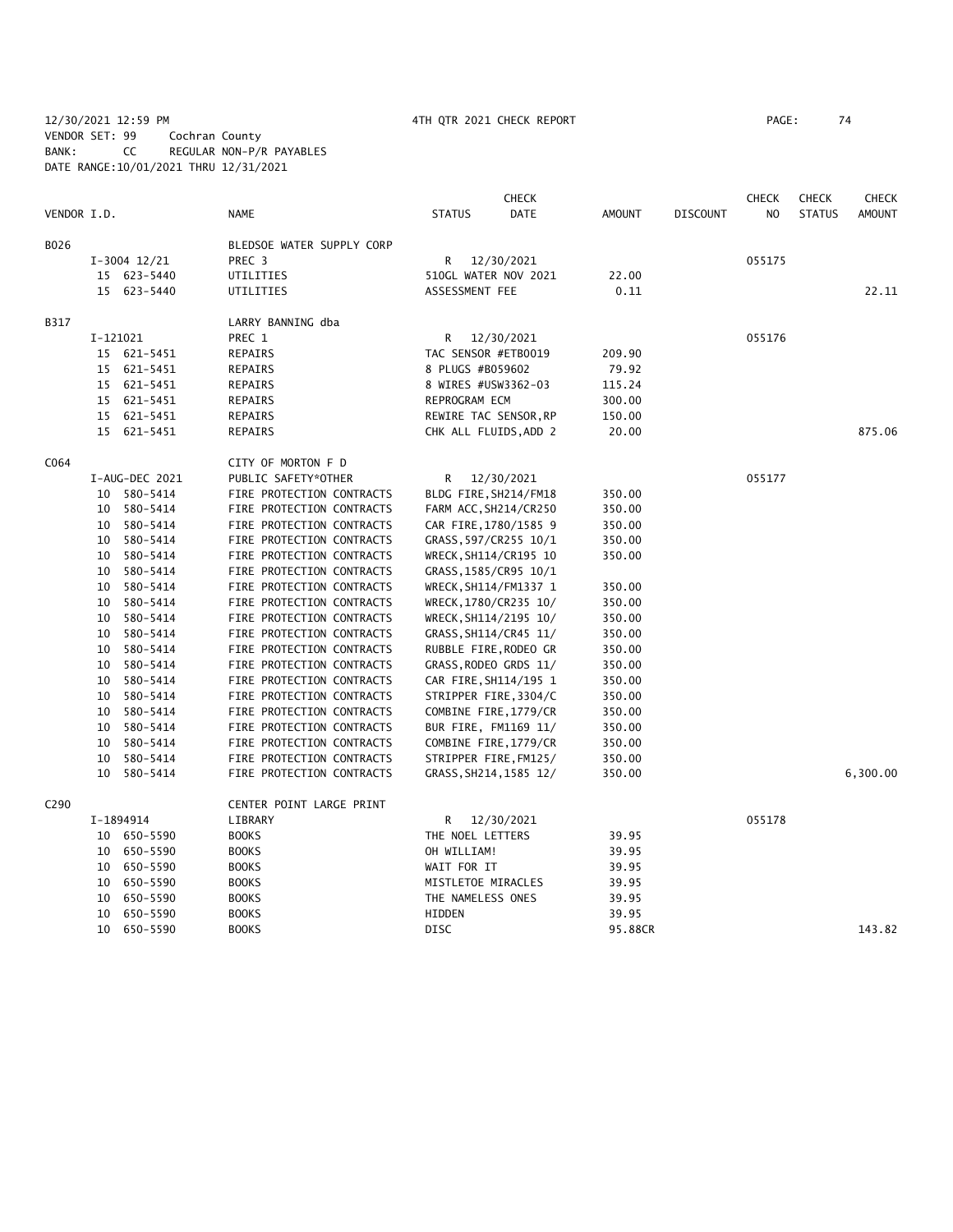12/30/2021 12:59 PM 4TH QTR 2021 CHECK REPORT PAGE: 75 VENDOR SET: 99 Cochran County BANK: CC REGULAR NON-P/R PAYABLES DATE RANGE:10/01/2021 THRU 12/31/2021

|             |                    |                                |                     | <b>CHECK</b>           |               |                 | <b>CHECK</b>   | <b>CHECK</b>  | <b>CHECK</b>  |
|-------------|--------------------|--------------------------------|---------------------|------------------------|---------------|-----------------|----------------|---------------|---------------|
| VENDOR I.D. |                    | NAME                           | <b>STATUS</b>       | <b>DATE</b>            | <b>AMOUNT</b> | <b>DISCOUNT</b> | N <sub>O</sub> | <b>STATUS</b> | <b>AMOUNT</b> |
| C340        |                    | COUNTY INFORMATION RESOURCE AG |                     |                        |               |                 |                |               |               |
|             | I-S0P015318        | NON-DEPT'L                     | R                   | 12/30/2021             |               |                 | 055179         |               |               |
|             | 10 409-5420        | TELECOMMUNICATIONS             |                     | 35 EMAIL ACCTS NOV 2   | 70.00         |                 |                |               | 70.00         |
| D048        |                    | DATA-LINE OFFICE SYSTEMS       |                     |                        |               |                 |                |               |               |
|             | I-IN138153         | LIBRARY                        |                     | R 12/30/2021           |               |                 | 055180         |               |               |
|             | 10 650-5411        | MAINTENANCE CONTRACTS          |                     | COPIER MAINT 11/21-1   | 37.50         |                 |                |               |               |
|             | 10 650-5411        | MAINTENANCE CONTRACTS          |                     | 399 COLOR COPIES10/2   | 39.90         |                 |                |               |               |
|             | I-IN138368         | EXTENSION SVC                  |                     | R 12/30/2021           |               |                 | 055180         |               |               |
|             | 10 665-5411        | MAINTENANCE CONTRACTS          |                     | COPIER MAINT 12/5-1/   | 33.00         |                 |                |               |               |
|             | 10 665-5411        | MAINTENANCE CONTRACTS          |                     | 422 COLOR COPIES 11/   | 42.20         |                 |                |               |               |
|             | I-IN139011         | LIBRARY                        |                     | R 12/30/2021           |               |                 | 055180         |               |               |
|             | 10 650-5411        | MAINTENANCE CONTRACTS          |                     | COPIER MAINT 12/21-1   | 37.50         |                 |                |               |               |
|             | 10 650-5411        | MAINTENANCE CONTRACTS          |                     | 55 COLOR COPIES 11/2   | 5.50          |                 |                |               | 195.60        |
| D196        |                    | JORGE DE LA CRUZ, SHERIFF      |                     |                        |               |                 |                |               |               |
|             | I-MEALS/SCH 12/13  | SHERIFF                        | R                   | 12/30/2021             |               |                 | 055181         |               |               |
|             | 10 560-5427        | CONTINUING EDUCATION           |                     | MEALS: AMA/RYAN, JUSTI | 98.28         |                 |                |               |               |
|             | $I-XPRT$ 12/15/21  | JAIL                           |                     | R 12/30/2021           |               |                 | 055181         |               |               |
|             | 10 512-5499        | MISCELLANEOUS                  |                     | MEALS, XPRT LUZ 12/1   | 15.79         |                 |                |               |               |
|             | I-XPRT LUZ 1220    | <b>JAIL</b>                    |                     | R 12/30/2021           |               |                 | 055181         |               |               |
|             | 10 512-5499        | MISCELLANEOUS                  |                     | MEALS: SCOTT, ELLIE 12 | 70.58         |                 |                |               | 184.65        |
| D221        |                    | TEXAS DEPT OF INFORMATION RESO |                     |                        |               |                 |                |               |               |
|             | I-MC20001121       | ELECTIONS/HAVA GRANT           |                     | R 12/30/2021           |               |                 | 055182         |               |               |
|             | 10 490-5411        | MAINTENANCE CONTRACTS          |                     | 7HRS @\$196 SHARED TE  | 1,381.00      |                 |                |               |               |
|             | 10 490-5411        | MAINTENANCE CONTRACTS          | DIR RECOVERY FEE    |                        | 40.74         |                 |                |               |               |
|             | 10 490-5411        | MAINTENANCE CONTRACTS          |                     | MULTI-SOURCING INTEG   | 119.30        |                 |                |               |               |
|             | 10 490-5411        | MAINTENANCE CONTRACTS          | DIR RECOVERY FEE    |                        | 3.52          |                 |                |               |               |
|             | 10 490-5411        | MAINTENANCE CONTRACTS          | CREDIT              |                        | 0.03CR        |                 |                |               | 1,544.53      |
| E015        |                    | TEXAS SOCIAL SECURITY PROGRAM  |                     |                        |               |                 |                |               |               |
|             | I-22' SS ADMIN FEE | NON-DEPT'L                     | R.                  | 12/30/2021             |               |                 | 055183         |               |               |
|             | 10 409-5499        | MISCELLANEOUS                  | ANNUAL FEE TO ADMIN |                        | 35.00         |                 |                |               | 35.00         |
| E103        |                    | EQUIPARTS CORP                 |                     |                        |               |                 |                |               |               |
|             | I-187247           | COURTHOUSE/JAIL                | R                   | 12/30/2021             |               |                 | 055184         |               |               |
|             | 10 512-5451        | REPAIR                         |                     | 1 1/4" SPUD COUPLING   | 13.62         |                 |                |               |               |
|             | 10 510-5451        | REPAIR                         |                     | 1 1/2" SPUD COUPLING   | 13.62         |                 |                |               |               |
|             | 10 510-5451        | REPAIR                         |                     | 1 1/4" SPUD ASSY, BRA  | 12.82         |                 |                |               |               |
|             | 10 510-5451        | REPAIR                         |                     | 1 1/2" SPUD ASSY, BRA  | 9.15          |                 |                |               |               |
|             | 10 510-5451        | REPAIR                         |                     | 3/4" SPUD GASKET KIT   | 1.46          |                 |                |               |               |
|             | 10 512-5451        | REPAIR                         |                     | 1 1/4" SPUD GASKET K   | 1.36          |                 |                |               |               |
|             | 10 510-5451        | REPAIR                         |                     | 1 1/2" SPUD GASKET K   | 1.36          |                 |                |               |               |
|             | 10 510-5451        | REPAIR                         | FREIGHT             |                        | 13.00         |                 |                |               | 66.39         |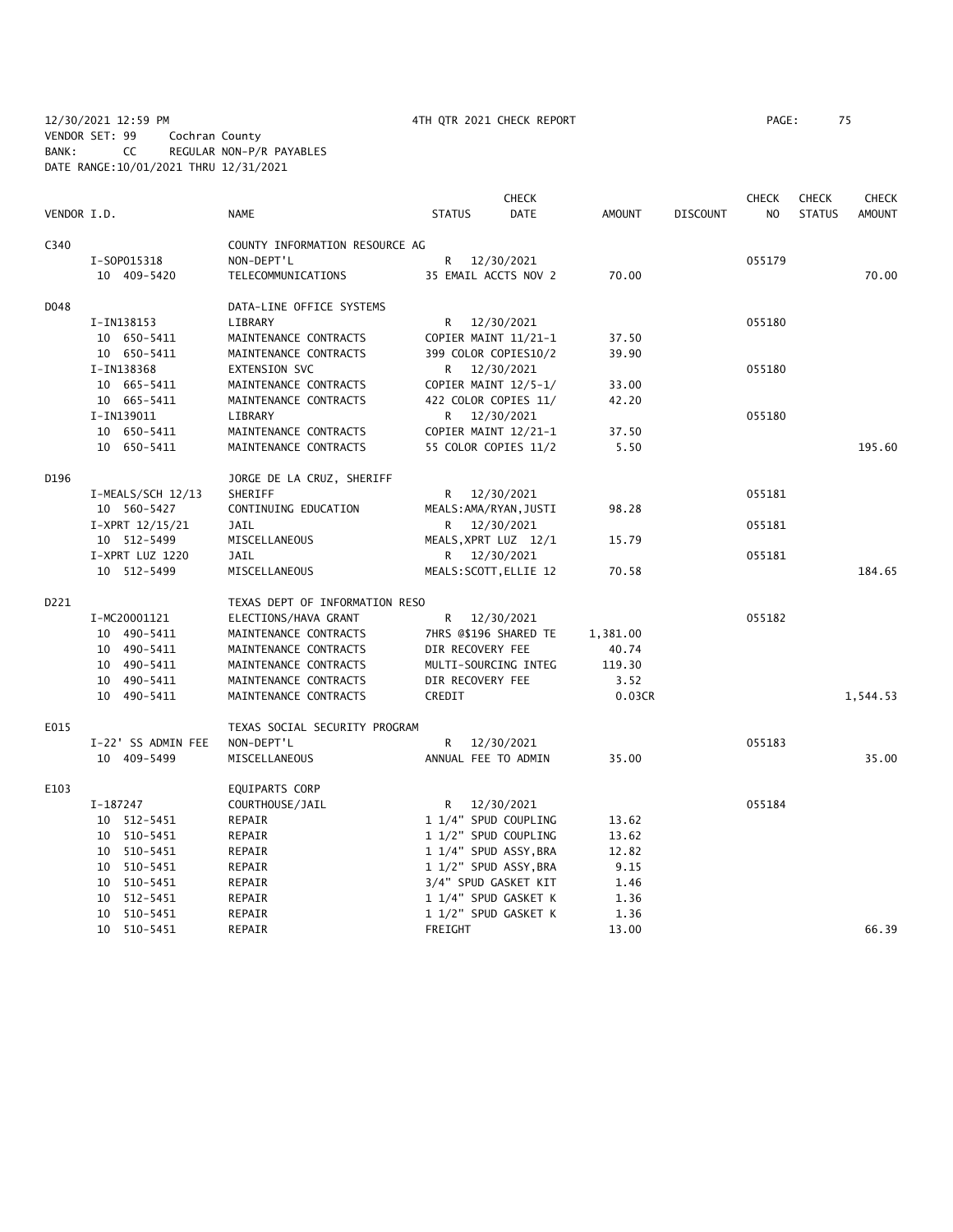12/30/2021 12:59 PM 4TH QTR 2021 CHECK REPORT PAGE: 76 VENDOR SET: 99 Cochran County BANK: CC REGULAR NON-P/R PAYABLES DATE RANGE:10/01/2021 THRU 12/31/2021

|             |                   |                                |                      | <b>CHECK</b>         |               |                 | <b>CHECK</b>   | <b>CHECK</b>  | <b>CHECK</b>  |
|-------------|-------------------|--------------------------------|----------------------|----------------------|---------------|-----------------|----------------|---------------|---------------|
| VENDOR I.D. |                   | <b>NAME</b>                    | <b>STATUS</b>        | <b>DATE</b>          | <b>AMOUNT</b> | <b>DISCOUNT</b> | N <sub>O</sub> | <b>STATUS</b> | <b>AMOUNT</b> |
| F010        |                   | FIVE-AREA TELEPHONE CO-OP      |                      |                      |               |                 |                |               |               |
|             | I-927-5510 JAN22  | PREC 4                         | R                    | 12/30/2021           |               |                 | 055185         |               |               |
|             | 15 624-5420       | TELECOMMUNICATIONS             | BASIC SVC            |                      | 32.25         |                 |                |               |               |
|             | 15 624-5420       | TELECOMMUNICATIONS             | <b>FEES</b>          |                      | 12.45         |                 |                |               | 44.70         |
| G031        |                   | GRAINGER                       |                      |                      |               |                 |                |               |               |
|             | I-9143393164      | PREC 1                         | R                    | 12/30/2021           |               |                 | 055186         |               |               |
|             | 15 621-5356       | ROAD MATERIALS & SUPPLIES      | PAPER TOWEL SHEETS,  |                      | 28.04         |                 |                |               |               |
|             | I-9156801269      | <b>JAIL</b>                    | R.                   | 12/30/2021           |               |                 | 055186         |               |               |
|             | 10 512-5392       | MISCELLANEOUS SUPPLIES         |                      | 2/EMERG LT 1.8LED #E | 66.44         |                 |                |               | 94.48         |
| G098        |                   | GALLS, LLC                     |                      |                      |               |                 |                |               |               |
|             | I-019947919       | CONSTABLE                      | R 12/30/2021         |                      |               |                 | 055187         |               |               |
|             | 10 550-5334       | OTHER SUPPLIES                 | PATROL EYES PE-DV5-2 |                      | 339.15        |                 |                |               |               |
|             | 10 550-5334       | OTHER SUPPLIES                 | SHIPPING/BODY CAM    |                      | 4.99          |                 |                |               | 344.14        |
| H324        |                   | HILLIARD OFFICE SOLUTIONS, LTD |                      |                      |               |                 |                |               |               |
|             | $I - 611571$      | NON-DEPT'L/SHERIFF/CO JDG      | R                    | 12/30/2021           |               |                 | 055188         |               |               |
|             | 10 409-5411       | MAINTENANCE CONTRACTS          | 3 SERVERS            |                      | 525.00        |                 |                |               |               |
|             | 10 409-5411       | MAINTENANCE CONTRACTS          | 55 WORKSTATIONS      |                      | 2,475.00      |                 |                |               |               |
|             | 10 409-5411       | MAINTENANCE CONTRACTS          | 58 FORTIFY END POINT |                      | 377.00        |                 |                |               |               |
|             | 10 409-5411       | MAINTENANCE CONTRACTS          | 58 SECURE ANYWHERE   |                      | 116.00        |                 |                |               |               |
|             | 10 409-5411       | MAINTENANCE CONTRACTS          | ALTO TIME BASED      |                      | 99.00         |                 |                |               |               |
|             | 10 560-5310       | OFFICE SUPPLIES                | OFC 365 NOV 21       |                      | 12.50         |                 |                |               |               |
|             | 15 610-5310       | OFFICE SUPPLIES                | OFC 365 NOV 21       |                      | 12.50         |                 |                |               | 3,617.00      |
| J082        |                   | JOHN DEERE FINANCIAL           |                      |                      |               |                 |                |               |               |
|             | I-11148222        | <b>CEMETERY</b>                | R —                  | 12/30/2021           |               |                 | 055189         |               |               |
|             | 10 516-5451       | REPAIR                         | 6/BLADES EPC2011693  |                      | 185.46        |                 |                |               |               |
|             | 10 516-5451       | REPAIR                         | 2/AIR FILTERS M13180 |                      | 41.50         |                 |                |               |               |
|             | 10 516-5451       | REPAIR                         | 2/AIR FILTERS M13180 |                      | 44.26         |                 |                |               |               |
|             | 10 516-5451       | REPAIR                         | 2/OIL FILTER M806418 |                      | 18.10         |                 |                |               | 289.32        |
| L227        |                   | LYNN COUNTY SHERIFF'S OFFICE   |                      |                      |               |                 |                |               |               |
|             | I-110521          | JAIL                           | R —                  | 12/30/2021           |               |                 | 055190         |               |               |
|             | 10 512-5391       | MEDICAL CARE-PRISONERS         | RX/GEORGE ROMERO JR  |                      | 44.00         |                 |                |               |               |
|             | 10 512-5391       | MEDICAL CARE-PRISONERS         | RX/GEORGE ROMERO JR  |                      | 10.99         |                 |                |               | 54.99         |
| M347        |                   | MATT K MORROW,                 |                      |                      |               |                 |                |               |               |
|             | I-#6532/ORONA     | COUNTY COURT                   | R.                   | 12/30/2021           |               |                 | 055191         |               |               |
|             | 10 426-5400       | ATTORNEY AD LITEM              | PLEA(M)/RAUL ORONA   |                      | 200.00        |                 |                |               |               |
|             | I-#6547/ORNELAS   | COUNTY COURT                   | R.                   | 12/30/2021           |               |                 | 055191         |               |               |
|             | 10 426-5400       | ATTORNEY AD LITEM              | PLEA(M)/JOE ORNELAS  |                      | 200.00        |                 |                |               |               |
|             | I-#6558/ORONA     | COUNTY COURT                   | R.                   | 12/30/2021           |               |                 | 055191         |               |               |
|             | 10 426-5400       | ATTORNEY AD LITEM              | PLEA(M)/RAUL ORONA   |                      | 200.00        |                 |                |               |               |
|             | $I$ -#6576/HATTER | COUNTY COURT                   | R                    | 12/30/2021           |               |                 | 055191         |               |               |
|             | 10 426-5400       | ATTORNEY AD LITEM              | PLEA(M)/PHILLIP HATT |                      | 200.00        |                 |                |               | 800.00        |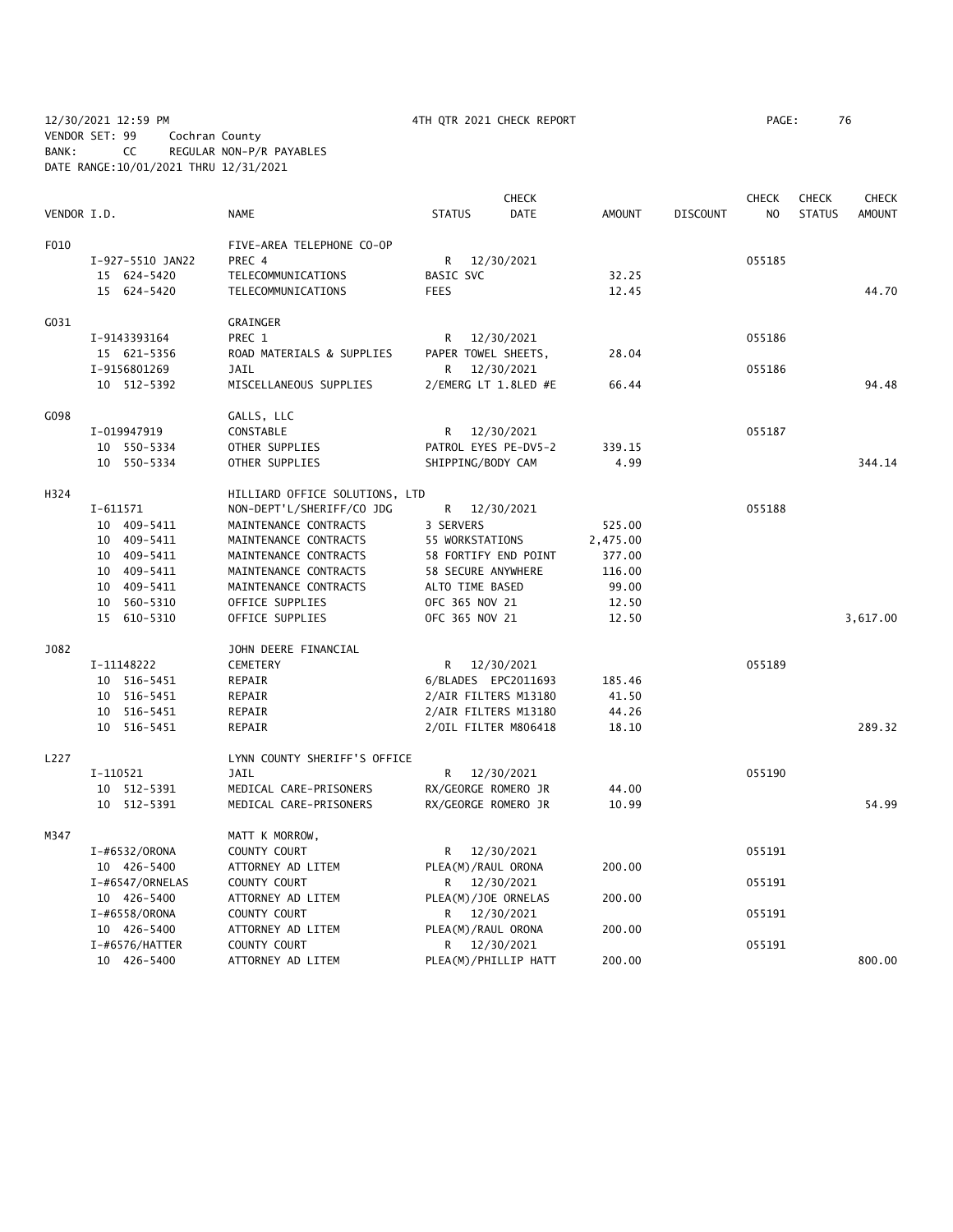#### 12/30/2021 12:59 PM 4TH QTR 2021 CHECK REPORT PAGE: 77 VENDOR SET: 99 Cochran County BANK: CC REGULAR NON-P/R PAYABLES DATE RANGE:10/01/2021 THRU 12/31/2021

|             |                    |                         |                      | <b>CHECK</b> |               |                 | <b>CHECK</b>   | <b>CHECK</b>  | <b>CHECK</b>  |
|-------------|--------------------|-------------------------|----------------------|--------------|---------------|-----------------|----------------|---------------|---------------|
| VENDOR I.D. |                    | <b>NAME</b>             | <b>STATUS</b>        | <b>DATE</b>  | <b>AMOUNT</b> | <b>DISCOUNT</b> | N <sub>O</sub> | <b>STATUS</b> | <b>AMOUNT</b> |
| N103        |                    | NETPROTEC LLC           |                      |              |               |                 |                |               |               |
|             | $I-2524$           | JUSTICE OF PEACE        | R.                   | 12/30/2021   |               |                 | 055192         |               |               |
|             | 10 455-5411        | MAINTENANCE CONTRACTS   | 2 VIDEO MAGIS 12/30- |              | 249.00        |                 |                |               | 249.00        |
| N109        |                    | NEWTEX TIRES AND REPAIR |                      |              |               |                 |                |               |               |
|             | $I-10106$          | PREC 2                  | R 12/30/2021         |              |               |                 | 055193         |               |               |
|             | 15 622-5451        | REPAIRS                 | RPR TIRE             |              | 15.00         |                 |                |               |               |
|             | 15 622-5451        | REPAIRS                 | SVC CALL             |              | 50.00         |                 |                |               |               |
|             | 15 622-5451        | REPAIRS                 | 12 MILES @\$2        |              | 24.00         |                 |                |               |               |
|             | 15 622-5451        | REPAIRS                 | 25" 0-RING           |              | 7.18          |                 |                |               |               |
|             | I-884587           | PREC 1                  |                      | R 12/30/2021 |               |                 | 055193         |               |               |
|             | 15 621-5451        | REPAIRS                 | 4/RPL TIRES & RINGS  |              | 300.00        |                 |                |               |               |
|             | 15 621-5451        | REPAIRS                 | 4/BRASS STEMS        |              | 28.00         |                 |                |               |               |
|             | 15 621-5451        | REPAIRS                 | 4/TDF                |              | 60.00         |                 |                |               | 484.18        |
| P007        |                    | PAYROLL CLEARING ACCT   |                      |              |               |                 |                |               |               |
|             | I-4TH QTR '21 CORR | WORKERS COMP/ALL DEPTS  | R.                   | 12/30/2021   |               |                 | 055194         |               |               |
|             | 10 400-5204        | WORKERS' COMPENSATION   | W/C QTRLY DEPOSIT-CN |              | 39.24         |                 |                |               |               |
|             | 10 403-5204        | WORKERS' COMPENSATION   | W/C QTRLY DEPOSIT-CL |              | 58.88         |                 |                |               |               |
|             | 10 435-5204        | WORKERS' COMPENSATION   | W/C QTRLY DEPOSIT-DI |              | 11.52         |                 |                |               |               |
|             | 10 455-5204        | WORKERS' COMPENSATION   | W/C QRTRLY DEPOSIT-J |              | 28.66         |                 |                |               |               |
|             | 10 475-5204        | WORKERS' COMPENSATION   | W/C QTRLY DEPOSIT-CN |              | 7.18          |                 |                |               |               |
|             | 10 476-5204        | WORKERS' COMPENSATION   | W/C QTRLY DEPOSIT-DI |              | 27.89         |                 |                |               |               |
|             | 490-5204<br>10     | WORKERS' COMPENSATION   | W/C QTRLY DEPOSIT-EL |              | 20.89         |                 |                |               |               |
|             | 495-5204<br>10     | WORKERS' COMPENSATION   | W/C QTRLY DEPOSIT-AU |              | 34.78         |                 |                |               |               |
|             | 497-5204<br>10     | WORKERS' COMPENSATION   | W/C QTRLY DEPOSIT-TR |              | 28.57         |                 |                |               |               |
|             | 499-5204<br>10     | WORKERS' COMPENSATION   | W/C QTRLY DEPOSIT-TA |              | 72.73         |                 |                |               |               |
|             | 510-5204<br>10     | WORKERS' COMPENSATION   | W/C QTRLY DEPOSIT-CO |              | 229.62        |                 |                |               |               |
|             | 512-5204<br>10     | WORKERS' COMPENSATION   | W/C QTRLY DEPOSIT-JA |              | 378.01        |                 |                |               |               |
|             | 516-5204<br>10     | WORKERS' COMPENSATION   | W/C QTRLY DEPOSIT-CE |              | 224.22        |                 |                |               |               |
|             | 550-5204<br>10     | WORKERS' COMPENSATION   | W/C QTRLY DEPOSIT-CO |              | 117.93        |                 |                |               |               |
|             | 560-5204<br>10     | WORKERS' COMPENSATION   | W/C QTRLY DEPOSIT-SH |              | 1,518.31      |                 |                |               |               |
|             | 17 573-5204        | WORKERS' COMPENSATION   | W/C QTRLY DEPOSIT-JU |              | 64.15         |                 |                |               |               |
|             | 650-5204<br>10     | WORKERS' COMPENSATION   | W/C QTRLY DEPOSIT-LI |              | 30.45         |                 |                |               |               |
|             | 10 652-5204        | WORKERS' COMPENSATION   | W/C QTRLY DEPOSIT-MU |              | 13.55         |                 |                |               |               |
|             | 660-5204<br>10     | WORKERS' COMPENSATION   | W/C QTRLY DEPOSIT-PA |              | 148.86        |                 |                |               |               |
|             | 662-5204<br>10     | WORKERS' COMPENSATION   | W/C QTRLY DEPOSIT-AC |              | 255.37        |                 |                |               |               |
|             | 665-5204<br>10     | WORKERS' COMPENSATION   | W/C QTRLY DEPOSIT-EX |              | 18.06         |                 |                |               |               |
|             | 610-5204<br>15     | WORKERS' COMPENSATION   | W/C QTRLY DEPOSIT-CO |              | 128.85        |                 |                |               |               |
|             | 15 621-5204        | WORKERS' COMPENSATION   | W/C QTRLY DEPOSIT-PR |              | 471.14        |                 |                |               |               |
|             | 15 622-5204        | WORKERS' COMPENSATION   | W/C QTRLY DEPOSIT-PR |              | 455.01        |                 |                |               |               |
|             | 623-5204<br>15     | WORKERS' COMPENSATION   | W/C QTRLY DEPOSIT-PR |              | 237.19        |                 |                |               |               |
|             | 624-5204<br>15     | WORKERS' COMPENSATION   | W/C QTRLY DEPOSIT-PR |              | 484.05        |                 |                |               |               |
|             | 30<br>518-5204     | WORKERS' COMPENSATION   | W/C QTRLY DEPOSIT-AI |              | 62.51         |                 |                |               | 5,167.62      |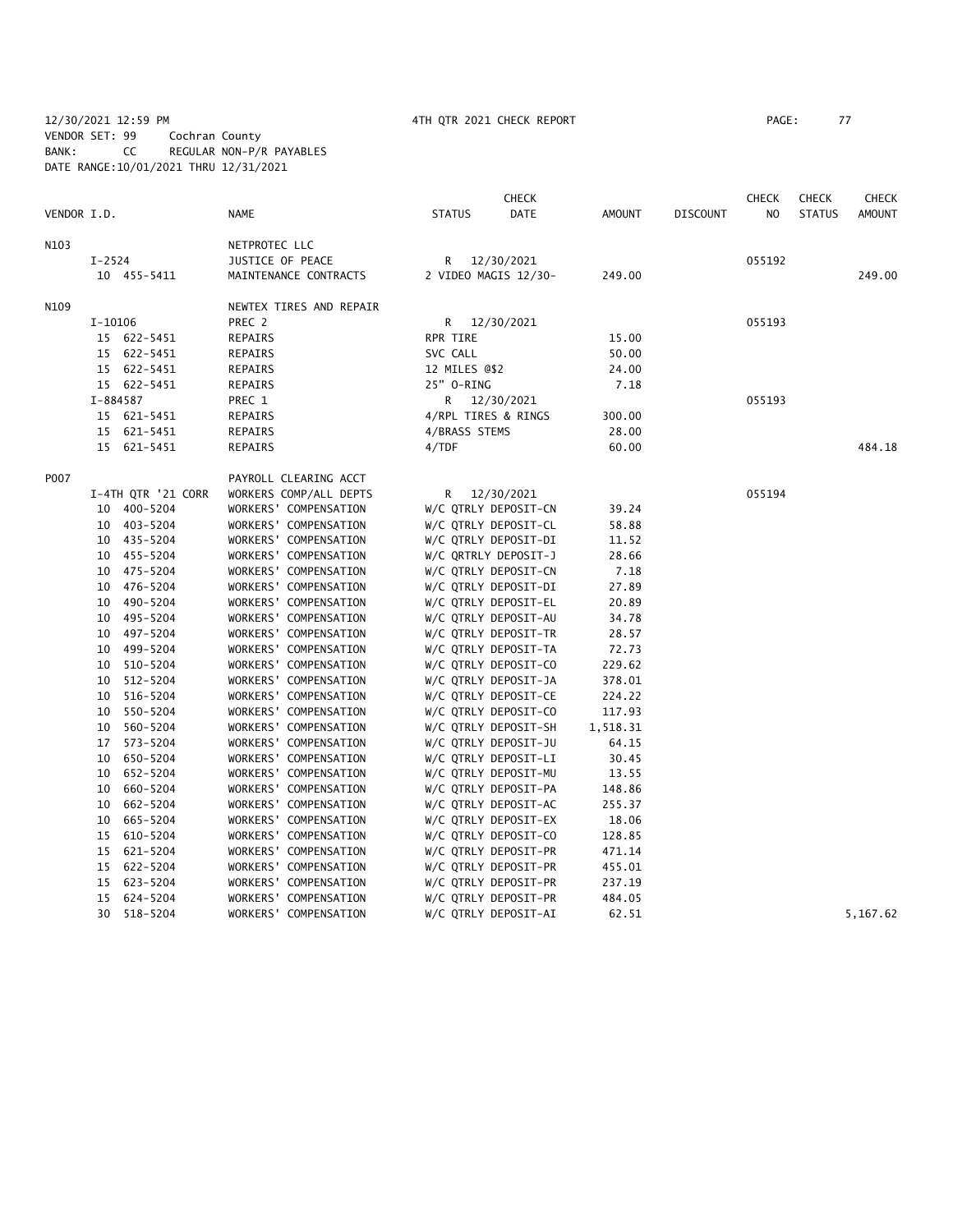#### 12/30/2021 12:59 PM 4TH QTR 2021 CHECK REPORT PAGE: 78 VENDOR SET: 99 Cochran County BANK: CC REGULAR NON-P/R PAYABLES DATE RANGE:10/01/2021 THRU 12/31/2021

|             |    |                |                         |                     | <b>CHECK</b>         |               |                 | <b>CHECK</b>   | <b>CHECK</b>  | <b>CHECK</b>  |
|-------------|----|----------------|-------------------------|---------------------|----------------------|---------------|-----------------|----------------|---------------|---------------|
| VENDOR I.D. |    |                | <b>NAME</b>             | <b>STATUS</b>       | <b>DATE</b>          | <b>AMOUNT</b> | <b>DISCOUNT</b> | N <sub>O</sub> | <b>STATUS</b> | <b>AMOUNT</b> |
| S281        |    |                | <b>STAPLES</b>          |                     |                      |               |                 |                |               |               |
|             |    | I-2968834301   | JAIL                    | R                   | 12/30/2021           |               |                 | 055195         |               |               |
|             |    | 10 512-5310    | OFFICE SUPPLIES         |                     | RED FILE FOLDERS 100 | 27.55         |                 |                |               |               |
|             | 10 | 512-5310       | OFFICE SUPPLIES         | 2" BINDER CLIPS     |                      | 5.29          |                 |                |               |               |
|             | 10 | 512-5310       | OFFICE SUPPLIES         |                     | 1DZ STICKIE NOTES 3" | 7.79          |                 |                |               |               |
|             | 10 | 512-5310       | OFFICE SUPPLIES         | CPN/DSC             |                      | 2.34CR        |                 |                |               |               |
|             | 10 | 512-5310       | OFFICE SUPPLIES         | CPN/DSC             |                      | 0.26CR        |                 |                |               |               |
|             | 10 | 512-5310       | OFFICE SUPPLIES         | CPN/DSC             |                      | 22.96CR       |                 |                |               |               |
|             |    | 10 512-5310    | OFFICE SUPPLIES         | CPN/DSC             |                      | 4.87CR        |                 |                |               |               |
|             |    | 10 512-5310    | OFFICE SUPPLIES         | CPN/DSC             |                      | 7.17CR        |                 |                |               |               |
|             |    | I-2976819401   | JAIL                    |                     | R 12/30/2021         |               |                 | 055195         |               |               |
|             |    | 10 512-5310    | OFFICE SUPPLIES         | SOUTHWORTH 8.5"x11" |                      | 37.49         |                 |                |               |               |
|             | 10 | 512-5310       | OFFICE SUPPLIES         |                     | 5/2PK 2032 3V LITH C | 22.45         |                 |                |               |               |
|             | 10 | 512-5310       | OFFICE SUPPLIES         |                     | 2022 WALL CALENDAR 2 | 24.19         |                 |                |               |               |
|             |    | 10 512-5310    | OFFICE SUPPLIES         |                     | 2022 DESK CALENDER 1 | 7.99          |                 |                |               |               |
|             |    | 10 512-5310    | OFFICE SUPPLIES         | CPN/DSC             |                      | 3.00CR        |                 |                |               | 92.15         |
| S416        |    |                | SOS WASTE DISPOSAL, INC |                     |                      |               |                 |                |               |               |
|             |    | I-138137       | PREC 3/PREC 4           | R.                  | 12/30/2021           |               |                 | 055196         |               |               |
|             |    | 15 623-5440    | UTILITIES               |                     | DUMPSTER SVC DEC 202 | 78.74         |                 |                |               |               |
|             |    | 15 624-5440    | UTILITIES               |                     | DUMPSTER SVC DEC 202 | 78.74         |                 |                |               | 157.48        |
| T050        |    |                | TAC UNEMPLOYMENT FUND   |                     |                      |               |                 |                |               |               |
|             |    | I-4TH QTR 2021 | UNEMPLOYMENT--ALL DEPTS | R                   | 12/30/2021           |               |                 | 055197         |               |               |
|             |    | 10 403-5206    | UNEMPLOYMENT            |                     | QTRLY UNEMPLYMNT-CLE | 11.82         |                 |                |               |               |
|             |    | 10 435-5206    | UNEMPLOYMENT            |                     | QTRLY UNEMPLYMNT-DIS | 3.16          |                 |                |               |               |
|             | 10 | 455–5206       | UNEMPLOYMENT            | QTRLY UNEMPLYMNT-JP |                      | 0.76          |                 |                |               |               |
|             |    | 10 475-5206    | UNEMPLOYMENT            | QTRLY UNEMPLYMNT-CO |                      | 6.83          |                 |                |               |               |
|             | 10 | 476–5206       | UNEMPLOYMENT            |                     | QTRLY UNEMPLYMNT-DIS | 3.01          |                 |                |               |               |
|             | 10 | 490-5206       | UNEMPLOYMENT            |                     | QTRLY UNEMPLYMNT-ELE | 7.60          |                 |                |               |               |
|             | 10 | 495-5206       | UNEMPLOYMENT            | QTRLY UNEMPLYMNT-CO |                      | 12.56         |                 |                |               |               |
|             | 10 | 497-5206       | UNEMPLOYMENT            |                     | QTRLY UNEMPLYMNT-TRE |               |                 |                |               |               |
|             | 10 | 499-5206       | UNEMPLOYMENT            |                     | QTRLY UNEMPLYMNT-TAX | 16.50         |                 |                |               |               |
|             | 10 | 510-5206       | UNEMPLOYMENT            |                     | QTRLY UNEMPLYMNT-CRT | 7.17          |                 |                |               |               |
|             | 10 | 512-5206       | UNEMPLOYMENT            |                     | QTRLY UNEMPLYMNT-JAI | 26.20         |                 |                |               |               |
|             | 10 | 516-5206       | UNEMPLOYMENT            |                     | QTRLY UNEMPLYMNT-CEM | 8.82          |                 |                |               |               |
|             | 10 | 560-5206       | UNEMPLOYMENT            |                     | QTRLY UNEMPLYMNT-SHE | 95.85         |                 |                |               |               |
|             | 10 | 650-5206       | UNEMPLOYMENT            |                     | QTRLY UNEMPLYMNT-LIB | 7.15          |                 |                |               |               |
|             | 10 | 660-5206       | UNEMPLOYMENT            |                     | QTRLY UNEMPLYMNT-PAR | 8.32          |                 |                |               |               |
|             | 10 | 662-5206       | UNEMPLOYMENT            |                     | QTRLY UNEMPLYMNT-ACT | 8.82          |                 |                |               |               |
|             | 10 | 665-5206       | UNEMPLOYMENT            |                     | QTRLY UNEMPLYMNT-EXT | 9.03          |                 |                |               |               |
|             | 15 | 621-5206       | UNEMPLOYMENT            |                     | QTRLY UNEMPLYMNT-PRE | 17.52         |                 |                |               |               |
|             | 15 | 622-5206       | UNEMPLOYMENT            |                     | QTRLY UNEMPLYMNT-PRE | 16.92         |                 |                |               |               |
|             | 15 | 623-5206       | UNEMPLOYMENT            |                     | QTRLY UNEMPLYMNET-PR | 8.82          |                 |                |               |               |
|             | 15 | 624-5206       | UNEMPLOYMENT            |                     | QTRLY UNEMPLYMNT-PRE | 18.00         |                 |                |               |               |
|             | 17 | $573 - 5206$   | UNEMPLOYMENT INSURANCE  |                     | QTRLY UNEMPLYMNT-JUV | 8.12          |                 |                |               | 302.98        |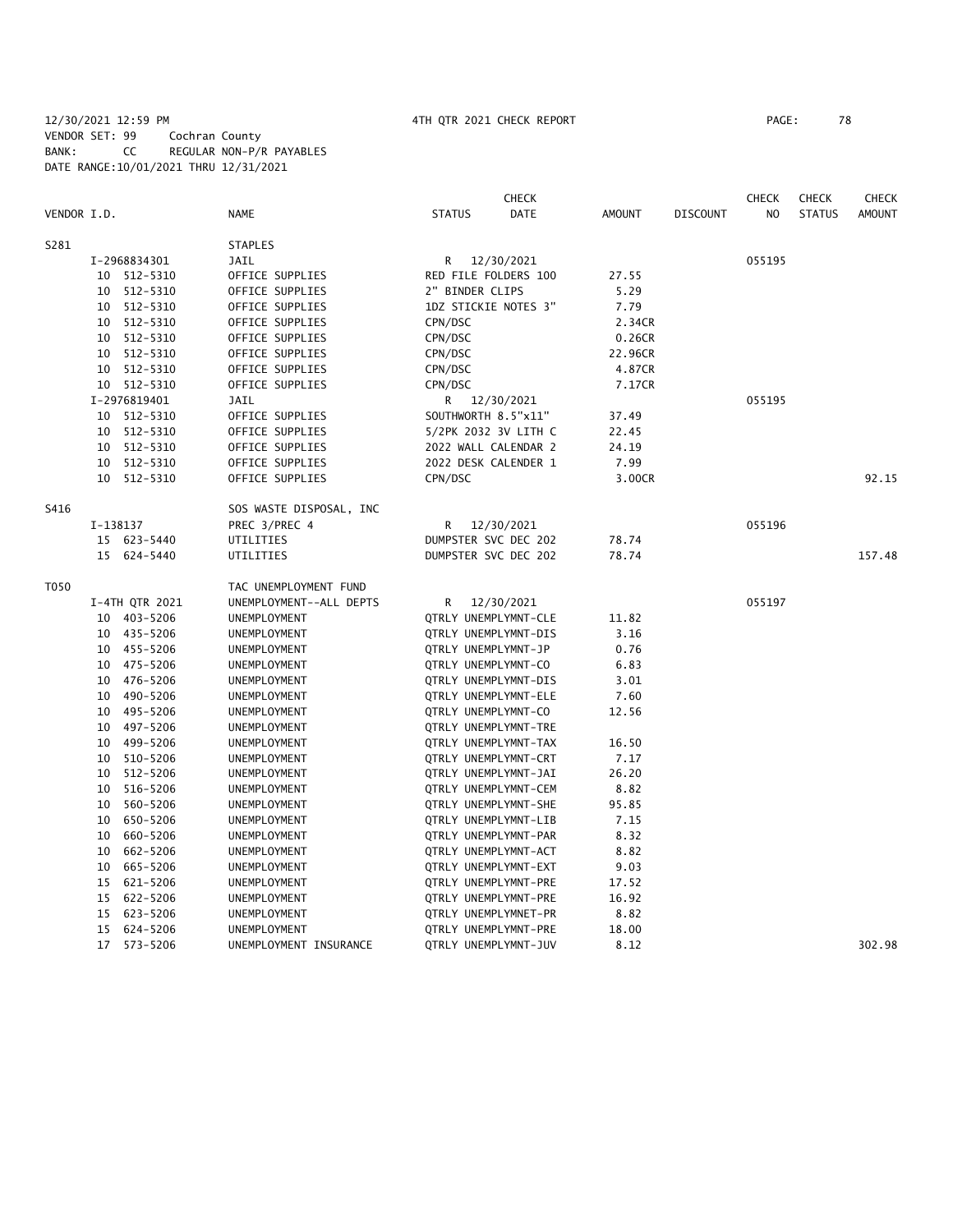12/30/2021 12:59 PM 4TH QTR 2021 CHECK REPORT PAGE: 79 VENDOR SET: 99 Cochran County BANK: CC REGULAR NON-P/R PAYABLES DATE RANGE:10/01/2021 THRU 12/31/2021

|             |    |                  |                                       |                       | <b>CHECK</b>         |          |                 | <b>CHECK</b>   | <b>CHECK</b>  | <b>CHECK</b>  |
|-------------|----|------------------|---------------------------------------|-----------------------|----------------------|----------|-----------------|----------------|---------------|---------------|
| VENDOR I.D. |    |                  | <b>NAME</b>                           | <b>STATUS</b>         | DATE                 | AMOUNT   | <b>DISCOUNT</b> | N <sub>O</sub> | <b>STATUS</b> | <b>AMOUNT</b> |
| T051        |    |                  | TAC RISK MANAGEMENT POOL              |                       |                      |          |                 |                |               |               |
|             |    | I-1ST QTR 2022   | WORKERS COMP/ALL DEPTS                | R.                    | 12/30/2021           |          |                 | 055198         |               |               |
|             |    | 10 000-2500.1    | WITHHOLDING TAX PAYABLE               | 1ST QTR WORKERS COMP  |                      | 5,676.00 |                 |                |               | 5,676.00      |
| T148        |    |                  | TASCOSA OFFICE MACHINES INC           |                       |                      |          |                 |                |               |               |
|             |    | I-305612         | <b>CLERK</b>                          | R                     | 12/30/2021           |          |                 | 055199         |               |               |
|             |    | 10 403-5411      | MAINTENANCE CONTRACTS                 |                       | 1,063 COPIES 11/10-1 | 15.95    |                 |                |               | 15.95         |
| U036        |    |                  | UNIFIRST HOLDINGS, INC.               |                       |                      |          |                 |                |               |               |
|             |    | I-831 2608213    | JAIL/COURTHOUSE                       |                       | R 12/30/2021         |          |                 | 055200         |               |               |
|             |    | 10 510-5332      | CUSTODIAL SUPPLIES                    | 4 MATS 4x6            |                      | 14.80    |                 |                |               |               |
|             |    | 10 512-5392      | MISCELLANEOUS SUPPLIES                | 200 MICROFIBER TOWEL  |                      | 26.00    |                 |                |               |               |
|             |    | 10 512-5392      | MISCELLANEOUS SUPPLIES                | DEFE CHG              |                      | 8.50     |                 |                |               |               |
|             |    | 10 510-5332      | CUSTODIAL SUPPLIES                    | 4 MAT PROTECTION      |                      | 1.00     |                 |                |               |               |
|             |    | I-831 2610930    | JAIL/COURTHOUSE                       |                       | R 12/30/2021         |          |                 | 055200         |               |               |
|             |    | 10 510-5332      | CUSTODIAL SUPPLIES                    | 4 MATS 4x6            |                      | 14.80    |                 |                |               |               |
|             |    | 10 512-5392      | MISCELLANEOUS SUPPLIES                | 200 MICROFIBER TOWEL  |                      | 26.00    |                 |                |               |               |
|             |    | 10 512-5392      | MISCELLANEOUS SUPPLIES                | DEFE CHG              |                      | 8.50     |                 |                |               |               |
|             |    | 10 510-5332      | CUSTODIAL SUPPLIES                    | 4 MAT PROTECTION      |                      | 1.00     |                 |                |               | 100.60        |
| W055        |    |                  | WINDSTREAM COMMUNICATIONS SW          |                       |                      |          |                 |                |               |               |
|             |    | I-266-5181 DEC21 | ELECTIONS                             | R.                    | 12/30/2021           |          |                 | 055201         |               |               |
|             |    | 10 490-5420      | TELECOMMUNICATIONS                    | <b>BASIC SVC</b>      |                      | 30.30    |                 |                |               |               |
|             |    | 10 490-5420      | TELECOMMUNICATIONS                    | <b>FEES</b>           |                      | 26.50    |                 |                |               |               |
|             |    | 10 490-5420      | TELECOMMUNICATIONS                    | LONG DISTANCE SVC     |                      | 13.90    |                 |                |               | 70.70         |
| W246        |    |                  | IMPERIAL BAY & PAPER CO, LLC          |                       |                      |          |                 |                |               |               |
|             |    | I-L043656-01     | <b>COURTHOUSE</b>                     | R 12/30/2021          |                      |          |                 | 055202         |               |               |
|             |    | 10 510-5332      | CUSTODIAL SUPPLIES                    | 1CS SINGLEFOLD TOWEL  |                      | 48.27    |                 |                |               |               |
|             |    | 10 510-5332      | CUSTODIAL SUPPLIES                    | 1CT CLEANER, 409 FORM |                      | 119.88   |                 |                |               | 168.15        |
| X001        |    |                  | XCEL ENERGY                           |                       |                      |          |                 |                |               |               |
|             |    |                  | I-54-1324315-7 12/23 ALMOST ALL DEPTS | R                     | 12/30/2021           |          |                 | 055203         |               |               |
|             |    | 30 518-5440      | UTILITIES                             | 300210167 RUNWAY LIG  |                      | 59.38    |                 |                |               |               |
|             |    | 10 510-5440      | UTILITIES                             | 300240736 COURTHOUSE  |                      | 1,576.37 |                 |                |               |               |
|             |    | 10 580-5440      | UTILITIES [TOWER]                     | 300282806 TOWER       |                      | 33.67    |                 |                |               |               |
|             |    | 15 621-5440      | UTILITIES                             | 300294119 PREC 1 SHO  |                      | 56.98    |                 |                |               |               |
|             |    | 10 650-5440      | UTILITIES                             | 300338546 LIBRARY     |                      | 113.22   |                 |                |               |               |
|             |    | 10 652-5440      | UTILITIES                             | 300342232 MUSEUM      |                      | 68.40    |                 |                |               |               |
|             |    | 10 662-5440      | UTILITIES                             | 300390484 ACTIVITY B  |                      | 345.43   |                 |                |               |               |
|             |    | 10 660-5440      | UTILITIES & IRRIGATION                | 300410370 PARK        |                      | 172.32   |                 |                |               |               |
|             |    | 10 660-5440      | UTILITIES & IRRIGATION                | 300457515 PARK/SHOP   |                      | 52.45    |                 |                |               |               |
|             | 10 | 516-5440         | UTILITIES                             | 300555198 CEMETERY    |                      | 14.09    |                 |                |               |               |
|             | 10 | 660-5440         | UTILITIES & IRRIGATION                | 300587052 SHOWBARN    |                      | 51.35    |                 |                |               |               |
|             | 10 | 660-5440         | UTILITIES & IRRIGATION                | 300587753 RODEO GROU  |                      | 18.71    |                 |                |               |               |
|             | 10 | 409-5440         | UTILITIES                             | 300588989 ANNEX       |                      | 29.52    |                 |                |               |               |
|             |    | 10 516-5440      | UTILITIES                             | 300603417 CEMETERY    |                      | 15.56    |                 |                |               |               |
|             |    | 10 516-5440      | UTILITIES                             | 300637038 CEMETERY S  |                      | 14.09    |                 |                |               | 2,621.54      |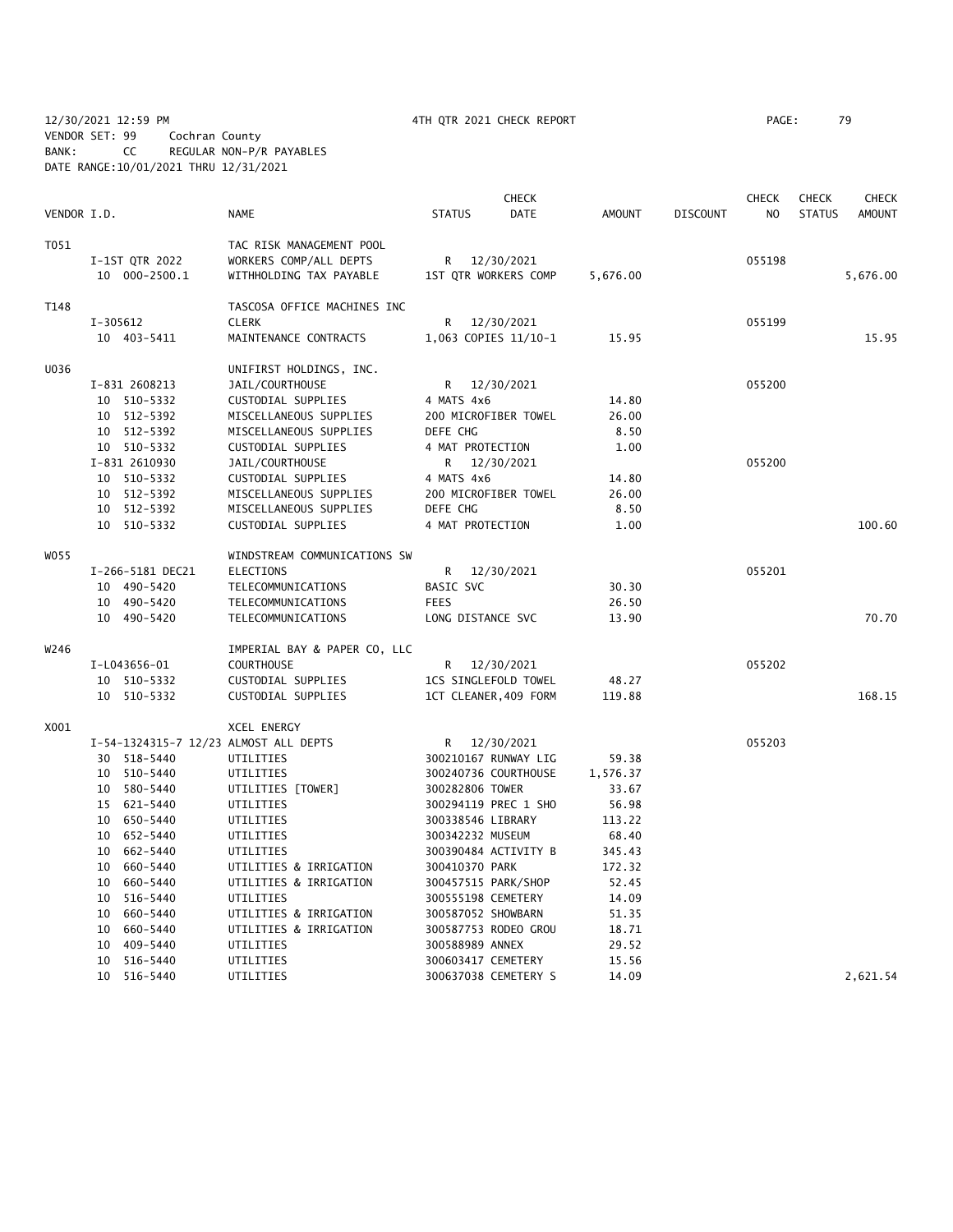12/30/2021 12:59 PM 4TH QTR 2021 CHECK REPORT PAGE: 80 VENDOR SET: 99 Cochran County BANK: CC REGULAR NON-P/R PAYABLES DATE RANGE:10/01/2021 THRU 12/31/2021

|             |          |                      |                           |               | <b>CHECK</b>         |               |                 | <b>CHECK</b> | <b>CHECK</b>  | <b>CHECK</b>  |
|-------------|----------|----------------------|---------------------------|---------------|----------------------|---------------|-----------------|--------------|---------------|---------------|
| VENDOR I.D. |          |                      | <b>NAME</b>               | <b>STATUS</b> | <b>DATE</b>          | <b>AMOUNT</b> | <b>DISCOUNT</b> | NO.          | <b>STATUS</b> | <b>AMOUNT</b> |
| X001        |          |                      | <b>XCEL ENERGY</b>        |               |                      |               |                 |              |               |               |
|             |          | I-54-1829977-7 DEC21 | PREC 2                    | R             | 12/30/2021           |               |                 | 055204       |               |               |
|             |          | 15 622-5440          | UTILITIES                 |               | 18KWH 11/10-12/11/21 | 15.93         |                 |              |               |               |
|             |          | 15 622-5440          | UTILITIES                 | 1 AREA LIGHT  |                      | 16.68         |                 |              |               | 32.61         |
| Y001        |          |                      | YELLOWHOUSE MACHINERY CO. |               |                      |               |                 |              |               |               |
|             | I-675234 |                      | PREC 1                    | R             | 12/30/2021           |               |                 | 055205       |               |               |
|             |          | 15 621-5451          | REPAIRS                   |               | RPR HOSE ON SITE/LAB | 1,015.30      |                 |              |               |               |
|             |          | 15 621-5451          | REPAIRS                   |               | 7/HYDRALIC HOSE #3/4 | 199.29        |                 |              |               |               |
|             |          | 15 621-5451          | REPAIRS                   |               | FITTING #43012U-A32  | 70.28         |                 |              |               |               |
|             |          | 15 621-5451          | REPAIRS                   |               | 3/FITTING #43012U-S7 | 184.77        |                 |              |               |               |
|             |          | 15 621-5451          | REPAIRS                   |               | 2/PLUS-50 TM E #TY26 | 93.38         |                 |              |               |               |
|             |          | 15 621-5451          | <b>REPAIRS</b>            | ENV FEES      |                      | 23.45         |                 |              |               |               |
|             | I-676899 |                      | PREC 4                    | R             | 12/30/2021           |               |                 | 055205       |               |               |
|             |          | 15 624-5451          | <b>REPAIRS</b>            |               | 10/DURA-MAX #T66707  | 899.50        |                 |              |               | 2,485.97      |

| * * TOTALS * *  | N <sub>O</sub>      | INVOICE AMOUNT             | <b>DISCOUNTS</b> | CHECK AMOUNT |
|-----------------|---------------------|----------------------------|------------------|--------------|
| REGULAR CHECKS: | 395                 | 890,869.63                 | 0.00             | 866,320.52   |
| HAND CHECKS:    | 0                   | 0.00                       | 0.00             | 0.00         |
| DRAFTS:         | 0                   | 0.00                       | 0.00             | 0.00         |
| EFT:            | 0                   | 0.00                       | 0.00             | 0.00         |
| NON CHECKS:     | 0                   | 0.00                       | 0.00             | 0.00         |
| VOID CHECKS:    | 6 VOID DEBITS       | 0.00                       |                  |              |
|                 | <b>VOID CREDITS</b> | 24.649.11CR<br>24.649.11CR | 0.00             |              |

TOTAL ERRORS: 0

| G/L ACCOUNT            | <b>NAME</b>             | AMOUNT   |
|------------------------|-------------------------|----------|
|                        |                         |          |
| 000-2206.002<br>10     | COLLECTION AGENCY FEES  | 535.60   |
| $000 - 2206.003$<br>10 | Omni Collection Fee     | 30.00    |
| $000 - 2500.1$<br>10   | WITHHOLDING TAX PAYABLE | 5,676.00 |
| 000-4370.101<br>10     | RENT-ACTIVITY BUILDING  | 200.00   |
| 000-4380.200<br>10.    | OTHER [MISCELLANEOUS]   | 299.21   |
| $400 - 5203$<br>10     | RETIREMENT              | 2,580.40 |
| $400 - 5204$<br>10     | WORKERS' COMPENSATION   | 39.24    |
| $403 - 5203$<br>10     | RETIREMENT              | 3,833.64 |
| $403 - 5204$<br>10     | WORKERS' COMPENSATION   | 58.88    |
| $403 - 5206$<br>10     | <b>UNEMPLOYMENT</b>     | 11.82    |
| 403-5310<br>10         | OFFICE SUPPLIES         | 1,059.28 |
| 403-5311<br>10         | POSTAL EXPENSES         | 500.00   |
| $403 - 5411$<br>10     | MAINTENANCE CONTRACTS   | 7,230.08 |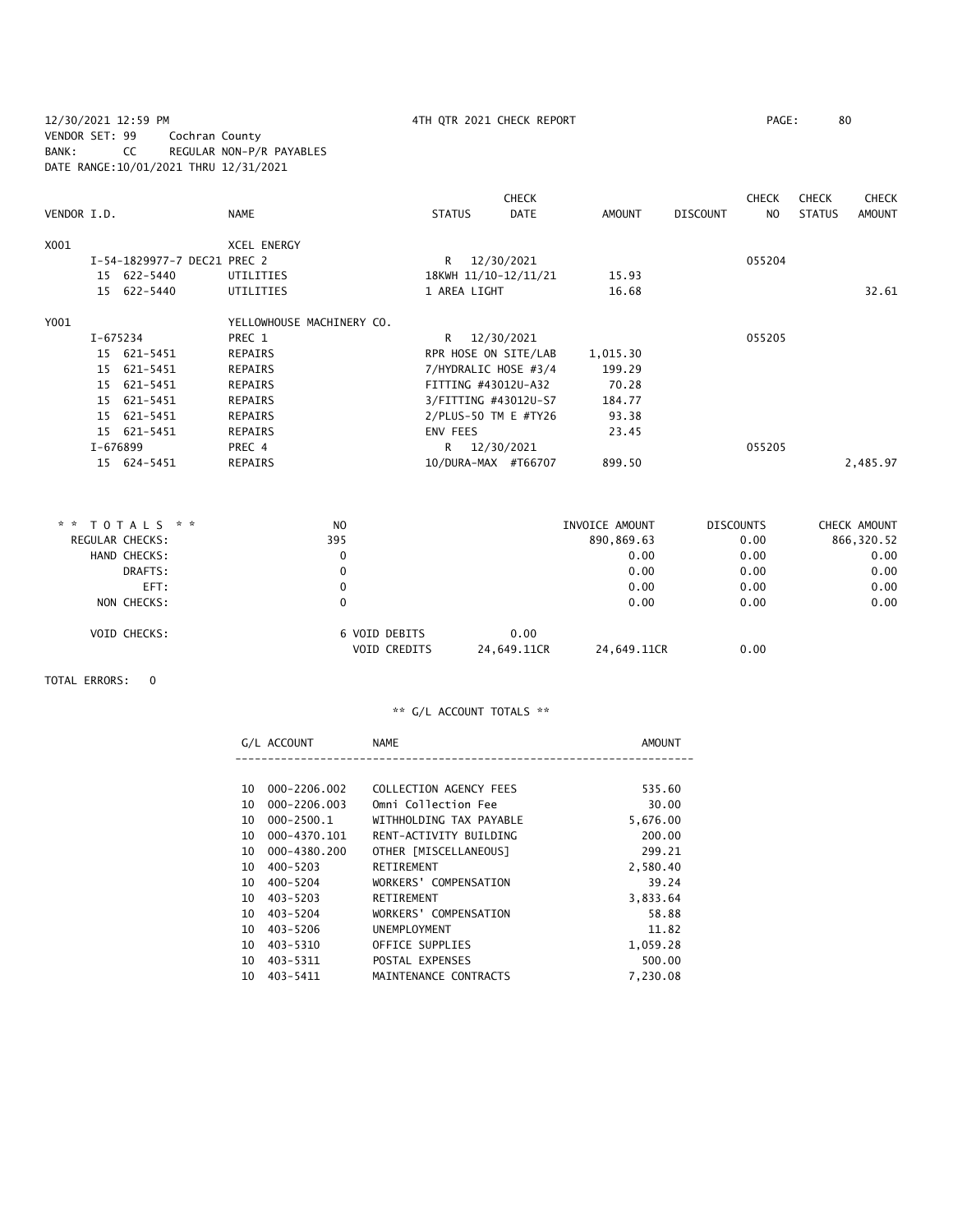#### 12/30/2021 12:59 PM 4TH QTR 2021 CHECK REPORT PAGE: 81 VENDOR SET: 99 Cochran County BANK: CC REGULAR NON-P/R PAYABLES DATE RANGE:10/01/2021 THRU 12/31/2021

|    | G/L ACCOUNT  | NAME                     | AMOUNT      |
|----|--------------|--------------------------|-------------|
|    |              |                          |             |
|    | 10 403-5416  | FILMING & INDEXING       | 3,735.90    |
| 10 | 403-5427     | CONTINUING EDUCATION     | 595.59      |
| 10 | 403-5481     | DUES AND REGISTRATION    | 125.00      |
| 10 | 405-5330     | FUEL AND OIL             | 318.75      |
| 10 | 409-5300     | COUNTY-WIDE SUPPLIES     | 567.23      |
| 10 | 409-5311     | POSTAL EXPENSES          | 765.00      |
| 10 | 409-5401     | OUTSIDE AUDIT            | 20,000.00   |
| 10 | 409-5406     | APPRAISAL DISTRICT       | 23, 134. 43 |
| 10 | 409-5411     | MAINTENANCE CONTRACTS    | 10,776.00   |
| 10 | 409-5420     | TELECOMMUNICATIONS       | 11,762.22   |
| 10 | 409-5424     | INTERNET TECHNOLOGY SVCS | 1,708.69    |
| 10 | 409-5440     | UTILITIES                | 429.61      |
| 10 | 409-5497     | LIABILITY INSURANCE      | 9,380.00    |
| 10 | 409-5499     | MISCELLANEOUS            | 9,249.00    |
| 10 | 409-5571     | CAPITAL OUTLAY           | 142,542.00  |
| 10 | 426-5310     | OFFICE SUPPLIES          | 127.10      |
| 10 | 426-5400     | ATTORNEY AD LITEM        | 1,000.00    |
| 10 | 435-5203     | RETIREMENT               | 780.03      |
| 10 | 435-5204     | WORKERS' COMPENSATION    | 11.52       |
| 10 | 435-5206     | UNEMPLOYMENT             | 3.16        |
| 10 | 435-5310     | OFFICE SUPPLIES          | 1,000.00    |
| 10 | 435-5400     | ATTORNEY AD LITEM        | 10,205.00   |
| 10 | 435-5491     | GRAND JURY               | 520.00      |
| 10 | 435-5492     | PETIT JURY               | 2,215.00    |
| 10 | 435-5499     | MISCELLANEOUS            | 41.17       |
| 10 | 455-5203     | RETIREMENT               | 1,818.64    |
| 10 | 455-5204     | WORKERS' COMPENSATION    | 28.66       |
| 10 | 455-5206     | UNEMPLOYMENT             | 0.76        |
| 10 | 455-5310     | OFFICE SUPPLIES          | 85.77       |
| 10 | 455-5405     | <b>AUTOPSY</b>           | 6,000.00    |
| 10 | 455-5411     | MAINTENANCE CONTRACTS    | 6,302.00    |
| 10 | 455-5427     | CONTINUING EDUCATION     | 759.65      |
| 10 | 455-5480     | BONDS & NOTARY FEES      | 50.00       |
| 10 | 455-5499     | MISCELLANEOUS            | 14.00       |
| 10 | 475-5203     | RETIREMENT               | 4,035.85    |
| 10 | 475-5204     | WORKERS' COMPENSATION    | 7.18        |
| 10 | 475-5206     | UNEMPLOYMENT             | 6.83        |
| 10 | 475-5310     | OFFICE SUPPLIES          | 293.28      |
| 10 | 475-5427     | CONTINUING EDUCATION     | 253.10      |
| 10 | 475-5481     | DUES AND REGISTRATION    | 96.90       |
| 10 | 476-5203     | RETIREMENT               | 771.28      |
| 10 | 476-5204     | WORKERS' COMPENSATION    | 27.89       |
| 10 | 476-5206     | UNEMPLOYMENT             | 3.01        |
| 10 | 490-5102     | ELECTION SALARIES        | 1,795.00    |
| 10 | 490-5203.001 | RETIREMENT               | 724.64      |
| 10 | 490-5204     | WORKERS' COMPENSATION    | 20.89       |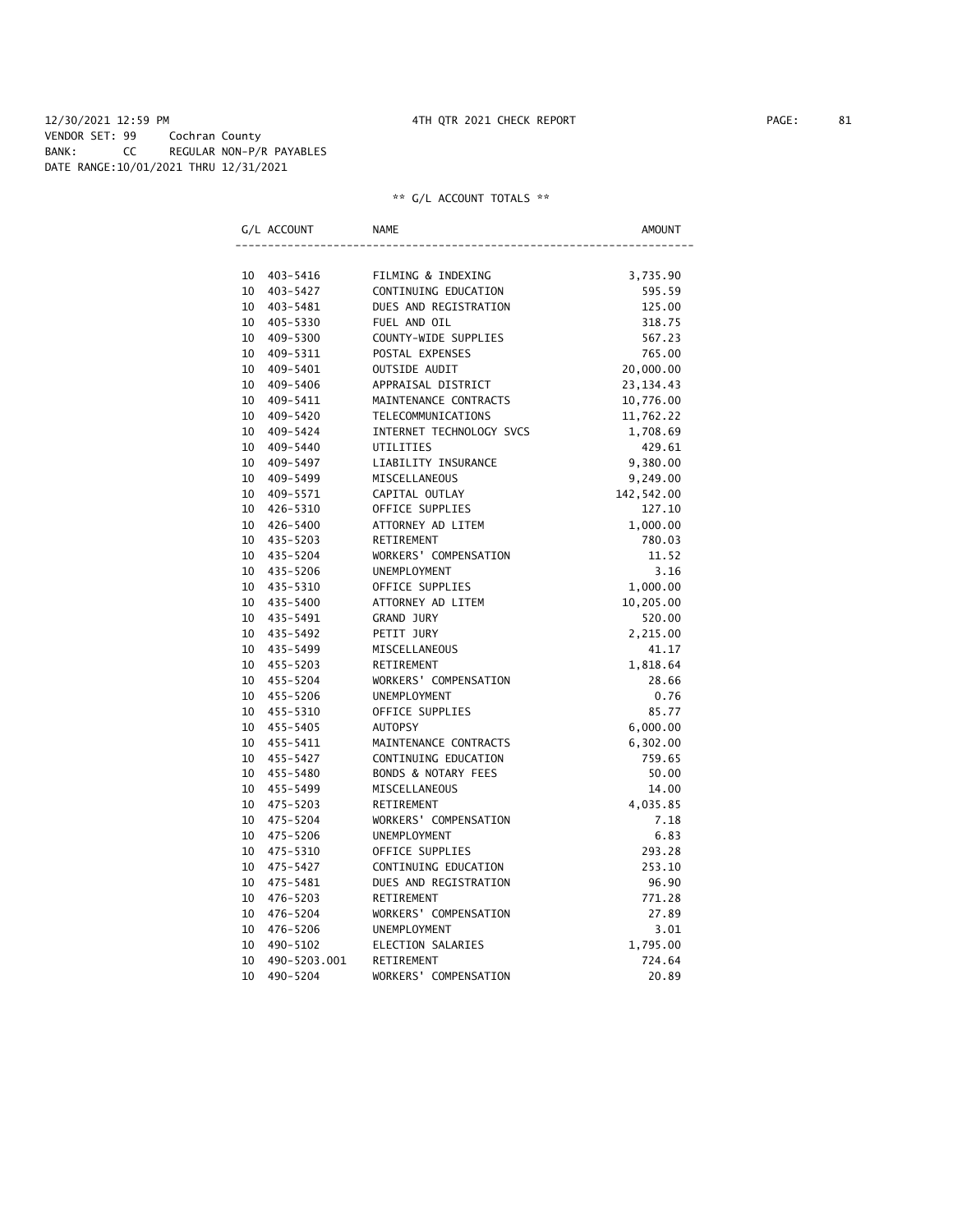#### 12/30/2021 12:59 PM 4TH QTR 2021 CHECK REPORT PAGE: 82 VENDOR SET: 99 Cochran County BANK: CC REGULAR NON-P/R PAYABLES DATE RANGE:10/01/2021 THRU 12/31/2021

|                 | G/L ACCOUNT  | <b>NAME</b>                    | AMOUNT   |
|-----------------|--------------|--------------------------------|----------|
|                 |              |                                |          |
|                 | 10 490-5206  | UNEMPLOYMENT                   | 7.60     |
| 10              | 490-5310     | OFFICE SUPPLIES                | 670.45   |
| 10              | 490-5335     | ELECTION SUPPLIES              | 6,988.18 |
|                 | 10 490-5411  | MAINTENANCE CONTRACTS          | 7,499.85 |
| 10              | 490-5420     | TELECOMMUNICATIONS             | 208.58   |
|                 | 10 490-5425  | TRAVEL-IN COUNTY (DOCUMENTED)  | 32.14    |
|                 | 10 490-5480  | <b>BONDS &amp; NOTARY FEES</b> | 121.00   |
|                 | 10 495-5203  | RETIREMENT                     | 1,993.67 |
| 10              | 495-5204     | WORKERS' COMPENSATION          | 34.78    |
|                 | 10 495-5206  | <b>UNEMPLOYMENT</b>            | 12.56    |
| 10 <sup>1</sup> | 495-5310     | OFFICE SUPPLIES                | 1,950.40 |
| 10              | 495–5480     | BONDS & NOTARY FEES            | 50.00    |
|                 | 10 497-5203  | RETIREMENT                     | 2,379.63 |
| 10              | 497-5204     | WORKERS' COMPENSATION          | 28.57    |
|                 | 10 497-5310  | OFFICE SUPPLIES                | 285.22   |
| 10              | 497-5311     | POSTAL EXPENSES                | 6.18     |
|                 | 10 497-5480  | <b>BONDS &amp; NOTARY FEES</b> | 250.00   |
|                 | 10 499-5203  | RETIREMENT                     | 4,506.71 |
|                 | 10 499-5204  | WORKERS' COMPENSATION          | 72.73    |
|                 | 10 499-5206  | UNEMPLOYMENT                   | 16.50    |
|                 | 10 499-5310  | OFFICE SUPPLIES                | 524.80   |
|                 | 10 499-5311  | POSTAL EXPENSES                | 96.59    |
|                 | 10 499-5408  | TAX ROLL                       | 2,435.97 |
| 10              | 499-5411     | MAINTENANCE CONTRACTS          | 8,573.16 |
| 10              | 499-5480     | <b>BONDS &amp; NOTARY FEES</b> | 50.00    |
| 10              | 510-5203     | RETIREMENT                     | 1,348.14 |
| 10              | 510-5204     | WORKERS' COMPENSATION          | 229.62   |
| 10              | 510-5206     | UNEMPLOYMENT                   | 7.17     |
| 10              | 510-5332     | CUSTODIAL SUPPLIES             | 1,931.99 |
| 10              | 510-5411     | MAINTENANCE CONTRACTS          | 2,290.17 |
| 10              | 510-5440     | <b>UTILITIES</b>               | 9,727.38 |
| 10              | 510-5451     | <b>REPAIR</b>                  | 4,195.25 |
| 10              | 512-5203     | RETIREMENT                     | 4,429.39 |
| 10              | 512-5204     | WORKERS' COMPENSATION          | 378.01   |
| 10              | $512 - 5205$ | <b>UNIFORMS</b>                | 164.97   |
| 10              | 512-5206     | UNEMPLOYMENT                   | 26.20    |
| 10              | 512-5310     | OFFICE SUPPLIES                | 126.03   |
| 10              | 512-5333     | FOOD-PRISONERS                 | 3,423.04 |
| 10              | 512-5391     | MEDICAL CARE-PRISONERS         | 820.55   |
| 10              | 512-5392     | MISCELLANEOUS SUPPLIES         | 2,845.76 |
| 10              | $512 - 5451$ | <b>REPAIR</b>                  | 4,668.99 |
| 10              | 512-5499     | MISCELLANEOUS                  | 8,001.08 |
| 10              | 516-5203     | RETIREMENT                     | 1,602.22 |
| 10              | 516-5204     | WORKERS' COMPENSATION          | 224.22   |
| 10              | 516-5206     | UNEMPLOYMENT                   | 8.82     |
| 10              | 516-5330     | FUEL & OIL                     | 43.12    |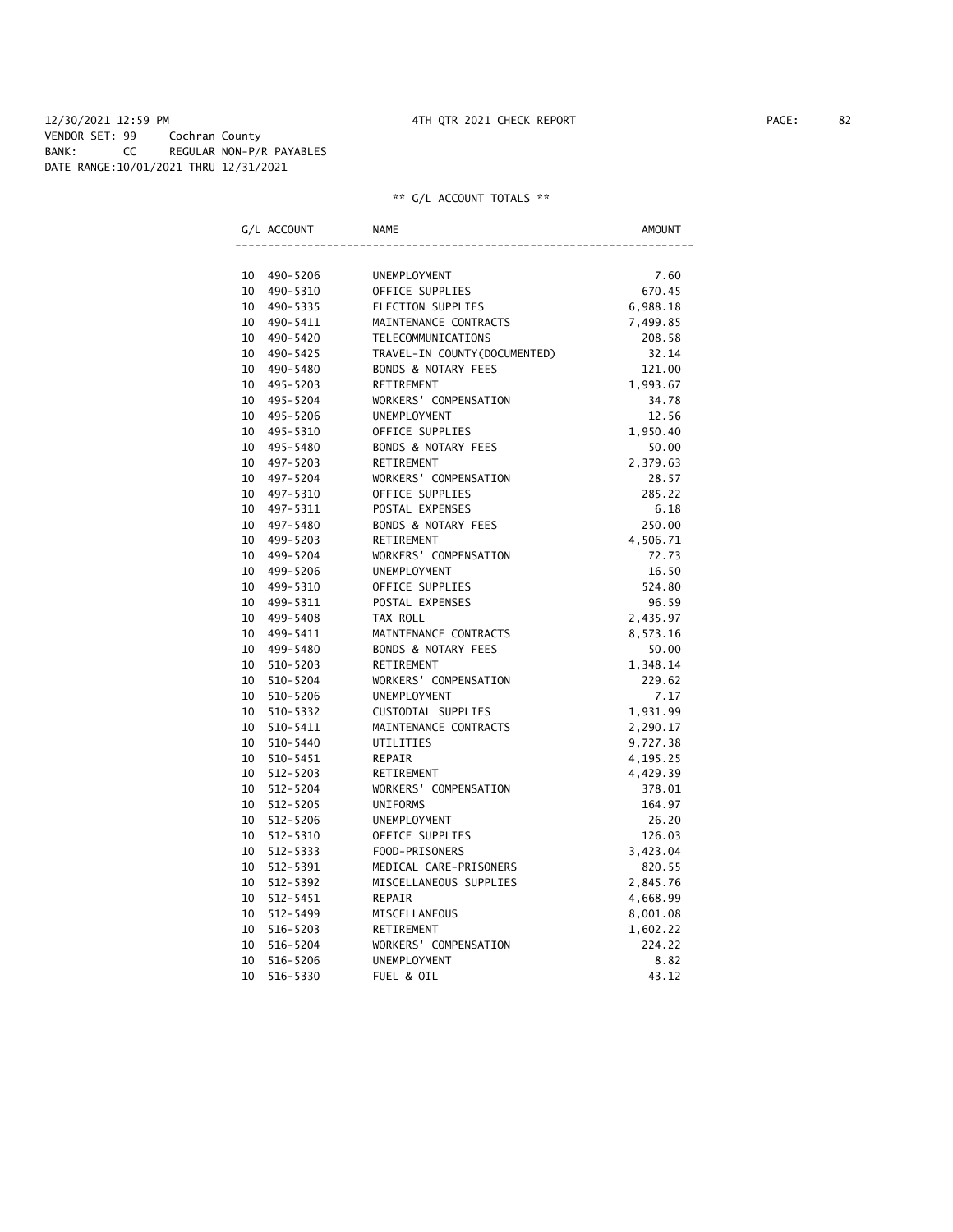#### 12/30/2021 12:59 PM 4TH QTR 2021 CHECK REPORT PAGE: 83 VENDOR SET: 99 Cochran County BANK: CC REGULAR NON-P/R PAYABLES DATE RANGE:10/01/2021 THRU 12/31/2021

|    | G/L ACCOUNT | <b>NAME</b>                   | AMOUNT    |
|----|-------------|-------------------------------|-----------|
|    |             |                               |           |
|    | 10 516-5332 | CUSTODIAL SUPPLIES            | 12.58     |
| 10 | 516-5440    | UTILITIES                     | 1,016.02  |
|    | 10 516-5451 | REPAIR                        | 1,111.88  |
| 10 | 516-5486    | CONTRACT LABOR-OPEN CLOSE     | 1,200.00  |
| 10 | 550-5203    | RETIREMENT                    | 1,374.10  |
| 10 | 550-5204    | WORKERS' COMPENSATION         | 117.93    |
| 10 | 550-5310    | OFFICE SUPPLIES               | 555.13    |
| 10 | 550-5330    | FUEL & OIL                    | 691.73    |
| 10 | 550-5334    | OTHER SUPPLIES                | 1,013.74  |
| 10 | 550-5480    | BONDS & NOTARY FEES           | 50.00     |
| 10 | 560-5203    | RETIREMENT                    | 18,334.16 |
| 10 | 560-5204    | WORKERS' COMPENSATION         | 1,518.31  |
| 10 | 560-5205    | <b>UNIFORMS</b>               | 1,072.80  |
| 10 | 560-5206    | UNEMPLOYMENT                  | 95.85     |
| 10 | 560-5310    | OFFICE SUPPLIES               | 3,605.62  |
| 10 | 560-5311    | POSTAL EXPENSES               | 116.00    |
| 10 | 560-5330    | FUEL AND OIL                  | 8,131.94  |
| 10 | 560-5334    | OTHER SUPPLIES                | 928.78    |
| 10 | 560-5411    | MAINTENANCE CONTRACTS         | 12,756.58 |
| 10 | 560-5420    | TELECOMMUNICATIONS            | 676.50    |
| 10 | 560-5427    | CONTINUING EDUCATION          | 2,902.99  |
| 10 | 560-5451    | MACHINERY-NON-OFFICE REPAIR   | 3,270.97  |
| 10 | 560-5454    | <b>TIRES</b>                  | 672.00    |
| 10 | 560-5480    | BONDS & NOTARY FEES           | 121.00    |
| 10 | 560-5481    | DUES AND REGISTRATION         | 100.00    |
| 10 | 560-5497    | OFFICERS' LIABILITY INSURANCE | 1,387.00  |
| 10 | 560-5499    | MISCELLANEOUS                 | 5.58      |
| 10 | 571-5472    | LOCAL SUPPORT-JUV BOARD       | 12,499.08 |
| 10 | 580-5404    | MEDICAL-E.M.S. SUBSIDIES      | 4,000.00  |
| 10 | 580-5414    | FIRE PROTECTION CONTRACTS     | 10,500.00 |
| 10 | 580-5440    | UTILITIES [TOWER]             | 142.54    |
| 10 | 580-5499    | MISCELLANEOUS                 | 686.88    |
|    | 10 650-5203 | RETIREMENT                    | 1,430.00  |
| 10 | 650-5204    | WORKERS' COMPENSATION         | 30.45     |
| 10 | 650-5206    | <b>UNEMPLOYMENT</b>           | 7.15      |
| 10 | 650-5310    | OFFICE SUPPLIES               | 500.95    |
| 10 | 650-5311    | POSTAL EXPENSES               | 40.00     |
|    | 10 650-5332 | CUSTODIAL SUPPLIES            | 112.99    |
|    | 10 650-5411 | MAINTENANCE CONTRACTS         | 698.60    |
|    | 10 650-5440 | UTILITIES                     | 1,153.12  |
| 10 | 650-5499    | MISCELLANEOUS                 | 89.88     |
|    | 10 650-5590 | <b>BOOKS</b>                  | 2,718.99  |
| 10 | 652-5203    | RETIREMENT                    | 77.13     |
| 10 | 652-5204    | WORKERS' COMPENSATION         | 13.55     |
| 10 | 652-5440    | UTILITIES                     | 646.38    |
| 10 | 660-5203    | RETIREMENT                    | 1,085.21  |
|    |             |                               |           |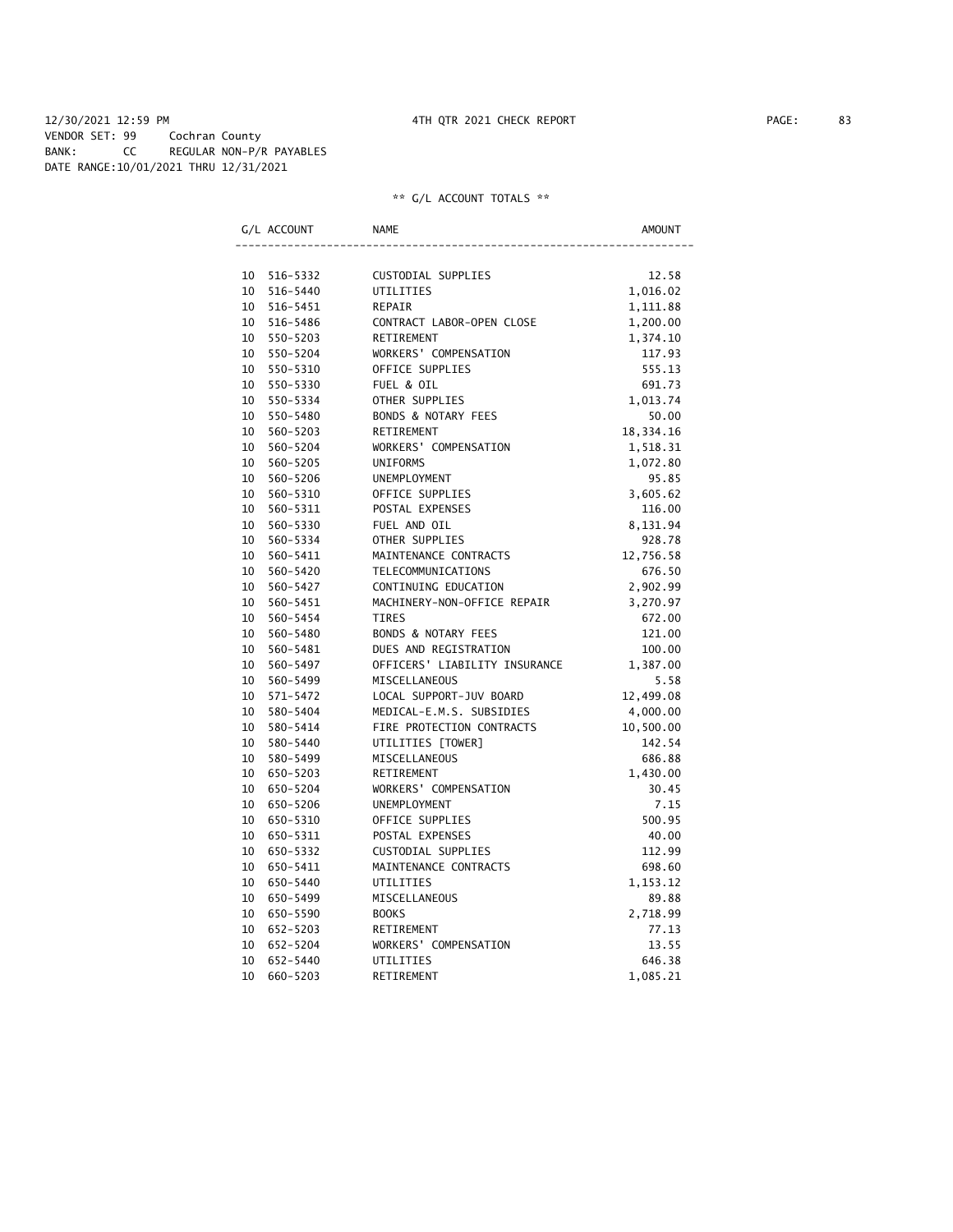|                 | G/L ACCOUNT     | NAME                           | AMOUNT     |
|-----------------|-----------------|--------------------------------|------------|
|                 |                 |                                |            |
|                 | 10 660-5204     | WORKERS' COMPENSATION          | 148.86     |
|                 | 10 660-5206     | <b>UNEMPLOYMENT</b>            | 8.32       |
|                 | 10 660-5330     | FUEL AND OIL                   | 1,491.28   |
|                 | 10 660-5332     | CUSTODIAL SUPPLIES             | 27.95      |
|                 | 10 660-5440     | UTILITIES & IRRIGATION         | 1,535.53   |
|                 | 10 660-5451     | REPAIR                         | 43.52      |
|                 | 10 660-5571     | CAPITAL OUTLAY                 | 5,251.00   |
|                 | 10 662-5203     | RETIREMENT                     | 1,454.26   |
|                 | 10 662-5204     | WORKERS' COMPENSATION          | 255.37     |
|                 | 10 662-5206     | <b>UNEMPLOYMENT</b>            | 8.82       |
|                 | 10 662-5332     | CUSTODIAL SUPPLIES             | 220.02     |
|                 | 10 662-5440     | UTILITIES                      | 2,541.16   |
|                 | 10 662-5451     | REPAIR                         | 47.24      |
|                 | 10 663-5418     | SENIOR CITIZENS CONTRACT       | 18,750.00  |
|                 | 10 665-5203     | RETIREMENT                     | 1,188.45   |
|                 | 10 665-5204     | WORKERS' COMPENSATION          | 18.06      |
|                 | 10 665-5206     | UNEMPLOYMENT                   | 9.03       |
|                 | 10 665-5310     | OFFICE SUPPLIES                | 349.66     |
|                 | 10 665-5330     | FUEL AND OIL                   | 140.85     |
|                 | 10 665-5411     | MAINTENANCE CONTRACTS          | 241.10     |
|                 | 10 665-5571     | CAPITAL OUTLAY                 | 45.00      |
|                 |                 | *** FUND TOTAL ***             | 514,476.84 |
|                 | 15 000-4380.200 | OTHER [MISCELLANEOUS]          | 75.00      |
|                 | 15 610-5203     | RETIREMENT                     | 7,576.90   |
|                 | 15 610-5204     | WORKERS' COMPENSATION          | 128.85     |
|                 | 15 610-5310     | OFFICE SUPPLIES                | 82.50      |
|                 | 15 610-5427     | COMM-CONTINUING EDUCATION      | 965.40     |
|                 | 15<br>610-5428  | CO. JUDGE-CONTINUING EDUCATION | 109.63     |
|                 | 15 610-5430     | LEGAL NOTICES                  | 400.20     |
|                 | 15 610-5456     | REPAIR-COUNTY CAR              | 126.18     |
|                 | 15 610-5480     | BONDS & NOTARY FEES            | 500.00     |
|                 | 15 610-5481     | DUES AND REGISTRATION          | 734.53     |
|                 | 15 621-5203     | RETIREMENT                     | 3,203.03   |
|                 | 15<br>621-5204  | WORKERS' COMPENSATION          | 471.14     |
|                 | 15<br>621-5206  | UNEMPLOYMENT                   | 17.52      |
|                 | 15 621-5330     | FUEL & OIL                     | 6,246.22   |
|                 | 15 621-5356     | ROAD MATERIALS & SUPPLIES      | 2,456.67   |
|                 | 15 621-5440     | UTILITIES                      | 548.60     |
|                 | 15 621-5451     | <b>REPAIRS</b>                 | 2,885.53   |
|                 | 15 621-5454     | <b>TIRES</b>                   | 7,464.56   |
|                 | 15 621-5571     | CAPITAL OUTLAY                 | 68,555.21  |
|                 | 15 622-5203     | RETIREMENT                     | 3,086.80   |
|                 | 15 622-5204     | WORKERS' COMPENSATION          | 455.01     |
|                 | 15 622-5206     | UNEMPLOYMENT                   | 16.92      |
| 15 <sub>1</sub> | 622-5330        | FUEL AND OIL                   | 8,631.36   |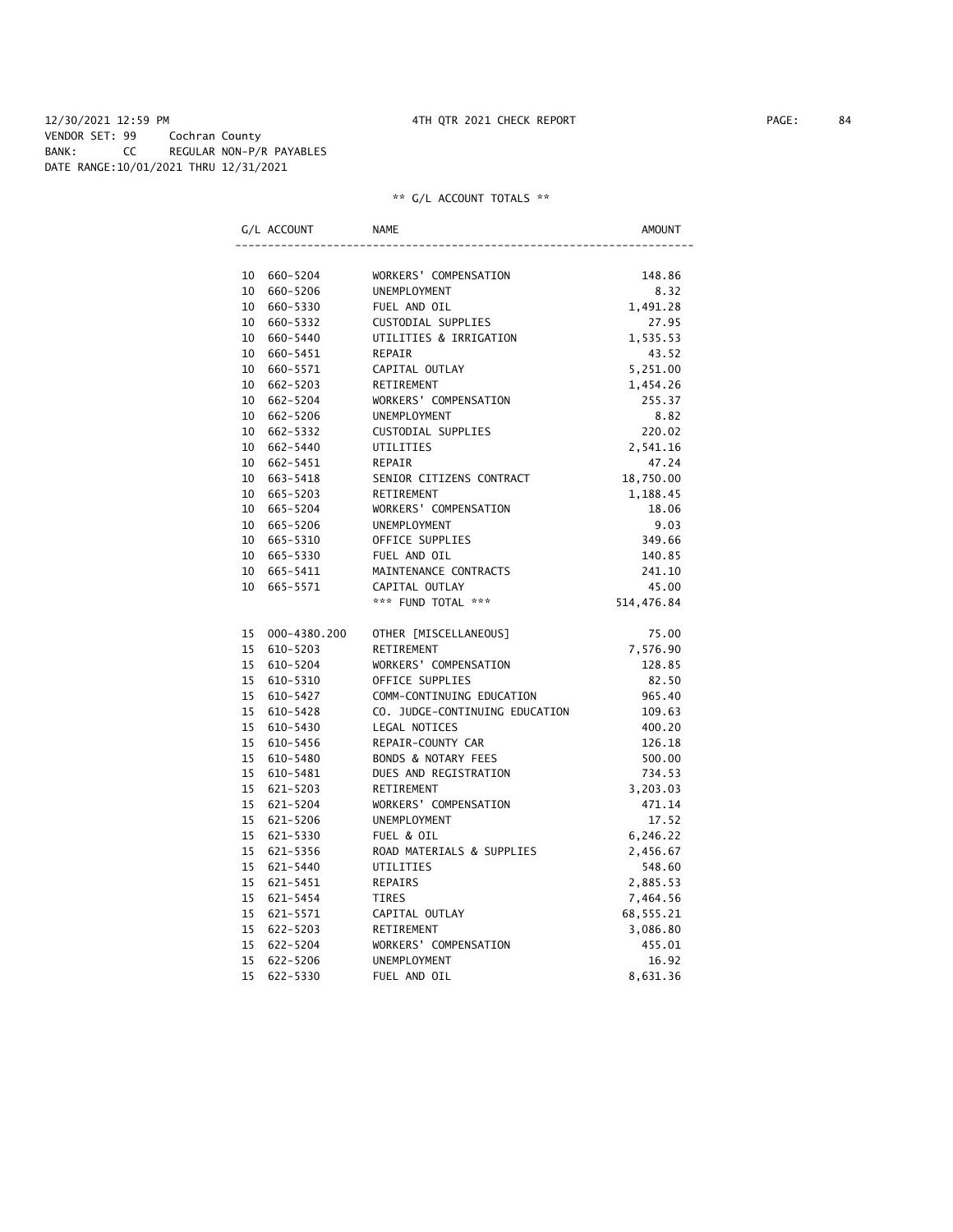#### 12/30/2021 12:59 PM 4TH QTR 2021 CHECK REPORT PAGE: 85 VENDOR SET: 99 Cochran County BANK: CC REGULAR NON-P/R PAYABLES DATE RANGE:10/01/2021 THRU 12/31/2021

|    | G/L ACCOUNT     | NAME                           | AMOUNT     |
|----|-----------------|--------------------------------|------------|
|    |                 |                                |            |
|    | 15 622-5356     | ROAD MATERIALS & SUPPLIES      | 266.70     |
|    | 15 622-5370     | MACHINE HIRE                   | 1,663.88   |
|    | 15 622-5440     | UTILITIES                      | 491.41     |
|    | 15 622-5451     | <b>REPAIRS</b>                 | 1,392.47   |
|    | 15 622-5454     | TIRES                          | 1,128.47   |
|    | 15 622-5571     | CAPITAL OUTLAY                 | 149,734.06 |
|    | 15 623-5203     | RETIREMENT                     | 1,625.74   |
|    | 15 623-5204     | WORKERS' COMPENSATION          | 237.19     |
|    | 15 623-5206     | <b>UNEMPLOYMENT</b>            | 8.82       |
|    | 15 623-5330     | FUEL AND OIL                   | 2,652.66   |
|    | 15 623-5356     | ROAD MATERIALS & SUPPLIES      | 131.56     |
|    | 15 623-5440     | UTILITIES                      | 619.73     |
|    | 15 623-5451     | REPAIRS                        | 406.18     |
|    | 15 623-5454     | TIRES                          | 155.00     |
|    | 15 624-5203     | RETIREMENT                     | 3,304.25   |
|    | 15 624-5204     | WORKERS' COMPENSATION          | 484.05     |
|    | 15 624-5206     | <b>UNEMPLOYMENT</b>            | 18.00      |
|    | 15 624-5330     | FUEL AND OIL                   | 5,358.36   |
|    | 15 624-5356     | ROAD MATERIALS & SUPPLIES      | 207.51     |
|    | 15 624-5420     | TELECOMMUNICATIONS             | 182.31     |
|    | 15 624-5440     | UTILITIES                      | 1,202.85   |
|    | 15 624-5451     | REPAIRS                        | 1,685.27   |
|    | 15 624-5454     | <b>TIRES</b>                   | 85.00      |
|    | 15 624-5571     | CAPITAL OUTLAY                 | 32,844.06  |
|    |                 | *** FUND TOTAL ***             | 320,623.29 |
|    | 17 573-5204     | WORKERS' COMPENSATION          | 64.15      |
|    | 17 573-5206     | UNEMPLOYMENT INSURANCE         | 8.12       |
|    | 17 573-5413.004 | Other Placements               | 3,245.40   |
|    | 17 573-5427     | TRAVEL & TRAINING              | 916.56     |
|    | 17 573-5499     | OPERATING EXPENSES             | 19,207.92  |
|    |                 | *** FUND TOTAL ***             | 23,442.15  |
|    | 19 435-5409     | DISPUTE RESOLUTION             | 50.00      |
|    |                 | *** FUND TOTAL ***             | 50.00      |
|    |                 |                                |            |
|    | 30 518-5203     | RETIREMENT                     | 455.73     |
|    | 30 518-5204     | WORKERS' COMPENSATION          | 62.51      |
|    | 30 518-5330     | FUEL & OIL                     | 141.25     |
|    | 30 518-5440     | UTILITIES                      | 237.00     |
|    |                 | *** FUND TOTAL ***             | 896.49     |
|    | 90 000-2342     | Arrest Fees - State Officers   | 12.14      |
|    | 90 000-2342.001 | Omni FTA                       | 20.00      |
| 90 | 000-2347.001    | Truancy Prvtn & Diver. 102.015 | 2.00       |
| 90 | 000-2355        | MVF CCP 102.002                | 0.20       |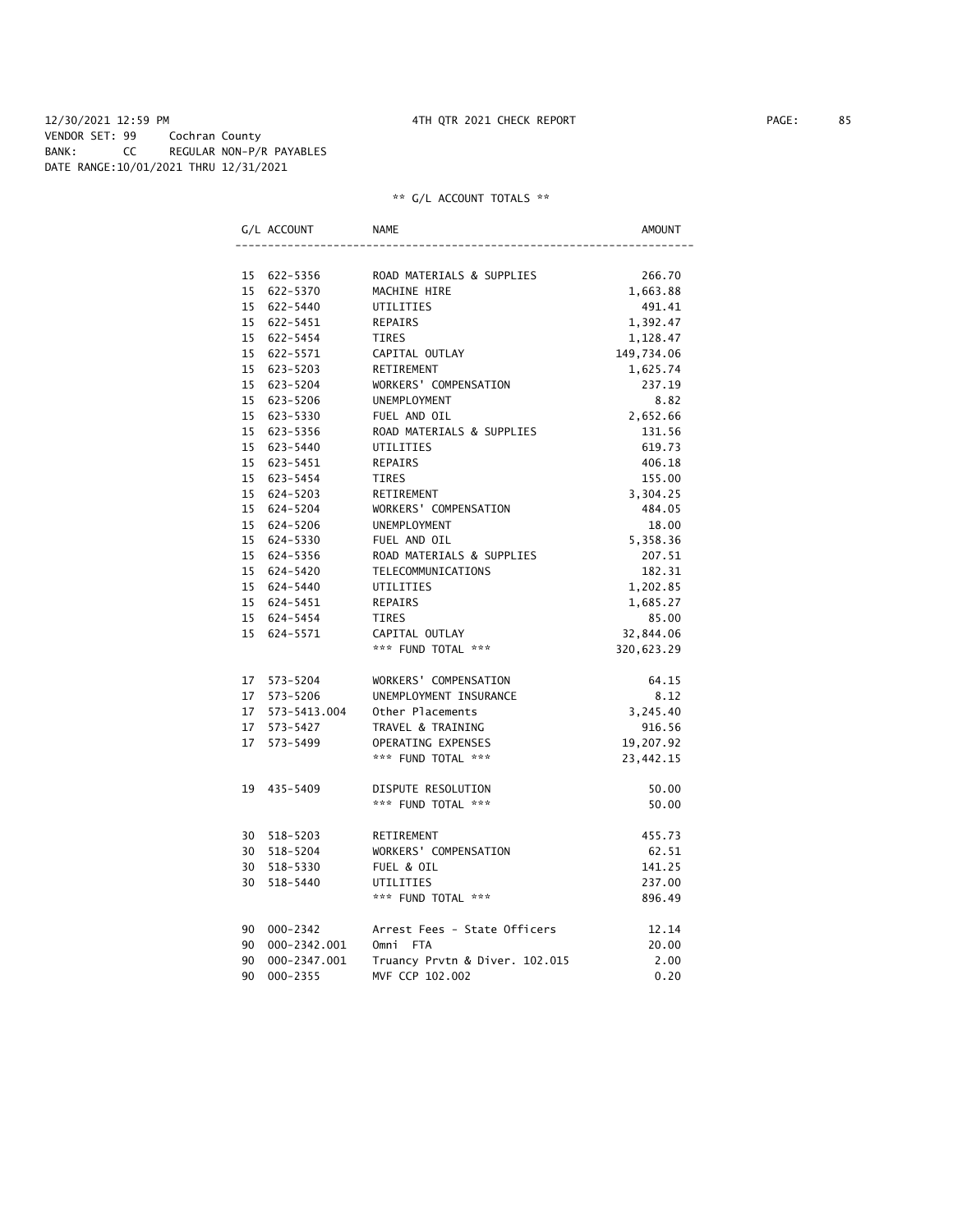12/30/2021 12:59 PM 4TH QTR 2021 CHECK REPORT PAGE: 86 VENDOR SET: 99 Cochran County BANK: CC REGULAR NON-P/R PAYABLES DATE RANGE:10/01/2021 THRU 12/31/2021

|                         |         | G/L ACCOUNT    | <b>NAME</b>                    | AMOUNT         |                  |              |
|-------------------------|---------|----------------|--------------------------------|----------------|------------------|--------------|
|                         |         |                |                                |                |                  |              |
|                         | 90      | 000-2357       | 50% Overweight Fine            | 1,025.50       |                  |              |
|                         | 90      | 000-2358.001   | PRIOR OLD CCC 04 Forward       | 283.78         |                  |              |
|                         | 90      | 000-2358.002   | NEW CCC 2020 FORWARD           | 2,808.54       |                  |              |
|                         | 90      | 000-2361       | 50% of Time Payment to State   | 21.54          |                  |              |
|                         | 90      | 000-2363.001   | Divorce & Family Gov't 133.151 | 15.18          |                  |              |
|                         | 90      | 000-2363.002   | Other Than Divorce/Family 10B  | 50.00          |                  |              |
|                         | 90      | 000-2363.004   | Co Filing Fee Ind Lgl Serv.    | 93.71          |                  |              |
|                         | 90      | 000-2363.005   | ELE. FILING FEE DIS CLK        | 30.00          |                  |              |
|                         | 90      | 000-2363.006   | ELE FILING FEE COUNTY CLERK    | 90.00          |                  |              |
|                         | 90      | 000-2363.007   | ELE FILING FEE JP              | 60.00          |                  |              |
|                         | 90      | 000-2364       | Juror Donations                | 40.00          |                  |              |
|                         | 90      | 000-2367       | STF-Sub 95% C(Trans CD542.40   | 60.00          |                  |              |
|                         | 90      | 000-2367.001   | STF-SUB 96%9TRANDS CD542.40    | 1,362.69       |                  |              |
|                         | 90      | $000 - 2368$   | BB Bond Fee (Gov CD 41.258)    | 225.00         |                  |              |
|                         | 90      | 000-2369       | EMS Trauma Sec49.02 SB1131     | 85.39          |                  |              |
|                         | 90      | $000 - 2372$   | Birth Cert. Gov118.015         | 27.00          |                  |              |
|                         | 90      | 000-2373       | Marriage License Gov 118.011   | 90.00          |                  |              |
|                         | 90      | 000-2376       | Co. CrtCriminal Judicial Fund  | 120.00         |                  |              |
|                         | 90      | 000-2376.001   | CRIM ELECTRONIC EFF DIS CLK    | 4.03           |                  |              |
|                         | 90      | 000-2376.002   | CRIMINAL ELECTRONIC EFF CO.    | 7.49           |                  |              |
|                         | 90      | 000-2379       | Judicial Support Fee/L133.105  | 169.02         |                  |              |
|                         | 90      | 000-2379.001   | Drug Court Fee CCP102.0178     | 10.62          |                  |              |
|                         | 90      | 000-2379.002   | 7th Crt of Appeal Gov't22.2081 | 30.00          |                  |              |
|                         | 90      | 000-2380       | PRIOR MAND COMB COST           | 37.92          |                  |              |
|                         | 90      | 000-2380.001   | CJCPT PERSONAL TRAINGSEC51.971 | 50.00          |                  |              |
|                         |         |                | *** FUND TOTAL ***             | 6,831.75       |                  |              |
|                         |         | N <sub>O</sub> |                                | INVOICE AMOUNT | <b>DISCOUNTS</b> | CHECK AMOUNT |
| VENDOR SET: 99 BANK: CC | TOTALS: | 401            |                                | 866,320.52     | 0.00             | 866,320.52   |

- BANK: CC TOTALS: 401 401 866,320.52 0.00 866,320.52
-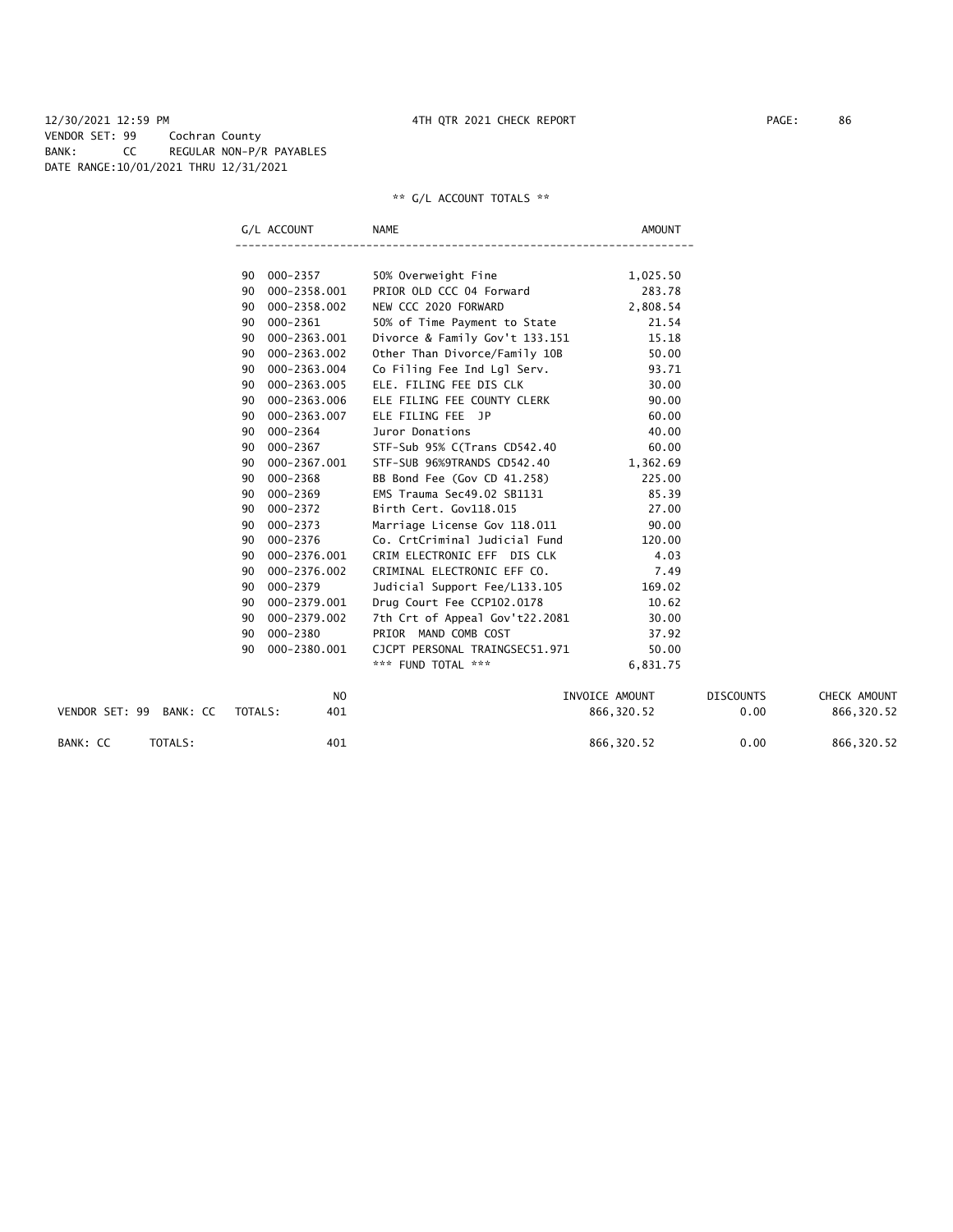| VENDOR I.D.<br><b>NAME</b><br><b>STATUS</b><br><b>DATE</b><br><b>AMOUNT</b><br>N <sub>O</sub><br><b>STATUS</b><br><b>DISCOUNT</b><br>A067<br>AMERICAN FAMILY LIFE ASSURANCE<br>I-08 202110210740<br>MONTHLY PREMIUM<br>R<br>10/31/2021<br>054802<br>000-2500.4<br>INSURANCE PAYABLE<br>MONTHLY PREMIUM<br>436.18<br>10<br>INSURANCE PAYABLE<br>15 000-2500.4<br>MONTHLY PREMIUM<br>141.12<br>30 000-2500.4<br>AFLAC<br>MONTHLY PREMIUM<br>10.91<br>I-08A202110210740<br>MONTHLY PREMIUM<br>R.<br>10/31/2021<br>054802<br>10 000-2500.4<br>INSURANCE PAYABLE<br>MONTHLY PREMIUM<br>105.30<br>C091<br><b>HUMANA</b><br>VISION MONTHLY PREMIUM<br>R<br>10/31/2021<br>054803<br>I-17A202110210740<br>VISION MONTHLY PREMI<br>32.32<br>32.32<br>10 000-2500.4<br>INSURANCE PAYABLE<br>C <sub>253</sub><br>COCHRAN COUNTY MONEY MKT<br>RETIREMENT CONTRIBUTIONS<br>054804<br>I-01 202110210740<br>R<br>10/31/2021<br>$000 - 2500.3$<br><b>TCDRS PAYABLE</b><br>10<br>RETIREMENT CONTRIBUT<br>9,427.09<br>400-5203<br>RETIREMENT<br>RETIREMENT CONTRIBUT<br>746.73<br>10<br>403-5203<br>RETIREMENT<br>RETIREMENT CONTRIBUT<br>982.08<br>10<br>435-5203<br>RETIREMENT CONTRIBUT<br>231.80<br>10<br>RETIREMENT<br>RETIREMENT CONTRIBUT<br>592.01<br>455-5203<br>RETIREMENT<br>10<br>10<br>475-5203<br>RETIREMENT<br>RETIREMENT CONTRIBUT<br>1,197.26<br>476-5203<br>RETIREMENT<br>RETIREMENT CONTRIBUT<br>229.20<br>10<br>490-5203<br>RETIREMENT CONTRIBUT<br>104.65<br>10<br>RETIREMENT<br>490-5203.001<br>RETIREMENT<br>RETIREMENT CONTRIBUT<br>187.58<br>10<br>495-5203<br>RETIREMENT CONTRIBUT<br>562.58<br>10<br>RETIREMENT<br>497-5203<br>RETIREMENT<br>RETIREMENT CONTRIBUT<br>559.50<br>10<br>499-5203<br>RETIREMENT CONTRIBUT<br>10<br>RETIREMENT<br>1,339.56<br>510-5203<br>RETIREMENT<br>RETIREMENT CONTRIBUT<br>399.31<br>10<br>512-5203<br>RETIREMENT CONTRIBUT<br>10<br>RETIREMENT<br>1,806.29<br>516-5203<br>RETIREMENT CONTRIBUT<br>10<br>RETIREMENT<br>476.13<br>550-5203<br>408.34<br>10<br>RETIREMENT<br>RETIREMENT CONTRIBUT<br>560-5203<br>RETIREMENT CONTRIBUT<br>6,143.41<br>10<br>RETIREMENT<br>650-5203<br>RETIREMENT CONTRIBUT<br>410.26<br>10<br>RETIREMENT<br>652-5203<br>RETIREMENT CONTRIBUT<br>22.92<br>10<br>RETIREMENT<br>660-5203<br>RETIREMENT<br>RETIREMENT CONTRIBUT<br>322.49<br>10<br>10<br>662-5203<br>RETIREMENT<br>RETIREMENT CONTRIBUT<br>432.16<br>665-5203<br>RETIREMENT<br>RETIREMENT CONTRIBUT<br>353.17<br>10<br>$000 - 2500.3$<br>15<br><b>TCDRS PAYABLE</b><br>RETIREMENT CONTRIBUT<br>3,011.90<br>610-5203<br>15<br>RETIREMENT<br>RETIREMENT CONTRIBUT<br>2,251.62<br>15<br>621-5203<br>RETIREMENT<br>RETIREMENT CONTRIBUT<br>959.93<br>622-5203<br>RETIREMENT<br>RETIREMENT CONTRIBUT<br>916.94<br>15<br>623-5203<br>RETIREMENT<br>RETIREMENT CONTRIBUT<br>483.12<br>15<br>624-5203<br>RETIREMENT<br>RETIREMENT CONTRIBUT<br>981.92<br>15<br>$000 - 2500.3$<br><b>TCDRS PAYABLE</b><br>RETIREMENT CONTRIBUT<br>236.78<br>17<br>573-5203<br>RETIREMENT<br>RETIREMENT CONTRIBUT<br>17<br>439.73<br>30<br>$000 - 2500.3$<br><b>TCDRS</b><br>RETIREMENT CONTRIBUT<br>72.92<br>30<br>518-5203<br>RETIREMENT<br>RETIREMENT CONTRIBUT<br>135.43<br>36,424.81 |  |  | <b>CHECK</b> |  | <b>CHECK</b> | <b>CHECK</b> | <b>CHECK</b>  |
|--------------------------------------------------------------------------------------------------------------------------------------------------------------------------------------------------------------------------------------------------------------------------------------------------------------------------------------------------------------------------------------------------------------------------------------------------------------------------------------------------------------------------------------------------------------------------------------------------------------------------------------------------------------------------------------------------------------------------------------------------------------------------------------------------------------------------------------------------------------------------------------------------------------------------------------------------------------------------------------------------------------------------------------------------------------------------------------------------------------------------------------------------------------------------------------------------------------------------------------------------------------------------------------------------------------------------------------------------------------------------------------------------------------------------------------------------------------------------------------------------------------------------------------------------------------------------------------------------------------------------------------------------------------------------------------------------------------------------------------------------------------------------------------------------------------------------------------------------------------------------------------------------------------------------------------------------------------------------------------------------------------------------------------------------------------------------------------------------------------------------------------------------------------------------------------------------------------------------------------------------------------------------------------------------------------------------------------------------------------------------------------------------------------------------------------------------------------------------------------------------------------------------------------------------------------------------------------------------------------------------------------------------------------------------------------------------------------------------------------------------------------------------------------------------------------------------------------------------------------------------------------------------------------------------------------------------------------------------------------------------------------------------------------------------------------------------------------------------------------------------------------------------------------------------------------------------|--|--|--------------|--|--------------|--------------|---------------|
|                                                                                                                                                                                                                                                                                                                                                                                                                                                                                                                                                                                                                                                                                                                                                                                                                                                                                                                                                                                                                                                                                                                                                                                                                                                                                                                                                                                                                                                                                                                                                                                                                                                                                                                                                                                                                                                                                                                                                                                                                                                                                                                                                                                                                                                                                                                                                                                                                                                                                                                                                                                                                                                                                                                                                                                                                                                                                                                                                                                                                                                                                                                                                                                                  |  |  |              |  |              |              | <b>AMOUNT</b> |
|                                                                                                                                                                                                                                                                                                                                                                                                                                                                                                                                                                                                                                                                                                                                                                                                                                                                                                                                                                                                                                                                                                                                                                                                                                                                                                                                                                                                                                                                                                                                                                                                                                                                                                                                                                                                                                                                                                                                                                                                                                                                                                                                                                                                                                                                                                                                                                                                                                                                                                                                                                                                                                                                                                                                                                                                                                                                                                                                                                                                                                                                                                                                                                                                  |  |  |              |  |              |              |               |
|                                                                                                                                                                                                                                                                                                                                                                                                                                                                                                                                                                                                                                                                                                                                                                                                                                                                                                                                                                                                                                                                                                                                                                                                                                                                                                                                                                                                                                                                                                                                                                                                                                                                                                                                                                                                                                                                                                                                                                                                                                                                                                                                                                                                                                                                                                                                                                                                                                                                                                                                                                                                                                                                                                                                                                                                                                                                                                                                                                                                                                                                                                                                                                                                  |  |  |              |  |              |              |               |
|                                                                                                                                                                                                                                                                                                                                                                                                                                                                                                                                                                                                                                                                                                                                                                                                                                                                                                                                                                                                                                                                                                                                                                                                                                                                                                                                                                                                                                                                                                                                                                                                                                                                                                                                                                                                                                                                                                                                                                                                                                                                                                                                                                                                                                                                                                                                                                                                                                                                                                                                                                                                                                                                                                                                                                                                                                                                                                                                                                                                                                                                                                                                                                                                  |  |  |              |  |              |              |               |
|                                                                                                                                                                                                                                                                                                                                                                                                                                                                                                                                                                                                                                                                                                                                                                                                                                                                                                                                                                                                                                                                                                                                                                                                                                                                                                                                                                                                                                                                                                                                                                                                                                                                                                                                                                                                                                                                                                                                                                                                                                                                                                                                                                                                                                                                                                                                                                                                                                                                                                                                                                                                                                                                                                                                                                                                                                                                                                                                                                                                                                                                                                                                                                                                  |  |  |              |  |              |              |               |
|                                                                                                                                                                                                                                                                                                                                                                                                                                                                                                                                                                                                                                                                                                                                                                                                                                                                                                                                                                                                                                                                                                                                                                                                                                                                                                                                                                                                                                                                                                                                                                                                                                                                                                                                                                                                                                                                                                                                                                                                                                                                                                                                                                                                                                                                                                                                                                                                                                                                                                                                                                                                                                                                                                                                                                                                                                                                                                                                                                                                                                                                                                                                                                                                  |  |  |              |  |              |              |               |
|                                                                                                                                                                                                                                                                                                                                                                                                                                                                                                                                                                                                                                                                                                                                                                                                                                                                                                                                                                                                                                                                                                                                                                                                                                                                                                                                                                                                                                                                                                                                                                                                                                                                                                                                                                                                                                                                                                                                                                                                                                                                                                                                                                                                                                                                                                                                                                                                                                                                                                                                                                                                                                                                                                                                                                                                                                                                                                                                                                                                                                                                                                                                                                                                  |  |  |              |  |              |              |               |
|                                                                                                                                                                                                                                                                                                                                                                                                                                                                                                                                                                                                                                                                                                                                                                                                                                                                                                                                                                                                                                                                                                                                                                                                                                                                                                                                                                                                                                                                                                                                                                                                                                                                                                                                                                                                                                                                                                                                                                                                                                                                                                                                                                                                                                                                                                                                                                                                                                                                                                                                                                                                                                                                                                                                                                                                                                                                                                                                                                                                                                                                                                                                                                                                  |  |  |              |  |              |              | 693.51        |
|                                                                                                                                                                                                                                                                                                                                                                                                                                                                                                                                                                                                                                                                                                                                                                                                                                                                                                                                                                                                                                                                                                                                                                                                                                                                                                                                                                                                                                                                                                                                                                                                                                                                                                                                                                                                                                                                                                                                                                                                                                                                                                                                                                                                                                                                                                                                                                                                                                                                                                                                                                                                                                                                                                                                                                                                                                                                                                                                                                                                                                                                                                                                                                                                  |  |  |              |  |              |              |               |
|                                                                                                                                                                                                                                                                                                                                                                                                                                                                                                                                                                                                                                                                                                                                                                                                                                                                                                                                                                                                                                                                                                                                                                                                                                                                                                                                                                                                                                                                                                                                                                                                                                                                                                                                                                                                                                                                                                                                                                                                                                                                                                                                                                                                                                                                                                                                                                                                                                                                                                                                                                                                                                                                                                                                                                                                                                                                                                                                                                                                                                                                                                                                                                                                  |  |  |              |  |              |              |               |
|                                                                                                                                                                                                                                                                                                                                                                                                                                                                                                                                                                                                                                                                                                                                                                                                                                                                                                                                                                                                                                                                                                                                                                                                                                                                                                                                                                                                                                                                                                                                                                                                                                                                                                                                                                                                                                                                                                                                                                                                                                                                                                                                                                                                                                                                                                                                                                                                                                                                                                                                                                                                                                                                                                                                                                                                                                                                                                                                                                                                                                                                                                                                                                                                  |  |  |              |  |              |              |               |
|                                                                                                                                                                                                                                                                                                                                                                                                                                                                                                                                                                                                                                                                                                                                                                                                                                                                                                                                                                                                                                                                                                                                                                                                                                                                                                                                                                                                                                                                                                                                                                                                                                                                                                                                                                                                                                                                                                                                                                                                                                                                                                                                                                                                                                                                                                                                                                                                                                                                                                                                                                                                                                                                                                                                                                                                                                                                                                                                                                                                                                                                                                                                                                                                  |  |  |              |  |              |              |               |
|                                                                                                                                                                                                                                                                                                                                                                                                                                                                                                                                                                                                                                                                                                                                                                                                                                                                                                                                                                                                                                                                                                                                                                                                                                                                                                                                                                                                                                                                                                                                                                                                                                                                                                                                                                                                                                                                                                                                                                                                                                                                                                                                                                                                                                                                                                                                                                                                                                                                                                                                                                                                                                                                                                                                                                                                                                                                                                                                                                                                                                                                                                                                                                                                  |  |  |              |  |              |              |               |
|                                                                                                                                                                                                                                                                                                                                                                                                                                                                                                                                                                                                                                                                                                                                                                                                                                                                                                                                                                                                                                                                                                                                                                                                                                                                                                                                                                                                                                                                                                                                                                                                                                                                                                                                                                                                                                                                                                                                                                                                                                                                                                                                                                                                                                                                                                                                                                                                                                                                                                                                                                                                                                                                                                                                                                                                                                                                                                                                                                                                                                                                                                                                                                                                  |  |  |              |  |              |              |               |
|                                                                                                                                                                                                                                                                                                                                                                                                                                                                                                                                                                                                                                                                                                                                                                                                                                                                                                                                                                                                                                                                                                                                                                                                                                                                                                                                                                                                                                                                                                                                                                                                                                                                                                                                                                                                                                                                                                                                                                                                                                                                                                                                                                                                                                                                                                                                                                                                                                                                                                                                                                                                                                                                                                                                                                                                                                                                                                                                                                                                                                                                                                                                                                                                  |  |  |              |  |              |              |               |
|                                                                                                                                                                                                                                                                                                                                                                                                                                                                                                                                                                                                                                                                                                                                                                                                                                                                                                                                                                                                                                                                                                                                                                                                                                                                                                                                                                                                                                                                                                                                                                                                                                                                                                                                                                                                                                                                                                                                                                                                                                                                                                                                                                                                                                                                                                                                                                                                                                                                                                                                                                                                                                                                                                                                                                                                                                                                                                                                                                                                                                                                                                                                                                                                  |  |  |              |  |              |              |               |
|                                                                                                                                                                                                                                                                                                                                                                                                                                                                                                                                                                                                                                                                                                                                                                                                                                                                                                                                                                                                                                                                                                                                                                                                                                                                                                                                                                                                                                                                                                                                                                                                                                                                                                                                                                                                                                                                                                                                                                                                                                                                                                                                                                                                                                                                                                                                                                                                                                                                                                                                                                                                                                                                                                                                                                                                                                                                                                                                                                                                                                                                                                                                                                                                  |  |  |              |  |              |              |               |
|                                                                                                                                                                                                                                                                                                                                                                                                                                                                                                                                                                                                                                                                                                                                                                                                                                                                                                                                                                                                                                                                                                                                                                                                                                                                                                                                                                                                                                                                                                                                                                                                                                                                                                                                                                                                                                                                                                                                                                                                                                                                                                                                                                                                                                                                                                                                                                                                                                                                                                                                                                                                                                                                                                                                                                                                                                                                                                                                                                                                                                                                                                                                                                                                  |  |  |              |  |              |              |               |
|                                                                                                                                                                                                                                                                                                                                                                                                                                                                                                                                                                                                                                                                                                                                                                                                                                                                                                                                                                                                                                                                                                                                                                                                                                                                                                                                                                                                                                                                                                                                                                                                                                                                                                                                                                                                                                                                                                                                                                                                                                                                                                                                                                                                                                                                                                                                                                                                                                                                                                                                                                                                                                                                                                                                                                                                                                                                                                                                                                                                                                                                                                                                                                                                  |  |  |              |  |              |              |               |
|                                                                                                                                                                                                                                                                                                                                                                                                                                                                                                                                                                                                                                                                                                                                                                                                                                                                                                                                                                                                                                                                                                                                                                                                                                                                                                                                                                                                                                                                                                                                                                                                                                                                                                                                                                                                                                                                                                                                                                                                                                                                                                                                                                                                                                                                                                                                                                                                                                                                                                                                                                                                                                                                                                                                                                                                                                                                                                                                                                                                                                                                                                                                                                                                  |  |  |              |  |              |              |               |
|                                                                                                                                                                                                                                                                                                                                                                                                                                                                                                                                                                                                                                                                                                                                                                                                                                                                                                                                                                                                                                                                                                                                                                                                                                                                                                                                                                                                                                                                                                                                                                                                                                                                                                                                                                                                                                                                                                                                                                                                                                                                                                                                                                                                                                                                                                                                                                                                                                                                                                                                                                                                                                                                                                                                                                                                                                                                                                                                                                                                                                                                                                                                                                                                  |  |  |              |  |              |              |               |
|                                                                                                                                                                                                                                                                                                                                                                                                                                                                                                                                                                                                                                                                                                                                                                                                                                                                                                                                                                                                                                                                                                                                                                                                                                                                                                                                                                                                                                                                                                                                                                                                                                                                                                                                                                                                                                                                                                                                                                                                                                                                                                                                                                                                                                                                                                                                                                                                                                                                                                                                                                                                                                                                                                                                                                                                                                                                                                                                                                                                                                                                                                                                                                                                  |  |  |              |  |              |              |               |
|                                                                                                                                                                                                                                                                                                                                                                                                                                                                                                                                                                                                                                                                                                                                                                                                                                                                                                                                                                                                                                                                                                                                                                                                                                                                                                                                                                                                                                                                                                                                                                                                                                                                                                                                                                                                                                                                                                                                                                                                                                                                                                                                                                                                                                                                                                                                                                                                                                                                                                                                                                                                                                                                                                                                                                                                                                                                                                                                                                                                                                                                                                                                                                                                  |  |  |              |  |              |              |               |
|                                                                                                                                                                                                                                                                                                                                                                                                                                                                                                                                                                                                                                                                                                                                                                                                                                                                                                                                                                                                                                                                                                                                                                                                                                                                                                                                                                                                                                                                                                                                                                                                                                                                                                                                                                                                                                                                                                                                                                                                                                                                                                                                                                                                                                                                                                                                                                                                                                                                                                                                                                                                                                                                                                                                                                                                                                                                                                                                                                                                                                                                                                                                                                                                  |  |  |              |  |              |              |               |
|                                                                                                                                                                                                                                                                                                                                                                                                                                                                                                                                                                                                                                                                                                                                                                                                                                                                                                                                                                                                                                                                                                                                                                                                                                                                                                                                                                                                                                                                                                                                                                                                                                                                                                                                                                                                                                                                                                                                                                                                                                                                                                                                                                                                                                                                                                                                                                                                                                                                                                                                                                                                                                                                                                                                                                                                                                                                                                                                                                                                                                                                                                                                                                                                  |  |  |              |  |              |              |               |
|                                                                                                                                                                                                                                                                                                                                                                                                                                                                                                                                                                                                                                                                                                                                                                                                                                                                                                                                                                                                                                                                                                                                                                                                                                                                                                                                                                                                                                                                                                                                                                                                                                                                                                                                                                                                                                                                                                                                                                                                                                                                                                                                                                                                                                                                                                                                                                                                                                                                                                                                                                                                                                                                                                                                                                                                                                                                                                                                                                                                                                                                                                                                                                                                  |  |  |              |  |              |              |               |
|                                                                                                                                                                                                                                                                                                                                                                                                                                                                                                                                                                                                                                                                                                                                                                                                                                                                                                                                                                                                                                                                                                                                                                                                                                                                                                                                                                                                                                                                                                                                                                                                                                                                                                                                                                                                                                                                                                                                                                                                                                                                                                                                                                                                                                                                                                                                                                                                                                                                                                                                                                                                                                                                                                                                                                                                                                                                                                                                                                                                                                                                                                                                                                                                  |  |  |              |  |              |              |               |
|                                                                                                                                                                                                                                                                                                                                                                                                                                                                                                                                                                                                                                                                                                                                                                                                                                                                                                                                                                                                                                                                                                                                                                                                                                                                                                                                                                                                                                                                                                                                                                                                                                                                                                                                                                                                                                                                                                                                                                                                                                                                                                                                                                                                                                                                                                                                                                                                                                                                                                                                                                                                                                                                                                                                                                                                                                                                                                                                                                                                                                                                                                                                                                                                  |  |  |              |  |              |              |               |
|                                                                                                                                                                                                                                                                                                                                                                                                                                                                                                                                                                                                                                                                                                                                                                                                                                                                                                                                                                                                                                                                                                                                                                                                                                                                                                                                                                                                                                                                                                                                                                                                                                                                                                                                                                                                                                                                                                                                                                                                                                                                                                                                                                                                                                                                                                                                                                                                                                                                                                                                                                                                                                                                                                                                                                                                                                                                                                                                                                                                                                                                                                                                                                                                  |  |  |              |  |              |              |               |
|                                                                                                                                                                                                                                                                                                                                                                                                                                                                                                                                                                                                                                                                                                                                                                                                                                                                                                                                                                                                                                                                                                                                                                                                                                                                                                                                                                                                                                                                                                                                                                                                                                                                                                                                                                                                                                                                                                                                                                                                                                                                                                                                                                                                                                                                                                                                                                                                                                                                                                                                                                                                                                                                                                                                                                                                                                                                                                                                                                                                                                                                                                                                                                                                  |  |  |              |  |              |              |               |
|                                                                                                                                                                                                                                                                                                                                                                                                                                                                                                                                                                                                                                                                                                                                                                                                                                                                                                                                                                                                                                                                                                                                                                                                                                                                                                                                                                                                                                                                                                                                                                                                                                                                                                                                                                                                                                                                                                                                                                                                                                                                                                                                                                                                                                                                                                                                                                                                                                                                                                                                                                                                                                                                                                                                                                                                                                                                                                                                                                                                                                                                                                                                                                                                  |  |  |              |  |              |              |               |
|                                                                                                                                                                                                                                                                                                                                                                                                                                                                                                                                                                                                                                                                                                                                                                                                                                                                                                                                                                                                                                                                                                                                                                                                                                                                                                                                                                                                                                                                                                                                                                                                                                                                                                                                                                                                                                                                                                                                                                                                                                                                                                                                                                                                                                                                                                                                                                                                                                                                                                                                                                                                                                                                                                                                                                                                                                                                                                                                                                                                                                                                                                                                                                                                  |  |  |              |  |              |              |               |
|                                                                                                                                                                                                                                                                                                                                                                                                                                                                                                                                                                                                                                                                                                                                                                                                                                                                                                                                                                                                                                                                                                                                                                                                                                                                                                                                                                                                                                                                                                                                                                                                                                                                                                                                                                                                                                                                                                                                                                                                                                                                                                                                                                                                                                                                                                                                                                                                                                                                                                                                                                                                                                                                                                                                                                                                                                                                                                                                                                                                                                                                                                                                                                                                  |  |  |              |  |              |              |               |
|                                                                                                                                                                                                                                                                                                                                                                                                                                                                                                                                                                                                                                                                                                                                                                                                                                                                                                                                                                                                                                                                                                                                                                                                                                                                                                                                                                                                                                                                                                                                                                                                                                                                                                                                                                                                                                                                                                                                                                                                                                                                                                                                                                                                                                                                                                                                                                                                                                                                                                                                                                                                                                                                                                                                                                                                                                                                                                                                                                                                                                                                                                                                                                                                  |  |  |              |  |              |              |               |
|                                                                                                                                                                                                                                                                                                                                                                                                                                                                                                                                                                                                                                                                                                                                                                                                                                                                                                                                                                                                                                                                                                                                                                                                                                                                                                                                                                                                                                                                                                                                                                                                                                                                                                                                                                                                                                                                                                                                                                                                                                                                                                                                                                                                                                                                                                                                                                                                                                                                                                                                                                                                                                                                                                                                                                                                                                                                                                                                                                                                                                                                                                                                                                                                  |  |  |              |  |              |              |               |
|                                                                                                                                                                                                                                                                                                                                                                                                                                                                                                                                                                                                                                                                                                                                                                                                                                                                                                                                                                                                                                                                                                                                                                                                                                                                                                                                                                                                                                                                                                                                                                                                                                                                                                                                                                                                                                                                                                                                                                                                                                                                                                                                                                                                                                                                                                                                                                                                                                                                                                                                                                                                                                                                                                                                                                                                                                                                                                                                                                                                                                                                                                                                                                                                  |  |  |              |  |              |              |               |
|                                                                                                                                                                                                                                                                                                                                                                                                                                                                                                                                                                                                                                                                                                                                                                                                                                                                                                                                                                                                                                                                                                                                                                                                                                                                                                                                                                                                                                                                                                                                                                                                                                                                                                                                                                                                                                                                                                                                                                                                                                                                                                                                                                                                                                                                                                                                                                                                                                                                                                                                                                                                                                                                                                                                                                                                                                                                                                                                                                                                                                                                                                                                                                                                  |  |  |              |  |              |              |               |
|                                                                                                                                                                                                                                                                                                                                                                                                                                                                                                                                                                                                                                                                                                                                                                                                                                                                                                                                                                                                                                                                                                                                                                                                                                                                                                                                                                                                                                                                                                                                                                                                                                                                                                                                                                                                                                                                                                                                                                                                                                                                                                                                                                                                                                                                                                                                                                                                                                                                                                                                                                                                                                                                                                                                                                                                                                                                                                                                                                                                                                                                                                                                                                                                  |  |  |              |  |              |              |               |
|                                                                                                                                                                                                                                                                                                                                                                                                                                                                                                                                                                                                                                                                                                                                                                                                                                                                                                                                                                                                                                                                                                                                                                                                                                                                                                                                                                                                                                                                                                                                                                                                                                                                                                                                                                                                                                                                                                                                                                                                                                                                                                                                                                                                                                                                                                                                                                                                                                                                                                                                                                                                                                                                                                                                                                                                                                                                                                                                                                                                                                                                                                                                                                                                  |  |  |              |  |              |              |               |
|                                                                                                                                                                                                                                                                                                                                                                                                                                                                                                                                                                                                                                                                                                                                                                                                                                                                                                                                                                                                                                                                                                                                                                                                                                                                                                                                                                                                                                                                                                                                                                                                                                                                                                                                                                                                                                                                                                                                                                                                                                                                                                                                                                                                                                                                                                                                                                                                                                                                                                                                                                                                                                                                                                                                                                                                                                                                                                                                                                                                                                                                                                                                                                                                  |  |  |              |  |              |              |               |
|                                                                                                                                                                                                                                                                                                                                                                                                                                                                                                                                                                                                                                                                                                                                                                                                                                                                                                                                                                                                                                                                                                                                                                                                                                                                                                                                                                                                                                                                                                                                                                                                                                                                                                                                                                                                                                                                                                                                                                                                                                                                                                                                                                                                                                                                                                                                                                                                                                                                                                                                                                                                                                                                                                                                                                                                                                                                                                                                                                                                                                                                                                                                                                                                  |  |  |              |  |              |              |               |
|                                                                                                                                                                                                                                                                                                                                                                                                                                                                                                                                                                                                                                                                                                                                                                                                                                                                                                                                                                                                                                                                                                                                                                                                                                                                                                                                                                                                                                                                                                                                                                                                                                                                                                                                                                                                                                                                                                                                                                                                                                                                                                                                                                                                                                                                                                                                                                                                                                                                                                                                                                                                                                                                                                                                                                                                                                                                                                                                                                                                                                                                                                                                                                                                  |  |  |              |  |              |              |               |
|                                                                                                                                                                                                                                                                                                                                                                                                                                                                                                                                                                                                                                                                                                                                                                                                                                                                                                                                                                                                                                                                                                                                                                                                                                                                                                                                                                                                                                                                                                                                                                                                                                                                                                                                                                                                                                                                                                                                                                                                                                                                                                                                                                                                                                                                                                                                                                                                                                                                                                                                                                                                                                                                                                                                                                                                                                                                                                                                                                                                                                                                                                                                                                                                  |  |  |              |  |              |              |               |
|                                                                                                                                                                                                                                                                                                                                                                                                                                                                                                                                                                                                                                                                                                                                                                                                                                                                                                                                                                                                                                                                                                                                                                                                                                                                                                                                                                                                                                                                                                                                                                                                                                                                                                                                                                                                                                                                                                                                                                                                                                                                                                                                                                                                                                                                                                                                                                                                                                                                                                                                                                                                                                                                                                                                                                                                                                                                                                                                                                                                                                                                                                                                                                                                  |  |  |              |  |              |              |               |
|                                                                                                                                                                                                                                                                                                                                                                                                                                                                                                                                                                                                                                                                                                                                                                                                                                                                                                                                                                                                                                                                                                                                                                                                                                                                                                                                                                                                                                                                                                                                                                                                                                                                                                                                                                                                                                                                                                                                                                                                                                                                                                                                                                                                                                                                                                                                                                                                                                                                                                                                                                                                                                                                                                                                                                                                                                                                                                                                                                                                                                                                                                                                                                                                  |  |  |              |  |              |              |               |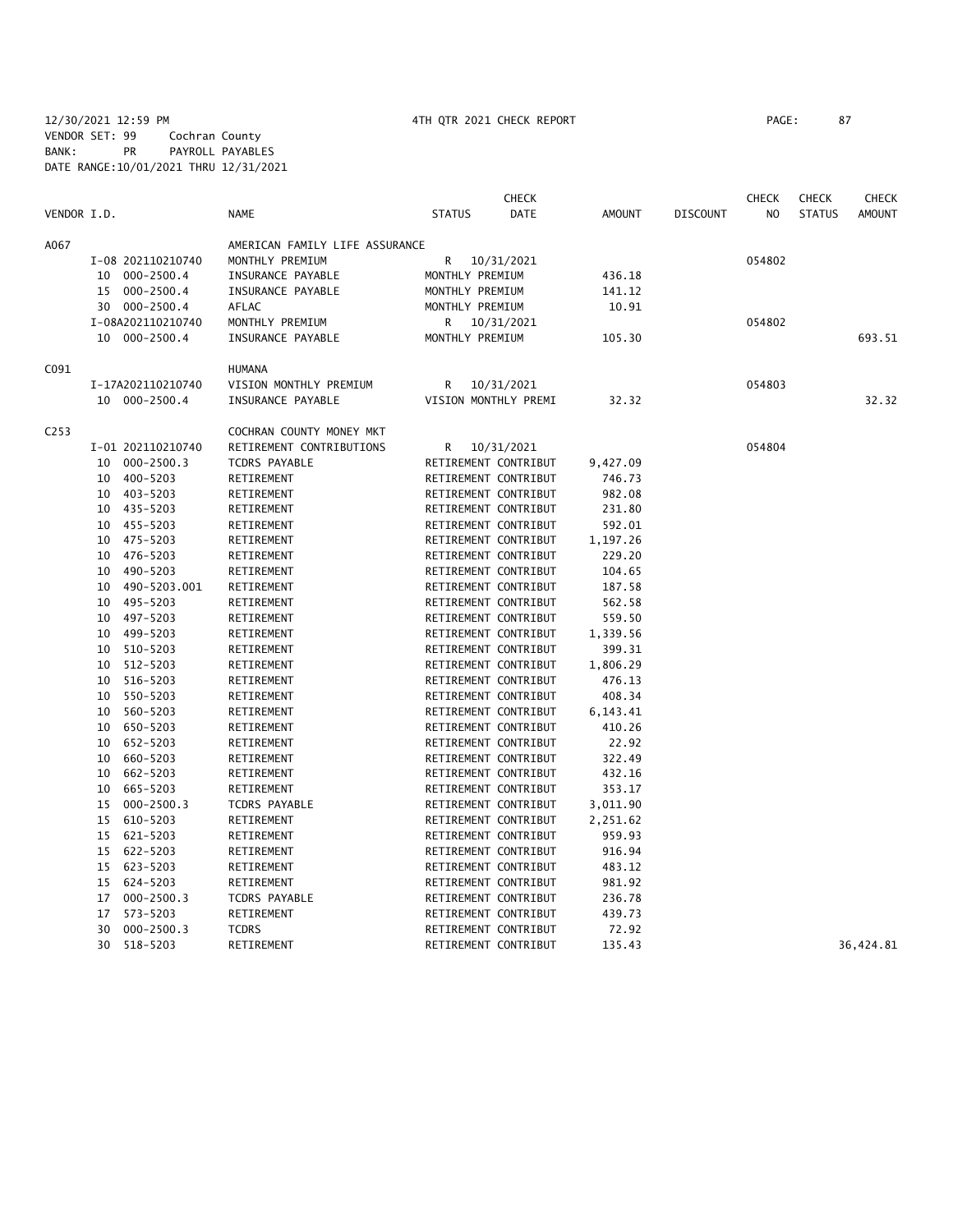12/30/2021 12:59 PM 4TH QTR 2021 CHECK REPORT PAGE: 88 VENDOR SET: 99 Cochran County BANK: PR PAYROLL PAYABLES DATE RANGE:10/01/2021 THRU 12/31/2021

|             |                                  |                                | <b>CHECK</b>                 |                  |                 | <b>CHECK</b>   | <b>CHECK</b>  | <b>CHECK</b>  |
|-------------|----------------------------------|--------------------------------|------------------------------|------------------|-----------------|----------------|---------------|---------------|
| VENDOR I.D. |                                  | <b>NAME</b>                    | <b>STATUS</b><br><b>DATE</b> | <b>AMOUNT</b>    | <b>DISCOUNT</b> | N <sub>O</sub> | <b>STATUS</b> | <b>AMOUNT</b> |
| C300        |                                  | COCHRAN COUNTY SCHOOLS FEDERAL |                              |                  |                 |                |               |               |
|             | I-18A202110210740                | MONTHLY PREMUIM                | R<br>10/31/2021              |                  |                 | 054805         |               |               |
|             | 10 000-2500.4                    | INSURANCE PAYABLE              | MONTHLY PREMUIM              | 7,847.36         |                 |                |               |               |
|             | $000 - 2500.4$<br>15             | INSURANCE PAYABLE              | MONTHLY PREMUIM              | 1,288.34         |                 |                |               |               |
|             | 30 000-2500.4                    | AFLAC                          | MONTHLY PREMUIM              | 109.88           |                 |                |               | 9,245.58      |
| N017        |                                  | NATIONAL FARM LIFE             |                              |                  |                 |                |               |               |
|             | I-05A202110210740                | AFTER TAX PREM                 | 10/31/2021<br>R              |                  |                 | 054806         |               |               |
|             | 10 000-2500.4                    | INSURANCE PAYABLE              | AFTER TAX PREM               | 140.92           |                 |                |               |               |
|             | 15 000-2500.4                    | INSURANCE PAYABLE              | AFTER TAX PREM               | 67.80            |                 |                |               | 208.72        |
| N060        |                                  | NATIONWIDE RETIREMENT SOL      |                              |                  |                 |                |               |               |
|             | I-04 202110210740                | DEFERRED COMP WITHHELD         | R<br>10/31/2021              |                  |                 | 054807         |               |               |
|             | 10 000-2500.7                    | PEBSCO DEF COMP PAYABLE        | DEFERRED COMP WITHHE         | 1,187.30         |                 |                |               |               |
|             | 15 000-2500.7                    | PEBSCO DEF COMP PAYABLE        | DEFERRED COMP WITHHE         | 226.88           |                 |                |               |               |
|             | 30 000-2500.7                    | D.C.                           | DEFERRED COMP WITHHE         | 10.82            |                 |                |               | 1,425.00      |
| 0029        |                                  | OFFICE OF THE ATTORNEY GE      |                              |                  |                 |                |               |               |
|             | I-CAH202110210740                | ID#00112822016 & 0013351612    | R<br>10/31/2021              |                  |                 | 054808         |               |               |
|             | 10 000-2500.8                    | CHILD SUPPORT PAYABLE          | ID#00112822016 & 001         | 1,127.12         |                 |                |               | 1,127.12      |
| P187        |                                  | COCHRAN COUNTY PAYROLL TA      |                              |                  |                 |                |               |               |
|             | I-T1 202110210740                | FEDERAL INCOME TAX W/H         | R 10/31/2021                 |                  |                 | 054809         |               |               |
|             | 10 000-2500.1                    | WITHHOLDING TAX PAYABLE        | FEDERAL INCOME TAX W         | 9,809.66         |                 |                |               |               |
|             | 15 000-2500.1                    | WITHHOLDING TAX PAYABLE        | FEDERAL INCOME TAX W         | 3,152.79         |                 |                |               |               |
|             | 17 000-2500.1                    | WITHHOLDING TAX PAYABLE        | FEDERAL INCOME TAX W         | 235.40           |                 |                |               |               |
|             | 30 000-2500.1                    | FEDERAL WITHOLDING             | FEDERAL INCOME TAX W         | 121.16           |                 |                |               |               |
|             | I-T3 202110210740                | FICA TAX                       | 10/31/2021<br>R.             |                  |                 | 054809         |               |               |
|             | 10 000-2500.2                    | FICA PAYABLE                   | FICA TAX                     | 8,212.50         |                 |                |               |               |
|             | 10 400-5201                      | SOCIAL SECURITY                | FICA TAX                     | 356.13           |                 |                |               |               |
|             | 10 403-5201                      | SOCIAL SECURITY                | FICA TAX                     | 469.37           |                 |                |               |               |
|             | 10 435-5201                      | SOCIAL SECURITY                | FICA TAX                     | 110.55           |                 |                |               |               |
|             | 10 455-5201                      | SOCIAL SECURITY                | FICA TAX                     | 282.35           |                 |                |               |               |
|             | 475-5201<br>10                   | SOCIAL SECURITY                | FICA TAX                     | 459.30           |                 |                |               |               |
|             | 10 476-5201                      | SOCIAL SECURITY                | FICA TAX                     | 109.31           |                 |                |               |               |
|             | 10 490-5201                      | SOCIAL SECURITY                | FICA TAX                     | 49.91            |                 |                |               |               |
|             | 490-5201.001<br>10               | SOCIAL SECURITY FICA           | FICA TAX                     | 89.46            |                 |                |               |               |
|             | 10 495-5201                      | SOCIAL SECURITY                | FICA TAX                     | 268.31           |                 |                |               |               |
|             | 10 497-5201                      | SOCIAL SECURITY                | FICA TAX                     | 266.84           |                 |                |               |               |
|             | 499-5201<br>10                   | SOCIAL SECURITY                | FICA TAX                     | 636.05           |                 |                |               |               |
|             | 10                               | SOCIAL SECURITY                |                              |                  |                 |                |               |               |
|             | 510-5201<br>512-5201<br>10       | SOCIAL SECURITY                | FICA TAX<br>FICA TAX         | 190.44<br>856.96 |                 |                |               |               |
|             |                                  |                                |                              |                  |                 |                |               |               |
|             | 516-5201<br>10                   | SOCIAL SECURITY                | FICA TAX                     | 228.09           |                 |                |               |               |
|             | 550-5201<br>10                   | SOCIAL SECURITY                | FICA TAX                     | 194.75           |                 |                |               |               |
|             | 560-5201<br>10                   | SOCIAL SECURITY                | FICA TAX                     | 2,844.11         |                 |                |               |               |
|             | 650-5201<br>10<br>652-5201<br>10 | SOCIAL SECURITY                | FICA TAX                     | 195.66<br>10.93  |                 |                |               |               |
|             | 10 660-5201                      | SOCIAL SECURITY                | FICA TAX<br>FICA TAX         |                  |                 |                |               |               |
|             |                                  | SOCIAL SECURITY                |                              | 154.60           |                 |                |               |               |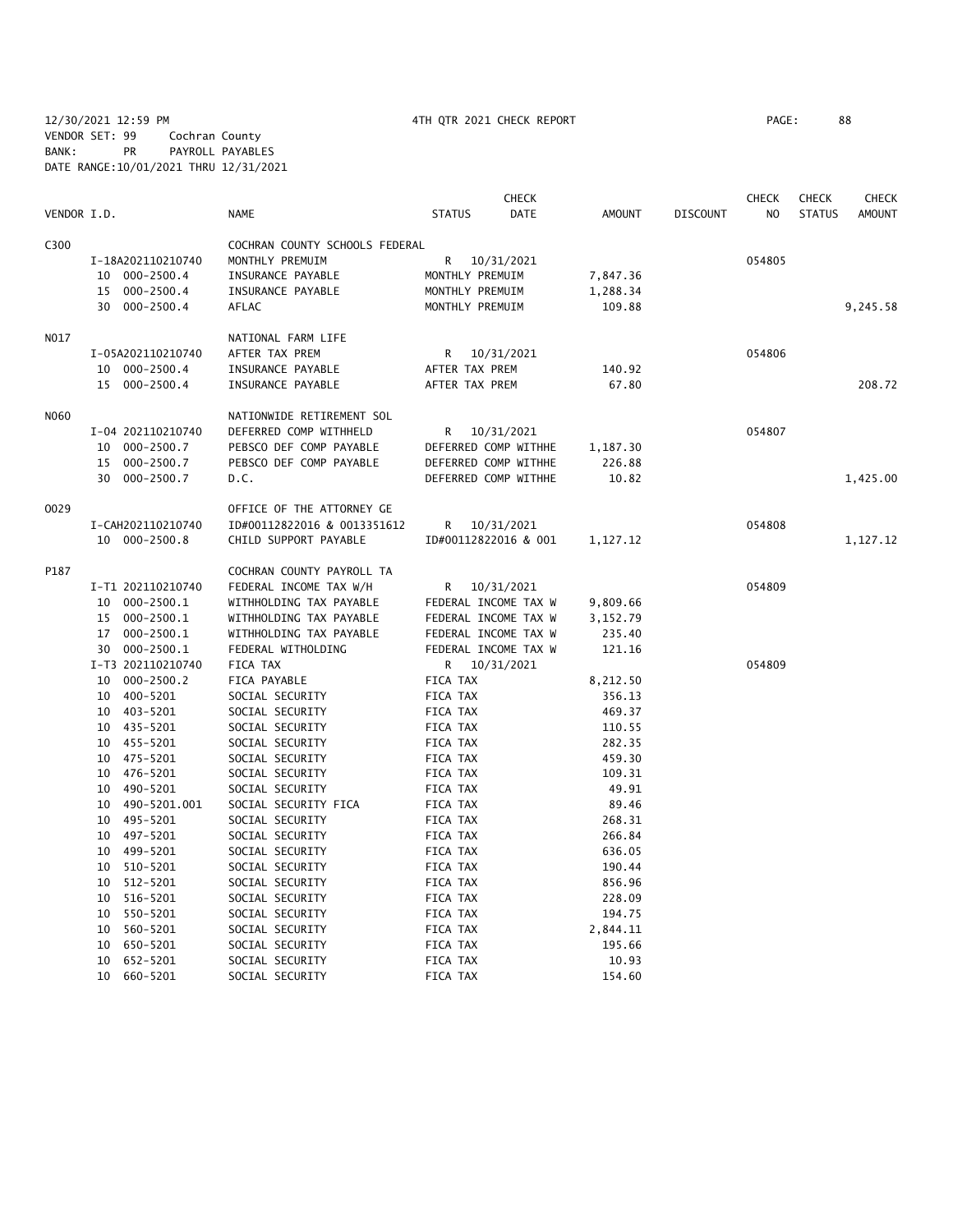|             |    |                   |                        |               | <b>CHECK</b> |               |                 | <b>CHECK</b> | <b>CHECK</b>  | CHECK         |
|-------------|----|-------------------|------------------------|---------------|--------------|---------------|-----------------|--------------|---------------|---------------|
| VENDOR I.D. |    |                   | <b>NAME</b>            | <b>STATUS</b> | DATE         | <b>AMOUNT</b> | <b>DISCOUNT</b> | NO           | <b>STATUS</b> | <b>AMOUNT</b> |
| P187        |    |                   | COCHRAN COUNTY PAYROLL | (CONT)        |              |               |                 |              |               |               |
|             |    | I-T3 202110210740 | FICA TAX               | R             | 10/31/2021   |               |                 | 054809       |               |               |
|             | 10 | 662-5201          | SOCIAL SECURITY        | FICA TAX      |              | 206.11        |                 |              |               |               |
|             | 10 | 665-5201          | SOCIAL SECURITY        | FICA TAX      |              | 233.26        |                 |              |               |               |
|             | 15 | $000 - 2500.2$    | FICA PAYABLE           | FICA TAX      |              | 2,658.93      |                 |              |               |               |
|             | 15 | 610-5201          | SOCIAL SECURITY        | FICA TAX      |              | 1,073.86      |                 |              |               |               |
|             | 15 | 621-5201          | SOCIAL SECURITY        | FICA TAX      |              | 450.12        |                 |              |               |               |
|             |    | 15 622-5201       | SOCIAL SECURITY        | FICA TAX      |              | 437.30        |                 |              |               |               |
|             |    | 15 623-5201       | SOCIAL SECURITY        | FICA TAX      |              | 230.41        |                 |              |               |               |
|             | 15 | 624-5201          | SOCIAL SECURITY        | FICA TAX      |              | 467.24        |                 |              |               |               |
|             | 17 | $000 - 2500.2$    | FICA PAYABLE           | FICA TAX      |              | 209.72        |                 |              |               |               |
|             | 17 | 573-5201          | SOCIAL SECURITY        | FICA TAX      |              | 209.72        |                 |              |               |               |
|             | 30 | $000 - 2500.2$    | <b>FICA</b>            | FICA TAX      |              | 64.90         |                 |              |               |               |
|             | 30 | 518-5201          | SOCIAL SECURITY        | FICA TAX      |              | 64.91         |                 |              |               |               |
|             |    | I-T4 202110210740 | MEDICARE TAX           | R             | 10/31/2021   |               |                 | 054809       |               |               |
|             | 10 | $000 - 2500.2$    | FICA PAYABLE           | MEDICARE TAX  |              | 1,920.63      |                 |              |               |               |
|             | 10 | 400-5201          | SOCIAL SECURITY        | MEDICARE TAX  |              | 83.28         |                 |              |               |               |
|             | 10 | 403-5201          | SOCIAL SECURITY        | MEDICARE TAX  |              | 109.77        |                 |              |               |               |
|             | 10 | 435-5201          | SOCIAL SECURITY        | MEDICARE TAX  |              | 25.86         |                 |              |               |               |
|             | 10 | 455-5201          | SOCIAL SECURITY        | MEDICARE TAX  |              | 66.03         |                 |              |               |               |
|             | 10 | 475-5201          | SOCIAL SECURITY        | MEDICARE TAX  |              | 107.41        |                 |              |               |               |
|             | 10 | 476-5201          | SOCIAL SECURITY        | MEDICARE TAX  |              | 25.57         |                 |              |               |               |
|             | 10 | 490-5201          | SOCIAL SECURITY        | MEDICARE TAX  |              | 11.67         |                 |              |               |               |
|             | 10 | 490-5201.001      | SOCIAL SECURITY FICA   | MEDICARE TAX  |              | 20.92         |                 |              |               |               |
|             | 10 | 495-5201          | SOCIAL SECURITY        | MEDICARE TAX  |              | 62.75         |                 |              |               |               |
|             | 10 | 497-5201          | SOCIAL SECURITY        | MEDICARE TAX  |              | 62.41         |                 |              |               |               |
|             | 10 | 499-5201          | SOCIAL SECURITY        | MEDICARE TAX  |              | 148.75        |                 |              |               |               |
|             | 10 | 510-5201          | SOCIAL SECURITY        | MEDICARE TAX  |              | 44.54         |                 |              |               |               |
|             | 10 | 512-5201          | SOCIAL SECURITY        | MEDICARE TAX  |              | 200.42        |                 |              |               |               |
|             | 10 | 516-5201          | SOCIAL SECURITY        | MEDICARE TAX  |              | 53.35         |                 |              |               |               |
|             | 10 | 550-5201          | SOCIAL SECURITY        | MEDICARE TAX  |              | 45.55         |                 |              |               |               |
|             | 10 | 560-5201          | SOCIAL SECURITY        | MEDICARE TAX  |              | 665.13        |                 |              |               |               |
|             | 10 | 650-5201          | SOCIAL SECURITY        | MEDICARE TAX  |              | 45.76         |                 |              |               |               |
|             | 10 | 652-5201          | SOCIAL SECURITY        | MEDICARE TAX  |              | 2.56          |                 |              |               |               |
|             | 10 | 660-5201          | SOCIAL SECURITY        | MEDICARE TAX  |              | 36.16         |                 |              |               |               |
|             | 10 | 662-5201          | SOCIAL SECURITY        | MEDICARE TAX  |              | 48.20         |                 |              |               |               |
|             | 10 | 665-5201          | SOCIAL SECURITY        | MEDICARE TAX  |              | 54.55         |                 |              |               |               |
|             | 15 | $000 - 2500.2$    | FICA PAYABLE           | MEDICARE TAX  |              | 621.87        |                 |              |               |               |
|             | 15 | 610-5201          | SOCIAL SECURITY        | MEDICARE TAX  |              | 251.15        |                 |              |               |               |
|             | 15 | 621-5201          | SOCIAL SECURITY        | MEDICARE TAX  |              | 105.27        |                 |              |               |               |
|             |    | 15 622-5201       | SOCIAL SECURITY        | MEDICARE TAX  |              | 102.28        |                 |              |               |               |
|             |    | 15 623-5201       | SOCIAL SECURITY        | MEDICARE TAX  |              | 53.89         |                 |              |               |               |
|             | 15 | 624-5201          | SOCIAL SECURITY        | MEDICARE TAX  |              | 109.28        |                 |              |               |               |
|             | 17 | $000 - 2500.2$    | FICA PAYABLE           | MEDICARE TAX  |              | 49.05         |                 |              |               |               |
|             | 17 | 573-5201          | SOCIAL SECURITY        | MEDICARE TAX  |              | 49.05         |                 |              |               |               |
|             | 30 | $000 - 2500.2$    | <b>FICA</b>            | MEDICARE TAX  |              | 15.18         |                 |              |               |               |
|             | 30 | 518-5201          | SOCIAL SECURITY        | MEDICARE TAX  |              | 15.17         |                 |              |               | 40,824.57     |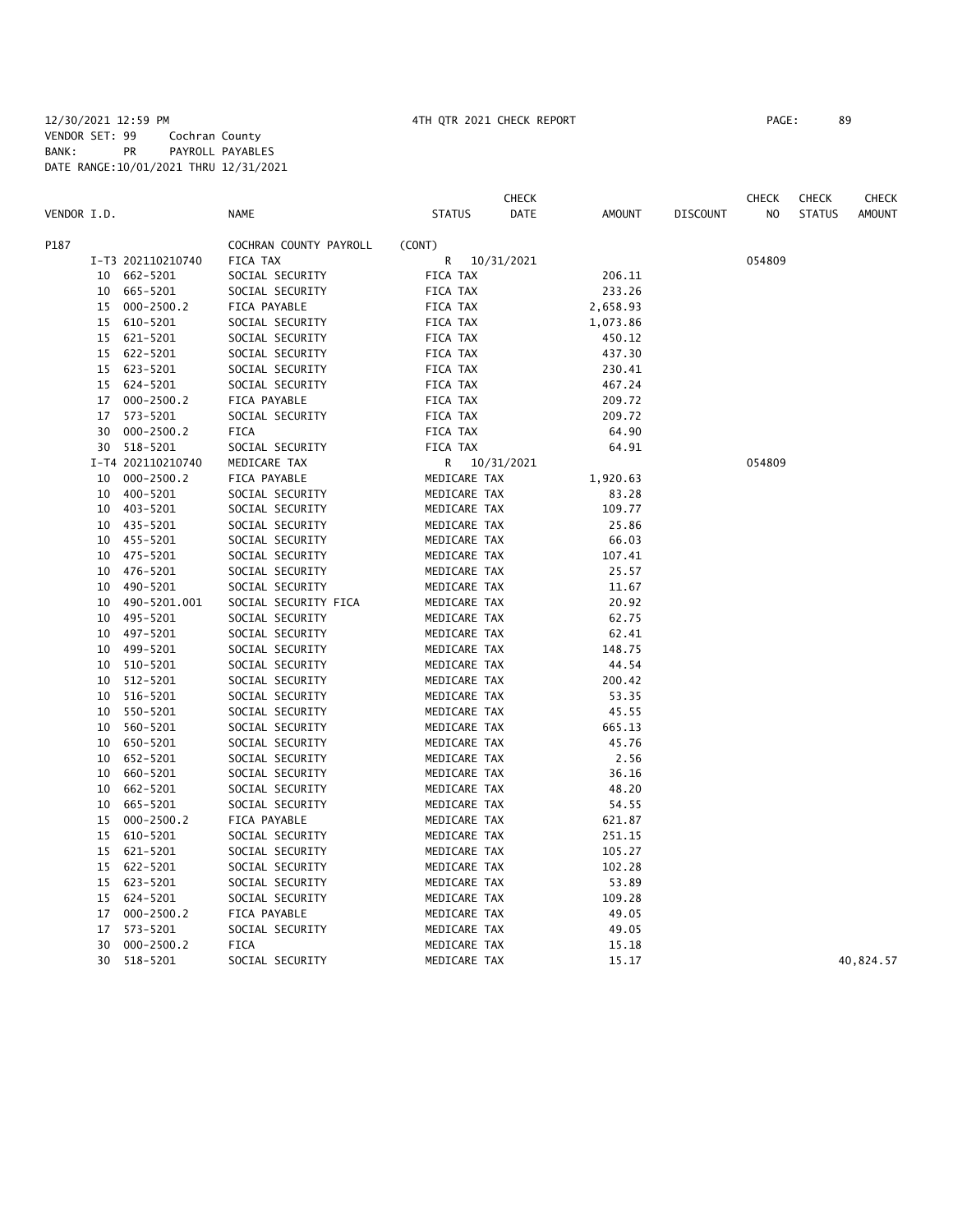**CHECK CHECK CHECK CHECK CHECK CHECK CHECK** VENDOR I.D. NAME STATUS DATE AMOUNT DISCOUNT NO STATUS AMOUNT T218 TEXAS ASS'N OF COUNTIES I-11 202110210740 EMPLOYEE PREMIUMS R 10/31/2021 054810 10 400-5202 GROUP INSURANCE EMPLOYEE PREMIUMS 819.79 10 403-5202 GROUP INSURANCE EMPLOYEE PREMIUMS 1,901.12 10 455-5202 GROUP INSURANCE EMPLOYEE PREMIUMS 950.56 10 475-5202 GROUP INSURANCE EMPLOYEE PREMIUMS 1,901.12 10 495-5202 GROUP INSURANCE EMPLOYEE PREMIUMS 950.56 10 497-5202 GROUP INSURANCE EMPLOYEE PREMIUMS 950.56 10 499-5202 GROUP INSURANCE EMPLOYEE PREMIUMS 2,851.68 10 510-5202 GROUP INSURANCE EMPLOYEE PREMIUMS 950.56 10 512-5202 GROUP INSURANCE EMPLOYEE PREMIUMS 2,851.68 10 516-5202 GROUP INSURANCE [50%] EMPLOYEE PREMIUMS 968.01 10 550-5202 GROUP INSURANCE EMPLOYEE PREMIUMS 950.56 10 560-5202 GROUP INSURANCE EMPLOYEE PREMIUMS 10,456.16 10 650-5202 GROUP INSURANCE EMPLOYEE PREMIUMS 996.15 10 652-5202 GROUP INSURANCE EMPLOYEE PREMIUMS 45.59 10 660-5202 GROUP INSURANCE [35%] EMPLOYEE PREMIUMS 657.29 10 662-5202 GROUP INSURANCE EMPLOYEE PREMIUMS 859.38 10 665-5202 GROUP INSURANCE EMPLOYEE PREMIUMS 950.56<br>15 610-5202 GROUP INSURANCE EMPLOYEE PREMIUMS 3,933.01 GROUP INSURANCE EMPLOYEE PREMIUMS 3,933.01 15 621-5202 GROUP INSURANCE EMPLOYEE PREMIUMS 1,901.12 15 622-5202 GROUP INSURANCE EMPLOYEE PREMIUMS 1,901.12 15 623-5202 GROUP INSURANCE EMPLOYEE PREMIUMS 950.56 15 624-5202 GROUP INSURANCE EMPLOYEE PREMIUMS 1,901.12 17 573-5202 GROUP HEALTH INSURANCE EMPLOYEE PREMIUMS 950.56 30 518-5202 GROUP INSURANCE [15%] EMPLOYEE PREMIUMS 275.82 I-12 202110210740 GROUP LIFE INSURANCE R 10/31/2021 054810 10 400-5202 GROUP INSURANCE GROUP LIFE INSURANCE 2.94 10 403-5202 GROUP INSURANCE GROUP LIFE INSURANCE 6.82 10 455-5202 GROUP INSURANCE GROUP LIFE INSURANCE 3.41 10 475-5202 GROUP INSURANCE GROUP CROUP LIFE INSURANCE 6.82<br>10 495-5202 GROUP INSURANCE GROUP LIFE INSURANCE 3.41 GROUP INSURANCE GROUP LIFE INSURANCE 3.41 10 497-5202 GROUP INSURANCE GROUP LIFE INSURANCE 3.41 10 499-5202 GROUP INSURANCE GROUP LIFE INSURANCE 10.23 10 510-5202 GROUP INSURANCE GROUP LIFE INSURANCE 3.41 10 512-5202 GROUP INSURANCE GROUP LIFE INSURANCE 10.23 10 516-5202 GROUP INSURANCE [50%] GROUP LIFE INSURANCE 3.48 10 550-5202 GROUP INSURANCE GROUP LIFE INSURANCE 3.41 10 560-5202 GROUP INSURANCE GROUP LIFE INSURANCE 37.51 10 650-5202 GROUP INSURANCE GROUP LIFE INSURANCE 3.57 10 652-5202 GROUP INSURANCE GROUP LIFE INSURANCE 0.16 10 660-5202 GROUP INSURANCE [35%] GROUP LIFE INSURANCE 2.36 10 662-5202 GROUP INSURANCE GROUP LIFE INSURANCE 3.09 10 665-5202 GROUP INSURANCE GROUP LIFE INSURANCE 3.41 15 610-5202 GROUP INSURANCE GROUP LIFE INSURANCE 14.11 15 621-5202 GROUP INSURANCE GROUP LIFE INSURANCE 6.82 15 622-5202 GROUP INSURANCE GROUP LIFE INSURANCE 6.82 15 623-5202 GROUP INSURANCE GROUP LIFE INSURANCE 3.41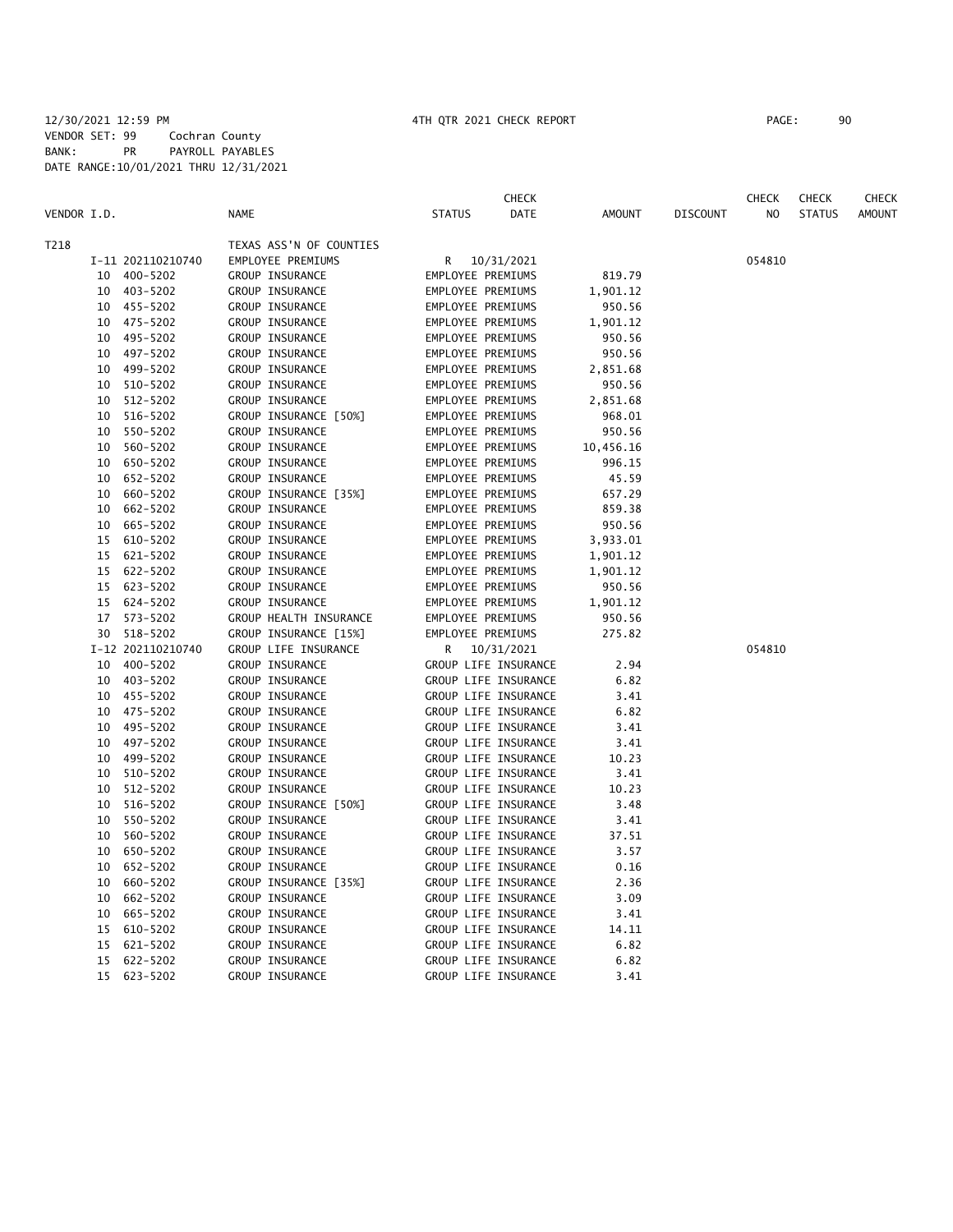12/30/2021 12:59 PM 4TH QTR 2021 CHECK REPORT PAGE: 91 VENDOR SET: 99 Cochran County BANK: PR PAYROLL PAYABLES DATE RANGE:10/01/2021 THRU 12/31/2021

|                  |                      |                                |                      | <b>CHECK</b> |               |                 | <b>CHECK</b>   | <b>CHECK</b>  | CHECK         |
|------------------|----------------------|--------------------------------|----------------------|--------------|---------------|-----------------|----------------|---------------|---------------|
| VENDOR I.D.      |                      | <b>NAME</b>                    | <b>STATUS</b>        | <b>DATE</b>  | <b>AMOUNT</b> | <b>DISCOUNT</b> | N <sub>O</sub> | <b>STATUS</b> | <b>AMOUNT</b> |
| T218             |                      | TEXAS ASS'N OF COUNTIES        | (CONT)               |              |               |                 |                |               |               |
|                  | I-12 202110210740    | GROUP LIFE INSURANCE           | R                    | 10/31/2021   |               |                 | 054810         |               |               |
|                  | 15 624-5202          | GROUP INSURANCE                | GROUP LIFE INSURANCE |              | 4.77          |                 |                |               |               |
|                  | 573-5202<br>17       | GROUP HEALTH INSURANCE         | GROUP LIFE INSURANCE |              | 3.41          |                 |                |               |               |
|                  | 518-5202<br>30       | GROUP INSURANCE [15%]          | GROUP LIFE INSURANCE |              | 0.98          |                 |                |               |               |
|                  | I-15 202110210740    | DEPENDENT HEALTH PREM WITHHELD | R                    | 10/31/2021   |               |                 | 054810         |               |               |
|                  | 10 000-2500.4        | INSURANCE PAYABLE              | DEPENDENT HEALTH PRE |              | 4,167.54      |                 |                |               | 46,140.17     |
| C <sub>253</sub> |                      | COCHRAN COUNTY MONEY MKT       |                      |              |               |                 |                |               |               |
|                  | I-202110210741       | NON-DEPT SUPP DEATH            | R                    | 10/31/2021   |               |                 | 054811         |               |               |
|                  | 10 409-5207          | SUPPLEMENTAL DEATH BENEFITS    | NON-DEPT SUPP DEATH  |              | 1,129.17      |                 |                |               | 1,129.17      |
| A067             |                      | AMERICAN FAMILY LIFE ASSURANCE |                      |              |               |                 |                |               |               |
|                  | I-08 202111220742    | MONTHLY PREMIUM                | R                    | 11/30/2021   |               |                 | 055029         |               |               |
|                  | 10 000-2500.4        | INSURANCE PAYABLE              | MONTHLY PREMIUM      |              | 436.18        |                 |                |               |               |
|                  | $000 - 2500.4$<br>15 | INSURANCE PAYABLE              | MONTHLY PREMIUM      |              | 141.12        |                 |                |               |               |
|                  | 30 000-2500.4        | AFLAC                          | MONTHLY PREMIUM      |              | 10.91         |                 |                |               |               |
|                  | I-08A202111220742    | MONTHLY PREMIUM                | R                    | 11/30/2021   |               |                 | 055029         |               |               |
|                  | 10 000-2500.4        | INSURANCE PAYABLE              | MONTHLY PREMIUM      |              | 105.30        |                 |                |               | 693.51        |
| C091             |                      | <b>HUMANA</b>                  |                      |              |               |                 |                |               |               |
|                  | I-17A202111220742    | VISION MONTHLY PREMIUM         | R                    | 11/30/2021   |               |                 | 055030         |               |               |
|                  | 10 000-2500.4        | INSURANCE PAYABLE              | VISION MONTHLY PREMI |              | 32.32         |                 |                |               | 32.32         |
| C <sub>253</sub> |                      | COCHRAN COUNTY MONEY MKT       |                      |              |               |                 |                |               |               |
|                  | I-01 202111220742    | RETIREMENT CONTRIBUTIONS       | R                    | 11/30/2021   |               |                 | 055031         |               |               |
|                  | $000 - 2500.3$<br>10 | TCDRS PAYABLE                  | RETIREMENT CONTRIBUT |              | 8,902.95      |                 |                |               |               |
|                  | 400-5203<br>10       | RETIREMENT                     | RETIREMENT CONTRIBUT |              | 730.64        |                 |                |               |               |
|                  | 10 403-5203          | RETIREMENT                     | RETIREMENT CONTRIBUT |              | 1,040.60      |                 |                |               |               |
|                  | 10 435-5203          | RETIREMENT                     | RETIREMENT CONTRIBUT |              | 231.80        |                 |                |               |               |
|                  | 455-5203<br>10       | RETIREMENT                     | RETIREMENT CONTRIBUT |              | 549.36        |                 |                |               |               |
|                  | 475-5203<br>10       | RETIREMENT                     | RETIREMENT CONTRIBUT |              | 1,191.68      |                 |                |               |               |
|                  | 476-5203<br>10       | RETIREMENT                     | RETIREMENT CONTRIBUT |              | 229.20        |                 |                |               |               |
|                  | 490-5203<br>10       | RETIREMENT                     | RETIREMENT CONTRIBUT |              | 235.63        |                 |                |               |               |
|                  | 490-5203.001<br>10   | RETIREMENT                     | RETIREMENT CONTRIBUT |              | 395.02        |                 |                |               |               |
|                  | 495-5203<br>10       | RETIREMENT                     | RETIREMENT CONTRIBUT |              | 747.14        |                 |                |               |               |
|                  | 497-5203<br>10       | RETIREMENT                     | RETIREMENT CONTRIBUT |              | 559.50        |                 |                |               |               |
|                  | 499-5203<br>10       | RETIREMENT                     | RETIREMENT CONTRIBUT |              | 1,338.83      |                 |                |               |               |
|                  | 510-5203<br>10       | RETIREMENT                     | RETIREMENT CONTRIBUT |              | 396.50        |                 |                |               |               |
|                  | 512-5203<br>10       | RETIREMENT                     | RETIREMENT CONTRIBUT |              | 1,117.20      |                 |                |               |               |
|                  | 10<br>516-5203       | RETIREMENT                     | RETIREMENT CONTRIBUT |              | 476.13        |                 |                |               |               |
|                  | 550-5203<br>10       | RETIREMENT                     | RETIREMENT CONTRIBUT |              | 408.34        |                 |                |               |               |
|                  | 560-5203<br>10       | RETIREMENT                     | RETIREMENT CONTRIBUT |              | 5,345.49      |                 |                |               |               |
|                  | 650-5203<br>10       | RETIREMENT                     | RETIREMENT CONTRIBUT |              | 410.26        |                 |                |               |               |
|                  | 652-5203<br>10       | RETIREMENT                     | RETIREMENT CONTRIBUT |              | 22.92         |                 |                |               |               |
|                  | 660-5203<br>10       | RETIREMENT                     | RETIREMENT CONTRIBUT |              | 322.49        |                 |                |               |               |
|                  | 10<br>662-5203       | RETIREMENT                     | RETIREMENT CONTRIBUT |              | 432.16        |                 |                |               |               |

10 665-5203 RETIREMENT RETIREMENT CONTRIBUT 353.17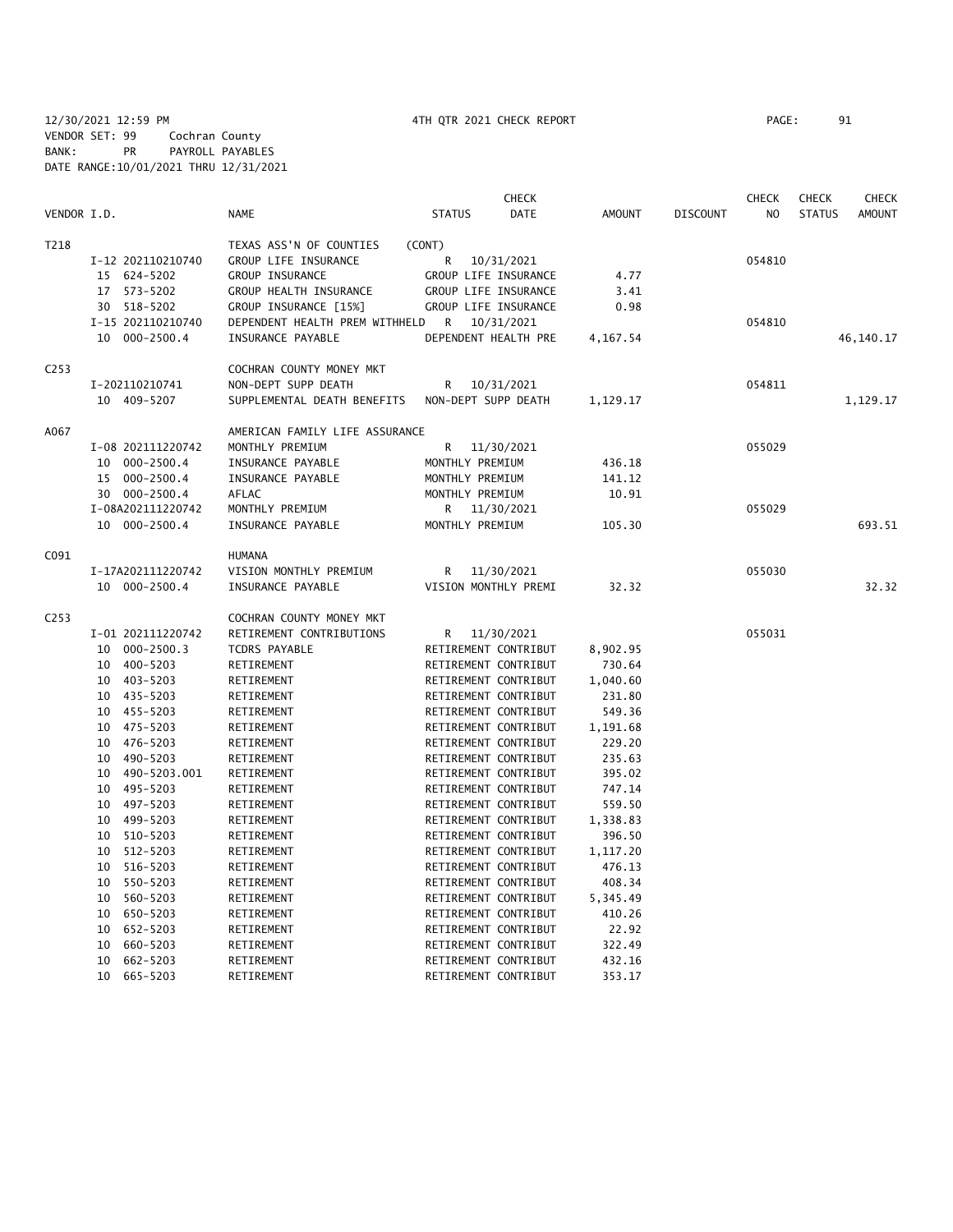### 12/30/2021 12:59 PM 4TH QTR 2021 CHECK REPORT PAGE: 92 VENDOR SET: 99 Cochran County BANK: PR PAYROLL PAYABLES DATE RANGE:10/01/2021 THRU 12/31/2021

|                  |                      |                                | <b>CHECK</b>          |          |                 | <b>CHECK</b>   | <b>CHECK</b>  | CHECK         |
|------------------|----------------------|--------------------------------|-----------------------|----------|-----------------|----------------|---------------|---------------|
| VENDOR I.D.      |                      | <b>NAME</b>                    | <b>STATUS</b><br>DATE | AMOUNT   | <b>DISCOUNT</b> | N <sub>O</sub> | <b>STATUS</b> | <b>AMOUNT</b> |
| C <sub>253</sub> |                      | COCHRAN COUNTY MONEY MKT       | (CONT)                |          |                 |                |               |               |
|                  | I-01 202111220742    | RETIREMENT CONTRIBUTIONS       | 11/30/2021<br>R       |          |                 | 055031         |               |               |
|                  | 15 000-2500.3        | <b>TCDRS PAYABLE</b>           | RETIREMENT CONTRIBUT  | 3,009.10 |                 |                |               |               |
|                  | 610-5203<br>15       | RETIREMENT                     | RETIREMENT CONTRIBUT  | 2,251.62 |                 |                |               |               |
|                  | 15 621-5203          | RETIREMENT                     | RETIREMENT CONTRIBUT  | 954.73   |                 |                |               |               |
|                  | 15 622-5203          | RETIREMENT                     | RETIREMENT CONTRIBUT  | 916.94   |                 |                |               |               |
|                  | 15 623-5203          | RETIREMENT                     | RETIREMENT CONTRIBUT  | 483.12   |                 |                |               |               |
|                  | 15 624-5203          | RETIREMENT                     | RETIREMENT CONTRIBUT  | 981.92   |                 |                |               |               |
|                  | 17 000-2500.3        | <b>TCDRS PAYABLE</b>           | RETIREMENT CONTRIBUT  | 236.78   |                 |                |               |               |
|                  | 17 573-5203          | RETIREMENT                     | RETIREMENT CONTRIBUT  | 439.73   |                 |                |               |               |
|                  | 30 000-2500.3        | <b>TCDRS</b>                   | RETIREMENT CONTRIBUT  | 72.92    |                 |                |               |               |
|                  | 30 518-5203          | RETIREMENT                     | RETIREMENT CONTRIBUT  | 135.43   |                 |                |               | 34,919.30     |
| C300             |                      | COCHRAN COUNTY SCHOOLS FEDERAL |                       |          |                 |                |               |               |
|                  | I-18A202111220742    | MONTHLY PREMUIM                | R.<br>11/30/2021      |          |                 | 055032         |               |               |
|                  | 10 000-2500.4        | INSURANCE PAYABLE              | MONTHLY PREMUIM       | 7,847.36 |                 |                |               |               |
|                  | 15 000-2500.4        | INSURANCE PAYABLE              | MONTHLY PREMUIM       | 1,288.34 |                 |                |               |               |
|                  | 30 000-2500.4        | AFLAC                          | MONTHLY PREMUIM       | 109.88   |                 |                |               | 9,245.58      |
| N017             |                      | NATIONAL FARM LIFE             |                       |          |                 |                |               |               |
|                  | I-05A202111220742    | AFTER TAX PREM                 | R<br>11/30/2021       |          |                 | 055033         |               |               |
|                  | 10 000-2500.4        | INSURANCE PAYABLE              | AFTER TAX PREM        | 140.92   |                 |                |               |               |
|                  | 15 000-2500.4        | INSURANCE PAYABLE              | AFTER TAX PREM        | 67.80    |                 |                |               | 208.72        |
| N060             |                      | NATIONWIDE RETIREMENT SOL      |                       |          |                 |                |               |               |
|                  | I-04 202111220742    | DEFERRED COMP WITHHELD         | R<br>11/30/2021       |          |                 | 055034         |               |               |
|                  | 10 000-2500.7        | PEBSCO DEF COMP PAYABLE        | DEFERRED COMP WITHHE  | 1,187.30 |                 |                |               |               |
|                  | $000 - 2500.7$<br>15 | PEBSCO DEF COMP PAYABLE        | DEFERRED COMP WITHHE  | 226.88   |                 |                |               |               |
|                  | 30 000-2500.7        | D.C.                           | DEFERRED COMP WITHHE  | 10.82    |                 |                |               | 1,425.00      |
| 0029             |                      | OFFICE OF THE ATTORNEY GE      |                       |          |                 |                |               |               |
|                  | I-CAH202111220742    | ID#00112822016 & 0013351612    | 11/30/2021<br>R       |          |                 | 055035         |               |               |
|                  | 10 000-2500.8        | CHILD SUPPORT PAYABLE          | ID#00112822016 & 001  | 1,127.12 |                 |                |               | 1,127.12      |
| P187             |                      | COCHRAN COUNTY PAYROLL TA      |                       |          |                 |                |               |               |
|                  | I-T1 202111220742    | FEDERAL INCOME TAX W/H         | R<br>11/30/2021       |          |                 | 055036         |               |               |
|                  | $000 - 2500.1$<br>10 | WITHHOLDING TAX PAYABLE        | FEDERAL INCOME TAX W  | 8,767.85 |                 |                |               |               |
|                  | 15 000-2500.1        | WITHHOLDING TAX PAYABLE        | FEDERAL INCOME TAX W  | 3,148.33 |                 |                |               |               |
|                  | 17 000-2500.1        | WITHHOLDING TAX PAYABLE        | FEDERAL INCOME TAX W  | 235.40   |                 |                |               |               |
|                  | 30 000-2500.1        | FEDERAL WITHOLDING             | FEDERAL INCOME TAX W  | 121.00   |                 |                |               |               |
|                  | I-T3 202111220742    | FICA TAX                       | R 11/30/2021          |          |                 | 055036         |               |               |
|                  | 10 000-2500.2        | FICA PAYABLE                   | FICA TAX              | 7,774.32 |                 |                |               |               |
|                  | 10 400-5201          | SOCIAL SECURITY                | FICA TAX              | 348.46   |                 |                |               |               |
|                  | 10 403-5201          | SOCIAL SECURITY                | FICA TAX              | 523.79   |                 |                |               |               |
|                  | 10 435-5201          | SOCIAL SECURITY                | FICA TAX              | 110.55   |                 |                |               |               |
|                  | 10 455-5201          | SOCIAL SECURITY                | FICA TAX              | 262.00   |                 |                |               |               |
|                  | 10 475-5201          | SOCIAL SECURITY                | FICA TAX              | 456.64   |                 |                |               |               |
|                  | 10 476-5201          | SOCIAL SECURITY                | FICA TAX              | 109.31   |                 |                |               |               |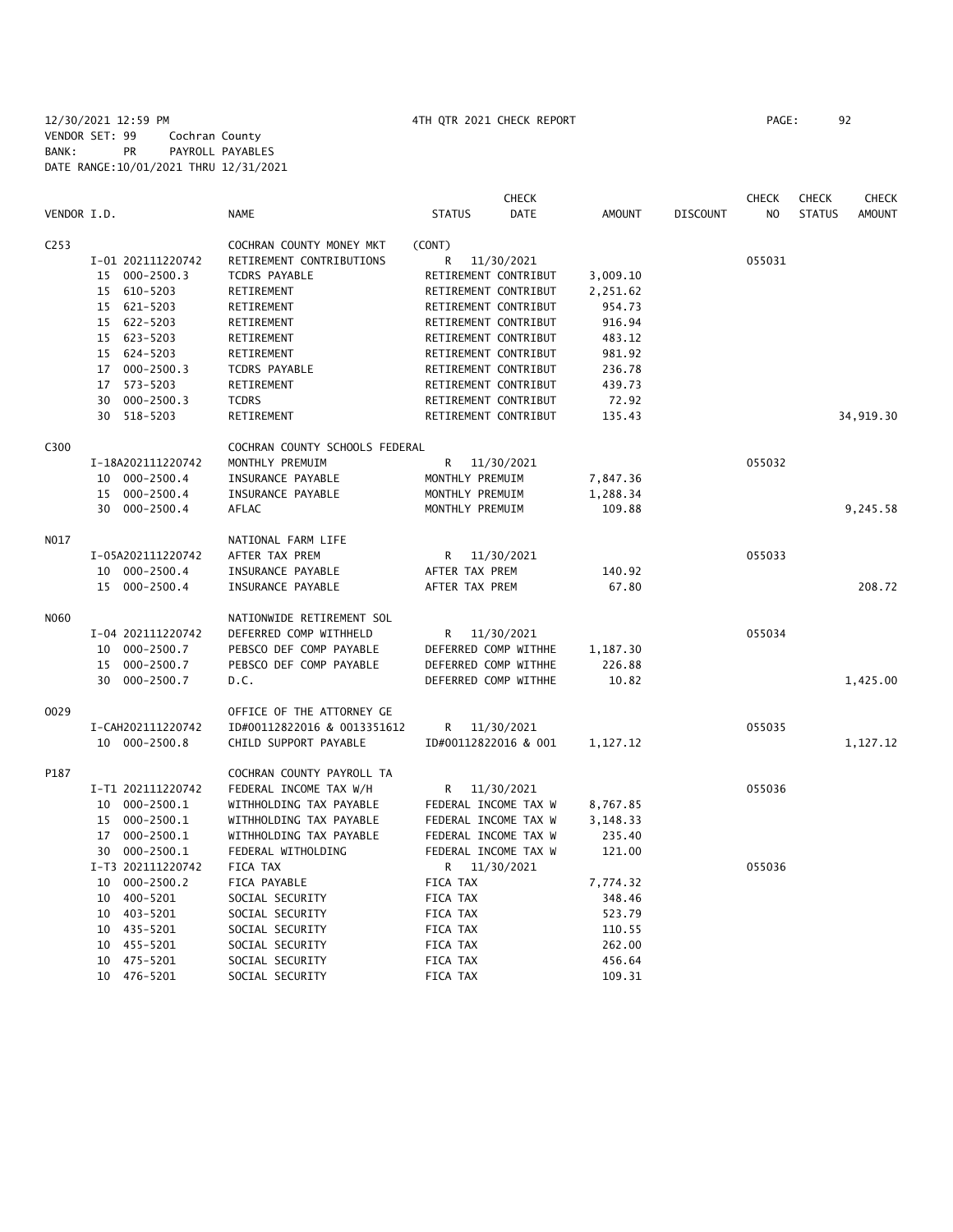|             |    |                   |                        |                 | <b>CHECK</b> |               |                 | <b>CHECK</b> | <b>CHECK</b>  | CHECK         |
|-------------|----|-------------------|------------------------|-----------------|--------------|---------------|-----------------|--------------|---------------|---------------|
| VENDOR I.D. |    |                   | <b>NAME</b>            | <b>STATUS</b>   | DATE         | <b>AMOUNT</b> | <b>DISCOUNT</b> | NO           | <b>STATUS</b> | <b>AMOUNT</b> |
| P187        |    |                   | COCHRAN COUNTY PAYROLL | (CONT)          |              |               |                 |              |               |               |
|             |    | I-T3 202111220742 | FICA TAX               | 11/30/2021<br>R |              |               |                 | 055036       |               |               |
|             | 10 | 490-5201          | SOCIAL SECURITY        | FICA TAX        |              | 112.38        |                 |              |               |               |
|             | 10 | 490-5201.001      | SOCIAL SECURITY FICA   | FICA TAX        |              | 188.39        |                 |              |               |               |
|             | 10 | 495-5201          | SOCIAL SECURITY        | FICA TAX        |              | 356.33        |                 |              |               |               |
|             | 10 | 497-5201          | SOCIAL SECURITY        | FICA TAX        |              | 266.84        |                 |              |               |               |
|             | 10 | 499-5201          | SOCIAL SECURITY        | FICA TAX        |              | 635.70        |                 |              |               |               |
|             | 10 | 510-5201          | SOCIAL SECURITY        | FICA TAX        |              | 189.10        |                 |              |               |               |
|             | 10 | 512-5201          | SOCIAL SECURITY        | FICA TAX        |              | 528.31        |                 |              |               |               |
|             | 10 | 516-5201          | SOCIAL SECURITY        | FICA TAX        |              | 227.82        |                 |              |               |               |
|             | 10 | 550-5201          | SOCIAL SECURITY        | FICA TAX        |              | 194.75        |                 |              |               |               |
|             | 10 | 560-5201          | SOCIAL SECURITY        | FICA TAX        |              | 2,463.59      |                 |              |               |               |
|             | 10 | 650-5201          | SOCIAL SECURITY        | FICA TAX        |              | 195.66        |                 |              |               |               |
|             | 10 | 652-5201          | SOCIAL SECURITY        | FICA TAX        |              | 10.93         |                 |              |               |               |
|             | 10 | 660-5201          | SOCIAL SECURITY        | FICA TAX        |              | 154.39        |                 |              |               |               |
|             | 10 | 662-5201          | SOCIAL SECURITY        | FICA TAX        |              | 206.11        |                 |              |               |               |
|             | 10 | 665-5201          | SOCIAL SECURITY        | FICA TAX        |              | 233.26        |                 |              |               |               |
|             | 15 | $000 - 2500.2$    | FICA PAYABLE           | FICA TAX        |              | 2,656.45      |                 |              |               |               |
|             | 15 | 610-5201          | SOCIAL SECURITY        | FICA TAX        |              | 1,073.86      |                 |              |               |               |
|             | 15 | 621-5201          | SOCIAL SECURITY        | FICA TAX        |              | 447.64        |                 |              |               |               |
|             | 15 | 622-5201          | SOCIAL SECURITY        | FICA TAX        |              | 437.30        |                 |              |               |               |
|             | 15 | 623-5201          | SOCIAL SECURITY        | FICA TAX        |              | 230.41        |                 |              |               |               |
|             | 15 | 624-5201          | SOCIAL SECURITY        | FICA TAX        |              | 467.24        |                 |              |               |               |
|             | 17 | $000 - 2500.2$    | FICA PAYABLE           | FICA TAX        |              | 209.72        |                 |              |               |               |
|             | 17 | 573-5201          | SOCIAL SECURITY        | FICA TAX        |              | 209.72        |                 |              |               |               |
|             | 30 | $000 - 2500.2$    | <b>FICA</b>            | FICA TAX        |              | 64.82         |                 |              |               |               |
|             |    | 30 518-5201       | SOCIAL SECURITY        | FICA TAX        |              | 64.83         |                 |              |               |               |
|             |    | I-T4 202111220742 | MEDICARE TAX           | R 11/30/2021    |              |               |                 | 055036       |               |               |
|             | 10 | $000 - 2500.2$    | FICA PAYABLE           | MEDICARE TAX    |              | 1,818.20      |                 |              |               |               |
|             | 10 | 400-5201          | SOCIAL SECURITY        | MEDICARE TAX    |              | 81.49         |                 |              |               |               |
|             | 10 | 403-5201          | SOCIAL SECURITY        | MEDICARE TAX    |              | 122.49        |                 |              |               |               |
|             | 10 | 435-5201          | SOCIAL SECURITY        | MEDICARE TAX    |              | 25.86         |                 |              |               |               |
|             | 10 | 455-5201          | SOCIAL SECURITY        | MEDICARE TAX    |              | 61.27         |                 |              |               |               |
|             | 10 | 475-5201          | SOCIAL SECURITY        | MEDICARE TAX    |              | 106.79        |                 |              |               |               |
|             | 10 | 476-5201          | SOCIAL SECURITY        | MEDICARE TAX    |              | 25.57         |                 |              |               |               |
|             | 10 | 490-5201          | SOCIAL SECURITY        | MEDICARE TAX    |              | 26.28         |                 |              |               |               |
|             | 10 | 490-5201.001      | SOCIAL SECURITY FICA   | MEDICARE TAX    |              | 44.06         |                 |              |               |               |
|             | 10 | 495-5201          | SOCIAL SECURITY        | MEDICARE TAX    |              | 83.34         |                 |              |               |               |
|             | 10 | 497-5201          | SOCIAL SECURITY        | MEDICARE TAX    |              | 62.41         |                 |              |               |               |
|             | 10 | 499-5201          | SOCIAL SECURITY        | MEDICARE TAX    |              | 148.66        |                 |              |               |               |
|             | 10 | 510-5201          | SOCIAL SECURITY        | MEDICARE TAX    |              | 44.23         |                 |              |               |               |
|             | 10 | 512-5201          | SOCIAL SECURITY        | MEDICARE TAX    |              | 123.56        |                 |              |               |               |
|             | 10 | 516-5201          | SOCIAL SECURITY        | MEDICARE TAX    |              | 53.29         |                 |              |               |               |
|             | 10 | 550-5201          | SOCIAL SECURITY        | MEDICARE TAX    |              | 45.55         |                 |              |               |               |
|             | 10 | 560-5201          | SOCIAL SECURITY        | MEDICARE TAX    |              | 576.18        |                 |              |               |               |
|             | 10 | 650-5201          | SOCIAL SECURITY        | MEDICARE TAX    |              | 45.76         |                 |              |               |               |
|             | 10 | 652-5201          | SOCIAL SECURITY        | MEDICARE TAX    |              | 2.56          |                 |              |               |               |
|             | 10 | 660-5201          | SOCIAL SECURITY        | MEDICARE TAX    |              | 36.10         |                 |              |               |               |
|             |    |                   |                        |                 |              |               |                 |              |               |               |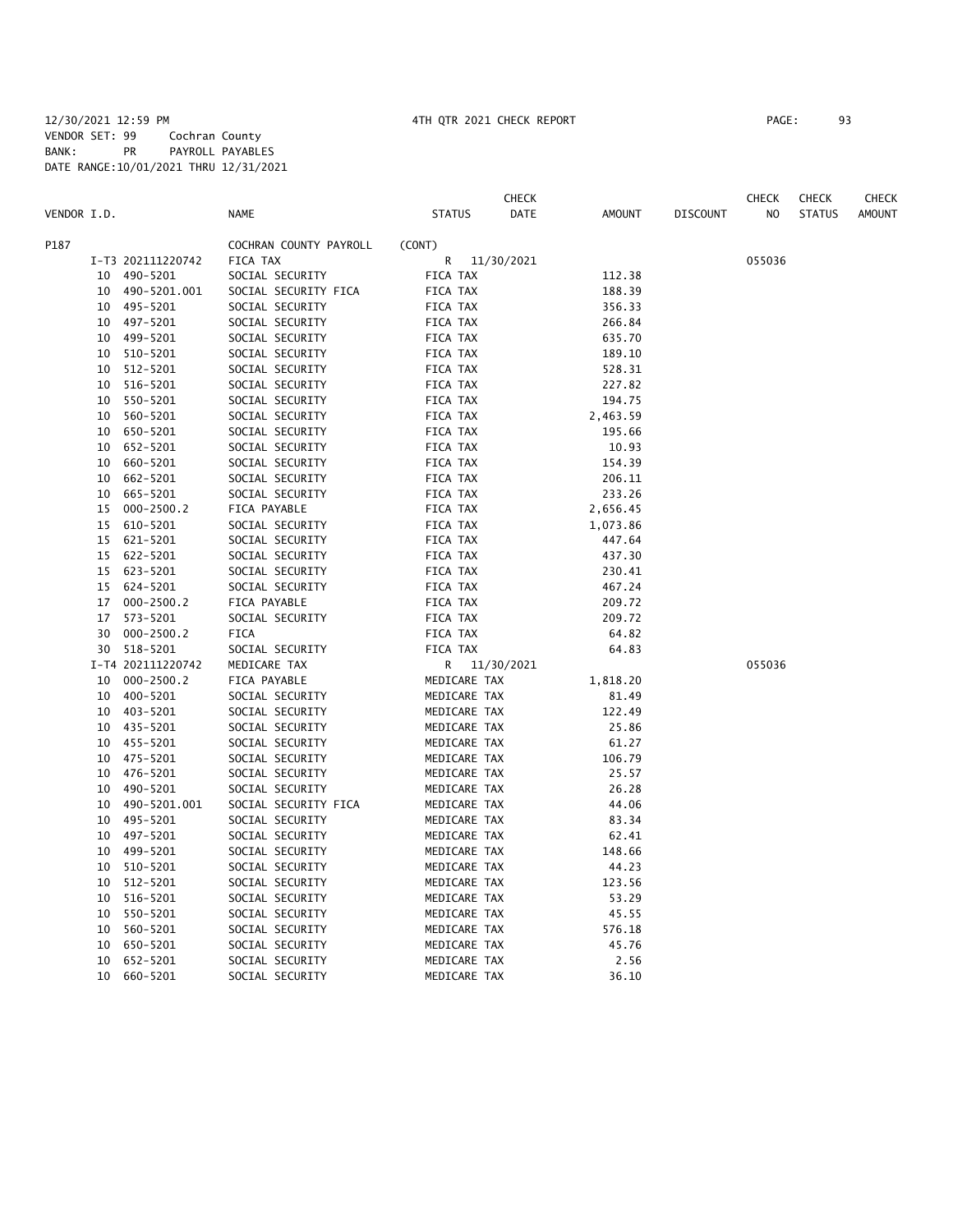|             |    |                   |                         |                      | <b>CHECK</b> |           |                 | <b>CHECK</b>   | <b>CHECK</b>  | CHECK         |
|-------------|----|-------------------|-------------------------|----------------------|--------------|-----------|-----------------|----------------|---------------|---------------|
| VENDOR I.D. |    |                   | <b>NAME</b>             | <b>STATUS</b>        | DATE         | AMOUNT    | <b>DISCOUNT</b> | N <sub>O</sub> | <b>STATUS</b> | <b>AMOUNT</b> |
| P187        |    |                   | COCHRAN COUNTY PAYROLL  | (CONT)               |              |           |                 |                |               |               |
|             |    | I-T4 202111220742 | MEDICARE TAX            | R                    | 11/30/2021   |           |                 | 055036         |               |               |
|             |    | 10 662-5201       | SOCIAL SECURITY         | MEDICARE TAX         |              | 48.20     |                 |                |               |               |
|             |    | 10 665-5201       | SOCIAL SECURITY         | MEDICARE TAX         |              | 54.55     |                 |                |               |               |
|             |    | 15 000-2500.2     | FICA PAYABLE            | MEDICARE TAX         |              | 621.29    |                 |                |               |               |
|             |    | 15 610-5201       | SOCIAL SECURITY         | MEDICARE TAX         |              | 251.15    |                 |                |               |               |
|             | 15 | 621-5201          | SOCIAL SECURITY         | MEDICARE TAX         |              | 104.69    |                 |                |               |               |
|             | 15 | 622-5201          | SOCIAL SECURITY         | MEDICARE TAX         |              | 102.28    |                 |                |               |               |
|             |    | 15 623-5201       | SOCIAL SECURITY         | MEDICARE TAX         |              | 53.89     |                 |                |               |               |
|             | 15 | 624-5201          | SOCIAL SECURITY         | MEDICARE TAX         |              | 109.28    |                 |                |               |               |
|             | 17 | $000 - 2500.2$    | FICA PAYABLE            | MEDICARE TAX         |              | 49.05     |                 |                |               |               |
|             | 17 | 573-5201          | SOCIAL SECURITY         | MEDICARE TAX         |              | 49.05     |                 |                |               |               |
|             | 30 | $000 - 2500.2$    | <b>FICA</b>             | MEDICARE TAX         |              | 15.16     |                 |                |               |               |
|             | 30 | 518-5201          | SOCIAL SECURITY         | MEDICARE TAX         |              | 15.16     |                 |                |               | 38,690.60     |
| T218        |    |                   | TEXAS ASS'N OF COUNTIES |                      |              |           |                 |                |               |               |
|             |    | I-11 202111220742 | EMPLOYEE PREMIUMS       | R                    | 11/30/2021   |           |                 | 055037         |               |               |
|             |    | 10 400-5202       | GROUP INSURANCE         | EMPLOYEE PREMIUMS    |              | 819.79    |                 |                |               |               |
|             |    | 10 403-5202       | GROUP INSURANCE         | EMPLOYEE PREMIUMS    |              | 1,901.12  |                 |                |               |               |
|             |    | 10 455-5202       | GROUP INSURANCE         | EMPLOYEE PREMIUMS    |              | 950.56    |                 |                |               |               |
|             |    | 10 475-5202       | GROUP INSURANCE         | EMPLOYEE PREMIUMS    |              | 1,901.12  |                 |                |               |               |
|             | 10 | 495-5202          | GROUP INSURANCE         | EMPLOYEE PREMIUMS    |              | 950.56    |                 |                |               |               |
|             |    | 10 497-5202       | GROUP INSURANCE         | EMPLOYEE PREMIUMS    |              | 950.56    |                 |                |               |               |
|             |    | 10 499-5202       | GROUP INSURANCE         | EMPLOYEE PREMIUMS    |              | 2,851.68  |                 |                |               |               |
|             |    | 10 510-5202       | GROUP INSURANCE         | EMPLOYEE PREMIUMS    |              | 950.56    |                 |                |               |               |
|             | 10 | 512-5202          | GROUP INSURANCE         | EMPLOYEE PREMIUMS    |              | 2,851.68  |                 |                |               |               |
|             | 10 | 516-5202          | GROUP INSURANCE [50%]   | EMPLOYEE PREMIUMS    |              | 968.01    |                 |                |               |               |
|             | 10 | 550-5202          | GROUP INSURANCE         | EMPLOYEE PREMIUMS    |              | 950.56    |                 |                |               |               |
|             | 10 | 560-5202          | GROUP INSURANCE         | EMPLOYEE PREMIUMS    |              | 10,456.16 |                 |                |               |               |
|             |    | 10 650-5202       | GROUP INSURANCE         | EMPLOYEE PREMIUMS    |              | 996.15    |                 |                |               |               |
|             | 10 | 652-5202          | GROUP INSURANCE         | EMPLOYEE PREMIUMS    |              | 45.59     |                 |                |               |               |
|             |    | 10 660-5202       | GROUP INSURANCE [35%]   | EMPLOYEE PREMIUMS    |              | 657.29    |                 |                |               |               |
|             | 10 | 662-5202          | GROUP INSURANCE         | EMPLOYEE PREMIUMS    |              | 859.38    |                 |                |               |               |
|             |    | 10 665-5202       | GROUP INSURANCE         | EMPLOYEE PREMIUMS    |              | 950.56    |                 |                |               |               |
|             | 15 | 610-5202          | GROUP INSURANCE         | EMPLOYEE PREMIUMS    |              | 3,933.01  |                 |                |               |               |
|             | 15 | 621-5202          | GROUP INSURANCE         | EMPLOYEE PREMIUMS    |              | 1,901.12  |                 |                |               |               |
|             | 15 | 622-5202          | GROUP INSURANCE         | EMPLOYEE PREMIUMS    |              | 1,901.12  |                 |                |               |               |
|             |    | 15 623-5202       | GROUP INSURANCE         | EMPLOYEE PREMIUMS    |              | 950.56    |                 |                |               |               |
|             |    | 15 624-5202       | GROUP INSURANCE         | EMPLOYEE PREMIUMS    |              | 1,901.12  |                 |                |               |               |
|             |    | 17 573-5202       | GROUP HEALTH INSURANCE  | EMPLOYEE PREMIUMS    |              | 950.56    |                 |                |               |               |
|             |    | 30 518-5202       | GROUP INSURANCE [15%]   | EMPLOYEE PREMIUMS    |              | 275.82    |                 |                |               |               |
|             |    | I-12 202111220742 | GROUP LIFE INSURANCE    | R                    | 11/30/2021   |           |                 | 055037         |               |               |
|             |    | 10 400-5202       | GROUP INSURANCE         | GROUP LIFE INSURANCE |              | 2.94      |                 |                |               |               |
|             |    | 10 403-5202       | GROUP INSURANCE         | GROUP LIFE INSURANCE |              | 6.82      |                 |                |               |               |
|             |    | 10 455-5202       | GROUP INSURANCE         | GROUP LIFE INSURANCE |              | 3.41      |                 |                |               |               |
|             | 10 | 475-5202          | GROUP INSURANCE         | GROUP LIFE INSURANCE |              | 6.82      |                 |                |               |               |
|             | 10 | 495-5202          | GROUP INSURANCE         | GROUP LIFE INSURANCE |              | 3.41      |                 |                |               |               |
|             |    | 10 497-5202       | GROUP INSURANCE         | GROUP LIFE INSURANCE |              | 3.41      |                 |                |               |               |
|             |    |                   |                         |                      |              |           |                 |                |               |               |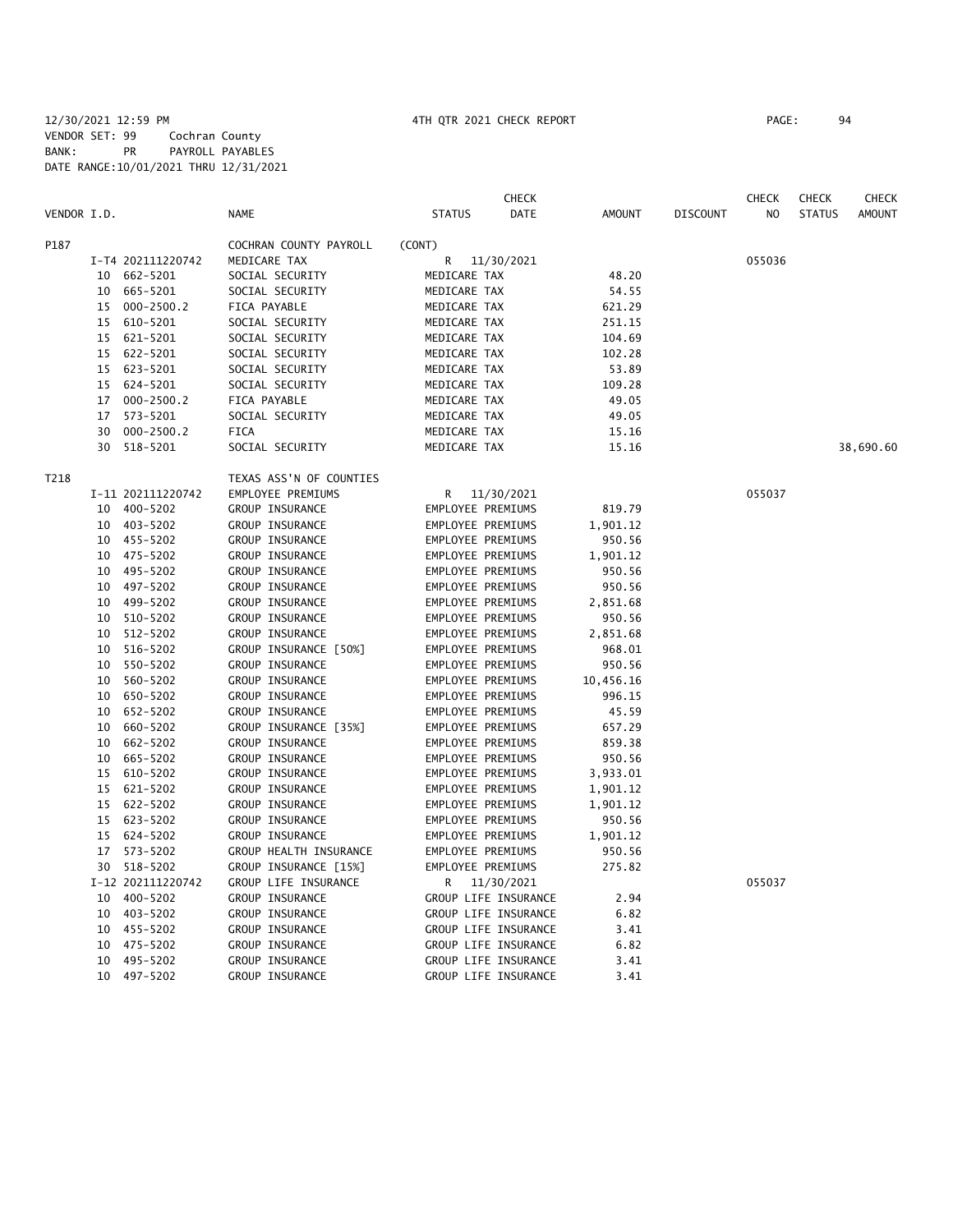|                  |                   |                                | <b>CHECK</b>          |               |                 | <b>CHECK</b> | <b>CHECK</b>  | <b>CHECK</b> |
|------------------|-------------------|--------------------------------|-----------------------|---------------|-----------------|--------------|---------------|--------------|
| VENDOR I.D.      |                   | <b>NAME</b>                    | <b>STATUS</b><br>DATE | <b>AMOUNT</b> | <b>DISCOUNT</b> | NO           | <b>STATUS</b> | AMOUNT       |
| T218             |                   | TEXAS ASS'N OF COUNTIES        | (CONT)                |               |                 |              |               |              |
|                  | I-12 202111220742 | GROUP LIFE INSURANCE           | R<br>11/30/2021       |               |                 | 055037       |               |              |
|                  | 10 499-5202       | <b>GROUP INSURANCE</b>         | GROUP LIFE INSURANCE  | 10.23         |                 |              |               |              |
|                  | 10 510-5202       | <b>GROUP INSURANCE</b>         | GROUP LIFE INSURANCE  | 3.41          |                 |              |               |              |
|                  | 10 512-5202       | GROUP INSURANCE                | GROUP LIFE INSURANCE  | 10.23         |                 |              |               |              |
|                  | 10 516-5202       | GROUP INSURANCE [50%]          | GROUP LIFE INSURANCE  | 3.48          |                 |              |               |              |
|                  | 10 550-5202       | <b>GROUP INSURANCE</b>         | GROUP LIFE INSURANCE  | 3.41          |                 |              |               |              |
|                  | 10 560-5202       | GROUP INSURANCE                | GROUP LIFE INSURANCE  | 37.51         |                 |              |               |              |
|                  | 10 650-5202       | <b>GROUP INSURANCE</b>         | GROUP LIFE INSURANCE  | 3.57          |                 |              |               |              |
|                  | 10 652-5202       | GROUP INSURANCE                | GROUP LIFE INSURANCE  | 0.16          |                 |              |               |              |
|                  | 10 660-5202       | GROUP INSURANCE [35%]          | GROUP LIFE INSURANCE  | 2.36          |                 |              |               |              |
|                  | 10 662-5202       | <b>GROUP INSURANCE</b>         | GROUP LIFE INSURANCE  | 3.09          |                 |              |               |              |
|                  | 10 665-5202       | GROUP INSURANCE                | GROUP LIFE INSURANCE  | 3.41          |                 |              |               |              |
|                  | 15 610-5202       | GROUP INSURANCE                | GROUP LIFE INSURANCE  | 14.11         |                 |              |               |              |
|                  | 15 621-5202       | GROUP INSURANCE                | GROUP LIFE INSURANCE  | 6.82          |                 |              |               |              |
|                  | 15 622-5202       | GROUP INSURANCE                | GROUP LIFE INSURANCE  | 6.82          |                 |              |               |              |
|                  | 15 623-5202       | GROUP INSURANCE                | GROUP LIFE INSURANCE  | 3.41          |                 |              |               |              |
|                  | 15 624-5202       | GROUP INSURANCE                | GROUP LIFE INSURANCE  | 4.77          |                 |              |               |              |
|                  | 17 573-5202       | GROUP HEALTH INSURANCE         | GROUP LIFE INSURANCE  | 3.41          |                 |              |               |              |
|                  | 30 518-5202       | GROUP INSURANCE [15%]          | GROUP LIFE INSURANCE  | 0.98          |                 |              |               |              |
|                  | I-15 202111220742 | DEPENDENT HEALTH PREM WITHHELD | R 11/30/2021          |               |                 | 055037       |               |              |
|                  | 10 000-2500.4     | INSURANCE PAYABLE              | DEPENDENT HEALTH PRE  | 4,167.54      |                 |              |               | 46,140.17    |
| C <sub>253</sub> |                   | COCHRAN COUNTY MONEY MKT       |                       |               |                 |              |               |              |
|                  | I-202111220743    | NON-DEPT SUPP DEATH            | 11/30/2021<br>R       |               |                 | 055038       |               |              |
|                  | 10 409-5207       | SUPPLEMENTAL DEATH BENEFITS    | NON-DEPT SUPP DEATH   | 1,082.50      |                 |              |               | 1,082.50     |
| A067             |                   | AMERICAN FAMILY LIFE ASSURANCE |                       |               |                 |              |               |              |
|                  | I-08 202112220744 | MONTHLY PREMIUM                | R<br>12/31/2021       |               |                 | 055162       |               |              |
|                  | 10 000-2500.4     | INSURANCE PAYABLE              | MONTHLY PREMIUM       | 436.18        |                 |              |               |              |
|                  | 15 000-2500.4     | INSURANCE PAYABLE              | MONTHLY PREMIUM       | 141.12        |                 |              |               |              |
|                  | 30 000-2500.4     | AFLAC                          | MONTHLY PREMIUM       | 10.91         |                 |              |               |              |
|                  | I-08A202112220744 | MONTHLY PREMIUM                | 12/31/2021<br>R       |               |                 | 055162       |               |              |
|                  | 10 000-2500.4     | INSURANCE PAYABLE              | MONTHLY PREMIUM       | 105.30        |                 |              |               | 693.51       |
| C091             |                   | <b>HUMANA</b>                  |                       |               |                 |              |               |              |
|                  | I-17A202112220744 | VISION MONTHLY PREMIUM         | R<br>12/31/2021       |               |                 | 055163       |               |              |
|                  | 10 000-2500.4     | INSURANCE PAYABLE              | VISION MONTHLY PREMI  | 32.32         |                 |              |               | 32.32        |
| C <sub>253</sub> |                   | COCHRAN COUNTY MONEY MKT       |                       |               |                 |              |               |              |
|                  | I-01 202112220744 | RETIREMENT CONTRIBUTIONS       | R 12/31/2021          |               |                 | 055164       |               |              |
|                  | 10 000-2500.3     | <b>TCDRS PAYABLE</b>           | RETIREMENT CONTRIBUT  | 9,154.41      |                 |              |               |              |
|                  | 10 400-5203       | RETIREMENT                     | RETIREMENT CONTRIBUT  | 730.64        |                 |              |               |              |
|                  | 10 403-5203       | RETIREMENT                     | RETIREMENT CONTRIBUT  | 1,027.62      |                 |              |               |              |
|                  | 10 435-5203       | RETIREMENT                     | RETIREMENT CONTRIBUT  | 231.80        |                 |              |               |              |
|                  | 10 455-5203       | RETIREMENT                     | RETIREMENT CONTRIBUT  | 544.08        |                 |              |               |              |
|                  | 10 475-5203       | RETIREMENT                     | RETIREMENT CONTRIBUT  | 1,191.68      |                 |              |               |              |

10 476-5203 RETIREMENT RETIREMENT CONTRIBUT 229.20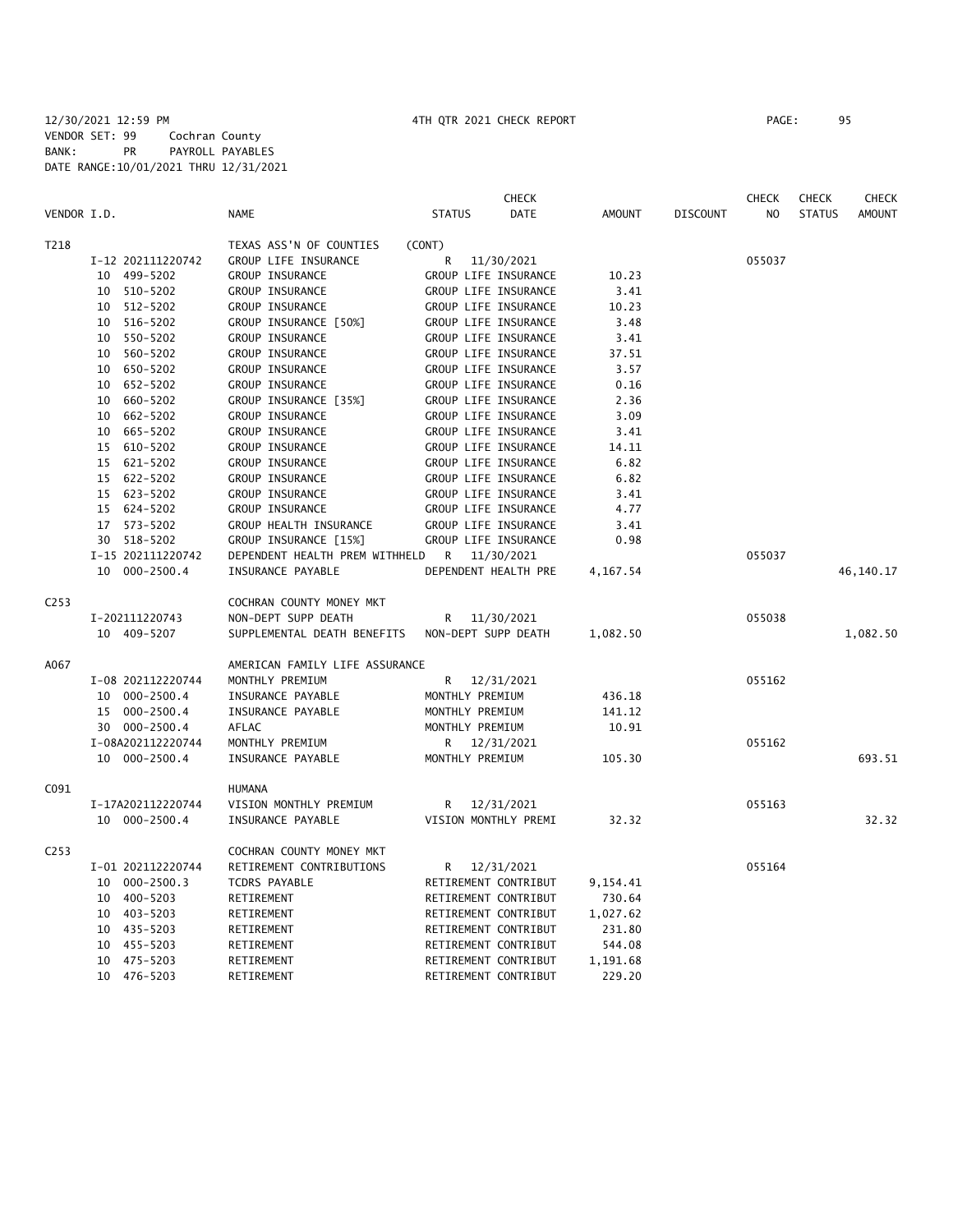### 12/30/2021 12:59 PM 4TH QTR 2021 CHECK REPORT PAGE: 96 VENDOR SET: 99 Cochran County BANK: PR PAYROLL PAYABLES DATE RANGE:10/01/2021 THRU 12/31/2021

|                  |    |                   |                                |                      | <b>CHECK</b> |               |                 | <b>CHECK</b>   | <b>CHECK</b>  | <b>CHECK</b>  |
|------------------|----|-------------------|--------------------------------|----------------------|--------------|---------------|-----------------|----------------|---------------|---------------|
| VENDOR I.D.      |    |                   | <b>NAME</b>                    | <b>STATUS</b>        | <b>DATE</b>  | <b>AMOUNT</b> | <b>DISCOUNT</b> | N <sub>O</sub> | <b>STATUS</b> | <b>AMOUNT</b> |
| C <sub>253</sub> |    |                   | COCHRAN COUNTY MONEY MKT       | (CONT)               |              |               |                 |                |               |               |
|                  |    | I-01 202112220744 | RETIREMENT CONTRIBUTIONS       | R                    | 12/31/2021   |               |                 | 055164         |               |               |
|                  |    | 10 490-5203       | RETIREMENT                     | RETIREMENT CONTRIBUT |              | 104.98        |                 |                |               |               |
|                  | 10 | 490-5203.001      | RETIREMENT                     | RETIREMENT CONTRIBUT |              | 207.70        |                 |                |               |               |
|                  | 10 | 495–5203          | RETIREMENT                     | RETIREMENT CONTRIBUT |              | 732.76        |                 |                |               |               |
|                  | 10 | 497-5203          | RETIREMENT                     | RETIREMENT CONTRIBUT |              | 559.50        |                 |                |               |               |
|                  | 10 | 499-5203          | RETIREMENT                     | RETIREMENT CONTRIBUT |              | 1,604.47      |                 |                |               |               |
|                  |    | 10 510-5203       | RETIREMENT                     | RETIREMENT CONTRIBUT |              | 369.50        |                 |                |               |               |
|                  | 10 | 512-5203          | RETIREMENT                     | RETIREMENT CONTRIBUT |              | 1,334.88      |                 |                |               |               |
|                  | 10 | 516-5203          | RETIREMENT                     | RETIREMENT CONTRIBUT |              | 476.13        |                 |                |               |               |
|                  | 10 | 550-5203          | RETIREMENT                     | RETIREMENT CONTRIBUT |              | 408.34        |                 |                |               |               |
|                  | 10 | 560-5203          | RETIREMENT                     | RETIREMENT CONTRIBUT |              | 5,706.71      |                 |                |               |               |
|                  | 10 | 650-5203          | RETIREMENT                     | RETIREMENT CONTRIBUT |              | 410.26        |                 |                |               |               |
|                  | 10 | 652-5203          | RETIREMENT                     | RETIREMENT CONTRIBUT |              | 22.92         |                 |                |               |               |
|                  | 10 | 660-5203          | RETIREMENT                     | RETIREMENT CONTRIBUT |              | 322.49        |                 |                |               |               |
|                  | 10 | 662-5203          | RETIREMENT                     | RETIREMENT CONTRIBUT |              | 432.16        |                 |                |               |               |
|                  | 10 | 665-5203          | RETIREMENT                     | RETIREMENT CONTRIBUT |              | 353.17        |                 |                |               |               |
|                  | 15 | 000-2500.3        | <b>TCDRS PAYABLE</b>           | RETIREMENT CONTRIBUT |              | 3,009.10      |                 |                |               |               |
|                  | 15 | 610-5203          | RETIREMENT                     | RETIREMENT CONTRIBUT |              | 2,251.62      |                 |                |               |               |
|                  | 15 | 621-5203          | RETIREMENT                     | RETIREMENT CONTRIBUT |              | 954.73        |                 |                |               |               |
|                  | 15 | 622-5203          | RETIREMENT                     | RETIREMENT CONTRIBUT |              | 916.94        |                 |                |               |               |
|                  | 15 | 623-5203          | RETIREMENT                     | RETIREMENT CONTRIBUT |              | 483.12        |                 |                |               |               |
|                  |    | 15 624-5203       | RETIREMENT                     | RETIREMENT CONTRIBUT |              | 981.92        |                 |                |               |               |
|                  | 17 | $000 - 2500.3$    | <b>TCDRS PAYABLE</b>           | RETIREMENT CONTRIBUT |              | 236.78        |                 |                |               |               |
|                  | 17 | 573-5203          | RETIREMENT                     | RETIREMENT CONTRIBUT |              | 439.73        |                 |                |               |               |
|                  | 30 | $000 - 2500.3$    | <b>TCDRS</b>                   | RETIREMENT CONTRIBUT |              | 72.92         |                 |                |               |               |
|                  | 30 | 518-5203          | RETIREMENT                     | RETIREMENT CONTRIBUT |              | 135.43        |                 |                |               | 35,637.69     |
| C300             |    |                   | COCHRAN COUNTY SCHOOLS FEDERAL |                      |              |               |                 |                |               |               |
|                  |    | I-18A202112220744 | MONTHLY PREMUIM                | R                    | 12/31/2021   |               |                 | 055165         |               |               |
|                  |    | 10 000-2500.4     | INSURANCE PAYABLE              | MONTHLY PREMUIM      |              | 7,847.36      |                 |                |               |               |
|                  | 15 | $000 - 2500.4$    | INSURANCE PAYABLE              | MONTHLY PREMUIM      |              | 1,415.07      |                 |                |               |               |
|                  |    | 30 000-2500.4     | AFLAC                          | MONTHLY PREMUIM      |              | 109.88        |                 |                |               | 9,372.31      |
| N017             |    |                   | NATIONAL FARM LIFE             |                      |              |               |                 |                |               |               |
|                  |    | I-05A202112220744 | AFTER TAX PREM                 | R                    | 12/31/2021   |               |                 | 055166         |               |               |
|                  | 10 | 000-2500.4        | INSURANCE PAYABLE              | AFTER TAX PREM       |              | 140.92        |                 |                |               |               |
|                  |    | 15 000-2500.4     | INSURANCE PAYABLE              | AFTER TAX PREM       |              | 67.80         |                 |                |               | 208.72        |
| N060             |    |                   | NATIONWIDE RETIREMENT SOL      |                      |              |               |                 |                |               |               |
|                  |    | I-04 202112220744 | DEFERRED COMP WITHHELD         | R                    | 12/31/2021   |               |                 | 055167         |               |               |
|                  | 10 | 000-2500.7        | PEBSCO DEF COMP PAYABLE        | DEFERRED COMP WITHHE |              | 1,187.30      |                 |                |               |               |
|                  | 15 | $000 - 2500.7$    | PEBSCO DEF COMP PAYABLE        | DEFERRED COMP WITHHE |              | 226.88        |                 |                |               |               |
|                  | 30 | 000-2500.7        | D.C.                           | DEFERRED COMP WITHHE |              | 10.82         |                 |                |               | 1,425.00      |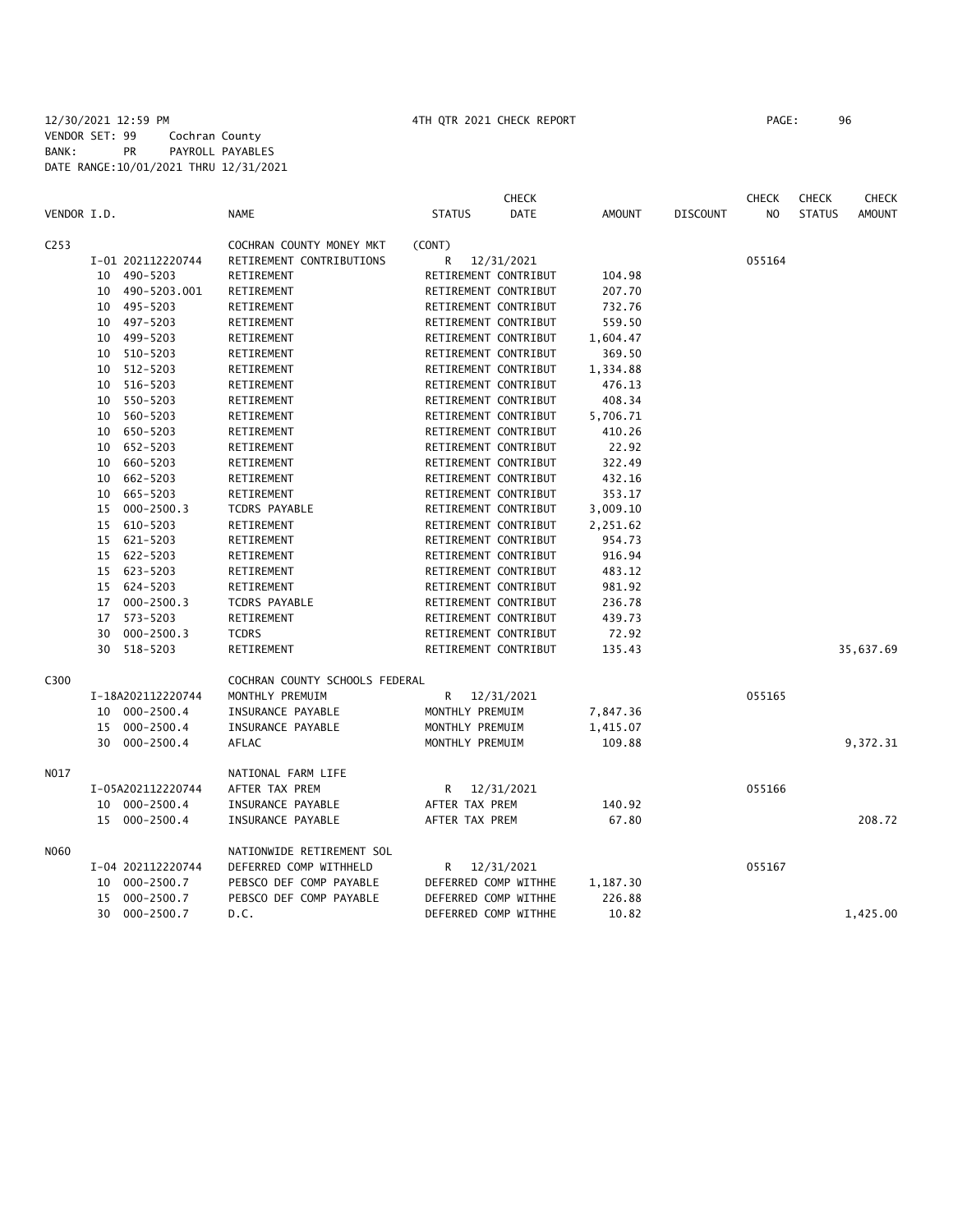|             |    |                   |                             |               | CHECK                |          |                 | <b>CHECK</b>   | <b>CHECK</b>  | CHECK         |
|-------------|----|-------------------|-----------------------------|---------------|----------------------|----------|-----------------|----------------|---------------|---------------|
| VENDOR I.D. |    |                   | <b>NAME</b>                 | <b>STATUS</b> | DATE                 | AMOUNT   | <b>DISCOUNT</b> | N <sub>O</sub> | <b>STATUS</b> | <b>AMOUNT</b> |
| 0029        |    |                   | OFFICE OF THE ATTORNEY GE   |               |                      |          |                 |                |               |               |
|             |    | I-CAH202112220744 | ID#00112822016 & 0013351612 | R             | 12/31/2021           |          |                 | 055168         |               |               |
|             |    | 10 000-2500.8     | CHILD SUPPORT PAYABLE       |               | ID#00112822016 & 001 | 1,127.12 |                 |                |               | 1,127.12      |
| P187        |    |                   | COCHRAN COUNTY PAYROLL TA   |               |                      |          |                 |                |               |               |
|             |    | I-T1 202112220744 | FEDERAL INCOME TAX W/H      | R             | 12/31/2021           |          |                 | 055169         |               |               |
|             |    | 10 000-2500.1     | WITHHOLDING TAX PAYABLE     |               | FEDERAL INCOME TAX W | 9,196.76 |                 |                |               |               |
|             | 15 | 000-2500.1        | WITHHOLDING TAX PAYABLE     |               | FEDERAL INCOME TAX W | 3,148.33 |                 |                |               |               |
|             |    | 17 000-2500.1     | WITHHOLDING TAX PAYABLE     |               | FEDERAL INCOME TAX W | 235.40   |                 |                |               |               |
|             |    | 30 000-2500.1     | FEDERAL WITHOLDING          |               | FEDERAL INCOME TAX W | 121.48   |                 |                |               |               |
|             |    | I-T3 202112220744 | FICA TAX                    |               | R 12/31/2021         |          |                 | 055169         |               |               |
|             | 10 | $000 - 2500.2$    | FICA PAYABLE                | FICA TAX      |                      | 7,960.56 |                 |                |               |               |
|             | 10 | 400-5201          | SOCIAL SECURITY             | FICA TAX      |                      | 348.46   |                 |                |               |               |
|             |    | 10 403-5201       | SOCIAL SECURITY             | FICA TAX      |                      | 436.83   |                 |                |               |               |
|             |    | 10 435-5201       | SOCIAL SECURITY             | FICA TAX      |                      | 110.55   |                 |                |               |               |
|             |    | 10 455-5201       | SOCIAL SECURITY             | FICA TAX      |                      | 259.48   |                 |                |               |               |
|             |    | 10 475-5201       | SOCIAL SECURITY             | FICA TAX      |                      | 456.64   |                 |                |               |               |
|             | 10 | 476-5201          | SOCIAL SECURITY             | FICA TAX      |                      | 109.31   |                 |                |               |               |
|             | 10 | 490-5201          | SOCIAL SECURITY             | FICA TAX      |                      | 50.07    |                 |                |               |               |
|             | 10 | 490-5201.001      | SOCIAL SECURITY FICA        | FICA TAX      |                      | 99.06    |                 |                |               |               |
|             | 10 | 495-5201          | SOCIAL SECURITY             | FICA TAX      |                      | 349.47   |                 |                |               |               |
|             | 10 | 497-5201          | SOCIAL SECURITY             | FICA TAX      |                      | 266.84   |                 |                |               |               |
|             | 10 | 499-5201          | SOCIAL SECURITY             | FICA TAX      |                      | 762.40   |                 |                |               |               |
|             |    | 10 510-5201       | SOCIAL SECURITY             | FICA TAX      |                      | 176.22   |                 |                |               |               |
|             | 10 | 512-5201          | SOCIAL SECURITY             | FICA TAX      |                      | 632.13   |                 |                |               |               |
|             |    | 10 516-5201       | SOCIAL SECURITY             | FICA TAX      |                      | 228.65   |                 |                |               |               |
|             |    | 10 550-5201       | SOCIAL SECURITY             | FICA TAX      |                      | 194.75   |                 |                |               |               |
|             |    | 10 560-5201       | SOCIAL SECURITY             | FICA TAX      |                      | 2,678.75 |                 |                |               |               |
|             | 10 | 650-5201          | SOCIAL SECURITY             | FICA TAX      |                      | 195.66   |                 |                |               |               |
|             | 10 | 652-5201          | SOCIAL SECURITY             | FICA TAX      |                      | 10.93    |                 |                |               |               |
|             | 10 | 660-5201          | SOCIAL SECURITY             | FICA TAX      |                      | 154.99   |                 |                |               |               |
|             | 10 | 662-5201          | SOCIAL SECURITY             | FICA TAX      |                      | 206.11   |                 |                |               |               |
|             | 10 | 665-5201          | SOCIAL SECURITY             | FICA TAX      |                      | 233.26   |                 |                |               |               |
|             | 15 | $000 - 2500.2$    | FICA PAYABLE                | FICA TAX      |                      | 2,656.45 |                 |                |               |               |
|             |    | 15 610-5201       | SOCIAL SECURITY             | FICA TAX      |                      | 1,073.86 |                 |                |               |               |
|             |    | 15 621-5201       | SOCIAL SECURITY             | FICA TAX      |                      | 447.64   |                 |                |               |               |
|             |    | 15 622-5201       | SOCIAL SECURITY             | FICA TAX      |                      | 437.30   |                 |                |               |               |
|             | 15 | 623-5201          | SOCIAL SECURITY             | FICA TAX      |                      | 230.41   |                 |                |               |               |
|             | 15 | 624-5201          | SOCIAL SECURITY             | FICA TAX      |                      | 467.24   |                 |                |               |               |
|             | 17 | $000 - 2500.2$    | FICA PAYABLE                | FICA TAX      |                      | 209.72   |                 |                |               |               |
|             | 17 | 573-5201          | SOCIAL SECURITY             | FICA TAX      |                      | 209.72   |                 |                |               |               |
|             | 30 | $000 - 2500.2$    | <b>FICA</b>                 | FICA TAX      |                      | 65.07    |                 |                |               |               |
|             |    | 30 518-5201       | SOCIAL SECURITY             | FICA TAX      |                      | 65.07    |                 |                |               |               |
|             |    | I-T4 202112220744 | MEDICARE TAX                | R             | 12/31/2021           |          |                 | 055169         |               |               |
|             | 10 | $000 - 2500.2$    | FICA PAYABLE                | MEDICARE TAX  |                      | 1,861.74 |                 |                |               |               |
|             | 10 | 400-5201          | SOCIAL SECURITY             | MEDICARE TAX  |                      | 81.49    |                 |                |               |               |
|             | 10 | 403-5201          | SOCIAL SECURITY             | MEDICARE TAX  |                      | 102.16   |                 |                |               |               |
|             | 10 | 435-5201          | SOCIAL SECURITY             | MEDICARE TAX  |                      | 25.86    |                 |                |               |               |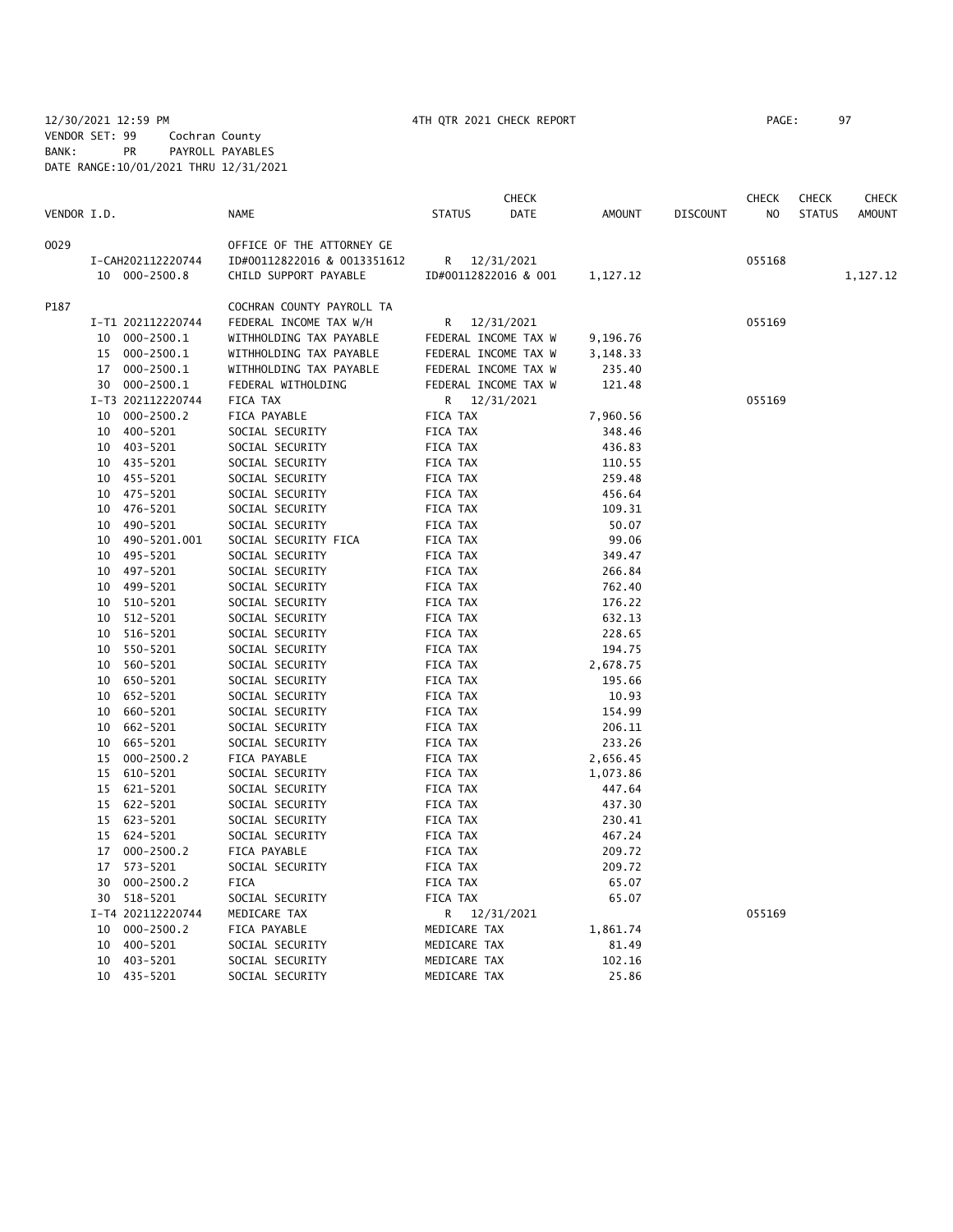### 12/30/2021 12:59 PM 4TH QTR 2021 CHECK REPORT PAGE: 98 VENDOR SET: 99 Cochran County BANK: PR PAYROLL PAYABLES DATE RANGE:10/01/2021 THRU 12/31/2021

|             |    |                   |                         |                   | <b>CHECK</b> |          |                 | <b>CHECK</b>   | <b>CHECK</b>  | CHECK         |
|-------------|----|-------------------|-------------------------|-------------------|--------------|----------|-----------------|----------------|---------------|---------------|
| VENDOR I.D. |    |                   | <b>NAME</b>             | <b>STATUS</b>     | <b>DATE</b>  | AMOUNT   | <b>DISCOUNT</b> | N <sub>O</sub> | <b>STATUS</b> | <b>AMOUNT</b> |
| P187        |    |                   | COCHRAN COUNTY PAYROLL  | (CONT)            |              |          |                 |                |               |               |
|             |    | I-T4 202112220744 | MEDICARE TAX            | R                 | 12/31/2021   |          |                 | 055169         |               |               |
|             |    | 10 455-5201       | SOCIAL SECURITY         | MEDICARE TAX      |              | 60.68    |                 |                |               |               |
|             | 10 | 475-5201          | SOCIAL SECURITY         | MEDICARE TAX      |              | 106.79   |                 |                |               |               |
|             | 10 | 476-5201          | SOCIAL SECURITY         | MEDICARE TAX      |              | 25.57    |                 |                |               |               |
|             | 10 | 490-5201          | SOCIAL SECURITY         | MEDICARE TAX      |              | 11.71    |                 |                |               |               |
|             | 10 | 490-5201.001      | SOCIAL SECURITY FICA    | MEDICARE TAX      |              | 23.17    |                 |                |               |               |
|             | 10 | 495-5201          | SOCIAL SECURITY         | MEDICARE TAX      |              | 81.73    |                 |                |               |               |
|             | 10 | 497-5201          | SOCIAL SECURITY         | MEDICARE TAX      |              | 62.41    |                 |                |               |               |
|             | 10 | 499-5201          | SOCIAL SECURITY         | MEDICARE TAX      |              | 178.30   |                 |                |               |               |
|             | 10 | 510-5201          | SOCIAL SECURITY         | MEDICARE TAX      |              | 41.21    |                 |                |               |               |
|             | 10 | 512-5201          | SOCIAL SECURITY         | MEDICARE TAX      |              | 147.84   |                 |                |               |               |
|             | 10 | 516-5201          | SOCIAL SECURITY         | MEDICARE TAX      |              | 53.48    |                 |                |               |               |
|             | 10 | 550-5201          | SOCIAL SECURITY         | MEDICARE TAX      |              | 45.55    |                 |                |               |               |
|             | 10 | 560-5201          | SOCIAL SECURITY         | MEDICARE TAX      |              | 626.48   |                 |                |               |               |
|             | 10 | 650-5201          | SOCIAL SECURITY         | MEDICARE TAX      |              | 45.76    |                 |                |               |               |
|             | 10 | 652-5201          | SOCIAL SECURITY         | MEDICARE TAX      |              | 2.56     |                 |                |               |               |
|             | 10 | 660-5201          | SOCIAL SECURITY         | MEDICARE TAX      |              | 36.25    |                 |                |               |               |
|             | 10 | 662-5201          | SOCIAL SECURITY         | MEDICARE TAX      |              | 48.20    |                 |                |               |               |
|             | 10 | 665-5201          | SOCIAL SECURITY         | MEDICARE TAX      |              | 54.55    |                 |                |               |               |
|             | 15 | $000 - 2500.2$    | FICA PAYABLE            | MEDICARE TAX      |              | 621.29   |                 |                |               |               |
|             | 15 | 610-5201          | SOCIAL SECURITY         | MEDICARE TAX      |              | 251.15   |                 |                |               |               |
|             |    | 15 621-5201       | SOCIAL SECURITY         | MEDICARE TAX      |              | 104.69   |                 |                |               |               |
|             | 15 | 622-5201          | SOCIAL SECURITY         | MEDICARE TAX      |              | 102.28   |                 |                |               |               |
|             |    | 15 623-5201       | SOCIAL SECURITY         | MEDICARE TAX      |              | 53.89    |                 |                |               |               |
|             | 15 | 624-5201          | SOCIAL SECURITY         | MEDICARE TAX      |              | 109.28   |                 |                |               |               |
|             | 17 | $000 - 2500.2$    | FICA PAYABLE            | MEDICARE TAX      |              | 49.05    |                 |                |               |               |
|             | 17 | 573-5201          | SOCIAL SECURITY         | MEDICARE TAX      |              | 49.05    |                 |                |               |               |
|             | 30 | $000 - 2500.2$    | FICA                    | MEDICARE TAX      |              | 15.22    |                 |                |               |               |
|             | 30 | 518-5201          | SOCIAL SECURITY         | MEDICARE TAX      |              | 15.21    |                 |                |               | 39,580.17     |
| T218        |    |                   | TEXAS ASS'N OF COUNTIES |                   |              |          |                 |                |               |               |
|             |    | I-11 202112220744 | EMPLOYEE PREMIUMS       | R                 | 12/31/2021   |          |                 | 055170         |               |               |
|             |    | 10 400-5202       | GROUP INSURANCE         | EMPLOYEE PREMIUMS |              | 819.79   |                 |                |               |               |
|             | 10 | 403-5202          | GROUP INSURANCE         | EMPLOYEE PREMIUMS |              | 1,901.12 |                 |                |               |               |
|             | 10 | 455-5202          | GROUP INSURANCE         | EMPLOYEE PREMIUMS |              | 950.56   |                 |                |               |               |
|             | 10 | 475-5202          | GROUP INSURANCE         | EMPLOYEE PREMIUMS |              | 1,901.12 |                 |                |               |               |
|             | 10 | 495-5202          | GROUP INSURANCE         | EMPLOYEE PREMIUMS |              | 950.56   |                 |                |               |               |
|             | 10 | 497-5202          | GROUP INSURANCE         | EMPLOYEE PREMIUMS |              | 950.56   |                 |                |               |               |
|             | 10 | 499-5202          | GROUP INSURANCE         | EMPLOYEE PREMIUMS |              | 3,802.24 |                 |                |               |               |
|             | 10 | 510-5202          | GROUP INSURANCE         | EMPLOYEE PREMIUMS |              | 950.56   |                 |                |               |               |
|             | 10 | 512-5202          | GROUP INSURANCE         | EMPLOYEE PREMIUMS |              | 2,851.68 |                 |                |               |               |
|             | 10 | 516-5202          | GROUP INSURANCE [50%]   | EMPLOYEE PREMIUMS |              | 968.01   |                 |                |               |               |
|             | 10 | 550-5202          | GROUP INSURANCE         | EMPLOYEE PREMIUMS |              | 950.56   |                 |                |               |               |
|             | 10 | 560-5202          | GROUP INSURANCE         | EMPLOYEE PREMIUMS |              | 9,505.60 |                 |                |               |               |
|             | 10 | 650-5202          | GROUP INSURANCE         | EMPLOYEE PREMIUMS |              | 996.15   |                 |                |               |               |
|             | 10 | 652-5202          | GROUP INSURANCE         | EMPLOYEE PREMIUMS |              | 45.59    |                 |                |               |               |

10 660-5202 GROUP INSURANCE [35%] EMPLOYEE PREMIUMS 657.29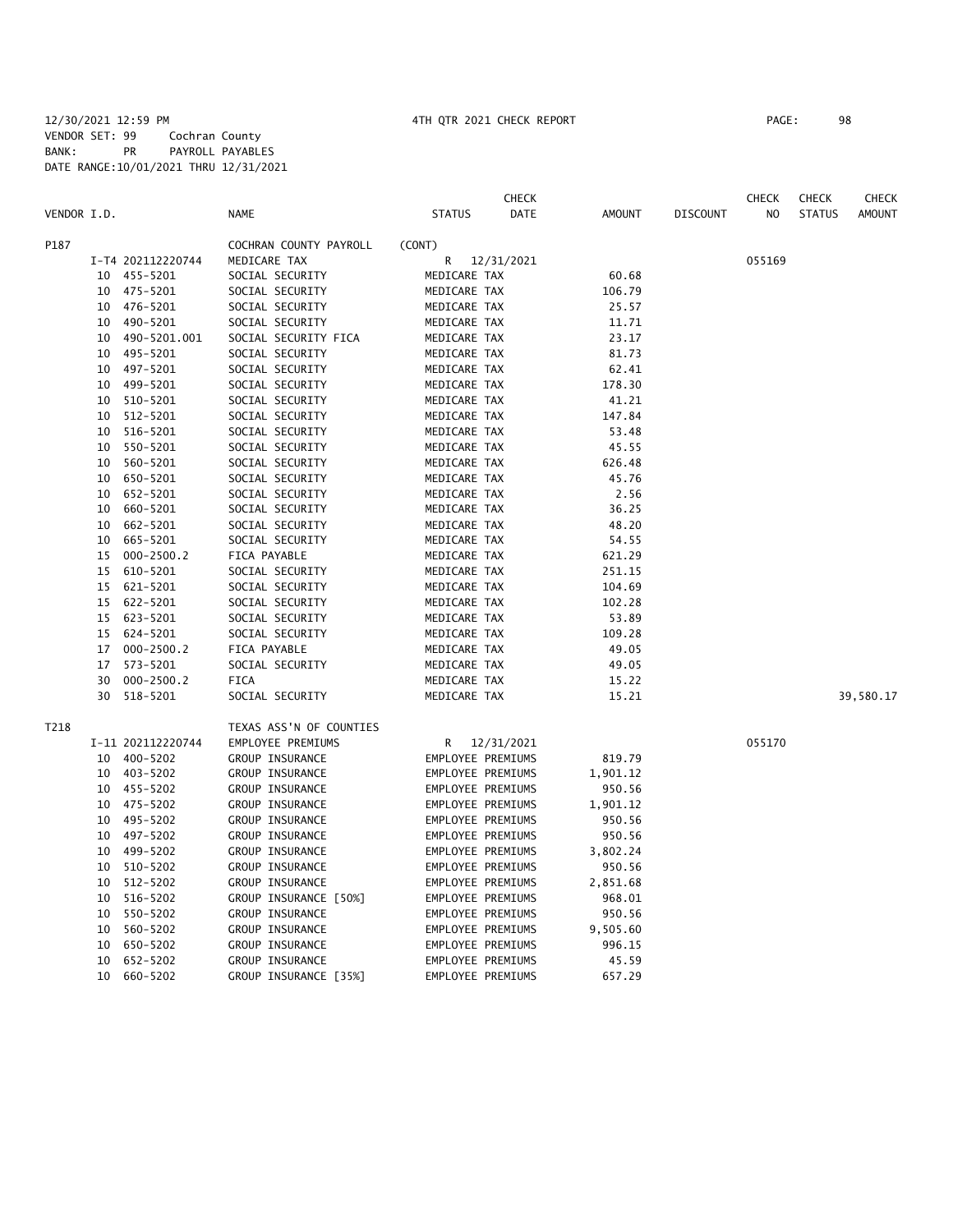|                  |    |                   |                                |                   | <b>CHECK</b>         |          |                 | <b>CHECK</b> | <b>CHECK</b>  | CHECK         |
|------------------|----|-------------------|--------------------------------|-------------------|----------------------|----------|-----------------|--------------|---------------|---------------|
| VENDOR I.D.      |    |                   | NAME                           | <b>STATUS</b>     | DATE                 | AMOUNT   | <b>DISCOUNT</b> | NO           | <b>STATUS</b> | <b>AMOUNT</b> |
| T218             |    |                   | TEXAS ASS'N OF COUNTIES        | (CONT)            |                      |          |                 |              |               |               |
|                  |    | I-11 202112220744 | EMPLOYEE PREMIUMS              | R                 | 12/31/2021           |          |                 | 055170       |               |               |
|                  |    | 10 662-5202       | GROUP INSURANCE                | EMPLOYEE PREMIUMS |                      | 859.38   |                 |              |               |               |
|                  |    | 10 665-5202       | GROUP INSURANCE                | EMPLOYEE PREMIUMS |                      | 950.56   |                 |              |               |               |
|                  |    | 15 610-5202       | GROUP INSURANCE                | EMPLOYEE PREMIUMS |                      | 3,933.01 |                 |              |               |               |
|                  |    | 15 621-5202       | GROUP INSURANCE                | EMPLOYEE PREMIUMS |                      | 1,901.12 |                 |              |               |               |
|                  |    | 15 622-5202       | GROUP INSURANCE                | EMPLOYEE PREMIUMS |                      | 1,901.12 |                 |              |               |               |
|                  |    | 15 623-5202       | GROUP INSURANCE                | EMPLOYEE PREMIUMS |                      | 950.56   |                 |              |               |               |
|                  |    | 15 624-5202       | GROUP INSURANCE                | EMPLOYEE PREMIUMS |                      | 1,901.12 |                 |              |               |               |
|                  |    | 17 573-5202       | GROUP HEALTH INSURANCE         | EMPLOYEE PREMIUMS |                      | 950.56   |                 |              |               |               |
|                  |    | 30 518-5202       | GROUP INSURANCE [15%]          | EMPLOYEE PREMIUMS |                      | 275.82   |                 |              |               |               |
|                  |    | I-12 202112220744 | GROUP LIFE INSURANCE           | R.                | 12/31/2021           |          |                 | 055170       |               |               |
|                  |    | 10 400-5202       | GROUP INSURANCE                |                   | GROUP LIFE INSURANCE | 2.94     |                 |              |               |               |
|                  |    | 10 403-5202       | GROUP INSURANCE                |                   | GROUP LIFE INSURANCE | 6.82     |                 |              |               |               |
|                  |    | 10 455-5202       | GROUP INSURANCE                |                   | GROUP LIFE INSURANCE | 3.41     |                 |              |               |               |
|                  |    | 10 475-5202       | GROUP INSURANCE                |                   | GROUP LIFE INSURANCE | 6.82     |                 |              |               |               |
|                  |    | 10 495-5202       | GROUP INSURANCE                |                   | GROUP LIFE INSURANCE | 3.41     |                 |              |               |               |
|                  |    | 10 497-5202       | GROUP INSURANCE                |                   | GROUP LIFE INSURANCE | 3.41     |                 |              |               |               |
|                  | 10 | 499-5202          | GROUP INSURANCE                |                   | GROUP LIFE INSURANCE | 13.64    |                 |              |               |               |
|                  | 10 | 510-5202          | GROUP INSURANCE                |                   | GROUP LIFE INSURANCE | 3.41     |                 |              |               |               |
|                  |    | 10 512-5202       | GROUP INSURANCE                |                   | GROUP LIFE INSURANCE | 10.23    |                 |              |               |               |
|                  | 10 | 516-5202          | GROUP INSURANCE [50%]          |                   | GROUP LIFE INSURANCE | 3.48     |                 |              |               |               |
|                  | 10 | 550-5202          | GROUP INSURANCE                |                   | GROUP LIFE INSURANCE | 3.41     |                 |              |               |               |
|                  | 10 | 560-5202          | GROUP INSURANCE                |                   | GROUP LIFE INSURANCE | 34.10    |                 |              |               |               |
|                  | 10 | 650-5202          | GROUP INSURANCE                |                   | GROUP LIFE INSURANCE | 3.57     |                 |              |               |               |
|                  | 10 | 652-5202          | GROUP INSURANCE                |                   | GROUP LIFE INSURANCE | 0.16     |                 |              |               |               |
|                  | 10 | 660-5202          | GROUP INSURANCE [35%]          |                   | GROUP LIFE INSURANCE | 2.36     |                 |              |               |               |
|                  | 10 | 662-5202          | GROUP INSURANCE                |                   | GROUP LIFE INSURANCE | 3.09     |                 |              |               |               |
|                  | 10 | 665-5202          | GROUP INSURANCE                |                   | GROUP LIFE INSURANCE | 3.41     |                 |              |               |               |
|                  |    | 15 610-5202       | GROUP INSURANCE                |                   | GROUP LIFE INSURANCE | 14.11    |                 |              |               |               |
|                  | 15 | 621-5202          | GROUP INSURANCE                |                   | GROUP LIFE INSURANCE | 6.82     |                 |              |               |               |
|                  |    | 15 622-5202       | GROUP INSURANCE                |                   | GROUP LIFE INSURANCE | 6.82     |                 |              |               |               |
|                  |    | 15 623-5202       | GROUP INSURANCE                |                   | GROUP LIFE INSURANCE | 3.41     |                 |              |               |               |
|                  |    | 15 624-5202       | GROUP INSURANCE                |                   | GROUP LIFE INSURANCE | 4.77     |                 |              |               |               |
|                  |    | 17 573-5202       | GROUP HEALTH INSURANCE         |                   | GROUP LIFE INSURANCE | 3.41     |                 |              |               |               |
|                  |    | 30 518-5202       | GROUP INSURANCE [15%]          |                   | GROUP LIFE INSURANCE | 0.98     |                 |              |               |               |
|                  |    | I-15 202112220744 | DEPENDENT HEALTH PREM WITHHELD | R                 | 12/31/2021           |          |                 | 055170       |               |               |
|                  |    | 10 000-2500.4     | INSURANCE PAYABLE              |                   | DEPENDENT HEALTH PRE | 3,475.44 |                 |              |               | 45,448.07     |
| C <sub>253</sub> |    |                   | COCHRAN COUNTY MONEY MKT       |                   |                      |          |                 |              |               |               |
|                  |    | I-202112220745    | NON-DEPT SUPP DEATH DEC 2021   | R                 | 12/31/2021           |          |                 | 055171       |               |               |
|                  |    | 10 409-5207       | SUPPLEMENTAL DEATH BENEFITS    | NON-DEPT DEC 2021 |                      | 1,104.77 |                 |              |               | 1,104.77      |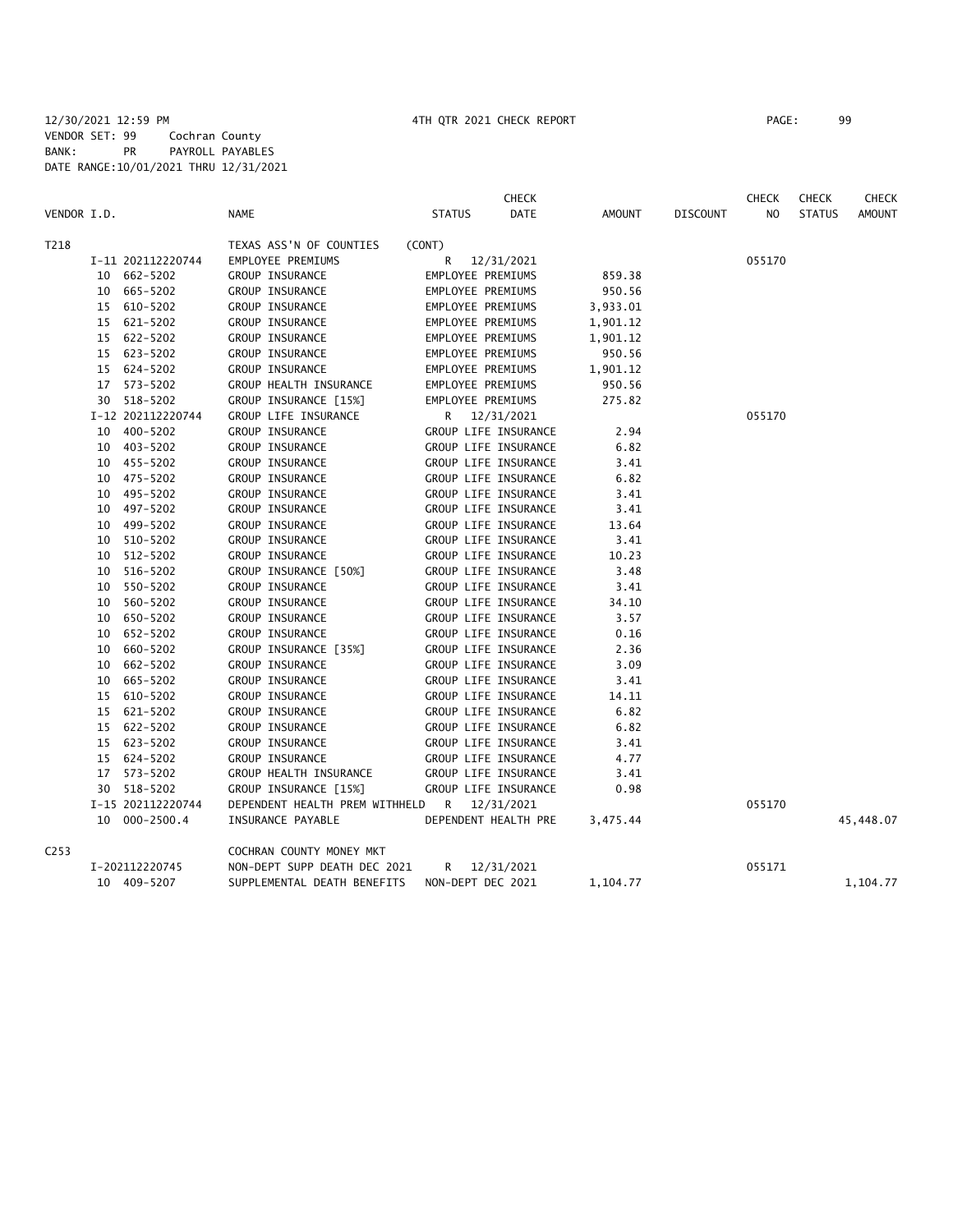### 12/30/2021 12:59 PM 4TH QTR 2021 CHECK REPORT PAGE: 100 VENDOR SET: 99 Cochran County BANK: PR PAYROLL PAYABLES DATE RANGE:10/01/2021 THRU 12/31/2021

| VENDOR I.D.            | <b>NAME</b>    | <b>STATUS</b>                        | <b>CHECK</b><br><b>DATE</b> | <b>AMOUNT</b>  | <b>CHECK</b><br><b>DISCOUNT</b><br>NO. | <b>CHECK</b><br><b>CHECK</b><br><b>STATUS</b><br><b>AMOUNT</b> |
|------------------------|----------------|--------------------------------------|-----------------------------|----------------|----------------------------------------|----------------------------------------------------------------|
| * * TOTALS * *         | N <sub>O</sub> |                                      |                             | INVOICE AMOUNT | <b>DISCOUNTS</b>                       | CHECK AMOUNT                                                   |
| <b>REGULAR CHECKS:</b> | 30             |                                      |                             | 405,445.47     | 0.00                                   | 405,445.47                                                     |
| HAND CHECKS:           | 0              |                                      |                             | 0.00           | 0.00                                   | 0.00                                                           |
| DRAFTS:                | 0              |                                      |                             | 0.00           | 0.00                                   | 0.00                                                           |
| EFT:                   | 0              |                                      |                             | 0.00           | 0.00                                   | 0.00                                                           |
| NON CHECKS:            | $\mathbf 0$    |                                      |                             | 0.00           | 0.00                                   | 0.00                                                           |
| <b>VOID CHECKS:</b>    |                | 0 VOID DEBITS<br><b>VOID CREDITS</b> | 0.00<br>0.00                | 0.00           | 0.00                                   |                                                                |

TOTAL ERRORS: 0

|                 | G/L ACCOUNT    | <b>NAME</b>                 | AMOUNT    |
|-----------------|----------------|-----------------------------|-----------|
|                 |                |                             |           |
| 10              | 000-2500.1     | WITHHOLDING TAX PAYABLE     | 27,774.27 |
|                 | 10 000-2500.2  | FICA PAYABLE                | 29,547.95 |
| 10              | 000-2500.3     | TCDRS PAYABLE               | 27,484.45 |
| 10 <sup>1</sup> | 000-2500.4     | INSURANCE PAYABLE           | 37,496.76 |
| 10              | 000-2500.7     | PEBSCO DEF COMP PAYABLE     | 3,561.90  |
| 10 <sup>1</sup> | $000 - 2500.8$ | CHILD SUPPORT PAYABLE       | 3,381.36  |
| 10              | 400-5201       | SOCIAL SECURITY             | 1,299.31  |
|                 | 10 400-5202    | GROUP INSURANCE             | 2,468.19  |
| 10              | 400-5203       | RETIREMENT                  | 2,208.01  |
|                 | 10 403-5201    | SOCIAL SECURITY             | 1,764.41  |
|                 | 10 403-5202    | GROUP INSURANCE             | 5,723.82  |
|                 | 10 403-5203    | RETIREMENT                  | 3,050.30  |
| 10              | 409-5207       | SUPPLEMENTAL DEATH BENEFITS | 3,316.44  |
|                 | 10 435-5201    | SOCIAL SECURITY             | 409.23    |
|                 | 10 435-5203    | RETIREMENT                  | 695.40    |
|                 | 10 455-5201    | SOCIAL SECURITY             | 991.81    |
|                 | 10 455-5202    | <b>GROUP INSURANCE</b>      | 2,861.91  |
|                 | 10 455-5203    | RETIREMENT                  | 1,685.45  |
|                 | 10 475-5201    | SOCIAL SECURITY             | 1,693.57  |
|                 | 10 475-5202    | <b>GROUP INSURANCE</b>      | 5,723.82  |
|                 | 10 475-5203    | RETIREMENT                  | 3,580.62  |
|                 | 10 476-5201    | SOCIAL SECURITY             | 404.64    |
|                 | 10 476-5203    | RETIREMENT                  | 687.60    |
| 10              | 490-5201       | SOCIAL SECURITY             | 262.02    |
| 10              | 490-5201.001   | SOCIAL SECURITY FICA        | 465.06    |
| 10              | 490-5203       | RETIREMENT                  | 445.26    |
| 10              | 490-5203.001   | RETIREMENT                  | 790.30    |
| 10              | 495-5201       | SOCIAL SECURITY             | 1,201.93  |
| 10              | 495-5202       | <b>GROUP INSURANCE</b>      | 2,861.91  |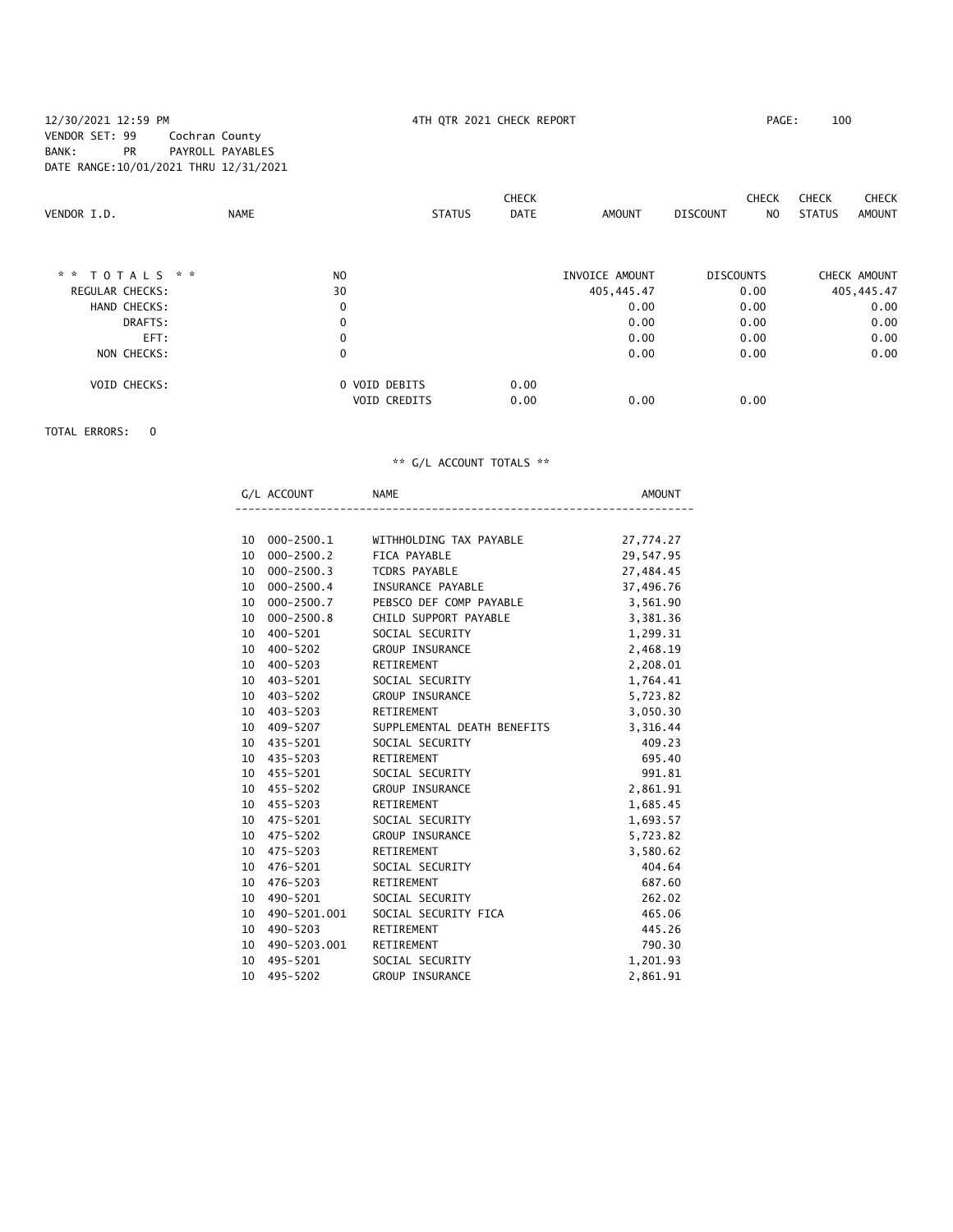#### 12/30/2021 12:59 PM 4TH QTR 2021 CHECK REPORT PAGE: 101 VENDOR SET: 99 Cochran County BANK: PR PAYROLL PAYABLES DATE RANGE:10/01/2021 THRU 12/31/2021

|    | G/L ACCOUNT    | NAME                    | AMOUNT     |
|----|----------------|-------------------------|------------|
|    |                |                         |            |
| 10 | 495–5203       | RETIREMENT              | 2,042.48   |
| 10 | 497-5201       | SOCIAL SECURITY         | 987.75     |
| 10 | 497-5202       | GROUP INSURANCE         | 2,861.91   |
| 10 | 497-5203       | RETIREMENT              | 1,678.50   |
| 10 | 499-5201       | SOCIAL SECURITY         | 2,509.86   |
| 10 | 499-5202       | GROUP INSURANCE         | 9,539.70   |
| 10 | 499-5203       | RETIREMENT              | 4,282.86   |
| 10 | 510-5201       | SOCIAL SECURITY         | 685.74     |
| 10 | 510-5202       | GROUP INSURANCE         | 2,861.91   |
| 10 | 510-5203       | RETIREMENT              | 1,165.31   |
| 10 | 512-5201       | SOCIAL SECURITY         | 2,489.22   |
| 10 | 512-5202       | GROUP INSURANCE         | 8,585.73   |
| 10 | 512-5203       | RETIREMENT              | 4,258.37   |
| 10 | 516-5201       | SOCIAL SECURITY         | 844.68     |
| 10 | 516-5202       | GROUP INSURANCE [50%]   | 2,914.47   |
| 10 | 516-5203       | RETIREMENT              | 1,428.39   |
| 10 | 550-5201       | SOCIAL SECURITY         | 720.90     |
| 10 | 550-5202       | GROUP INSURANCE         | 2,861.91   |
| 10 | 550-5203       | RETIREMENT              | 1,225.02   |
| 10 | 560-5201       | SOCIAL SECURITY         | 9,854.24   |
| 10 | 560-5202       | GROUP INSURANCE         | 30,527.04  |
| 10 | 560-5203       | RETIREMENT              | 17, 195.61 |
| 10 | 650-5201       | SOCIAL SECURITY         | 724.26     |
| 10 | 650-5202       | GROUP INSURANCE         | 2,999.16   |
| 10 | 650-5203       | RETIREMENT              | 1,230.78   |
| 10 | 652-5201       | SOCIAL SECURITY         | 40.47      |
| 10 | 652-5202       | GROUP INSURANCE         | 137.25     |
| 10 | 652-5203       | RETIREMENT              | 68.76      |
| 10 | 660-5201       | SOCIAL SECURITY         | 572.49     |
| 10 | 660-5202       | GROUP INSURANCE [35%]   | 1,978.95   |
| 10 | 660-5203       | RETIREMENT              | 967.47     |
| 10 | 662-5201       | SOCIAL SECURITY         | 762.93     |
| 10 | 662-5202       | GROUP INSURANCE         | 2,587.41   |
| 10 | 662-5203       | RETIREMENT              | 1,296.48   |
| 10 | 665-5201       | SOCIAL SECURITY         | 863.43     |
| 10 | 665-5202       | GROUP INSURANCE         | 2,861.91   |
| 10 | 665-5203       | RETIREMENT              | 1,059.51   |
|    |                | *** FUND TOTAL ***      | 303,510.56 |
| 15 | $000 - 2500.1$ | WITHHOLDING TAX PAYABLE | 9,449.45   |
| 15 | $000 - 2500.2$ | FICA PAYABLE            | 9,836.28   |
| 15 | $000 - 2500.3$ | <b>TCDRS PAYABLE</b>    | 9,030.10   |
| 15 | $000 - 2500.4$ | INSURANCE PAYABLE       | 4,618.51   |
| 15 | $000 - 2500.7$ | PEBSCO DEF COMP PAYABLE | 680.64     |
| 15 | 610-5201       | SOCIAL SECURITY         | 3,975.03   |
| 15 | 610-5202       | GROUP INSURANCE         | 11,841.36  |
|    |                |                         |            |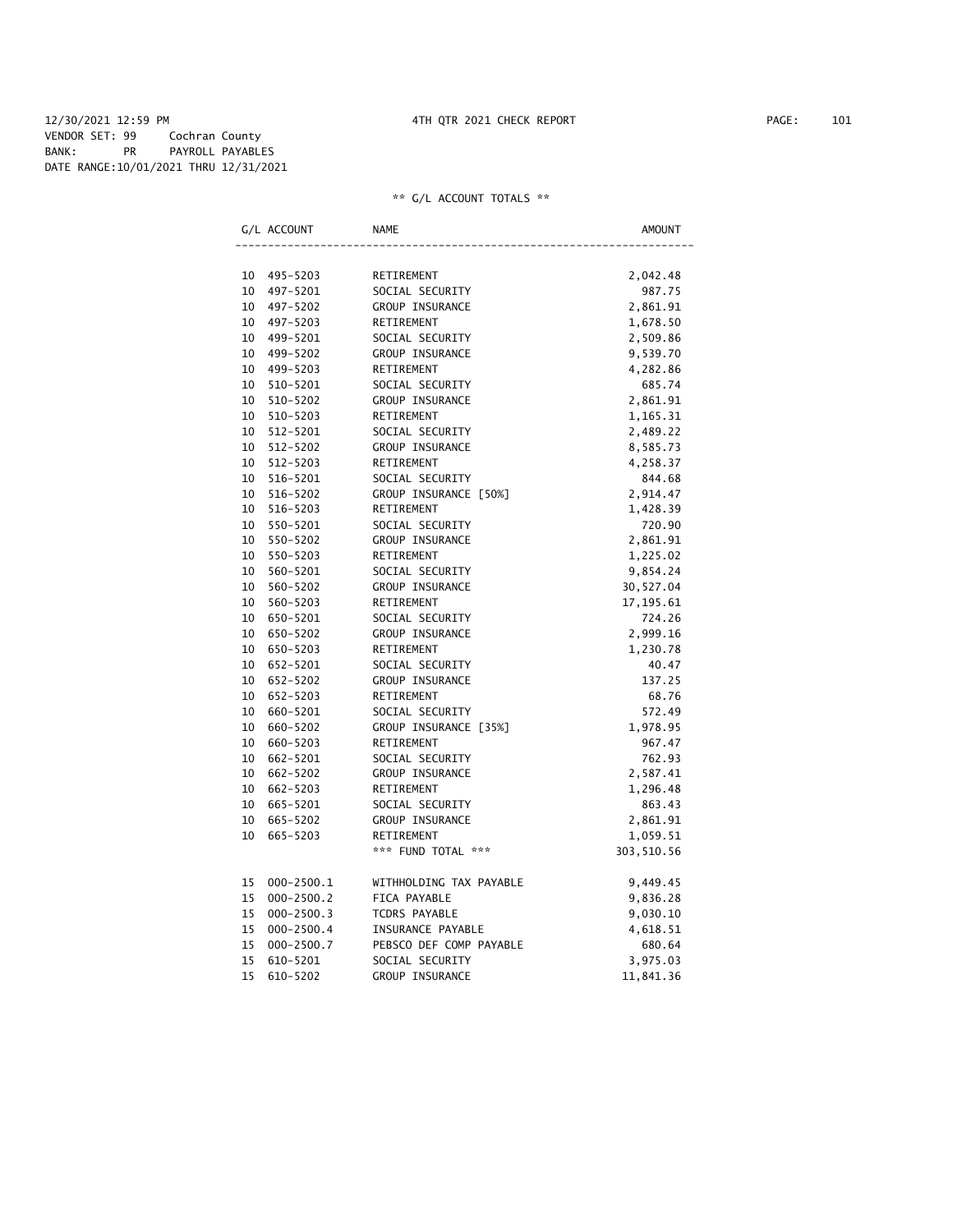#### 12/30/2021 12:59 PM 4TH QTR 2021 CHECK REPORT PAGE: 102 VENDOR SET: 99 Cochran County BANK: PR PAYROLL PAYABLES DATE RANGE:10/01/2021 THRU 12/31/2021

|                         |         | G/L ACCOUNT    | NAME                    | <b>AMOUNT</b>  |                  |              |
|-------------------------|---------|----------------|-------------------------|----------------|------------------|--------------|
|                         |         |                |                         |                |                  |              |
|                         |         | 15 610-5203    | RETIREMENT              | 6,754.86       |                  |              |
|                         |         | 15 621-5201    | SOCIAL SECURITY         | 1,660.05       |                  |              |
|                         |         | 15 621-5202    | GROUP INSURANCE         | 5,723.82       |                  |              |
|                         |         | 15 621-5203    | RETIREMENT              | 2,869.39       |                  |              |
|                         |         | 15 622-5201    | SOCIAL SECURITY         | 1,618.74       |                  |              |
|                         |         | 15 622-5202    | GROUP INSURANCE         | 5,723.82       |                  |              |
|                         |         | 15 622-5203    | RETIREMENT              | 2,750.82       |                  |              |
|                         |         | 15 623-5201    | SOCIAL SECURITY         | 852.90         |                  |              |
|                         |         | 15 623-5202    | GROUP INSURANCE         | 2,861.91       |                  |              |
|                         |         | 15 623-5203    | RETIREMENT              | 1,449.36       |                  |              |
|                         |         | 15 624-5201    | SOCIAL SECURITY         | 1,729.56       |                  |              |
|                         |         | 15 624-5202    | GROUP INSURANCE         | 5,717.67       |                  |              |
|                         |         | 15 624-5203    | RETIREMENT              | 2,945.76       |                  |              |
|                         |         |                | *** FUND TOTAL ***      | 92,090.03      |                  |              |
|                         |         | 17 000-2500.1  | WITHHOLDING TAX PAYABLE | 706.20         |                  |              |
|                         |         | 17 000-2500.2  | FICA PAYABLE            | 776.31         |                  |              |
|                         |         | 17 000-2500.3  | TCDRS PAYABLE           | 710.34         |                  |              |
|                         |         | 17 573-5201    | SOCIAL SECURITY         | 776.31         |                  |              |
|                         |         | 17 573-5202    | GROUP HEALTH INSURANCE  | 2,861.91       |                  |              |
|                         |         | 17 573-5203    | RETIREMENT              | 1,319.19       |                  |              |
|                         |         |                | *** FUND TOTAL ***      | 7,150.26       |                  |              |
|                         |         | 30 000-2500.1  | FEDERAL WITHOLDING      | 363.64         |                  |              |
|                         |         | 30 000-2500.2  | <b>FICA</b>             | 240.35         |                  |              |
|                         |         | 30 000-2500.3  | <b>TCDRS</b>            | 218.76         |                  |              |
|                         |         | 30 000-2500.4  | AFLAC                   | 362.37         |                  |              |
|                         |         | 30 000-2500.7  | D.C.                    | 32.46          |                  |              |
|                         |         | 30 518-5201    | SOCIAL SECURITY         | 240.35         |                  |              |
|                         |         | 30 518-5202    | GROUP INSURANCE [15%]   | 830.40         |                  |              |
|                         |         | 30 518-5203    | RETIREMENT              | 406.29         |                  |              |
|                         |         |                | *** FUND TOTAL ***      | 2,694.62       |                  |              |
|                         |         | N <sub>O</sub> |                         | INVOICE AMOUNT | <b>DISCOUNTS</b> | CHECK AMOUNT |
| VENDOR SET: 99 BANK: PR |         | 30<br>TOTALS:  |                         | 405, 445.47    | 0.00             | 405,445.47   |
| BANK: PR                | TOTALS: | 30             |                         | 405,445.47     | 0.00             | 405,445.47   |
| <b>REPORT TOTALS:</b>   |         | 431            |                         | 1,271,765.99   | 0.00             | 1,271,765.99 |